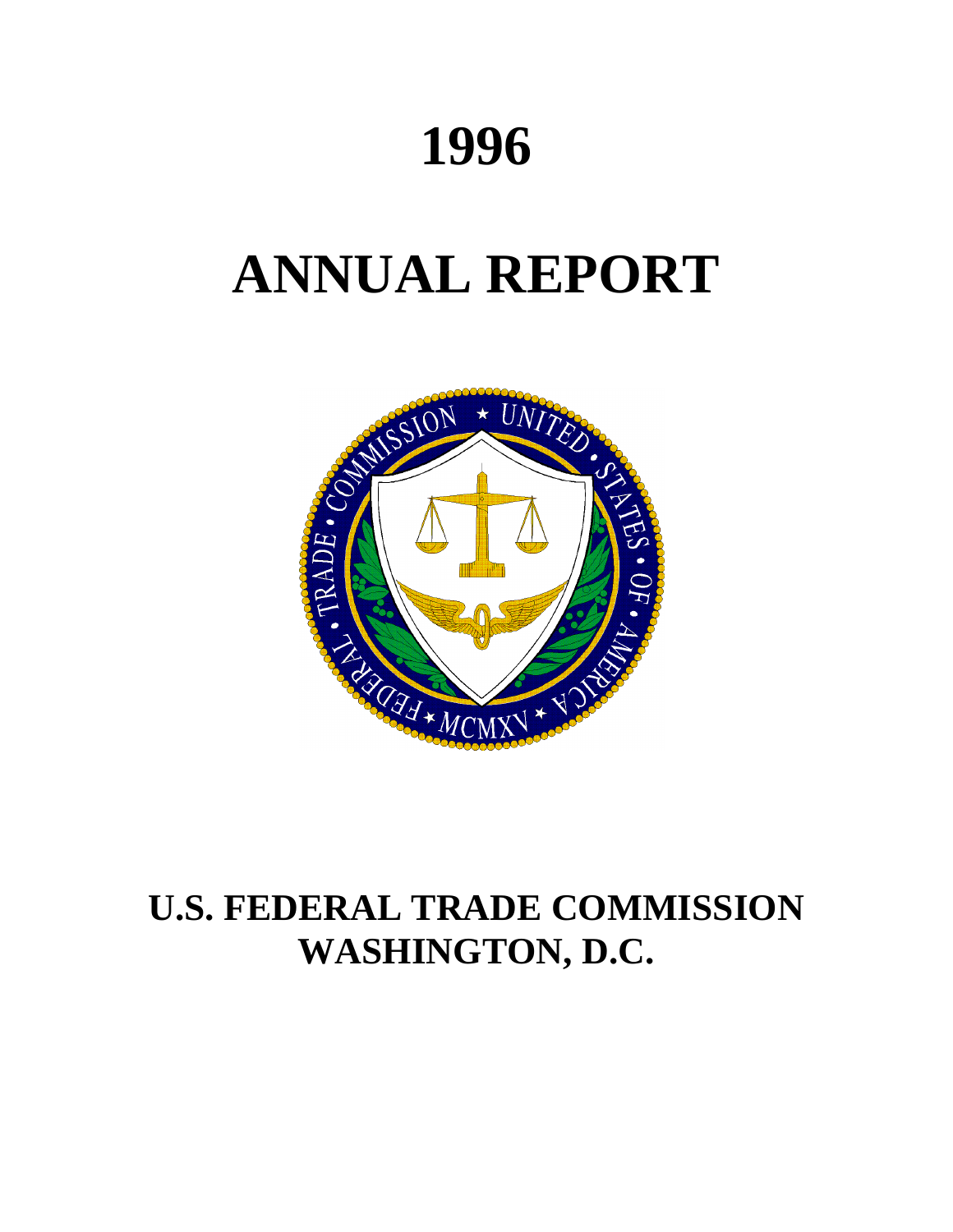*Annual Report of the* 

**Federal Trade Commission**

For Fiscal Year Ended

September 30, 1996



**For sale by the Superintendent of Documents, U.S. Government Printing Office, Washington, D.C. 20402**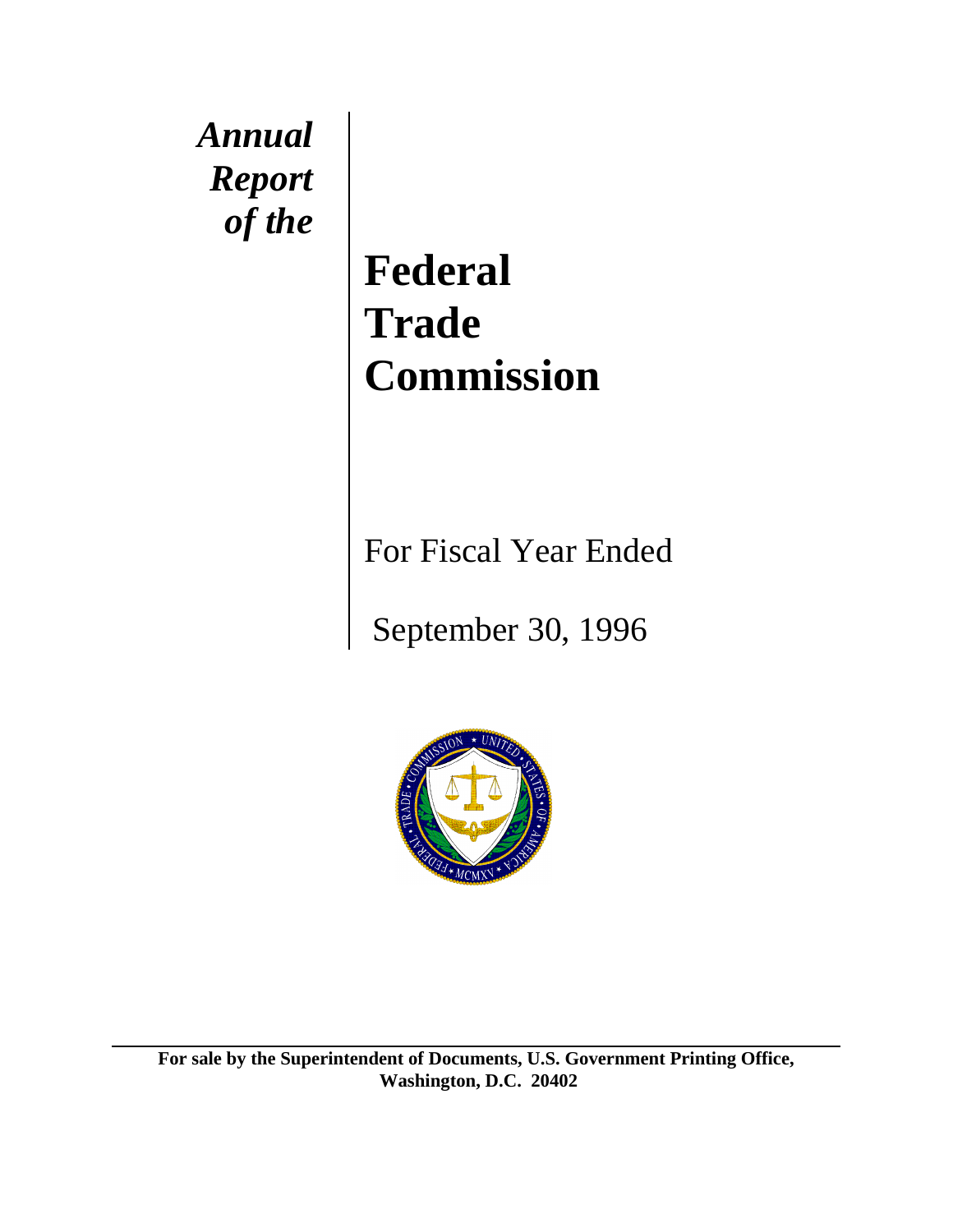Prepared by

Bureau of Competition Judith Bailey, Patricia Foster, James Mongoven

Bureau of Consumer Protection Darlene Cossette, Clovia Hutchins, Ruth Sacks

Bureau of Economics Janice Johnson, Paul Pautler, William Rosano, Michael Wise

Office of the Executive Director Richard Arnold, Elliott Davis, James Giffin, Keith Golden, Julius Justice

Office of Information and Technology Management Marie Barrett, Erika Beard, Kristine Titzer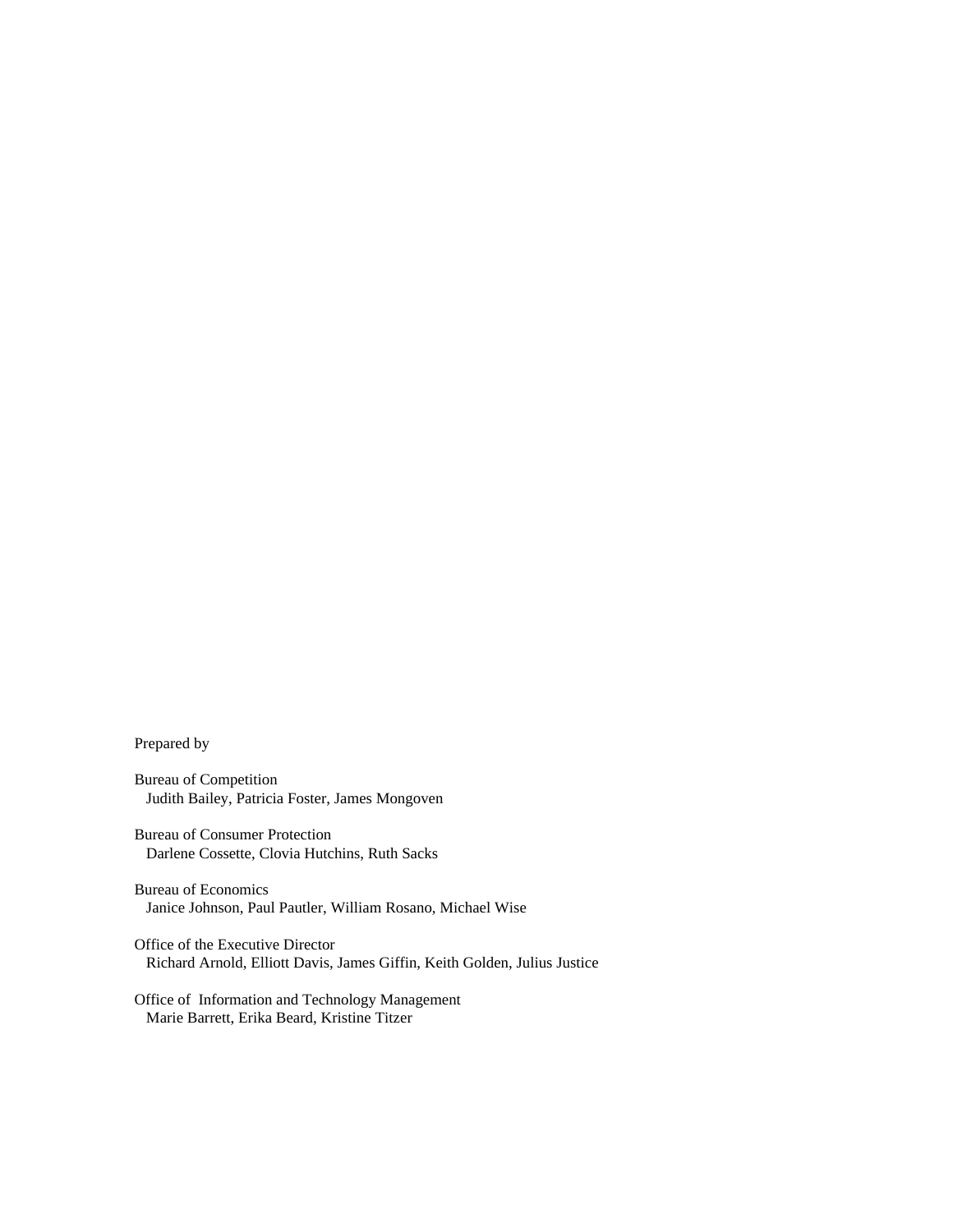# FEDERAL TRADE COMMISSION - 1996

 $\overline{\phantom{a}}$ 

ROBERT PITOFSKY*, Chairman* MARY L. AZCUENAGA, *Commissioner* JANET D. STEIGER, *Commissioner* ROSCOE B. STAREK, III, *Commissioner* CHRISTINE A. VARNEY, *Commissioner*

DONALD S. CLARK, *Secretary*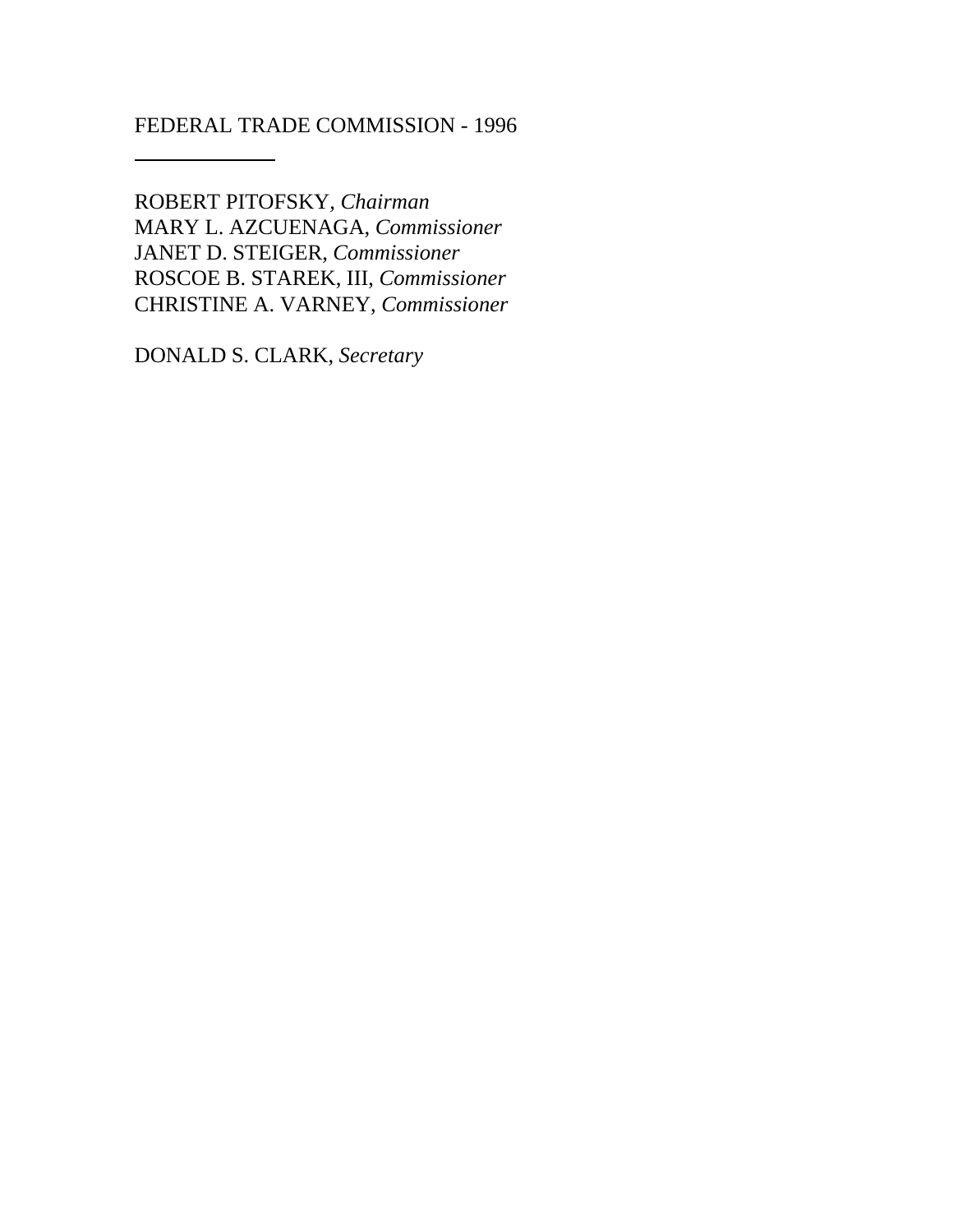# EXECUTIVE OFFICES OF THE FEDERAL TRADE COMMISSION

# **Pennsylvania Avenue at Sixth Street, N.W. Washington, D.C. 20580**

# **Regional Offices**

# **Atlanta, Georgia**

Suite 5M35, Midrise Building 60 Forsyth Street, S.W. Zip Code: 30303 Phone: (404) 656-1390

### **Boston, Massachusetts**

Suite 810 101 Merrimac Street Zip Code: 02114-4719 Phone: (617) 424-5960

**Chicago, Illinois** Suite 1860 55 East Monroe Street Zip Code: 60603-5701 Phone: (312) 353-8156

# **Cleveland, Ohio**

Suite 520-A 668 Euclid Avenue Zip Code: 44114 Phone: (216) 522-4210

# **Dallas, Texas**

Suite 2150 1999 Bryan Street Zip Code: 75201 Phone: (214) 979-9350

# **Denver, Colorado**

Suite 1523 1961 Stout Street Zip Code: 80294-0101 Phone: (303) 844-2272

**Los Angeles, California** Room 13209 11000 Wilshire Boulevard Zip Code: 90024 Phone: (310) 235-4040

**New York, New York**

13th Floor 150 William Street Zip Code: 10038 Phone: (212) 264-8290

# **San Francisco, California**

Suite 570 901 Market Street Zip Code: 94103 Phone: (415) 356-5270

# **Seattle, Washington**

Suite 2896 915 Second Avenue Zip Code: 98174 Phone: (206) 220-6350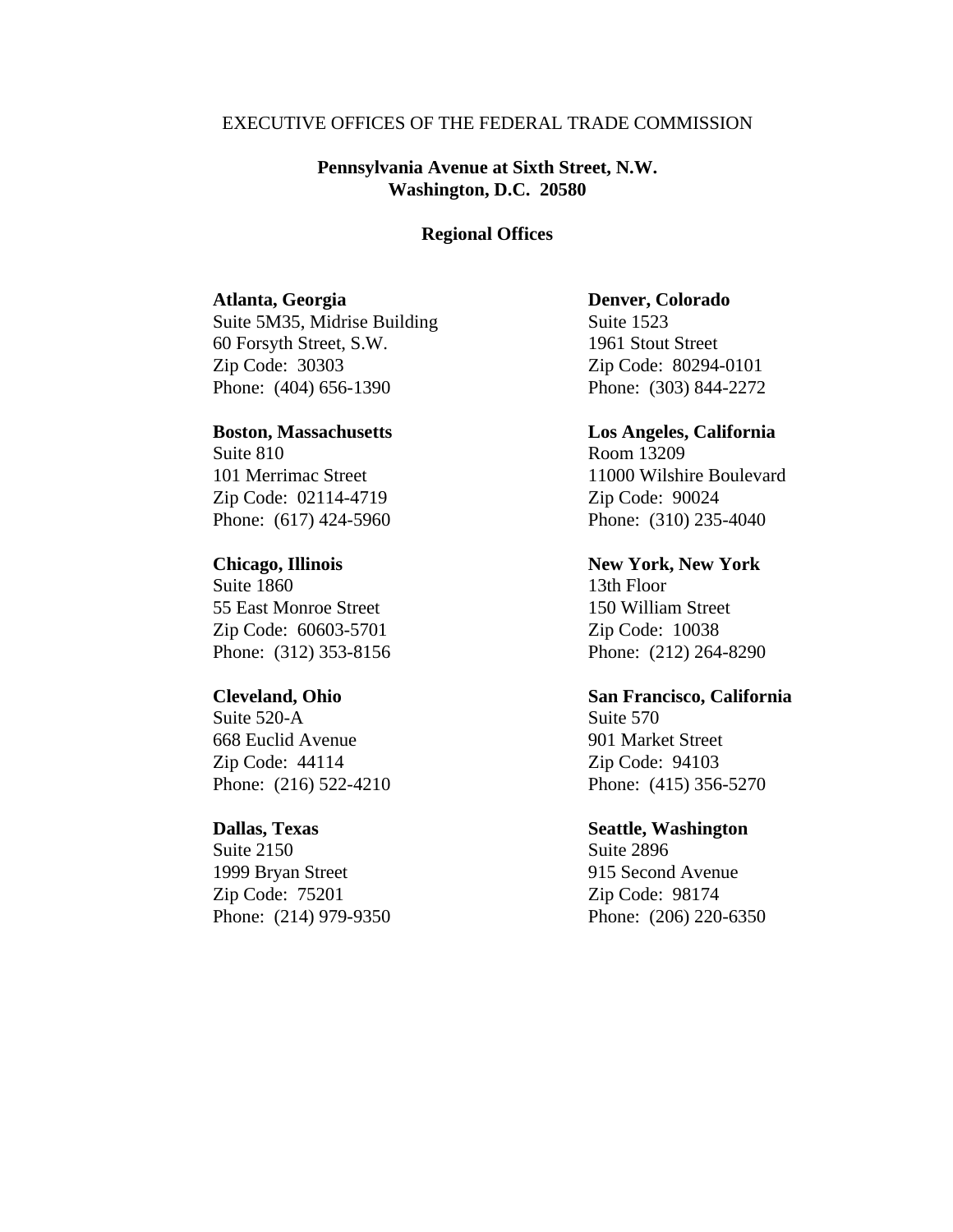# FEDERAL TRADE COMMISSION 1996 ANNUAL REPORT

# **Contents**

| $\ldots$ 70    |
|----------------|
| 94<br>94<br>96 |
| 96             |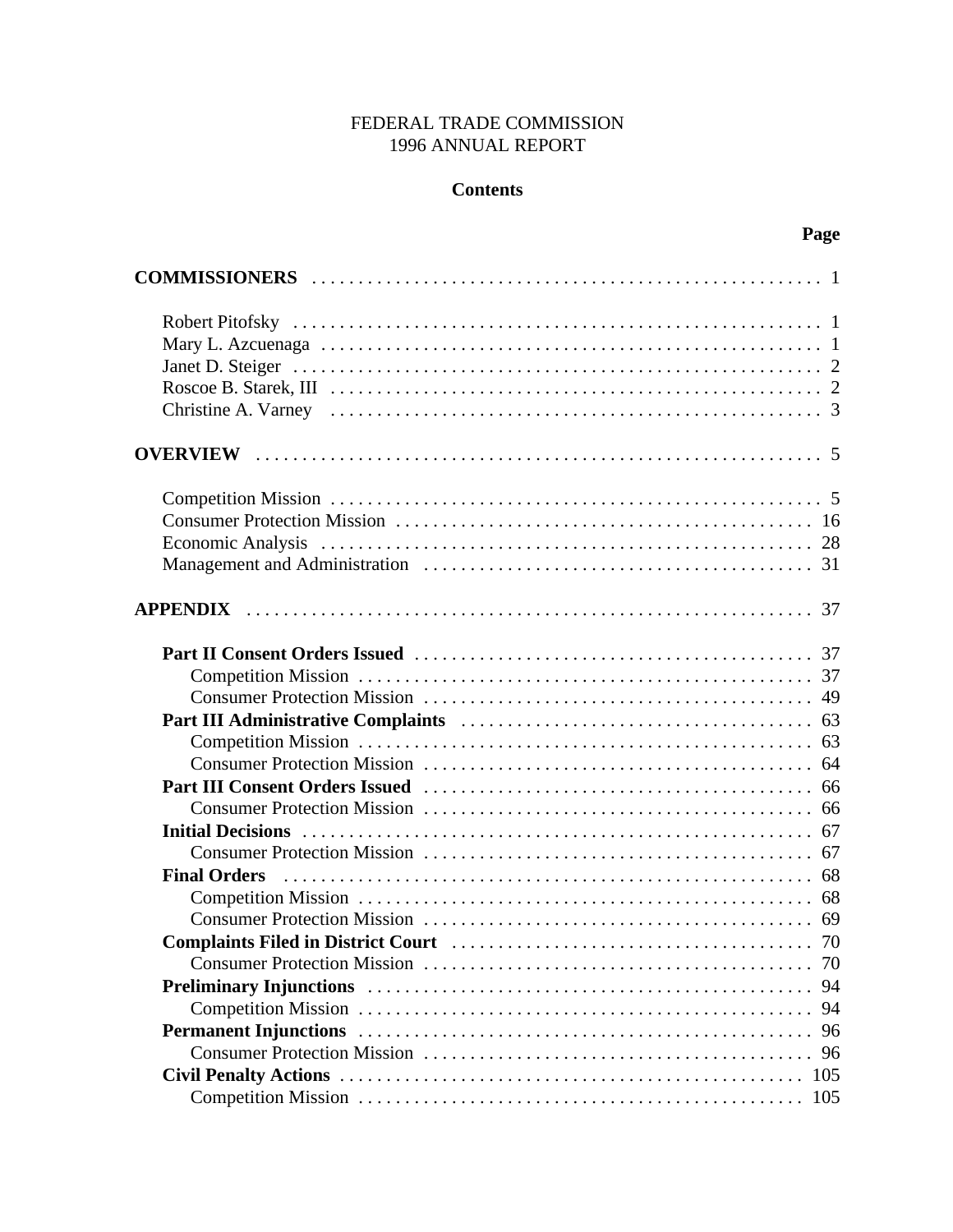|                                                                                                                                                                                                                                      | 107 |
|--------------------------------------------------------------------------------------------------------------------------------------------------------------------------------------------------------------------------------------|-----|
|                                                                                                                                                                                                                                      | 122 |
|                                                                                                                                                                                                                                      |     |
|                                                                                                                                                                                                                                      | 139 |
|                                                                                                                                                                                                                                      | 139 |
|                                                                                                                                                                                                                                      | 139 |
|                                                                                                                                                                                                                                      |     |
|                                                                                                                                                                                                                                      |     |
|                                                                                                                                                                                                                                      | 142 |
|                                                                                                                                                                                                                                      |     |
| <b>Consumer and Business Education Activities Material Activities (Separation Activities Activities Activities Activities Activities (Separation Activities Activities Activities Activities Activities Activities Activities Ac</b> |     |
|                                                                                                                                                                                                                                      |     |
|                                                                                                                                                                                                                                      |     |
|                                                                                                                                                                                                                                      |     |
|                                                                                                                                                                                                                                      |     |
|                                                                                                                                                                                                                                      |     |
|                                                                                                                                                                                                                                      |     |
|                                                                                                                                                                                                                                      | 160 |
|                                                                                                                                                                                                                                      | 160 |
|                                                                                                                                                                                                                                      | 164 |
| INDEX OF CASES LISTED IN THE APPENDIX $\,\dots\, \dots\, \dots\, \dots\, \dots\, \dots\, \dots\, \dots\, \ 166$                                                                                                                      |     |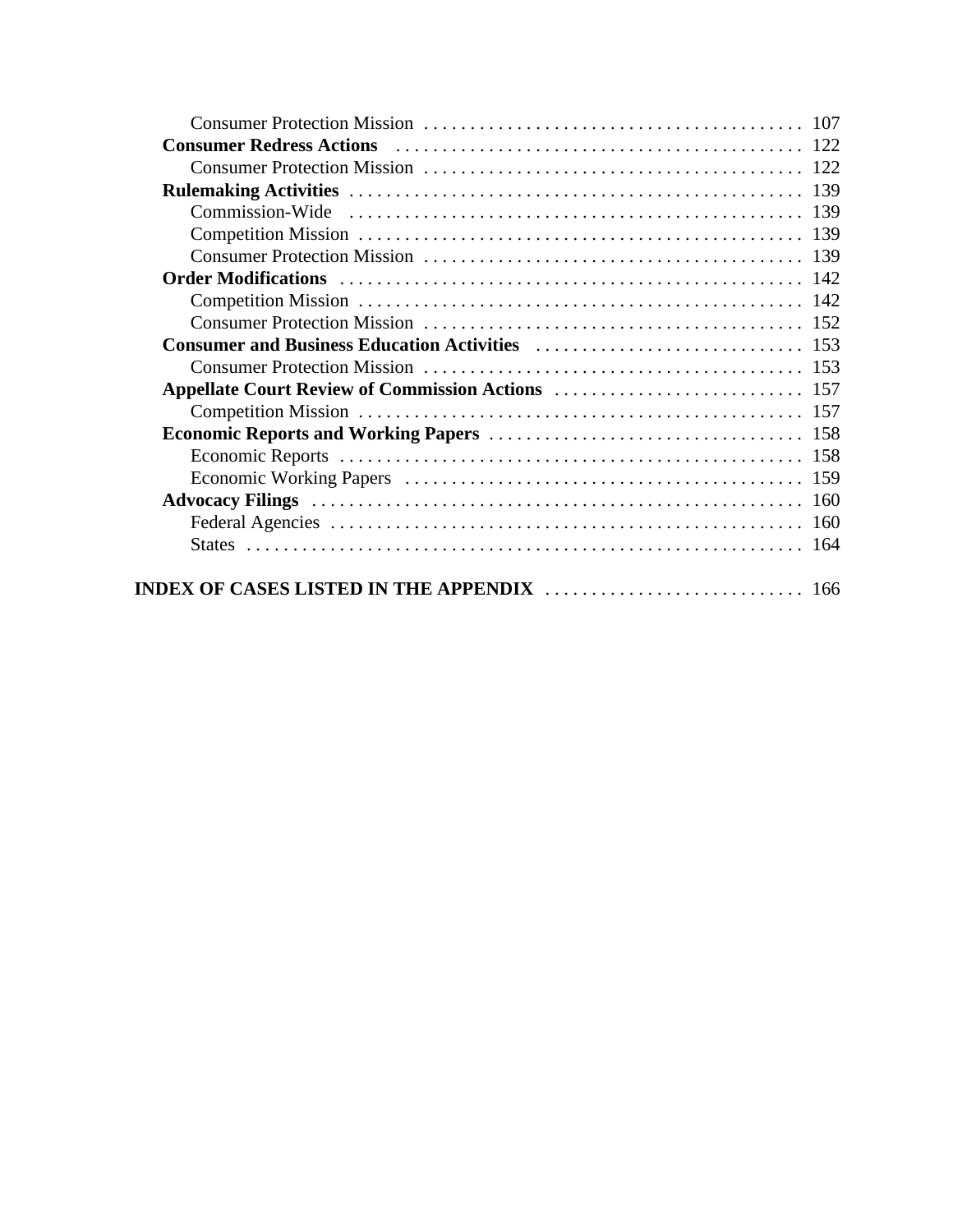# **COMMISSIONERS**

*ROBERT PITOFSKY (4/95 - )* 

Robert Pitofsky was sworn in as 54th Chairman of the Federal Trade Commission on April 12, 1995. At the time he was nominated by President Clinton to chair the Commission, Chairman Pitofsky was a Professor of Law at the Georgetown UniversityLaw Center and Of Counsel to the Washington, D.C., law firm of Arnold & Porter. He also has held positions at the Federal Trade Commission as a Commissioner (1978-1981) and as Director of the Bureau of Consumer Protection (1970-1973).

Chairman Pitofskychaired the Defense Science Board Task Force on Antitrust Aspects of Defense Industry Downsizing in 1994. He has been a member of the Council of the Administrative Conference, the Board of Governors of the D.C. Bar Association, and the Council of the Antitrust Section of the American Bar Association. In addition, he has been Dean of the Georgetown University Law Center, a professor at New York University School of Law, and Visiting Professor of Law at Harvard Law School.

Chairman Pitofsky's publications include legal casebooks on both trade regulation and antitrust law. He received a B.A. degree from New York University and an L.L.B. from the Columbia School of Law.

*MARY L. AZCUENAGA (11/84 - )*  Mary L. Azcuenaga was sworn in as a member of the Federal Trade Commission on November 27, 1984. She was appointed by President Reagan for a term expiring September 26, 1991, and she was reappointed by President Bush for a second term, expiring September 26, 1998.

> Before her appointment, Commissioner Azcuenaga spent more than 11 years on the legal staff of the Commission, during which she held several positions and gained experience in all aspects of the Commission's work. She has a varied litigation background, including both federal court and administrative litigation. She has substantial expertise in the field of antitrust, including extensive experience in merger litigation. In addition, she has a background in the field of consumer protection and administrative law and has experience in administration and management.

> Immediately before assuming her present position, Commissioner Azcuenaga served as Assistant General Counsel for Legal Counsel of the Federal Trade Commission. Earlier, she served as Assistant to the General Counsel, as Assistant Director of the San Francisco Regional Office, as Assistant to the Executive Director, and as a litigation attorney in the Office of the General Counsel.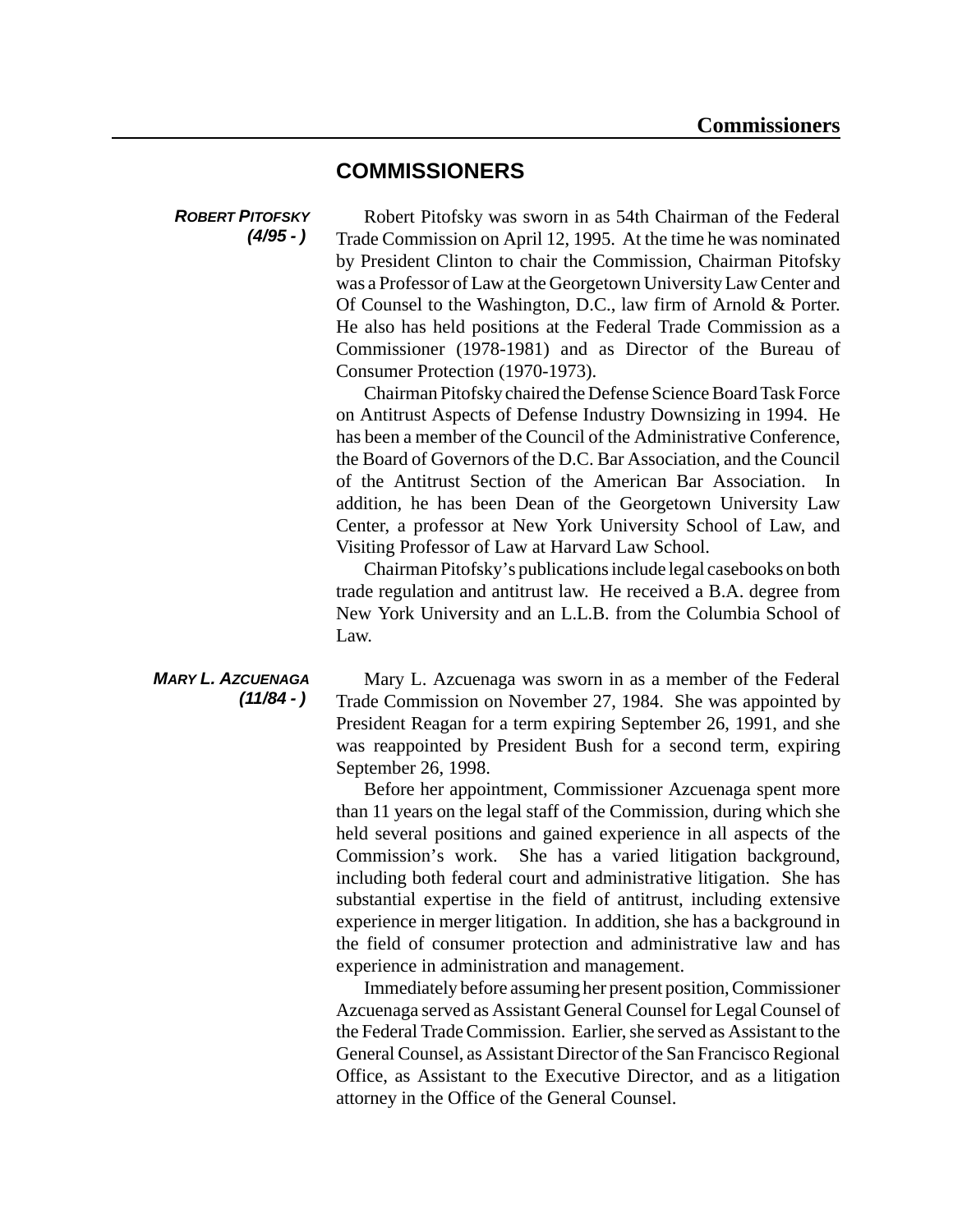Commissioner Azcuenaga is a graduate of Stanford University and the University of Chicago School of Law. She has been a member of the Administrative Conference of the United States and is a member of the Board of Trustees of the Food and Drug Law Institute and a member of the Board of Directors of the Girl Scout Council of the Nation's Capital. She is the author of numerous articles, speeches, and Commission opinions.

Commissioner Azcuenaga is a member of the bars of the District of Columbia and the State of California. She lives in Washington, D.C.

*JANET D. STEIGER (8/89 -)*  Janet D. Steiger was sworn in as a member of the Federal Trade Commission on August 11, 1989. She was nominated by President Bush. Commissioner Steiger served as Chairman of the Commission from August 1989 until April 1995.

> Commissioner Steiger was Chairman of the Postal Rate Commission, by appointment of President Reagan, from March 1982 to August 1989. She also chaired the Congressionally mandated threeyearCommission to Assess Veterans' Education Policy (1987-1989), which reported to the 100th Congress. A Republican, she was nominated by President Carter, and confirmed by the Senate, as a Postal Rate Commissioner in 1980. In 1985, the Federally Employed Women of Washington awarded her the Outstanding Woman in Government Award for 1984.

> A member of Phi Beta Kappa, Commissioner Steiger received her B.A. from Lawrence University in 1961 and did postgraduate study at the University of Reading in England and at the University of Wisconsin-Madison. She was a Fulbright Scholar, a Woodrow Wilson Scholar, and a member of the Lawrence Board of Trustees (1986-1989). Lawrence awarded her an honorary doctor of laws degree in 1992.

> Before government service, Commissioner Steiger was cofounder of the WorkPlace, Inc., a Washington office-and-research facility. Born in Oshkosh, Wisconsin, Commissioner Steiger is the widow of Congressman William A. Steiger and the mother of their son, Bill.

*ROSCOE B. STAREK, III (11/90 - )*  Roscoe B. Starek, III was sworn in as a member of the Federal Trade Commission on November 19, 1990. Prior to that time, Commissioner Starek held a number of positions in both the Legislative and Executive branches of the Federal Government. From January 1989 until he was sworn in by President Bush, Commissioner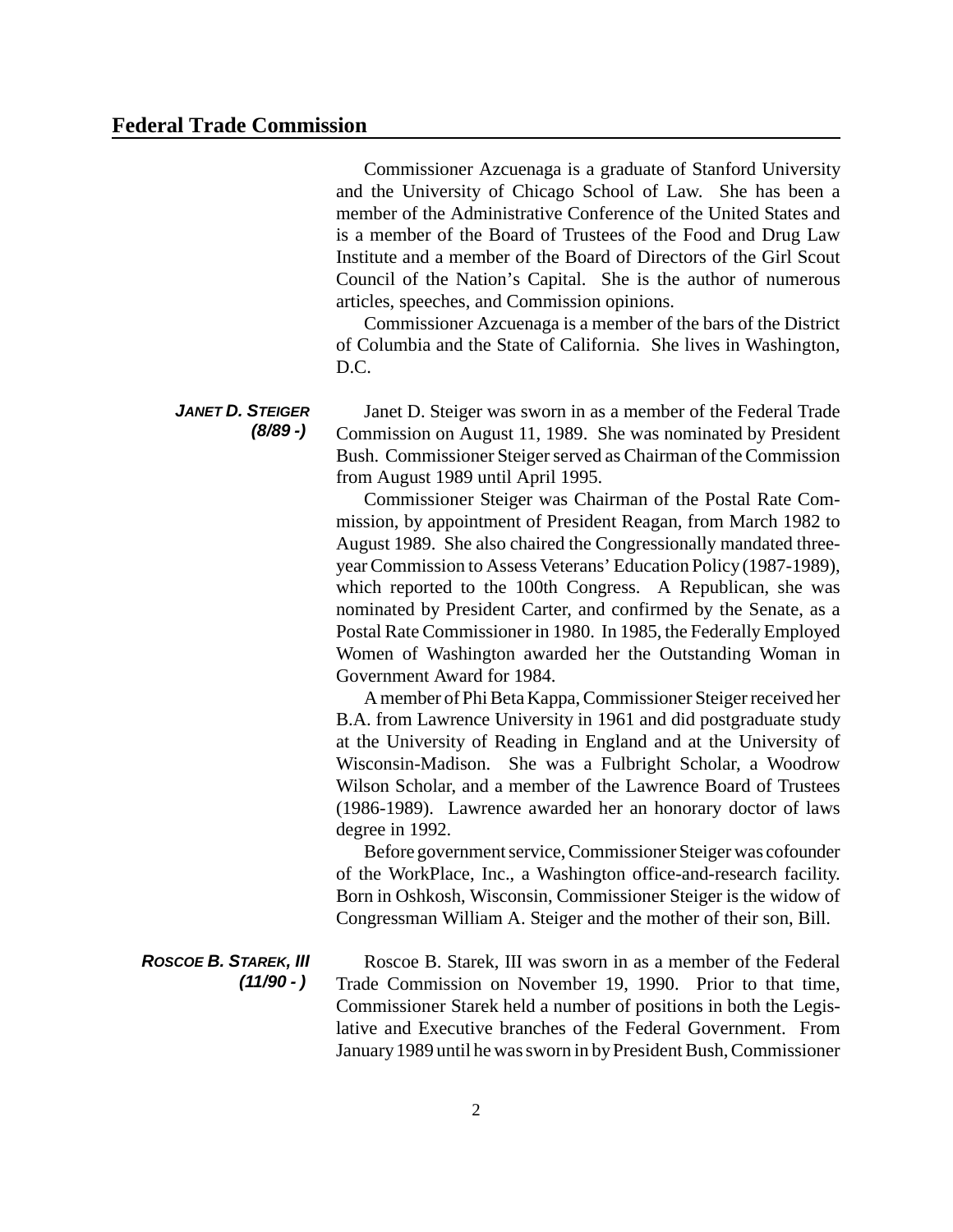Starek was Deputy Assistant to the President and Deputy Director of Presidential Personnel at the White House. Immediately prior to joining the White House staff, Commissioner Starek worked on the Bush transition team as Deputy Director of Presidential Personnel. He served for seven years in several positions at the Department of State, most recently as Deputy Assistant Secretary for Policy and Counterterrorism.

From 1972 to 1982, Commissioner Starek worked on Capitol Hill and on the Ford White House staff. From 1976 to 1982, he worked for three Committees of the U.S. House of Representatives as Chief Minority Counsel to the House Select Committee on Narcotics Abuse and Control, Associate Counsel to the House Judiciary Committee, and a Counsel to the Minority of the House Select Committee on Intelligence. In 1975, Commissioner Starek was appointed to the White House staff as Assistant General Counsel to the Presidential Clemency Board. In 1974, Commissioner Starek was chosen by the Minority Members of the House Judiciary Committee to be a Counsel to the Impeachment Inquiry. During 1972 and 1973, he served on the staff of U.S. Senator Charles Percy of Illinois, first as a legislative assistant and thereafter as a Professional Staff Member to the Permanent Subcommittee on Investigations of the Senate Government Operations Committee.

Commissioner Starek graduated with an A.B. in political science from Syracuse University. He received a Juris Doctor degree from the Washington College of Law at American University. He is a member of the bar in Illinois and in the District of Columbia. Commissioner Starek is married to the former Mildred Jeannette Harllee. They have one daughter and reside in Alexandria, Virginia.

# *CHRISTINE A. VARNEY (10/94 - )*

Christine Varney was sworn in as a Commissioner of the Federal Trade Commission on October 14, 1994. She was nominated by President Clinton for a term that expired in September 1996.

Commissioner Varney formerly served as President Clinton's Cabinet Secretary and, as such, was the primary point of contact between the President and the 20 members of his Cabinet. Prior to joining the Clinton Administration, Commissioner Varney practiced law with the Washington, D.C., firm of Hogan & Hartson. Her representations included serving as Chief Counsel for the Clinton Campaign, General Counsel to the 1992 Presidential Inaugural Committee, and General Counsel to the Democratic National Committee.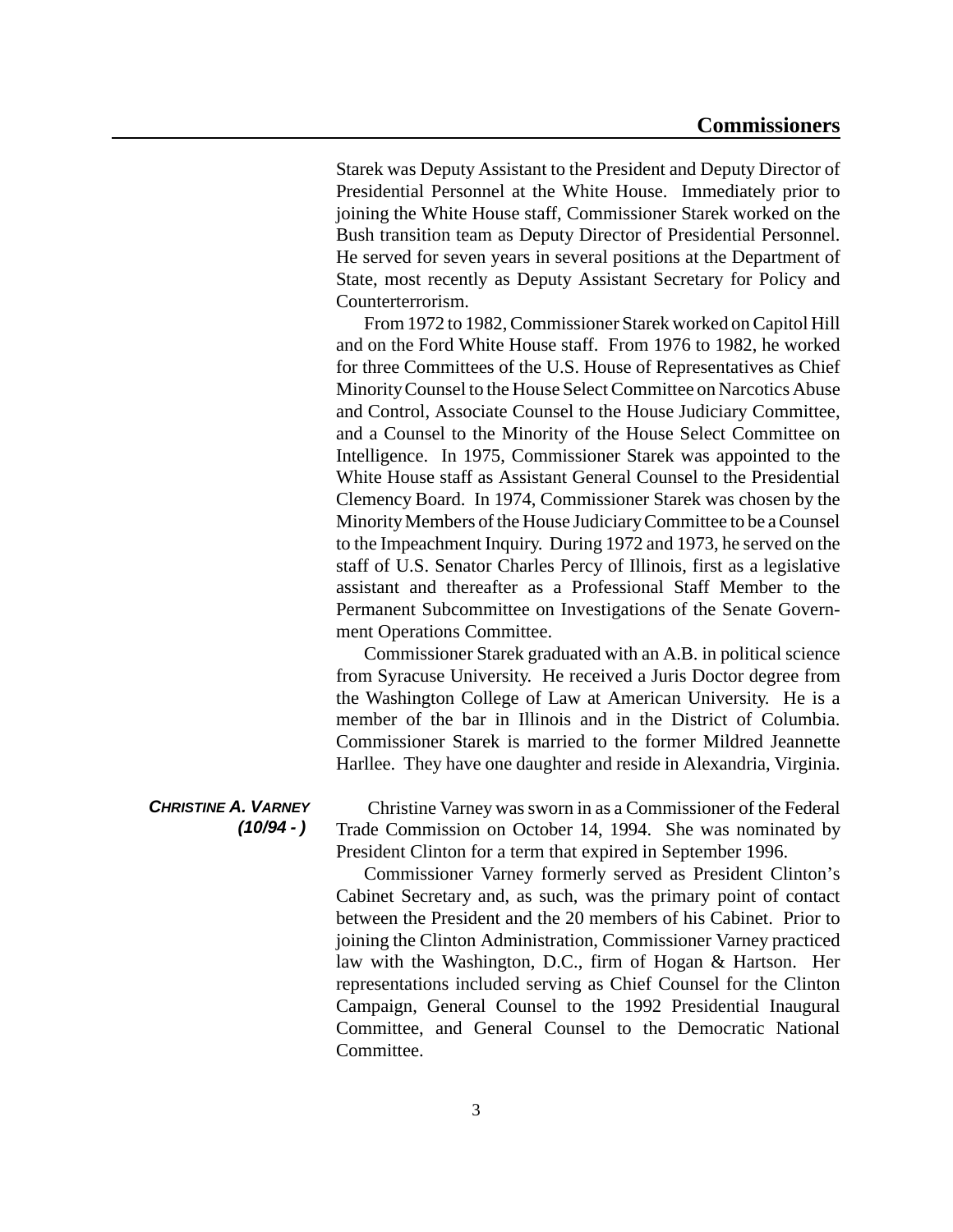# **Federal Trade Commission**

Commissioner Varney is a 1977 graduate of the State University of New York in Albany and earned a Master's in Public Administration in 1978 from the Maxwell School at Syracuse University. In 1985, she earned a Juris Doctorate from the Georgetown University Law Center, where she was a Law Fellow. She also attended Trinity College in Dublin, Ireland.

Commissioner Varney is a member of the District of Columbia Bar, the New York State Bar, the American Bar Association, and the National Lawyers' Council. She is also a committeewoman on the ABA Standing Committee on Election Law.

Commissioner Varney was born in Washington, D.C., and was raised in Syracuse, New York. She is married to Thomas J. Graham and has two children.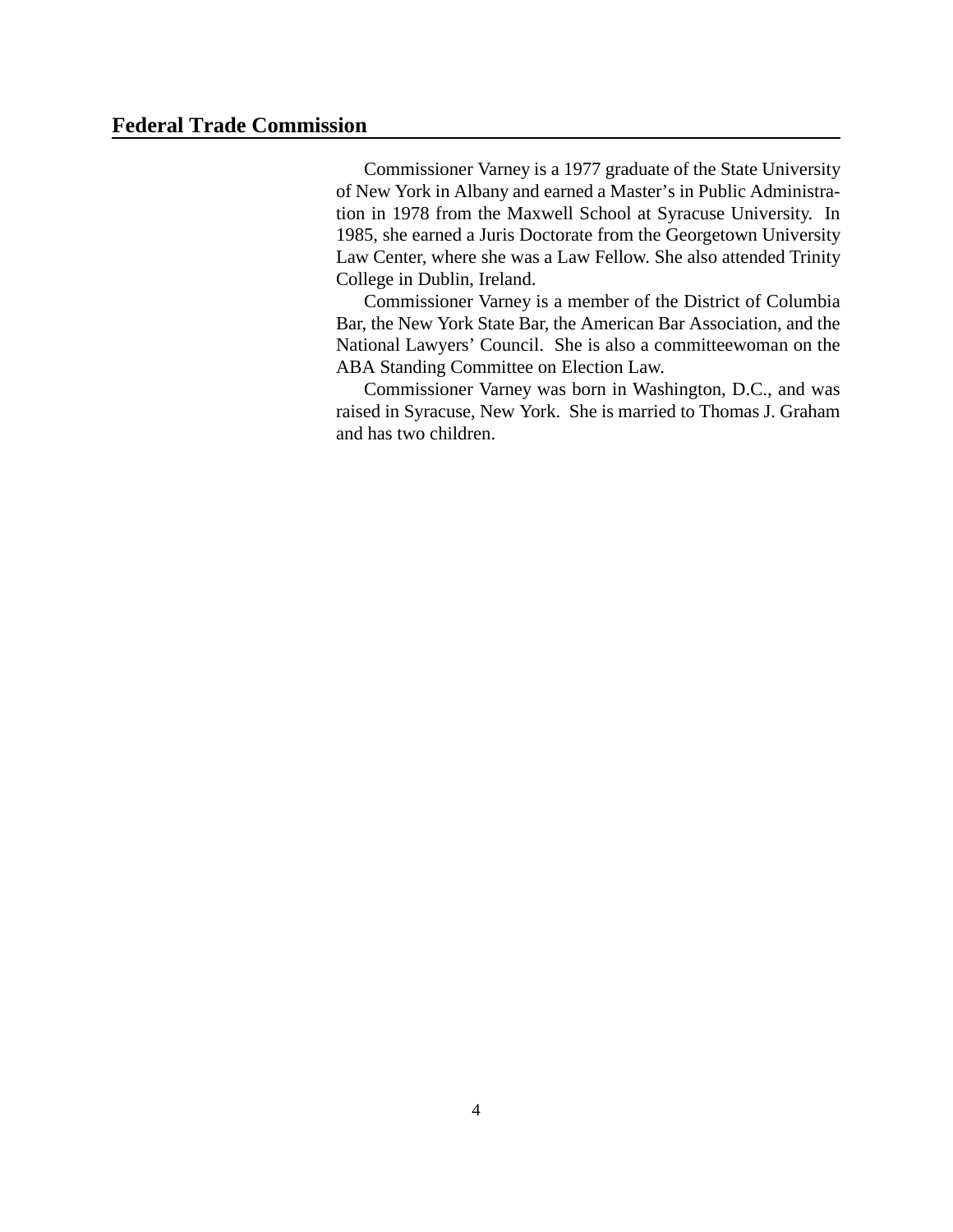# **OVERVIEW**

The Federal Trade Commission enforces a variety of federal antitrust and consumer protection laws. By eliminating acts or practices that are unfair or deceptive, the Commission seeks to ensure that the nation's markets function competitively and are vigorous, efficient, and free of undue restrictions. Its efforts are generally directed toward stopping actions that restrict competition or threaten consumers' ability to exercise informed choice. The Commission also undertakes economic analysis to support its law enforcement efforts and to contribute to the policy deliberations of various federal, state, and local government bodies.

In addition to its statutory enforcement activities, the Commission supports Congressional mandates through cost-effective nonenforcement activities, such as consumer education. This report reviews the Commission's accomplishments in fiscal year 1996.

**COMPETITION MISSION** The Competition Mission is based upon the fundamental premise of the antitrust laws that competition brings the best products and services at the lowest prices, spurs efficiency and innovation, and strengthens the U.S. economy. Unreasonable restraints on competition harm everyone, from consumers to businesses to workers. It is the Commission's job under its Competition Mission to ensure that markets function competitively by eliminating unreasonable competitive restraints, preventing anticompetitive mergers and acquisitions, and encouraging governmental reliance on market solutions.

# *Mission Focus*

Given the Commission's flat resources in the midst of a growing economy, the challenges to accomplishing this Mission are formidable. During fiscal year 1996, the Competition Mission focused its limited resources on bringing enforcement actions that make a positive difference in consumers' lives, minimizing the burden Commission actions place on business, and continuing to refine the agency's enforcement policies to account for dynamic changes in both the economy and antitrust analysis.

*Making a Difference in Consumers' Lives*.—The Competition Mission hasfocused its enforcement actions in markets and industries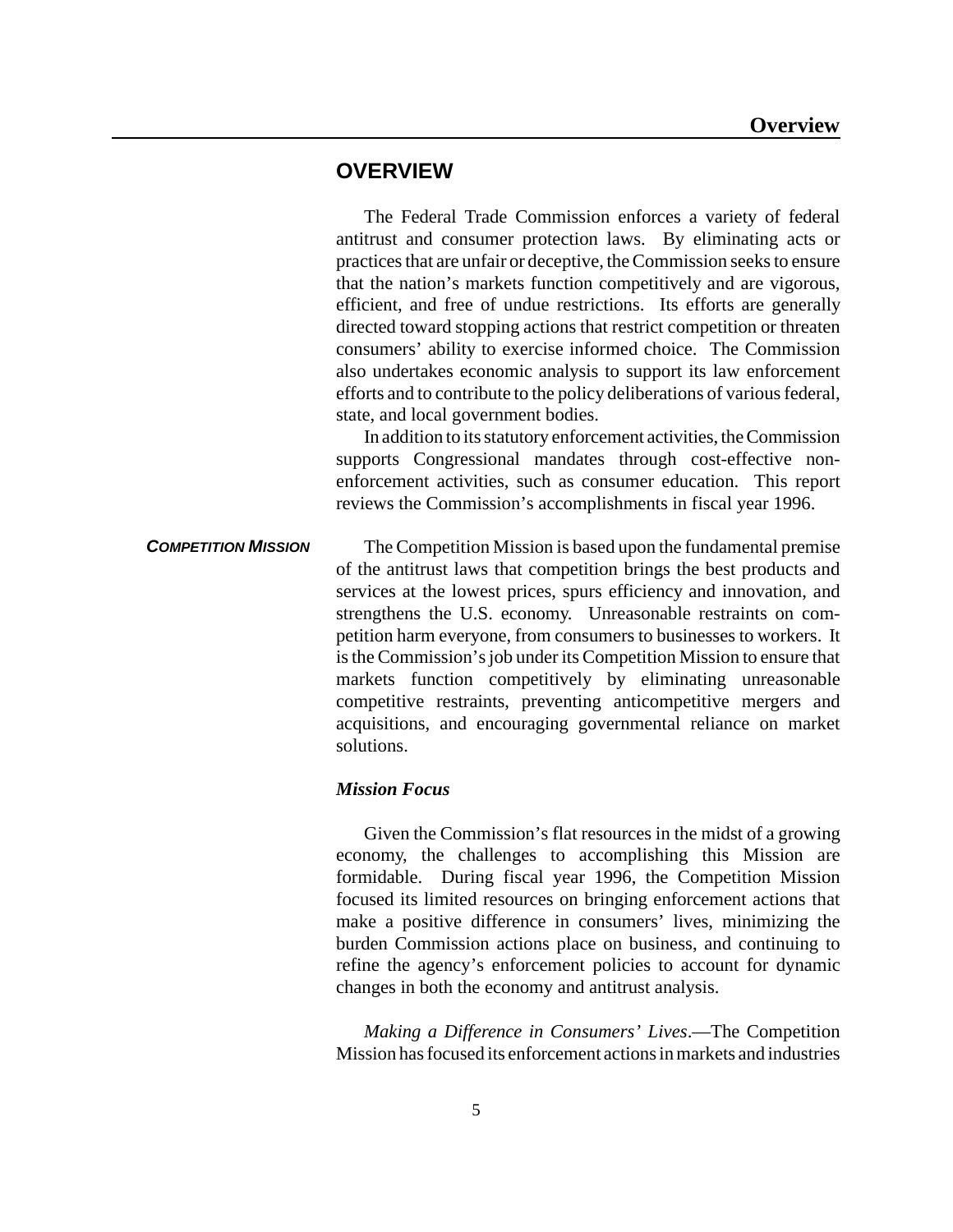that matter most to consumers. In fiscal year 1996, more than 80 percent of the Mission's resources, measured by staff hours devoted to large cases, were at work in six key areas of the economy: health care, pharmaceuticals, information and technology, energy, consumer goods and services, and defense (where the consumer as taxpayer is the beneficiary). The agency's enforcement actions against proposed mergers in these key industries have made a difference. The Commission's actions:

- Prevented increases in health care costs paid by U.S. businesses fortheir employees. The Commission forced abandonment of the proposed merger of Rite Aid Corporation and Revco D.S., Inc., the nation's first and second largest retail drug store chains, when an investigation revealed that the merger would have a significant adverse impact on health care costs.
- Saved consumers nationwide as much as \$30 million annually for purchases of diltiazem, a drug used in the treatment of angina and hypertension. A Commission consent order required divestitures in the merger of Hoechst AG and Marion Merrell Dow, Inc., to ensure continued competition in the market for diltiazem as well as for other drugs used in treatments for tuberculosis and ulcerative colitis.
- Ensured for consumers and businesses the benefits of competitive prices for natural gas in the Salt Lake City area. Questar Corporation dropped its effort to acquire a 50-percent interest in Kern River Gas Transmission Company after the Commission authorized a preliminary injunction over concerns that Questar was trying to thwart the benefits of deregulation by buying its only competitor.
- Protected prices and program choice for viewers of cable television. Time Warner, Inc., and Turner Broadcasting System, Inc., both major players in the cable television industry, agreed to a major restructuring of their proposed merger in response to the Commission's concerns that, as originally structured, the merger could impede competition by other cable programmers, thus raising prices, and also could raise entry barriers for other forms of video delivery (for example, direct broadcast satellite).
- Helped to ensure that Americans get the most for their tax dollars by protecting competition in defense industries. After a Commission challenge, Lockheed Martin Corporation agreed to restructure its acquisition of Loral Corporation to prevent a loss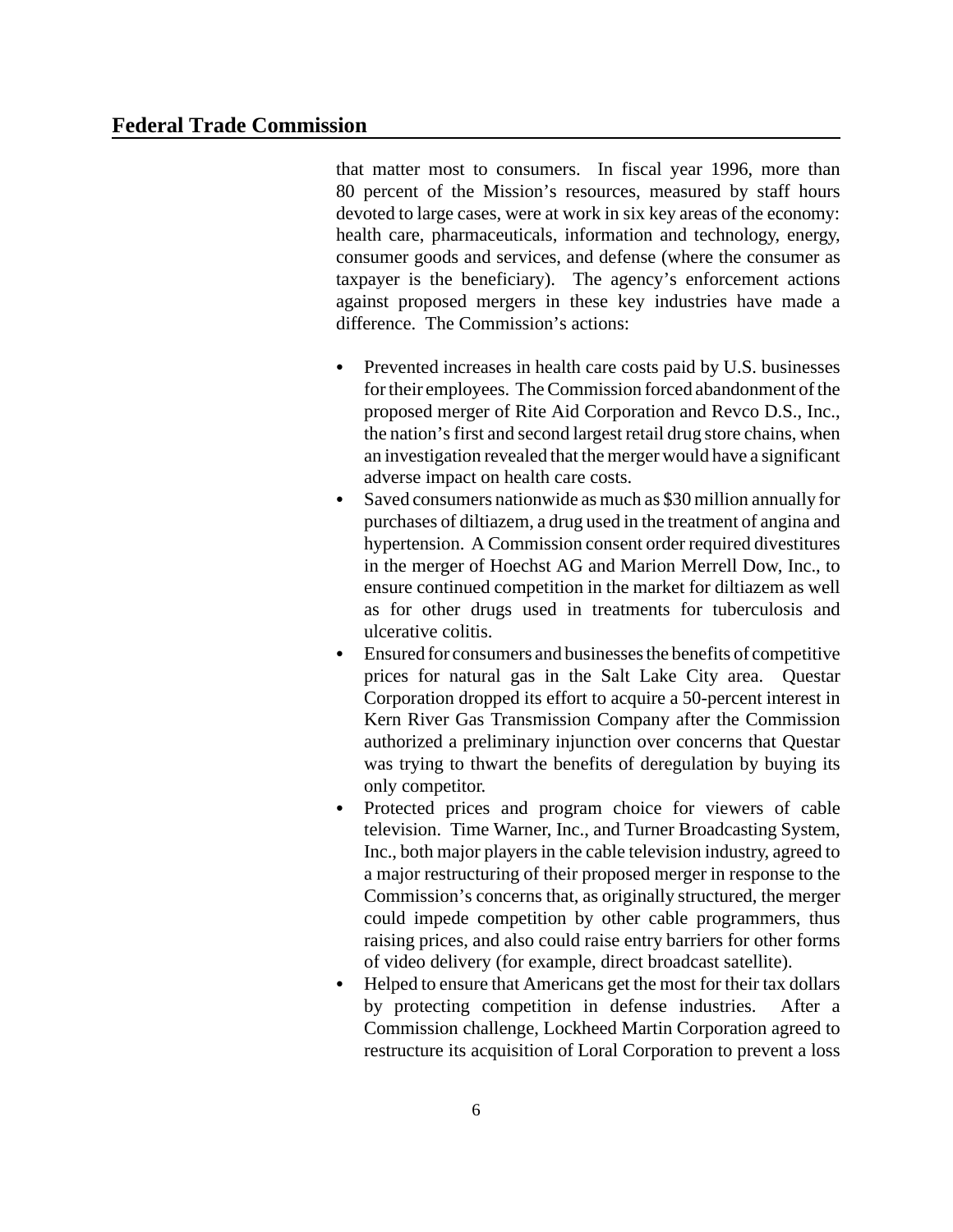in competition in the markets for air traffic control systems, satellite systems, fighter aircrafts, and unmanned aerial vehicles.

Commission actions in nonmerger cases, although often less visible than faster paced merger reviews, also addressed anticompetitive conduct that threatened consumer welfare. The Commission's actions:

- Protected innovation and pricing in the computer industry. In *Dell Computer,* the Commission complaint alleged that Dell abused a computer industry standard-setting processin a way that threatened to prevent rival manufacturers from making use of an advance in technology and to raise their costs. A Commission consent order addressed these concerns by preventing Dell from abusing the standard-setting process. As the first federal law enforcement action against a firm for abuse of the standardsetting process, *Dell Computer* stands as an important precedent for maintaining the integrity and procompetitive possibilities of standard setting.
- Challenged practices that could drive up the price of toys. The Commission issued an administrative complaint against Toys R Us, alleging that the nation's number one toy retailer entered into agreements with manufacturers to prevent them from selling popular toys to warehouse clubs that would sell the toys more cheaply than Toys R Us.
- Opened up competition in the pricing of prescription drugs purchased through pharmacy benefit plans. In *Rx Care of Tennessee, Inc., the Commission's consent order strikes down the* use of "most favored nation" clauses that discourage discounting and thus restrict price competition.

*Minimizing the Burden on Business.*—While the Commission looks out for consumers' interests, it attempts to do so with the least possible burden on business. Obviously, the Commission cannot avoid all burdens on business if it is to investigate and enforce the law. The agency constantly reassesses its policies and procedures, however, to see where it can streamline them or eliminate any unnecessary requirements. During fiscal year 1996, for example, the Commission:

• Exempted five classes of transactions from the Hart-Scott-Rodino (HSR) premerger notification reporting requirements that,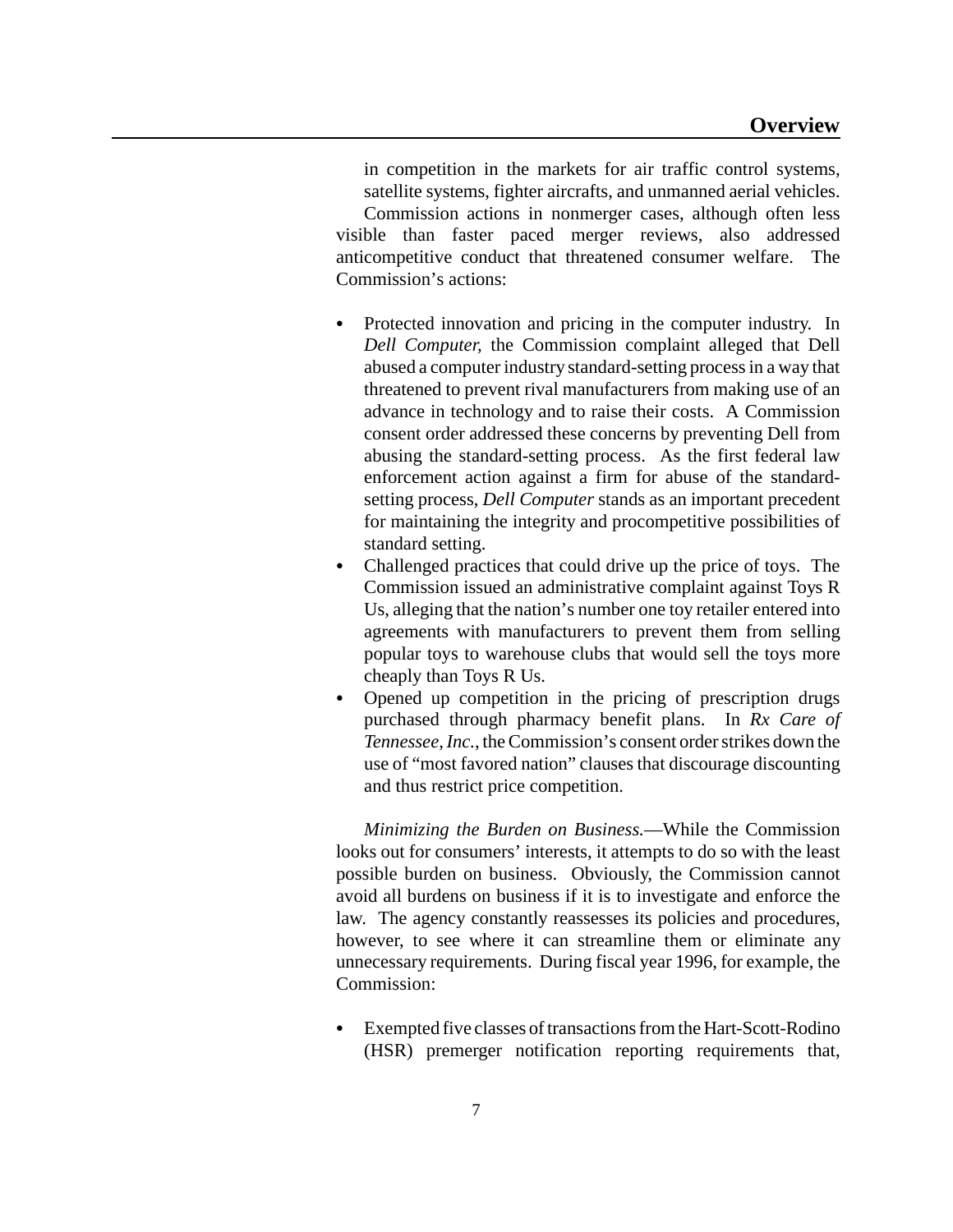experience had indicated, were unlikely to pose a threat to competition. These exemptions reduced by approximately 10 percent the number of reportable transactions.

- Decreased the rate of "second requests" for documents through use of a more thorough preliminary merger investigation, made possible by expediting the clearance process between the Commission and the Department of Justice to determine which of the two antitrust agencies would review a proposed merger, which gives staff more time to conduct a preliminary merger investigation. From fiscal year 1995 to fiscal year 1996, the percentage of Commission preliminary merger investigations in which second requests were issued dropped by a third, from 23 to 15 percent.
- Expedited administrative trial proceedings through adoption of a set of procedural rule changes. These changes, which will apply to all Commission actions, including those that involve competition issues, establish new and shorter deadlines, streamline discovery, and speed up trials.

*Forward-Looking Antitrust Enforcement*.—On the brink of the 21st century, the Commission is well aware of changes brought on by rapid technological development and increased globalization of the marketplace. The agency continues to refine its analysis to adapt to these changes and to structure the least intrusive enforcement that effectively protects free and competitive markets. During fiscal year 1996, the Commission:

- Exercised its special competence as a deliberative body to deal with complex competition issues and held 23 days of hearings (with testimony from 140 witnesses, including economic and legal scholars, business executives, consumer groups, state enforcement authorities, and foreign enforcement authorities) on changes in the global economy and the appropriate role of antitrust enforcement and analysis. The staff report that followed includes an analysis of the debate and recommendations on how to implement the Competition Mission in light of these changes.
- Provided public guidance on competition in the fast-changing health care industry by issuing jointly with the Department of Justice the *1996 Statements of Antitrust Enforcement Policy in Health Care.*
- Considered the critical importance in merger analysis of "innovation markets," or the competition between companies in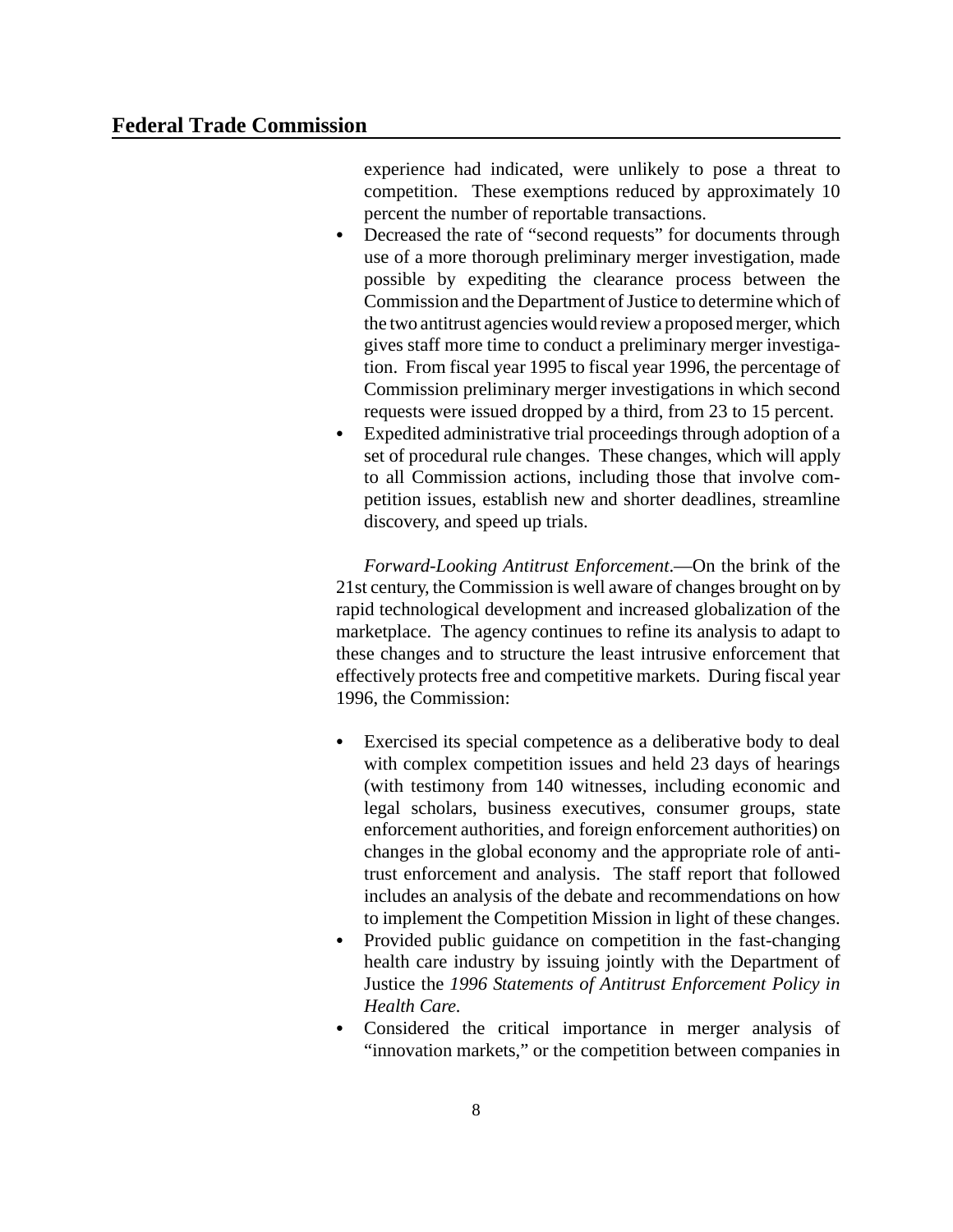the research and development of new products that may not be available to consumers for more than a decade. For example, the consent agreement in the proposed merger of The Upjohn Company and Pharmacia Aktiebolag, made final in fiscal year 1996*,* required the divestiture of a chemotherapy drug still under development for colorectal cancer, the second most common form of cancer.

• Continued its commitment to work with state antitrust agencies to leverage antitrust resources. The Commission has engaged in several joint investigations with the states, enabling it to conduct thorough investigations with fewer Commission resources, and reducing the burden on business by allowing joint interviews and joint requests for documents and information.

### *Programs Under the Competition Mission*

The Commission implements its Competition Mission through three major program areas: the Hart-Scott-Rodino (HSR) Premerger Notification Program, the Mergers and Joint Ventures Program, and the Nonmerger Program.

#### *Premerger Notification Program*

Through its implementation and enforcement of the HSR Act, the Premerger Notification Program protects consumers from those mergers that are anticompetitive. Prior to enactment of the Act, mergers often were consummated and operations combined before the antitrust agencies learned of the transactions. It was then difficult, if not impossible, to "unscramble the eggs" and restore the benefits of a competitive market. The HSR Act requires entities that meet certain size requirements and that plan significant acquisitionsto file notice with the Commission and the Antitrust Division of the Department of Justice. Consummation of the merger must be delayed for statutorily prescribed periods of time. The HSR Act thus allows the antitrust agencies to analyze and take action against anticompetitive mergers before the mergers actually take place.

The Program strives to minimize the burden on businesses that are required to comply with the HSR Act. To improve voluntary compliance, the Commission's Premerger Office provides assistance to filers in understanding the Act's requirements, primarily through responses to tens of thousands of telephone inquiries annually. As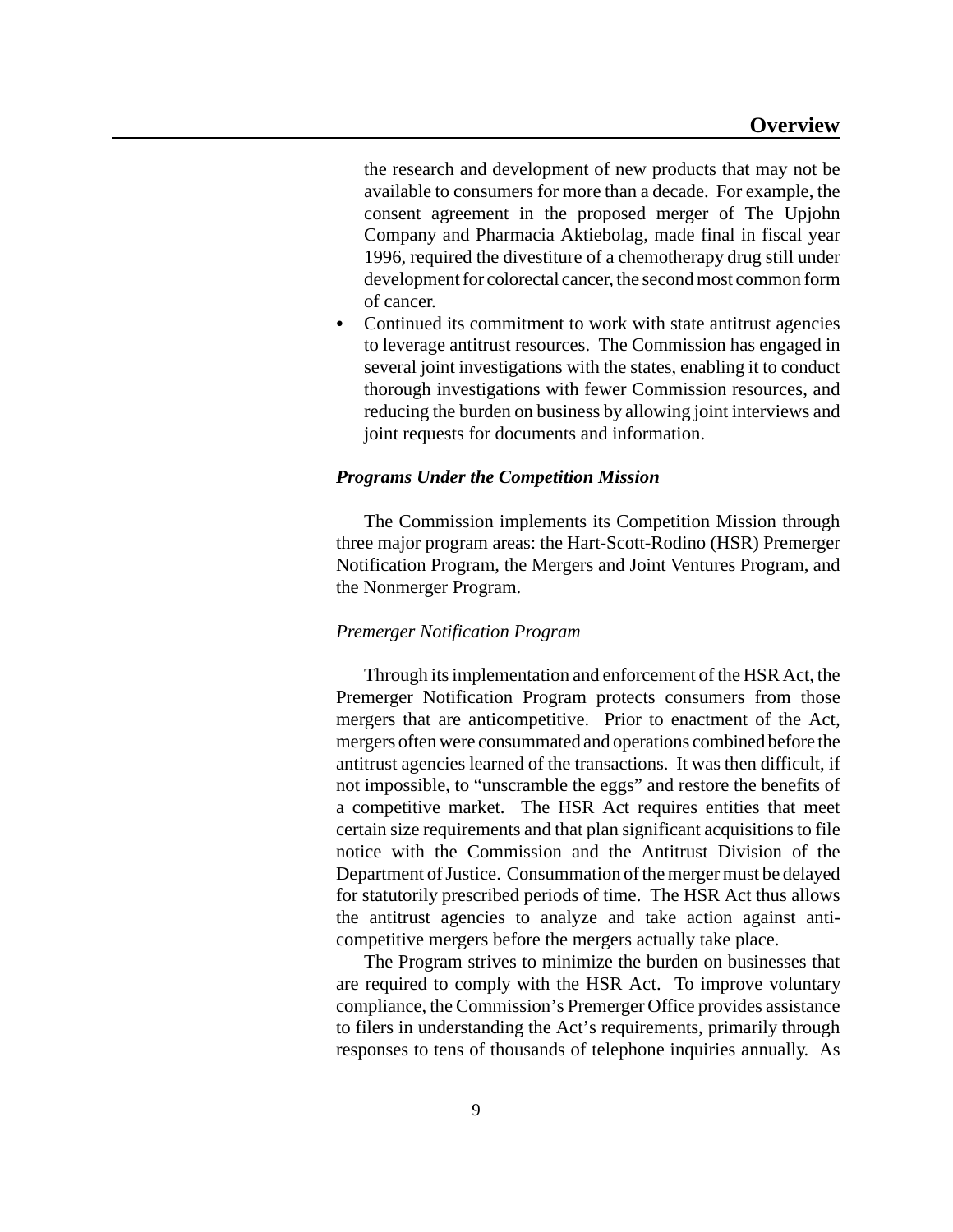stated, the Commission, in cooperation with the Department of Justice, also adopted new rules during fiscal year 1996 to exempt certain kinds of transactions that are unlikely to have anticompetitive effects.

Fiscal year 1996 marked the 20th anniversary of the passage of the HSR Act. The Act has become an essential component of antitrust enforcement. In particular, the Commission's effective enforcement of the Act has made parties to mergers and acquisitions more certain of the timing of stages along the investigation path, enabling them to schedule business activities with greater confidence. Similarly, the Commission can make more reliable enforcement decisions because it has access to all relevant data concerning the competitive effect of a merger. This increased certainty has led to better decisions on both sides and has also led to a process that facilitates negotiated outcomes. In sum, the Premerger Program is an important example of efficient antitrust enforcement that protects the consumer's interest in a competitive market while minimizing costs to business.

#### *Premerger Enforcement Activities*

During fiscal year 1996, the number of premerger filings increased for the fifth year in a row and totaled 3,087, marking the first time in the history of the Program that filings exceeded 3,000. This represents a 10-percent increase over the number reported during fiscal year 1995 and a 102-percent increase over the 1,529 filings recorded in fiscal year 1991.

The number of filings was at a record level even though the Commission, in an effort to eliminate filings on transactions that are unlikely to have a significant anticompetitive impact, adopted five new rules exempting certain types of transactions from the reporting and waiting period requirements. The new rules, which reduce the number of reportable transactions by an estimated 10 percent, cover transfers of goods or realty in the "ordinary course of business," the acquisition of oil and natural gas reserves valued at \$500 million or less, the acquisition of coal reserves valued at \$200 million or less, the acquisition of securities whose underlying value is represented solely by those kinds of exempt assets, and acquisitions by certain investors of rental real property.

Other premerger enforcement activitiesincluded responding to an estimated 40,000 phone calls seeking information concerning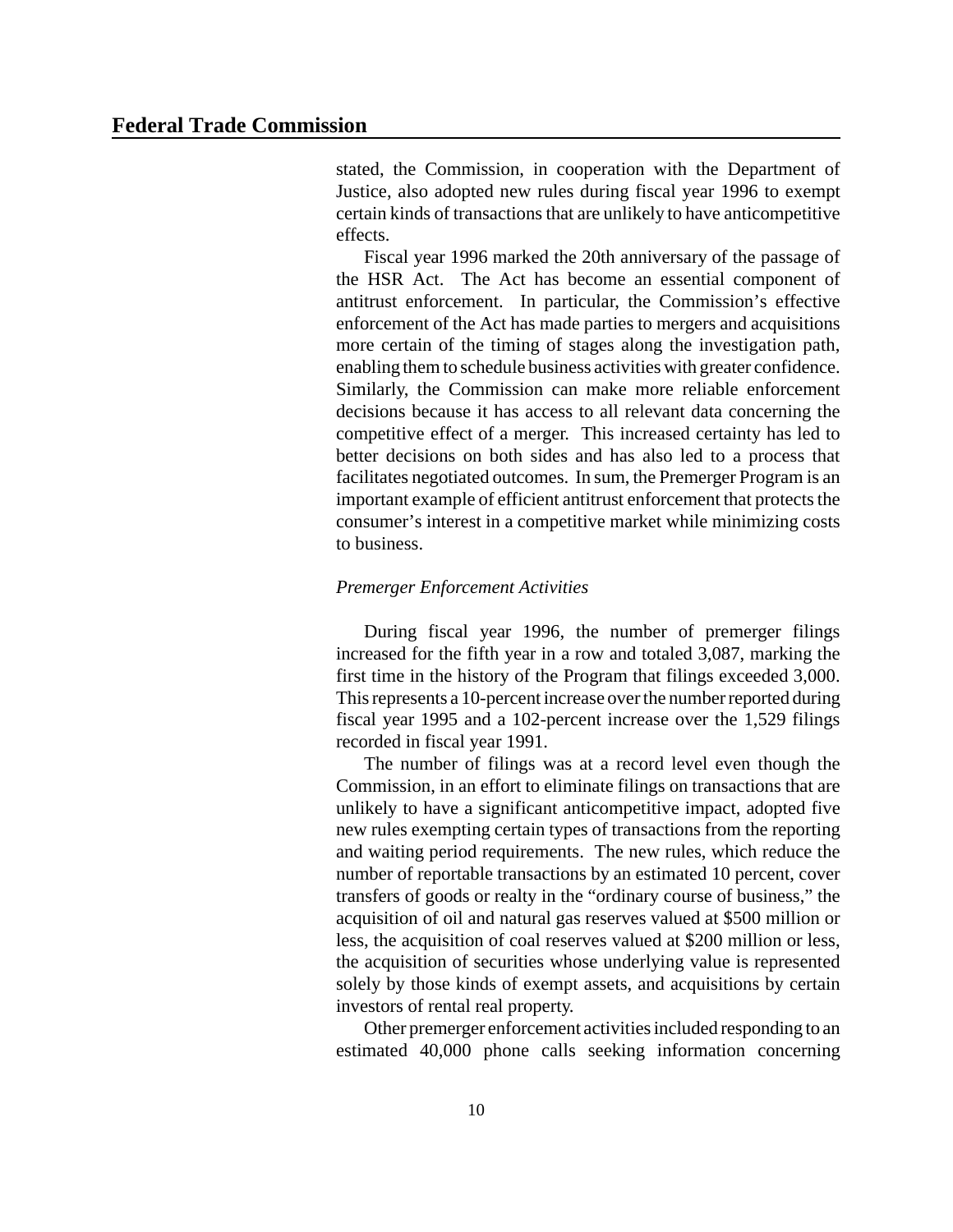reportability of transactions under the HSR Act and the details involved in completing and filing premerger forms.

The HSR Act can ensure swift and efficient review of proposed mergers only if the parties comply with the Act's requirements and provide complete information. When parties fail to comply with these requirements, the Act provides for the imposition of civil penalties. During fiscal year 1996, the Commission collected a record \$7.65 million in civil penalties after obtaining consent decrees for violations of the HSR Act. In these settlements:

- Sara Lee Corporation paid \$3.10 million, the single largest civil penalty ever for an HSR violation;
- Automatic Data Processing, Inc., paid \$2.97 million;
- Foodmaker, Inc., paid \$1.45 million; and
- Titan Wheel International, Inc., paid \$0.13 million.

# *Mergers and Joint Ventures Program*

The Mergers and Joint Ventures Program seeks to prevent mergers and acquisitions that are likely to harm competition and consumers. The Program also investigates interlocking directorates among competing firms that may have similar anticompetitive effects. The Program has three essential components:

- Detecting potentially harmful mergers before they occur by monitoring merger activity and screening all significant mergers, in conjunction with the Premerger Notification Program;
- Investigating those mergers that the screening process has targeted for further inquiry; and
- Taking appropriate action to prevent (or undo) those mergers or portions of mergers that, after investigation and analysis, appear likely to substantially lessen competition.

In the case of some mergers, the Commission can act to prevent harm to consumers and competition only by preventing the merger or, in rare cases, by undoing it. In many other cases, however, competition can be preserved by more narrowly tailored relief that still allows the overall merger or transaction to proceed. Determining the kind of relief necessary entails investigations that are designed to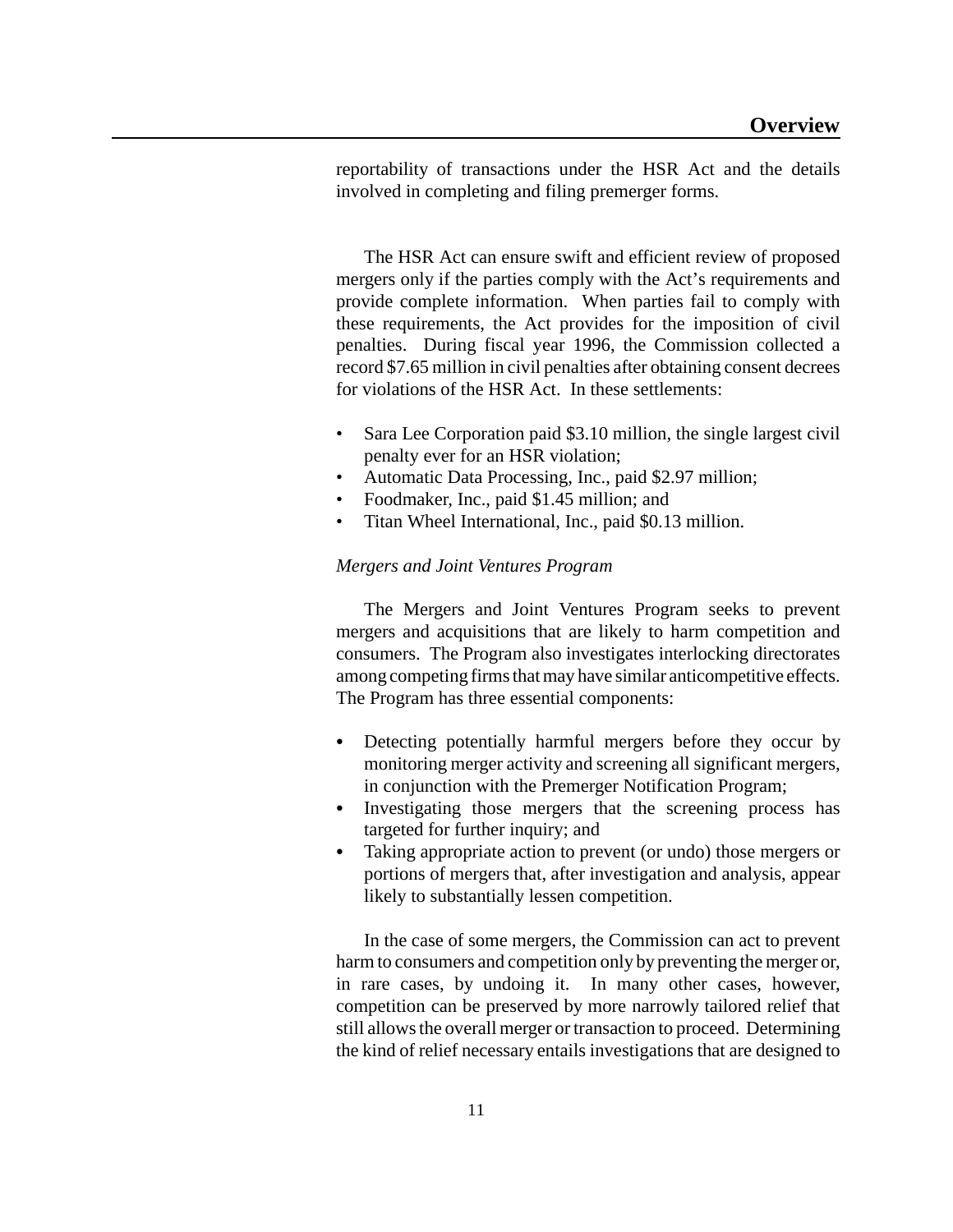answer fundamental questions about the merger and the affected relevant product and geographic markets:

- Is the merger likely to result in a lessening of actual or potential competition, increase the market power of the merging firms, and lead to market dominance or a significant increase in the likelihood of collusion?
- Is the merger likely to increase barriers to entry or expansion or to foster interdependent conduct among firms?

To protect consumers from mergers that may substantially lessen competition, the most efficient and cost-effective strategy is to prevent mergers before they occur. The Commission has authority under Section 13(b) of the Federal Trade Commission Act to seek a preliminary injunction in federal district court to stop a merger, but more often, it resolves the competitive problem through consent agreements with the merging parties. In addition to injunctive relief, the Commission may rely on administrative remedial powers to restore competition lost as a result of a merger. In either case, the principal (though not exclusive) remedy is the prompt divestiture of assets that are sufficient to restore competition.

# *Merger and Joint Ventures Enforcement Activities*

During fiscal year 1996, Commission staff opened investigations on 55 transactions, including 18 initial-phase investigations (four of these were later converted to full phase) and 37 full-phase investigations. The Commission issued requests for additional information or documentary materials under the HSR Act ("second requests") for 36 of these proposed transactions. Preliminary injunction cases were authorized in three transactions. Two of these transactions, *Questar/Kern River* and *Rite Aid/Revco* (both highlighted above), were subsequently abandoned. In the third transaction, the proposed merger of Butterworth Hospital and Blodgett Memorial Medical Center, a U.S. District Court denied the Commission's motion for a preliminary injunction, but the case was subsequently appealed to the U.S. Court of Appeals for the Sixth Circuit and will be litigated in an administrative proceeding. Finally, parties abandoned four proposed mergers after the Commission issued second requests for information.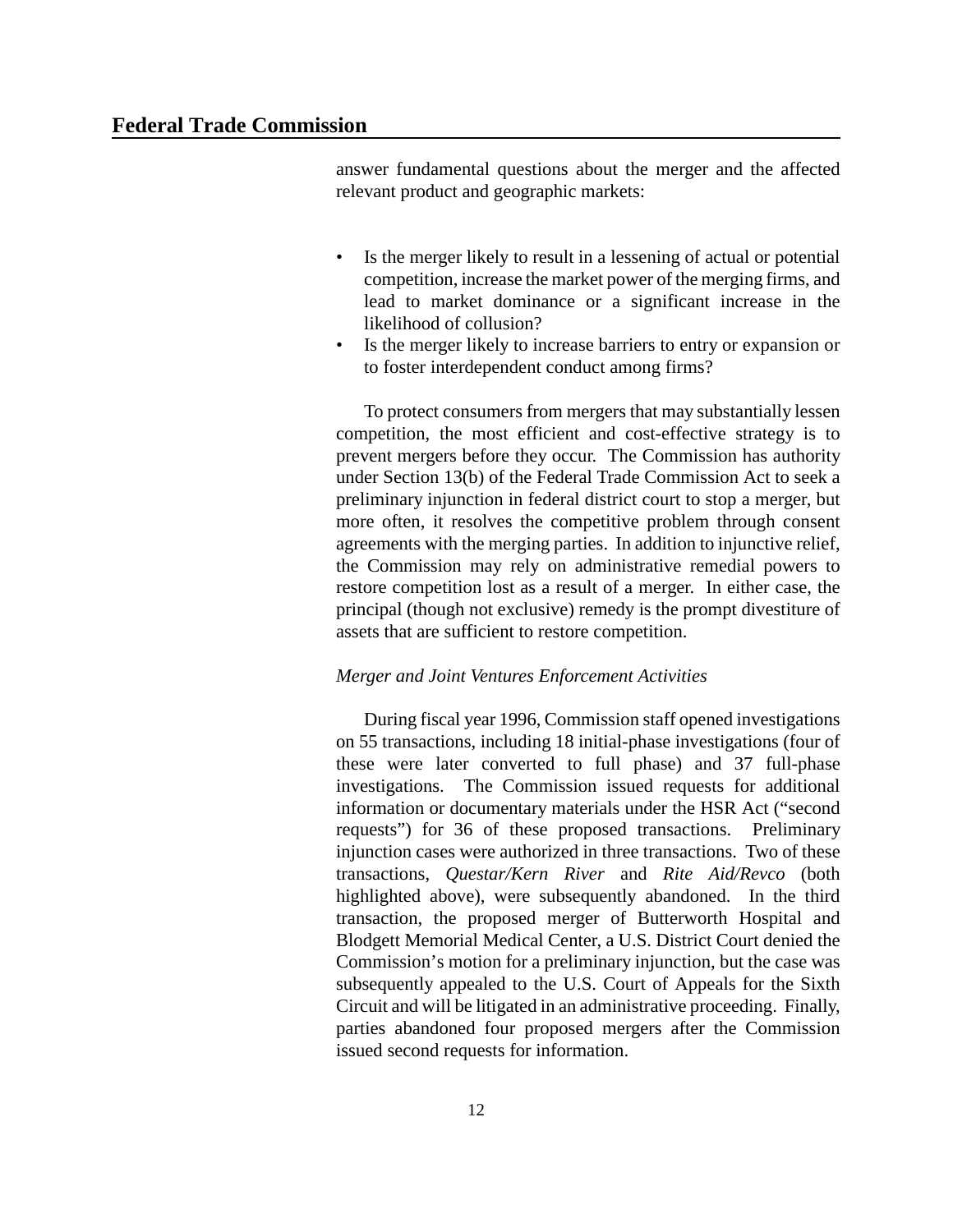The Commission's merger investigations included a number of complex and significant transactions in the defense, health care, and telecommunications industries where Commission efforts helped protect competition in the midst of intense restructuring as a result of rapidly changing economic forces and technology. Notable examples include the merger between Time Warner, Inc., and Turner Broadcasting System, Inc., and the proposed, but later abandoned, merger between Rite Aid Corporation and Revco D.S.

During the year, the Commission also accepted for public comment 21 new consent agreements (of which 15 were also finalized during the year) in the following industries:

| Health care $\dots\dots\dots$     | 4              |
|-----------------------------------|----------------|
| Industrial applications           | $\overline{4}$ |
| Defense industry $\dots$ 4        |                |
| Funeral homes $\ldots \ldots$ 3   |                |
| Supermarkets and food.            | 3              |
| Communications $\dots \dots 1$    |                |
| Oil and gas $\dots \dots \dots 1$ |                |
| Manufacturing $\ldots \ldots 1$   |                |

The Commission continued to improve the analysis of, and the remedies for, the anticompetitive effects of proposed mergers and made significant gains in achieving divestitures more quickly. During fiscal year 1996, the average time between the issuance of a final consent order and divestiture approval by the Commission was approximately 10 months, a decrease of 5 months from fiscal year 1995. Also, Competition Mission attorneys began participating in a joint task force in cooperation with Commission economists and Department of Justice staff to examine how the competitive analyses of mergers should take into account any probable cost savings from the merger.

Finally, the Commission continued its commitment to work with state antitrust agencies to coordinate antitrust enforcement. The Commission's regional offices have particularly close working relationships with state antitrust enforcers. Staff from both the regional offices and the Bureau of Competition conduct joint and parallel antitrust investigations with the states. Last year, the regional offices hosted four "Common Ground" conferences, bringing together representatives of state Attorneys General offices, several Commission regional offices, and the Department of Justice. The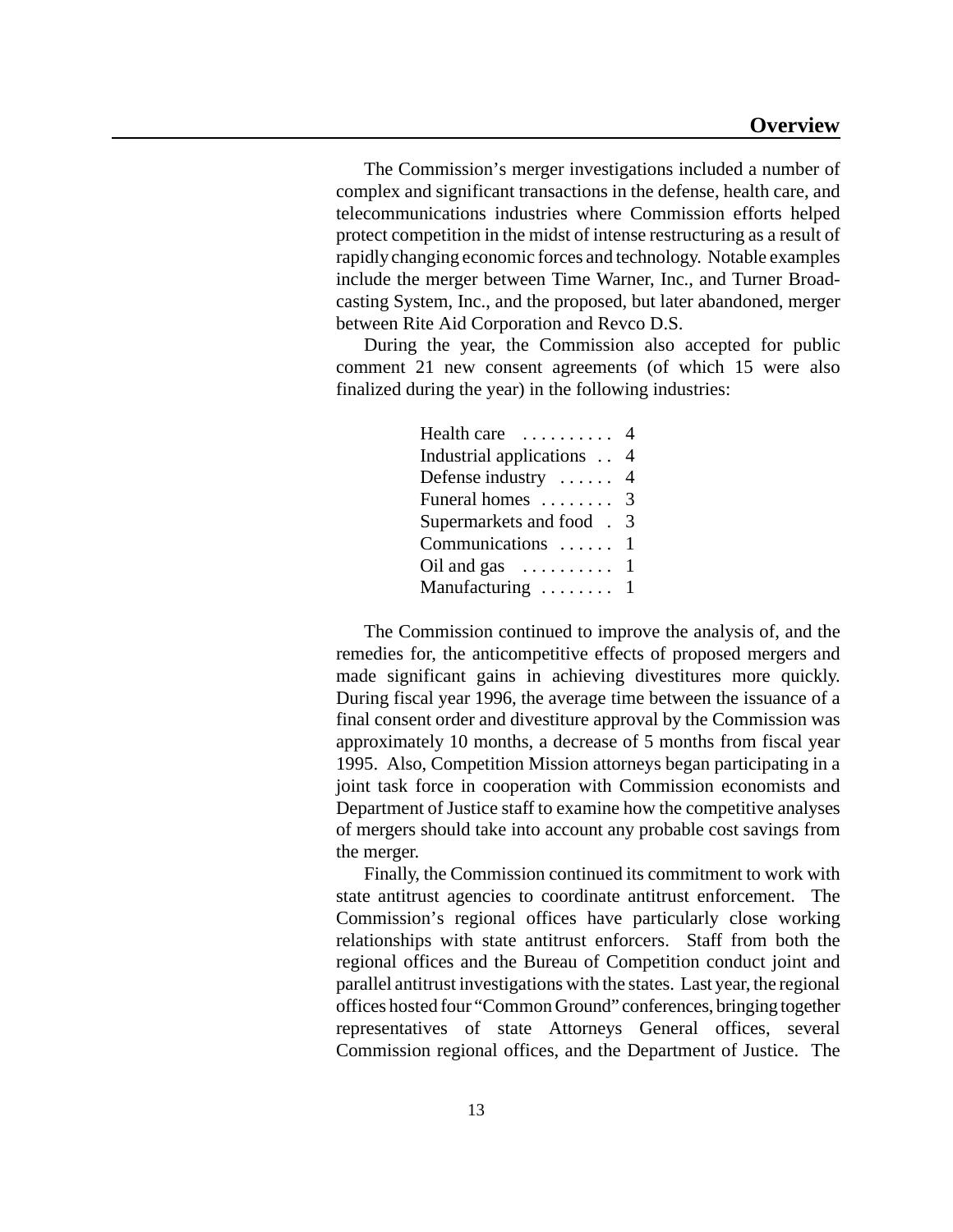conferences were designed to discusssubstantive antitrust issues and to explore areas where the state and federal agencies could work together to promote consumer welfare. Plans are underway for future conferences.

#### *Nonmerger Program*

The Commission's Nonmerger Program includes three areas of potential anticompetitive conduct: horizontal restraints, distributional arrangements, and single firm violations. The Horizontal Restraints Program is directed at investigating collusive or other collaborative activities involving direct competitors that may harm consumers, such as price fixing. Such activities can harm consumers by raising prices and reducing the quality of available goods and services. Although some agreements among competitors, such as standard setting and the promulgation of legitimate ethical codes, can be procompetitive and even essential, such agreements also can be abused in a way that harms consumers.

The Distributional Restraints Program seeks to protect consumers from anticompetitive consequences that arise from certain vertical agreements among firmsin the chain of distribution – from producers to distributors to retailers. An agreement on resale price between firms in a vertical relationship is an example of a distributional practice that has a harmful effect on consumers and is considered *per se* illegal. The Commission investigates distributional restraints carefully to avoid challenging vertical agreements that may benefit consumers.

The Single Firm Program seeks to prevent firms from creating or maintaining market power through conduct that is injurious to consumer welfare. A single firm with market power can use various anticompetitive practices to reduce output below the competitive level and to maintain supracompetitive prices, thereby injuring consumers and misallocating resources. While neither the existence of market power nor the attempt to gain market share is unlawful in itself, achieving market power by practices that exclude competition is unlawful. The principal challenge of the Single Firm Program is to distinguish anticompetitive conduct from conduct that merely constitutes vigorous competition. Conduct investigated under this Program that may be unlawful includes exclusive dealing arrangements, tying arrangements, and price and non-price predation – all of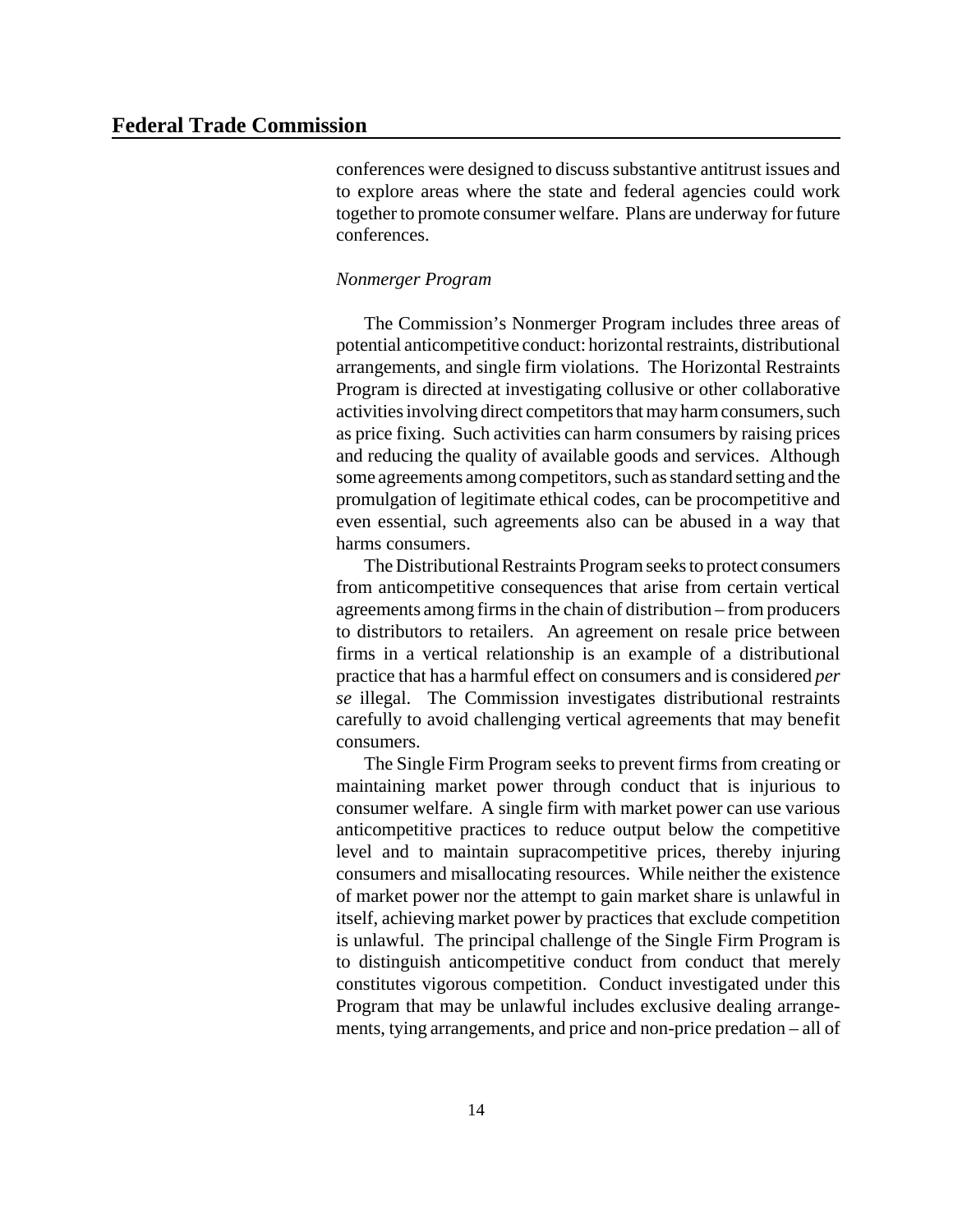which can have the effect of driving competitors from a market through means other than vigorous competition on merits.

### *Nonmerger Enforcement Activities*

Under the three nonmerger programs, the Commission opened 49 initial-phase investigations during fiscal year 1996. Five of these investigations were converted to full phase, along with two others that had been opened in earlier years.

The Commission accepted six consent agreements for public comment (with four of them made final during the year), finalized eight other consent agreements, and modified four others. The consent agreements accepted for public comment included:

- New Balance Athletic Shoe, Inc. (resale price maintenance on athletic shoes);
- Dell Computer Corporation (abuse of the standard-setting process in the computer industry to raise rivals' costs);
- RxCare of Tennessee, Inc. (agreements to impose "most favored" nation" clauses resulting in restriction of price competition in sales of pharmacy services to pharmacy benefit plans);
- Precision Moulding Company, Inc. (unlawful invitation to fix prices on wood components for art frames); and
- Waterous Company and Hale Products, Inc. (exclusive dealing arrangements restricting competition in sale of fire engine pumps).

During fiscal year 1996, adjudicated decisions were issued in three significant nonmerger matters:

- In *International Association of Conference Interpreters et al., an* administrative law judge issued an initial decision in favor of the Commission's allegations that the association had engaged in a decades-long collusive scheme to fix prices and to restrict other work practices.
- In *California Dental Association*, the Commission issued a final decision finding antitrust violations for restrictions against truthful, nondeceptive advertising involving the price, quality, and availability of dental services. The matter is on appeal to the U.S. Court of Appeals for the Ninth Circuit.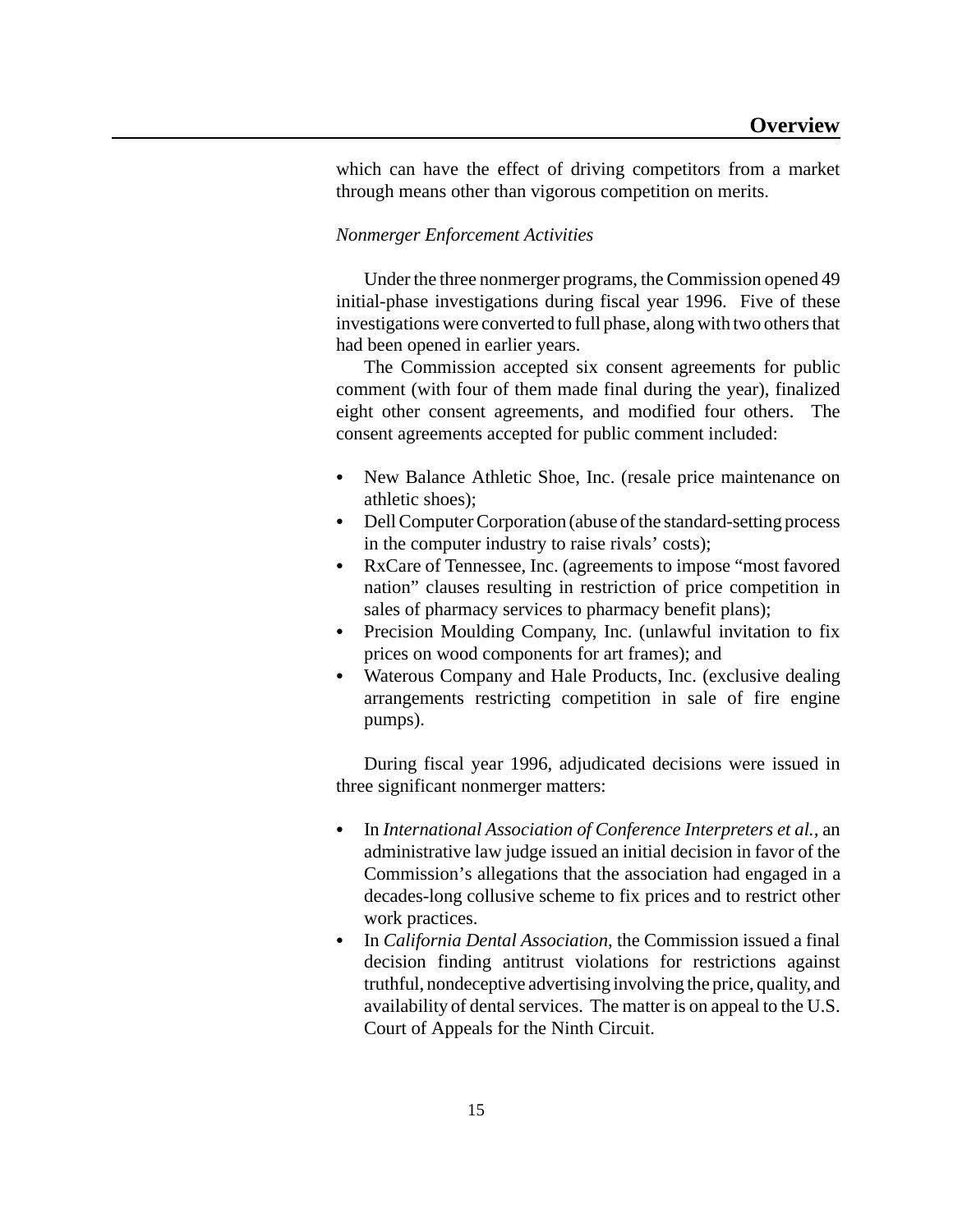C In *Harper & Row Publishers, Inc.*, the Commission dismissed complaints against six book publishers alleging violations of the Robinson-Patman Act involving various price and promotional practices.

In a fourth significant nonmerger matter, *Toys R Us*, the Commission issued an administrative complaint that will be litigated during fiscal year 1997.

On the policy front, the Commission took important steps in providing public guidance on competition in the fast-changing health care industry. In August, the Commission, jointly with the Department of Justice, issued the *1996 Statements of Antitrust Enforcement Policy in Health Care*. These revised statements emphasize that the same antitrust principles that govern other industries apply to health care providers and describe, based on the Commission's extensive experience in the area, how these basic principles are applied to the health care sector. The staff also issued five advisory opinions on proposed arrangements among health care providers.

#### *CONSUMER PROTECTION MISSION*  The goal of the Consumer Protection Mission is to maintain a well-functioning marketplace that allows consumers to make informed purchase choices. In today's increasingly complex marketplace, the Mission is developing new and creative strategiesto ensure the free flow of current and understandable information to consumers.

Evolving technologies are radically changing the way consumers learn about, buy, and pay for goods and services. An array of new media has supplemented television and print advertising, once the standard for reaching consumers. The Internet, pay-per-call telephone services, and program-length television commercials ("infomercials") are among the new methods sellers are using to reach consumers. In addition, consumers are more sophisticated. Not too long ago, they were interested in only price and quality. Today they are concerned with the health implications of the food they buy, the environmental implications of packaging and other product attributes, the potential loss of personal privacy resulting from the use of online communication, and the astounding growth in telemarketing and other types of consumer fraud.

# *Mission Strategies*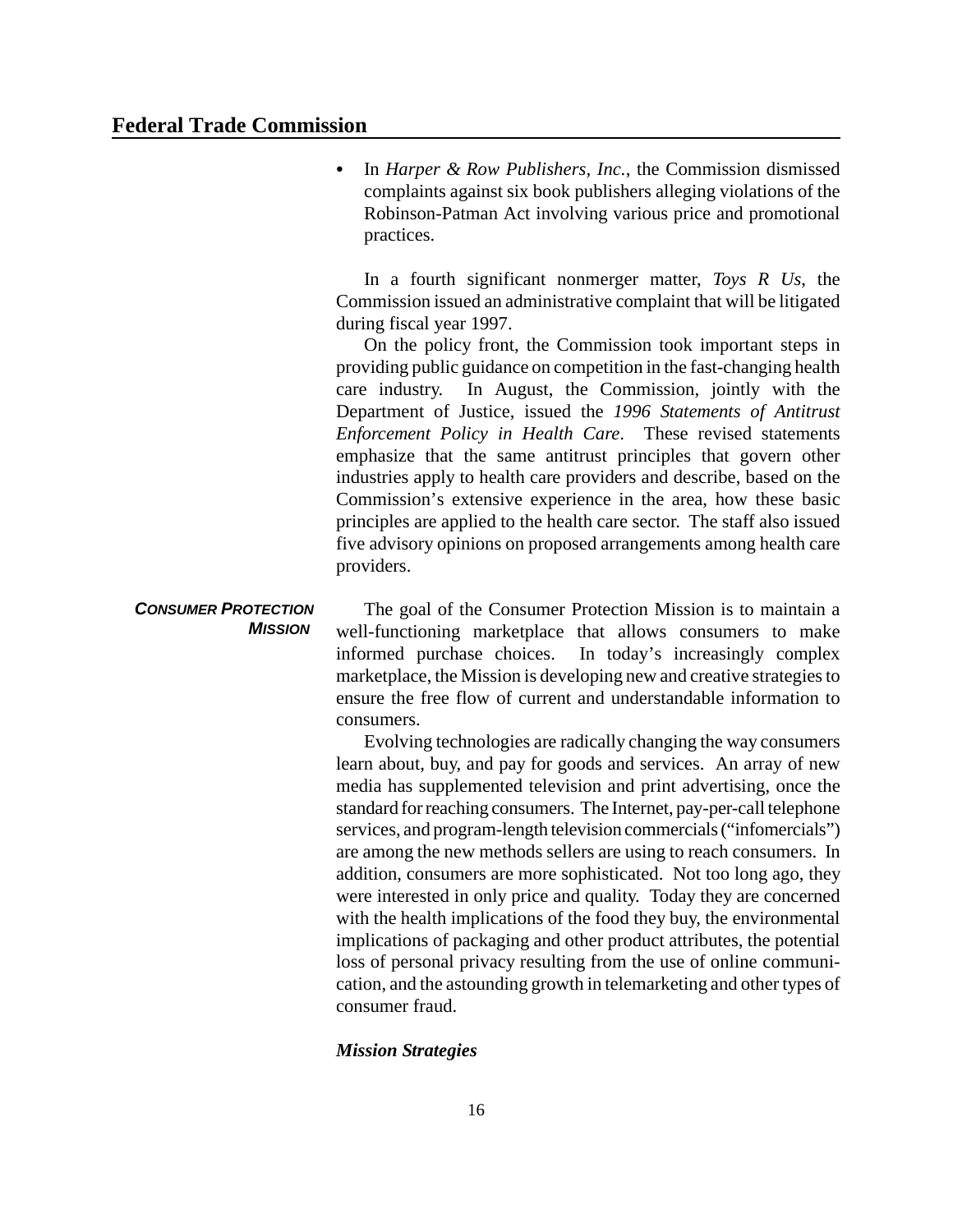The Consumer Protection Mission uses three primary strategies to achieve its goal:

- Protecting consumers from fraud, deception, and unfair practices in three priority areas – health, safety, and financial well-being;
- Identifying impacts on consumers of globalization and new technologies to build institutional expertise in these areas and to adapt consumer protection principles to correct practices that harm consumers and undermine these new markets; and
- Using creative approaches that are effective in protecting consumers and are not unduly burdensome for businesses.

The Mission implements these strategies through actions that involve both law enforcement and consumer education. Acting on the belief that the most effective consumer protection is education, the Mission is committed to alerting as many consumers as possible to fraud in the marketplace and educating consumers and businesses about their rights and responsibilities under Commission rules and regulations.

#### *Overview of Activities*

Fighting fraud is one of the Commission's highest priorities; consumers are bilked out of billions of dollars a year. In fraud cases, the Commission files actions in federal district court to bring an immediate halt to ongoing business activities and freeze defendants' assets. The Commission then pursues court orders that permanently ban the fraudulent activities and provide refunds to consumers. In addition to targeting fraud, theCommission'slaw enforcement efforts focus on stopping deceptive or unfair practices that cause significant risk to consumer health, safety, and economic well-being. The Commission often uses internal administrative litigation to pursue nonfraud cases involving novel or complex legal issues, many challenging advertising claims.

The Commission also puts a high priority on consumer education – the first line of defense against fraud and deception. With each major enforcement initiative, the Commission launches an education campaign, using both traditional and new media to reach as many consumers as possible. In fiscal year 1996, the Commission distributed a record 4.1 million brochures. Almost all print materials are posted to the *ConsumerLine* section of the Commission's Web page (www.ftc.gov); over 140,000 publications were accessed online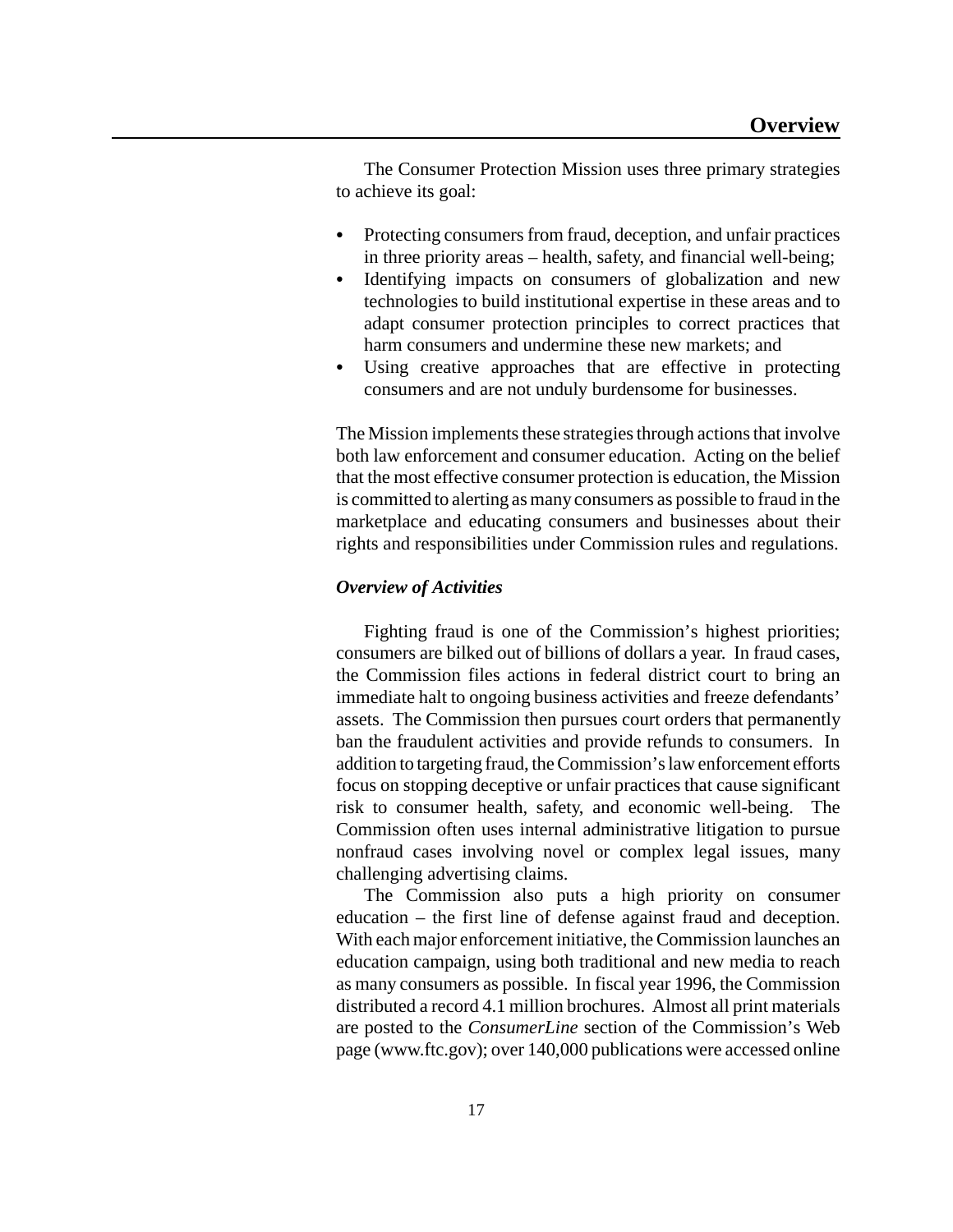during the year. A unique initiative of the Commission is the Partnership for Consumer Education, a national coalition of 84 businesses, trade associations, consumer groups, and government agencies that have committed to educate the public about telemarketing fraud. From January 1996, when the partnership was launched, through September 1996, this group disseminated 90 million fraud prevention messages.

The Mission's activities are supplemented by close federal-state coordination. Joint resources are targeted to issues that have a direct impact on consumers. Staff attorneys working on individual cases and sweeps – groups of related cases – coordinate with their colleagues in federal, state, and local consumer protection offices. During the fiscal year, the Commission led its state and federal partners in a series of law enforcement sweeps. The Commission brought over 200 cases against fraudulent operators, stopping fraud that cost consumers \$200 million – four times the Commission's annual budget for Consumer Protection matters. And for every case the Commission brought, its state and federal partners brought two more.

The Consumer Protection Mission is advanced by five law enforcement programs – Advertising Practices, Credit Practices, Enforcement, Marketing Practices, and Service Industry Practices; the Office of Consumer and Business Education; and the Commission's ten regional offices. Regional staff are responsible for a wide variety of significant consumer protection cases and are important contact points for state Attorneys General and other state and local consumer protection officials.

# *Advertising Practices Program*

The Advertising Practices Program promotes truthful, informational advertising, fair competition, and industry self-regulation. It issues guidelines to business on how to comply with Commission laws and policies in specific areas such as food and environmental marketing and advertising and how to advance national advertising policy. It brings law enforcement actions that focus on advertising claims with the potential for causing injury to consumers' health, safety, and economic well-being and the new advertising media and techniques spawned by the increasingly diverse, high-tech marketplace. It organizes public workshops and publishes reports that examine important and controversial consumer protection issues.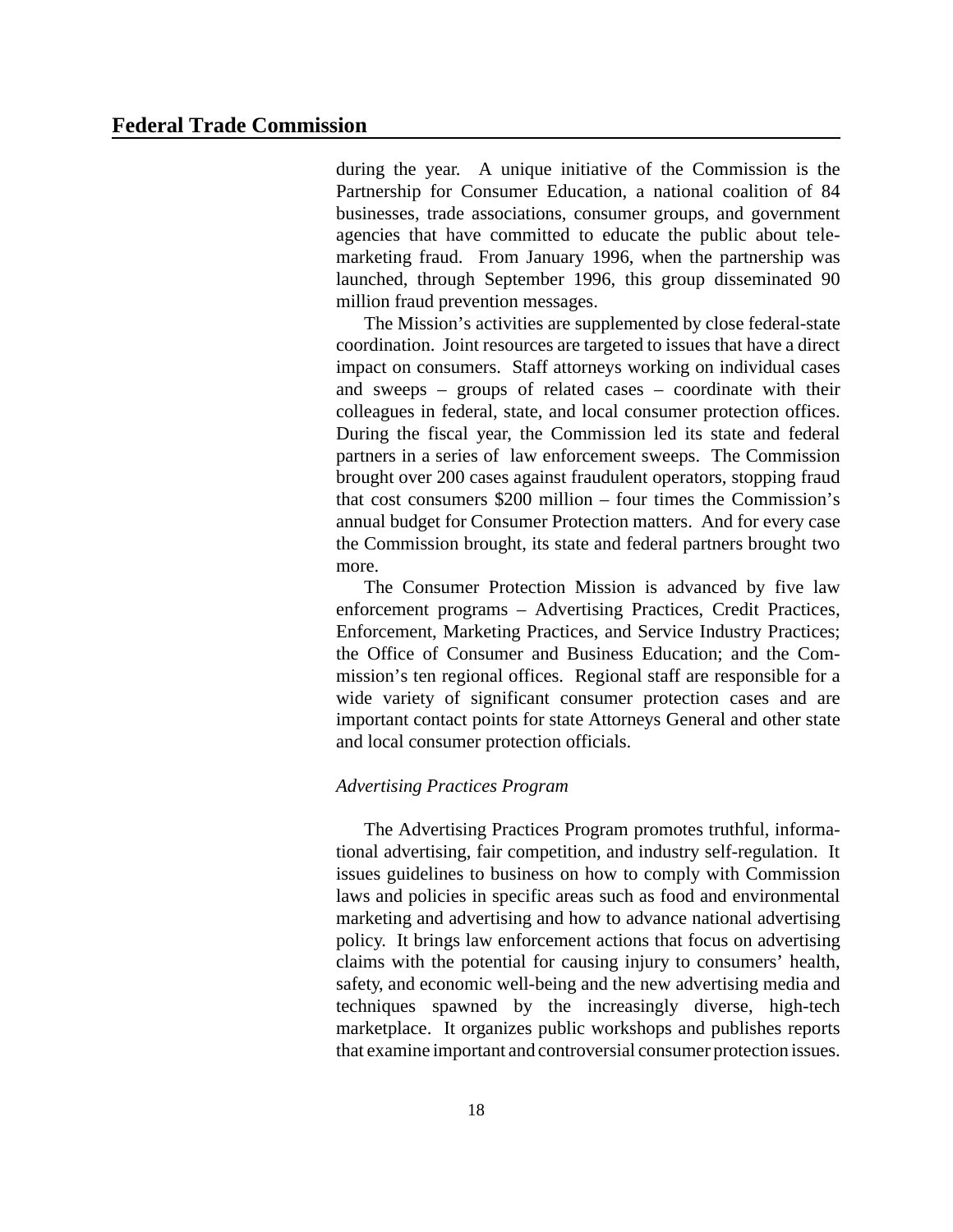It also administers federal laws requiring health warnings on tobacco products.

Health and safety claims – claims that consumers often cannot judge for themselves – are a primary focus of this Program. Consumer interest in health and nutrition is very high, and the market has responded by introducing "healthier" food product lines and nutritional supplements. The Program scrutinizes food advertisements for false and misleading low-calorie and low-fat claims. Marketers of dietary supplements advertise and promote their products heavily as scientific evidence becomes available regarding the potential health benefits of various nutrients. The Program monitors advertising for this product category, focusing on unsubstantiated health and efficacy claimsforsupplements claiming, for example, to speed weight loss and build muscle or to lower serum cholesterol.

The marketing of over-the-counter (OTC) drugs also has significant impact on consumers' health and safety. The Program challenges unsubstantiated claims of efficacy, superiority, and comparative safety in OTC drug advertising, including claims for analgesics, acne medications, and suntanning products. The increasing number of "switch" drugs, products previously available only by prescription but now allowed by the Food and Drug Administration (FDA) to be sold over-the-counter, also are of particular interest to the Commission since there can be significant economic benefit to consumers from these products.

In 1992, the Commission issued guidelines on environmental or "green" labeling and advertising claims. During fiscal year 1996, the Program conducted a formal review of the Guides, including holding a public workshop in which representatives from state and federal government, environmental groups, industry, and academia presented their views. Based on this review, the Commission determined that the Guides are effective in preventing deception and encouraging truthful claims. Also in this area, the Commission provides assistance to the U.S. Trade Representative on issues involving international environmental labeling regulations and programs conferring "eco-seals" to environmentally beneficial products.

New information technologies have had a significant impact on advertising. Infomercials, home shopping channels, catalogs, online shopping services, and other forms of nonretail, direct sales are a growing segment of the advertising market. The Program responded to this dramatic increase in advertising outlets through a media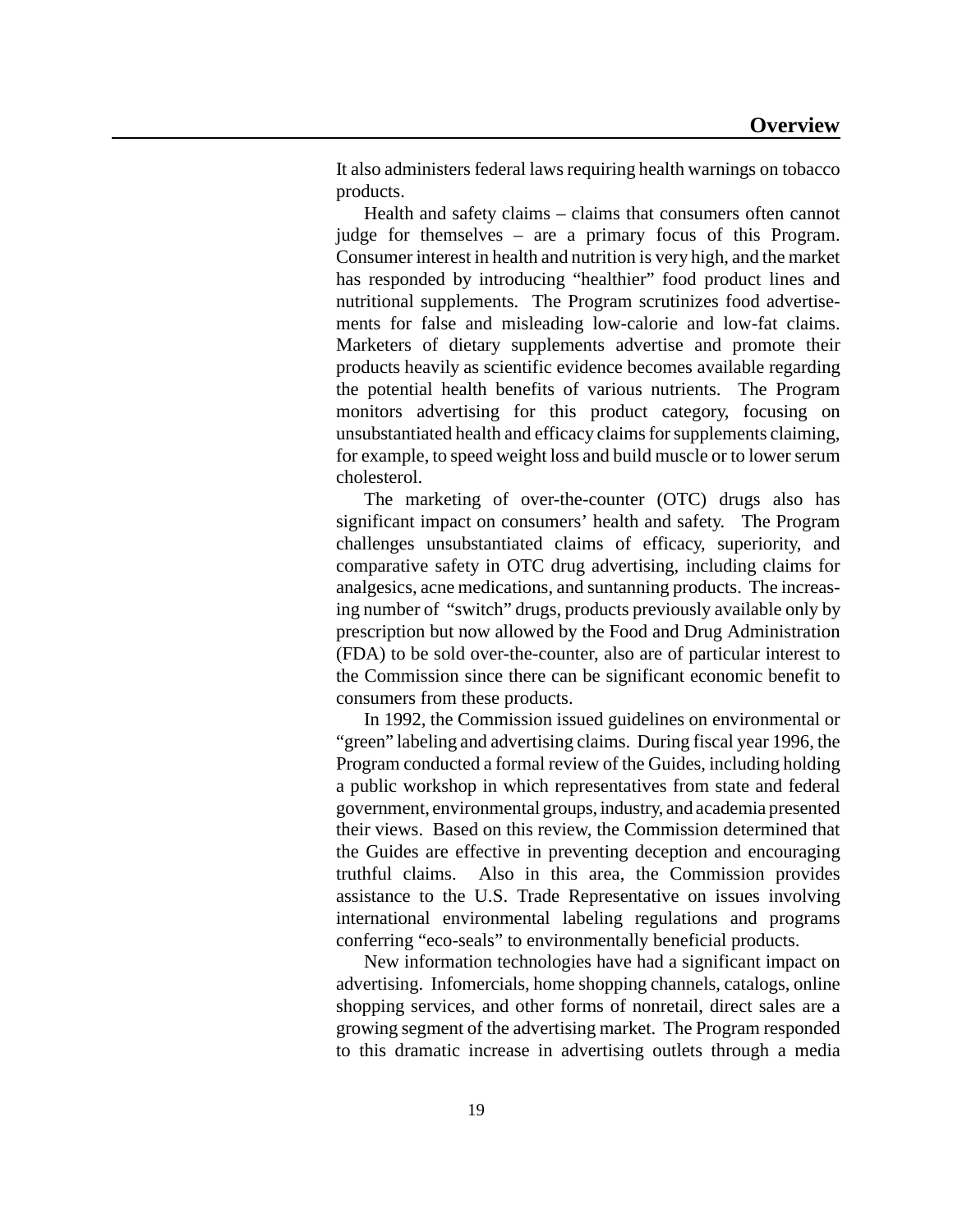screening initiative, which works with advertising and media trade associations, such as the Cable Television Advertising Bureau, to educate the media on the importance of preventing fraudulent advertising by careful screening. As part of this initiative, and in conjunction with law enforcement actions, the Program is alerting media members that have carried advertising alleged to be deceptive by the Commission.

Expanded commercial use of the Internet is having a dramatic impact on consumers. The benefits of the free flow of information, both to consumers and industry, are great. The proliferation of readily available personal information, however, could jeopardize personal privacy and facilitate fraud and deception. In seeking to understand these and other issues, the Program, working with staff of the Credit Practices Program, convened a workshop in fiscal year 1996 to allow interested parties to express their views on privacy issues and online protections for consumer privacy. A subsequent report summarized the participants' diverse views and described private-sector efforts to address concerns about information privacy online.

Recognizing that children are a special audience, the Commission plays a leadership role in children's advertising and marketing issues. The Program focuses on deceptive and unfair advertising aimed at children in traditional media and on the Internet. For example, as part of the workshop and report examining consumer privacy in the online marketplace, the Program conducted a review of the information collected online from children. The Program also monitors tobacco and alcohol advertising to identify ads targeted to an underage audience, conducting law enforcement investigations where appropriate, and working with industry and health groups to encourage greater self-regulation in this area.

# *Credit Practices Program*

The Credit Practices Program enforces several federal credit statutes that affect more than 113 million consumers who hold over 900 million credit cards and many millions more who obtain credit through loans. In this age of borrowing, credit bureaus play a critical role in the ease and speed with which individuals are able to get credit. With files on over 190 million Americans, the major credit bureaus have a responsibility to ensure the accuracy and privacy of this personal and sensitive information.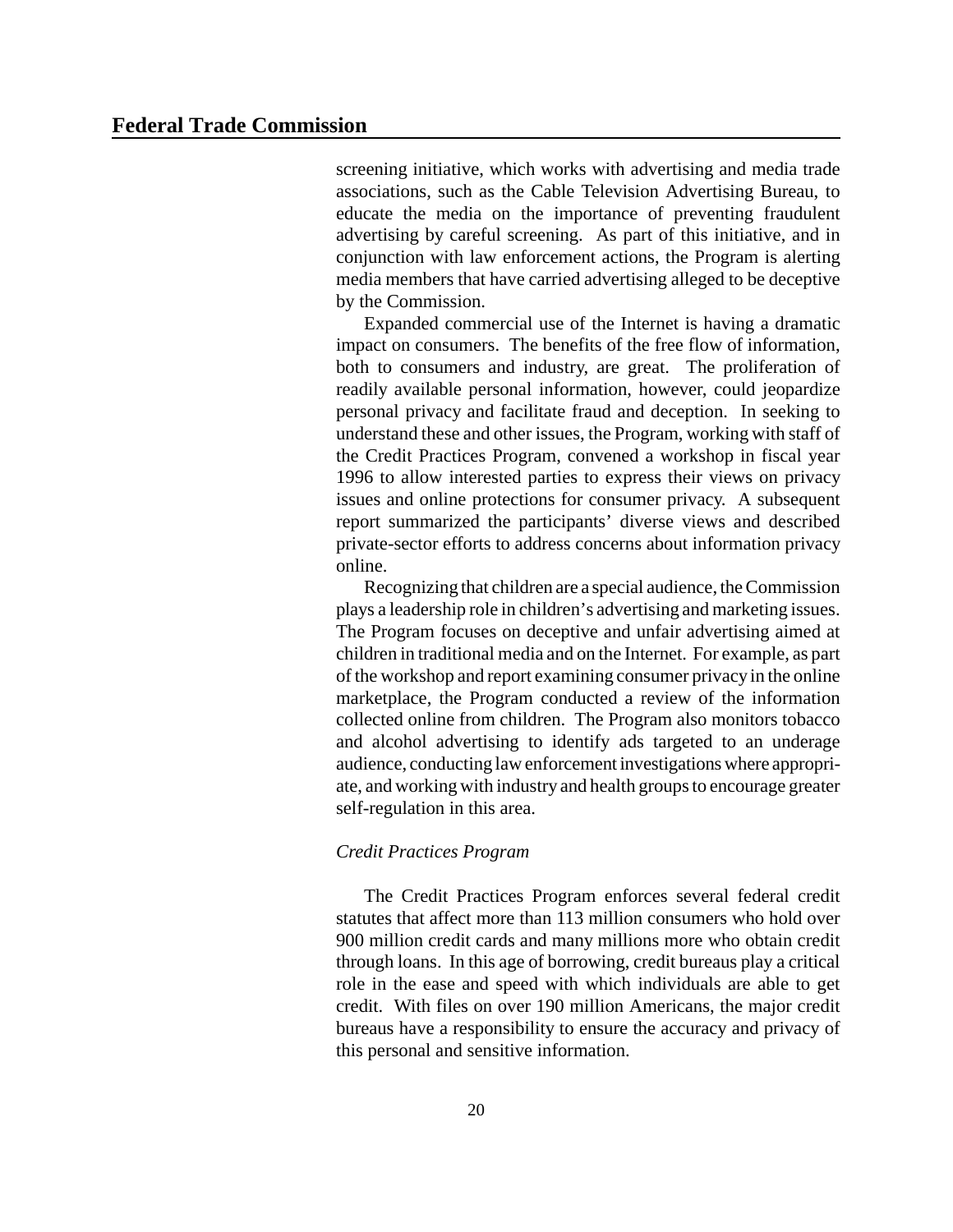In 1996, Congress passed comprehensive amendments to the Fair Credit Reporting Act (FCRA) that take effect in 1997. The amendments significantly expand coverage of the Act to those who furnish information to or obtain reports from consumer reporting agencies. The Program is responsible for educating consumers and businesses about the new rights and obligations established under this law. During the past year, the Program continued its enforcement of the current law, including litigation against one of the three major credit bureaus for its alleged violations of the FCRA by selling target marketing lists.

Credit identity fraud, where a criminal takes over a consumer's existing credit accounts or opens new credit accounts in the consumer's name, is a growing problem. The Program took the lead in this area byworking with consumer and industry groups, including holding two workshops designed to promote consumer education and voluntary industry efforts at prevention and cure of this rapidly growing fraud.

Denial of credit access for reasons unrelated to creditworthiness continues to be a serious problem. The Equal Credit Opportunity Act, enforced by the Commission, requires lenders to judge individuals' creditworthiness by their financial condition and history, not by factors such as race, age, or national origin. The Program engages in enforcement activities designed to alert lenders subject to the Commission's jurisdiction that illegal lending discrimination is not tolerated.

The credit market breaks down when creditors fail to provide essential information or, worse, provide incorrect information. In its jurisdiction over millions of creditors, the Commission's role is to ensure that they provide accurate information, thereby allowing the marketplace to operate properly. The Truth-in-Lending and Consumer Leasing Acts require certain information about the total cost of the credit or lease to be placed in advertisements and given to consumers before transactions are consummated to allow for comparison shopping and fair competition among creditors. During fiscal year 1996, the Program, working with 23 state Attorneys General, concluded a major enforcement sweep of five major automobile manufacturers for their deceptive lease and credit advertisements. The proposed settlements, which became final in 1997, require the companies to provide clear, readable, and understandable cost information in their leases and, in two cases, credit advertisements. In addition, the Commission participated with the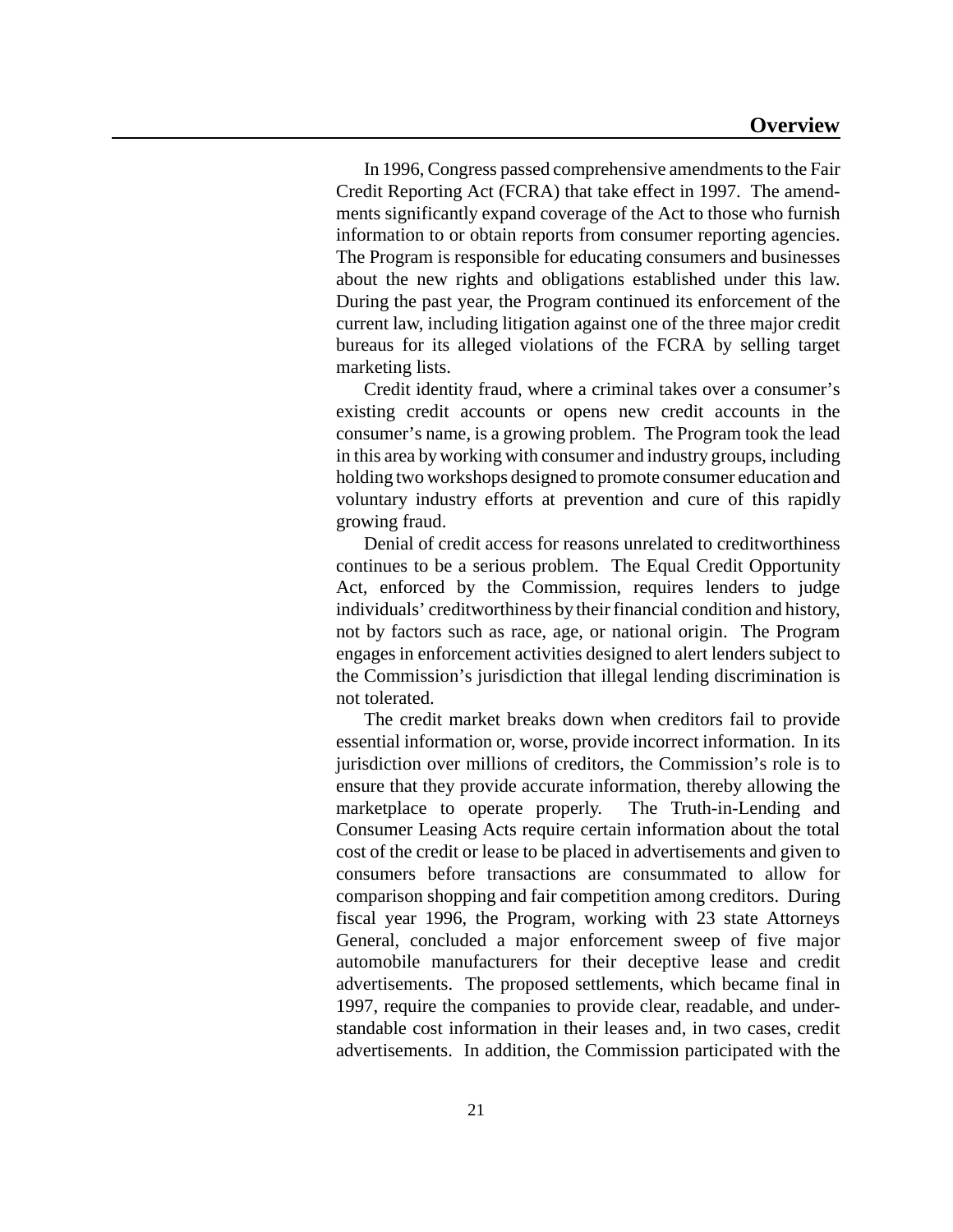Federal Reserve Board, industry members, and consumer groups to develop consumer education on important leasing issues.

Default by a certain percentage of consumers is an inevitable consequence of granting credit. Creditors may take collection action in these cases or assign them to debt collectors. Under the Fair Debt Collection Practices Act, the Commission plays a critical role in clarifying proper collection tactics and prosecuting those who violate the law. The Program also makes it clear that creditors bear some responsibility for collectors' actions, when they are aware of the actions.

Finally, credit and other markets fail when merchants engage in unfair or deceptive trade practices. Given the importance of credit in individuals' lives, many of these illegal practices focus on credit issues. They include advance-fee loan fraud, phony gold cards, misuse of bank drafts, false advertising about secured credit cards, vacation scams, and credit repair.

The proliferation of readily available personal information on the Internet raises issues concerning personal privacy and possible fraud and deception. Working with the Advertising Practices Program, the Program convened a workshop to explore the full range of views about privacy in the online marketplace and the role of government in this rapidly evolving marketplace, and will continue to monitor developments in this fast-growing area. In addition, consumer deception on the Internet resulted in several law enforcement actions, many involving credit repair schemes.

#### *Enforcement Program*

The Enforcement Program enforces Commission orders that cover a wide variety of products, services, and consumer protection issues. It also administers and enforces more than a dozen statutes and rules, covering such diverse areas as care labels on clothes, energy labels on appliances, efficiency ratings for home insulation, buyers' guides on used cars, octane ratings,mail and telephone order sales, door-to-door sales, and the receipt of unordered merchandise. The Program works to improve compliance with orders and rules, seeking significant penalties when appropriate, and working cooperatively to ensure future compliance by companies that have acted in good faith and committed only technical or inadvertent violations.

In fiscal year 1996, the Program obtained nearly \$4.7 million in civil penalties or disgorgement of ill-gotten gain to remedy violations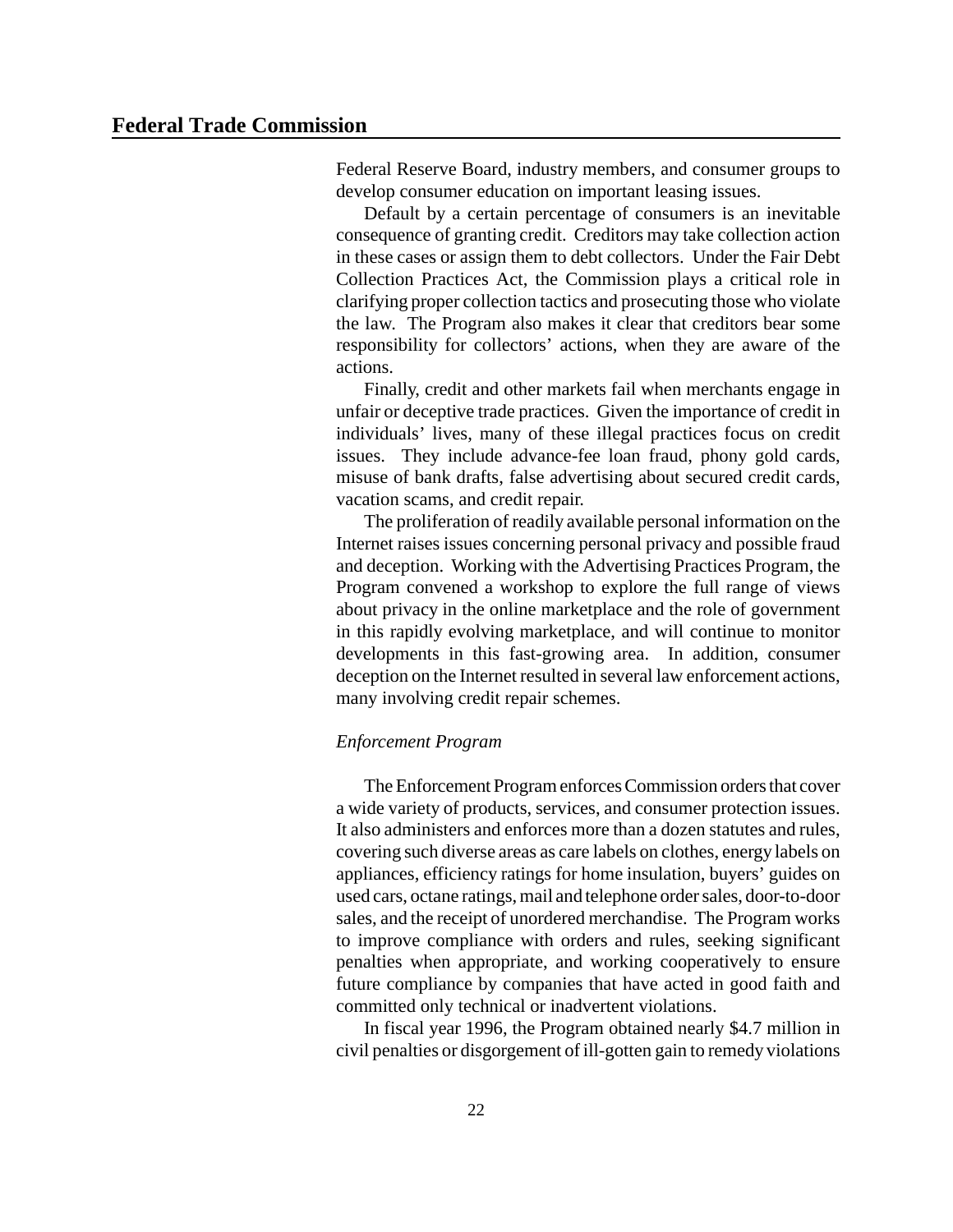of orders and rules. This amount includes the largest civil penalty to date in a consumer protection matter – a major hearing aid manufacturer paid \$2.7 million to settle allegations of false and unsubstantiated claims for hearing aids. Other cases resulting in substantial penalties or disgorgement involved false low-fat claims for frozen yogurt, unsubstantiated low-cholesterol claims for eggs, misrepresentation of the performance of a toy, and unsubstantiated engine treatment claims.

The Program coordinated a Telemarketing Sales Rule sweep of office and cleaning supply fraud operations that targeted small businesses and not-for-profit organizations, such as churches, monasteries, and schools. The sweep encompassed 17 cases, 5 filed by the Commission and 12 brought by the U.S. Postal Inspection Service or state and local officials. Most of the targeted operations closed, and some paid substantial sums in consumer redress.

The Program has responsibility for the Commission's ongoing review of its standard for claims that products are "Made in USA." A key event in this review was a 1996 workshop that brought together industry representatives, labor union officials, consumer groups, state officials, and others to discuss consumer perception of "Made in USA" claims and how the movement toward a global economy should affect the Commission's standard.

A major project during fiscal year 1996 focused national attention on the issue of checkout scanner accuracy. The Program worked closely with the National Institute of Standards and Technology and the National Conference on Weights and Measures to train state and local officials and industry members in the use of inspection procedures designed to increase scanner accuracy. Price checks conducted in 300 stores in seven states did not suggest that federal enforcement actions were required, but did suggest the need for consumer and business education to focus attention on the issue. Following extensive discussions with government and industry officials, the Program worked with the Consumer and Business Education Office to create and distribute educational materials.

The Program plays a leading role in carrying out the Commission's commitment to reviewing all of its rules and guides, repealing those that are outdated or no longer necessary, and streamlining those that are retained. In fiscal year 1996, the Commission rescinded eight rules and two industry guides and revised an additional six rules and two guides. Since the initiation of the Commission's regulatory reform program in 1992, the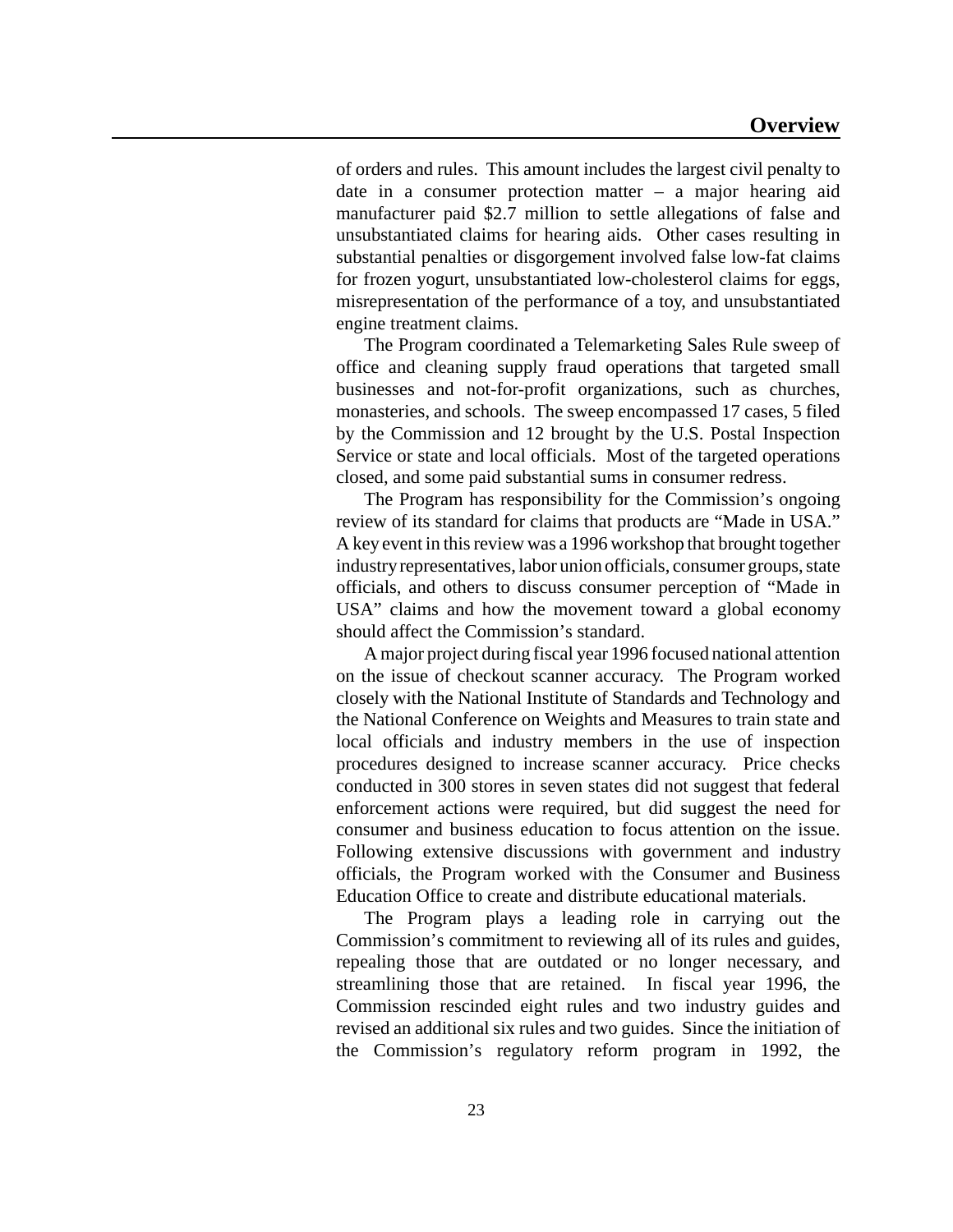Commission has rescinded 27 rules and guides and revised another 19. This total represents more than 50 percent of the rules and guides in effect in 1993.

In response to the North American Free Trade Agreement, the Commission also is seeking to revise its rules to harmonize with those of U.S. trading partners. The Program is working closely with government and industry groups striving to achieve harmonization. In fiscal year 1996, the Commission sought public comment on proposals to allow use of icons in lieu of words on care labels and to revise other textile labeling requirements in ways that will facilitate trade within North America. The Commission also amended the Appliance Labeling Rule to reduce manufacturer burdens in complying with all North American energy labeling requirements.

# *Marketing Practices Program*

The Marketing Practices Program works to stop fraud that consumers cannot readily detect and avoid on their own. The Program also targets economic harm caused by sellers who fail to provide consumers with the information necessary to prevent them from being deceived. Reflecting the variety, prevalence, and severity of consumer problems in the national economy, the Program focuses on deception and fraud in telemarketing and in the promotion and sale of business opportunities and franchises. To ensure that consumers have the information they need before paying for goods or services, the Program enforces the Franchise Rule (requiring franchisors to provide presale disclosure documents to prospective investors), the Pay-Per-Call Rule (requiring disclosure of cost and other material information to consumers who purchase information or entertainment through 900 numbers), the Funeral Rule (requiring disclosure of itemized cost and other information), and the Telemarketing Sales Rule (requiring material disclosures and prohibiting misrepresentations in telemarketing).

Economic fraud directed at consumers and small businesses is one of the most common consumer protection problems. The Program targets fraud that cannot be readily detected by most consumers or is aimed at vulnerable populations, like older consumers. Many perpetrators of this type of fraud use new technologies not yet understood by consumers or apply familiar technologies in new ways to confuse consumers, such as the Internet, new payment systems (such as 900 numbers and other innovative telecommunications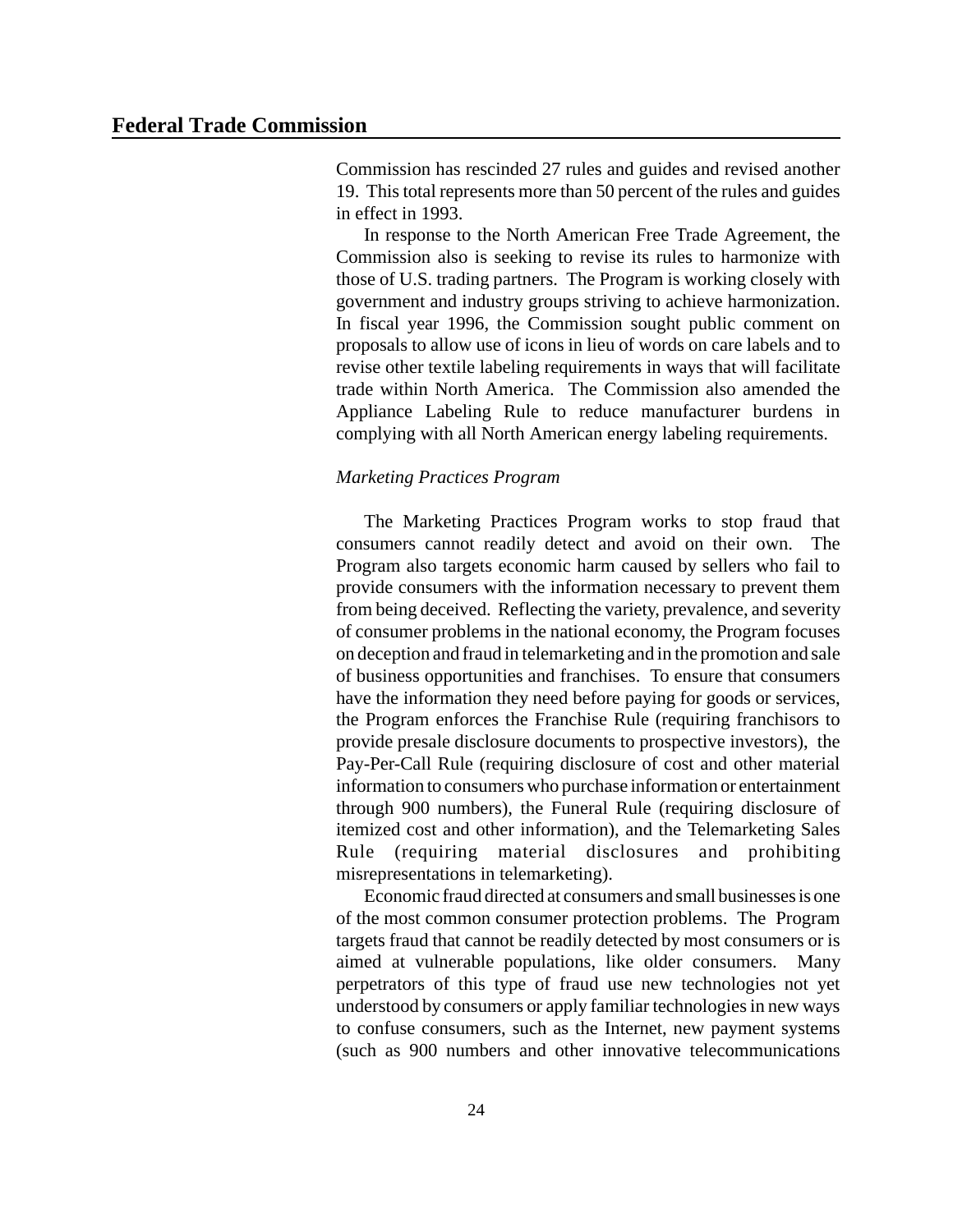services), credit cards, electronic fund transfers, and demand drafts (bank transactions that deduct money from a consumer's checking account without a written instrument bearing the consumer's signature).

Fraudulent sale of franchises and of business and employment opportunities, often with the aid of telecommunications technology and electronic fund transfers, has become an area of special concern. These schemes often victimize consumers who invest severance pay, retirement savings, or all their assets in business opportunities that seem likely to pay off and provide economic security. Recent estimates suggest that tens of thousands of investors lose as much as \$500 million a year to franchise and business opportunity fraud.

In its continuing effort against this type of fraud, the Program launched "Project Buylines," a sweep against seven marketers of fraudulent business opportunitiesfor 900-numberlines. Investors are told all they have to do is advertise the pay-per-call programs recorded on the 900-number lines and take a portion of the revenues for themselves. This effort was a follow-up to the innovative and highly successful "Project Telesweep," which in fiscal year 1995 resulted in dozens of casesfiled concurrently by the Commission, the Department of Justice, and state officials. Litigating the Telesweep cases to conclusion was also an important effort of franchise fraud and Franchise Rule enforcement in fiscal year 1996.

During the past year, a major effort of the Program was the design and coordination of federal-state enforcement of the Telemarketing Sales Rule (TSR), an important new tool in the battle against telemarketing fraud. The TSR became effective December 31, 1995, making illegal almost everything that fraudulent telemarketers do to separate consumers from their money. It also gives the 50 state Attorneys General the ability to go into federal district court and get injunctive orders that apply nationwide against fraudulent telemarketers. The enforcement effort included educating businesses and consumers about the new Rule; providing training on the Rule and federal court practice to the Commission's co-enforcers, the states; and designing, coordinating, and implementing a series of comprehensive enforcement sweeps, each of which focused on a particular type of telemarketing fraud or a particular practice outlawed by the TSR, such as credit repair scams, advance-fee loan scams, and deceptive prize-promotion scams. Close coordination with the states and other federal agencies with jurisdiction over telemarketing fraud was a key strategy in implementing the sweeps. This effort resulted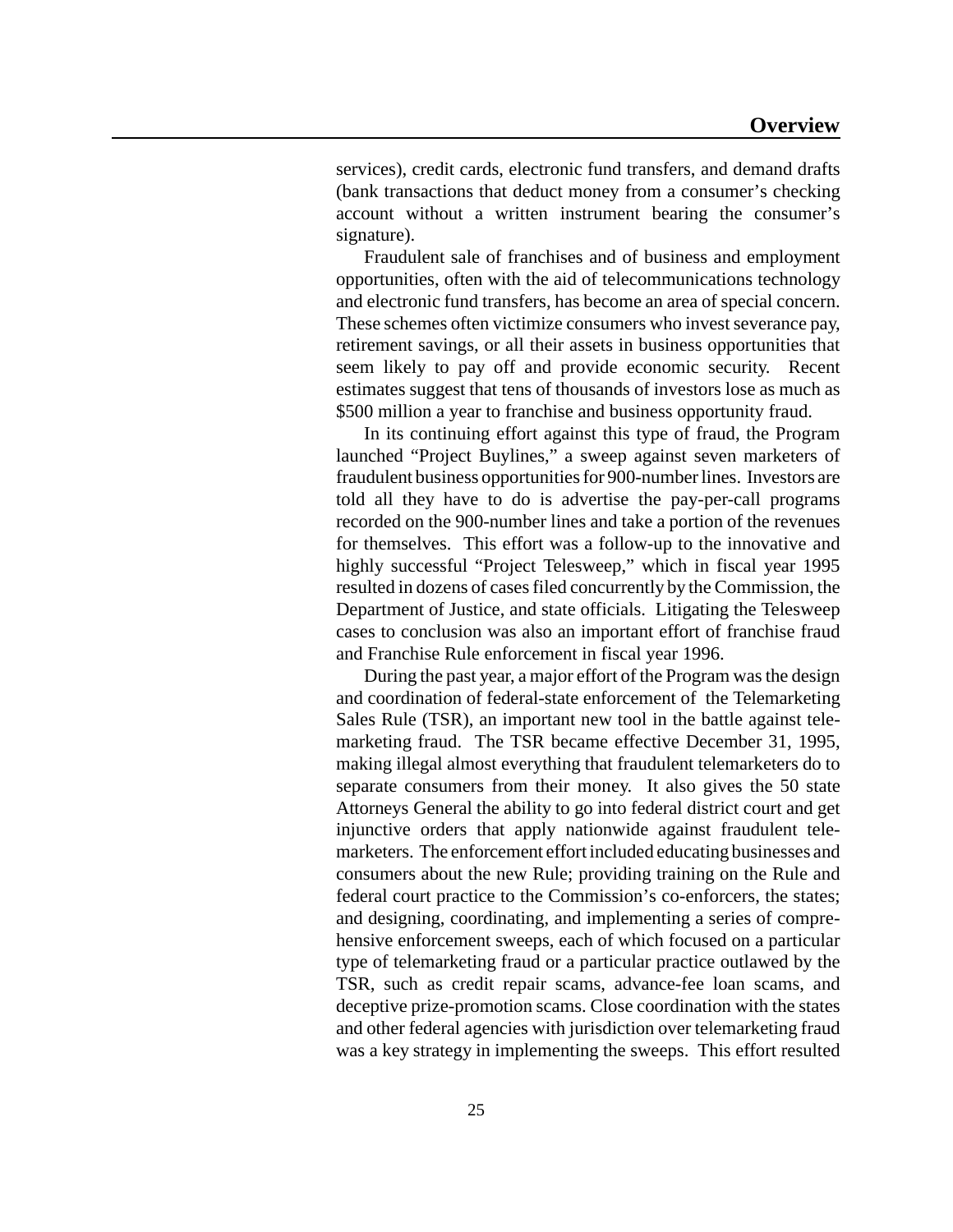in more than 100 TSR enforcement actions on the state and federal level, including 23 federal district court cases filed by the Commission and 7 filed by the U.S. Postal Inspection Service.

The Program also seeks to remedy consumer injury that occurs when sellers fail to provide important information to consumers. By enforcing the Funeral Rule, the Commission imposed sanctions on funeral providers who failed to give consumers information about choices and prices for all goods and services sold. A noteworthy development in Funeral Rule enforcement was the Commission's implementation, in conjunction with the National Funeral Directors' Association (NFDA), of an innovative industry training and certification program, the Funeral Rule Offenders Program (FROP), designed to bring identified noncomplying funeral homes into compliance without formal law enforcement action, thereby reducing the level of Commission resources needed to enforce the Rule.

FROP participants make a voluntary payment to the U.S. Treasury or the state in amounts lower than civil penalties might be assessed for the potential law violations identified and agree to enroll their personnel in NFDA's training program and submit to NFDA certification and business form review procedures. In fiscal year 1996, 26 funeral homes were offered FROP as an alternative to possible litigation. Twenty-three of the funeral homes accepted the offer and voluntarily entered FROP, making over \$114,000 in voluntary payments and receiving training in complying with the Funeral Rule. The 26 homes that were offered FROP were identified through efforts of the Commission and five state Attorneys General in regional sweeps that involved test-shopping funeral homes in Colorado, Illinois, Massachusetts, Ohio, and Oklahoma.

#### *Service Industry Practices Program*

The Service Industry Practices Program addresses a variety of consumer frauds and market failures that impose substantial costs on consumers, including the fraudulent or misleading sale of nontraditional investments and health care and other services. The fraudulent telemarketing of investments and services causes billions of dollars of consumer injury every year. In the wake of recent law enforcement crackdowns on traditional prize-promotion and recovery room frauds, investment frauds have burgeoned. The Internet has become fertile ground for investment scams, and deregulation in the telecommunications industry continues to spawn numerous invest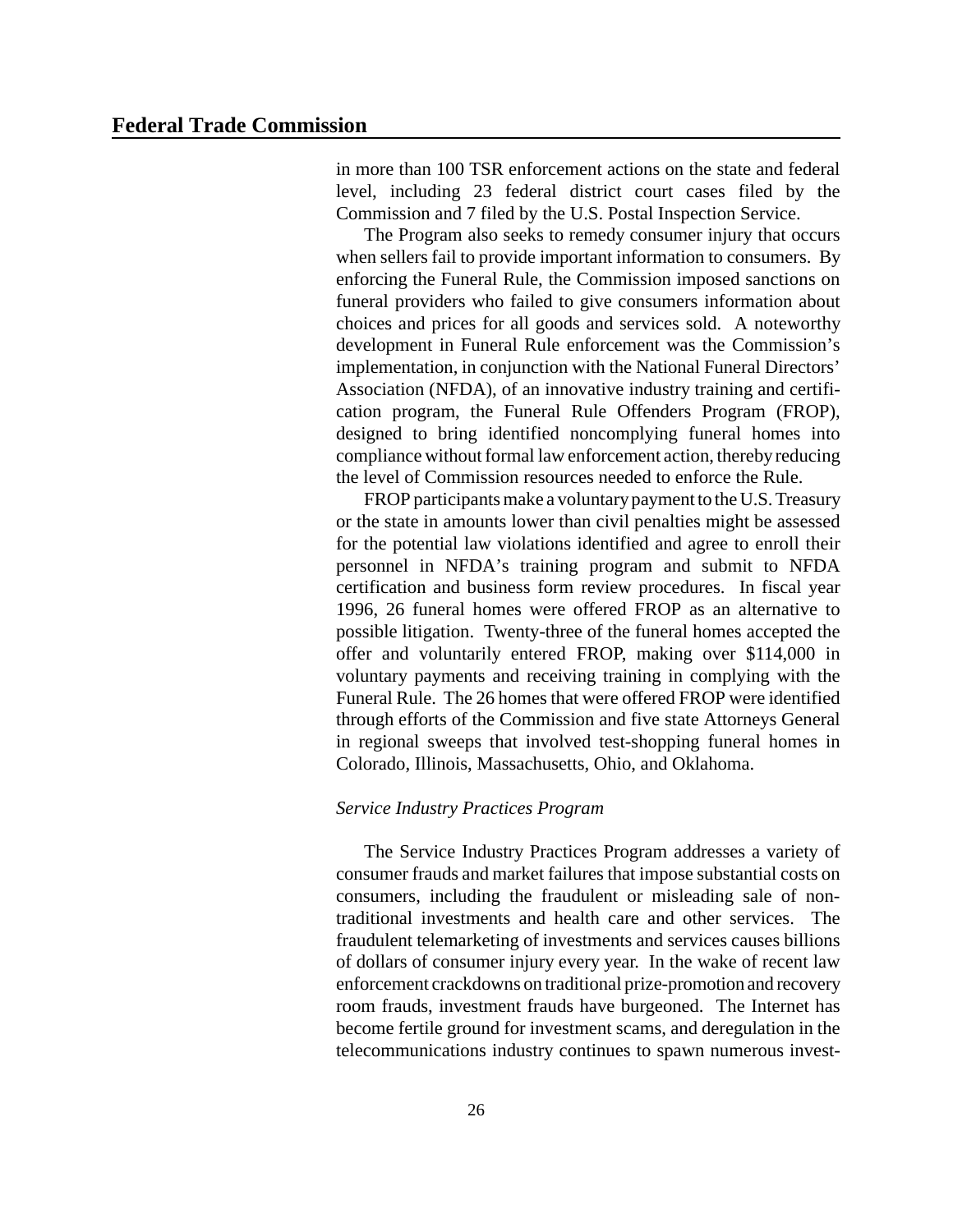ment ventures designed to capitalize on purported new markets. False claims are made concerning the value and capabilities of the particular technologies being promoted, the profit to be derived, and the risk of investing.

During the past year, the Program attacked these and other frauds with a strong enforcement effort that included several law enforcement sweeps, conducted with federal and state criminal authorities, and intensified consumer education campaigns.

In "Operation Roadblock," the Program partnered with 20 state securities regulators to bring 85 actions against sellers of "information superhighway" investments. This major crackdown was aimed at telemarketers who peddle fraudulent high-tech investments that cost consumers over \$250 million. This effort garnered enormous attention from the media, which in turn alerted consumers to the perils of high-tech scams. Indeed, consumer warnings were on the front page of *USA Today*.

"Operation Career Sweep" targeted scam artists who falsely promised to obtain jobs for consumers in exchange for upfront fees of up to several hundred dollars each. Working with federal and state partners, the Program brought seven cases and obtained more than \$1 million in refunds for thousands of consumers. A consumer education campaign to help job hunters avoid these schemes included brochures, consumer tip cards, and public service messages posted on the Internet.

The Program led "Project \$cholar\$cam," which focused on scams aimed at high school and college students seeking financial aid. The sweep, which stopped scams that cost some 100,000 consumers over \$15 million, was combined with a massive education campaign in which the Commission and the education community distributed over 800,000 bookmarks, posters, and flyers, and posted warnings at popular Internet Web sites.

The Program joined forces with states and the FBI, bringing civil cases in support of "Operation Senior Sentinel," an enormous law enforcement effort that closed down sweepstakes, recovery rooms, and similar frauds that target older consumers. The Program and the FBI also conducted simultaneous actions against an allegedly fraudulent seller of "invention promotion" services, in which the Program obtained \$1 million in redress for consumers.

"Project Jackpot," a federal-state effort targeting firms that fraudulently offer purportedly valuable prizesto consumersto induce them to purchase products, resulted in 56 enforcement actions against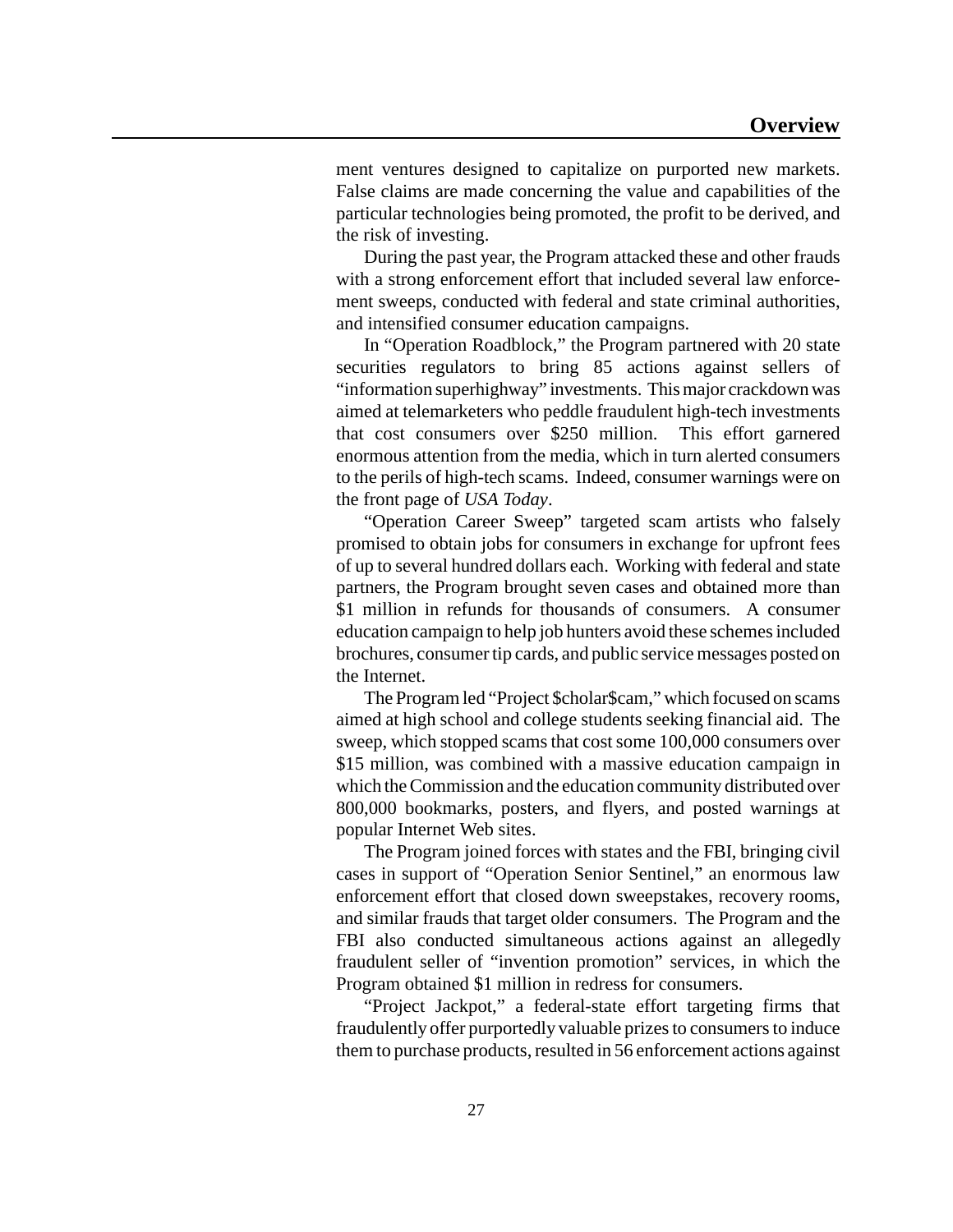79 defendants in 17 states. Consumer education materials were developed and released in combination with this major law enforcement effort.

As part of its effort to combat telemarketing fraud, the Commission maintains a Telemarketing Database developed with the National Association of Attorneys General (NAAG). This database captures information from the National Fraud Information Center (a project of the National Consumers' League), which receives about 8,000 inquiries a month from consumers who believe they may have been subjected to a deceptive telemarketing sales pitch. The NAAG-FTC Telemarketing Complaint System contains information from over 60,000 complaints and grows at the rate of over 11,000 new complaints each year. In fiscal year 1996, this system was used by over 100 law enforcement agencies, including the FBI, the U.S. Postal Inspection Service, the Department of Justice, and 44 state Attorneys General. The complaint system helps agencies determine enforcement priorities, allowing them to target particular types of fraud and/or specific geographic areas. It is instrumental in providing witnesses in cases that are part of the coordinated enforcement sweeps by federal, state, and local agencies.

The marketing of health care services is estimated at \$1 trillion annually; as much as \$100 billion may be attributable to fraud. Victims of health care fraud frequently lack information to evaluate deceptive advertisements and are often reluctant to challenge health care professionals because of this information gap. Deception in the marketing of these goods and services not only adversely affects consumers' pocketbooks, but also may endanger their health. Some consumers may be led to purchase goods and services that do not perform as advertised and delay treatments or procedures that may be far more effective. The Program targets false and unsubstantiated therapeutic and efficacy claims for health care goods and services, and works jointly with other federal, state, and local agencies to address deceptive claims. Education efforts are combined with law enforcement to assist consumers and provide guidance to marketers.

During the past year, the Program pursued numerous innovative remedies in the accomplishment of its mission. These included sending a joint Commission/FDA staff advisory to over 37,000 ophthalmologists regarding impermissible claims for laser eye surgery, working with the Department of Justice to repatriate \$330,000 in funds from a defendant's Bahamian bank for redress to U.S. telemarketing victims, holding a health care conference in Dallas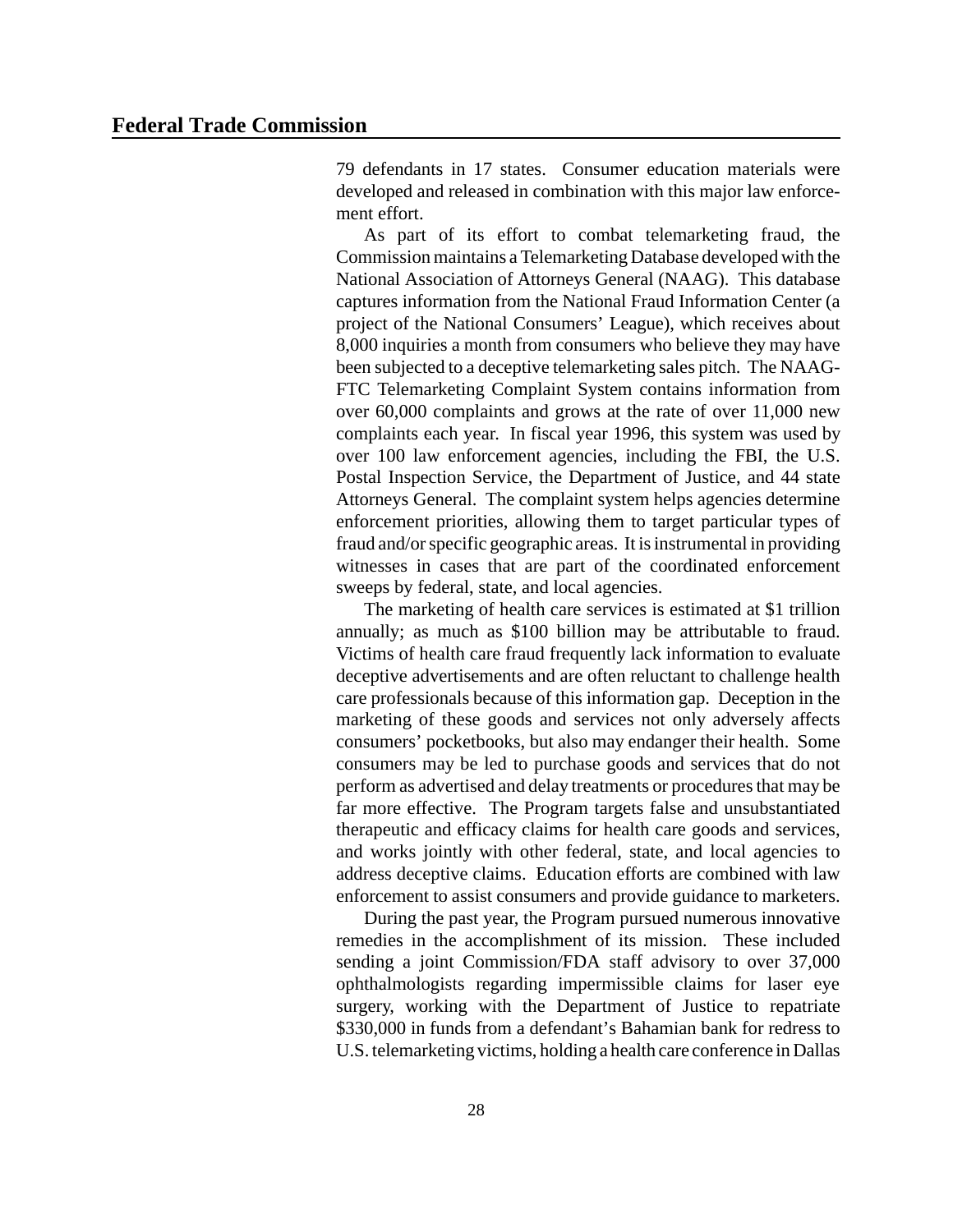to promote joint federal-state enforcement against health frauds, and negotiating a settlement that provided 1,000 energy-efficient windows to state agencies in Oregon and Washington as consumer redress.

*ECONOMIC ANALYSIS* The Bureau of Economics provides economic support to the Commission's antitrust and consumer protection activities, advises the Commission and other government entities about the impact of government regulation on competition, and analyzes economic phenomena in the nation's industrial economy as they relate to antitrust and consumer protection.

> The primary mission of the Commission is to enforce the antitrust and consumer protection laws. In fiscal year 1996, the Bureau continued to provide guidance and support to those activities.

> In the antitrust area, economists offered advice on the economic merits of potential antitrust actions. Situations in which the marketplace performed reasonably well were distinguished from situations in which the market might be improved by Commission action. When enforcement actions were initiated, economists worked to integrate economic analysis into the proceeding, to provide expert testimony, and to devise remedies that would improve market competition.

> In the consumer protection area, economists assessed the benefits and costs of alternative policy approaches. Potential consumer protection actions were evaluated not only for their immediate impact, but also for their longer-run effects on price, product variety, and overall consumer welfare.

> Although the Commission is primarily an enforcement agency, it is also charged with analyzing data and publishing information about the nation's industries, markets, and business firms. Much of this work is undertaken by the Bureau of Economics. In fiscal year 1996, economists conducted studies on a broad array of topics in antitrust and consumer protection.

> The Bureau of Economics also coordinates the Commission's Consumer and Competition Advocacy Program, which the agency uses to provide advice to federal, state, and other regulatory entities concerning the actual or potential economic impacts of existing and proposed trade regulations.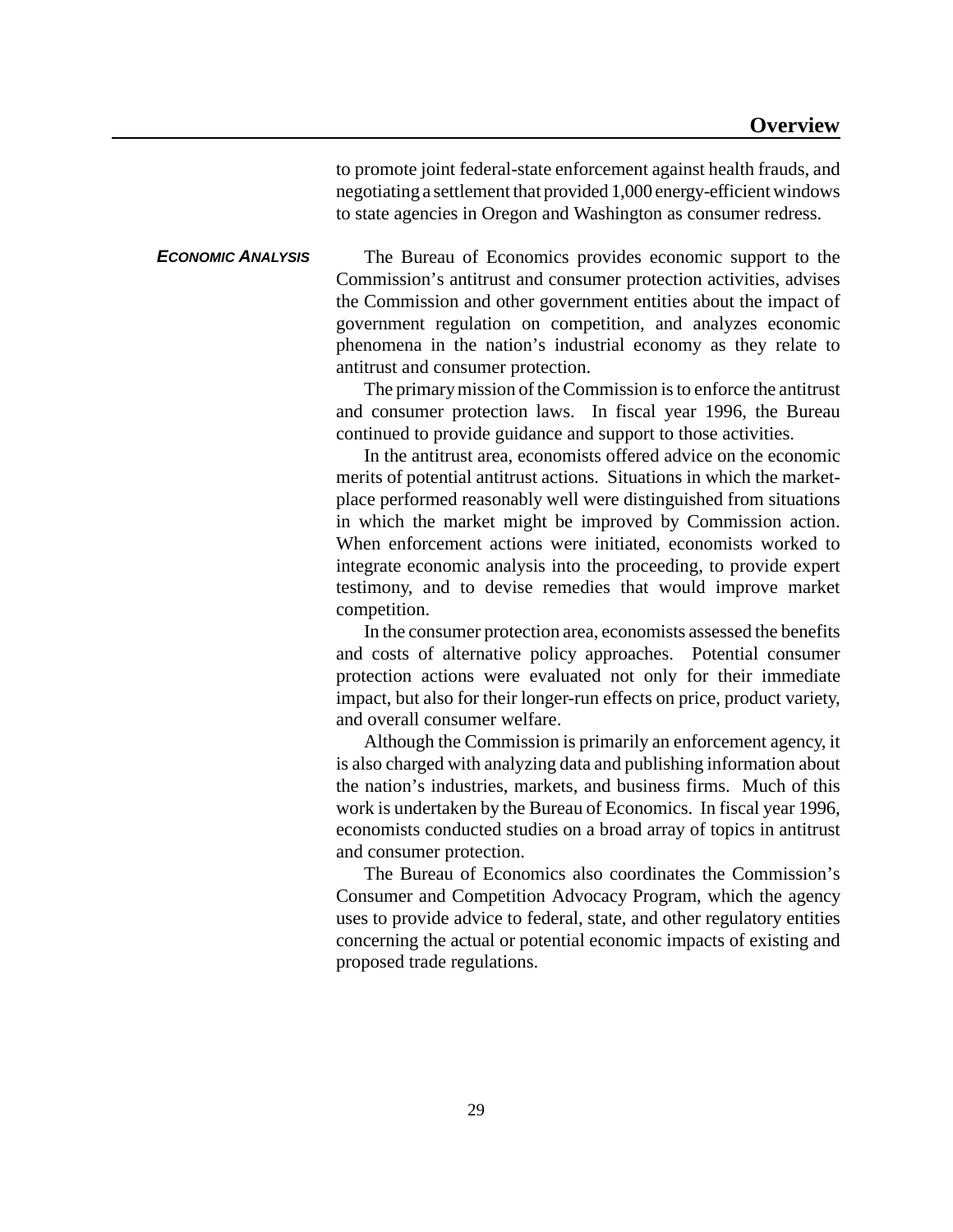#### *Antitrust*

In the antitrust area, economists participated in all investigations of alleged antitrust violations and in the presentation of cases in support of complaints. Economists also advised the Commission on all proposed antitrust actions and provided economic expertise for matters in litigation. These activities consumed the bulk of the Bureau's resources assigned to directly support the Commission's antitrust responsibilities.

The Bureau also maintains a small research program in support of the Commission's antitrust activities. During the year, the Bureau released two studies: (1) *The Salt Producers' Discount Practices Before* and *After the Robinson-Patman Act and the FTC's Challenge to Them: The Morton and International Salt Cases* and (2) *The Effectiveness of Collusion Under Antitrust Immunity: The Case of Liner Shipping Conferences.*

Ongoing antitrust-related studies included (1) an examination of the effects of Commission divestiture orders, (2) a study of the price and output effects of franchise transfers and mergers in the carbonated soft drink bottling industry, (3) a descriptive study of the pharmaceutical industry, (4) a study of the effects of mergers and corporate downsizings on aggregate employment, (5) a study of the effects of the entry of generic drugs on the pricing and output of branded drugs, and (6) an empirical analysis of signal carriage for cable TV systems.

# *Consumer Protection*

In the consumer protection area, economists evaluated proposals for full-phase investigations, consent negotiations, consent settlements, and complaints. In addition, economists routinely provided day-to-dayguidance on individual matters, provided litigation support services, and made policy recommendations directly to the Commission.

In addition to the Bureau's direct support for individual consumer protection case matters, staff economists worked on consumer protection topics of interest to the Commission. During fiscal year 1996, the Bureau released one study*: Disentangling Regulatory Policy: The Effects of State Regulations on Trucking Rates.* The Bureau also continued work on two other projects: (1) the effects of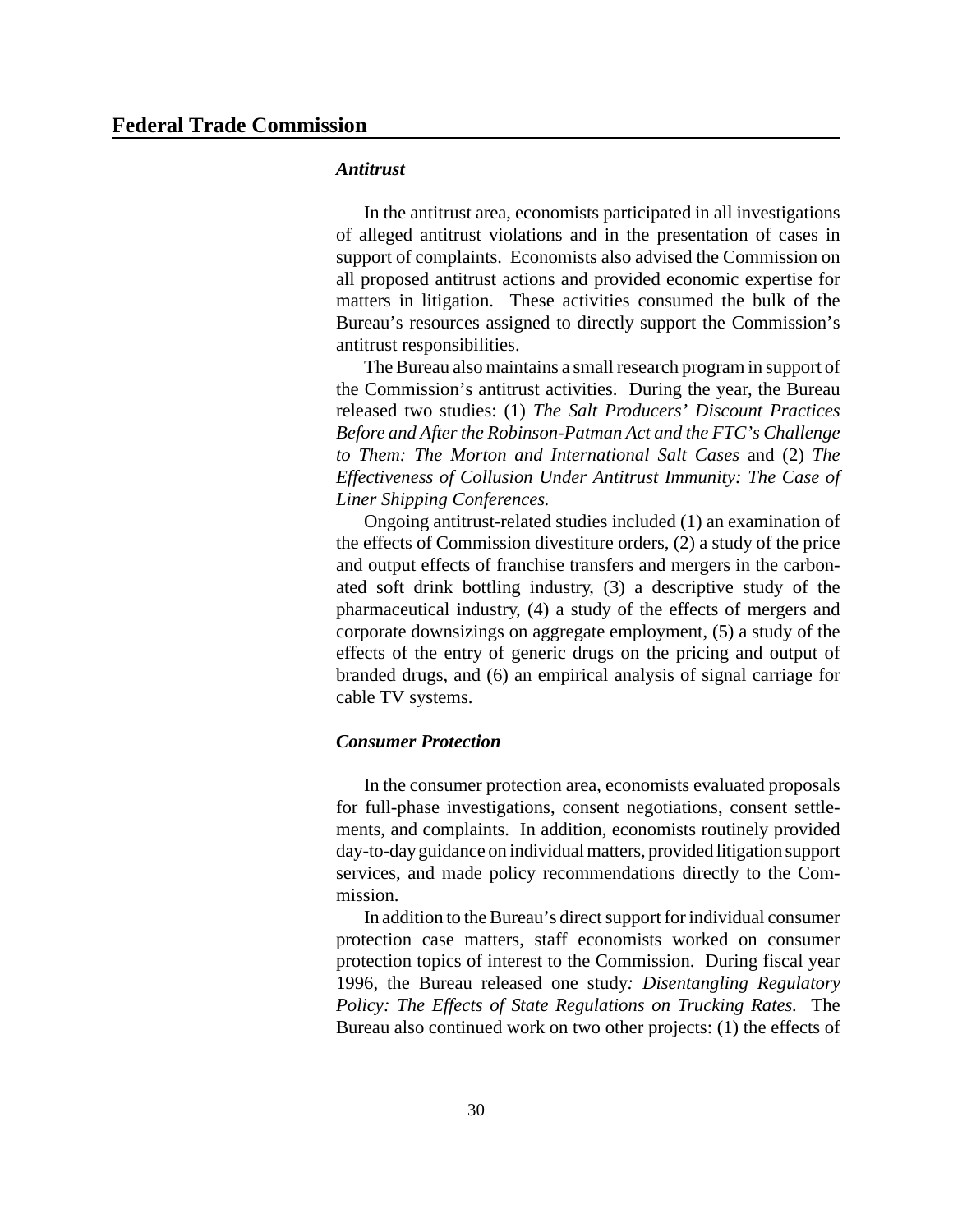advertising on the consumption of fats and cholesterol by U.S. consumers and (2) the content of advertising for oils and margarines.

# *Consumer and Competition Advocacy*

The interests of consumers are not always well represented in some legislative and regulatory forums. Consequently, laws or regulations are sometimes promulgated that harm consumers by restricting entry, limiting competition, chilling innovation, raising prices, or reducing the quality of goods and services. The goal of the Commission's advocacy activities is to limit such harm to consumers by informing appropriate governmental and self-regulatory bodies about the potential effects on consumers, both positive and negative, of proposed legislation, rules, or industry guides or codes. The advocacy program in the Bureau of Economics is the central source of planning, coordination, review, and information for the staff's work in this area. During fiscal year 1996, the Commission staff submitted 12 comments to federal agencies, such as the Federal Energy Regulatory Commission and the Federal Communications Commission, and various state agencies. Comment submissions covered subject areas such as electric utility mergers, economic claims about prescription drugs, allocation of video system capacity, and various occupational regulation issues, among others.

## *MANAGEMENT AND ADMINISTRATION*

#### *Budget and Finance*

During fiscal year 1996, the Division of Budget and Finance negotiated a cross-servicing agreement with the Department of the Interior for Commission personnel and payroll processing systemsto be provided by the Department of the Interior's Administrative Service Center in Denver, Colorado, and worked with the Commission's Division of Personnel to implement those systems. The Commission's contribution to the agreement included the design and implementation of the Department of the Interior's first fully automated time and attendance payroll reporting system.

The Division of Budget and Finance managed the Commission's financial services, such as maintaining a general ledger accounting system; ensuring that effective financial policies and procedures are developed and maintained to support mission operations and to take full advantage of available technologies; issuing accurate and timely financial reports to program offices, the Department of the Treasury,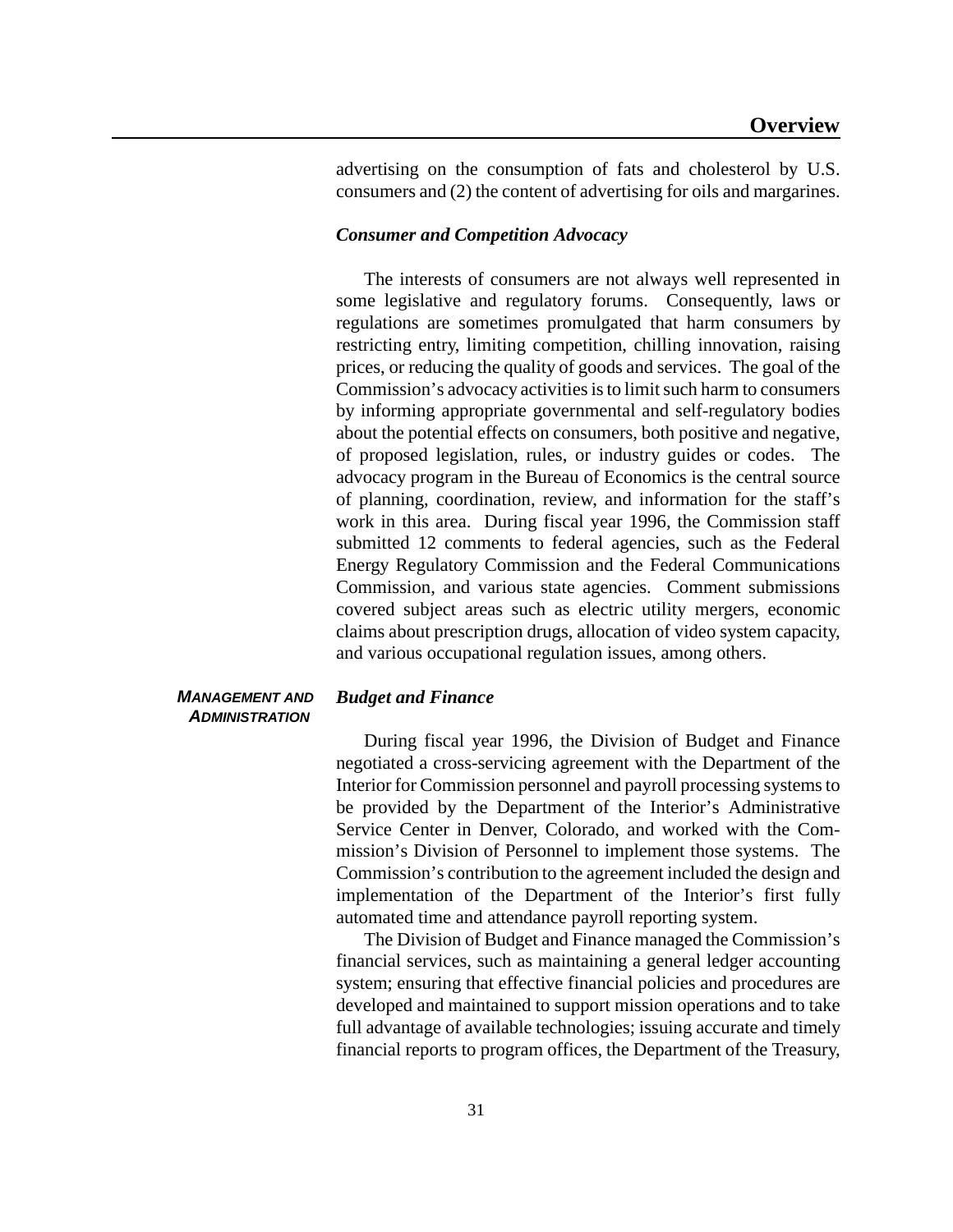and the Office of Management and Budget; and providing oversight of services received from the Administrative Service Center. The Division also carried out Commission-wide management programs for audit follow-up and reviewed and reported on internal controls. The Division planned and carried out the fiscal year 1996 budget, supported the fiscal year 1997 budget request through Congress, and developed the fiscal year 1998 budget request.

# *Personnel*

In fiscal year 1996, the Division of Personnel managed the Commission's human resources activities, which included such services as recruitment, position classification, employee relations, performance management, and labor relations. During the year, the Division of Personnel continued working with Bureau/Office Directors in filling several key senior positions. The Division also provided valuable support to the agency's Partnership Council in implementing recommendations for improving the role of secretaries and making changes to the Commission's performance management system. Specifically, the Division of Personnel coordinated an array of seminars and training sessions geared toward maximizing the effectiveness of the agency's secretarial resource. Staff from the Division also played a key role in facilitating the Commission's transition to changes in the performance management system. These efforts included sponsoring training to foster increased managerial feedback to employees.

Also during fiscal year 1996, the Division of Personnel began utilizing the Department of the Interior's Payroll Personnel System for all payroll personnel activities. Agency managers now have the capability to generate requests for personnel actions and time and attendance records electronically through an integrated payroll personnel system.

#### *Procurement and General Services*

In addition to providing the day-to-day administrative support to the Commission, the Division of Procurement and General Services completed several significant initiatives during fiscal year 1996. These accomplishments included major contract awards for the following: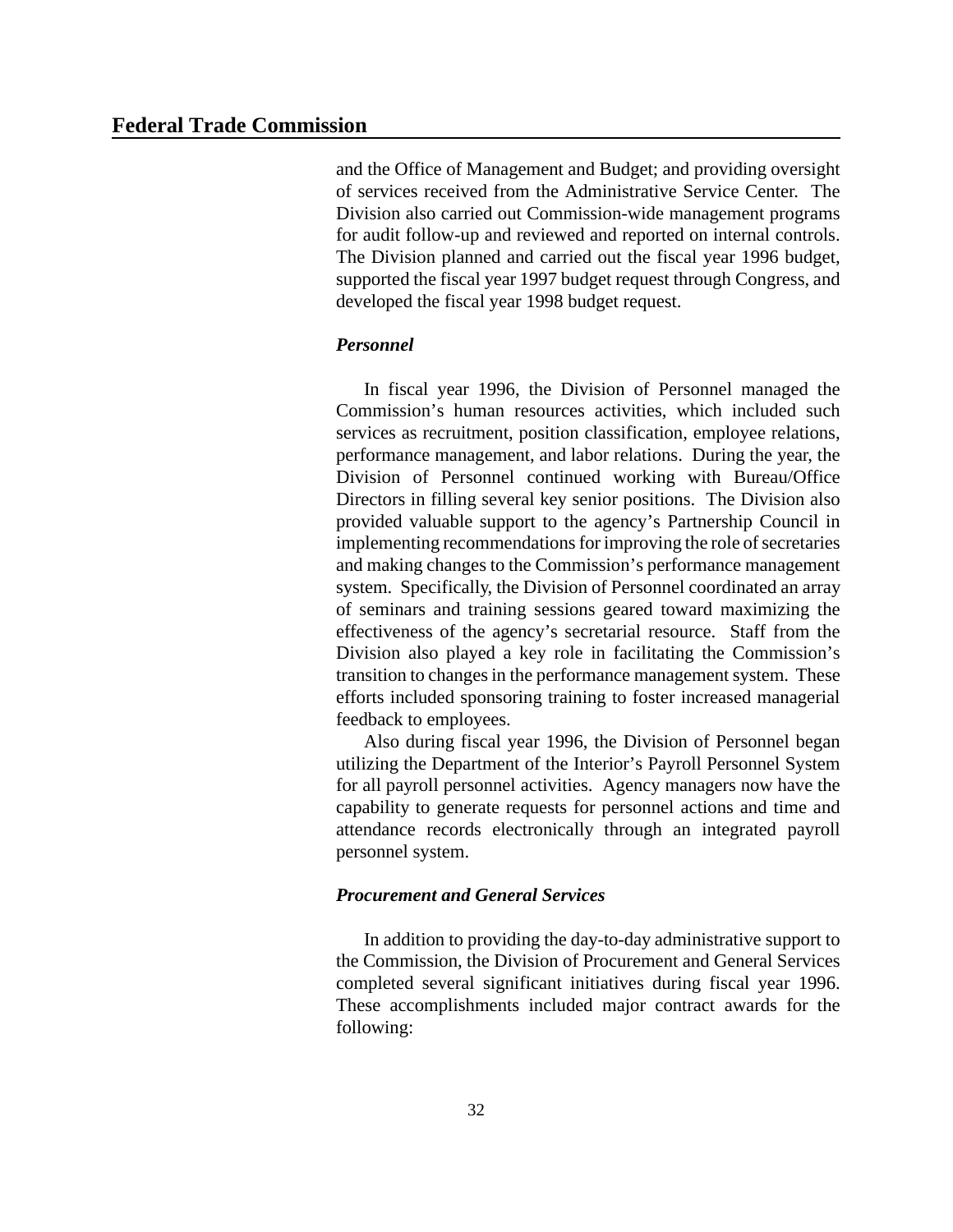- Personal computers,
- Services of experts,
- Legal training,
- Court reporting services,
- Records management,
- Administrative support services for Eastern Europe, and
- Facility management services.

The Division submitted reports to the Federal Procurement Data Center and the Small Business Administration describing goals and accomplishments in the procurement area for the year. The Division also administered the Commission's credit card program for purchases, which accounted for over \$1 million.

Procurement and General Services completed several facility projects. These included renovating the Mail Management Center to accommodate X-ray equipment, remodeling offices on the sixth floor to obtain better utilization of office space, installing safety glass and fragment-retention film on the windowsin theChildCareCenter, and coordinating the relocation of regional offices with the General Services Administration.

# *Information and Technology Management*

At the beginning of fiscal year 1996, the Planning and Information program implemented a restructuring of its functions and staff. That restructuring was the result of an extensive analysis of the organizational structure and the methods of providing the products and services needed by the customers of the Commission's information and technology resources. The program was renamed the Office of Information and Technology Management (ITM) to more clearly reflect the scope of responsibilities of the organization.

The restructuring was designed to enhance ITM efforts to meet the overall goal of the program: increasing Commission productivity and effectiveness by helping agency programs and staff make use of information and technology to improve the quality and quantity of their work. The strategy for meeting that goal has four elements:

Installing and maintaining the infrastructure of modern systems and other information resources that are necessary for the Commission's lawyers and economists to do their work,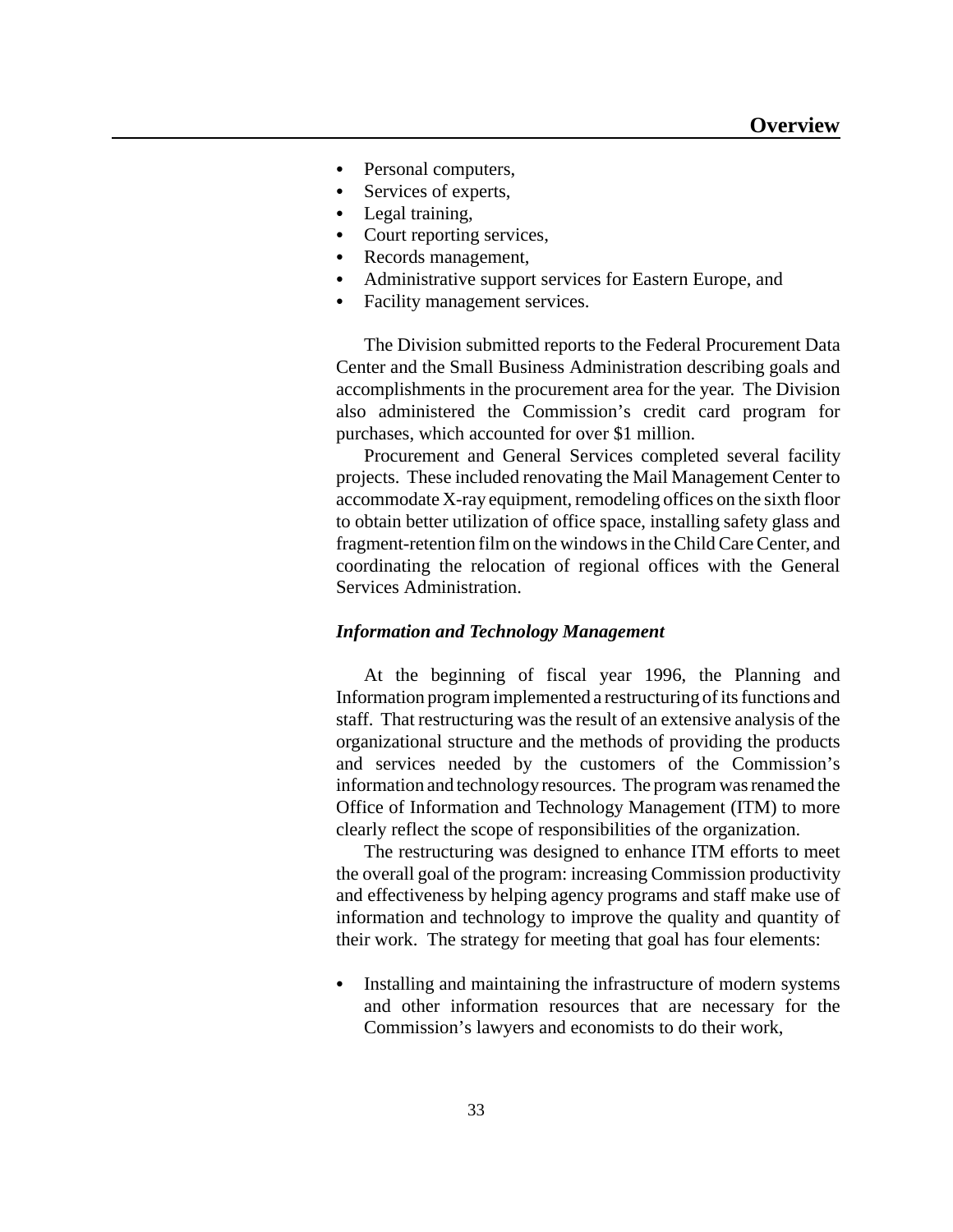- Training and supporting Commission staff in the use of the infrastructure as effectively as possible,
- Working with program managers and staff to focus resources on the Commission's priority law enforcement and consumer/ business education goals, and
- Coordinating and supporting a majority of the Commission's information retrieval and dissemination efforts.

## *New Organizational Structure*

In order to more effectively meet program goals, ITM was structured into eight teams. The Chief Information Officer Team provides overall management and direction to the program, as well as administrative support in all areas. The Commission's Chief Information Officer is the leader of this team and of the ITM program. The other teams, which provide products and services directly to ITM customers, include the following: Litigation and Customer Support, Library, Information Dissemination, Information Management, Software Development, Technology Operations, and Technology Development.

# *Customer-Directed Approach*

In general, the organization was refined to provide a closer link between the program and its customers and a more streamlined structure to improve communication and cooperation within the program. One of the most significant accomplishments of the year wasthe creation of the ITM Board of Directors. That group, made up of Bureau Directors, a Regional Director, and the Executive Director, met several times throughout the year to review ITM's proposals, issues, problems, and accomplishments. The Board provided invaluable assistance in ensuring that ITM concentrated on the products and services that were most important to the missions of the agency.

## *Management*

Overall, the budgets and resources of the entire program were combined into one to provide more effective and efficient formulation, execution, management, and oversight. At the major initiative level, ITM created a structure for each project that includes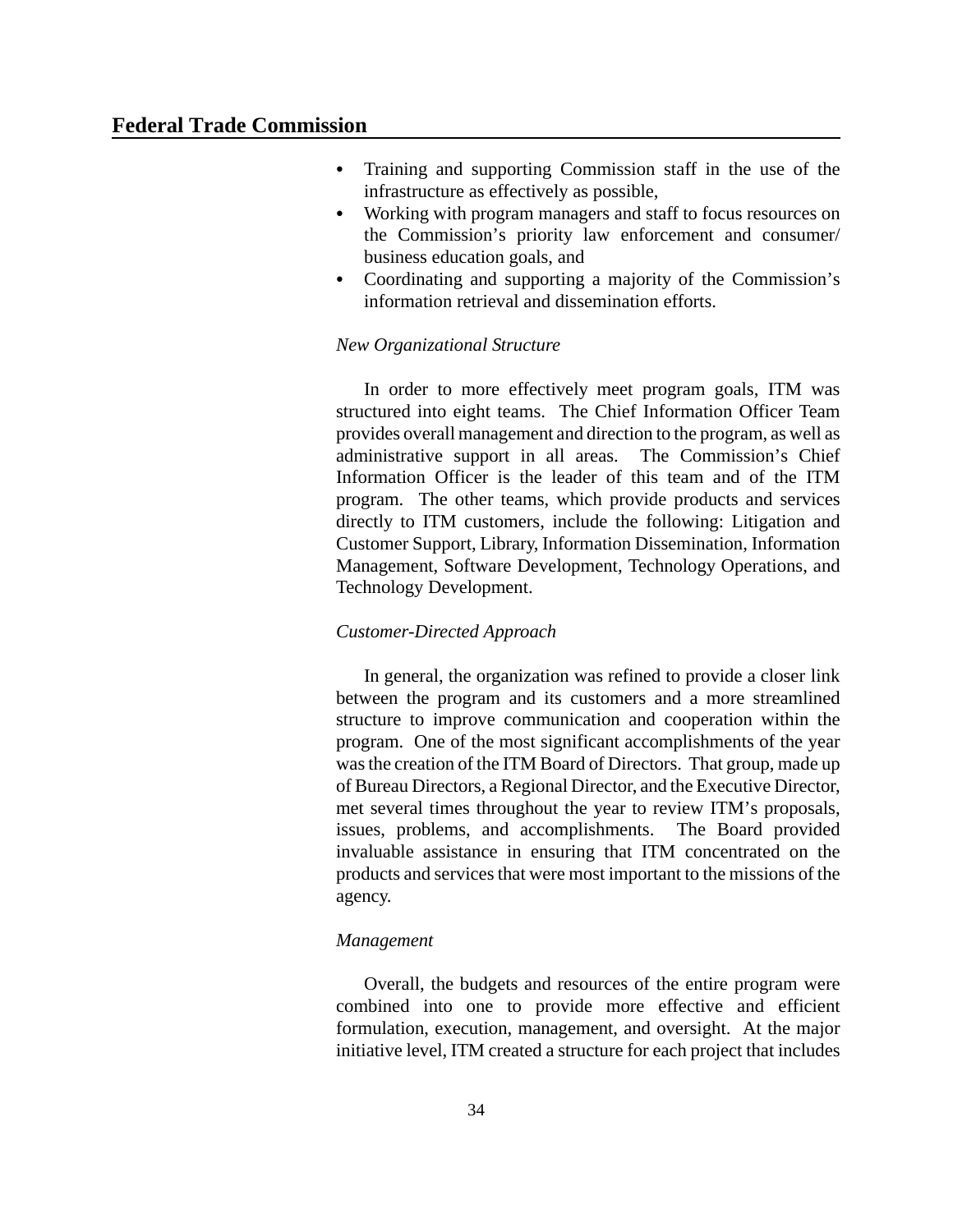a Commission sponsor, who is a senior manager from outside ITM and who has considerable knowledge about the initiative's subject matter; a project steering committee, composed of representatives from each organization that has a significant stake in the project, which helps to ensure that the project's scope and course are designed to achieve the needed results; an ITM sponsor, who coordinates the cooperation and communication between the ITM teams and the Commission organizationsinvolved in the project; a technical project manager, who is responsible for planning and executing the project; and the project team, which is composed of staff from any ITM team that hassome role in completion of the project. Each proposed major initiative is presented to the ITM Board of Directors for approval of the scope of the project and approval of the sponsors and manager. That approach ensures that each project that will consume significant resources falls within the priorities of ITM customers.

# *Products and Services*

In addition to the ongoing maintenance of basic information and technology services, ITM completed or made significant progress on the following major initiatives.

*Windows Desktop/Open Network Computing Project.*—ITM completed the project, which was begun in fiscal year 1995, to acquire and install the hardware and software required to meet Commission-wide staff needs for improved local area network (LAN) services, Windows-based software, direct access to Commission data resources in various media forms, and Internet access to the outside world. The upgrade was designed to provide the requisite amount of power and capacity at the desktop, at the server, and at the central computer to support future open-network, client/server computing for mission-critical systems, along with a graphical user interface and LAN-based Windows applications.

*Videoteleconferencing Services.*—ITM purchased, installed in both Headquarters' buildings and each of the 10 regional offices, and trained staff in the use of videoteleconferencing equipment, which permits staff to conduct face-to-face meetings when needed, without incurring travel expenses. The new service was used very successfully to provide training to regional staff and to receive regional involvement in important discussions held at Headquarters. This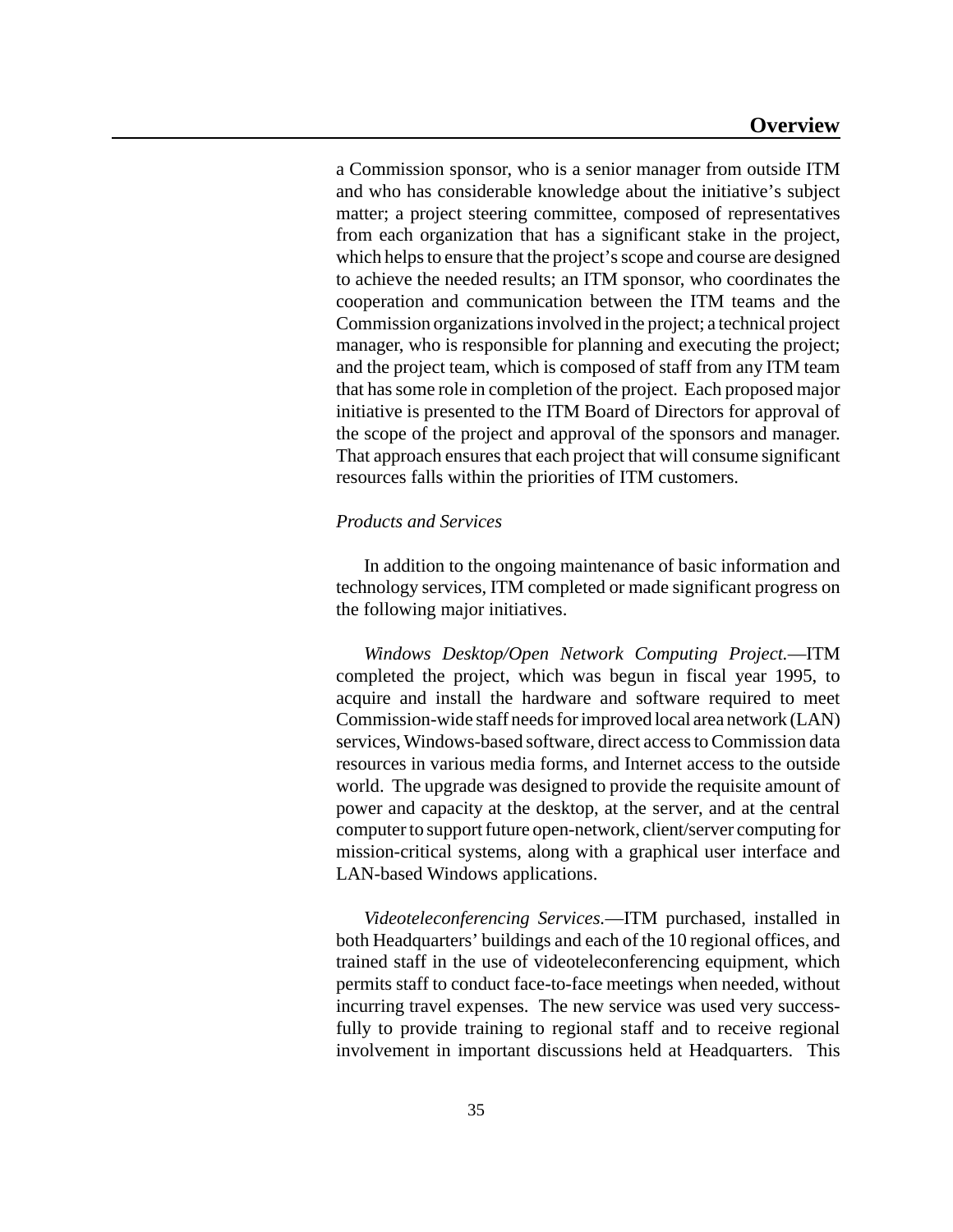technology also provides the same type of service between individual regional offices.

*LANDOC Document Collection.*—The collection of documents that are available to Commission staff through the automated document storage system, LANDOC, grew to over 27,000 documents by the end of fiscal year 1996. In addition to increasing the number of documents from various collections of historical documents, including important documents issued by the Commission, ITM implemented procedures to ensure that newly issued documents are added to LANDOC as they are created.

*Internet Services.*—The success of the Commission's Internet site (www.ftc.gov) continued in fiscal year 1996. As the number of customers who gained access to the site continued to increase, ITM and the Internet Steering Committee selected a contractor to redesign the Commission's Internet site to gather the benefits other, more mature sites have found. The result of the redesign will be a more intuitive structure that may attract more customers. During the year, procedures were implemented to ensure that both Commission news releases and underlying documents were available through the Internet soon after they were released to the public.

*Telemarketing Complaint System.*—In fiscal year 1996, ITM worked very closely with the Bureau of Consumer Protection to redesign the Telemarketing Complaint System. That system has been extremely important to the Commission on two major fronts. First, it captures information about problems and concerns that consumers have about the telemarketing practices of businesses throughout the country. That information is invaluable to the Bureau in identifying businesses that may be in violation of various statutes and rules. Second, because the system is available to law enforcement organizations at all levels of government, it is a powerful tool in the effort to coordinate enforcement of the law. The previous system was several years old and was based upon technological infrastructures that had become unwieldy or obsolete. In fiscal year 1996, a version of the new system, which uses current technology and is much easier to use, was made available to Commission staff. A very similar version will be made available to other users in 1997. Not only was the ultimate product successful, but the process used to produce the product, which followed the cooperative and structured approach ITM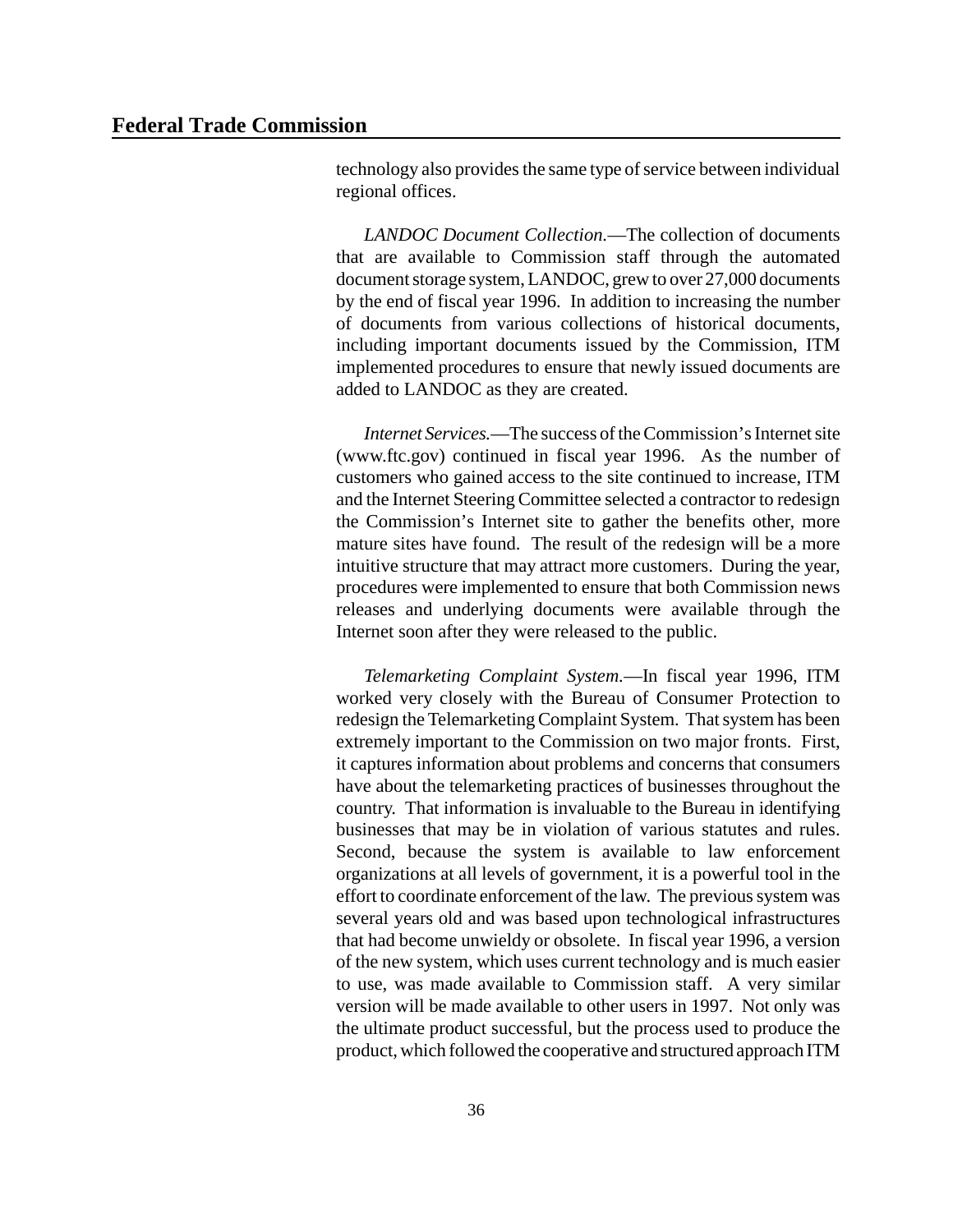is using on all major initiatives, proved successful. Both ITM and the Bureau agreed that the close working relationship that developed during the effort will help to make future developments easier and more effective.

*Matter Management System (MMS).*—The effort to replace the Commission's Management Information System (MIS) with a new application made significant progress in fiscal year 1996. ITM built upon the requirements analysis, completed in 1995, which determined the types of information and functional needs that the agency has for overall management of its activities, for historical purposes, for conducting law enforcement and administrative activities, and for integration with other agency automated information systems. Software was purchased to serve as the basis for the new application, which will be called the Matter Management System (MMS), and customization of that software was begun. By the end of the year, much of the customization was completed and the new system was made available for limited testing by staff from each major organization within the Commission. Implementation of the first phase of the new system, which includes virtually all of the functionality found in MIS, is scheduled for 1997.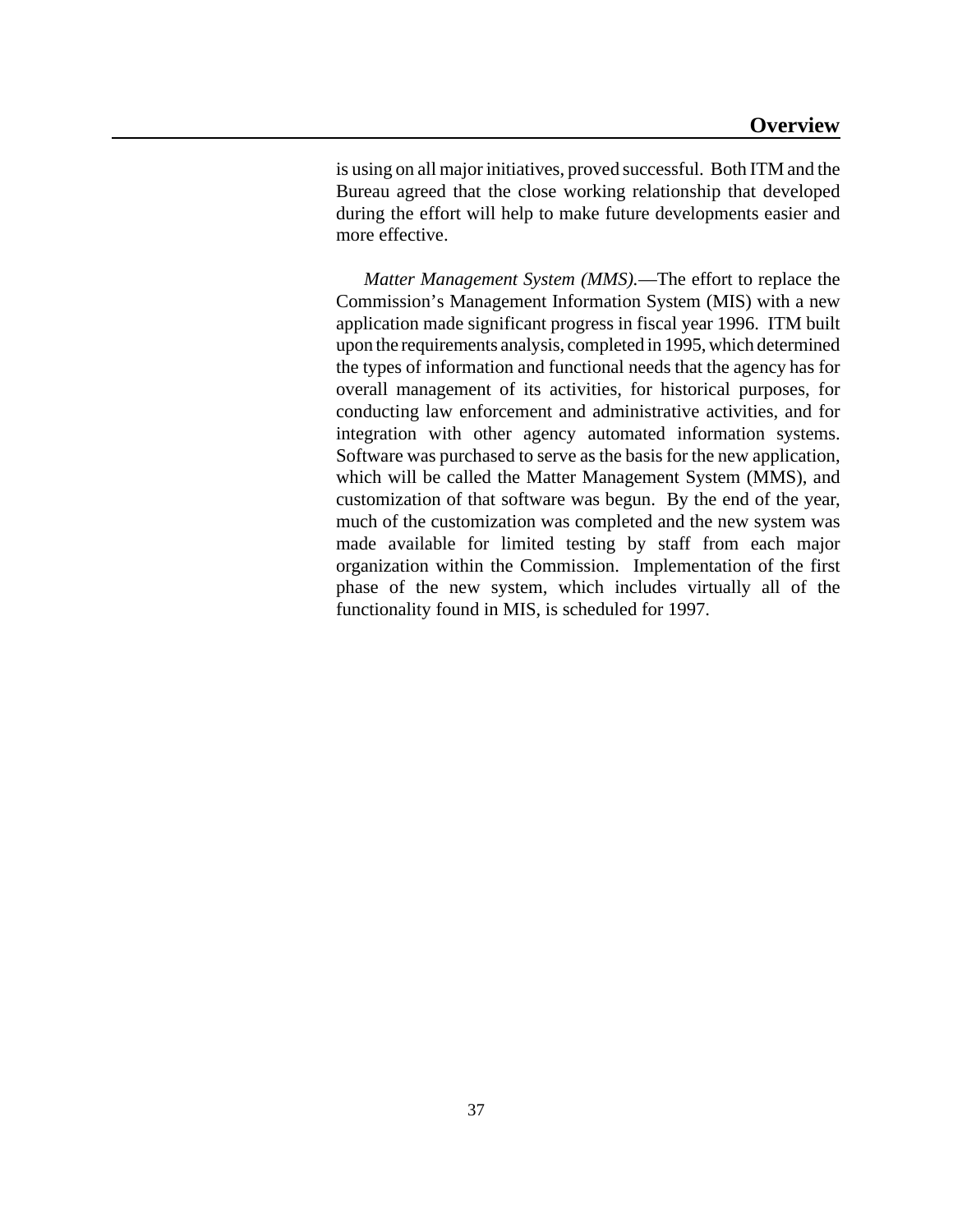# **APPENDIX**

# **PART II CONSENT ORDERS ISSUED COMPETITION MISSION**



*COMPETITION MISSION (SUMMARY)*

| <b>Title</b>                                           | <b>Number</b>     | <b>Action</b><br>Date | <b>Type of Matter</b>       | <b>Product/Service</b>                   |
|--------------------------------------------------------|-------------------|-----------------------|-----------------------------|------------------------------------------|
| Columbia/HCA Healthcare<br>Corporation                 | C <sub>3619</sub> | 10/03/95              | <b>Horizontal Merger</b>    | <b>Inpatient Hospital Services</b>       |
| Columbia/HCA Healthcare<br>Corporation                 | C <sub>3627</sub> | 11/24/95              | <b>Horizontal Merger</b>    | Psychiatric Hospital<br><b>Services</b>  |
| Compagnie de Saint-Gobain                              | C <sub>3673</sub> | 06/12/96              | <b>Horizontal Merger</b>    | Refractories and Hot<br>Surface Igniters |
| <b>Council of Fashion Designers</b><br>of America, The | C3621             | 10/17/95              | <b>Horizontal Restraint</b> | <b>Fashion Modeling Services</b>         |
| <b>Dell Computer Corporation</b>                       | C3658             | 05/20/96              | Attempt To<br>Monopolize    | <b>Personal Computers</b>                |
| Devro International plc                                | C <sub>3650</sub> | 04/03/96              | <b>Horizontal Merger</b>    | <b>Collagen Sausage Casings</b>          |
| Federal News Service Group,<br>Inc.                    | C3632             | 12/18/95              | <b>Horizontal Restraint</b> | News Transcripts                         |
| Reuters America, Inc.                                  | C <sub>3633</sub> | 12/18/95              |                             |                                          |
| <b>First Data Corporation</b>                          | C <sub>3635</sub> | 01/16/96              | <b>Horizontal Merger</b>    | Money Wire Transfers                     |
| Hoechst AG                                             | C3629             | 12/05/95              | <b>Horizontal Merger</b>    | Pharmaceuticals                          |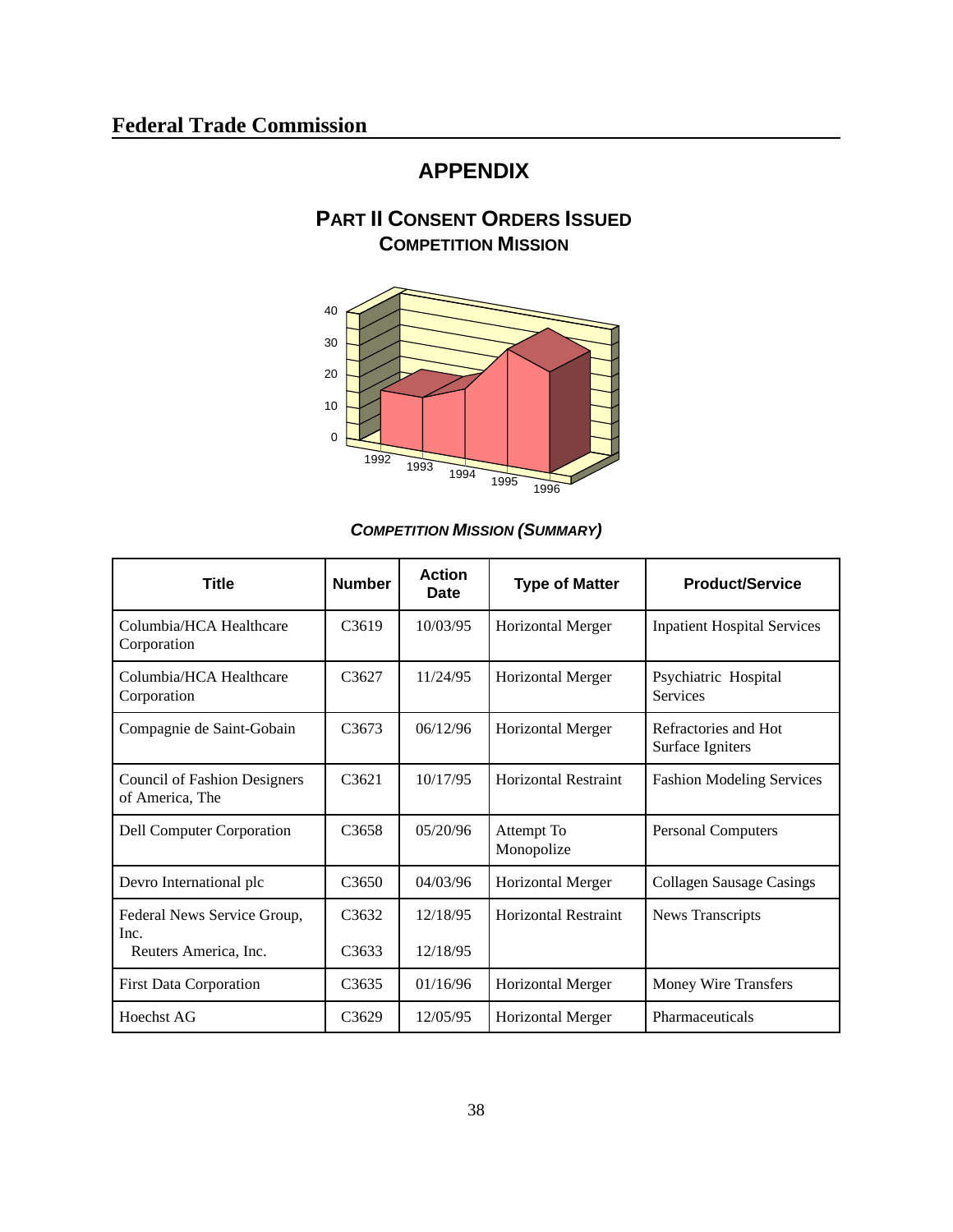# **Part II Consent Orders Issued Appendix**

| <b>Title</b>                                                      | <b>Number</b>     | <b>Action</b><br><b>Date</b> | <b>Type of Matter</b>             | <b>Product/Service</b>                     |
|-------------------------------------------------------------------|-------------------|------------------------------|-----------------------------------|--------------------------------------------|
| Hughes Danbury Optical<br>Systems, Inc.                           | C <sub>3652</sub> | 04/30/96                     | <b>Horizontal Merger</b>          | <b>Deformable Mirrors</b>                  |
| Illinois Tool Works Inc.                                          | C3651             | 04/23/96                     | <b>Horizontal Merger</b>          | <b>Industrial Power Equipment</b>          |
| Johnson & Johnson                                                 | C3645             | 03/19/96                     | Horizontal Merger                 | Surgical and Medical<br><b>Instruments</b> |
| Koninklijke Ahold NV                                              | C3687             | 09/30/96                     | <b>Horizontal Merger</b>          | <b>Grocery Stores</b>                      |
| Litton Industries, Inc.                                           | C3656             | 05/07/96                     | Vertical Merger                   | <b>Systems Engineering</b>                 |
| Local Health System, Inc.                                         | C3618             | 10/03/95                     | Horizontal Merger                 | <b>Inpatient Hospital Services</b>         |
| Lockheed Martin Corporation                                       | C3685             | 09/18/96                     | Horizontal Merger                 | Guided Missiles and Space<br>Vehicles      |
| Loewen Group Inc., The<br>Loewen Group International<br>Inc., The | C3678<br>C3677    | 07/30/96<br>07/30/96         | <b>Horizontal Merger</b>          | <b>Funeral Homes</b>                       |
| <b>Mustad International Group</b><br><b>NV</b>                    | C3624             | 10/30/95                     | Horizontal Merger                 | Rolled Horseshoe Nails                     |
| New Balance Athletic Shoe,<br>Inc.                                | 921 0050          | 09/10/96                     | Vertical Price Fixing             | <b>Athletic Footwear</b>                   |
| Phillips Petroleum Company                                        | C3634             | 12/28/95                     | Horizontal Merger                 | Natural Gas Transmission                   |
| Port Washington Real Estate<br>Board, Inc.                        | C3625             | 11/17/95                     | Horizontal Restraint              | <b>Multiple Listing Services</b>           |
| Praxair Inc.                                                      | C3648             | 04/01/96                     | Horizontal Merger                 | <b>Industrial Gases</b>                    |
| Precision Moulding Company,<br>Inc.                               | C3682             | 09/03/96                     | <b>Horizontal Restraint</b>       | <b>Art Frames</b>                          |
| Raytheon Company                                                  | C3681             | 09/03/96                     | Horizontal Merger                 | <b>Communications Equipment</b>            |
| RxCare of Tennessee, Inc.                                         | C3664             | 06/10/96                     | <b>Horizontal Price</b><br>Fixing | Pharmacy Network                           |
| Santa Clara County Motor Car<br><b>Dealers Association</b>        | C3630             | 12/13/95                     | <b>Boycott</b>                    | New and Used Car<br>Dealerships            |
| Service Corporation<br>International                              | C3646             | 03/21/96                     | Horizontal Merger                 | Funeral Homes and<br>Cemeteries            |
| Silicon Graphics, Inc.                                            | C3626             | 11/14/95                     | Vertical Merger                   | <b>Entertainment Graphics</b><br>Software  |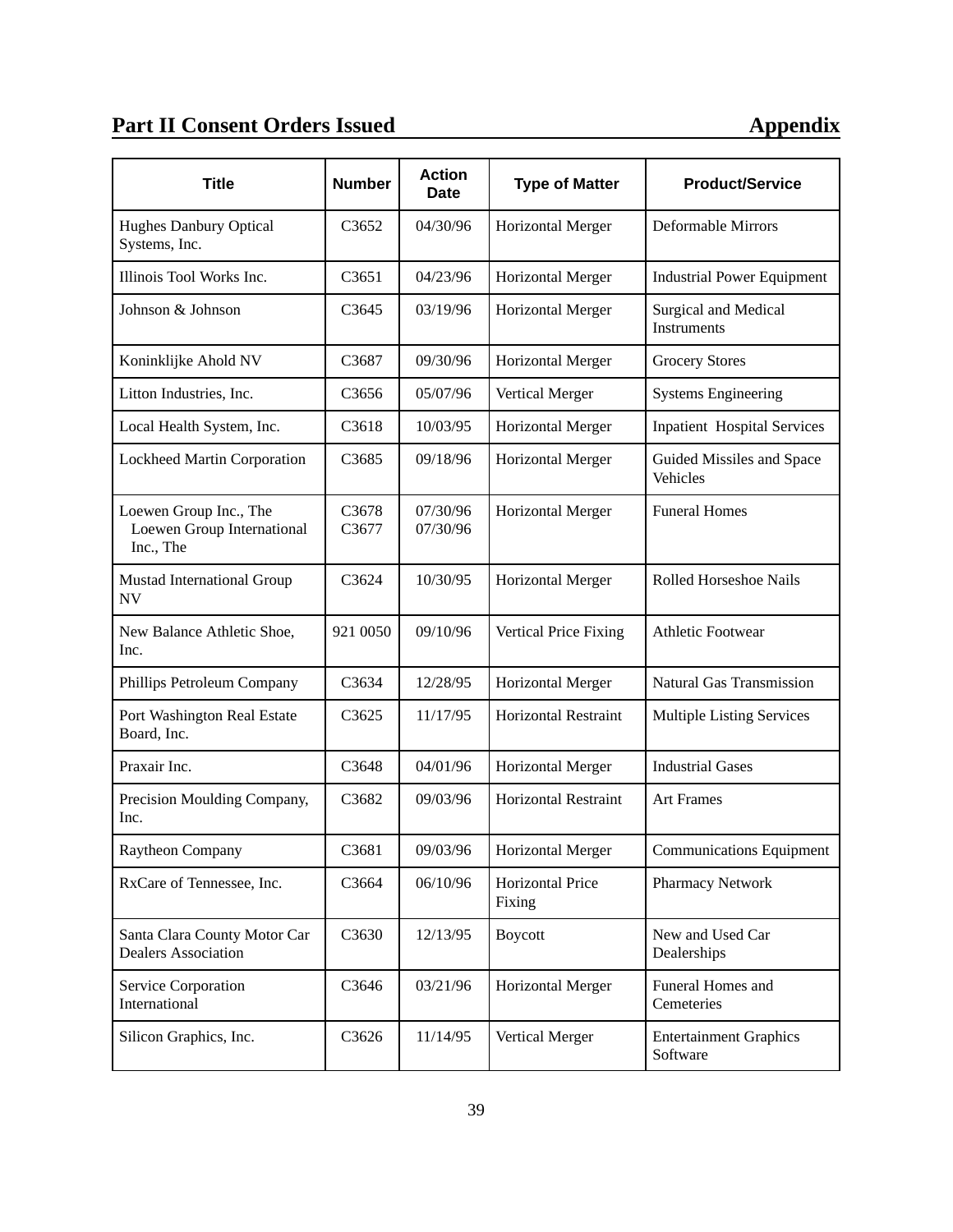# **Federal Trade Commission**

| Title                                       | <b>Number</b>     | <b>Action</b><br>Date | <b>Type of Matter</b>       | <b>Product/Service</b>           |
|---------------------------------------------|-------------------|-----------------------|-----------------------------|----------------------------------|
| Stop & Shop Companies, Inc.,<br>The         | C <sub>3649</sub> | 04/02/96              | <b>Horizontal Merger</b>    | <b>Grocery Stores</b>            |
| <b>Summit Communications</b><br>Group, Inc. | C <sub>3623</sub> | 10/20/95              | <b>Horizontal Restraint</b> | <b>Cable Television Services</b> |
| Upjohn Company, The                         | C3638             | 02/08/96              | <b>Horizontal Merger</b>    | Pharmaceuticals                  |

# *COMPETITION MISSION (DETAIL)*

# *Columbia/HCA Healthcare Corporation*

A consent order settled charges that Columbia/HCA's \$3 million merger with Healthtrust, Inc.–The Hospital Company would reduce hospital competition in six geographic markets in four states. The merger involves more than 280 hospitals nationwide and is the largest hospital merger in U.S. history. The order, designed to restore competition allegedly eliminated by the merger, requires the divestiture of seven hospitals: two in Florida, one each in Texas and Louisiana, and three in Utah, and termination of a hospital joint venture agreement in Florida.

# *Columbia/HCA Healthcare Corporation*

Columbia/HCA agreed to settle charges that its acquisition of John Randolph Medical Center in Hopewell, Virginia, would increase the already high level of concentration in the provision of psychiatric hospital services in the Tri-Cities area of south-central Virginia (consisting of Petersburg, Colonial Heights, Hopewell, and surrounding counties) from 50 percent to more than 70 percent. The consent order requires Columbia/HCA to divest its Poplar Springs Hospital in Petersburg to a Commission-approved acquirer that will operate the facility in competition with Columbia/HCA.

# *Compagnie de Saint-Gobain; Carborundum Company, The; Saint-Gobain/Norton Industrial Ceramics Corporation*

Compagnie de Saint-Gobain and its U.S. subsidiary, Saint-Gobain/Norton, agreed to settle antitrust concerns that the acquisition of The Carborundum Company from the British Petroleum Company would create a monopoly and raise prices for fused cast refractories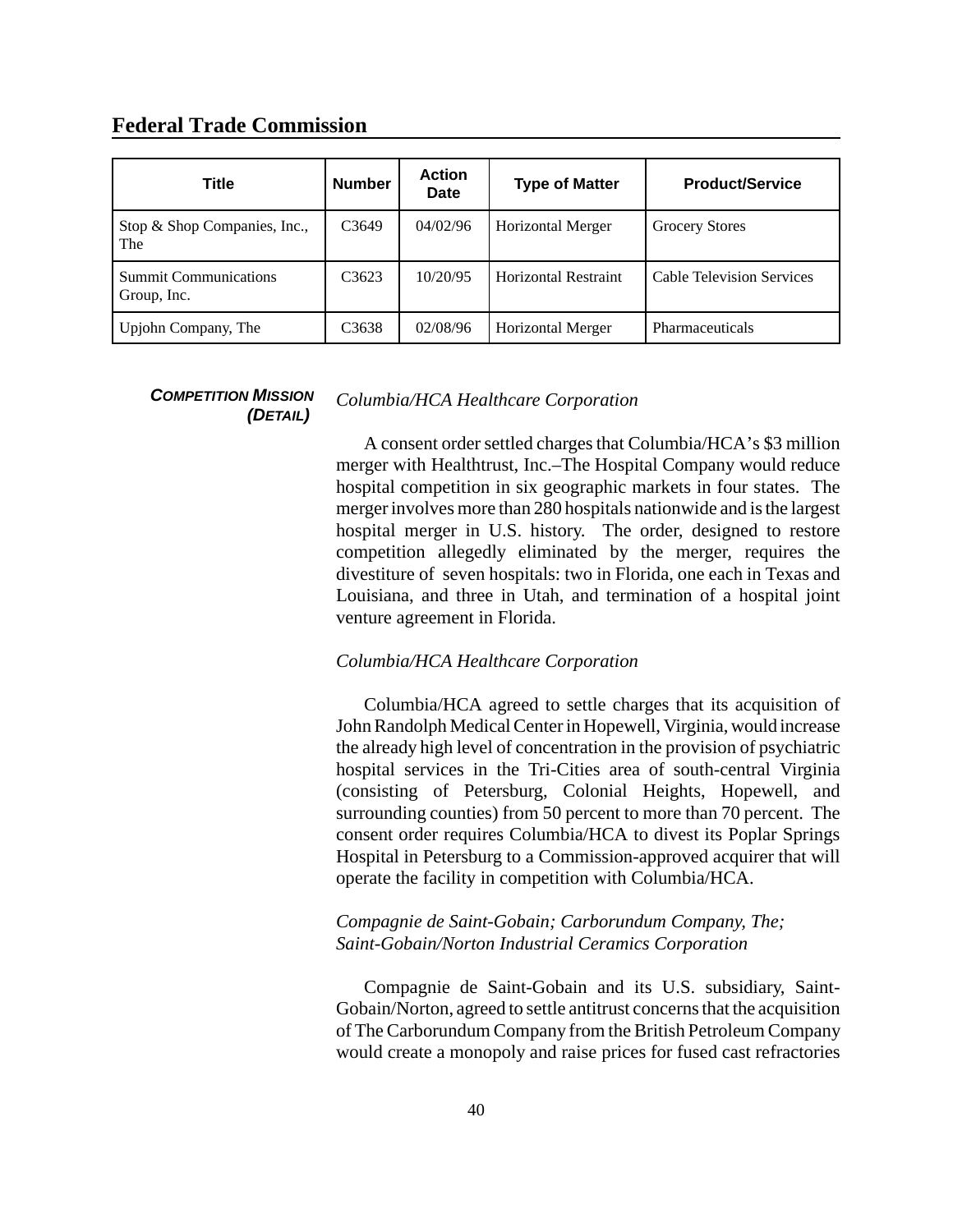and silicon carbide refractory bricks, two products used in industrial furnaces, and hot surface igniters, used in home appliances. The consent order requires Saint-Gobain to divest businesses and associated assets in each of the markets to firms that will operate them in competition with Saint-Gobain.

## *Council of Fashion Designers of America, The; 7th on Sixth, Inc.*

The Council of Fashion Designers and 7th on Sixth, two trade organizations that represent fashion designers and sponsor major fashion shows, agreed to settle allegations that they had negotiated the feestheir fashion designer members would pay for modeling services. The consent order prohibits the two organizations from entering into any agreements that fix the prices, terms, or conditions of compensation for the provision of modeling services or modeling agency services.

# *Dell Computer Corporation*

Dell, a leading U.S. manufacturer of personal computers, agreed to settle charges that it restricted competition and undermined the standard-setting process in the personal computer industry by threatening to exercise previously undisclosed patent rights against computer manufacturers adopting the computer local bus design standard set by the Video Electronics Standards Association (VESA). This VL-bus mechanism transfers information or instructions between the computer's central processing unit and the computer's peripheral devices, such as a hard disk drive, a video display terminal, or a modem. According to the complaint, Dell, sitting as a member on VESA's Local Bus Committee (established to adopt and approve the VL-bus standard setting process), repeatedly certified to VESA that it possessed no other exclusive rights, patents, trademarks, or copyrights that conflicted with the proposed VL-bus standard. The complaint further alleged that after VESA adopted the standard, Dell sought to enforce its patent against companies planning to follow the standard. Under the consent order, Dell cannot enforce its VL-bus standard patent rights against computer manufacturers using the VLbus.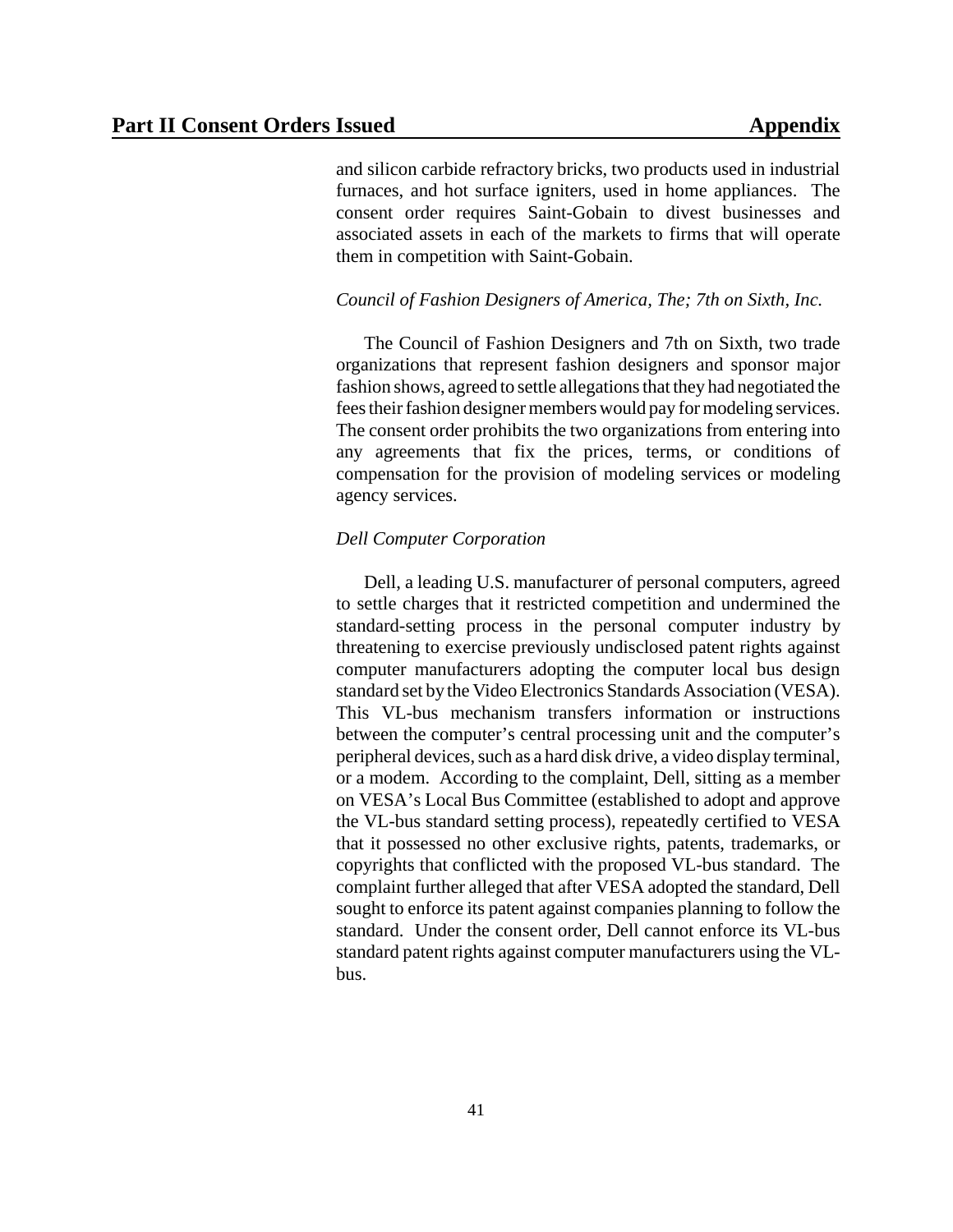## *Devro International plc; Devro, Inc.*

Devro agreed to settle charges that its acquisition of Teepak International, Inc., would reduce competition by combining the nation'stwo top producers of collagen sausage casings. Under terms of the consent order designed to replace competition, Devro is required to divest the assets it uses to produce collagen sausage casings forsale in the United States and Canada within three months. The Commission approved the sale of the assets to Nitta Gelatin, Inc., of Japan.

# *Federal News Service Group, Inc.; Reuters America, Inc.; Cortes W. Randell*

Federal News Service Group, its president, Cortes W. Randell, and Reuters agreed to settle charges that they entered into market allocation agreements that ended competition between the two largest U.S. sellers of fast-turnaround verbatim news transcripts of Congressional hearings, news conferences, speeches, and other news events. Under terms of the two consent orders, the parties are prohibited from engaging in activities that restrict competition, including the formulation of market allocation agreements with competitors to divide customers and fix the resale prices of transcripts.

# *First Data Corporation*

First Data agreed to settle antitrust charges stemming from its merger with First Financial Management Corporation. The complaint issued with the consent order alleged that the \$6.7 billion merger could create a monopoly and lead to higher prices for consumer money wire transfer services through the consolidation of the only two companies offering these services in the United States. In an attempt to restore competition to the market, the consent order requires First Data to divest either its own MoneyGram business or First Financial's Western Union businessto an entity that will operate the business in competition with the merged company.

# *Hoechst AG*

Hoechst agreed to settle charges that its \$7.1 billion merger with Marion Merrell Dow, Inc., would create the world's third largest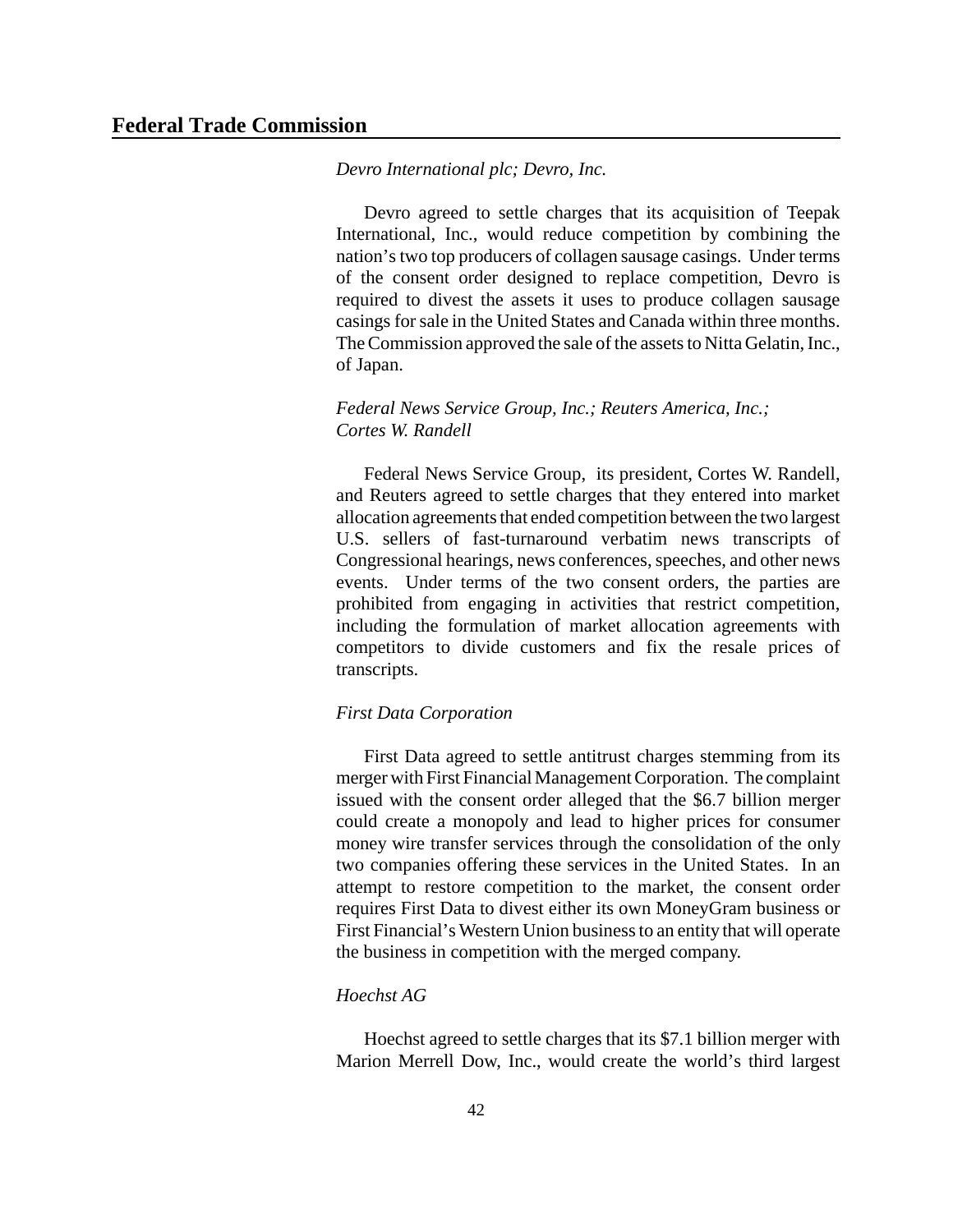pharmaceutical company and substantially reduce competition for four drugs: (1) diltiazem, a hypertension and cardiac drug, (2) drugs used to treat intermittent claudication, severe leg cramps caused by arteriosclerosis, (3) oral dosage forms of mesalamine, used to treat inflammatory bowel disease, and (4) rifadin, used to treat tuberculosis. The Commission permitted the merger (the new firm is known as Hoechst Marion Roussel, Inc.), and the consent order required Hoechst to restore competition in the research and development of the drugs named in the complaint through the divestiture of specific assets and through the accomplishment of prescribed steps designed to restore competition to the market.

# *Hughes Danbury Optical Systems, Inc.; General Motors Corporation; Hughes Electronics Corporation*

Hughes Danbury, Hughes Electronics, and their parent company, General Motors, agreed to settle allegationsthat the acquisition of the Itek Optical Systems Division of Litton Industries, Inc., could either raise prices or reduce the technology and quality for deformable mirrors, an optic system component that allows the Air Force's antimissile system's Airborne Laser program to correct for distortions in the atmosphere. According to the complaint issued with the consent order, the Air Force awarded two team contracts to develop the concept design: The Boeing Company/Lockheed Martin Corporation team and the Rockwell International Corporation/Hughes team. The complaint further alleged that Itek and Xinetics Inc. are the only two firms that design and manufacture deformable mirrors. Itek is under an exclusive contract with the Boeing team; Xinetics is under contract with the Rockwell/Hughes team. As a result of the acquisition, Itek would be in a position to supply mirrors to both teams. The consent order requires the dissolution of an exclusivity provision in the Xinetics contract, thereby ensuring that the Boeing team has a source for the deformable mirrors other than Itek, once Itek is owned by Hughes Danbury.

## *Illinois Tool Works Inc.*

Illinois Tool Works agreed to settle antitrust concerns that its proposed acquisition of Hobart Brothers Company would eliminate an aggressive competitor in the market for both industrial power sources and industrial engine drives used to generate power for arc welding systems, used to join metal for industrial applications. The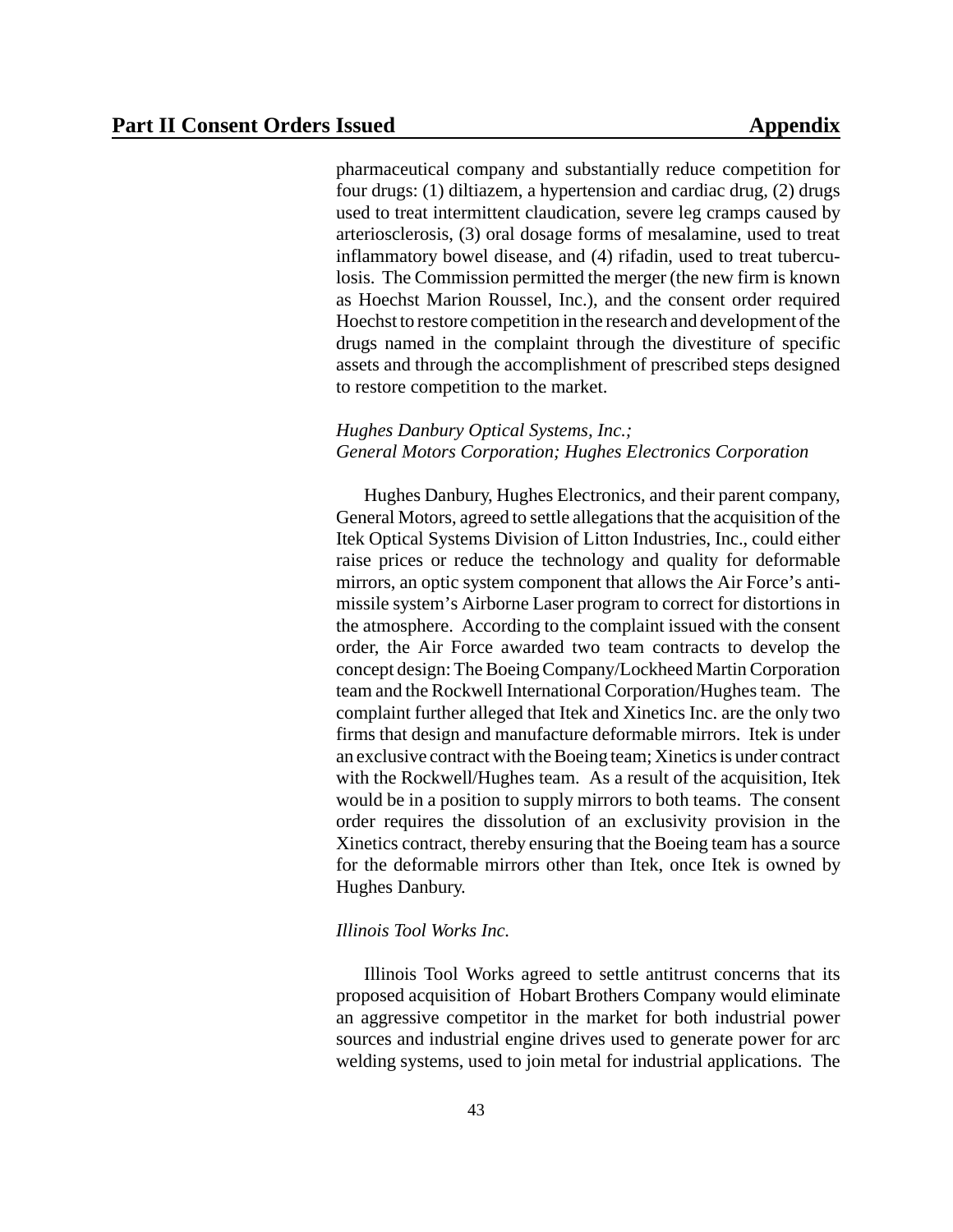consent order permitted the acquisition but required the divestiture of Hobart's industrial power sources and engine drive assets to Prestolite Electric Incorporated or to another Commission-approved acquirer.

# *Johnson & Johnson*

Johnson & Johnson agreed to settle charges that its acquisition of Cordis Corporation would reduce competition and raise prices in the market for cranial shunts used in the treatment of hydrocephalus. According to the complaint issued with the consent order, the merger would result in the two firms' controlling over 85 percent of the market for neuroscience products and interventional cardiology products in the United States. The consent order requires Johnson & Johnson to divest the Cordis Neuroscience Business.

# *Koninklijke Ahold NV; Ahold U.S.A., Inc.*

Ahold U.S.A. and its parent company, Koninklijke Ahold, agreed to settle charges that the acquisition of The Stop & Shop Companies, Inc., would substantially reduce supermarket competition in 14 communities in New England. Terms of the consent order require Ahold to divest 30 supermarkets within one month to pre-identified buyers who would operate the stores in competition with Ahold's "Edwards" supermarket chain. In addition, the order requires Ahold to provide the Commission with prior notice for ten years of plans to acquire any supermarket in the areas named in the complaint.

# *Litton Industries, Inc.*

Litton agreed to settle charges that its acquisition of PRC Inc. would be anticompetitive. According to the complaint, Litton is one of two defense contractors that manufacture Aegis destroyers for the Navy. The complaint further alleged that PRC is the only systems engineering and technical assistance (SETA) contractor for the Aegis program. According to the Commission, entry by a new company into this market is unlikely and sensitive information gained through the acquisition could give Litton a competitive advantage and could result in increased prices for the Aegis program. The consent order requires Litton to divest a systems engineering and technical assistance contract for the Navy's Aegis destroyer program.

*Local Health System, Inc.; Blue Water Health Services Corp.;*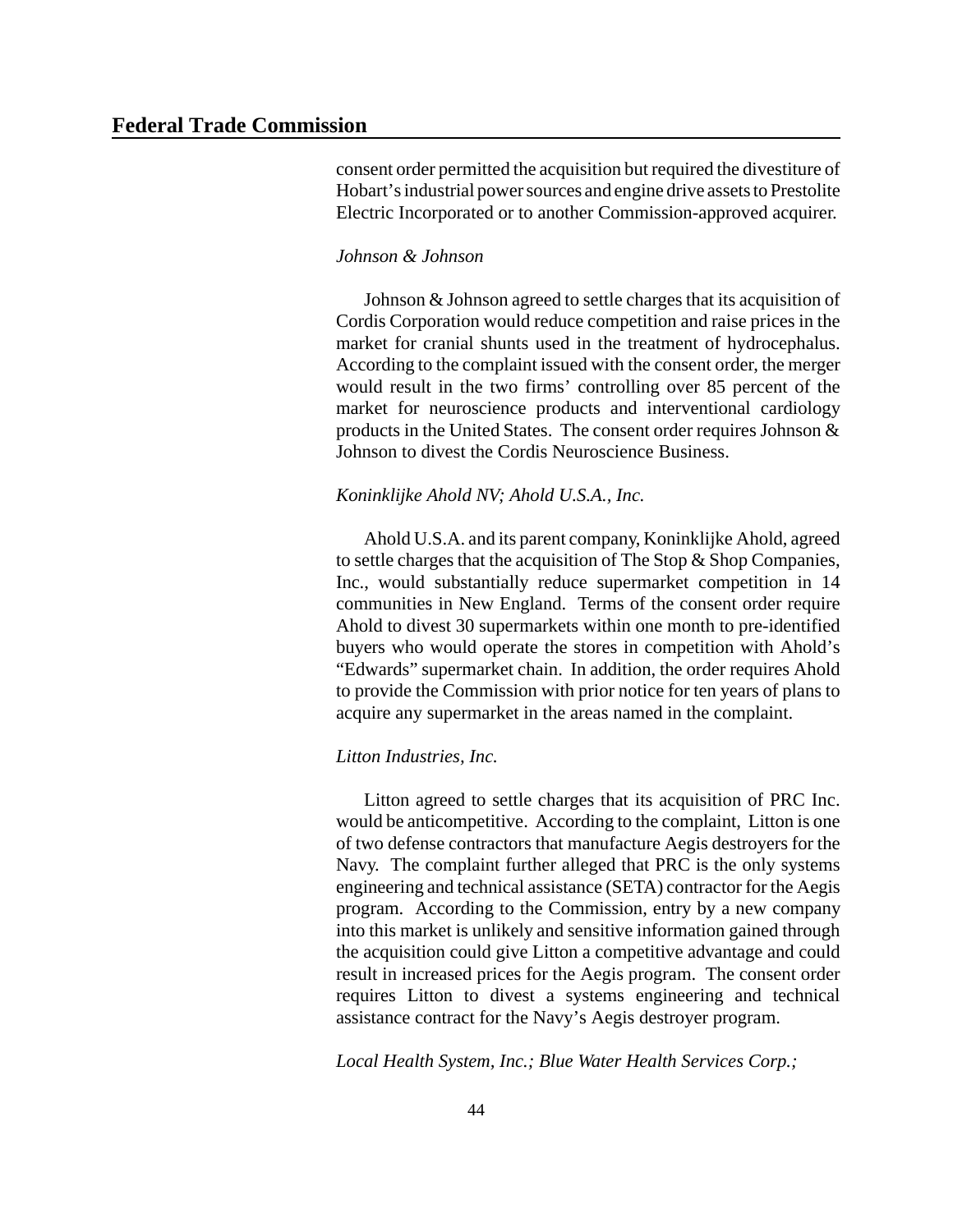#### *Mercy Health Services*

A consent order with Local Health System, Blue Water Health, and Mercy Health settled charges over the proposed merger of Port Huron Hospital and Mercy Hospital–Port Huron, the two largest hospitals in St. Clair County, Michigan. The order prohibits the merger and requires the parties to obtain Commission approval for three years before acquiring certain assets in any acute care hospital facility in Greater Port Huron, Michigan (consisting of Port Huron, Marysville, Kimball Township, Port Huron Township, and Fort Gratiot).

#### *Lockheed Martin Corporation*

Lockheed Martin agreed to settle allegations that its proposed acquisition of Loral Corporation would reduce competition in the markets for air traffic control systems, commercial low earth orbit satellites, military tactical fighter aircraft, and unmanned aerial vehicles. The consent order requires Lockheed Martin to divest its systems engineering and technical services contract with the Federal Aviation Administration and prohibits the sharing of sensitive information concerning competitors' products between the two firms.

#### *Loewen Group Inc., The; Loewen Group International Inc., The*

Two separate consent orders settled charges relating to the acquisitions of certain funeral homes and cemeteries by The Loewen Group and its wholly owned subsidiary, The Loewen Group International. The complaint issued against Loewen Group challenged the proposed acquisition of the Heritage Family Funeral Services, Inc., a chain of funeral homes in the tri-state area of Virginia, Tennessee, and North Carolina, on grounds that, if consummated, the acquisition would eliminate competition between the firms and create a monopoly in the three areas. A second complaint challenged two Loewen Group International acquisitions in Texas – Garza Memorial Funeral Home in Brownsville and Thomae-Garza Funeral Directors, Inc., in the Harlingen/San Benito area of Cameron County – alleging that the likelihood of collusion would be increased in both markets due to the elimination of competition between the firms. Both orders require the two firms to divest funeral homes to acquirers preapproved by the Commission.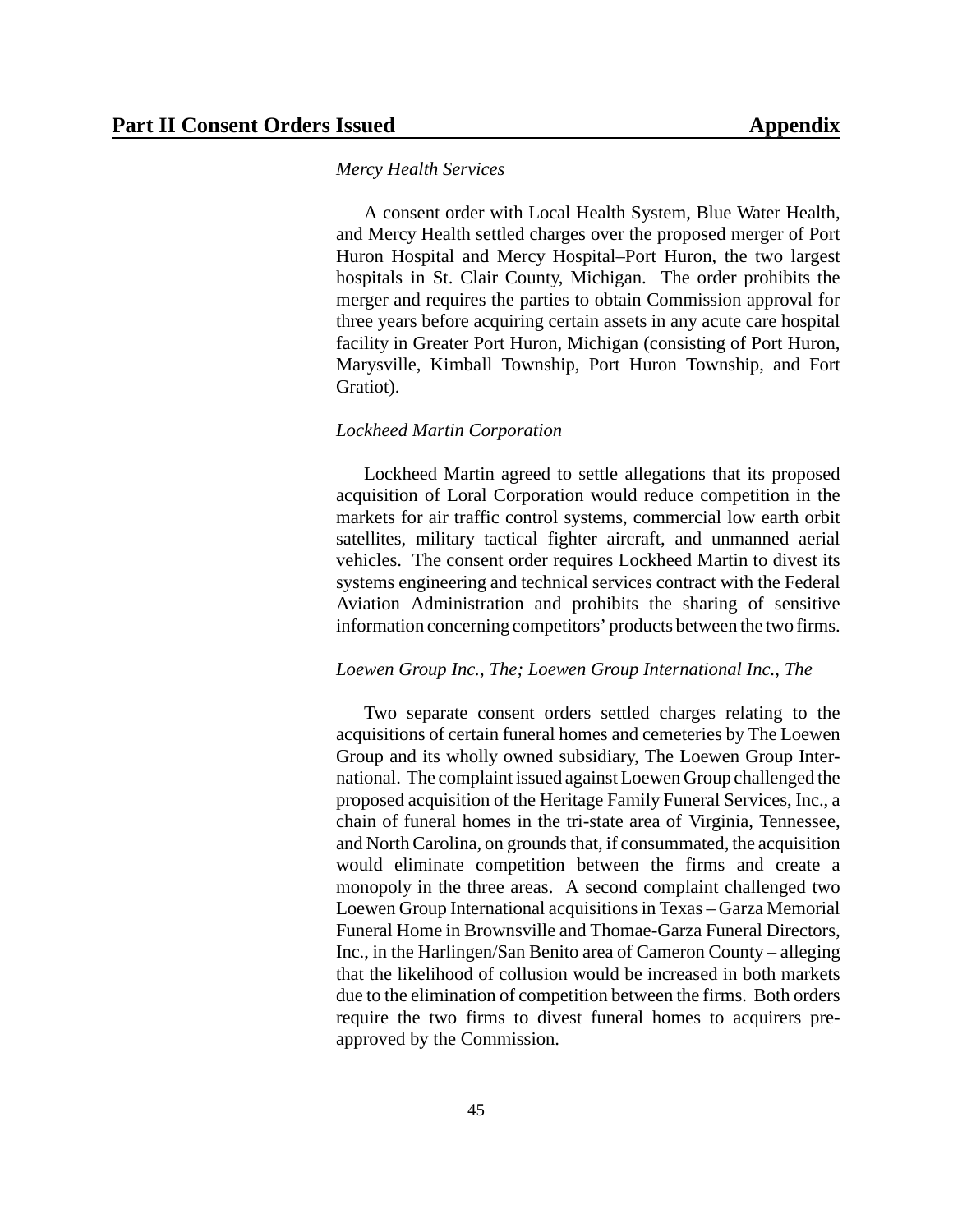## *Mustad International Group NV; Mustad Connecticut, Inc.*

Mustad agreed to settle charges that through the acquisitions of Capewell Manufacturing Company, Cooper Horseshoe Nail Co., Ltd., Emcoclavos S.A., and SterwardEngineering Company, Ltd., it gained an illegal monopoly in the sale of rolled horseshoe nails in the United States. According to the complaint issued with the consent order, after the acquisitions, Mustad raised prices as much as 50 to 75 percent as a result of its market position. The order, designed to reestablish a viable competitor in the United States, requires Mustad to divest specified assets relating to the horseshoe nail-making business to a Commission-approved acquirer.

# *New Balance Athletic Shoe, Inc.*

New Balance agreed to settle charges that it fixed and controlled the resale prices of its shoes in an effort to raise retail prices for its athletic footwear. According to the complaint issued with the consent order, New Balance entered into pricing agreements with some of its retailers to raise prices, to maintain certain price levels, and to discontinue sales of New Balance products at discounted prices. The complaint further alleged that New Balance threatened to terminate shipments of its products, among other things, whenever a retailer refused to enter into a pricing agreement. The provisions of the consent order prohibit the company from engaging in any of the alleged pricing practices set out in the complaint.

# *Phillips Petroleum Company; Enron Corporation*

Phillips and Enron agreed to settle charges that Phillips' proposed acquisition of certain natural gas pipeline systems owned by Enron would eliminate competition for natural gas transportation in the Texas and Oklahoma Panhandle region. The final consent order requires Phillips to modify the purchase agreement to exclude 830 specified miles of pipe and related gas-gathering assets of Enron within the Panhandle. The order also requires Phillips and Enron, for ten years, to notifytheCommission before acquiring orselling certain pipeline assets in the region.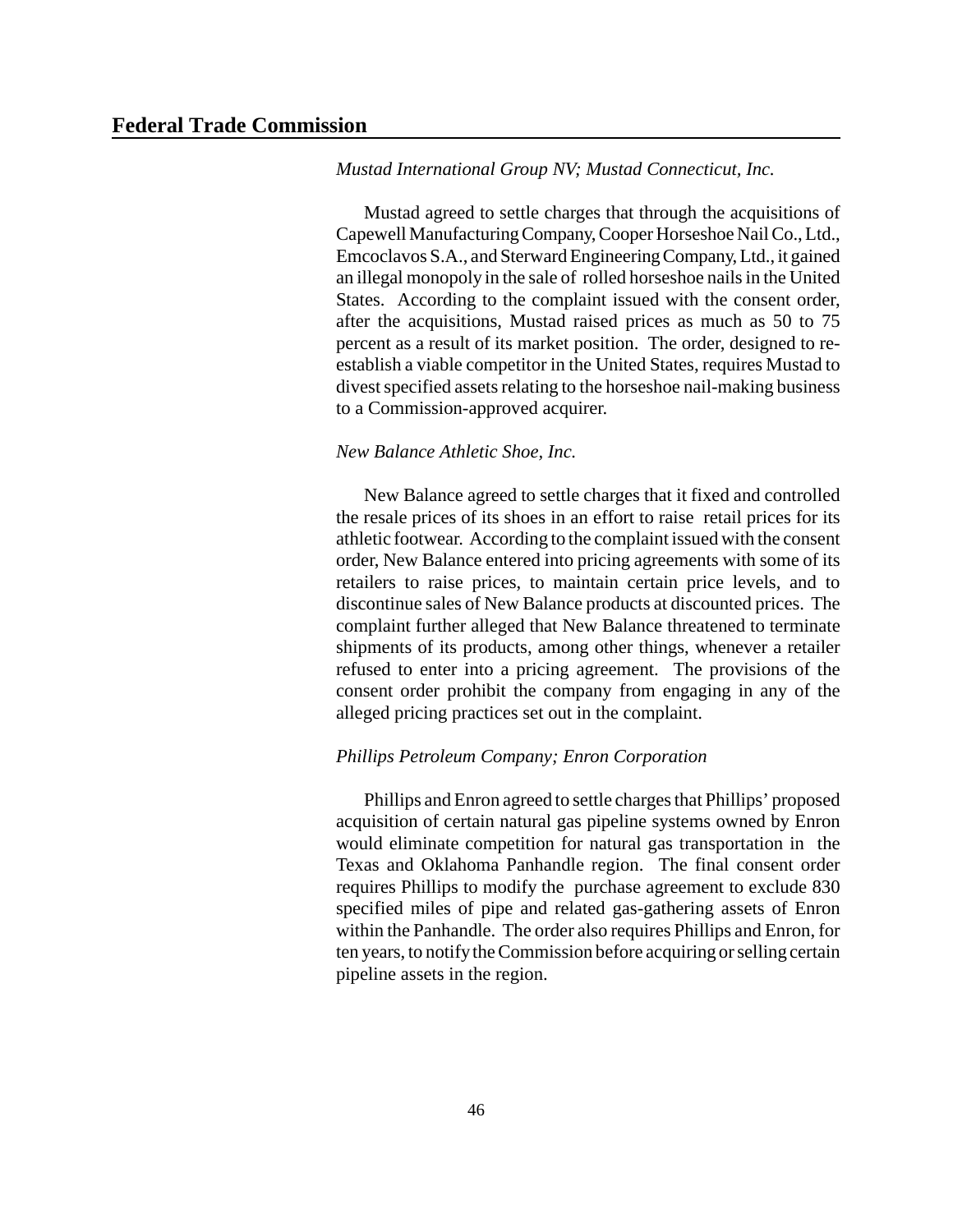#### *Port Washington Real Estate Board, Inc.*

A consent order settled charges that the Port Washington Real Estate Board of Port Washington, New York, injured consumers by unreasonably restraining competition among real estate brokers and homeowners through its rules governing membership, advertising, and listings of residential real estate. The order prohibits the Board from a variety of practices that impose restrictions on brokers and property owners in listing and selling real estate in the area.

# *Praxair Inc.*

Praxair, the largest U.S. supplier of industrial gases, agreed to divest four gas production plants to settle charges that its acquisition ofCBIIndustries,Inc., would increase the likelihood of collusion and raise prices for industrial atmospheric gases (nitrogen, oxygen, and argon) in northern and southern California, eastern Connecticut, western Wisconsin, and southern Minnesota. The consent order requires Praxair to divest CBI's atmospheric gas production facilities in Vacaville and Irwindale, California; Bozrah, Connecticut; and Madison, Wisconsin.

# *Precision Moulding Company, Inc.*

Precision Moulding agreed to settle charges that it attempted to fix prices in the market for stretcher bars used to construct frames for artists' canvases. The complaint issued with the consent order alleged that representatives of Precision Moulding invited a new competitor in the industry to raise its prices – suggesting that the competitor's prices were too low. The complaint also alleged that the invitation, if accepted, would constitute an agreement to restrain trade in violation of the federal antitrust laws. The consent order prohibits Precision Moulding from engaging in pricing practices that induce competitors to conspire to fix, raise, or maintain prices.

## *Raytheon Company*

A consent order settled charges that Raytheon's acquisition of Chrysler Technologies Holding, Inc., reduced competition for the U.S. Navy's future procurement of the Submarine High Data Rate (HDR) satellite communications system for use in Navy submarines. According to the complaint, Raytheon, through its Electronic Systems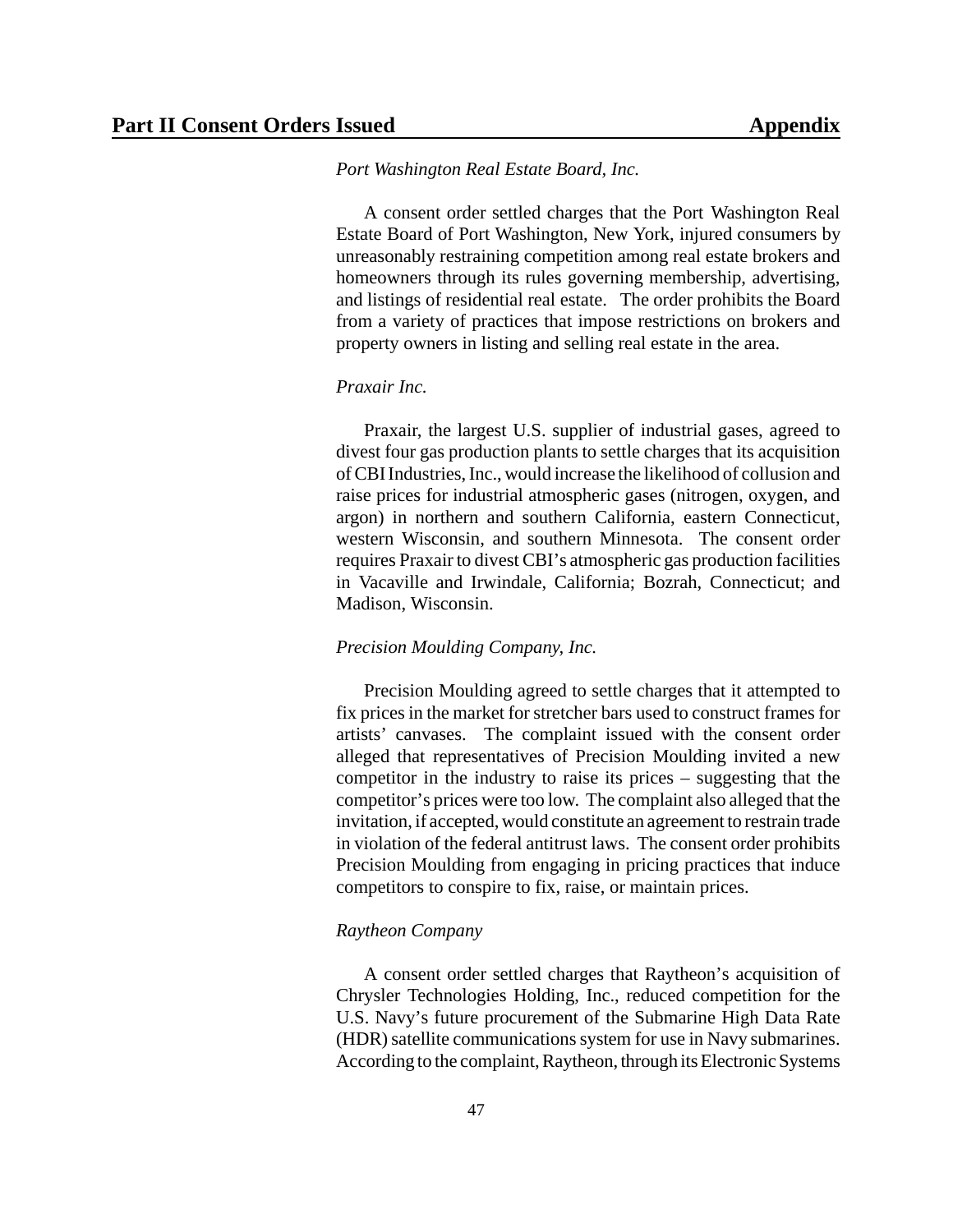Division, and GTE Corporation submitted competing proposals to develop the Submarine HDR program. Chrysler Technologies, as a second-tier subcontractor to GTE, supplies antenna/terminal controls, a component of the submarine HDR system. The merger of the two firms would give Raytheon access to competitively sensitive information concerning GTE's overall proposal. The consent order requires Raytheon to erect an information "firewall" to prohibit the exchange of sensitive information concerning the Submarine HDR system prior to the completion of the competitive procurement.

# *RxCare of Tennessee, Inc.; Tennessee Pharmacists Association*

A consent order settled charges that RxCare and Tennessee Pharmacists restricted pharmacy price competition through the use of a "most favored nation" clause in RxCare's contracts with independent pharmacies in Tennessee. The clause required that if a prescription network pharmacyaccepts a prescription reimbursement rate lower than the RxCare rate, the pharmacy must accept the lower rate for all RxCare business in which it participates. According to the complaint, the clause discouraged the pharmacies from discounting prices and thereby limited price competition among them in their dealing with pharmacy benefits managers and third-party payers, such as health benefits plans. The consent order requires RxCare to remove the clause from existing contracts.

# *Santa Clara County Motor Car Dealers Association*

A consent order settled charges that the Santa Clara County Motor Car Dealers Association orchestrated an advertising boycott by its auto dealer members against the San Jose *Mercury News* after the newspaper ran an article telling consumers how to analyze new car factory invoices. The order prohibits the Association from entering into a boycott or any concerted refusal to deal with any newspaper, periodical, television station, or radio station.

## *Service Corporation International*

Service Corporation International agreed to settle charges that its acquisition of Gibraltar Mausoleum Corporation would substantially reduce competition for funerals and cemetery services in certain areas of Texas and Florida. The consent order permitted the parties to complete the acquisition but required Service Corporation Inter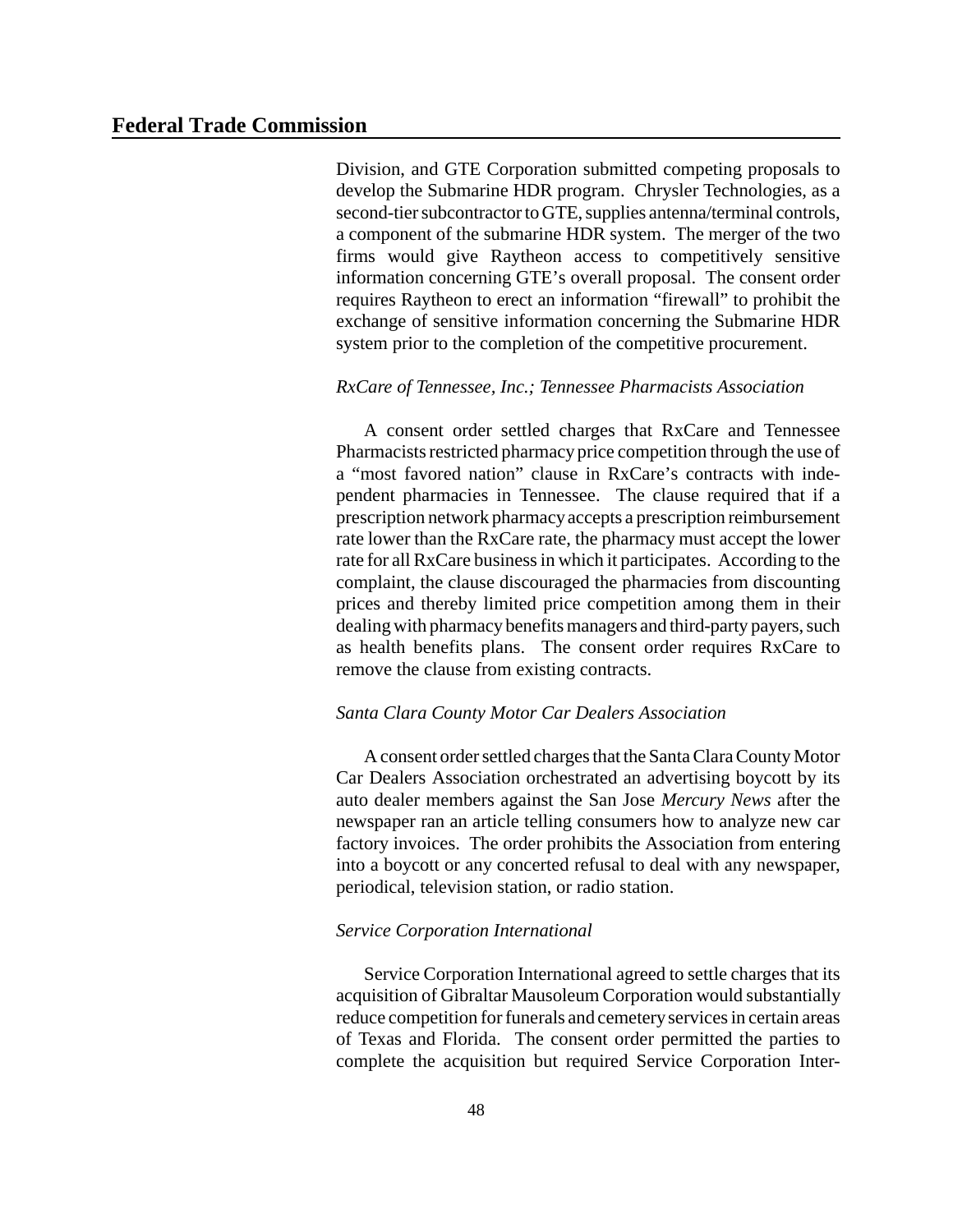national to divest seven properties in Amarillo, Texas, and Brevard and Lee Counties, Florida.

# *Silicon Graphics, Inc.*

Silicon Graphics agreed to settle charges that its acquisition of Alias Research, Inc., and Wavefront Technologies, Inc., two of the world's three leading entertainment graphics software firms, would substantially reduce competition, raise prices, and reduce innovation in the production of sophisticated computer-based graphics used in the movie industry and other entertainment industries. The consent order requires Silicon Graphics to take specific steps to ensure that other companies could develop and sell entertainment graphics software in a competitive market place.

# *Stop & Shop Companies, Inc., The; SSC Associates, L.P.*

The Stop & Shop Companies agreed to settle charges that its merger with Purity Supreme, Inc., would substantially reduce supermarket competition, lead to higher prices, and lower the quality of service in several Massachusetts areas (the Boston metropolitan area, Cape Cod, the South Shore area, Bedford, and Brockton). The consent order requires the divestiture of 17 stores in the five areas to entities that would operate them in competition with the merged firm's remaining area stores.

# *Summit Communications Group, Inc.; Wometco Cable TV (seven companies)*

Summit, a wholly owned subsidiary of Time Warner, and seven Wometco companies agreed to settle charges that they illegally agreed to allocate among themselves the customers they would serve in Cobb County, Georgia, an area where their local cable systems overlap. According to the complaint accompanying the consent order, the allocation of customers deprives consumers of choices on quality and price made available through competition. The consent order prohibits Summit and Wometco from engaging in the allocation of customers and marketsin 14 Georgia counties where they offer cable service.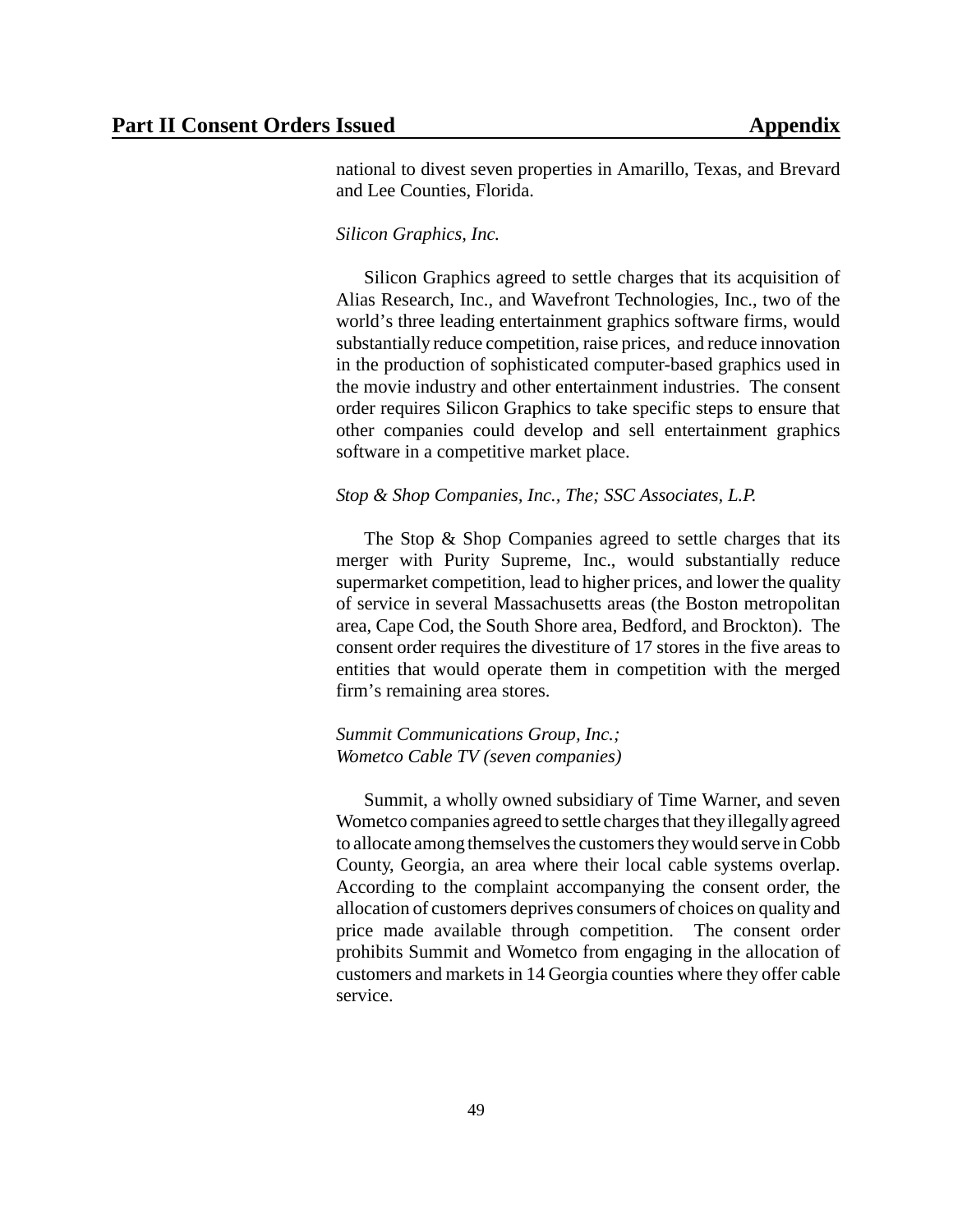*Upjohn Company, The; Pharmacia Aktiebolag*

A consent order settled antitrust concerns stemming from the \$13.9 billion merger of UpjohnCompany and Pharmacia Aktiebolag. The order, designed to preserve competition in the research and development of drugs used in the treatment of colorectal cancer, requires the divestiture of Pharmacia's topoisomerase I inhibitors to a Commission-approved buyer.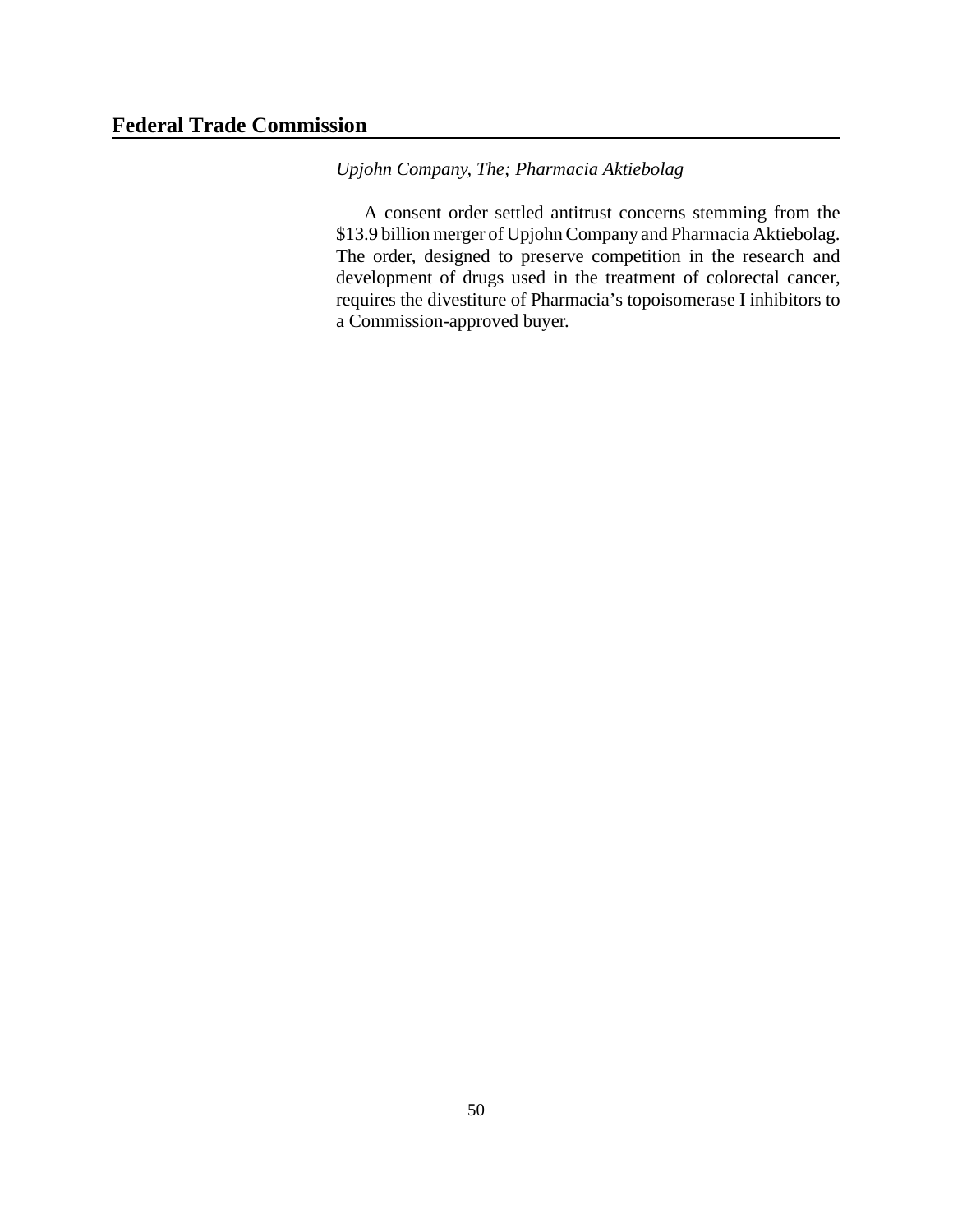

# **PART II CONSENT ORDERS ISSUED CONSUMER PROTECTION MISSION**

# *CONSUMER PROTECTION MISSION (SUMMARY)*

| <b>Title</b>                                                      | <b>Number</b>              | <b>Action</b><br>Date | <b>Type of Matter</b>                                           | <b>Product/Service</b>                        |
|-------------------------------------------------------------------|----------------------------|-----------------------|-----------------------------------------------------------------|-----------------------------------------------|
| Amoco Oil Company                                                 | C <sub>3655</sub>          | 05/07/96              | Unsubstantiated Gasoline<br>Claims                              | Gasoline                                      |
| Azrak-Hamway<br>International, Inc.<br>Starwood Advertising, Inc. | C3653<br>C <sub>3654</sub> | 05/02/96<br>05/02/96  | Deceptive Advertising of<br><b>Product Performance</b>          | Remco Toys; Advertising<br>for Remco Toys     |
| BBDO Worldwide, Inc.                                              | C <sub>3637</sub>          | 01/24/96              | Deceptive Caloric/<br><b>Nutritional Claims</b>                 | Advertising for Häagen-<br>Dazs Frozen Yogurt |
| <b>Benckiser Consumer</b><br>Products, Inc.                       | C <sub>3659</sub>          | 05/22/96              | Misrepresented Proceeds<br>Claims                               | Household Cleaning<br>Products                |
| Blenheim Expositions, Inc.                                        | C <sub>3633</sub>          | 12/22/95              | Misrepresented Success and<br><b>Earnings Rates</b>             | <b>Franchise Trade Shows</b>                  |
| Budget Rent A Car Systems,<br>Inc.                                | C <sub>3674</sub>          | 06/17/96              | <b>Failed to Disclose Rental</b><br><b>Contract Obligations</b> | <b>Car Rentals</b>                            |
| <b>Cancer Treatment Centers of</b><br>America, Inc.               | C3662                      | 05/31/96              | Unsubstantiated<br>Survivorship Rate                            | <b>Medical Treatments for</b><br>Cancer       |
| Dannon Company, Inc., The                                         | C <sub>3643</sub>          | 03/18/96              | Deceptive Caloric/<br><b>Nutritional Claims</b>                 | Frozen Yogurt                                 |
| Diet Workshop, Inc., The                                          | C3663                      | 06/03/96              | Unsubstantiated Weight-<br>Loss/Maintenance Claims              | <b>Weight-Loss Programs</b>                   |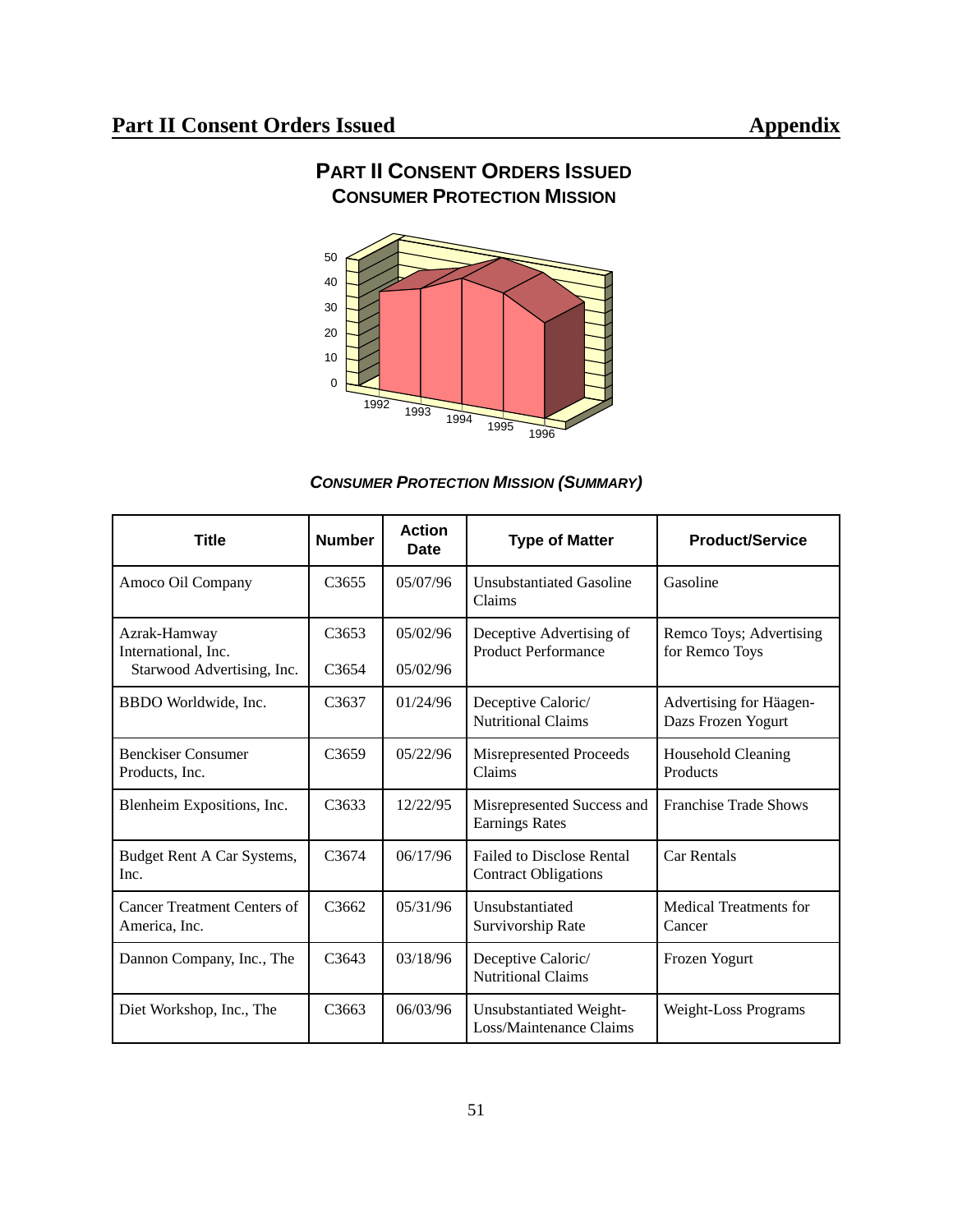# **Federal Trade Commission**

| <b>Title</b>                                            | <b>Number</b>     | <b>Action</b><br><b>Date</b> | <b>Type of Matter</b>                                                           | <b>Product/Service</b>                                                |
|---------------------------------------------------------|-------------------|------------------------------|---------------------------------------------------------------------------------|-----------------------------------------------------------------------|
| <b>DMC Publishing Group</b><br>(Timothy R. Bean, d/b/a) | C <sub>3665</sub> | 06/10/96                     | <b>Unsubstantiated Earnings</b><br>Claims                                       | Internet Work-at-Home<br><b>Business Opportunity</b>                  |
| <b>Duram Rubber Products</b>                            | C3640             | 02/12/96                     | <b>Unsubstantiated Usage</b><br>Claims                                          | <b>Emergency Escape Mask</b>                                          |
| <b>Enterprising Solutions</b><br>(Brian Coryat, d/b/a)  | C <sub>3666</sub> | 06/10/96                     | Deceptive Advertising of<br><b>Credit Rights and Remedies</b>                   | <b>Internet Credit Repair</b><br>Programs                             |
| <b>Excel Communications</b><br>(Robert Serviss, d/b/a)  | C3669             | 06/12/96                     | <b>Unsubstantiated Earnings</b><br>Claims                                       | <b>Internet Work-at-Home</b><br><b>Business Opportunity</b>           |
| Ford Motor Company<br>Young & Rubicam, Inc.             | C3679<br>C3680    | 08/22/96<br>08/22/96         | Unsubstantiated<br>Performance Claims                                           | Automobile Air Filter<br>Systems; Advertising for<br>Ford Automobiles |
| Genetus Alexandria, Inc.                                | C3639             | 02/09/96                     | Misrepresented Success<br>Rate                                                  | <b>Impotence Treatment</b>                                            |
| Good News Products, Inc.                                | C3642             | 02/22/96                     | Deceptive Health/<br><b>Nutritional Claims</b>                                  | Eggs, Egg Products                                                    |
| J. Walter Thompson USA,<br>Inc.                         | C3622             | 10/20/95                     | <b>Unsubstantiated Survey</b><br>about Weight-Loss Claims                       | Advertising for Jenny<br>Craig Weight-Loss<br>Program                 |
| Johnson & Collins Research,<br>Inc.                     | C3661             | 05/31/96                     | Unsubstantiated Weight-<br><b>Loss Claims</b>                                   | Diet and Exercise Products<br>for Teen Girls                          |
| Johnson & Johnson<br>Consumer Products, Inc.            | C3636             | 01/18/96                     | Unsubstantiated Health-<br><b>Related Benefit Claims</b>                        | Spermicidal Lubricant                                                 |
| Jordan, McGrath, Case &<br>Taylor, Inc.                 | C3684             | 09/18/96                     | Unsubstantiated<br>Performance Claims                                           | Advertising for Doan's<br>Pills (Over-the-Counter<br>Analgesics)      |
| Live-Lee Productions, Inc.                              | C3620             | 10/10/95                     | Unsubstantiated Health/<br>Performance Claims                                   | Vitamin and Stop-<br><b>Smoking Sprays</b>                            |
| Mama Tish's Italian<br>Specialities, Inc.               | C3644             | 03/19/96                     | Misrepresented Caloric/<br><b>Nutritional Claims</b>                            | Flavored Ice Cup Dessert                                              |
| <b>May Department Stores</b><br>Company, The            | C3676             | 07/09/96                     | <b>Unfair Credit Practices and</b><br>Truth-in-Lending Act<br><b>Violations</b> | Charge Accounts at Retail<br><b>Stores</b>                            |
| Momentum<br>(Lyle R. Larson, d/b/a)                     | C3672             | 06/12/96                     | Deceptive Advertising of<br><b>Credit Rights and Remedies</b>                   | <b>Internet Credit Repair</b><br>Services                             |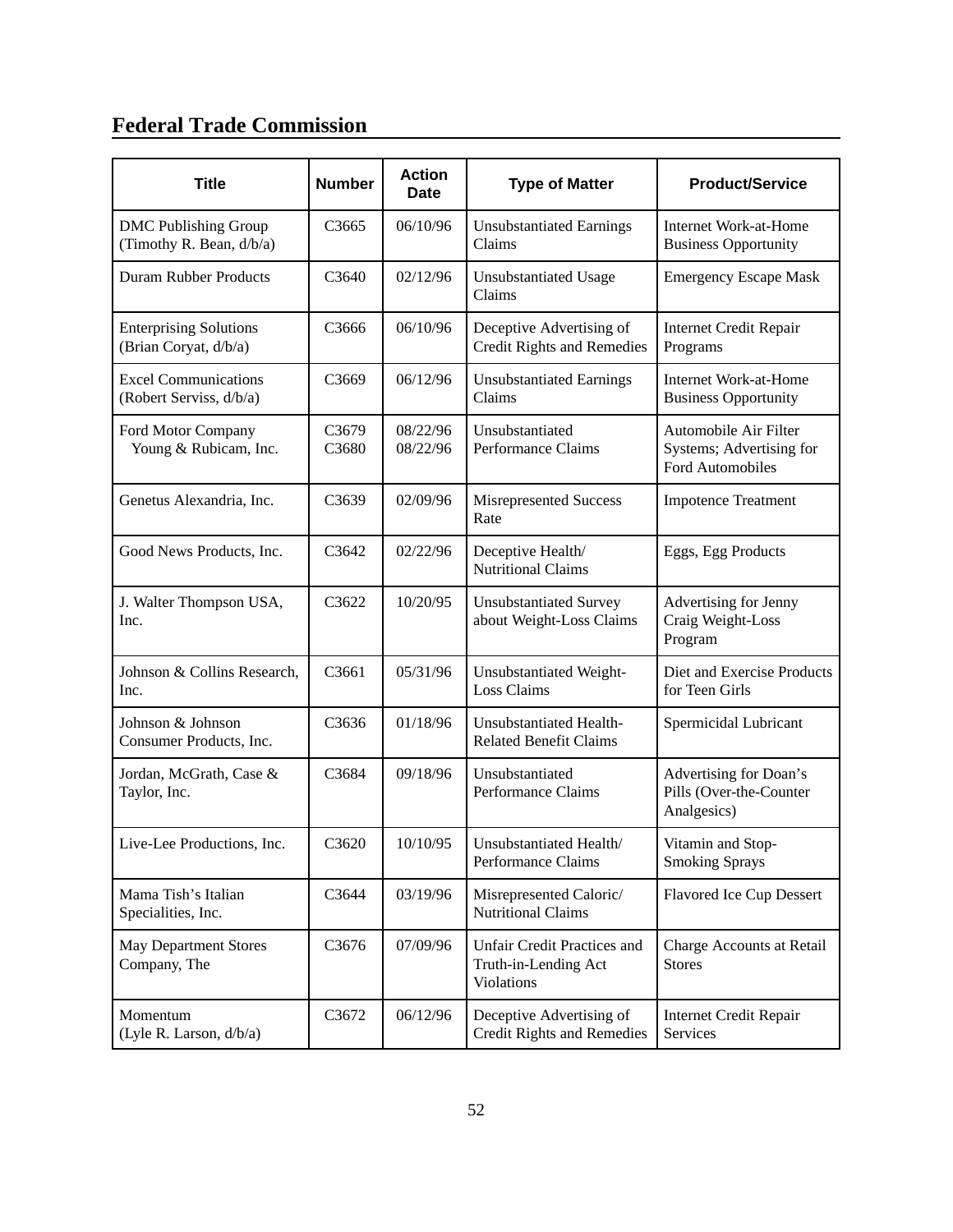# **Part II Consent Orders Issued <b>Appendix Appendix**

| <b>Title</b>                                                        | <b>Number</b> | <b>Action</b><br><b>Date</b> | <b>Type of Matter</b>                                          | <b>Product/Service</b>                                        |
|---------------------------------------------------------------------|---------------|------------------------------|----------------------------------------------------------------|---------------------------------------------------------------|
| Mrs. Fields Cookies, Inc.                                           | C3657         | 05/13/96                     | Misrepresented Health/<br><b>Nutritional Claims</b>            | Low-Fat Cookies and<br><b>Baked Goods</b>                     |
| N.W. Ayer & Son, Inc.                                               | C3660         | 05/31/96                     | Deceptive Health/<br><b>Nutritional Claims</b>                 | Advertising for Eggland's<br><b>Best Eggs</b>                 |
| <b>NBDC Credit Resource</b><br>Publishing<br>(Rick A. Rahim, d/b/a) | C3671         | 06/12/96                     | Deceptive Advertising of<br><b>Credit Rights and Remedies</b>  | <b>Internet Credit Repair</b><br><b>Services</b>              |
| NordicTrack, Inc.                                                   | C3675         | 06/17/96                     | Unsubstantiated Weight-<br>Loss/Maintenance Claims             | <b>Exercise Equipment</b>                                     |
| Safe Brands Corporation                                             | C3647         | 03/26/96                     | Unsubstantiated Safety/<br><b>Environmental Claims</b>         | Automobile Antifreeze                                         |
| <b>Simplex Services</b><br>(Martha Clark, d/b/a)                    | C3667         | 06/10/96                     | Deceptive Advertising of<br>Credit Rights/Remedies             | <b>Internet Credit Repair</b><br>Services                     |
| <b>Starr Communications</b><br>(Sherman G. Smith, d/b/a)            | C3668         | 06/12/96                     | <b>Unsubstantiated Earnings</b><br>Claims                      | <b>Internet Tracer/Locator</b><br><b>Business Opportunity</b> |
| Third Option Laboratories,<br>Inc.                                  | C3628         | 11/29/95                     | Unsubstantiated Health-<br><b>Related Benefit Claims</b>       | Health Juice Drink                                            |
| WLAR Co.                                                            | C3641         | 02/21/96                     | Unsubstantiated Weight-<br><b>Loss Claims</b>                  | Diet and Exercise Products<br>for Teen Girls                  |
| <b>Wolverine Capital</b><br>(Randolf D. Albertson,<br>d/b/a)        | C3670         | 06/12/96                     | Deceptive Advertising<br>Claims                                | <b>Internet Grant Assistance</b><br>Programs                  |
| Zygon International, Inc.                                           | C3686         | 09/24/96                     | Unsubstantiated<br>Performance Claims and<br>Failure to Refund | Mail-Order Merchandise                                        |

*CONSUMER PROTECTION MISSION (DETAIL)*

*Amoco Oil Company*

Amoco Oil settled allegations that its advertising campaign for "crystal clear" Amoco Ultimate gasoline included unsubstantiated claims. The Commission alleged that the company failed to have adequate substantiation for its claims that Amoco Ultimate gasoline delivers superior engine performance and environmental benefits because it is refined more than competitors' brands and that the gasoline's clear color demonstrates its superiority. Under the terms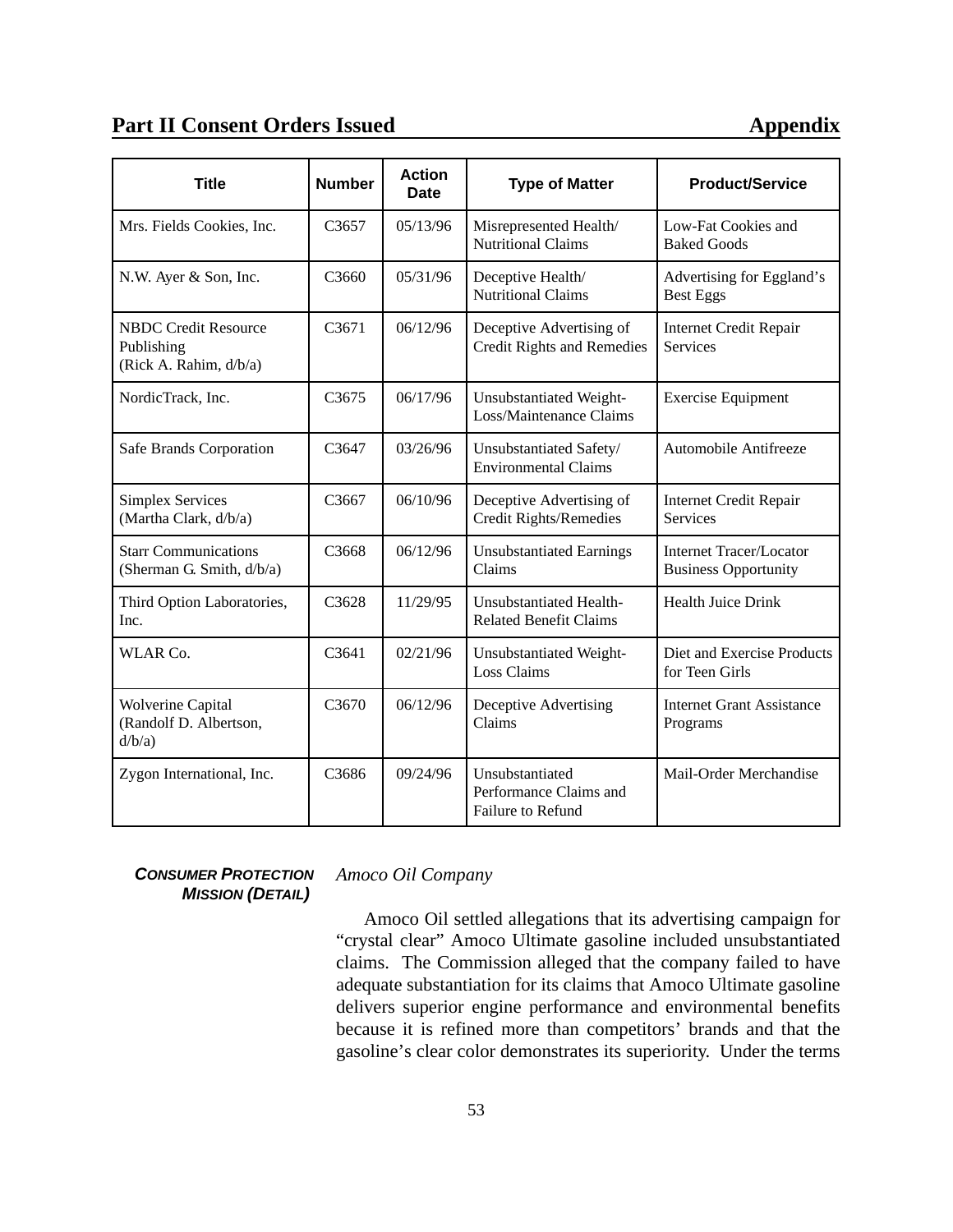of the consent order, Amoco Oil will not make any claim about performance or environmental benefits for any of its gasolines without first having scientific evidence to back the claim up.

# *Azrak-Hamway International, Inc.; Starwood Advertising, Inc.; Marvin Azrak; Ezra Hamway; Les Towne*

Two separate consent orders settled allegations that Azrak-Hamway, a toy manufacturer, Starwood Advertising, Inc., its advertising agency, and their principals engaged in deceptive advertising of a line of toy vehicles marketed by Azrak-Hamway's Remco Toys Division. The Commission alleged that television advertising for the toys showed performance capabilities that the toys do not actually have and that the packaging was also deceptive. Both orders prohibit the use of deceptive demonstrations and other misrepresentations. In addition, the Azrak-Hamway order requires the company to offer full refunds to consumers who bought the toy vehicles and to notify television stations that ran the ads, advising them of the Commission's action and of the availability of guidelines used by many industry members to screen children's advertising.

# *BBDO Worldwide, Inc.*

BBDO Worldwide advertising agency agreed to settle Commission allegations of engaging in deceptive practices in connection with its role in developing certain advertisements for Häagen-Dazs frozen yogurt products. The advertisements claimed that all Häagen-Dazs frozen yogurt and frozen yogurt bars are low in fat; however, the Commission alleged that those claims are false for many items in each product line. The consent order prohibits BBDO Worldwide from misrepresenting the amount of fat, saturated fat, cholesterol, or calories in frozen yogurt, frozen sorbet, and ice cream products.

# *Benckiser Consumer Products, Inc.*

Benckiser agreed to settle allegations that it made false and misleading claims about the donation of proceeds from the sale of its EarthRite line of household cleaning products. Benckiser claimed that a portion of its proceeds would be donated to nonprofit environmental groups, but, according to the Commission's complaint, the company has not donated any money to such groups since it began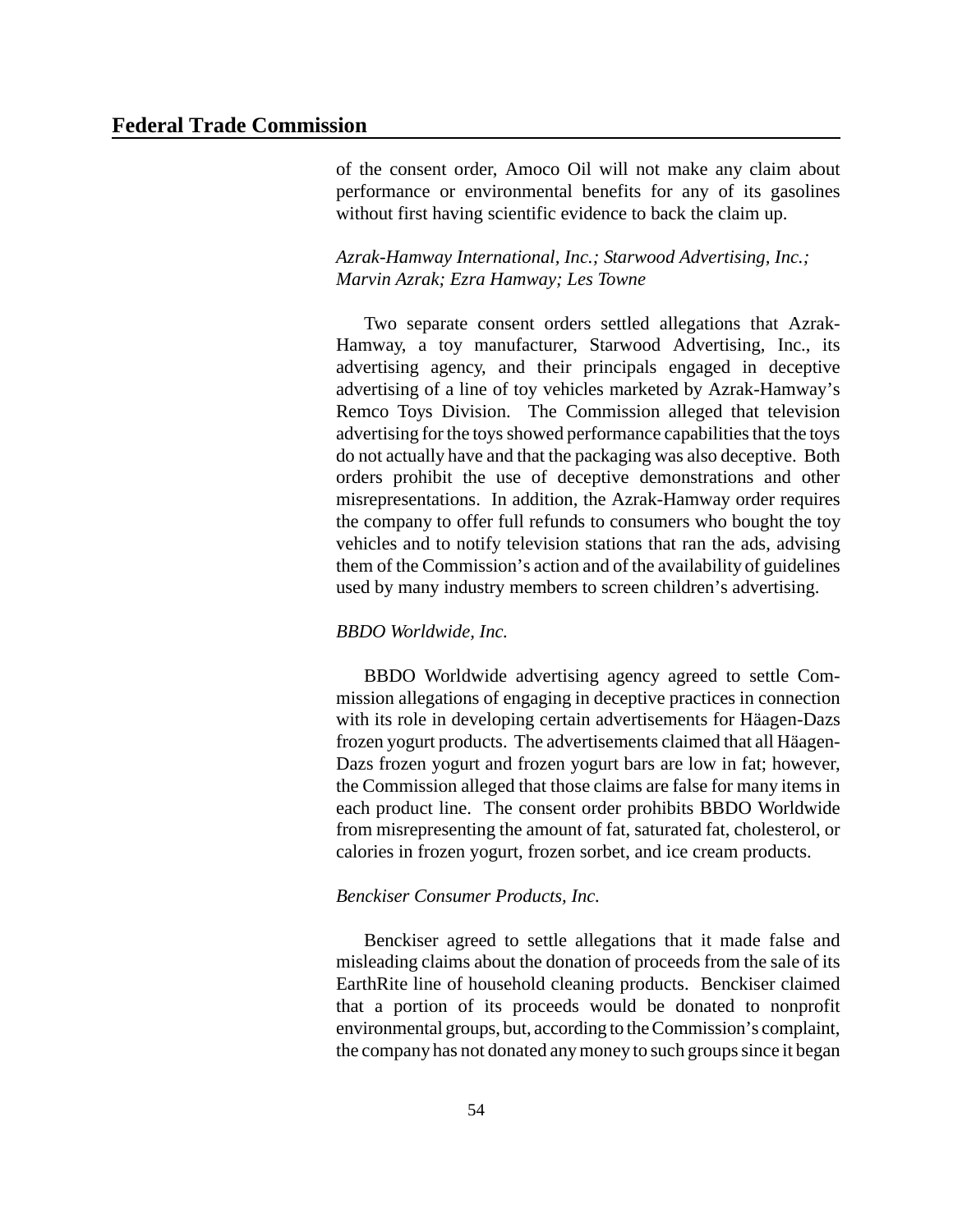selling the products in 1992. The consent order prohibits the company from making similar misleading claims for any of its cleaning products. The order also requires Benckiser, if it says it donates some portion of its revenue to an organization, to clearly and prominently disclose the method of determining the amount of the donation.

# *Blenheim Expositions, Inc.*

Blenheim Expositions, a company that produces franchise trade shows and expositions, agreed to settle Commission allegations that it misrepresented the results of a Gallup Poll featuring franchise success and earning rates, in advertisements promoting the International Franchise Association Expo. The consent order prohibits Blenheim from misrepresenting survey results or making unsubstantiated earnings and success rate claims in promoting franchise shows. It also requires Blenheim to distribute consumer education information about purchasing a franchise at the shows it promotes for the next five years.

# *Budget Rent A Car Systems, Inc.*

Budget agreed to settle allegations that it engaged in deceptive practices when it failed to disclose potential charges to its rental car customers. Customers who returned their rental cars with significant damage and who had not purchased a "loss damage waiver" were charged several thousand dollars more than the cost of repairs. The Commission alleged that Budget sought to collect "loss of turnback" fees, the amount of money Budget lost because it could not sell the damaged vehicles back to the manufacturer at a price higher than retail. The consent order requires Budget to pay \$75,000 in consumer redress. In addition, if Budget intends to charge customers for these fees in the future, it must clearly disclose in rental contracts and reservation systems that consumers are liable for costs in excess of the actual cost of repairs to damaged vehicles.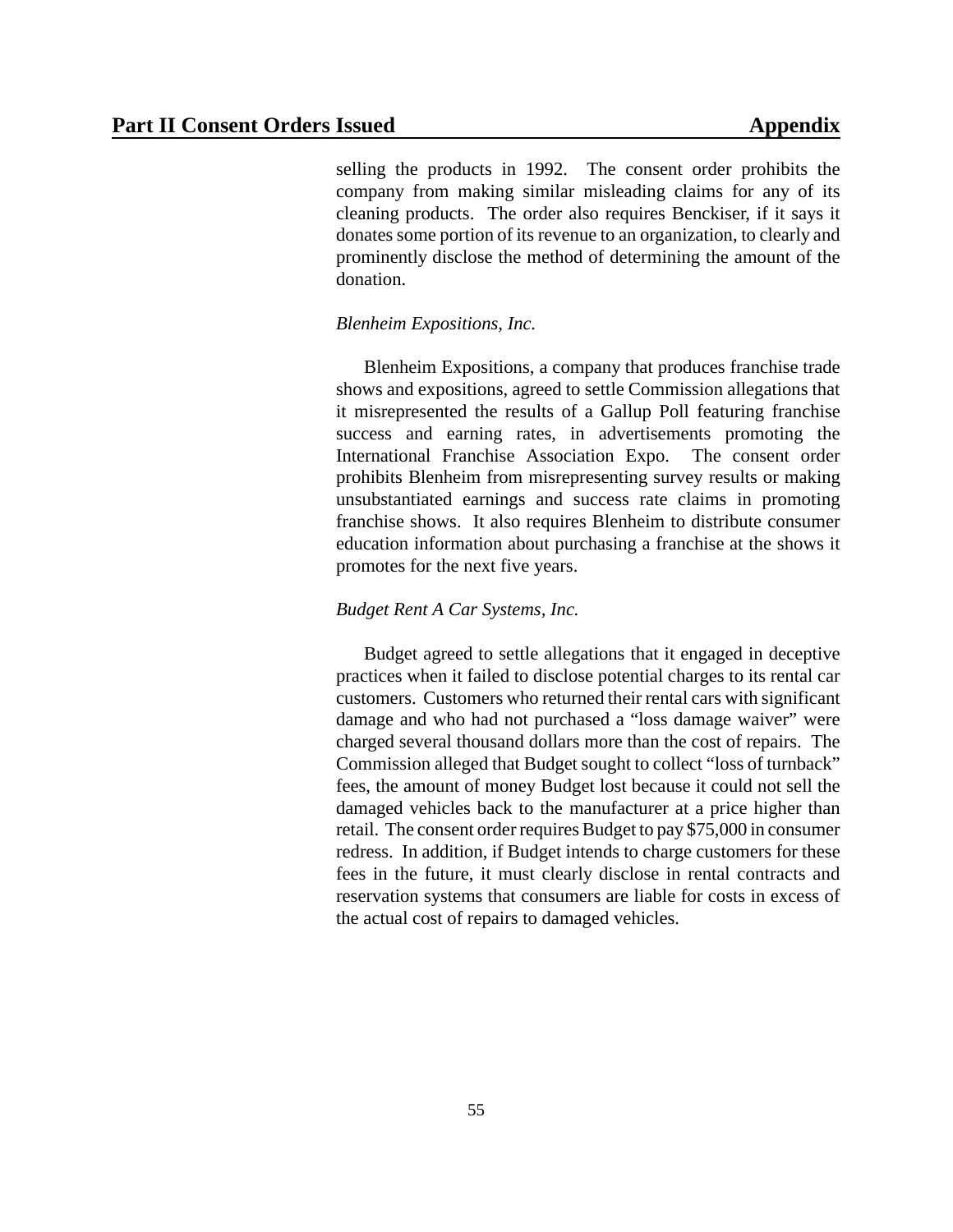*Cancer Treatment Centers of America, Inc.; Memorial Medical Center and Cancer Institute, Inc.; Midwestern Regional Medical Center, Inc.*

Cancer Treatment Centers and two affiliated hospitals agreed to settle Commission allegations that they made false and unsubstantiated claims in advertising and promoting their cancer treatments. The respondents also allegedly failed to substantiate a claim that their five-year survivorship rate ranked among the highest recorded for cancer patients. The consent order requires the respondents to have competent and reliable evidence to substantiate future claims regarding the success or efficacy of their cancer treatments and to ensure that testimonials they use do not misrepresent the typical experience of their patients.

# *Dannon Company, Inc., The*

Dannon agreed to settle allegations that it made false or misleading nutritional claims for its Pure Indulgence line of frozen yogurt, by representing that some flavors of the yogurt were low in fat and calories when theywere not. The consent order prohibits Dannon from misrepresenting the existence or amount of fat, saturated fat, cholesterol, or calories in any frozen food product in the future. In addition, the company is required to pay \$150,000 in disgorgement to the U.S. Treasury.

# *Diet Workshop, Inc., The; Diet Workshop of Boston, Inc., The*

The Diet Workshop, a franchisor of weight-loss plans and products, and the Diet Workshop of Boston, the owner of its company-operated territories, settled allegations that they made unsubstantiated weight-loss and weight-maintenance claims and used consumer testimonials deceptively. The consent order prohibits the respondents from misrepresenting the performance of any weight-loss program and requires them to have reliable scientific evidence to substantiate claims about achieving or maintaining weight loss, or the rate at which the loss can be expected to occur. The order also requires disclosure statements in certain advertising and bars the misleading use of testimonials.

#### *DMC Publishing Group (Timothy R. Bean, d/b/a)*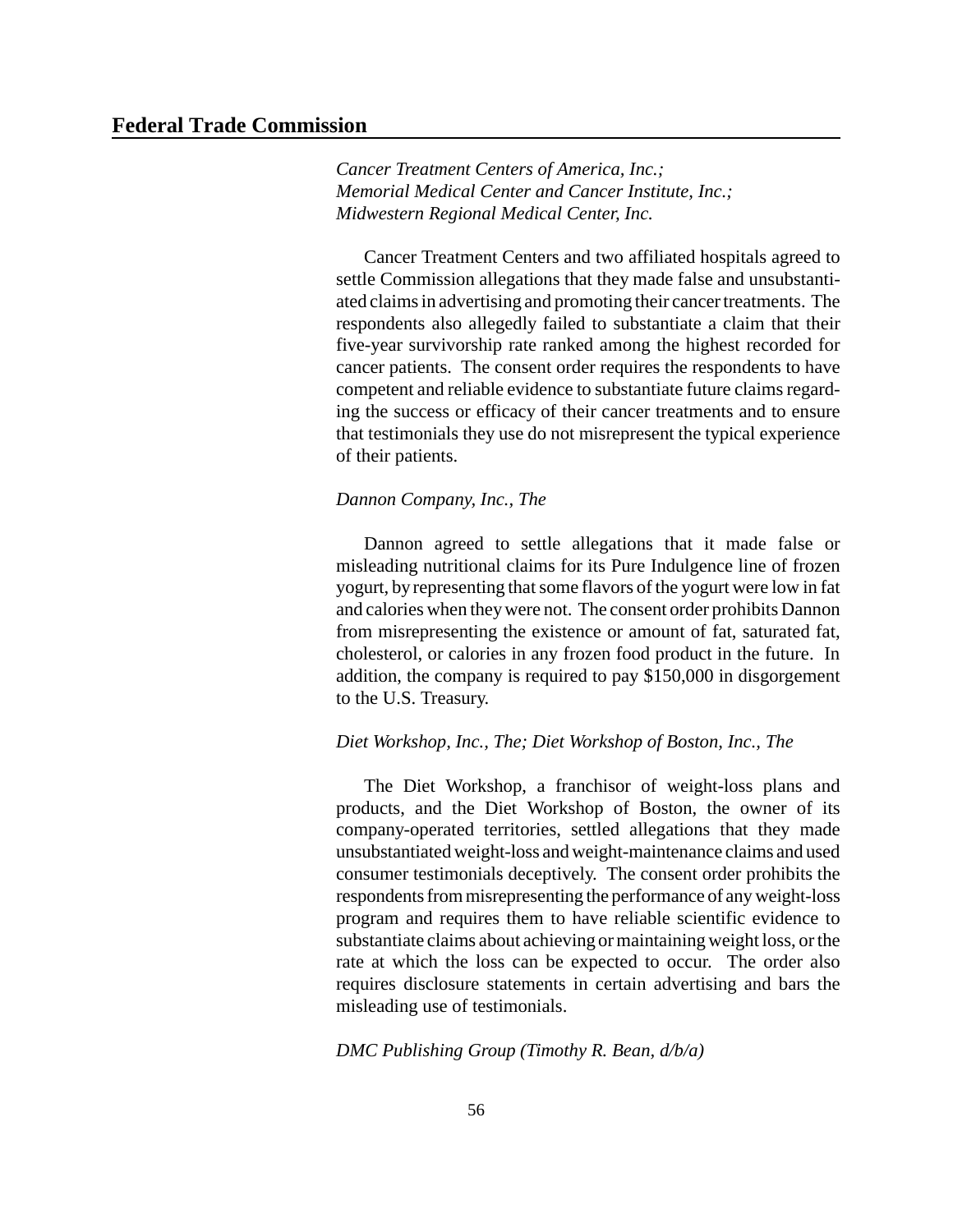Timothy Bean, doing business as DMC Publishing Group, settled allegations of deceptive marketing on the Internet. The Commission alleged that Bean made false earnings claims in advertising for his program to operate a home-based publishing and printing business. The consent order requires him to have evidence to back up earnings and sales claims for any business opportunity he markets.

# *Duram Rubber Products; Frank A. Latronica, Jr (d/b/a Life Safety Products*)

Duram Rubber Products and Frank Latronica settled allegations that they falsely represented that the Duram Emergency Escape Mask would protect wearers from lethal gases associated with fires for up to 20 minutes. The consent order requires the respondents to notify prior purchasers that the mask does not filter out carbon monoxide and to disclose that fact on package labels and in certain advertisements.

# *Enterprising Solutions (Brian Coryat, d/b/a)*

Brian Coryat, doing business as Enterprising Solutions, settled allegations that he made unsubstantiated advertising claims on the Internet regarding his credit repair program. The Commission charged that Coryat falsely advertised that consumers could use his credit repair kit to remove negative but accurate and up-to-date information from their credit reports and that he made false and unsubstantiated claims about the earnings potential of those who purchased his Credit Repair Agency business. The consent order prohibitsCoryat from misrepresenting any right or remedy consumers have under the Fair Credit Reporting Act and requires him to have evidence to back up earnings or sales claims for any business opportunity he markets.

## *Excel Communications (Robert Serviss, d/b/a)*

Robert Serviss, doing business as Excel Communications, settled allegations that he promoted a work-at-home opportunity on the Internet using false and unsubstantiated earnings claims. The consent order prohibits Servissfrom misrepresenting the income, earnings, or sales from any business opportunity and prohibits any claims about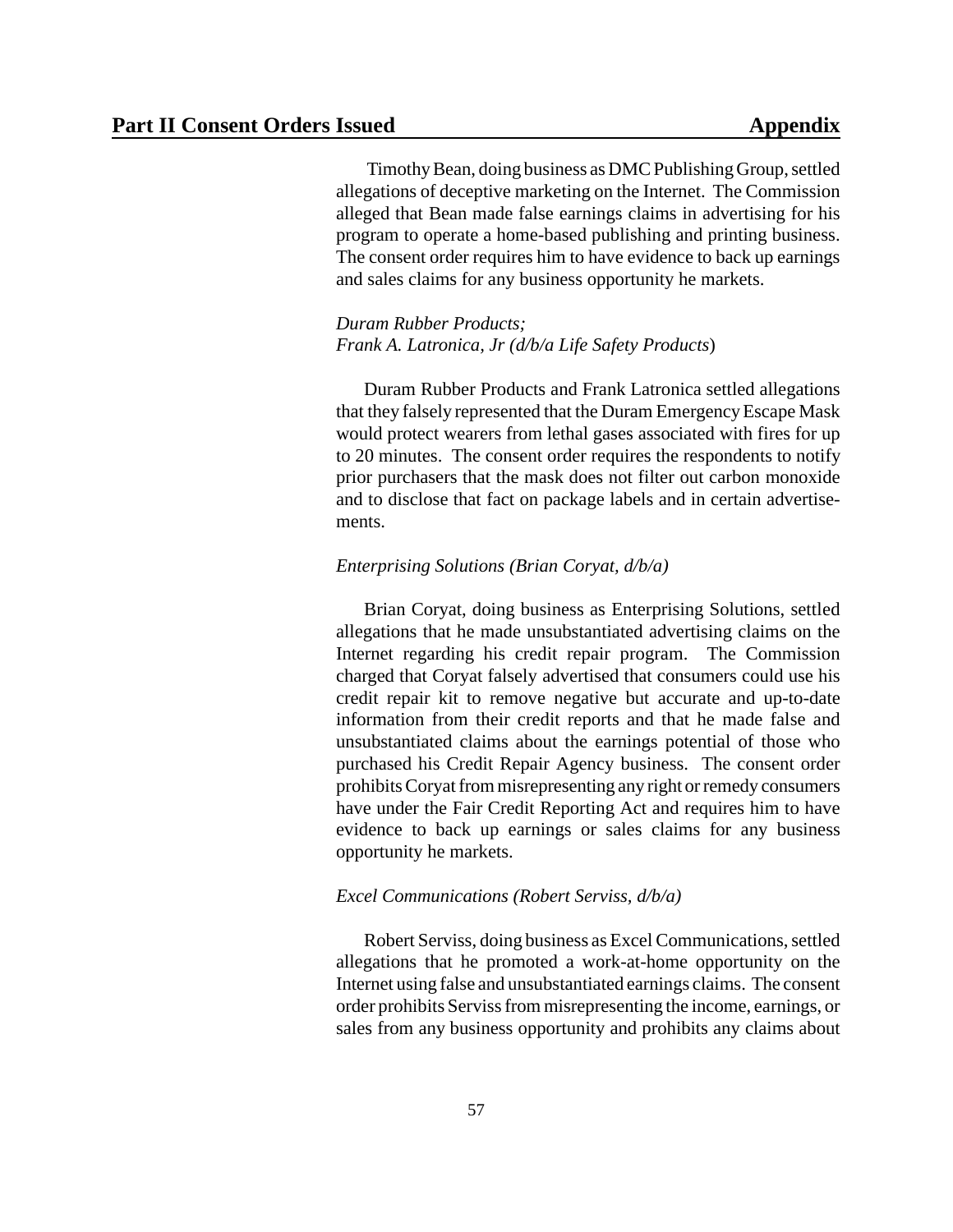past, present, or future earnings or income unless there is reliable evidence to substantiate such claims.

# *Ford Motor Company; Young & Rubicam, Inc.*

Two separate consent orders settled allegations that Ford and its advertising agency made false claims about the extent to which Ford's MicronAir Filtration System can remove air pollutants from its automobile passenger cabins. The Commission alleged that, although the system filters out particles above a certain size, it has no effect on very fine particles or gaseous pollutants such as hydrocarbons, carbon monoxide, and nitrogen oxides. The orders prohibit the respondents from making broad claims of pollution removal for this or any similar system and require them to have substantiation for other claims about air filter efficacy.

*Genetus Alexandria, Inc.; Galen Medical Centers, Ltd. (successor to Genetus); George Oprean; Linda Huffman Oprean*

A clinic and its operators agreed to settle allegations that they made misleading claims in connection with their impotence treatment. The Commission alleged that Genetus falsely represented that a physician would examine, diagnose, and treat every patient, that the treatment was unqualifiedly safe, and that the treatment would arrest each patient's impotence. The respondents also allegedly billed insurance companies for medical tests that were not performed. The consent order prohibits the respondents from misrepresenting the nature or extent of a physician's participation in any treatment, the safety or efficacy of any procedure, and the extent to which a treatment is covered by a patient's medical insurance.

# *Good News Products, Inc.*

The Commission gave final approval to a consent order with Good News Products regarding allegedly false representations that its eggs were significantly lower in fat than ordinary eggs, that they would increase blood cholesterol levels less than ordinary eggs, and that they would have a positive effect on risk factors for heart disease. The order prohibits misrepresentations regarding the nutrient content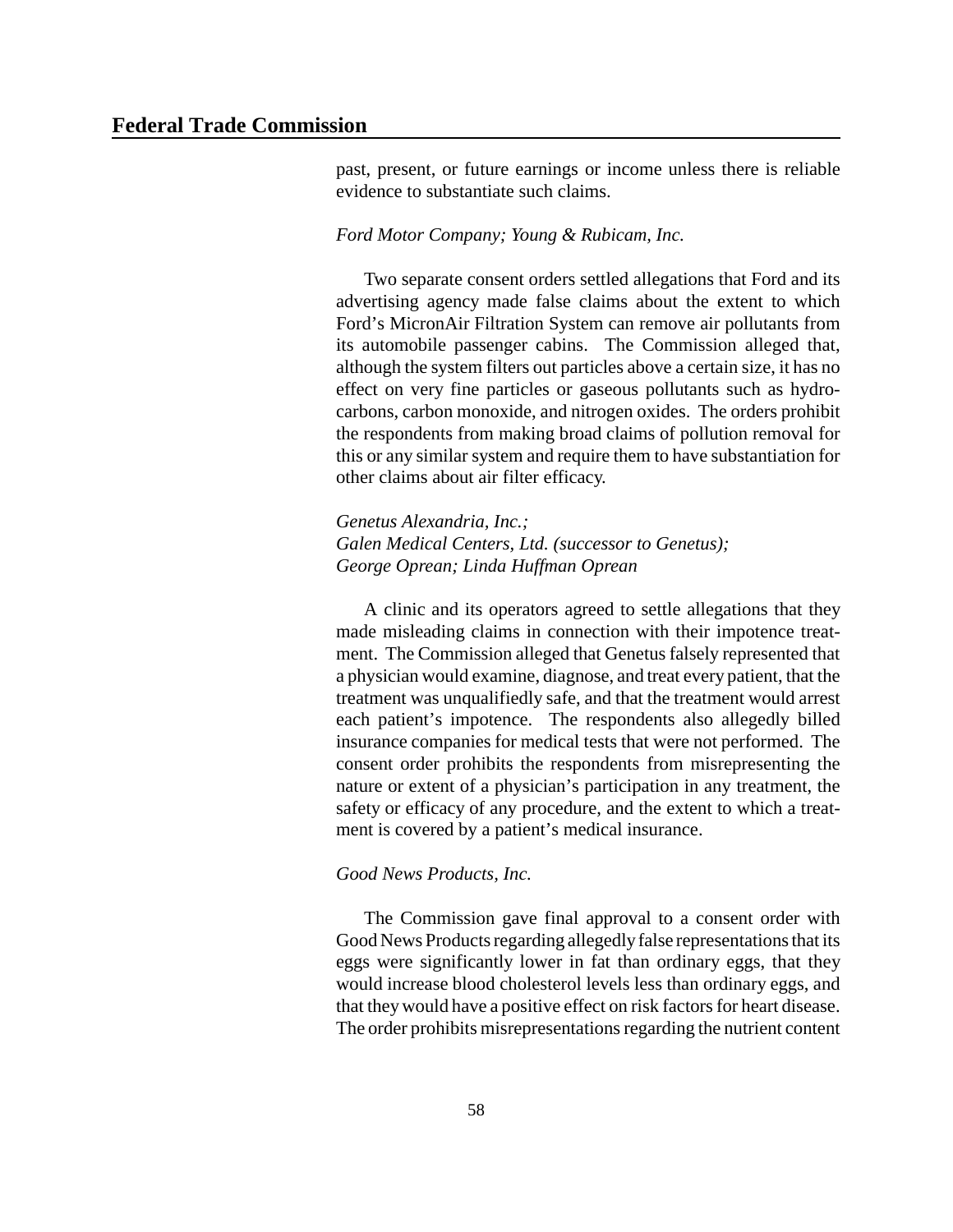of eggs or products containing egg yolks and requires scientific substantiation for health claims about such products.

## *J. Walter Thompson USA, Inc.*

The Commission approved a consent order with J. Walter Thompson, settling allegations that the company engaged in deceptive practicesin connection with advertising it created for the JennyCraig Weight Loss Program. The Commission alleged that the company lacked substantiation for advertising claims that nine out of ten Jenny Craig clients would recommend the program to a friend. Under the order,J. Walter Thompson must have evidence to substantiate claims that any weight-loss program is endorsed by any person, group, or other entity, and the company is prohibited from misrepresenting the existence or results of any study or survey in connection with any diet-related food, weight-loss or fitness programs or equipment.

## *Johnson & Collins Research, Inc.; Gregor A. von Ehrenfels*

The Commission gave final approval to a consent order settling allegations that Johnson & Collins Research and its owner used deceptive advertising of purported weight-loss and body-shaping products in magazines directed toward teenage girls. The products consisted primarily of booklets containing advice on dieting and exercise. The order requires the respondents to clearly disclose that what they are selling are booklets or pamphlets, prohibits them from making unsubstantiated representations regarding the effects of any weight-loss program, and requires them to disclose that weight loss requires dieting, increased exercise, or both.

# *Johnson & Johnson Consumer Products, Inc.*

The Commission approved a consent order with Johnson & Johnson Consumer Products settling allegations that its advertising campaign for a spermicidal lubricant contained misleading and unsubstantiated claims about condom failure, touting the lubricant as "condom insurance" to protect against unwanted pregnancy and sexually transmitted diseases. Under the order, Johnson & Johnson Consumer Products, its parent corporation, and all other Johnson & Johnson subsidiaries are prohibited from misrepresenting the results of any study concerning over-the-counter products relating to human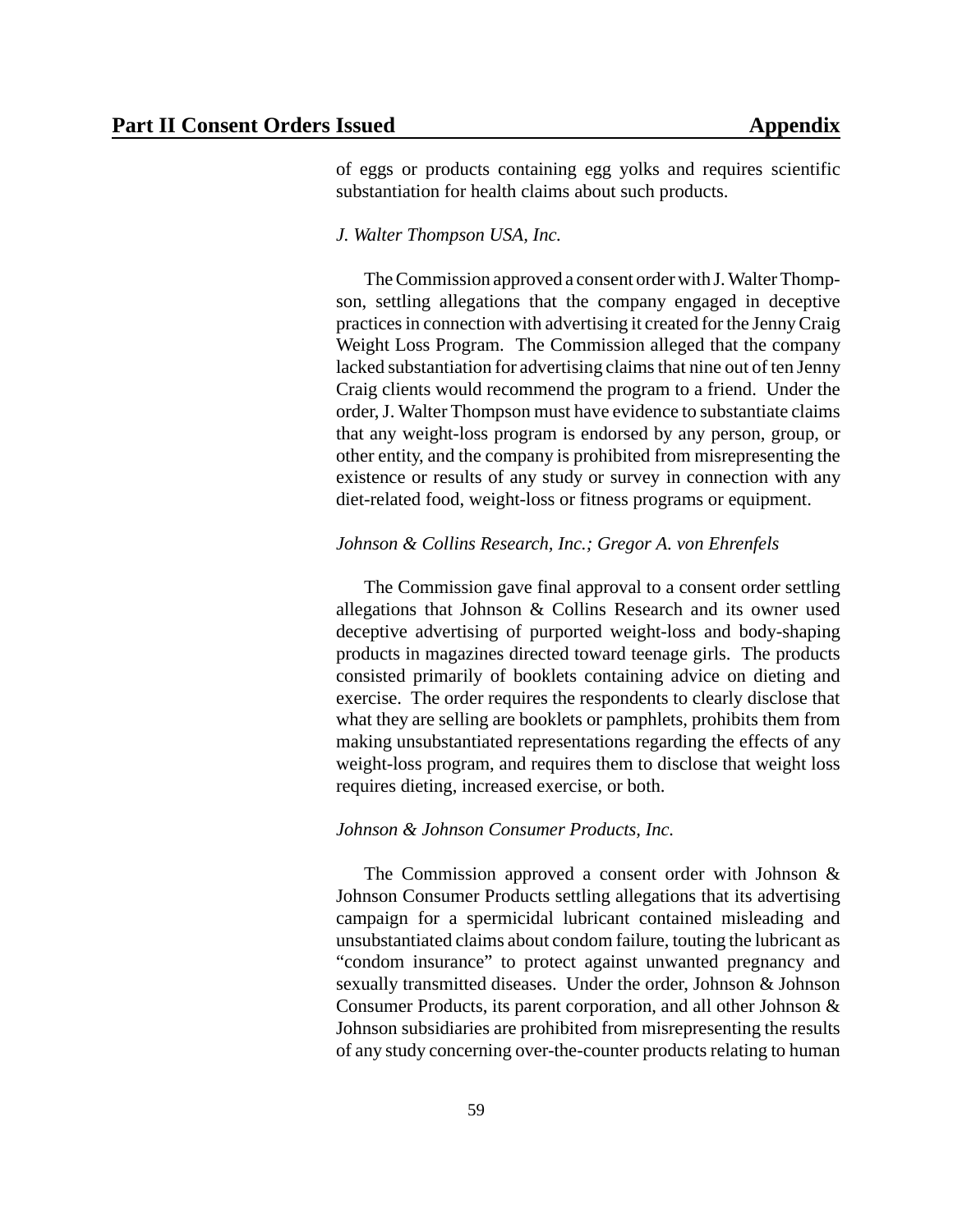reproduction, contraception, or sexually transmitted diseases. In addition, they are required to have competent and reliable scientific evidence for claims about the efficacy and health-related benefits of any personal lubricant or spermicide they advertise.

# *Jordan, McGrath, Case & Taylor, Inc.*

Jordan, McGrath, Case & Taylor, an advertising firm, settled allegations in connection with itsrole in advertising for Doan's Pills. According to the Commission, the advertisements made unsubstantiated claims that Doan's Pills are better than competing over-thecounter analgesics in relieving back pain. The consent order requires the company to have competent and reliable scientific evidence to support any claims regarding the efficacy, safety, benefits, or performance of any over-the-counter internal analgesic. The Commission also issued an administrative complaint against the marketers of Doan's Pills (*see – Ciba-Geigy Corporation, page 64*).

# *Live-Lee Productions, Inc.; Ruta Lee*

The Commission gave final approval to a consent order with Ruta Lee and her production company, Live-Lee Productions, settling allegations that advertising claims she made for three vitamin sprays and a stop-smoking spraywere unsubstantiated. Lee made the claims on television's Home Shopping Club, commercial programming carried on the Home Shopping Network. Under the order, Lee and Live-Lee Productions are required to have competent and reliable scientific evidence for claims about a food or drug's effect on the user's health or about the performance of smoking-cessation products or programs. A separate order was approved for the Home Shopping Network (*see – page 66*).

## *Mama Tish's Italian Specialities, Inc.*

The Commission approved a consent order with Mama Tish's settling allegations that the company misrepresented the calorie content of its flavored ice cup desserts. The consent order prohibits Mama Tish's from misrepresenting the existence or amount of calories or any other nutrient or ingredient in any frozen dessert product.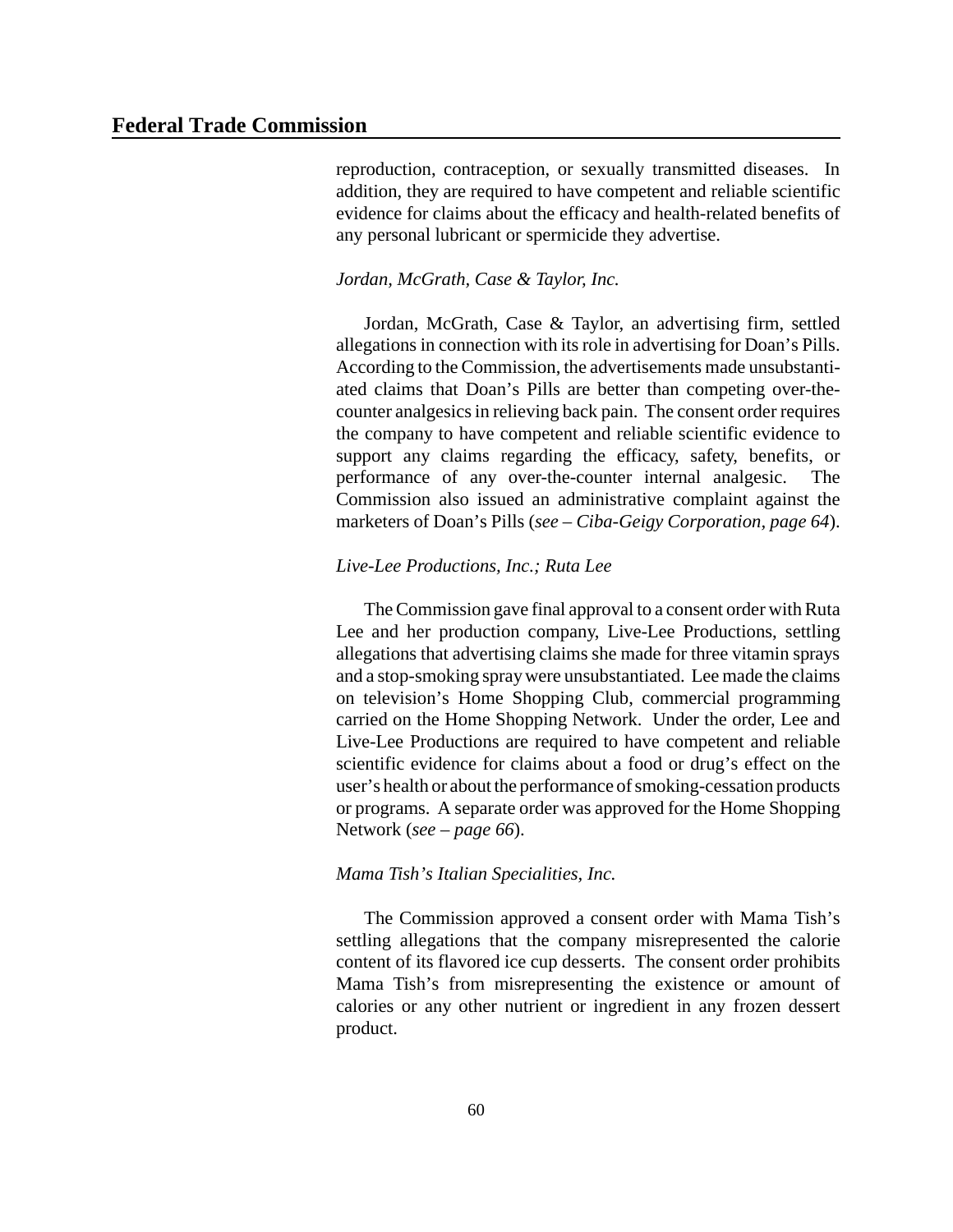#### *May Department Stores Company, The*

The MayDepartment Stores Company (MayCompany) agreed to settle allegations that, in converting its Thalhimer's customers' charge accounts to Hecht's accounts, it transferred obsolete derogatory information to the new accounts. The Commission also alleged that the conversion process led to inaccurate reporting of payments, resulting in some cases of unwarranted collection efforts, and that May Company issued unsolicited credit cards. The consent order requires May Company to follow reasonable procedures to ensure the accuracy of information it provides to credit bureaus, to remove incorrectly reported information, and to cease collection activity of disputed charges. In addition, the order prohibits May Company from issuing unrequested credit cards.

#### *Momentum (Lyle R. Larson, d/b/a)*

Lyle Larson, doing business as Momentum, agreed to settle allegations that he falsely advertised on the Internet that consumers could use his "legal" program to remove negative but accurate and up-to-date information from their credit reports. The consent order prohibits Larson from misrepresenting any right or remedy consumers have under the Fair Credit Reporting Act and requires him to disclose in advertising for credit repair products that misrepresenting one's Social Security number or certain other information may be a federal crime.

# *Mrs. Fields Cookies, Inc.*

The Commission approved a consent order with Mrs. Fields, settling allegations that advertising and promotional materials touting a cookie line as "low fat" were false and misleading for two cookies in the line. Under the order, Mrs. Fields agreed not to misrepresent the amount of fat, saturated fat, cholesterol, or calories in any bakery food products.

#### *N.W. Ayer & Son, Inc. (d/b/a NW Ayer, Inc.*)

N.W. Ayer & Son, doing business as NW Ayer, agreed to settle allegations concerning its role in creating advertising for Eggland's Best eggs that allegedly conveyed deceptive claims regarding the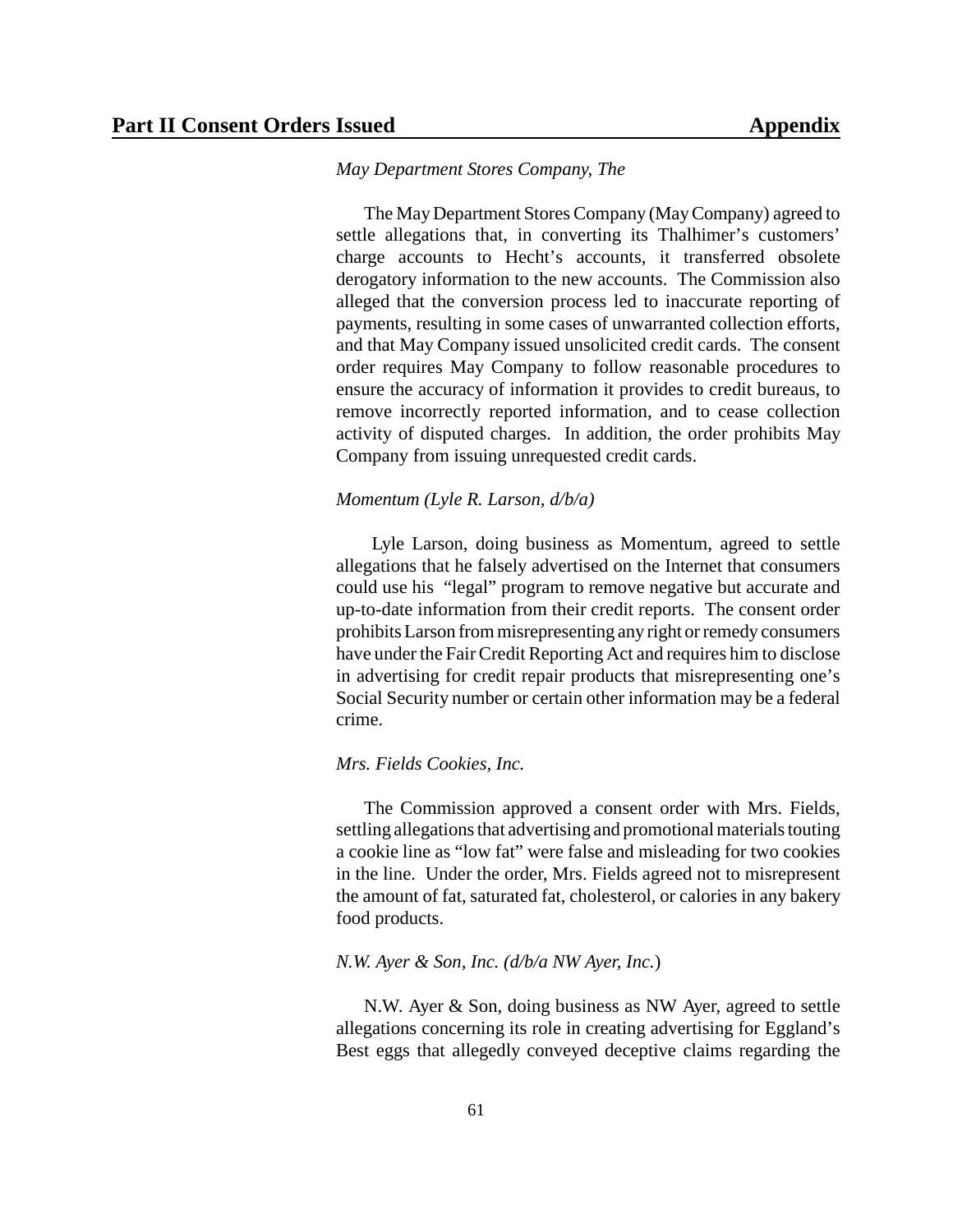effect of the eggs on blood cholesterol. The consent order prohibits the company from misrepresenting the amount of cholesterol, fat, saturated fat, or any other fatty acid with regard to eggs and dairy, meat, or poultry products. It also requires NW Ayer to have competent and reliable scientific evidence to back up any claims that such products have any health benefit.

## *NBDC Credit Resource Publishing (Rick A. Rahim, d/b/a)*

Rick Rahim, doing business as NBDC Credit Resource Publishing, settled allegations that he falsely advertised on the Internet that his credit repair program is legal, although it advises consumers to misrepresent their Social Security numbers in order to obtain a new credit identity. The consent order prohibits Rahim from misrepresenting the legality of any credit repair product he advertises and requires him to disclose in advertisements for these products that misrepresenting one's Social Security number or certain other information may be a federal crime.

# *NordicTrack, Inc.*

NordicTrack agreed to settle allegations that it made false and unsubstantiated claims for weight loss and weight maintenance in advertising its cross-country ski exercise machine. The Commission alleged that NordicTrack overstated success rates, based on studies that excluded all but a highly selected group of purchasers. The consent order requires NordicTrack to have competent and reliable evidence to support weight-loss, weight-maintenance, and related claims for any exercise equipment it sells.

# *Safe Brands Corporation; ARCO Chemical Company; Warren Distribution, Inc.*

The Commission approved a consent order with Safe Brands, its parent company, Warren Distribution, and ARCO, settling allegations that they made unsubstantiated advertising claims about the safety of Sierra antifreeze, its environmental benefits, and its ability to protect vehicle engines. Safe Brands is the manufacturer of Sierra antifreeze, and ARCO supplies the principal ingredient, propylene glycol. Under the order, the companies are prohibited from making unsubstantiated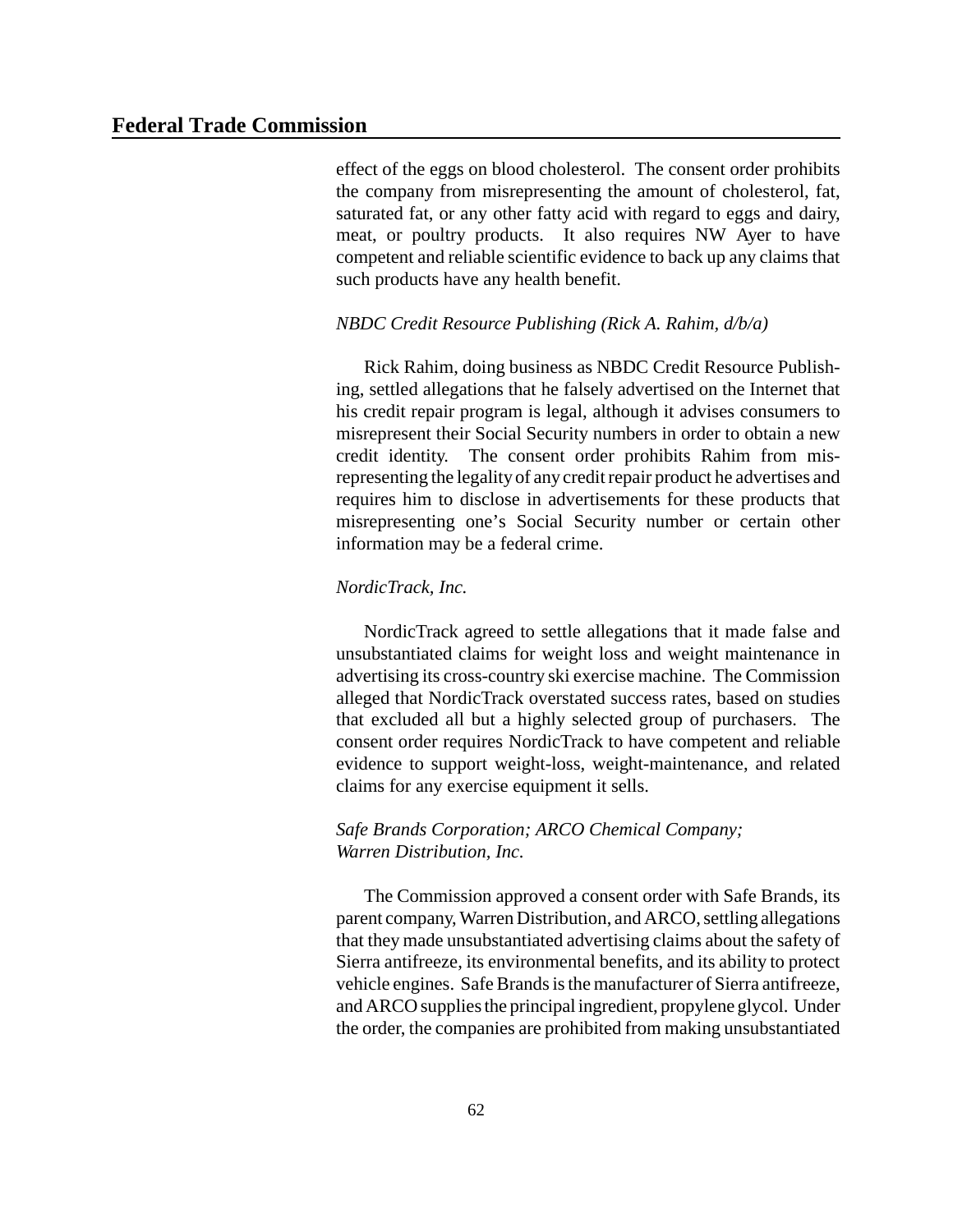claims and are required to put a statement on Sierra antifreeze containers cautioning consumers that it may be harmful if swallowed.

## *Simplex Services (Martha Clark, d/b/a)*

Martha Clark, doing business as Simplex Services, settled allegations that she used deceptive advertising on the Internet in connection with her credit repair program. The Commission alleged that Clark made false claims in advertising the Guaranteed Credit Doctor program by stating that consumers could remove negative items from their credit reports, even if the information was accurate and up-to-date. The consent order prohibits the respondent from misrepresenting any right or remedy consumers have under the Fair Credit Reporting Act, including their ability to remove adverse information from a credit report.

# *Starr Communications (Sherman G. Smith, d/b/a)*

Sherman Smith, doing business as StarrCommunications, agreed to settle allegations that he made false and unsubstantiated earnings claims in his Internet advertising for the "U.S. Government Tracer Business Program," which purportedly would show consumers how to make money tracking down people due refunds after they had paid off their mortgages. The consent order requires Smith to have substantiation for profits, earnings, or sales claims for any business opportunity he markets.

# *Third Option Laboratories, Inc.; Susan McWilliams Bolton; Danny Bishop McWilliams; William J. McWilliams*

The Commission approved a consent order with Third Option and its principals, marketers of a fruit beverage, "Jogging in a Jug," settling allegations that they made numerous false health claims for the drink. The order prohibits the respondents from making unsubstantiated claims about this beverage or any similar product and requires them to have competent and reliable scientific evidence to support any representation they make about the performance, safety, efficacy, or benefits of any food, dietary supplement, or drug they market in the future. In addition, the respondents are required to notify certain previous purchasers, advising them of the Com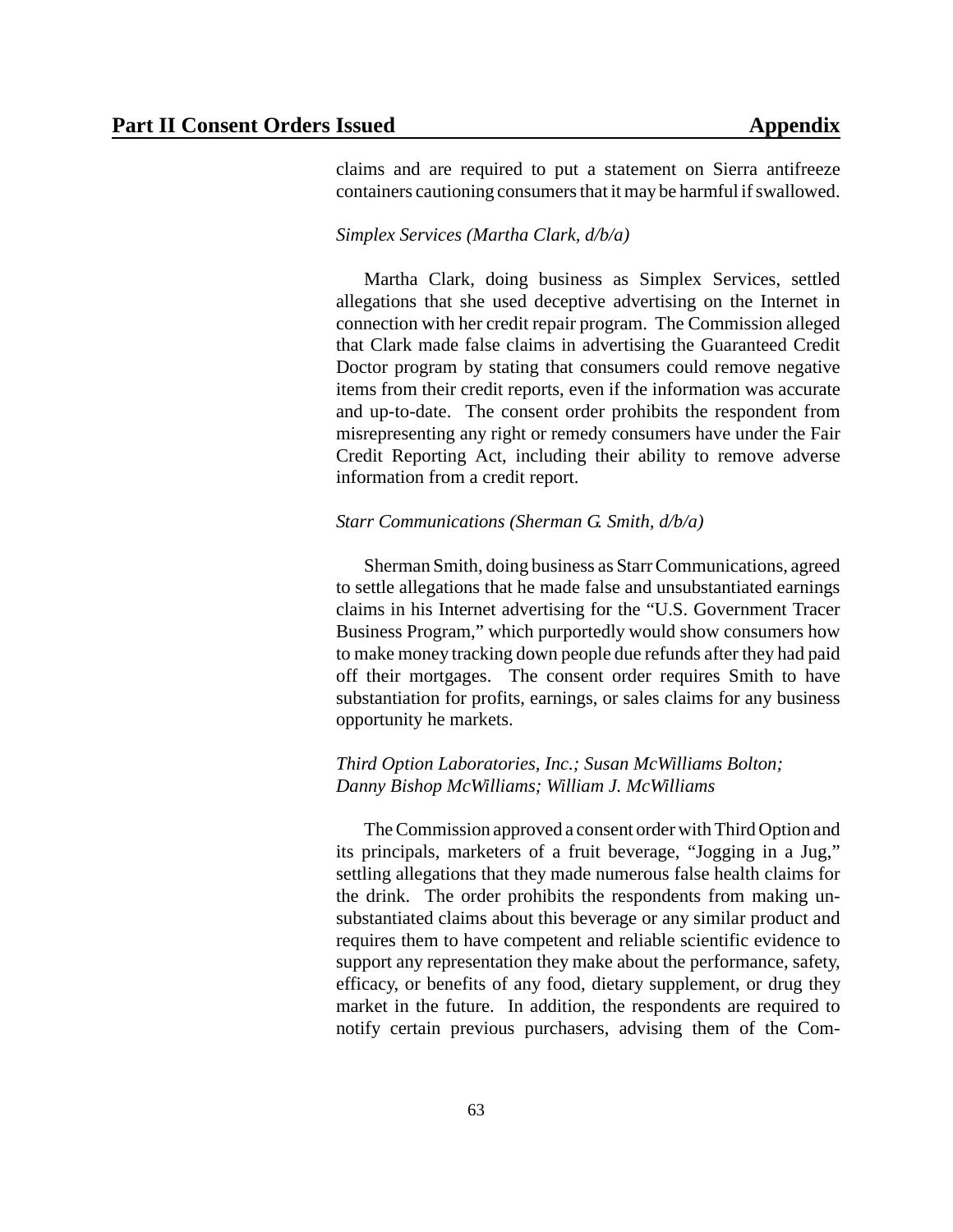mission's allegations, and to pay \$480,000, which will be used for refunds to consumers or disgorged to the U.S. Treasury.

# *WLAR Co.; Michael K. Craig*

The Commission accepted a final consent order with WLAR Co. and its owner regarding the alleged deceptive advertising of weightloss and body-shaping booklets in magazine advertising directed at teenage girls. The order prohibits false or unsubstantiated weightloss-related claims for any weight-loss product and requires the respondents to disclose in future ads that the "product" being advertised consists solely of booklets or pamphlets.

## *Wolverine Capital (Randolf D. Albertson, d/b/a)*

Randolf Albertson, doing business as Wolverine Capital, settled Commission allegations that he made false or unsubstantiated advertising claims on the Internet. Albertson's advertising touted "Free Cash Grants by Mail" and offered, for a fee, to match consumers with private foundations likely to give them money for business, education, and other purposes. The respondent represented that the majority of his clients were approved for cash grants, a claim that the Commission alleged is false and unsubstantiated. The consent order prohibits Albertson from making similar claims and from misrepresenting the services or assistance he provides in obtaining any financial products or services.

# *Zygon International, Inc.; Dane Spotts*

The Commission accepted a final consent order with Zygon, a national mail-order catalog marketer, and its owner, settling allegations that they used deceptive practices in the advertising and sale of several products. The respondents agreed to pay up to \$195,000 in refunds under terms of the order, to resolve allegations that the companymade a number of unsubstantiated claims and failed to honor its money-back guarantee policy for its products. The order also requires that Zygon and Dane Spotts have competent and reliable substantiation for any claims about the performance, benefits, efficacy, or safety of any product or service they market, and requires them to honor any refund policy they advertise.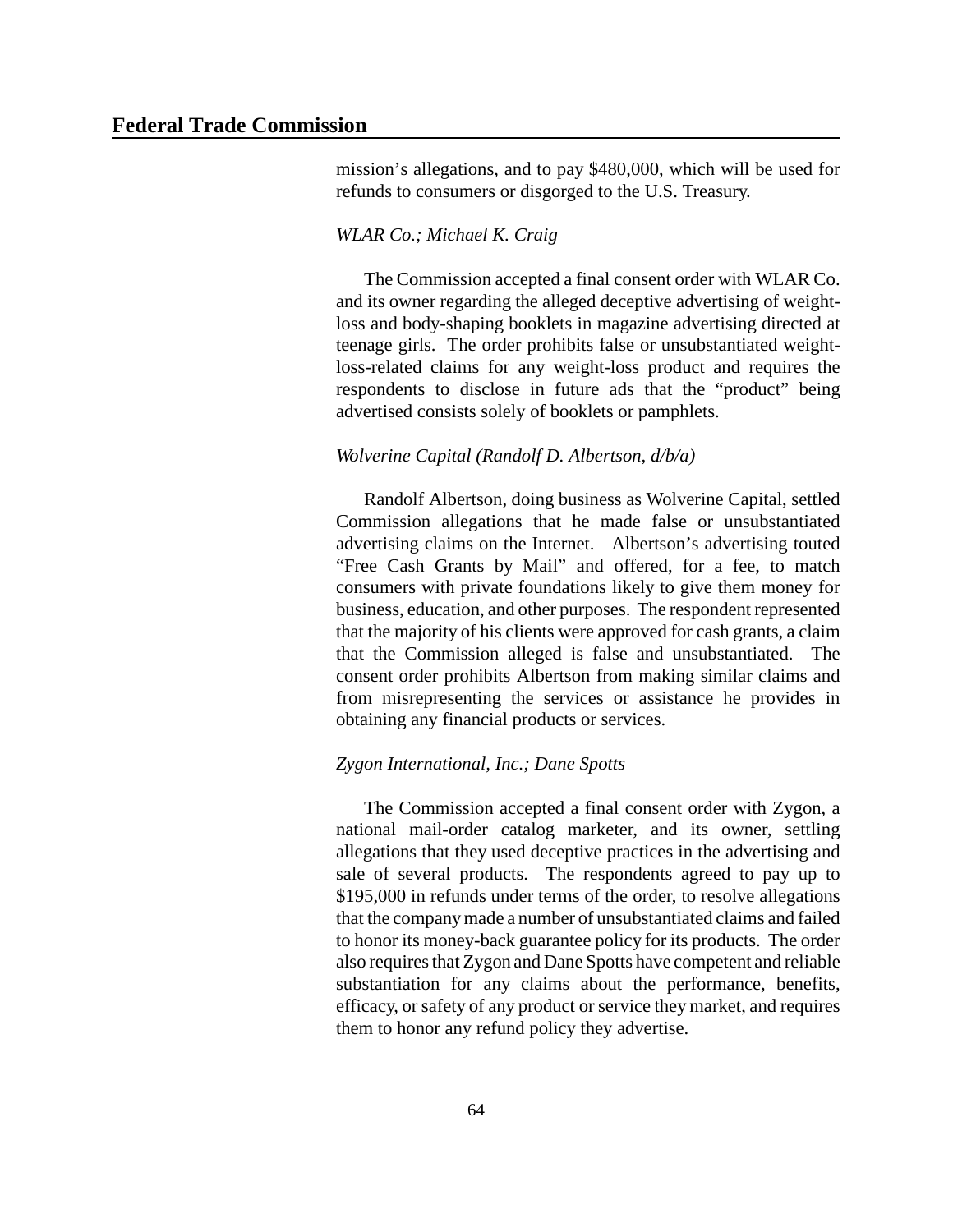# **PART III ADMINISTRATIVE COMPLAINTS COMPETITION MISSION**

| Title           |       | Number   Action Date | <b>Type of Matter</b>          | <b>Product/Service</b>    |
|-----------------|-------|----------------------|--------------------------------|---------------------------|
| Toys R Us, Inc. | D9278 | 05/22/96             | <b>Horizontal Price Fixing</b> | Children's Games and Toys |

## *COMPETITION MISSION (SUMMARY)*

*COMPETITION MISSION (DETAIL) Toys R Us, Inc.*

> TheCommission issued an administrative complaint charging that Toys R Us, the nation's largest toy retailer, used its market power to keep toy prices higher and reduce toy outlet choices for consumers. The complaint alleged that Toys R Us extracted agreements from toy manufacturers to (1) stop selling certain toys to warehouse clubs, (2) put toys into more expensive combination packages, and (3) tell Toys R Us in advance what items they planned to sell to the clubs. The complaint further alleged that as a result of these practices, consumers could not obtain lower priced toys from clubs and could not compare prices easily.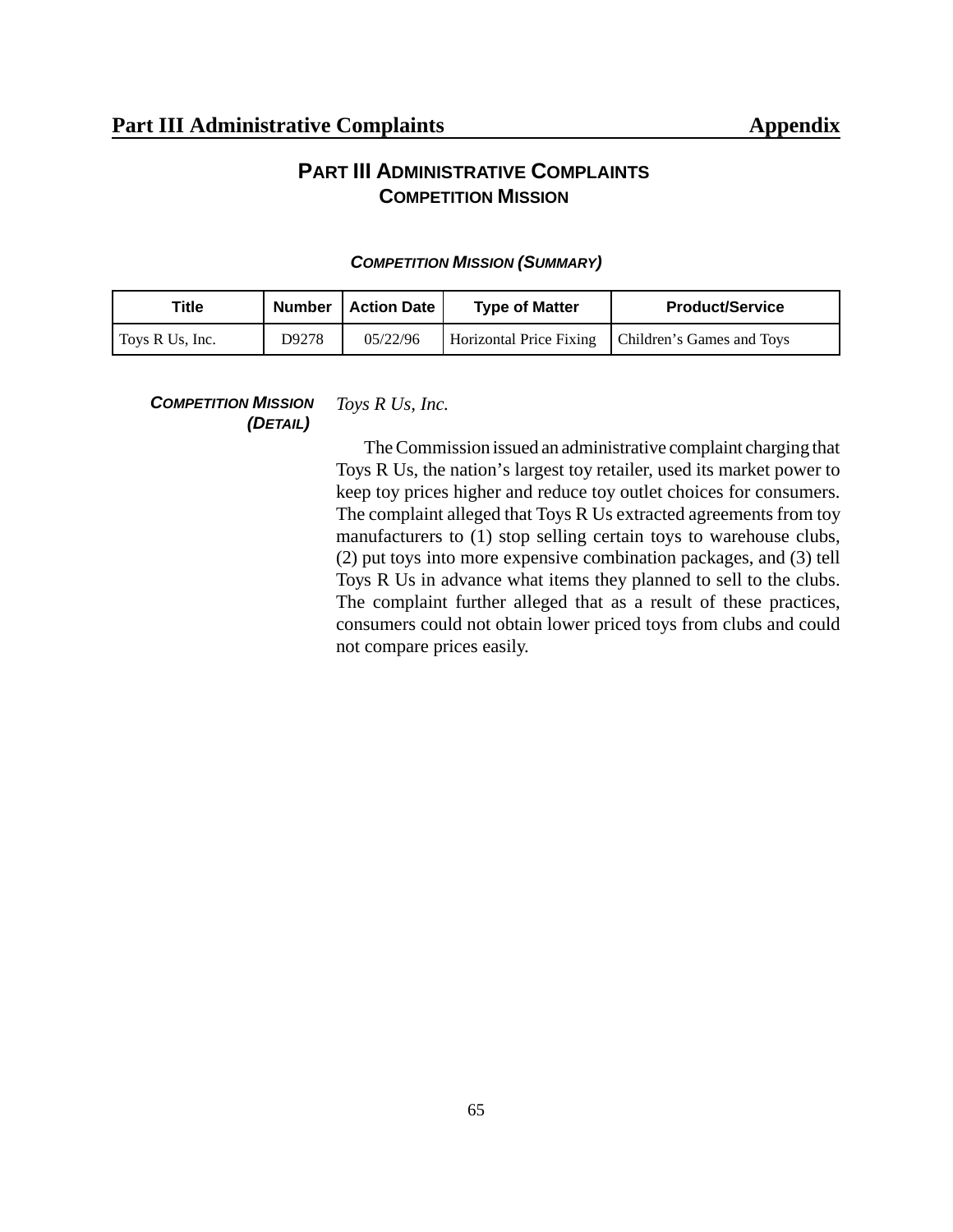## **PART III ADMINISTRATIVE COMPLAINTS CONSUMER PROTECTION MISSION**

| Title                       | <b>Number</b> | <b>Action Date</b> | <b>Type of Matter</b>                   | <b>Product/Service</b>                                 |
|-----------------------------|---------------|--------------------|-----------------------------------------|--------------------------------------------------------|
| Ciba-Geigy Corporation      | D9279         | 06/21/96           | <b>Unsubstantiated Health</b><br>Claims | Doan's Pills (Over-the-<br><b>Counter Analgesics</b> ) |
| <b>Exxon Corporation</b>    | D9281         | 09/11/96           | Unsubstantiated<br>Performance Claims   | Gasoline                                               |
| Quaker State-Slick 50, Inc. | D9280         | 07/12/96           | Unsubstantiated<br>Performance Claims   | <b>Automotive Engine</b><br><b>Treatment</b>           |

#### *CONSUMER PROTECTION MISSION (SUMMARY)*

#### *CONSUMER PROTECTION MISSION (DETAIL)*

*Ciba-Geigy Corporation; Ciba Self-Medication, Inc.*

The Commission issued an administrative complaint alleging that Ciba-Geigy and Ciba Self-Medication, marketers of Doan's Pills, did not have evidence to back up advertising claims that this pain reliever was more effective in relieving back pain than other over-the-counter analgesics. The Commission is seeking an order that will prohibit the respondents from making such claims without reliable scientific evidence and that mayrequire corrective advertising. The advertising agency for Doan's Pills reached a separate settlement with the Commission in connection with its role in some of the challenged advertising (*see – Jordan, McGrath, Case & Taylor, Inc., page 57*).

#### *Exxon Corporation*

TheCommission issued an administrative complaint alleging that Exxon misled consumers by making unsubstantiated advertising claims for its gasoline. The advertisements allegedly claimed that switching to Exxon gasolines generally – or to Exxon 93 Supreme specifically – would make engines cleaner and would significantly reduce automobile maintenance costs. According to the Commission, Exxon failed to substantiate these claims. The Commission is seeking an order to require the company to have scientific support for future claims about the benefits of its gasolines.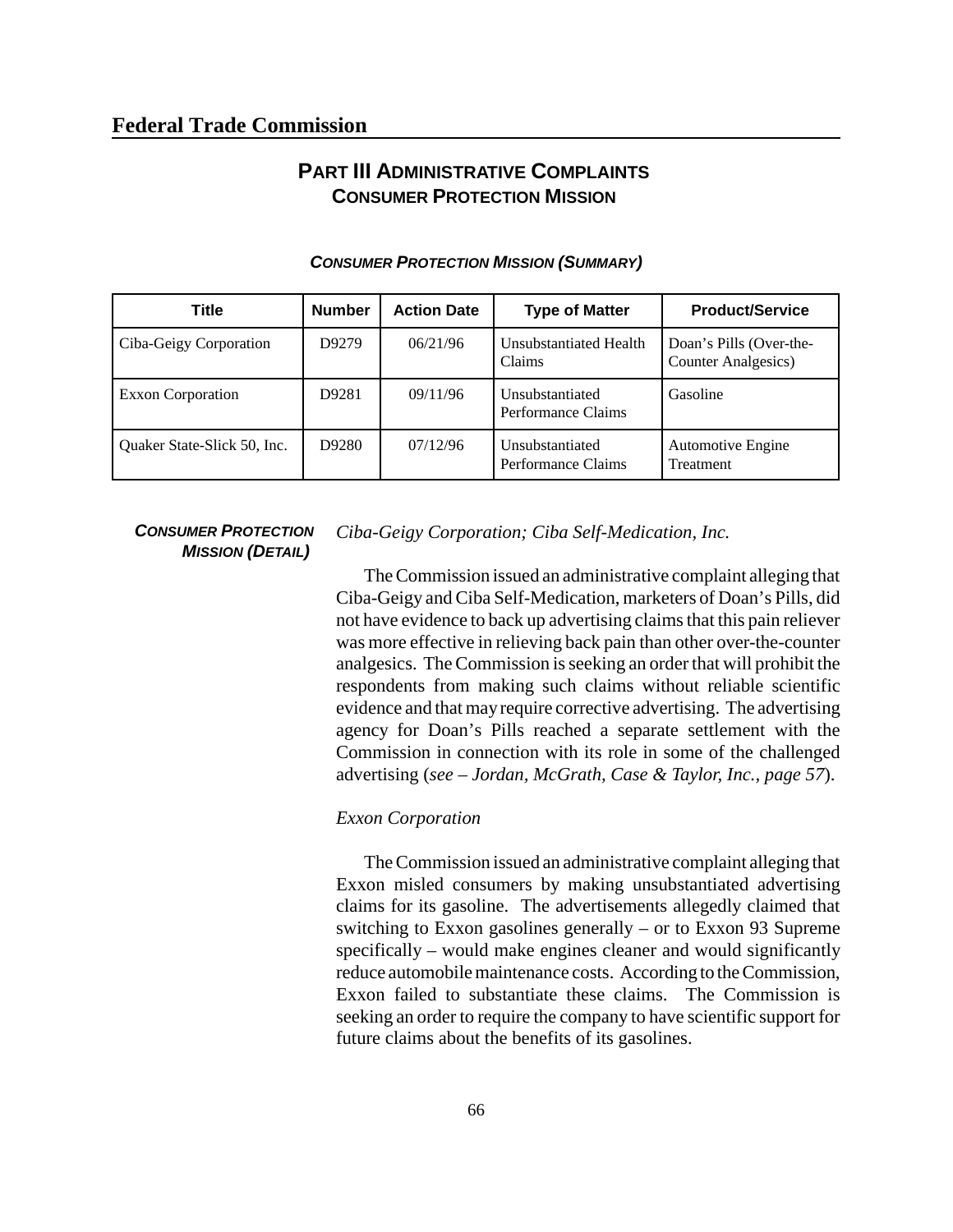#### Part III Administrative Complaints **Appendix**

*Quaker State-Slick 50, Inc.; Slick 50 Corp.; Slick 50 Management, Inc.; Slick 50 Products Corp.*

TheCommission issued an administrative complaint alleging that Quaker State and three subsidiaries made false and unsubstantiated claims in advertising for Slick 50, the best selling automobile engine treatment in the United States. The advertisements claimed that Slick 50 improved engine performance, reduced engine wear, lengthened engine life, and provided a host of other benefits compared with motor oil alone. The Commission is seeking an order to prohibit future misrepresentations and to require that claims be backed by competent and reliable evidence.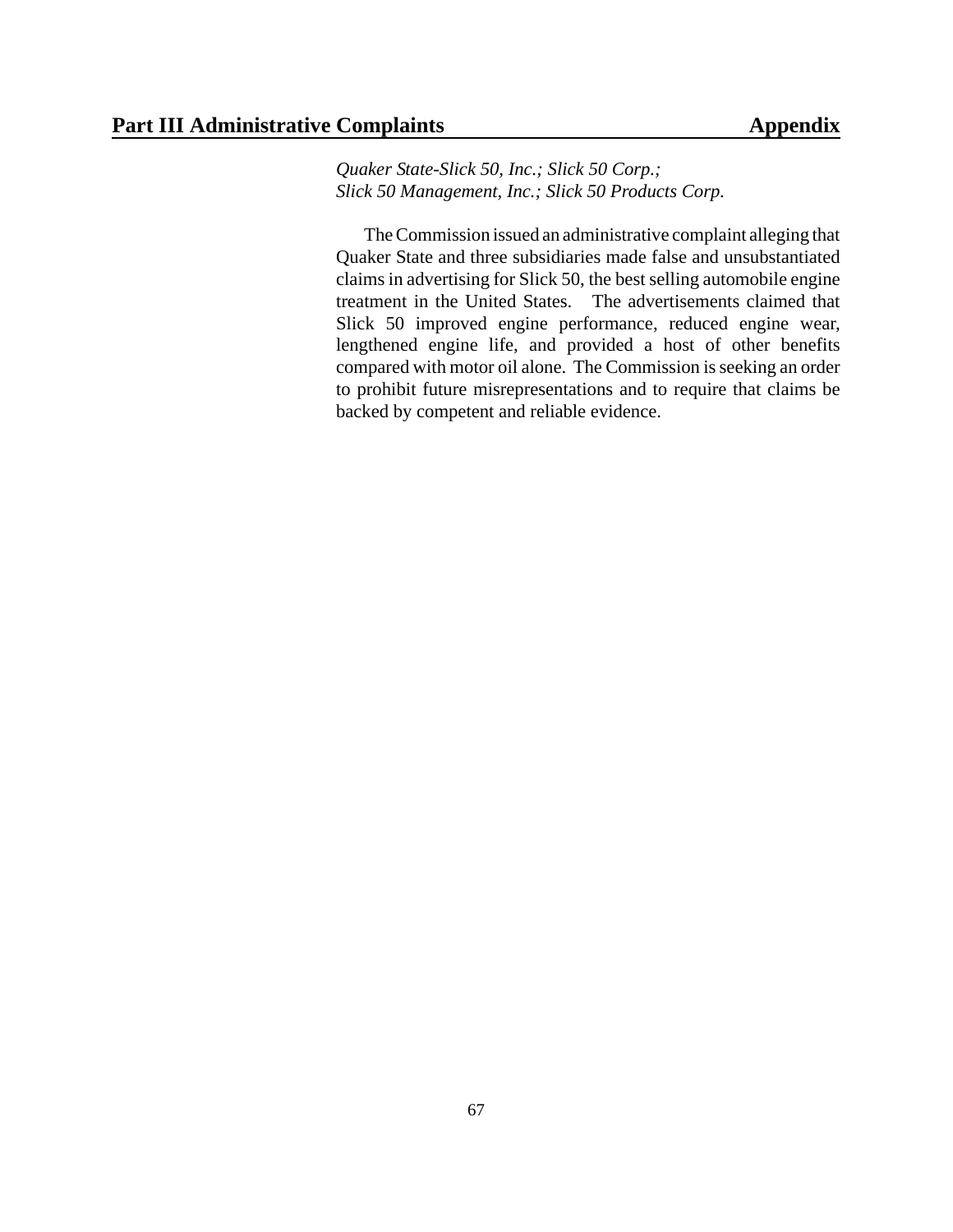## **PART III CONSENT ORDERS ISSUED CONSUMER PROTECTION MISSION**

| Title                              | <b>Number</b> | <b>Action Date</b> | <b>Type of Matter</b>            | <b>Product/Service</b>                     |
|------------------------------------|---------------|--------------------|----------------------------------|--------------------------------------------|
| Home Shopping Network, Inc.        | D9272         | 09/26/96           | Unsubstantiated Health<br>Claims | Vitamin and Stop-<br><b>Smoking Sprays</b> |
| National Dietary Research,<br>Inc. | D9263         | 11/07/95           | Unsubstantiated Health<br>Claims | Weight-Loss Products<br>and Programs       |

#### *CONSUMER PROTECTION MISSION (SUMMARY)*

*CONSUMER PROTECTION MISSION (DETAIL)*

*Home Shopping Network, Inc.; Home Shopping Club, Inc.; HSN Lifeway Health Products, Inc.*

Home Shopping Network and two of its subsidiaries settled allegations of deceptive advertising for four mouth sprays – three vitamin sprays and a stop-smoking spray. The sprays were promoted and sold via interactive television shopping programs. According to the Commission, the respondents made a number of health-related claims for the sprays without evidence to support them. Under the consent order, the respondents must secure scientific evidence to back up claims that any food, supplement, or drug can treat a disease or affect a function of the body. A separate settlement was made with the actress who made the claims on television and her production company (*see – Live-Lee Productions, Inc., page 58*).

*National Dietary Research, Inc.; William H. Morris Company, The; William H. Morris*

The Commission approved a consent order with two companies and their owner, settling allegations that they made false and unsubstantiated claimsfor two products purported to promote weight loss and reduce cholesterol. Under the order, the respondents are required to pay \$100,000, to be used for consumer refunds if practical or to be deposited in the U.S. Treasury. The order also prohibits the respondents from making false or unsubstantiated claims about their products and programs in the future, including claims about weight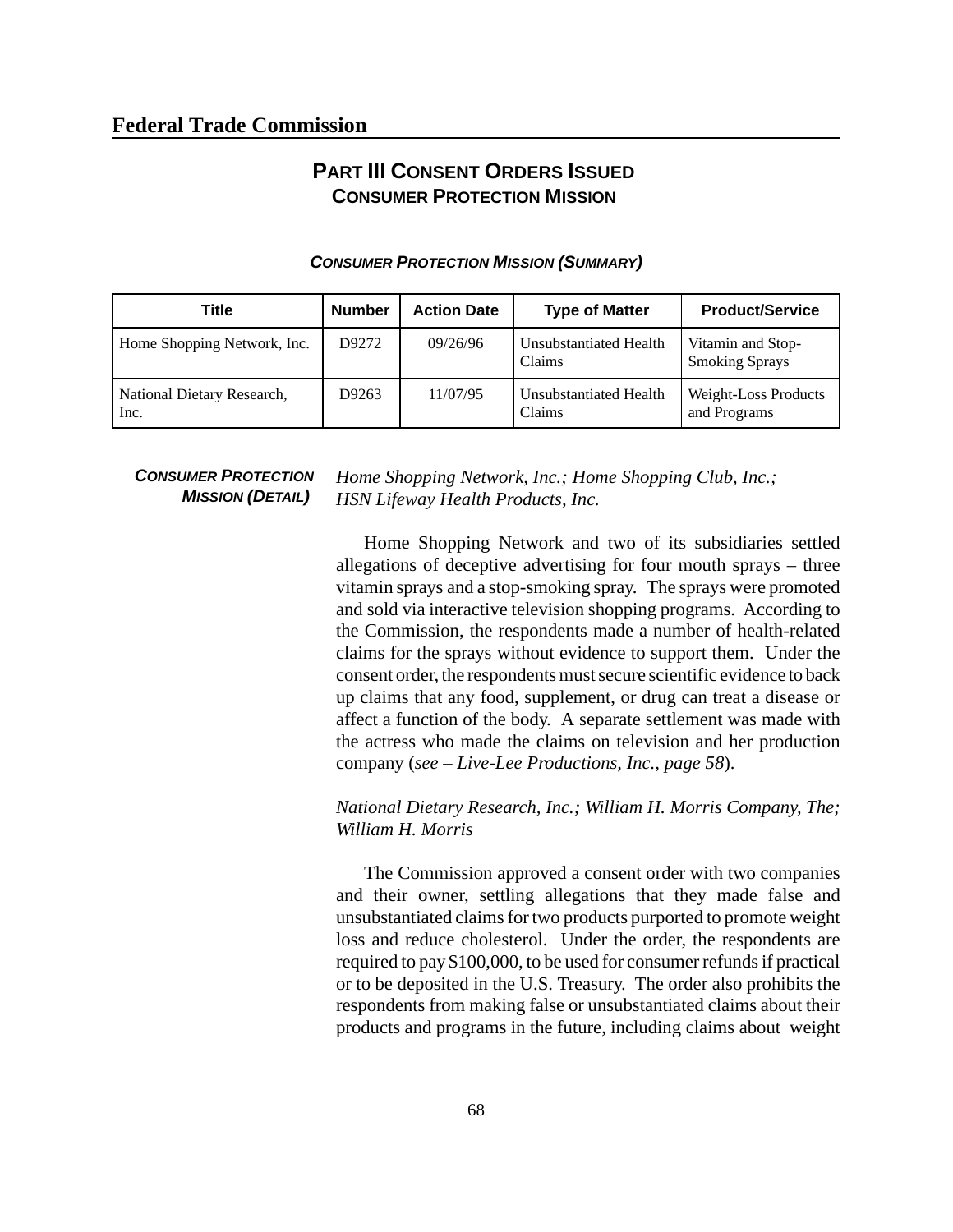loss or health benefits, dietary constituents, test results, and testimonials.

## **INITIAL DECISIONS CONSUMER PROTECTION MISSION**

#### *CONSUMER PROTECTION MISSION (SUMMARY)*

| Title                         | Number | <b>Action Date</b> | <b>Type of Matter</b>                                        | <b>Product/Service</b>                             |
|-------------------------------|--------|--------------------|--------------------------------------------------------------|----------------------------------------------------|
| <b>RustEvader Corporation</b> | D9274  | 05/24/96           | <b>Unsubstantiated Conditional</b><br><b>Warranty Claims</b> | Automobile Electronic<br>Corrosion-Control Product |

*CONSUMER PROTECTION MISSION (DETAIL)*

*RustEvader Corporation (a/k/a Rust Evader Corporation, d/b/a REC Technologies); David F. McCready*

An Administrative Law Judge issued an initial decision prohibiting RustEvader and its president from using the names "Rust Evader" or "Rust Buster" for a purported electronic corrosion-control device for automobiles that the judge said is not effective in substantially reducing corrosion, despite the company's advertising campaign to the contrary. The Commission alleged that RustEvader made false claims about this product and about a demonstration and studies regarding its efficacy. The judge's decision prohibits RustEvader from using the two brand names, from misrepresenting the performance, efficacy, or attributes of any automotive product, and from conditioning warranty coverage on the purchase of certain brand-named or trade-named products or services.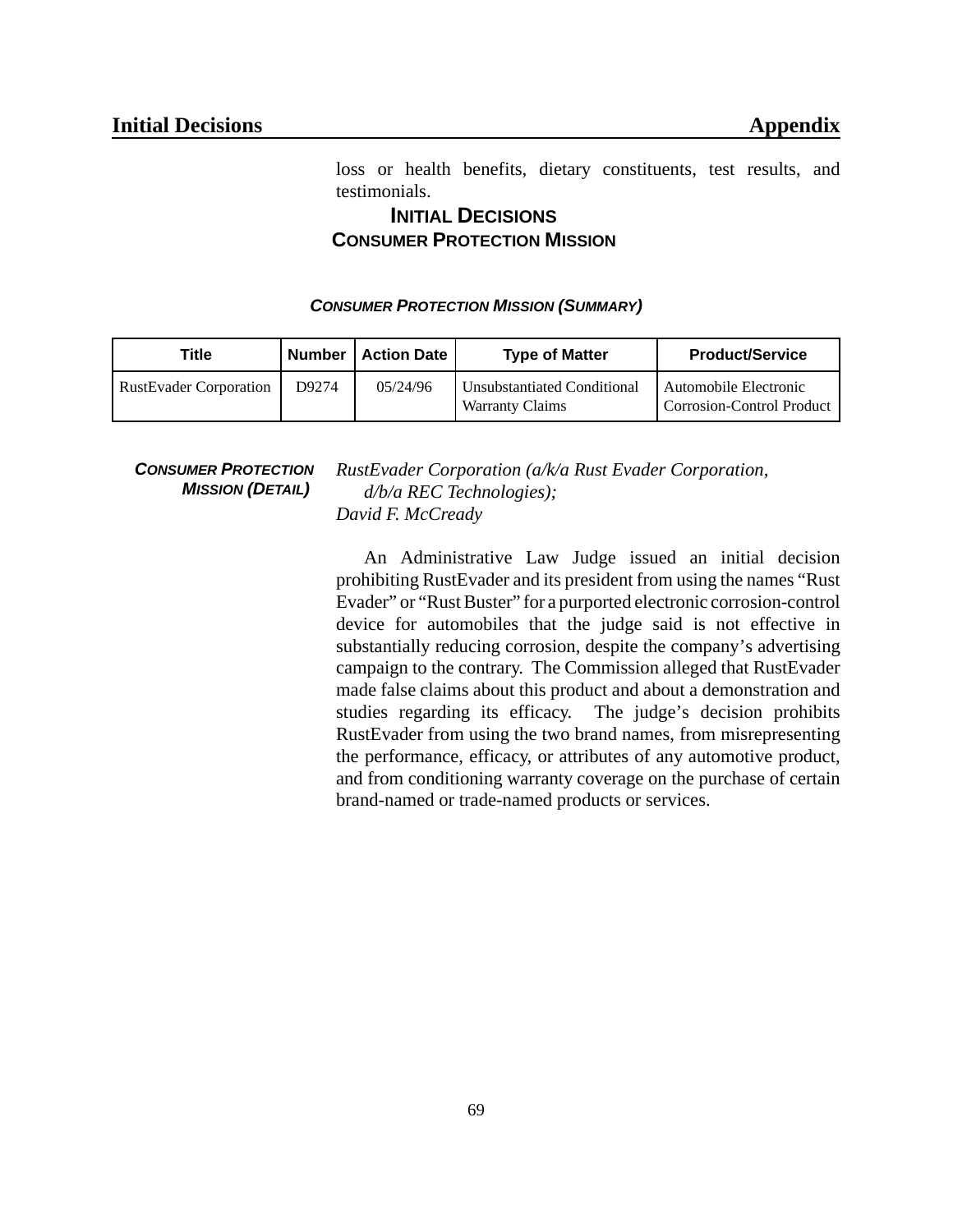## **FINAL ORDERS COMPETITION MISSION**

| <b>Title</b>                                                                                                                                                      | <b>Number</b>                                      | <b>Action Date</b>                                                   | <b>Type of Matter</b>          | <b>Product/Service</b> |
|-------------------------------------------------------------------------------------------------------------------------------------------------------------------|----------------------------------------------------|----------------------------------------------------------------------|--------------------------------|------------------------|
| California Dental Association                                                                                                                                     | D9259                                              | 03/26/96                                                             | <b>Horizontal Restraints</b>   | <b>Dental Services</b> |
| Harper & Row Publishers, Inc.<br>Hearst Corporation, The<br>Macmillan, Inc.<br>Putnam Berkley Group, Inc.,<br>The<br>Random House, Inc.<br>Simon & Schuster, Inc. | D9217<br>D9219<br>D9218<br>D9220<br>D9222<br>D9221 | 09/10/96<br>09/10/96<br>09/10/96<br>09/10/96<br>09/10/96<br>09/10/96 | Distributional<br>Arrangements | <b>Book Publishing</b> |

#### *COMPETITION MISSION (SUMMARY)*

#### *COMPETITION MISSION (DETAIL)*

*California Dental Association*

A Commission decision upheld an administrative complaint that alleged that the California Dental Association interfered with its members' use of truthful and nondeceptive advertising to promote the price, quality, and availability of dental services. The order, which upholds the 1995 initial decision of an Administrative Law Judge, prohibits such practices in the future and requires the Association to update its Code of Ethics to remove any language that does not agree with the provisions of the order. The order, however, does not prohibit the Association from enacting ethical guidelines to regulate false and misleading advertising of dental services or members' solicitation of patients vulnerable to undue influence.

*Harper & Row Publishers, Inc.; Hearst Corporation, The; Macmillan, Inc.; Putnam Berkley Group, Inc., The; Random House, Inc.; Simon & Schuster, Inc.*

The Commission dismissed separate administrative complaints against six book publishers, ruling that changes in the book distribution industry have corrected the alleged price discrimination practices specified in the 1988 complaints. The complaints had charged that the publishers used unfair methods of competition by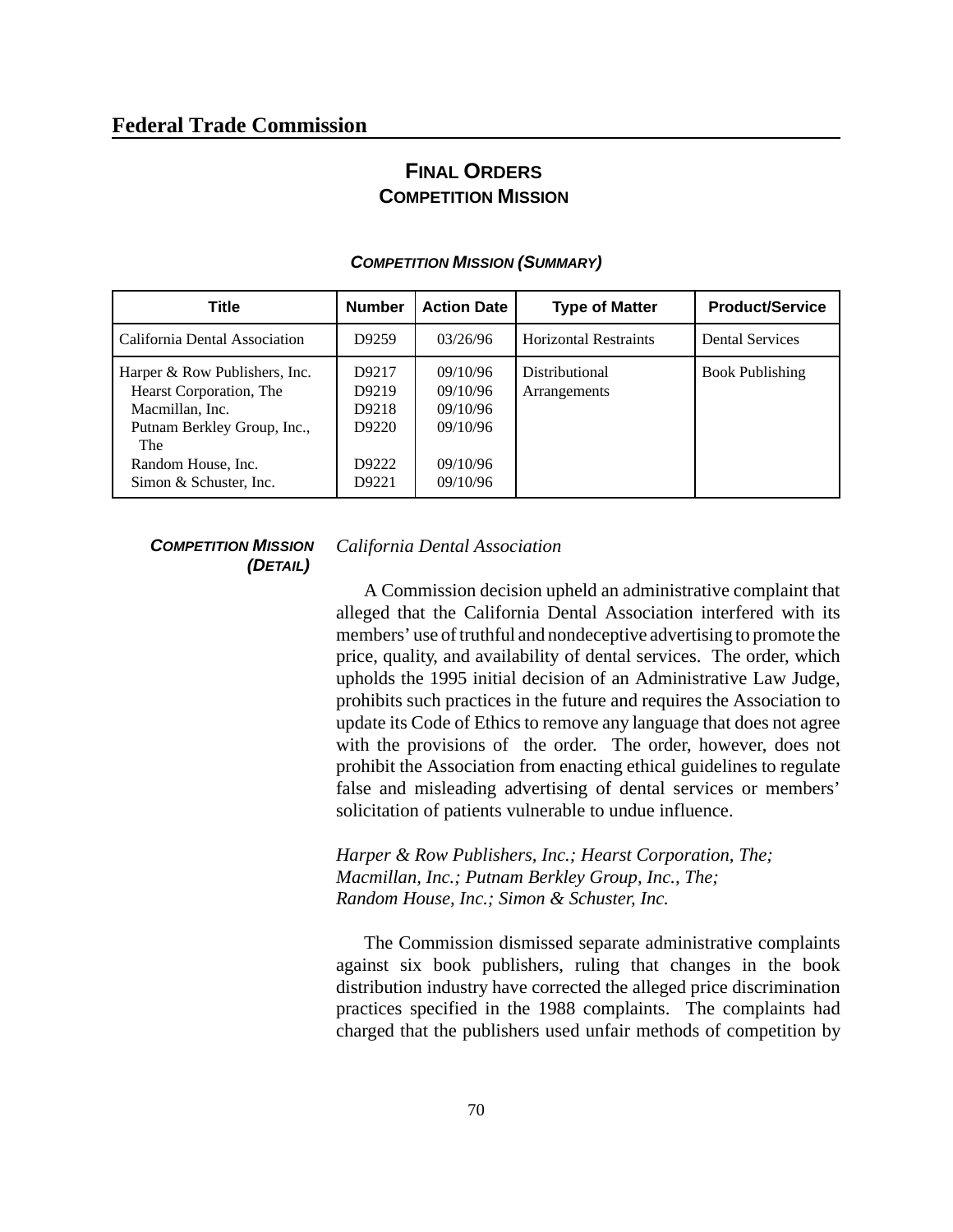engaging in discriminatory pricing practices and services in the sale of trade books and mass-market paperbacks.

## **FINAL ORDERS CONSUMER PROTECTION MISSION**

#### *CONSUMER PROTECTION MISSION (SUMMARY)*

| Title                           | Number | <b>Action Date</b> | <b>Type of Matter</b>            | <b>Product/Service</b>                     |
|---------------------------------|--------|--------------------|----------------------------------|--------------------------------------------|
| Dillard Department Stores, Inc. | D9269  | 03/07/96           | Truth-in-Lending<br>Regulation Z | Credit Card Use in<br><b>Retail Stores</b> |

*CONSUMER PROTECTION MISSION (DETAIL)* *Dillard Department Stores, Inc.*

The Commission dismissed its complaint against Dillard, ending a case in which it had alleged that Dillard made it unreasonably difficult for consumers to remove unauthorized charges from their charge card bills. The Commission dismissed the complaint in light of a standard recently issued by the Federal Reserve Board, which deals with investigating claims of unauthorized credit card use. The Commission stated that because the new standard appears to differ from the standard reflected in the complaint, it would not be in the public interest to continue the case.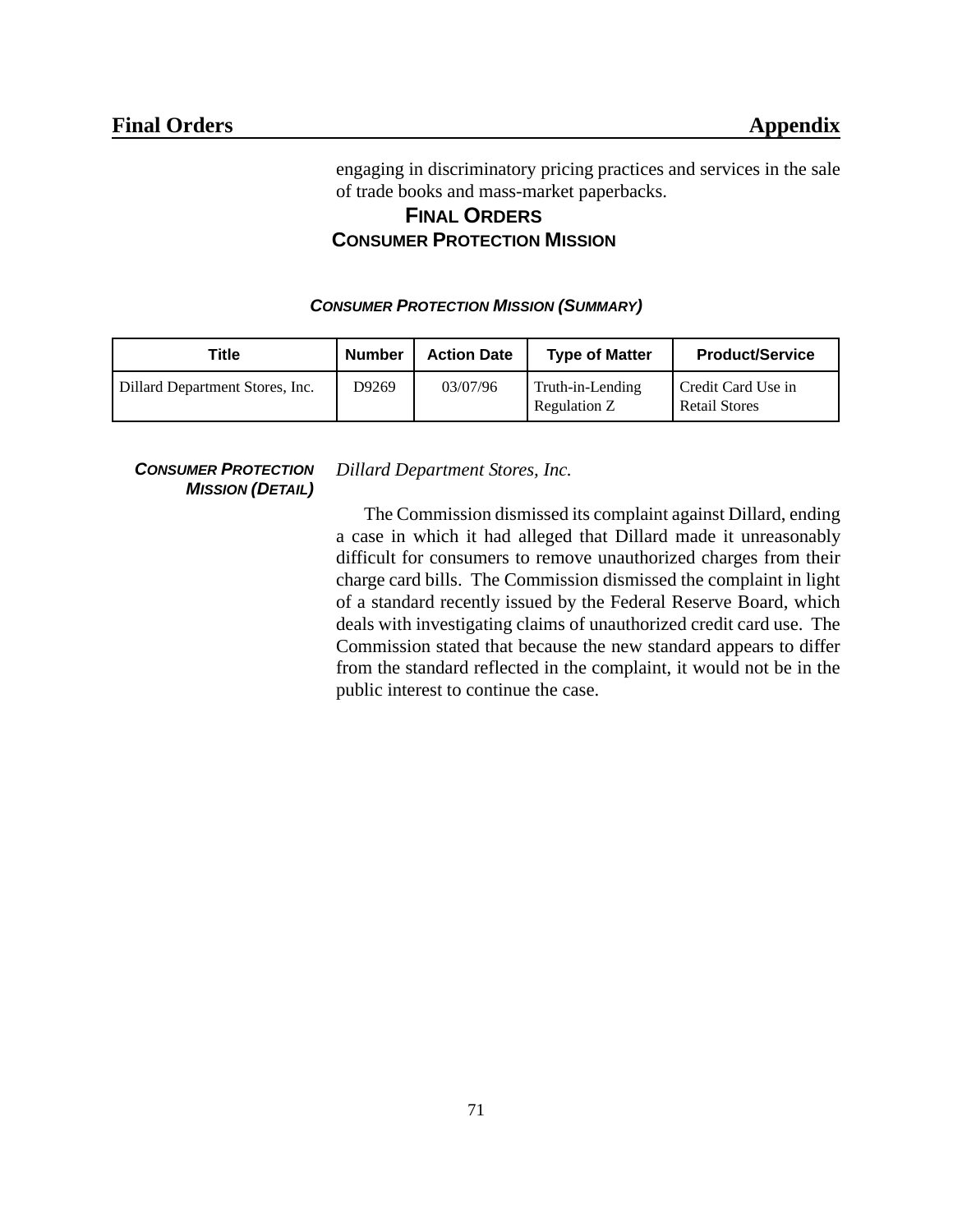

## **COMPLAINTS FILED IN DISTRICT COURT CONSUMER PROTECTION MISSION**

#### *CONSUMER PROTECTION MISSION (SUMMARY)*

| <b>Title</b>                         | <b>Number</b> | <b>Action</b><br>Date | <b>Type of Matter</b>              | <b>Product/Service</b>                          |
|--------------------------------------|---------------|-----------------------|------------------------------------|-------------------------------------------------|
| Ad-Com International, Inc.           | X960041       | 03/01/96              | <b>Franchise Rule</b>              | 900-Number Business<br>Venture                  |
| American Business Supplies,<br>Inc.  | X960074       | 06/26/96              | <b>Telemarketing Sales</b><br>Rule | <b>Office Supplies</b>                          |
| American Exchange Group, Inc.        | X960080       | 07/22/96              | <b>Telemarketing Sales</b><br>Rule | Magazine Subscription<br><b>Prize Promotion</b> |
| American Inventors Corporation       | X960028       | 10/24/95              | <b>Investment Fraud</b>            | <b>Invention Promotions</b>                     |
| <b>Amstar Finance Corporation</b>    | X960055       | 06/05/96              | Advance-Fee Loan<br>Fraud          | <b>Consumer Finance</b>                         |
| Bell Connections, Inc.               | X960030       | 01/23/96              | <b>Investment Fraud</b>            | Paging License Services                         |
| Best Marketing, Inc.                 | X960077       | 07/12/96              | Prize-Promotion<br>Fraud           | Specialty Merchandise                           |
| Bureau 2000 International, Inc.      | X960042       | 03/07/96              | <b>Franchise Rule</b>              | 900-Number Business<br>Venture                  |
| Career Assistance Planning, Inc.     | X960089       | 08/27/96              | Scholarship Fraud                  | Scholarship Search<br>Services/Finance          |
| Career Information Services,<br>Inc. | X960058       | 06/14/96              | <b>Job Placement Fraud</b>         | <b>Employment Services</b>                      |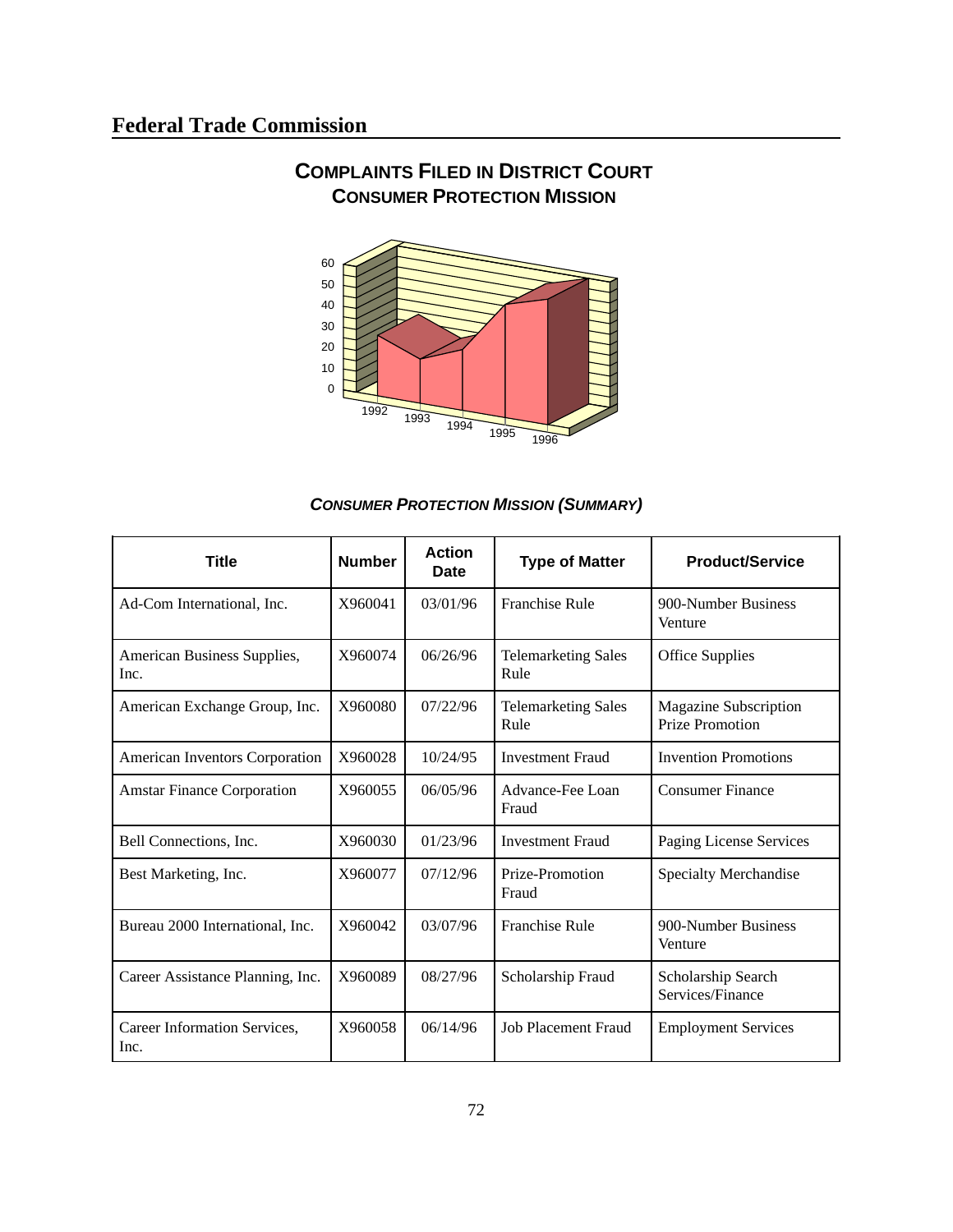# **Complaints Filed in District Court 40 Appendix**

| <b>Title</b>                                                                     | <b>Number</b> | <b>Action</b><br><b>Date</b> | <b>Type of Matter</b>                                            | <b>Product/Service</b>                             |
|----------------------------------------------------------------------------------|---------------|------------------------------|------------------------------------------------------------------|----------------------------------------------------|
| Careers, Inc.                                                                    | X960072       | 06/12/96                     | Job Placement Fraud                                              | <b>Employment Services</b>                         |
| <b>Christopher Ebere Nwaigwe</b>                                                 | X960091       | 08/28/96                     | Scholarship Fraud                                                | Scholarship Search<br>Services/Finance             |
| College Assistance Services,<br>Inc.                                             | X960093       | 08/27/96                     | Scholarship Fraud                                                | Scholarship Search<br>Services/Finance             |
| Commercial Electrical Supply,<br>Inc.                                            | X960097       | 06/26/96                     | <b>Telemarketing Sales</b><br>Rule                               | <b>Office Supplies</b>                             |
| Direct Link, Inc.                                                                | X960065       | 06/20/96                     | <b>Job Placement Fraud</b>                                       | <b>Employment Services</b>                         |
| Diversified Marketing Service<br>Corporation                                     | X960025       | 03/12/96                     | <b>Telemarketing Sales</b><br>Rule                               | Magazine Subscription<br><b>Sales</b>              |
| EDJ Telecommunications, Inc.,<br>d/b/a International Marketing                   | X960006       | 11/28/95                     | <b>Telemarketing Sales</b><br>Rule                               | Prize Promotion                                    |
| Empress Corporation, d/b/a<br>American Publishers Exchange,<br>Inc.              | X960008       | 12/05/95                     | <b>Telemarketing Fraud</b>                                       | Magazine Subscription<br><b>Prize Promotion</b>    |
| Falcon Crest Communications,<br>Inc.                                             | X960016       | 11/29/95                     | <b>Investment Fraud</b>                                          | Mobile Radio and Paging<br><b>License Services</b> |
| Family Publishers Clearing<br>Center                                             | X960090       | 07/15/96                     | <b>Telemarketing Sales</b><br>Rule                               | Magazine Subscription<br><b>Prize Promotion</b>    |
| Financial Freedom Report, Inc.                                                   | X960056       | 06/04/96                     | <b>Investment Fraud</b>                                          | <b>Home-Based Business</b><br>Opportunity          |
| Fortuna Alliance, LLC                                                            | X960059       | 05/23/96                     | <b>Investment Fraud</b>                                          | <b>Internet Pyramid Scheme</b>                     |
| Genesis One Corporation                                                          | X960038       | 03/04/96                     | Franchise Rule                                                   | 900-Number Business<br>Venture                     |
| Glendale Associates<br>(Patricia Esme Popp, d/b/a)                               | X960084       | 06/07/96                     | <b>Telemarketing Sales</b><br>Rule and Advance-Fee<br>Loan Fraud | <b>Consumer Finance</b>                            |
| Global E                                                                         | X960075       | 06/05/96                     | Advance-Fee Loan<br>Fraud                                        | <b>Consumer Finance</b>                            |
| Gold Leaf Publishing $&$<br>Distributing Company, Inc.<br>(William Szabo, d/b/a) | X960044       | 03/01/96                     | Franchise Rule                                                   | 900-Number Business<br>Venture                     |
| Ideal Concepts, Inc.                                                             | X960002       | 12/05/96                     | <b>Telemarketing Fraud</b>                                       | <b>Prize Promotion</b>                             |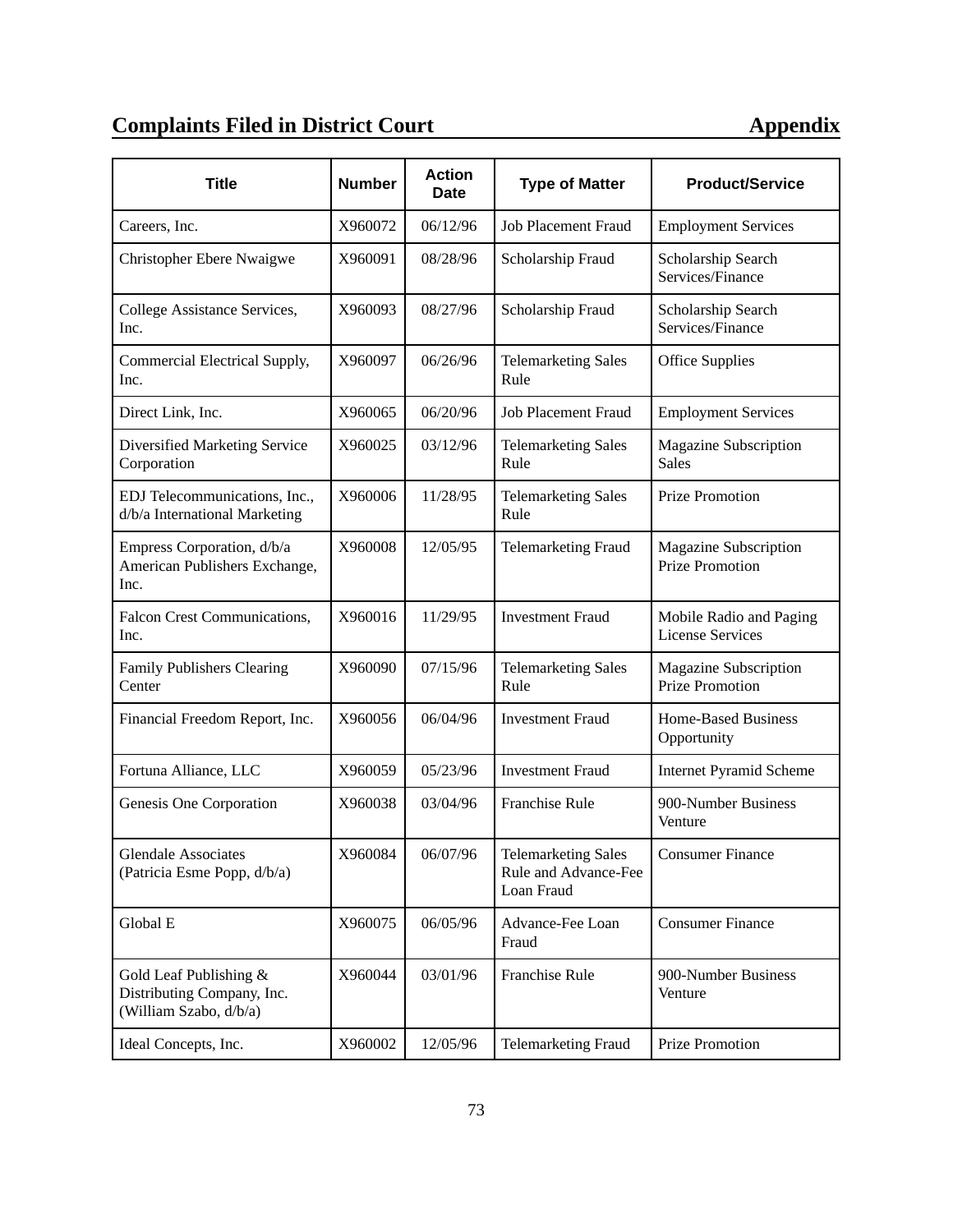## **Federal Trade Commission**

| <b>Title</b>                                           | <b>Number</b> | <b>Action</b><br><b>Date</b> | <b>Type of Matter</b>                                            | <b>Product/Service</b>                                     |
|--------------------------------------------------------|---------------|------------------------------|------------------------------------------------------------------|------------------------------------------------------------|
| Ideal Credit Referral Services,<br>Ltd.                | X960063       | 06/05/96                     | <b>Telemarketing Sales</b><br>Rule and Advance-Fee<br>Loan Fraud | <b>Consumer Finance</b>                                    |
| <b>Incentive International</b>                         | X960099       | 07/18/96                     | Cross-Border<br><b>Telemarketing Fraud</b>                       | Prize Promotion                                            |
| Infinity Multimedia, Inc.                              | X960073       | 06/24/96                     | <b>Franchise Rule</b>                                            | <b>Display Rack Business</b><br>Opportunity                |
| Innovative Telemedia, Inc.                             | X960027       | 03/04/96                     | <b>Investment Fraud</b>                                          | 900-Number Business<br>Opportunity                         |
| <b>Intelinet Data Services</b>                         | X960067       | 06/12/96                     | <b>Job Placement Fraud</b>                                       | <b>Employment Services</b>                                 |
| J.C. Penney                                            | X960110       | 09/24/96                     | <b>Equal Credit</b><br>Opportunity Act                           | <b>Retail Consumer Credit</b>                              |
| J.P. Meyers Company, Inc.                              | X960045       | 03/07/96                     | <b>Franchise Rule</b>                                            | 900-Number Business<br>Venture                             |
| Law Center, The                                        | X960069       | 04/10/96                     | <b>Telemarketing Sales</b><br>Rule                               | Credit Repair                                              |
| Linc II, Inc.                                          | X960083       | 06/14/96                     | <b>Job Placement Fraud</b>                                       | <b>Employment Services</b>                                 |
| Marketing Response Group, Inc.                         | X960036       | 01/18/96                     | Direct-Mail Fraud                                                | Direct-Mail Vacation,<br>Prize, and Land Sale<br>Promotion |
| Metro Data, Inc.                                       | X960112       | 06/14/96                     | <b>Job Placement Fraud</b>                                       | <b>Employment Services</b>                                 |
| Michael P. McGowan                                     | X960076       | 07/01/96                     | <b>Telemarketing Sales</b><br>Rule                               | <b>Office Supplies</b>                                     |
| Micom Corporation                                      | X960024       | 01/23/96                     | <b>Investment Fraud</b>                                          | Mobile Radio and Paging<br><b>License Services</b>         |
| Multinet Marketing, LLC                                | X960081       | 07/17/96                     | <b>Telemarketing Sales</b><br>Rule                               | Magazine Subscription<br><b>Prize Promotion</b>            |
| <b>National Business Distributors</b><br>Company, Inc. | X960087       | 06/26/96                     | <b>Telemarketing Sales</b><br>Rule                               | <b>Office Supplies</b>                                     |
| National Talent Associates Inc.                        | X950060       | 06/04/96                     | Order Violation                                                  | <b>Talent Brokerage Services</b>                           |
| <b>Network Communications</b><br>Group, Ltd.           | X960119       | 01/26/96                     | <b>Investment Fraud</b>                                          | Mobile Radio and Paging<br><b>License Services</b>         |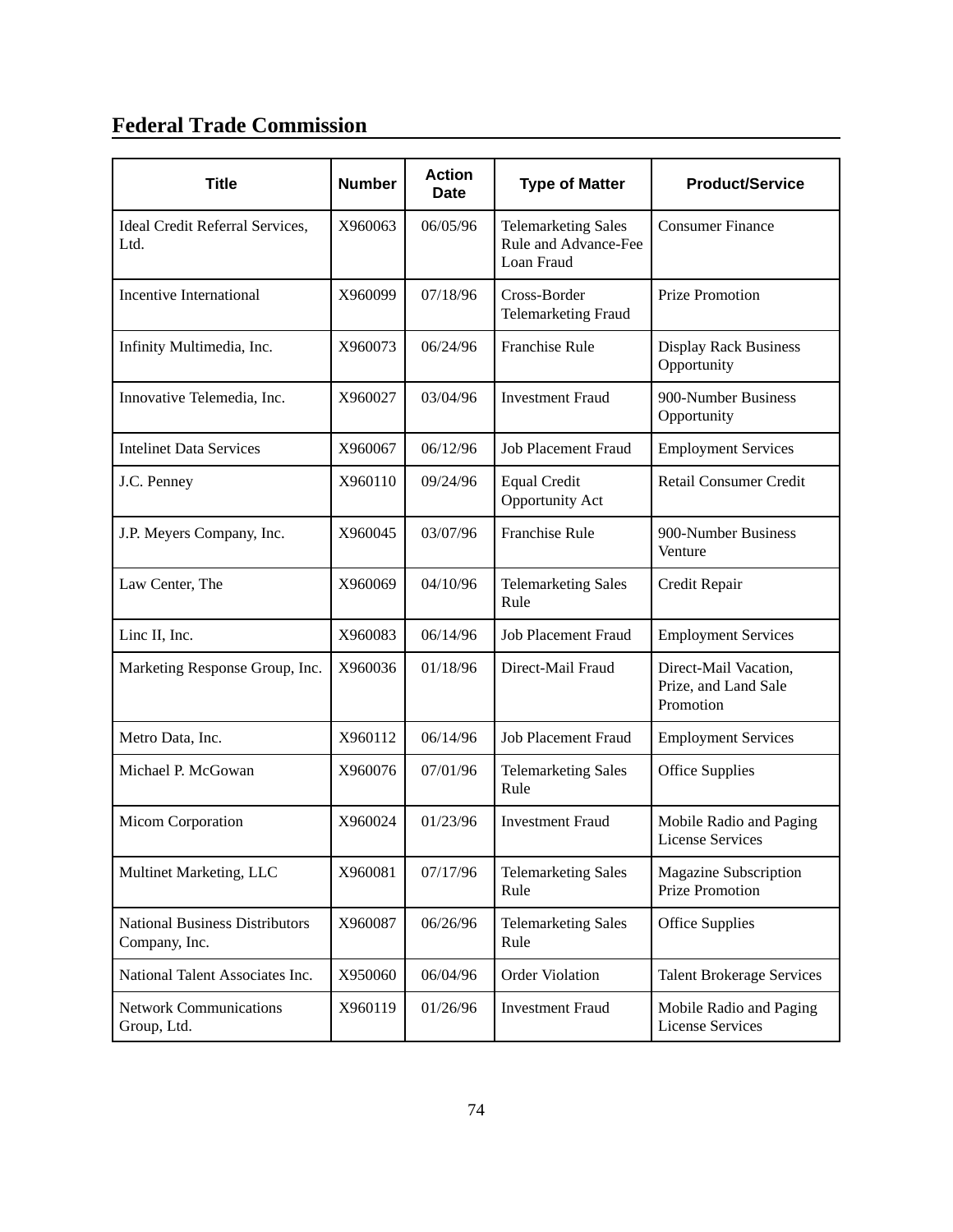# **Complaints Filed in District Court 40 Appendix**

| <b>Title</b>                                                                      | <b>Number</b> | <b>Action</b><br><b>Date</b> | <b>Type of Matter</b>                              | <b>Product/Service</b>                                     |
|-----------------------------------------------------------------------------------|---------------|------------------------------|----------------------------------------------------|------------------------------------------------------------|
| Oasis Southwest, Inc.                                                             | X960079       | 07/15/96                     | <b>Telemarketing Sales</b><br>Rule                 | Prize Promotion - "Say No<br>to Drugs" Materials           |
| Omega Promotions, Inc.                                                            | X960118       | 06/14/96                     | <b>Job Placement Fraud</b>                         | <b>Employment Services</b>                                 |
| O'Neill, Incorporated                                                             | X960100       | 09/27/96                     | Order Violation                                    | Wetsuits                                                   |
| Pioneer Communications of<br>Nevada, Inc.                                         | X960043       | 03/01/96                     | <b>Franchise Rule</b>                              | 900-Number Business<br>Venture                             |
| <b>Publishers Award Bureau</b>                                                    | X960098       | 07/15/96                     | <b>Telemarketing Sales</b><br>Rule                 | Magazine Subscription<br><b>Prize Promotion</b>            |
| Silver State Western Publishing,<br>Inc., d/b/a Prime Time<br>Marketing           | X960053       | 05/15/96                     | <b>Telemarketing Sales</b><br>Rule                 | Prize Promotion - "Say No<br>to Drugs" Materials           |
| Sparta Chem, Inc.                                                                 | X960071       | 07/01/96                     | <b>Telemarketing Sales</b><br>Rule                 | <b>Office Supplies</b>                                     |
| Student Aid Incorporated                                                          | X960115       | 08/27/96                     | Scholarship Fraud                                  | Scholarship Search<br>Services/Finance                     |
| Student Assistance Services,<br>Inc.                                              | X960120       | 08/27/96                     | Scholarship Fraud                                  | Scholarship Search<br>Services/Finance                     |
| <b>Telecommunications Protection</b><br>Agency, Inc.                              | X960085       | 07/17/96                     | <b>Telemarketing Sales</b><br>Rule                 | Prize Promotion "Recovery<br>Room"                         |
| Tower Cleaning Systems, Inc.                                                      | X960122       | 08/23/96                     | <b>Franchise Rule</b>                              | <b>Commercial Janitorial</b><br><b>Cleaning Franchises</b> |
| Universal Credit Corporation<br>(Gabrielle Ellis and Mark<br>Thomas Ellis, d/b/a) | X960048       | 02/07/96                     | Misrepresentations<br>and Deceptive<br>Advertising | Credit Repair                                              |
| USA Channel Systems, Inc.                                                         | X960017       | 01/23/96                     | <b>Investment Fraud</b>                            | Paging License Services                                    |
| USA Credit Services, Inc.                                                         | X960068       | 04/10/96                     | <b>Telemarketing Sales</b><br>Rule                 | Credit Repair                                              |
| Worldwide Wallcoverings &<br>Blinds, Inc.                                         | X960096       | 09/23/96                     | Mail/Telephone Order<br>Merchandise Rule           | Wallpaper and Window<br>Coverings                          |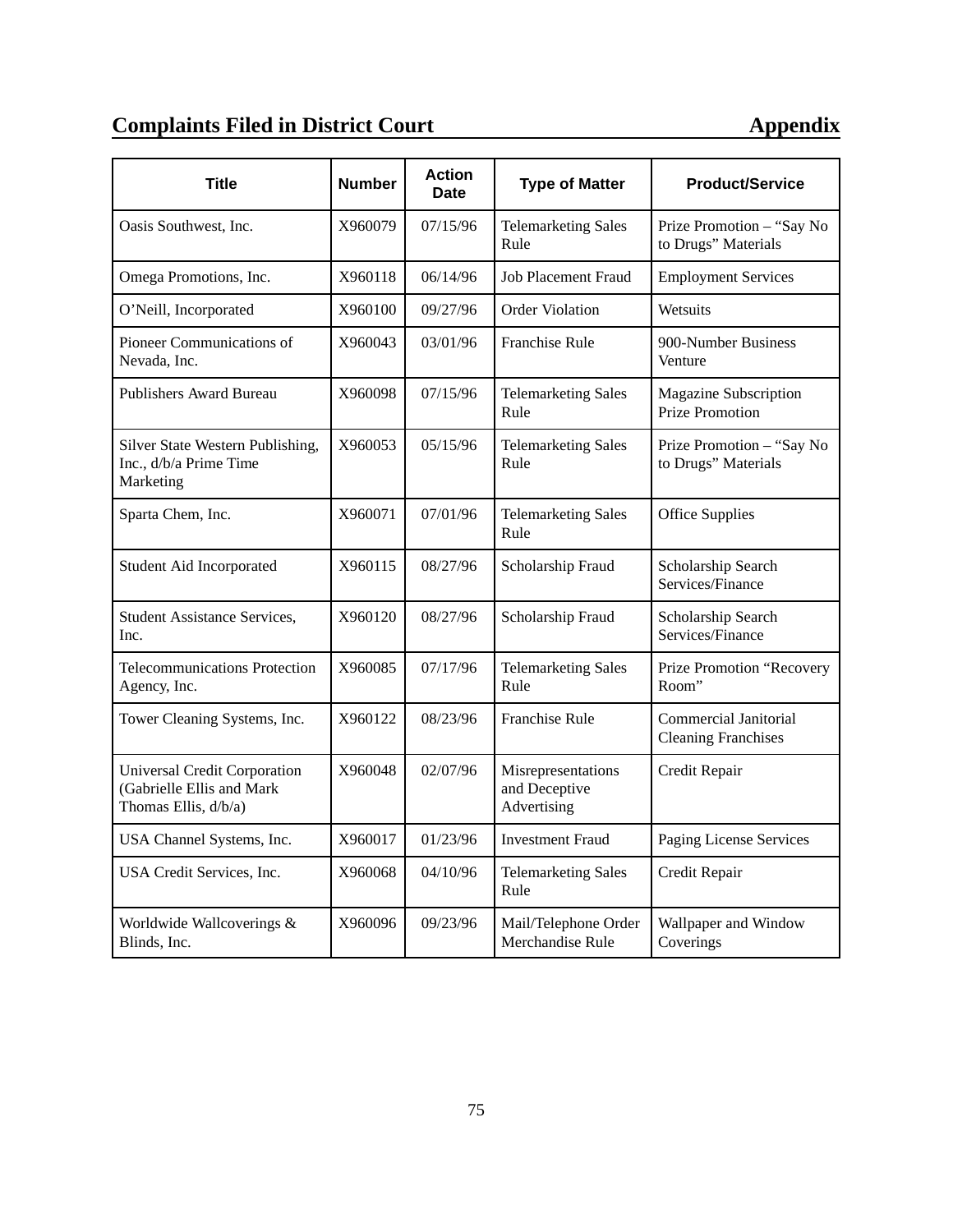#### **Federal Trade Commission**

#### *CONSUMER PROTECTION MISSION (DETAIL) Ad-Com International, Inc.; Anthony Catalano; Lorraine Corrales*

The Commission filed a complaint alleging that Ad-Com and corporate officers Anthony Catalano and Lorraine Corrales violated the Franchise Rule by failing to give investors required pre-purchase information. The defendants sold business ventures consisting of investments in pay-per-call information or entertainment programs that consumers access by calling 900-numbers. The Commission is seeking a court order that would include consumer redress or disgorgement of illegal profits to the U.S. Treasury and that would bar the defendants from similar deceptive practices in the future.

#### *American Business Supplies, Inc.; Interstate Office Systems, Inc.; Nationwide Office Products, Inc.; Michael Chierico*

The Commission filed a complaint alleging that the defendants, office supply telemarketers, violated the Telemarketing Sales Rule by telephoning small businesses and nonprofit organizations, using deceptive means to get the name and address of a person to list on invoices, and sending unordered office supplies and invoices charging inflated prices. When victims of the scheme complained or tried to return the goods, they were allegedly harassed or charged substantial "restocking" orshipping fees. The Commission is seeking permanent injunctive relief and consumer redress.

#### *American Exchange Group, Inc.; Todd Bishop; William S. Kelly*

The Commission filed a complaint alleging that American Exchange, a telemarketer, falsely promised consumers that they would receive valuable awards or gifts if they purchased magazine subscriptions or other items and falsely told them that the awards would be worth more than the cost of the purchases. The complaint also alleged that the defendants violated the Telemarketing Sales Rule by failing to disclose that no purchase was required to enter the promotion or to win a prize. The Commission is asking the court for a permanent injunction and consumer redress.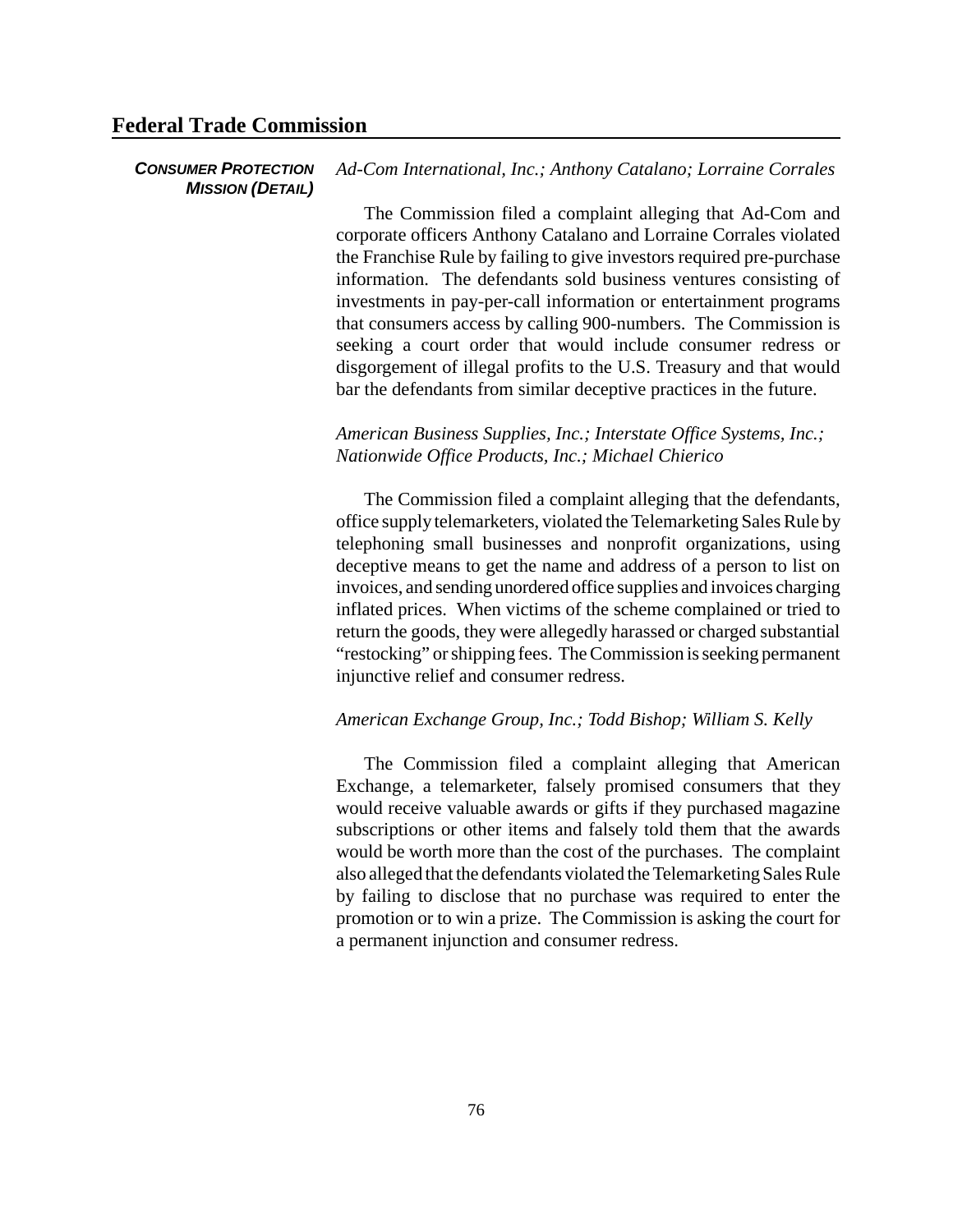*American Inventors Corporation (AIC); American Institute for Research and Development, Inc. (AIRD); Ronald Boulerice; John Hoime; John L. Samson*

The Commission filed a complaint alleging that the defendants ran a deceptive invention promotion scheme that bilked consumers nationwide out of thousands of dollars each over a 20-yearspan. The complaint alleged that the firms and their principal officers made a variety of false claims and failed to disclose key information in the course of inducing consumers to purchase patenting and marketing services. A federal district court issued a preliminary injunction, which requires the defendants to make certain disclosures to their customers as to success rates and earnings, continues a freeze on the defendants' assets, prohibits them from making misrepresentations, and orders them not to destroy documents, pending the outcome of a trial.

#### *Amstar Finance Corporation; Amstar Investment Corporation; Bibekanand Satpathy*

The Commission filed a complaint alleging that the defendants used deceptive credit practices in offering advance-fee loans. The defendants offer market brokerage services for business loans and venture capital to consumers for advance fees averaging \$3,000. The Commission isseeking a permanent injunction and consumer redress.

*Bell Connections, Inc.; Michael Berman (d/b/a Discount Filing Services); Donald Lee Dayer; Jimmie Justus; Erwin Allen Strauss*

The Commission is seeking a permanent injunction for four individuals and two related companies that offered application preparation services for paging licenses available through the Federal Communications Commission (FCC), which regulates the radio frequencies used bypagers. According to the Commission complaint, the defendants charged consumers ten or more times the FCC charges for the application process and made a number of false statements, including that paging licenses were profitable investments, that buyers could lease or sell their licenses to existing paging systems, and that the fees Bell charged were to cover work required by the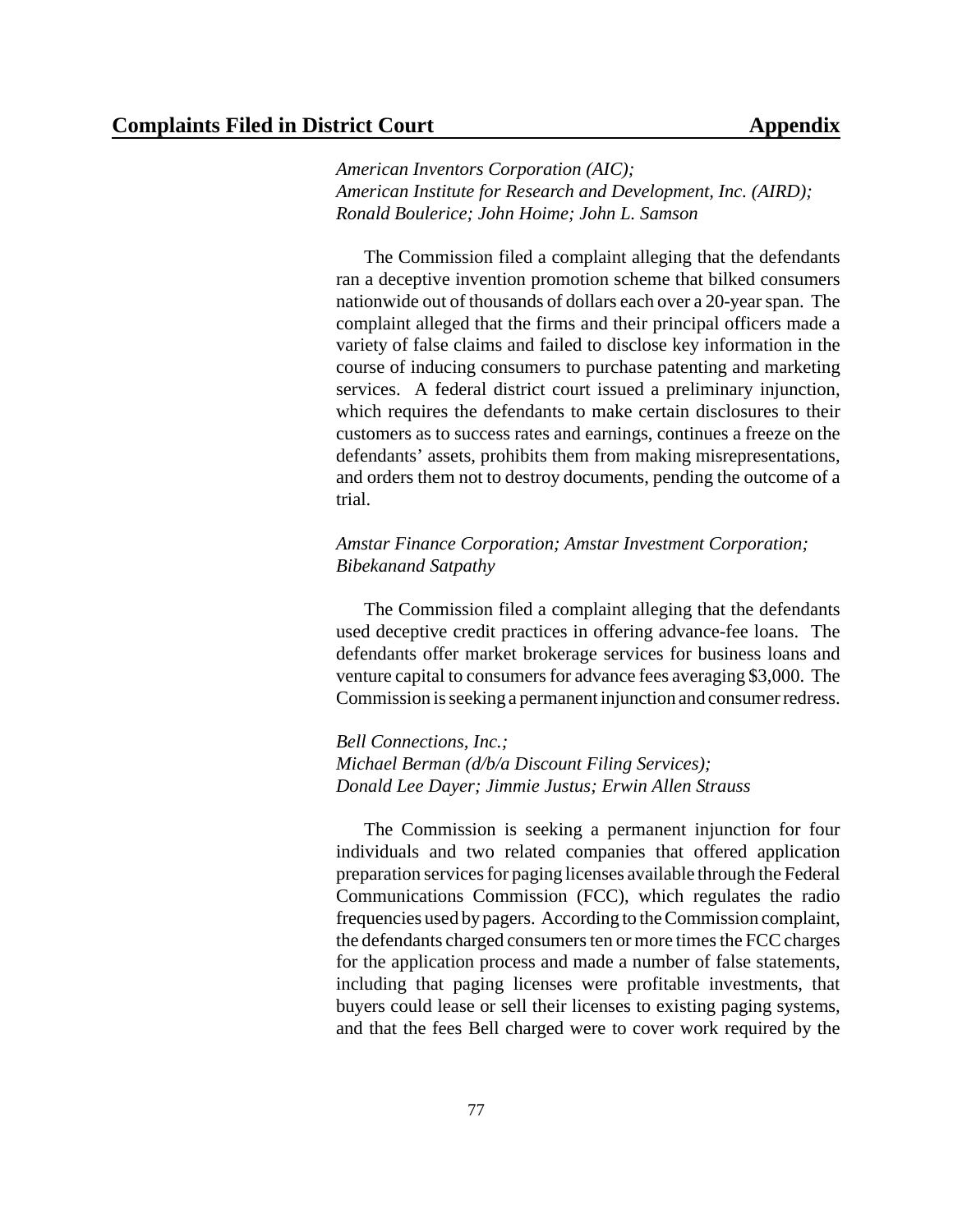FCC such as engineering studies. FCC regulations prohibit applicants from obtaining licenses for profitable resale.

#### *Best Marketing, Inc.; Edward H. Hexter (a/k/a David D. Best)*

The Commission filed a complaint alleging that Best Marketing and its president/director deceptively telemarketed to small businesses, telling them that they would win a premium if they ordered certain speciality items and representing that the premiums were worth more than the cost of the orders. In fact, the complaint alleged, the prizes the businesses received were worth less than what they paid for the purchases; in addition, the defendants failed to disclose that no purchase was required to win a prize. The Commission is seeking a court order for permanent injunctive relief and consumer redress.

#### *Bureau 2000 International, Inc.; Malibu Media, Inc.; Krystee Carr; Dave Ryder*

The Commission filed a complaint alleging that Bureau 2000, Malibu Media, and their corporate officers violated the Franchise Rule by failing to give investors required pre-purchase information. The defendants sold business ventures consisting of investments in pay-per-call information or entertainment programs that consumers access by calling 900-numbers. The Commission is seeking a court order that would include consumer redress or disgorgement of illegal profits to the U.S. Treasury and that would bar the defendants from similar deceptive practices in the future.

*CareerAssistancePlanning,Inc.(d/b/aCollege Assistance Planning, College Assistance Program, and C.A.P.); David Chaim Levy; Donna M. Levy (a/k/a Donna Holleger); Becky Burch Settles*

The Commission filed a complaint alleging that the defendants offered fraudulent scholarship search services. According to the complaint, the defendants supplied lists of unsuitable or expired scholarships or no lists at all, misrepresented or did not honor their refund policy, and debited consumers' bank or credit accounts without authorization. The Commission obtained a temporary restraining order and is seeking a court order permanently barring the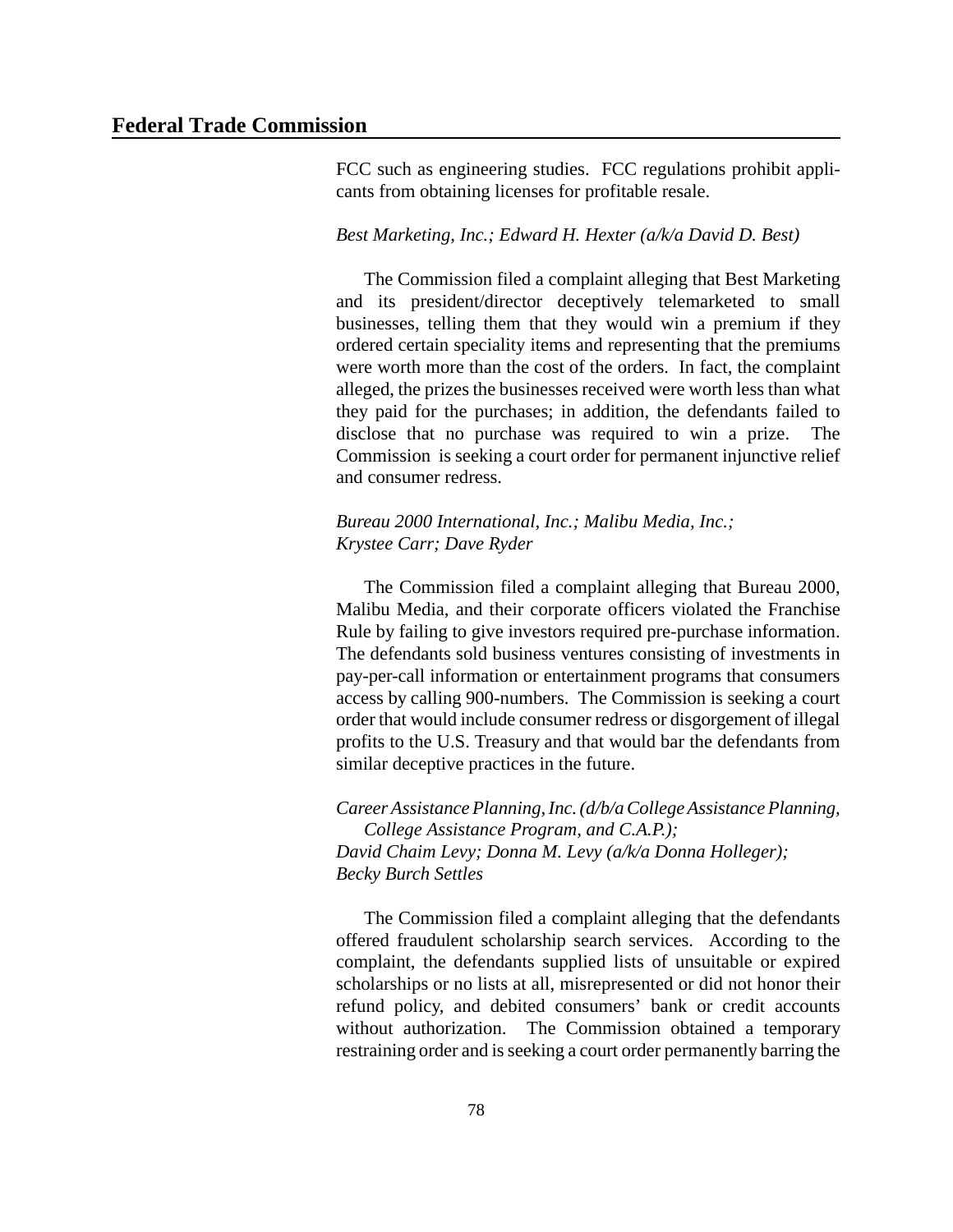defendants from similar schemes and requiring them to give refunds to their customers.

*Career Information Services, Inc.; CIS Associates, Inc.; William Phillips; David Lee Smith*

The Commission obtained a court order freezing more than \$2 million in corporate and individual assets pursuant to a preliminary injunction against Career Information Services, its successor CIS Associates, and two corporate officers. The Commission complaint alleged that the defendants ran a deceptive job services scheme, which included misleading classified ads and nondisclosure of charges for 900-number telephone calls. The injunction prohibits the defendants from making false or misleading statements in connection with providing employment advisory services and requires them to disclose the cost of any pay-per-call service they offer, as required by the 900-Number Rule. The Commission is seeking a permanent injunction and consumer redress.

*Careers, Inc. (d/b/a Career Marketing Services, Inc., Jobtech, Professional Model and Talent, Inc., and United Careers, Inc.); Daniel T. Faulkner; Nicholas S. Mancino*

The Commission filed a complaint alleging that Careers and two of its officers deceptively marketed employment services for airline jobs nationwide. The Commission said that the company led consumers to believe that it was affiliated with one or more airlines and had special access to job openings, and that for an upfront fee of \$135, they would soon be employed in their chosen geographic areas. However, the Commission alleged that few, if any, consumers obtained jobs in their chosen areas. A proposed settlement of these allegations would prohibit the defendants from making false or misleading statements in connection with offering employment services and would require payment of \$350,000 in redress.

#### *Christopher Ebere Nwaigwe (a/k/a Christopher Maige, Michael Morge, and Michael Norge)*

The Commission filed a complaint alleging that Christopher Nwaigwe, operating under a variety of personal and business names such as "National Scholarship Program," offered fraudulent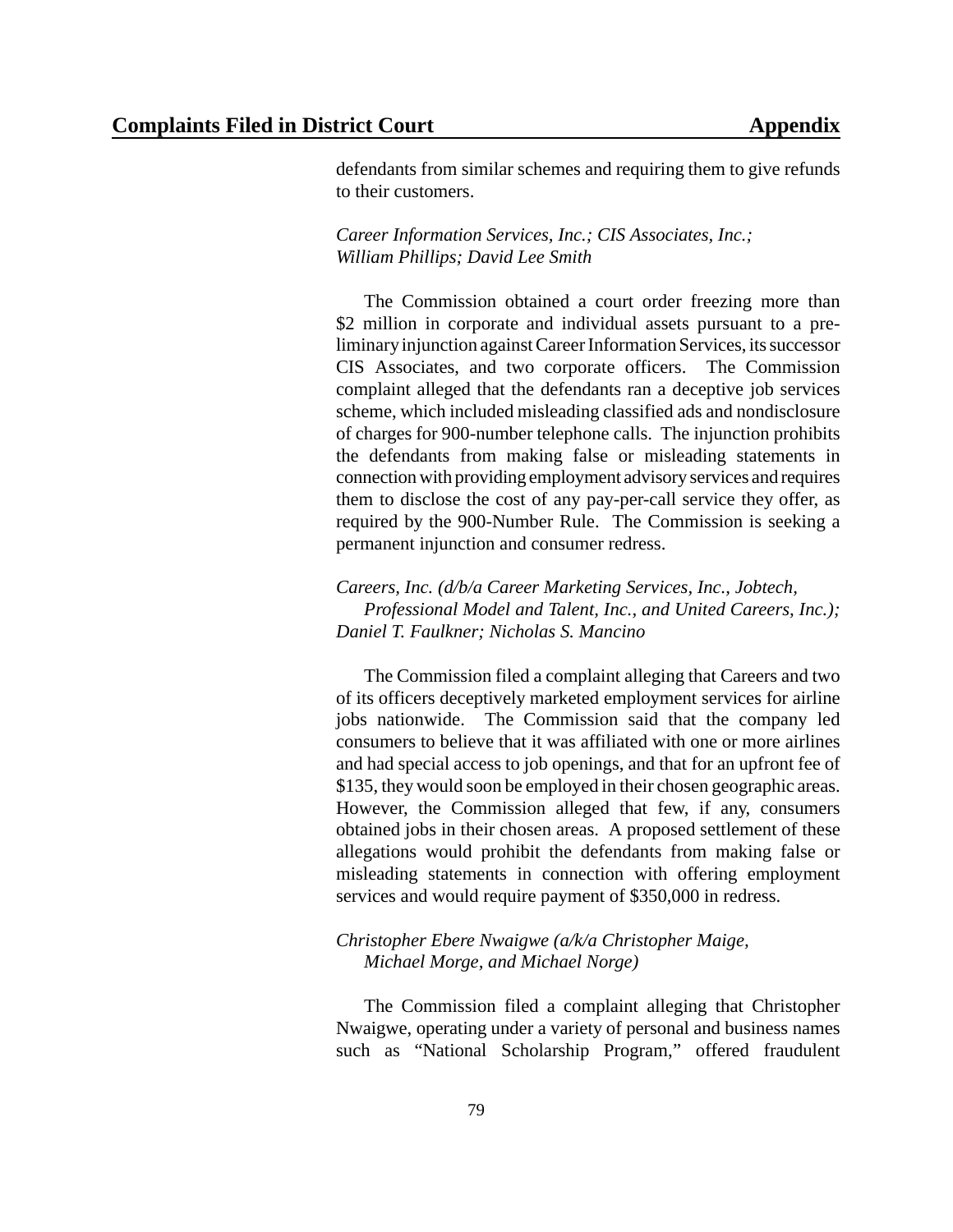scholarship search services. According to the complaint, the defendant supplied lists of unsuitable or expired scholarships or no lists at all. The Commission obtained a temporary restraining order and is seeking a court order permanently barring the defendant from similar schemes and requiring him to give refunds to his customers.

#### *College Assistance Services, Inc.; Conni Canella; Linda Love*

The Commission filed a complaint alleging that the defendants falsely represented themselves as a scholarship clearinghouse and charged an upfront fee, guaranteeing that students would receive scholarships worth at least \$1,000. According to the complaint, the defendants supplied a list of college aid sources that included contests, loans, and programs with expired deadlines. In addition, the defendants did not give refunds unless students complied with certain conditions. The Commission obtained a temporary restraining order and is seeking a permanent injunction and consumer redress.

#### *Commercial Electrical Supply, Inc.; Michael C. Spence (d/b/a American Industrial Supplies, Commercial Distributors, Crown Electrical Supply, and Kemtech Industries)*

The Commission filed a complaint alleging that Commercial Electrical and Michael Spence (doing business under a number of names) violated the Telemarketing Sales Rule. According to the complaint, the defendants telephoned small businesses and nonprofit organizations and then sent unordered supplies, followed by invoices charging inflated prices. When victims of the scheme complained, they were allegedly harassed, and when they tried to return the goods, they were charged substantial "restocking" or shipping fees. The Commission obtained a temporary restraining order and an asset freeze. The Commission is seeking permanent injunctive relief and consumer redress.

#### *Direct Link, Inc.; Suzanne Bannister*

The Commission filed a complaint alleging that Direct Link and its president engaged in the fraudulent marketing of employment services. According to the complaint, the defendants falsely advertised available jobs and charged consumers upfront fees, but few if any consumers received the job placement assistance promised.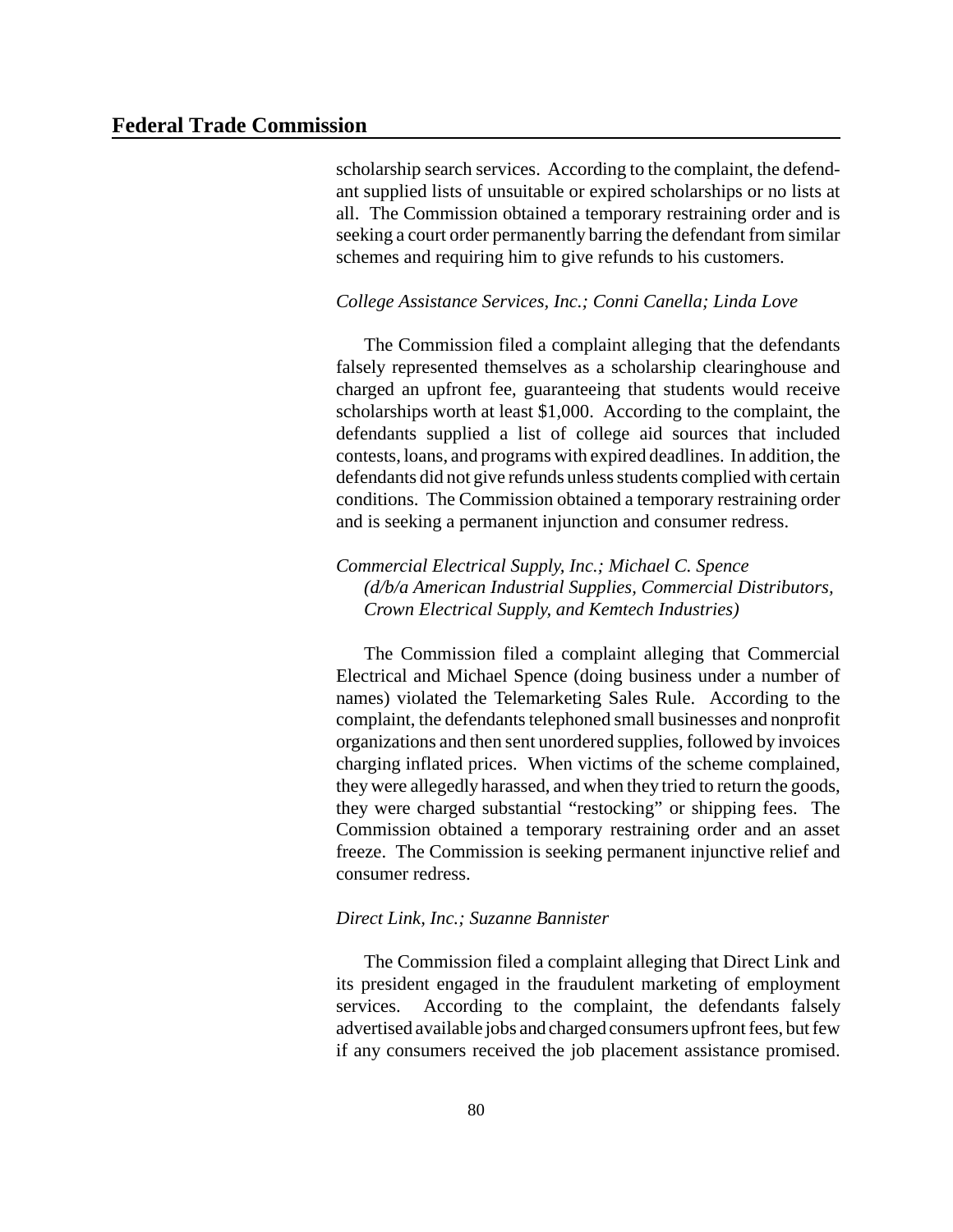The Commission is seeking a court order permanently barring the challenged practices and ordering the defendants to pay redress for injured consumers.

*Diversified Marketing Service Corporation; Magazine Club Billing Service, Inc.; National Marketing Service, Inc.; Neighborhood Periodical Corporation (NPC) of the Midwest, Inc.; C.H. Kuykendall; H.G. Kuykendall, Jr.; H.G. Kuykendall, Sr.*

The Commission filed a complaint alleging that Diversified, three related companies, and their officers violated the Telemarketing Sales Rule by debiting consumers' checking accounts for packages of magazine subscriptions without the consumers' authorization or even knowledge in some instances. The defendants placed unsolicited calls to consumers and obtained bank account numbers, allegedly using a variety of misrepresentations, including false claims about the costs of the subscriptions. The Commission is seeking permanent injunctive relief and consumer redress or disgorgement.

#### *EDJ Telecommunications, Inc. (d/b/a International Marketing); Judy L. Burr (a/k/a Judith L. Burr); David L. Ramos*

The Commission filed a complaint alleging that EDJ Telecommunications and its officers orchestrated a telemarketing scheme involving the fraudulent promotion of prizes. According to the Commission, the defendants promised consumers valuable prizes if they purchased certain merchandise, but the prizes were never delivered or were worth a fraction of their claimed value. A proposed settlement also filed in court includes a permanent injunction and requires payment of \$377,000 in consumer redress.

#### *Empress Corporation (d/b/a American Publishers Exchange, Inc.); Scott Cooke*

The Commission filed a complaint alleging that Empress and Scott Cooke used deceptive sales practices and misrepresentations in telemarketing magazine subscriptions. According to the Commission, the company promised consumers valuable prizes or awards that were never delivered or were worth a fraction of their claimed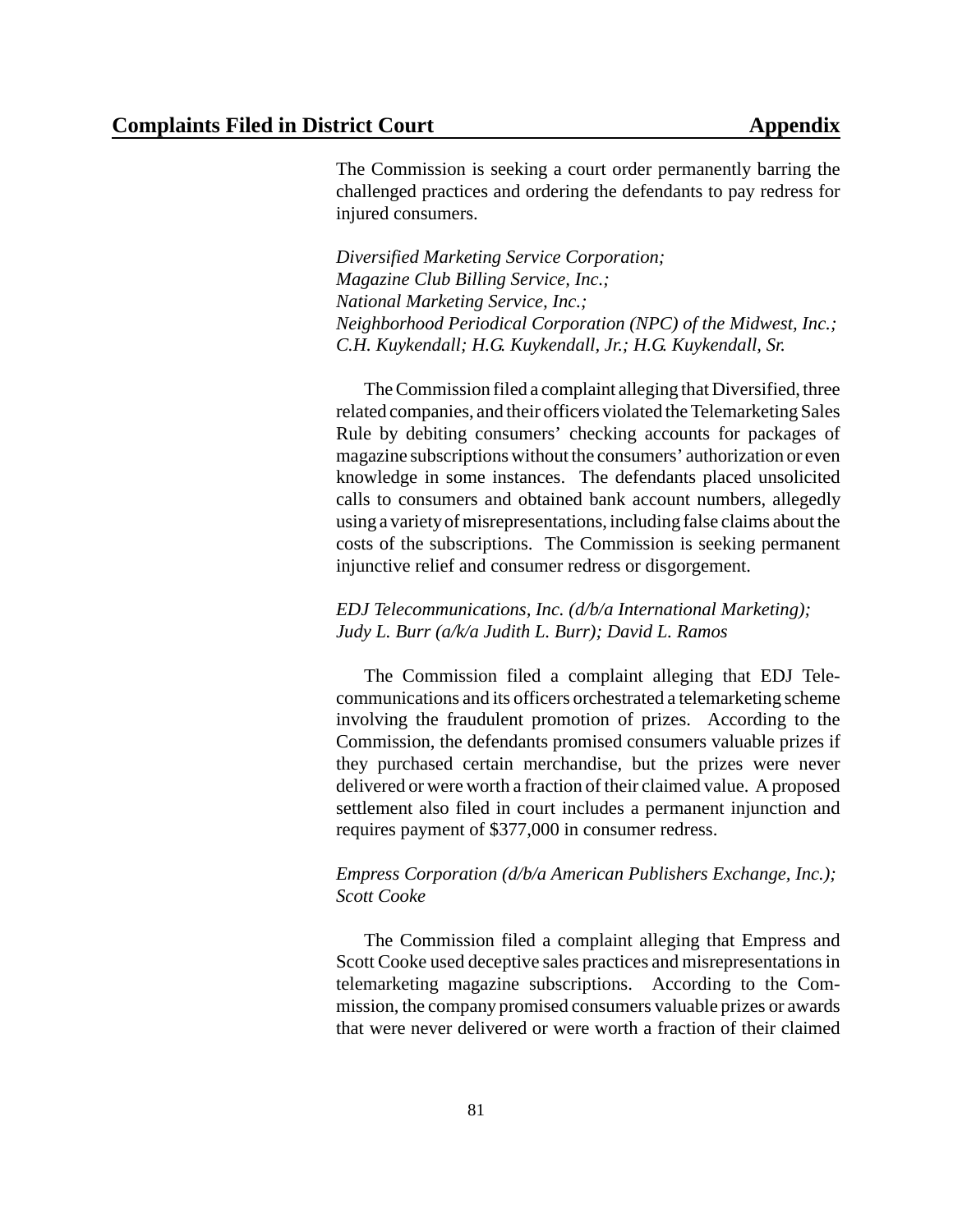value. The Commission is seeking permanent injunctive relief and consumer redress or disgorgement.

*Falcon Crest Communications, Inc.; Republic Communications Corp.; Joseph Caridi; Joel H. Cohen; Nicholas DeRico (a/k/a Nicholas Vasti); Jordan Drew; Gary Paperman (a/k/a Gary Perry)*

A federal district court temporarily halted the deceptive sales practices and froze the assets of Falcon Crest, its principals and salesmen, for selling bogus brokerage services to consumers holding federal paging and mobile radio licenses. According to the Commission complaint, the defendants represented themselves to clients as experienced and highly successful license brokers and charged upfront, nonrefundable fees, but delivered few, if any, offers to buy or lease the licenses consumers held. The defendants also include Falcon Crest's parent company, Republic Communications. The Commission is seeking a permanent injunction and consumer redress.

*Family Publishers Clearing Center (d/b/a American Publisher Clearing Center and American Publishers Clearing Center); American Enterprise List, Inc. (d/b/a Warner List and Warner Lists, Inc.); Kenneth Caparoni; Philip Katz; Sheldon Katz; Michael Weiss*

The Commission filed a complaint alleging that Family Publishers and related companies solicit consumers, telling them that they are "guaranteed to win" seemingly valuable prizes; however, when consumers call to claim the prizes, they are told theymust pay several hundred dollars for magazine subscriptions to be eligible. In addition, the complaint alleged that the companymisrepresented the nature and value of its prizes and failed to disclose that no purchase was required to enter the promotion or to win a prize. The Commission is seeking a permanent injunction against the companies and their principals and redress for consumers.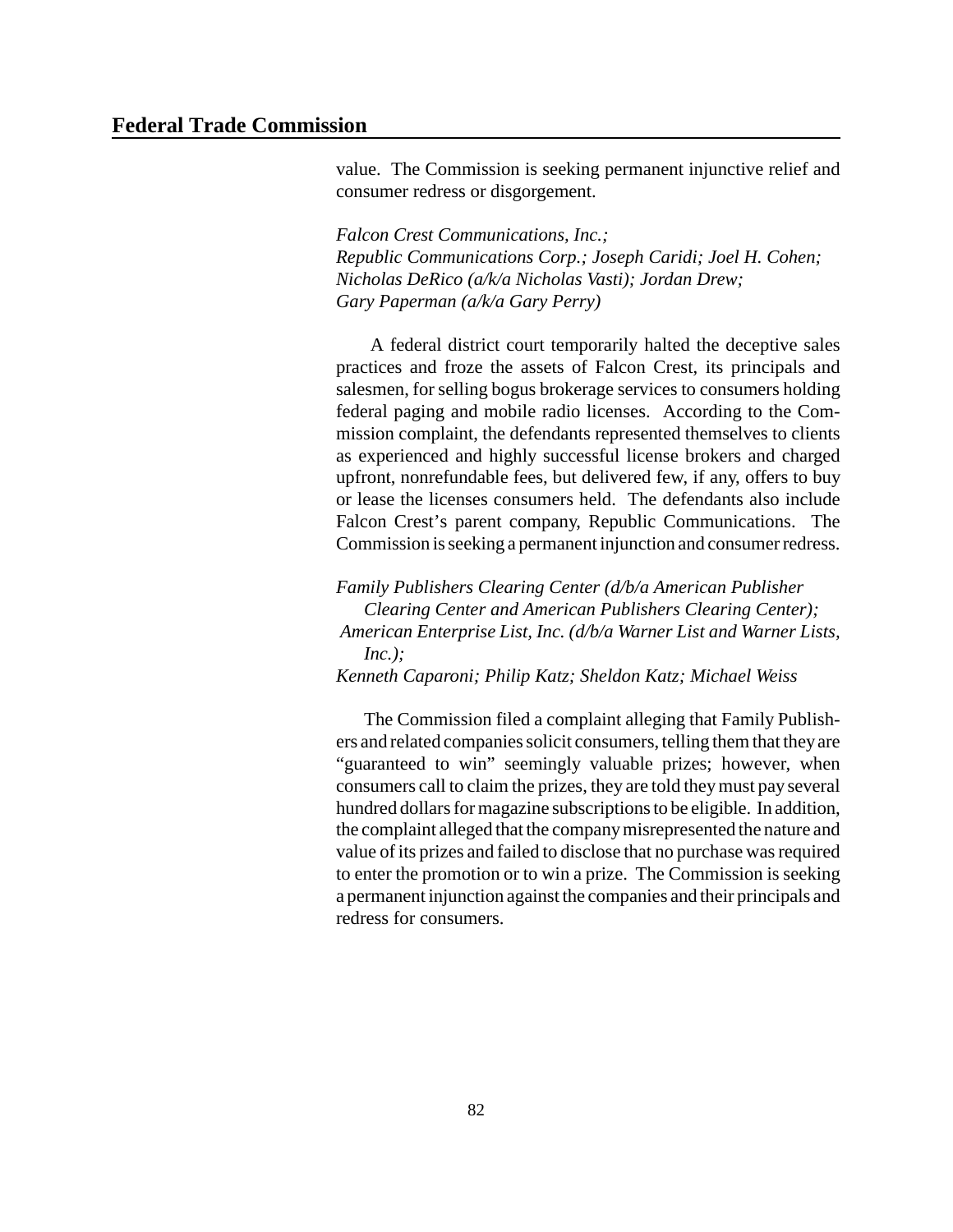*Financial Freedom Report, Inc.; American Home Business Association, Inc.; Elevã, Inc.; FFR Marketing, Inc.; FreeCom Communications, Inc.; Silent SalesForce, Inc.; Annette S. Brazell; Robert V. Brazell; Dana P. Gull; Don S. Gull; Kelly Haroldsen; Mark O. Haroldsen*

The Commission filed a complaint alleging that these six companies and six individuals, who were officers, directors, and/or shareholders in some or all of the companies, misrepresented the earnings potential to consumers who purchased their "starter kits" for home businesses such as selling distressed merchandise, T-shirts, or vitamins. According to the complaint, the defendants used programlength television commercials, mailings, and seminars to induce consumers to purchase the starter kits by making claims that each of the business ventures was a proven money-maker. The Commission has asked the court to order a permanent halt to the alleged misrepresentations and an asset freeze to preserve funds for consumer redress.

#### *Fortuna Alliance, LLC; Augustine Delgado; Monique Delgado; Donald R. Grant; Gail Oliver; Libby Gustine Welch*

In itslargest law enforcement action against fraud on the Internet, the Commission filed a complaint alleging that Fortuna promoted a hard-core investment fraud scheme, which was actually a pyramid scheme. Advertising over the Internet through their World Wide Web page, the defendants promised participants in the scheme a \$5,000-per-month return on a \$250 investment and encouraged multiple investments. The Commission obtained a court order temporarily halting the scheme, freezing the defendants' assets, and appointing a receiver. The Commission is seeking an order permanently halting these activities and providing redress for consumers.

#### *Genesis One Corporation (d/b/a Bureau One); Alex Bass; Rose Kistorian*

The Commission filed a complaint alleging that Genesis One, doing business as Bureau One, and its corporate officers violated the Franchise Rule by failing to give investors required pre-purchase information and by making false earnings claims. The defendants sold business ventures consisting of investments in pay-per-call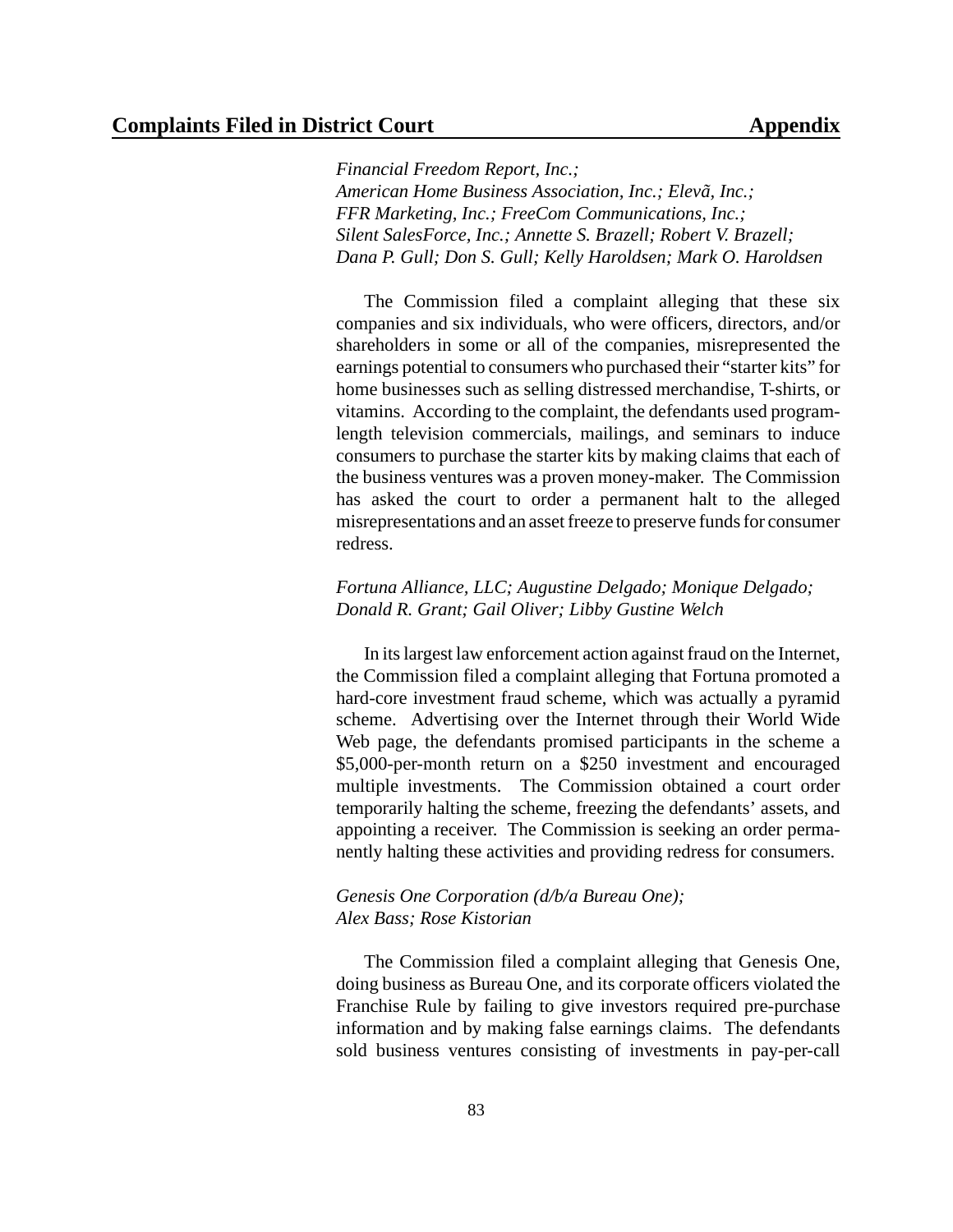information or entertainment programs that consumers access by calling 900-numbers. The Commission won a temporary restraining order and is seeking a court order that would include consumer redress or disgorgement of illegal profits to the U.S. Treasury and that would bar the defendants from similar deceptive practices in the future.

*GlendaleAssociates;CrownCredit Services; StarFinancial Services (Patricia Esme Popp, d/b/a all three businesses)*

The Commission filed a complaint alleging that Patricia Popp, operating under three business names, violated the Telemarketing Sales Rule by offering advance-fee loans. The defendant markets debt-consolidation, business, automobile, and residential loans. The Commission isseeking a permanent injunction and consumer redress.

*Global E; Alexander & Associates; CMS; Interstate, Inc.; MAG Group; Net Sales; Adelino Calvo, Jr.; Robert R. Silvers; Tod A. Silvers (a/k/a Tod Alexander)*

The Commission filed a complaint alleging that three individuals, operating as Global E and under five other business names, marketed credit cards for advance fees in violation of the Telemarketing Sales Rule. The Commission is seeking a permanent injunction and consumer redress.

*Gold Leaf Publishing & Distributing Company, Inc. (William Szabo, d/b/a)*

The Commission filed a complaint alleging that William Szabo, doing business as Gold Leaf, violated the Franchise Rule by failing to give investors required pre-purchase information and by making false earnings claims. The defendant sold business ventures consisting of investments in pay-per-call information or entertainment programs that consumers access by calling 900-numbers. The Commission is seeking a court order that would include consumer redress or disgorgement of illegal profits to the U.S. Treasury and that would bar Szabo from similar deceptive practices in the future.

*Ideal Concepts, Inc.; Michael Garganese*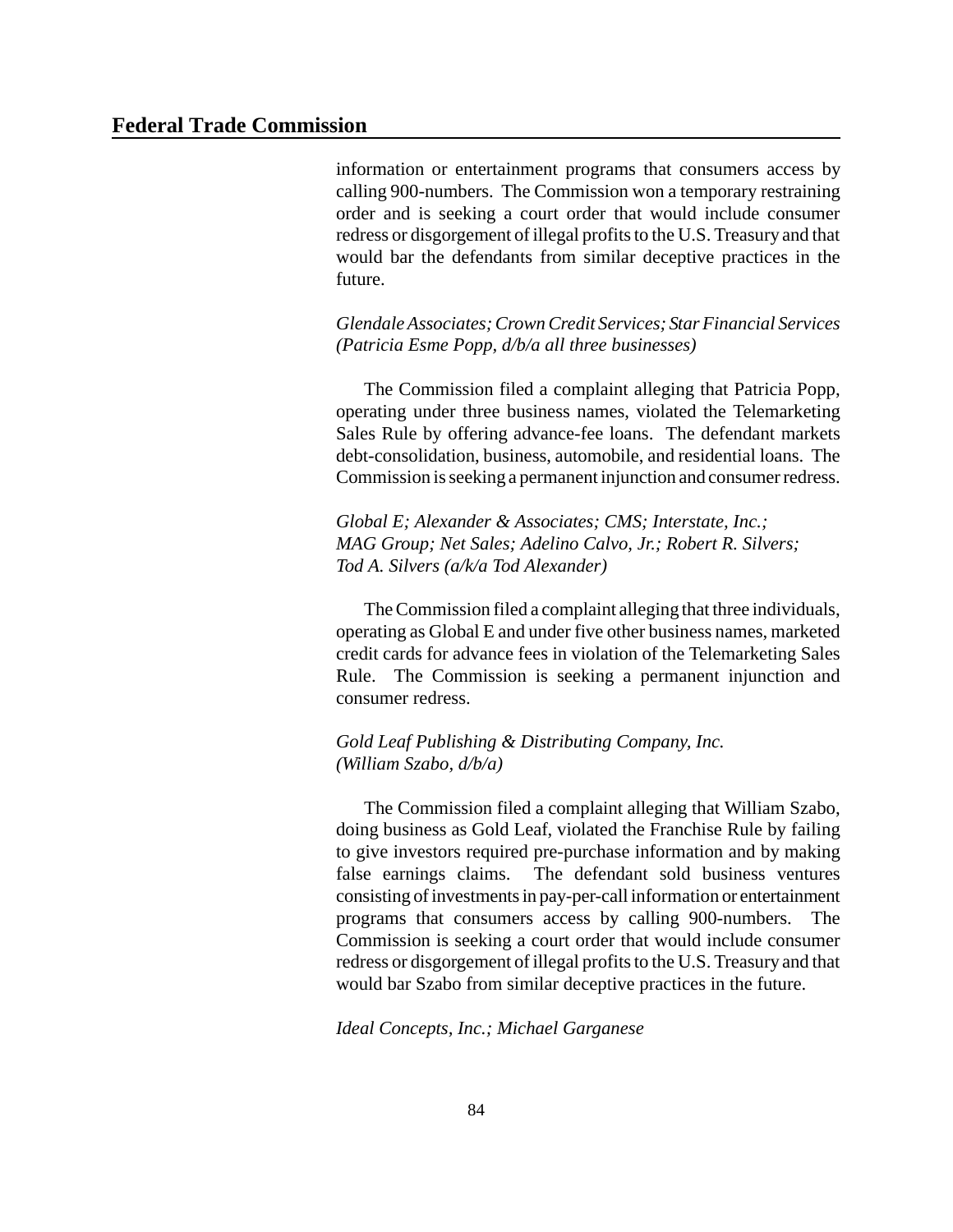The Commission filed a complaint alleging that Ideal Concepts and its president used a deceptive prize-promotion scheme in telemarketing to consumers nationwide, many of them senior citizens. In the scheme, consumers received unsolicited telephone calls telling them that they had been selected to receive valuable prizes or awards if they purchased certain merchandise. According to the complaint, the prizes or awards were never delivered or were worth a fraction of their claimed value. The Commission is seeking permanent injunctive relief and consumer redress or disgorgement.

*Ideal Credit Referral Services, Ltd.; CAF Phone Systems; Direct Telemarketing, Inc.; Elite Credit Referral Services, Ltd.; New Consolidated Consultants, Inc.; UniversalClient Services, Inc.; Cindy W. Forde (a/k/a Cindy Williams); Stephen Mark Fraser; Donald Patrick Hugh; Dion William Lockhart; Karl Morris; David Wayne Panella; Englhieberth (Bert) Smith; Maria Tilotta Smith* 

The Commission filed a complaint alleging that six companies and eight individuals, operating out of Canada, violated the Telemarketing Sales Rule by marketing advance-fee loans. This case marks the first time the Commission has sued a foreign telemarketing "boiler room." The Commission is seeking a permanent injunction and consumer redress, and the Province of British Columbia has initiated law enforcement proceedings against the same defendants.

*Incentive International (9013-0980 Quebec Inc., d/b/a Incentive International, IncentivesInternational, and PegasusIndustries); Joshua Baazov; Ofer Baazov*

The Commission filed a complaint against this Canadian firm and two principals, alleging that Incentive International engages in crossborder telemarketing fraud, calling senior citizens in the United States and telling them they have won valuable prizes. In fact, according to the Commission complaint, consumers receive premiums worth a fraction of the hundreds or thousands of dollars they spend on purchases from the company. The company allegedly also fails to disclose the odds of winning each potential prize and the fact that no purchase is required to win a prize. The Commission is seeking a permanent injunction and consumer redress.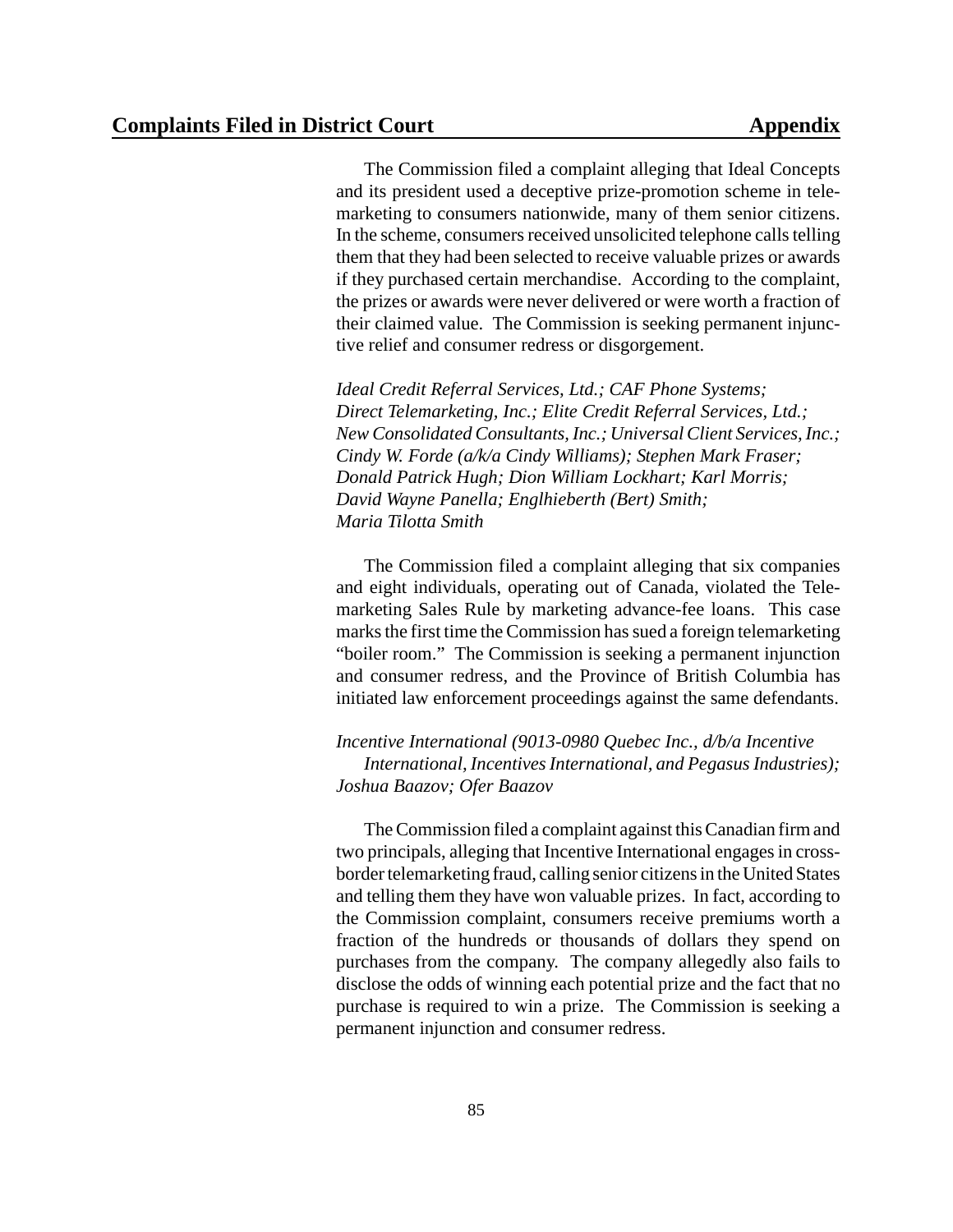*Infinity Multimedia, Inc.; Quality Marketing Associates, Inc.; William B. Chappie (a/k/a William Bruno Chapple, Chappie Czaplewski, William Brono Czaplewski, Ken Olson, and Bill Stack); Joseph A. Wentz*

The Commission filed a complaint against two companies and two individuals, alleging that they made false earnings claims and used other deceptive practices in selling their prepackaged distributorships, in violation of the Franchise Rule. The Commission subsequently negotiated an agreement that includes consumer redress with three of the four defendants, who marketed CD-ROM display rack businesses. The allegations against the individual defendant Chappie are still pending. The Commission took over the defendants' World Wide Web page to provide information about the case to consumers who access the page.

*Innovative Telemedia, Inc.; Frederick O. Buckley (a/k/a Westy Monroe)*

The Commission filed a complaint alleging that Innovative Telemedia and its officer made false earnings claims about the businesses they sold and failed to pay investors the agreed-on portion of revenues. The business ventures consisted of investments in payper-call information or entertainment programs that consumers access by calling 900-numbers. The Commission won a temporary restraining order and is seeking a court order that would include consumer redress or disgorgement of illegal profits to the U.S. Treasury and that would bar the defendants from similar deceptive practices in the future.

*Intelinet Data Services; Stratified Advertising and Marketing, Inc.; Patrick Donaghy; Thomas F. Frontera; Robin L. Murphy*

The Commission filed a complaint alleging that Intelinet, also doing business as Stratified, and three company officers engaged in the fraudulent marketing of employment services. According to the complaint, the defendants falsely advertised available government jobs and charged consumers upfront fees, but few if any consumers received the job placement assistance promised. The Commission is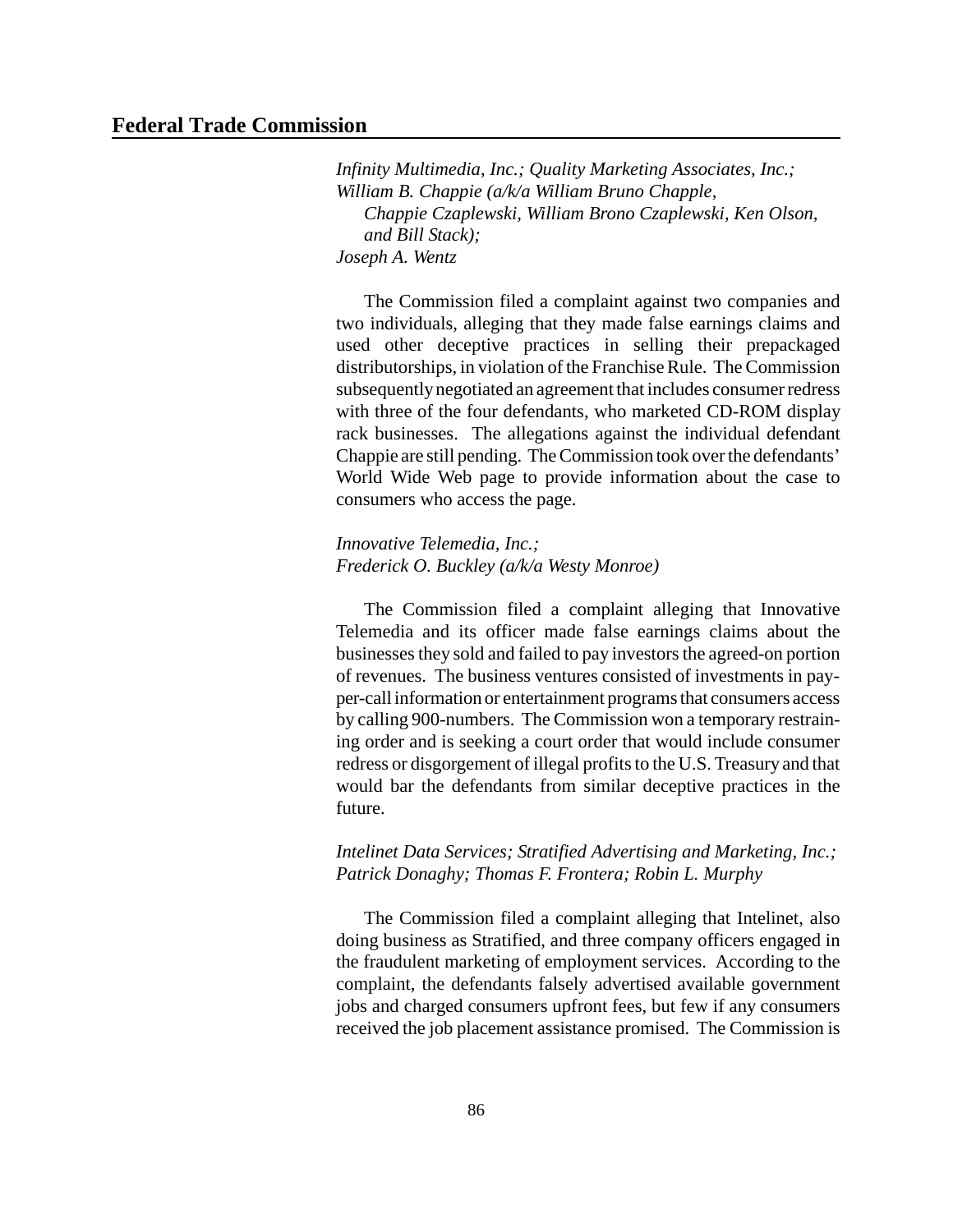seeking a court order permanently barring the challenged practices and ordering the defendants to pay redress to injured consumers.

#### *J.C. Penney*

The Commission filed a settlement with J.C. Penney, one of the largest retail store chains in the country, that requires payment of a \$225,000 civil penalty to settle allegations that it violated consumers' rights to receive written notice of the reasons for a denial of credit. The Commission alleged that when Penney denied consumers' credit applications, it either failed to explain the reasons at all or gave the wrong reasons. Under the proposed settlement, Penney would also be required to give consumers who were denied credit in the past a written statement of the correct reasons for denial and to comply with federal laws requiring such explanation in the future. The consent decree requires the court's approval to become binding.

#### *J.P. Meyers Company, Inc.; Joseph Shapiro*

The Commission filed a complaint alleging that J.P. Meyers and its officer violated the Franchise Rule, which requires franchisors to give potential buyers certain pre-purchase information. The defendants sold business ventures consisting of investments in pay-per-call information or entertainment programs that consumers access by calling 900-numbers. The Commission is seeking a court order that would include consumer redress or disgorgement of illegal profits to the U.S. Treasury and that would bar the defendants from similar deceptive practices in the future.

#### *Law Center, The; Consumer Law Center, The; Walter D. Channels; James Martin Coose*

The Law Center and The Consumer Law Center are two names under which Walter Channels and James Coose have done credit repair business. The Commission filed a complaint alleging that the defendants violated the credit repair provision of the Telemarketing Sales Rule by saying that their services as a law firm would force credit bureaus to remove negative or bad credit. In fact, federal law allows credit bureaus to report all truthful information, including negative information, for seven years. The Commission is seeking permanent injunctive relief and redress for consumers.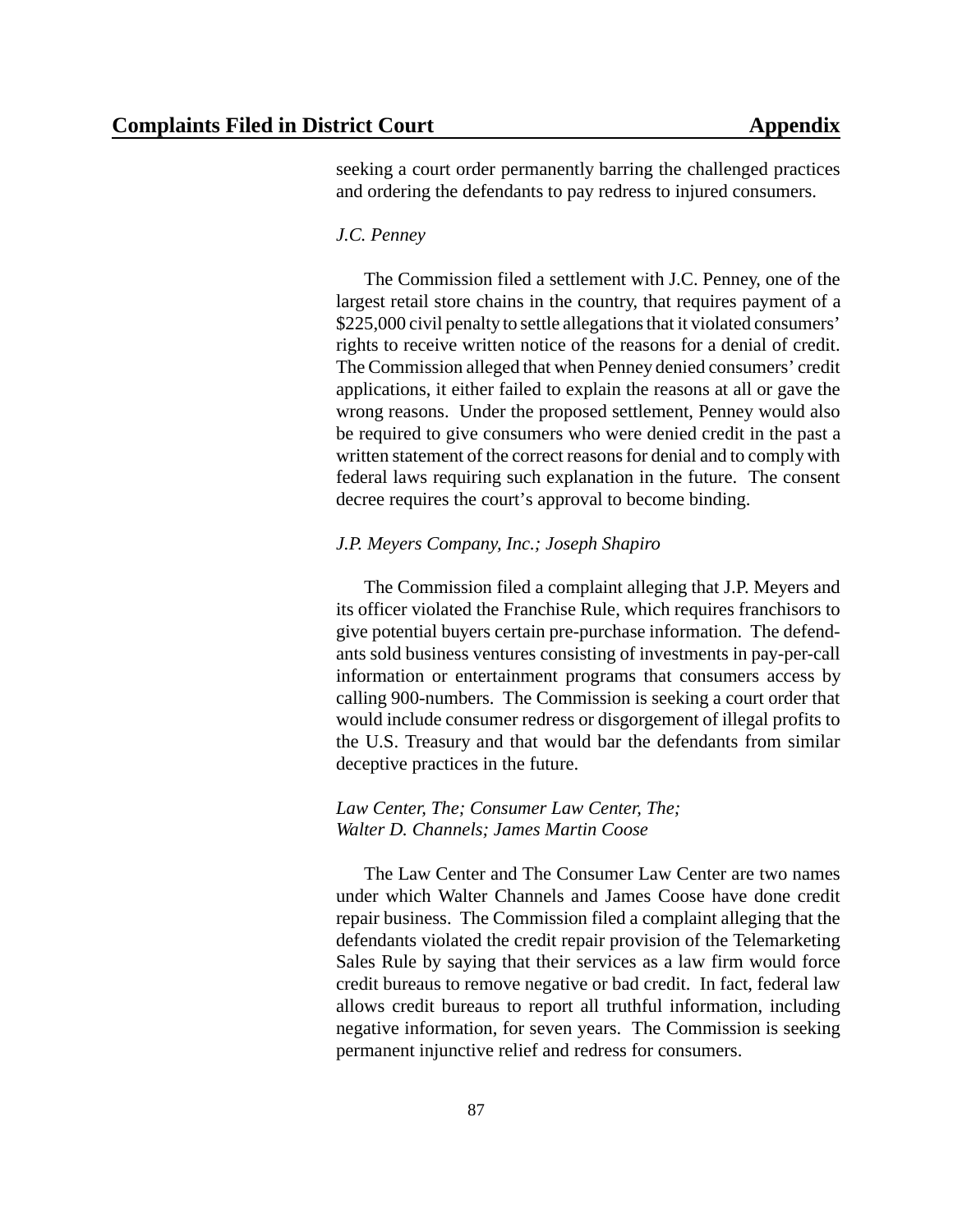*Linc II, Inc.; Joel Ancelowitz (a/k/a Jim Manti); Betty Busler*

The Commission filed a complaint alleging that Linc II and two individuals ran a fraudulent job placement service. According to the allegations, the defendants solicited consumers through advertisements in newspapers and falsely claimed that they had access to a nationwide "hidden" job market and could obtain job interviews for clients, but few if any clients received job listings, interviews, or jobs themselves. In fact, the complaint said that the clients did not even receive rejection slips from potential employers, leaving them uncertain as to whether the defendants did anything to market their job skills. The Commission is seeking a permanent injunction.

*Marketing Response Group, Inc.; Marketing Response Group and Laser Company, Inc.; Palm Harbor Holdings, Inc.; Pete-Nik Holdings, Inc.; Service Bureau International, Inc.; William S. Kilichowski; Peter J. Porcelli, Jr.*

The Commission filed a complaint against Marketing Response and its officers and affiliates for allegedly acting with numerous telemarketers nationwide to defraud consumers with direct-mail promotions that falsely promised quick land sales, guaranteed awards, and free vacations. According to the complaint, Marketing Response devised the promotions, created the standard mail pieces, selected the mailing lists, and printed, addressed, and mailed the deceptive solicitations on behalf of its client telemarketers. The Commission is seeking injunctive relief and funds for consumer redress.

#### *Metro Data, Inc. (a/k/a Metro Dade); Dennis R. Bell; Marilyn Naylor Koblasz; Cassandra Stone*

The Commission filed a complaint against Metro, its president, and two other principals, alleging that they engaged in the fraudulent marketing of employment services. According to the Commission, the defendants charged consumers upfront fees but provided lists of companies that were not hiring or were out of business. The Commission is seeking a court order permanently barring the challenged practices and ordering the defendants to pay redress to injured consumers.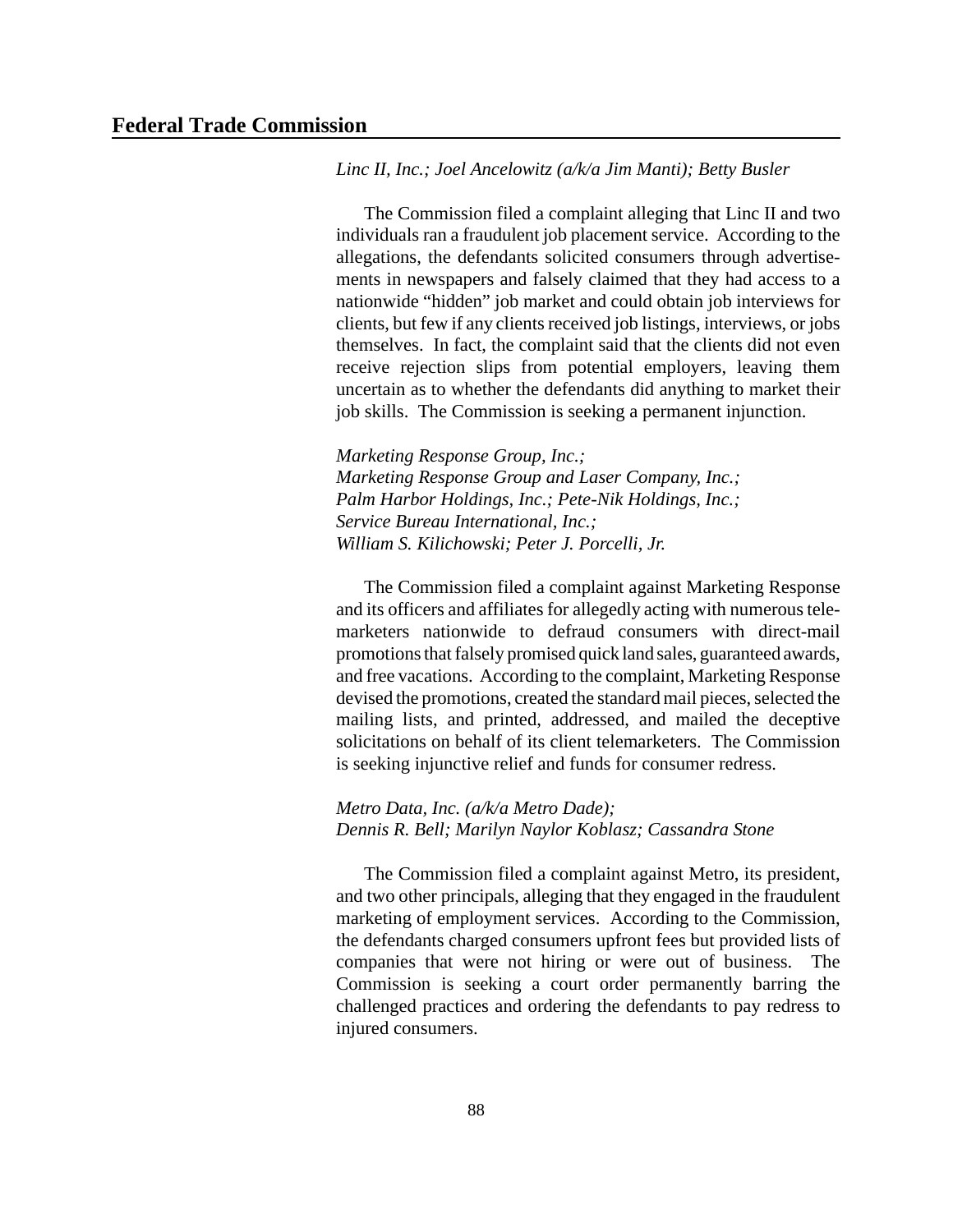*Michael P. McGowan (a/k/a Michael McGovern, d/b/a Industrial Chemical, Inc., Med-Amna First Aide, Med-Amna First Aide Care, National Safety, National Safety Supply, and National Safety & Supply); Amna Medical Products Corp. (d/b/a Amna Medical, Med-Amna, Med-Amna First Aide, and Med-Amna First Aide Care); Industrial Chemical Corporation (d/b/a Industrial Chemical, Inc.)*

The Commission filed a complaint alleging that the defendants, office supply telemarketers, violated the Telemarketing Sales Rule by sending unordered supplies to small businesses and nonprofit organizations, followed by invoices charging inflated prices. When victims complained or tried to return the goods, they were allegedly harassed and charged substantial "restocking" or shipping fees. The Commission is seeking a permanent injunction and consumer redress.

#### *Micom Corporation; Joseph M. Viggiano; Lawrence Williams*

The Commission filed a complaint alleging that Micom and two principals offered deceptive application services for specialized mobile radio and paging licenses issued by the Federal Communications Commission (FCC). The complaint alleged that the company misrepresented the value of the licenses and that some consumers did not receive either their licenses or refunds of the fees paid. The Commission is seeking an injunction.

*Multinet Marketing, LLC; American Family Sweepstakes, LLC; American Readers Service, Inc.; World Class Vacations, Inc.; Clarence Jack Servaes; Jack Michael Servaes*

The Commission filed a complaint against four companies and two of their principals, alleging that Multinet Marketing solicits consumers, telling them that they have won prizes; however, when consumers call to claim the prizes, the telemarketers request credit card numbers to charge between \$300 and \$600 for "major" prizes, other promotional items, and magazine subscriptions. In addition, Multinet Marketing allegedly misrepresents the value of the prizes it awards. Further, according to the complaint, American Readers Service sponsors the Multinet Marketing prize promotion and provides customer and credit card services, in violation of the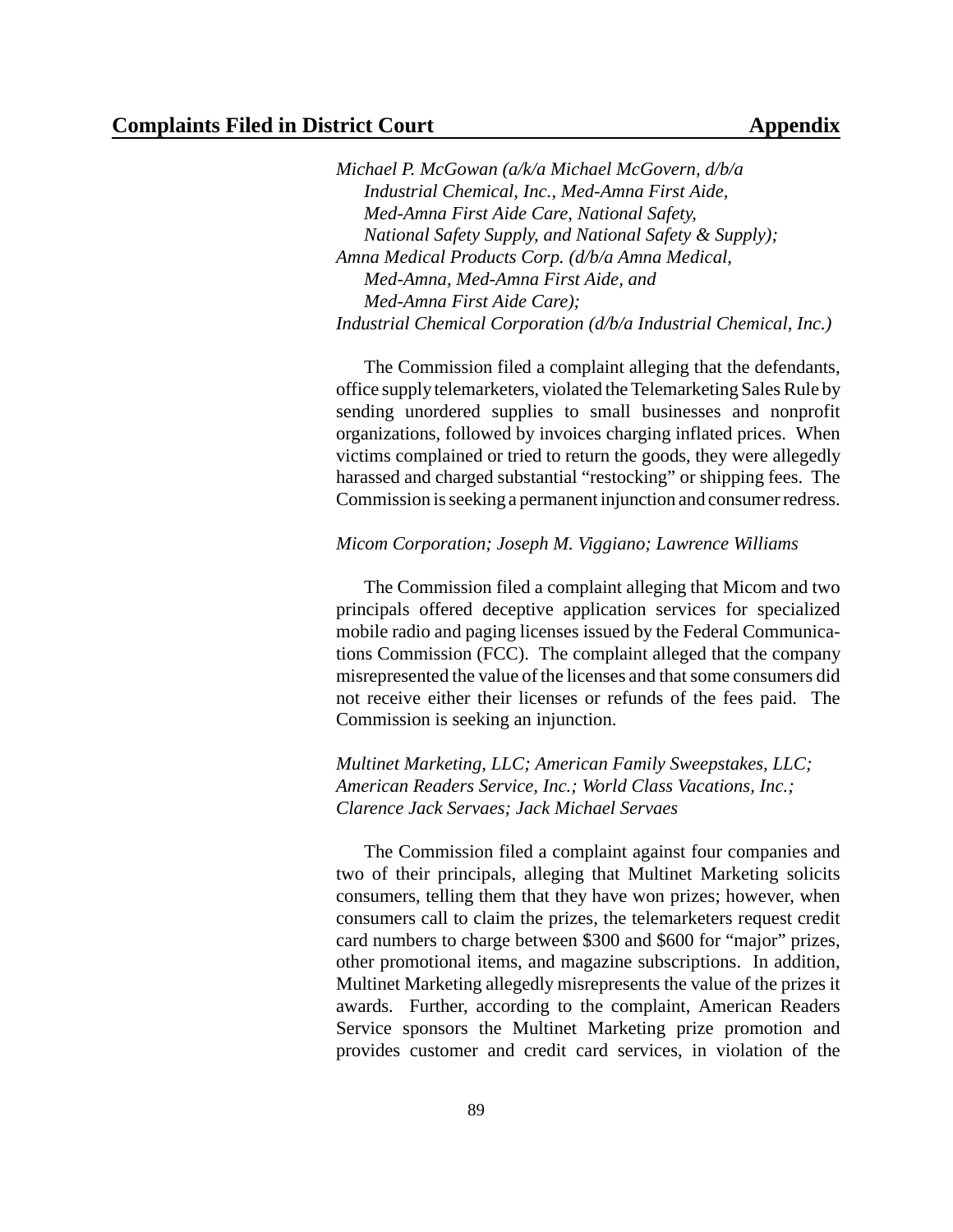Telemarketing Sales Rule. The Commission is seeking a permanent injunction and consumer redress.

#### *National Business Distributors Company, Inc.; Deborah L. Azari; Raphael Ralph Azari*

The Commission filed a complaint alleging that the defendants violated the Telemarketing Sales Rule by engaging in misrepresentations and fraudulent practices in connection with telephone sales of office supplies. According to the complaint, the defendants sent unordered merchandise to small businesses and nonprofit organizations and billed at inflated prices. Victims who complained or tried to return the supplies were harassed and charged substantial "restocking" and shipping fees. The Commission seeks permanent injunctive relief and consumer redress.

#### *National Talent Associates, Inc.; Jerome P. Ashfield*

The Commission filed a complaint alleging that National Talent Associates and its president misrepresented their ability to place children in high-paying modeling and acting jobs and violated a 1975 order that barred them from doing so. The Commission has asked for civil penalties of up to \$10,000 for each violation of the previous order and a requirement that the defendants post a performance bond before resuming work in the talent brokerage business.

#### *Network Communications Group, Ltd.; Alliance Communications, Inc.; Joseph Messina; Oliver Porter*

The Commission filed a complaint alleging that the defendants misrepresented their offering of application services for specialized mobile radio and paging licenses issued by the Federal Communications Commission (FCC). The defendants allegedly misrepresented that consumers would receive FCClicenses through their services and misrepresented the investment value of the licenses. The Commission is seeking permanent injunctive relief.

#### *Oasis Southwest, Inc.; Ray Jojola; Michael A. Portalatin*

The Commission filed a complaint alleging that Oasis Southwest, a telemarketer, and two principals conducted a fraudulent prize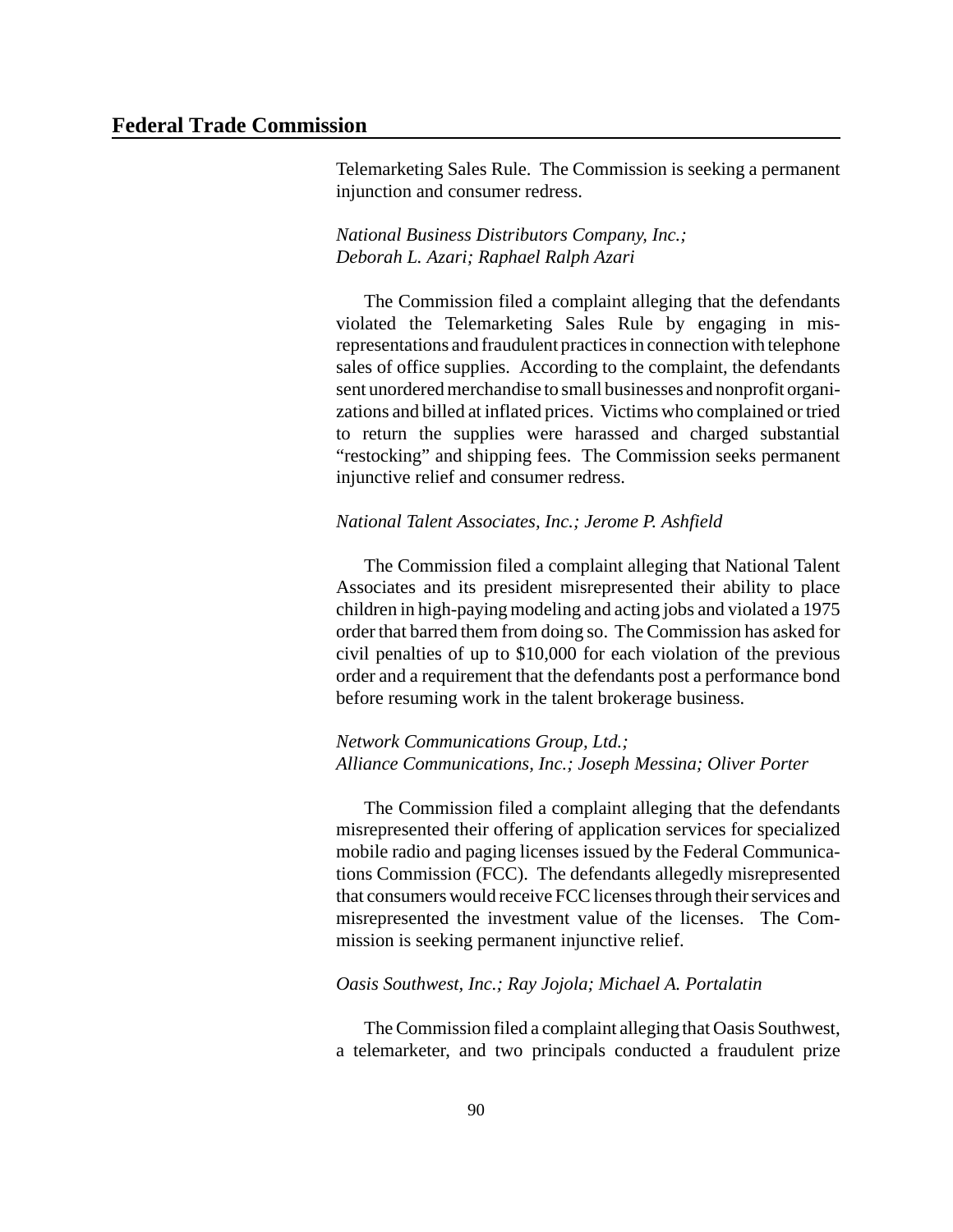promotion. The complaint alleged that Oasis Southwest promised consumers that they would receive an award if they purchased "Say No to Drugs" paraphernalia and that the award would be worth more than the purchase cost. However, the awards consumers received, if any, were allegedly not worth more than what the consumers paid. In addition, the complaint alleged that the defendants violated the Telemarketing Sales Rule by failing to disclose that no purchase was required to enter the promotion or to win a prize. The Commission is seeking a permanent injunction and consumer redress.

*Omega Promotions, Inc.; Regency Services, Inc.; Richard Devon Grant; Lisa Phillips (a/k/a Lisa Warnock Grant, Lisa Marie Warnock, and Lisa Phillips Warnock); Michael Warnock*

The Commission filed a complaint alleging that Omega, Regency, and their corporate officers engaged in the fraudulent telemarketing of employment services. According to the complaint, the defendants conducted multiple operations promoting job openings, charging advance fees, and debiting consumers' bank accounts without authorization. The Commission is seeking a court order permanently barring the challenged practices and ordering the defendants to pay redress to injured consumers.

#### *O'Neill, Incorporated*

The Commission filed a complaint and a consent decree against O'Neill, the largest seller of wetsuits in the United States. The company agreed to settle allegationsthat it failed to accurately list the fiber content of its garments, in violation of federal law and a previous consent order. According to the complaint, in 1992 the Commission issued a consent order settling allegations that O'Neill violated the Textile Fiber Products Identification Act by mislabeling certain wetsuits. Since that time, the company has sold thousands of wetsuits labeled as 100 percent nylon bonded to neoprene, even though they also contained polyester bonded to neoprene. The proposed settlement requires payment of a \$10,000 civil penalty and permanently bars O'Neill from future violations of the order.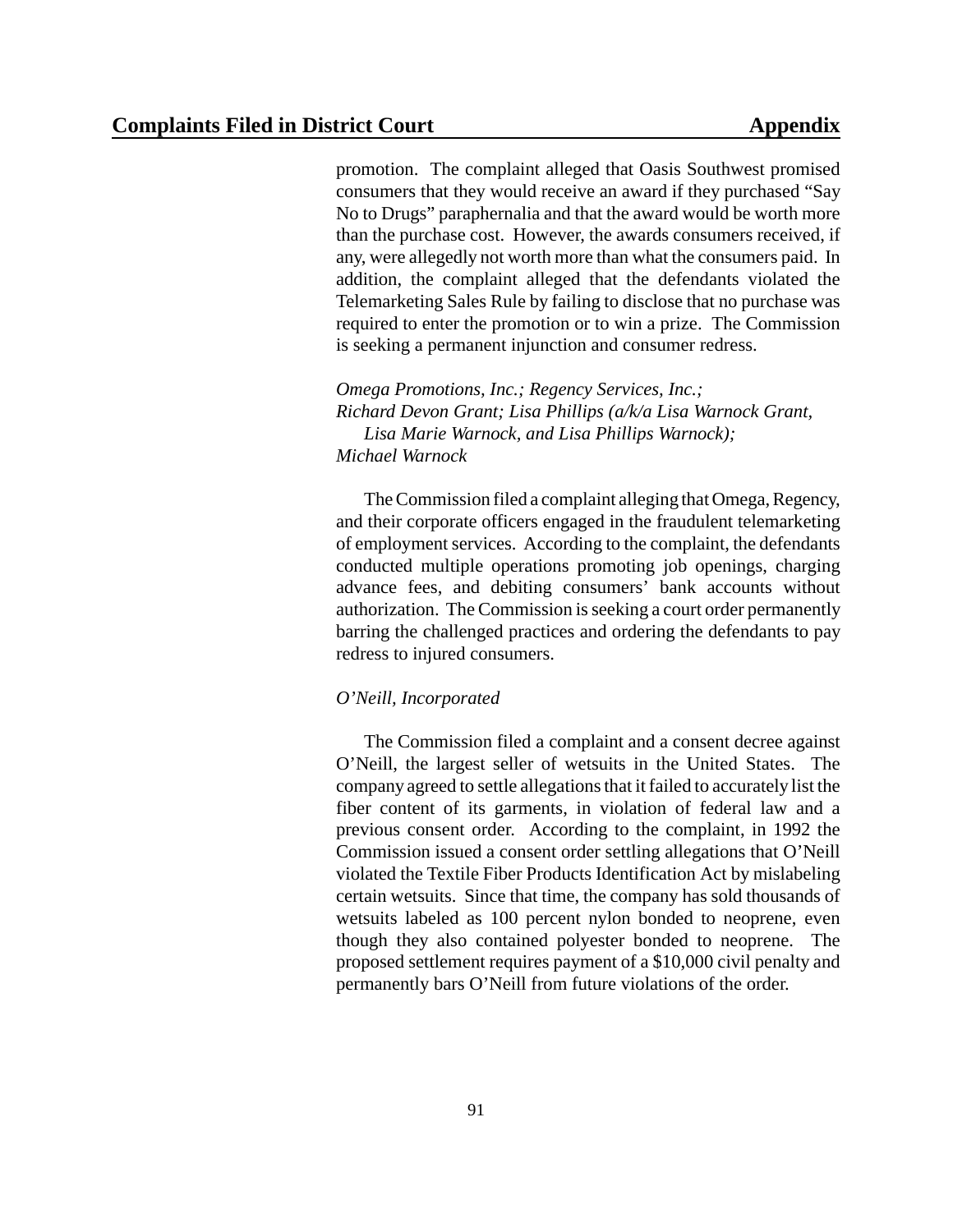*Pioneer Communications of Nevada, Inc.; Glen E. Burke; Mike Luther*

The Commission filed a complaint alleging that Pioneer and its officers violated the Franchise Rule by failing to give investors required pre-purchase information. The defendants sold business ventures consisting of investments in pay-per-call information or entertainment programs that consumers access by calling 900 numbers. The Commission is seeking a court order that would include consumer redress or disgorgement of illegal profits to the U.S. Treasury and that would bar the defendants from similar deceptive practices in the future.

#### *Publishers Award Bureau; Marc Duboise; Gerald E. LaFrance; Kenneth E. Nelson*

TheCommission filed a complaint alleging that Publishers Award Bureau sends solicitations to consumers telling them that they are "guaranteed to win" seemingly valuable prizes; however, when consumers call to claim their prizes, they are told they must pay several hundred dollars for magazine subscriptions to be eligible. In addition, according to the complaint, the prizes actually won are of little value. The complaint also alleged that the company violated the Telemarketing Sales Rule by failing to disclose that no purchase was required to enter the promotion or to win a prize. The Commission is seeking a permanent injunction and consumer redress.

#### *Silver State Western Publishing, Inc. (d/b/a Prime Time Marketing and Prime Time Publishing); John A. Pieri*

The Commission filed a complaint alleging that Silver State, doing business as Prime Time, and principal John Pieri violated the Telemarketing Sales Rule in connection with a "Say No to Drugs" program. The complaint alleged that the defendants enticed consumers into purchasing materials or magazine subscriptions by telling them they would receive "extremely valuable" prizes or awards in exchange for their purchases, which was a misrepresentation. The court ordered a temporary halt to the allegedly deceptive prizepromotion solicitation scheme. The Commission is seeking permanent injunctive relief and redress for injured consumers.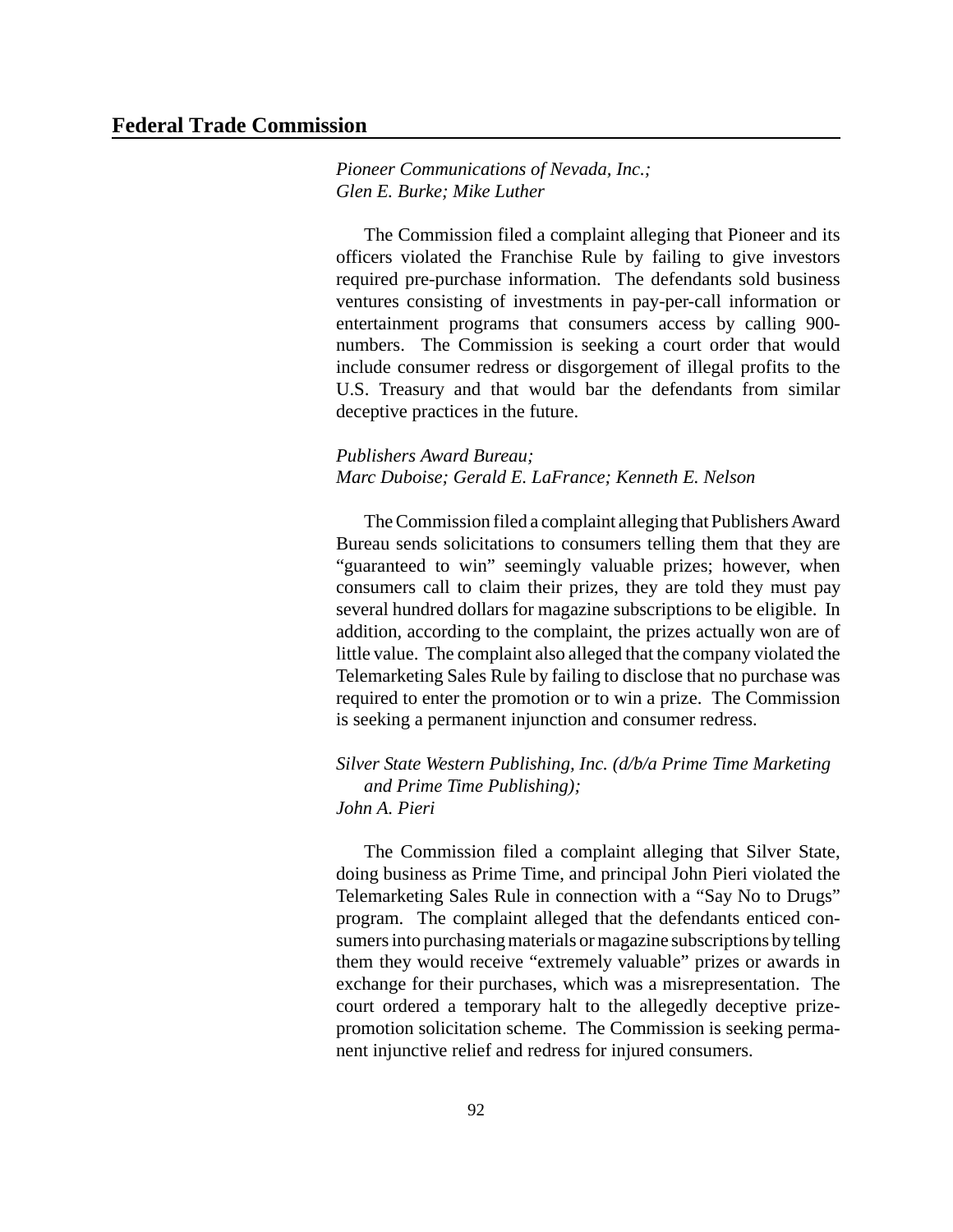*Sparta Chem, Inc.; Dennis J. Saccurato (d/b/a Compu-Kleen, Inc.)* 

The Commission filed a complaint alleging that the defendants, office supply telemarketers, violated the Telemarketing Sales Rule by sending unordered supplies to small businesses and nonprofit organizations, followed by invoices charging inflated prices. When victims complained or tried to return the goods, they were allegedly harassed and charged substantial "restocking" or shipping fees. The Commission isseeking a permanent injunction and consumer redress.

#### *Student Aid Incorporated; Adel Kovaleva; Adel Tager; Raimma Tagiev*

The Commission filed a complaint alleging that the defendants falsely represented their ability to help students obtain scholarships or grants. According to the complaint, the defendants told consumers that they could obtain at least \$1,000 in scholarships or grants, but provided lists of unsuitable or expired scholarships and grants. They also required students to provide rejection letters from each source to get promised refunds and debited consumers' checking accounts without authorization. The Commission obtained a temporary restraining order and is seeking a permanent injunction and consumer redress.

#### *Student Assistance Services, Inc.; Student Financial Services, Inc.; Fred Markowitz; Donald McGovern*

The Commission filed a complaint alleging that the defendants offered fraudulent scholarship search services for an upfront fee and guaranteed to refund the fee if students did not get a scholarship or grant. According to the complaint, the defendants provided lists of unsuitable and expired scholarships or no lists at all and did not honor their refund policy. The Commission obtained a temporary restraining order and is seeking a court order permanently barring the defendants from similar schemes and requiring them to give refunds to their customers.

*Telecommunications Protection Agency, Inc.; Charles Fulton; Jennifer Fulton*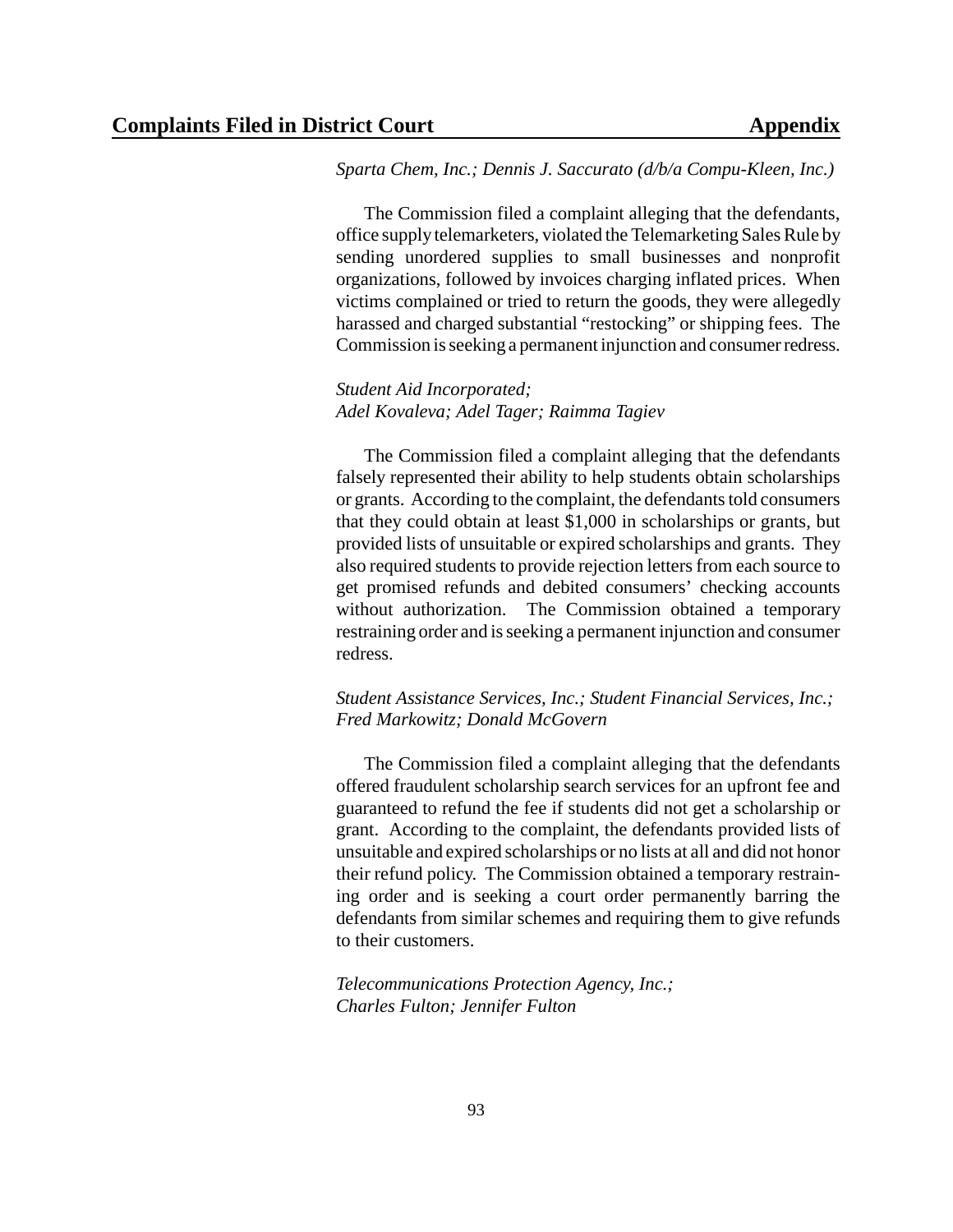The Commission filed a complaint alleging that Telecommunications Protection and its principals violated the Telemarketing Sales Rule. According to the complaint, Telecommunications Protection claimed that, for an upfront fee of \$5,000 or more, it would assist consumers in recovering money that they had lost in previous telemarketing schemes. In fact, the complaint alleged that, in most if not all instances, the money was not recovered. The Commission is seeking a permanent injunction and consumer redress.

#### *Tower Cleaning Systems, Inc.; David A. Gansky*

The Commission filed a complaint against Tower, which has commercial janitorial cleaning franchises in 11 states, alleging that the company and its president violated the Franchise Rule. The complaint alleged that the defendants made inflated earnings claims, did not give required pre-purchase information to potential franchisees, and refused to make refunds as promised in its contracts. In a consent decree filed with the complaint, Tower agreed to pay \$50,000, which will be used for consumer redress or disgorged to the U.S. Treasury. The proposed decree would prohibit the defendants from such violations of the Rule in the future.

#### *Universal Credit Corporation (Gabrielle Ellis and Mark Thomas Ellis, d/b/a)*

A federal district court ordered a temporary halt to an allegedly deceptive "credit repair" scheme run by two individuals doing business as Universal Credit. The order followed a Commission complaint alleging that the defendants falsely represented that they could remove negative information fromconsumers' credit files, even when the information was accurate. The complaint also alleged that the defendants made unauthorized withdrawals from consumers' checking accounts and falsely implied that they had posted a bond to cover money-back guarantees. The Commission is seeking a court order permanently prohibiting the deceptive practices and requiring a monetary payment to be used for refunds for consumers.

*USA Channel Systems, Inc.; Two-Way Systems, Inc.; Charles Bernard Bayne (d/b/a Page 8, as co-partner); Rick Havil (d/b/a Page 8, as co-partner)*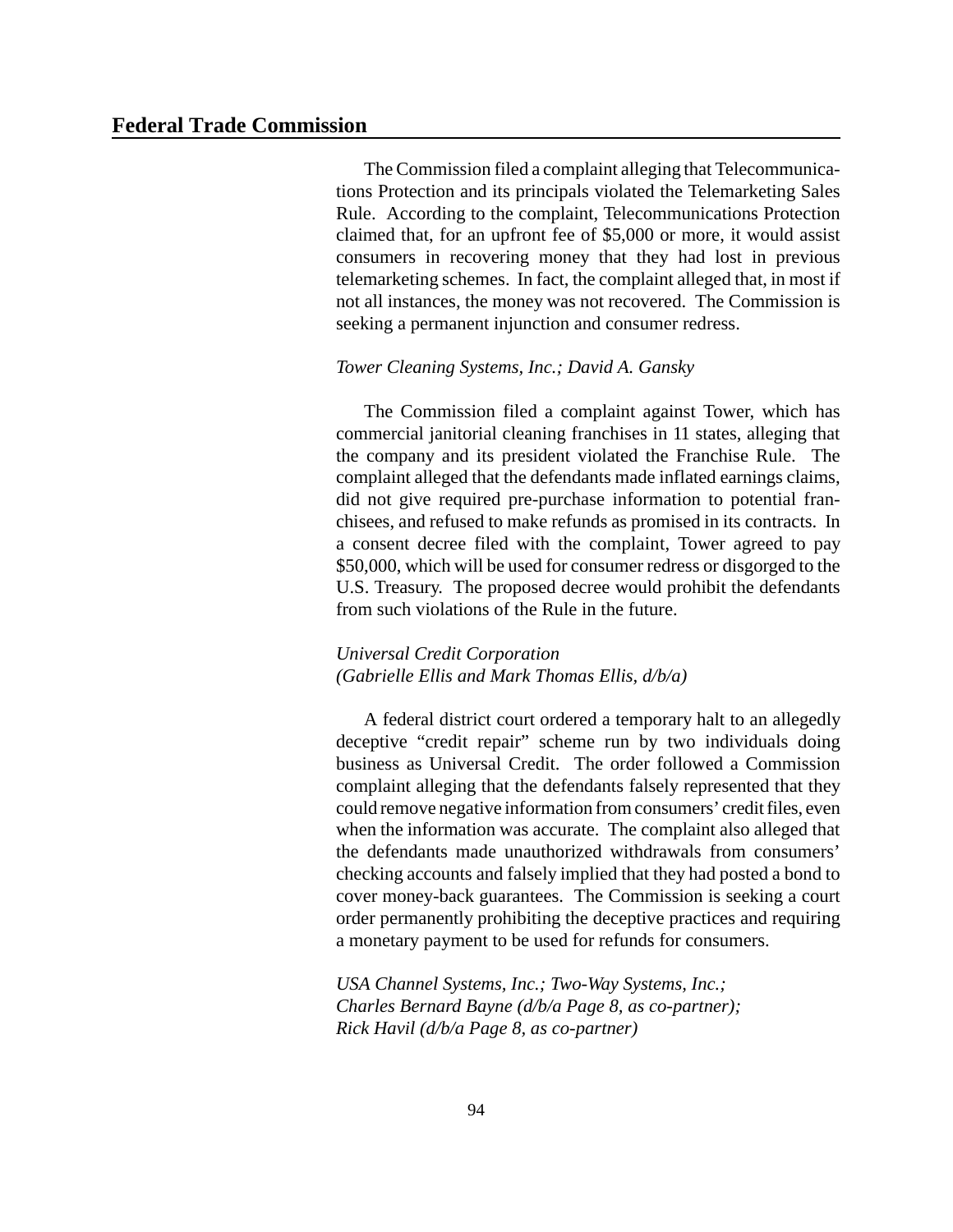The Commission filed a complaint alleging that two companies, both jointly run by two individuals, ran a fraudulent application mill for federal paging licenses. According to the complaint, the defendants misrepresented the lease or resale value of the licenses, the number of licenses available in a given geographical area, and the income or profit that consumers could realize from purchasing the licenses. The Commission is seeking a permanent injunction and monetary relief.

#### *USA Credit Services, Inc.; Steven Spence*

The Commission obtained a temporary restraining order and an asset freeze against USA Credit and its president, Steven Spence. The Commission filed a complaint alleging that Spence violated the Telemarketing Sales Rule by making false claims about his credit repair service. According to the complaint, Spence claimed that he could remove negative information from consumers' credit reports even if the information was accurate and timely. In addition, Spence allegedly violated the Rule by seeking an upfront fee for his services. TheCommission isseeking permanent injunctive relief and consumer redress.

#### *Worldwide Wallcoverings & Blinds, Inc.; Martha Kazak; Bruce Sears*

The Commission obtained a federal court order temporarily halting the operations of Worldwide, a company that advertised discount wallpaper and window blinds and promised delivery within two or three days. The Commission filed a complaint alleging that Worldwide defrauded thousands of customers by, in many instances, simply taking their money and not shipping any merchandise at all. According to the complaint, the company obtained millions of dollars through this massive fraud, which prompted record numbers of complaints to Better Business Bureaus and the Illinois Attorney General's office. The Commission asked the court to issue a permanent injunction againstWorldwide and its principal officers and to provide for a consumer redress fund.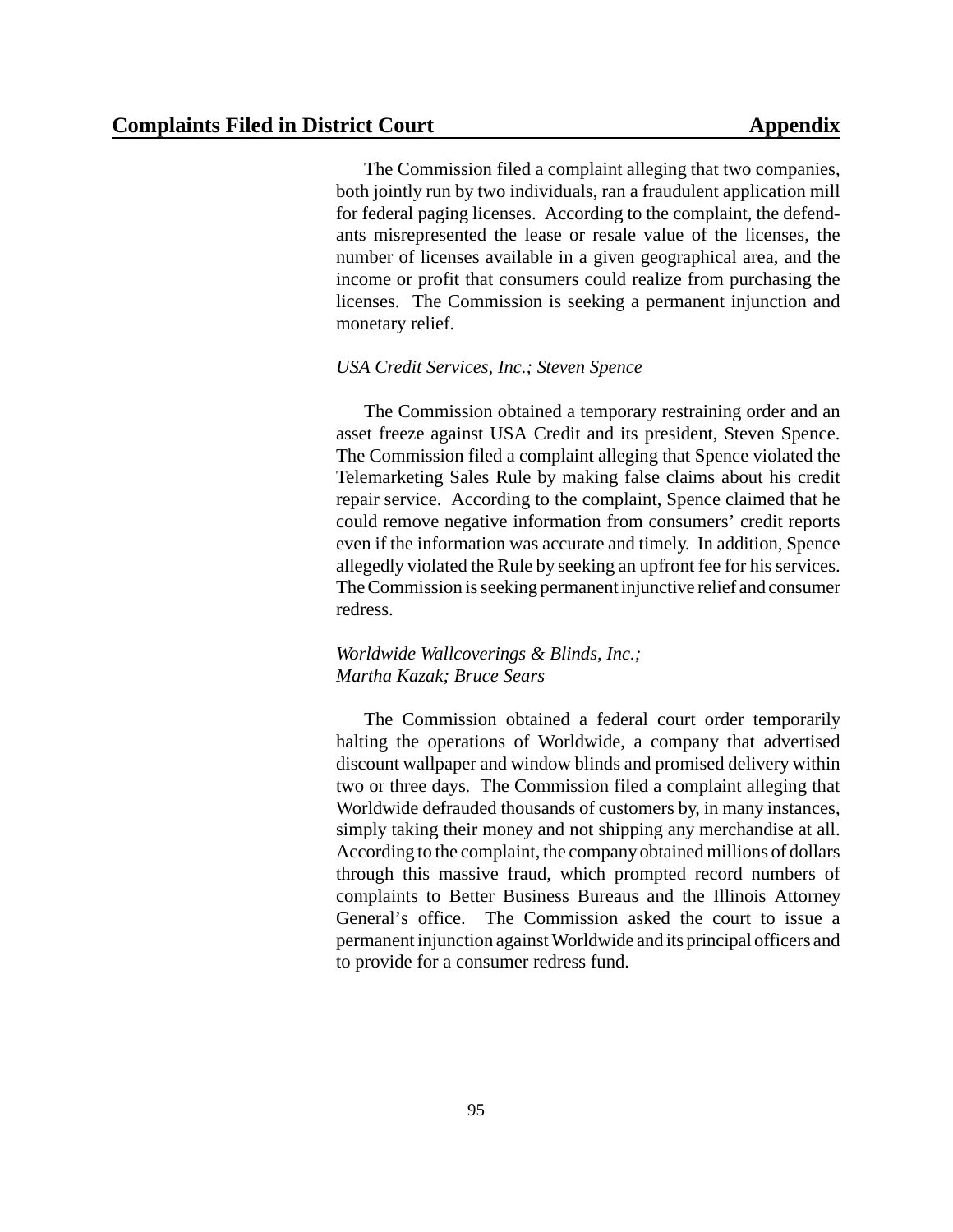## **PRELIMINARY INJUNCTIONS COMPETITION MISSION**

| <b>Title</b>                               | <b>Number</b> | <b>Action Date</b> | <b>Type of Matter</b>    | <b>Product/Service</b>                       |
|--------------------------------------------|---------------|--------------------|--------------------------|----------------------------------------------|
| <b>Blodgett Memorial Medical</b><br>Center | 951 0126      | 01/19/96           | <b>Horizontal Merger</b> | <b>Inpatient Hospital</b><br><b>Services</b> |
| <b>Questar Corporation</b>                 | 961 0001      | 12/27/95           | <b>Horizontal Merger</b> | <b>Natural Gas Transmission</b>              |
| Rite Aid Corporation                       | 961 0020      | 04/17/96           | Horizontal Merger        | Drug Stores                                  |

#### *COMPETITION MISSION (SUMMARY)*

#### *COMPETITION MISSION (DETAIL)*

#### *Blodgett Memorial Medical Center; Butterworth Hospital*

The Commission filed a motion for a preliminary injunction to block the proposed merger of Blodgett Memorial Medical Center and Butterworth Hospital, the two largest hospitals in Grand Rapids, Michigan, alleging that the merger would substantially reduce competition for general acute care inpatient hospital services in the area. On September 26, 1996, the U.S. District Court for the Western District of Michigan, Southern Division, denied the Commission's request for an injunction. The Commission has appealed the denial of the request for an injunction to the U.S. Court of Appeals for the Sixth Circuit.

#### *Questar Corporation*

Questar abandoned its plans to acquire a 50-percent ownership interest in Kern River Gas Transmission Company after the Commission filed a motion in federal district court for a preliminary injunction to bar the transaction. According to the complaint, the consummation of the acquisition would give Questar control over the transmission of natural gas to industrial customers in the Salt Lake City area, which would reduce competition between the two firms and lead to higher prices. The court dismissed the case without prejudice.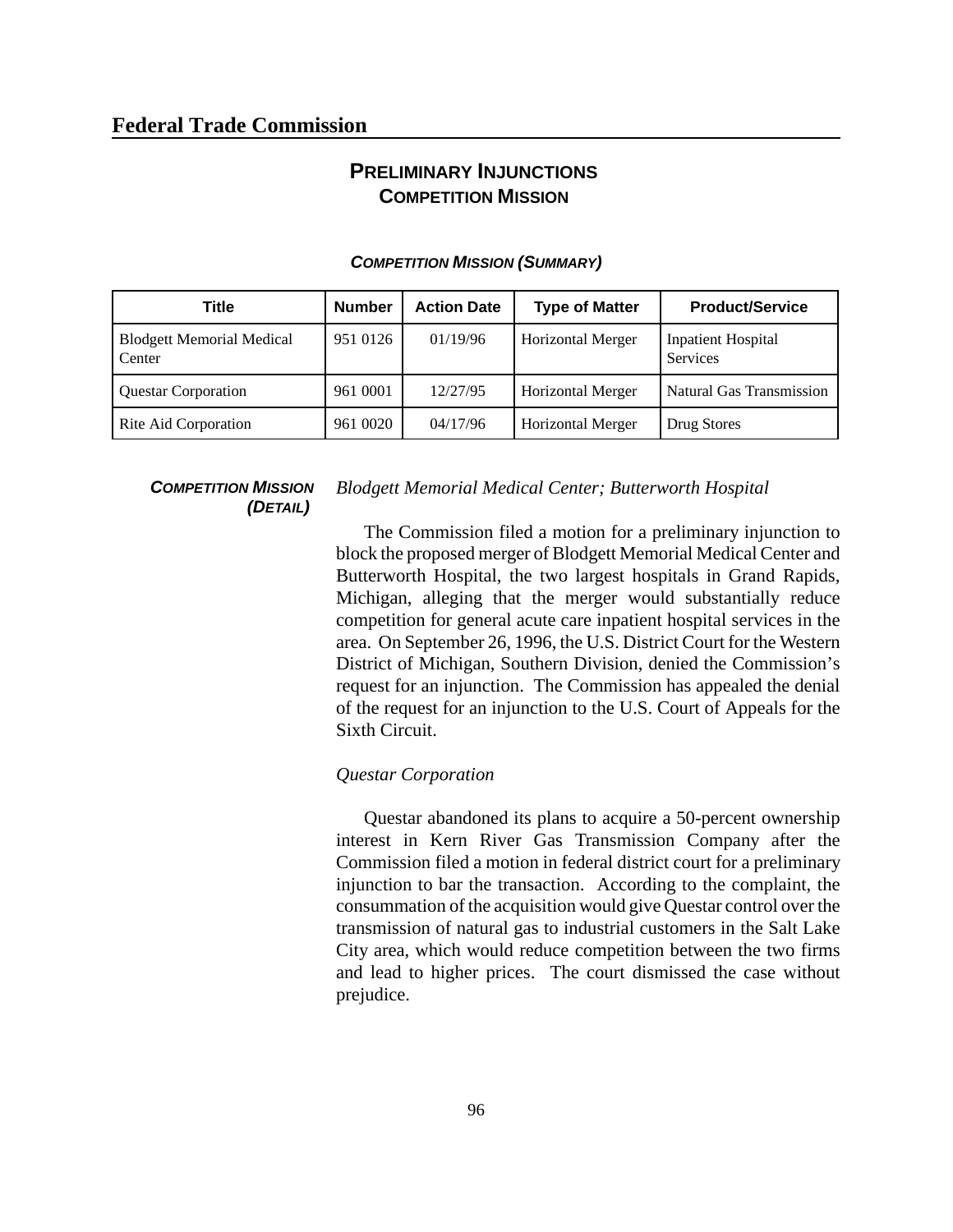*Rite Aid Corporation; Revco D.S., Inc.*

RiteAid abandoned its proposed \$1.8 billion acquisition of Revco after the Commission voted to seek a preliminary injunction in federal court to block the transaction. The Commission was set to charge that the merger of the two largest retail drug store chains in the United States would substantiallyreduce competition for prescription drugs sold in retail pharmacy outlets in numerous geographic areas. Rite Aid withdrew its tender offer before the Commission could file its motion in court.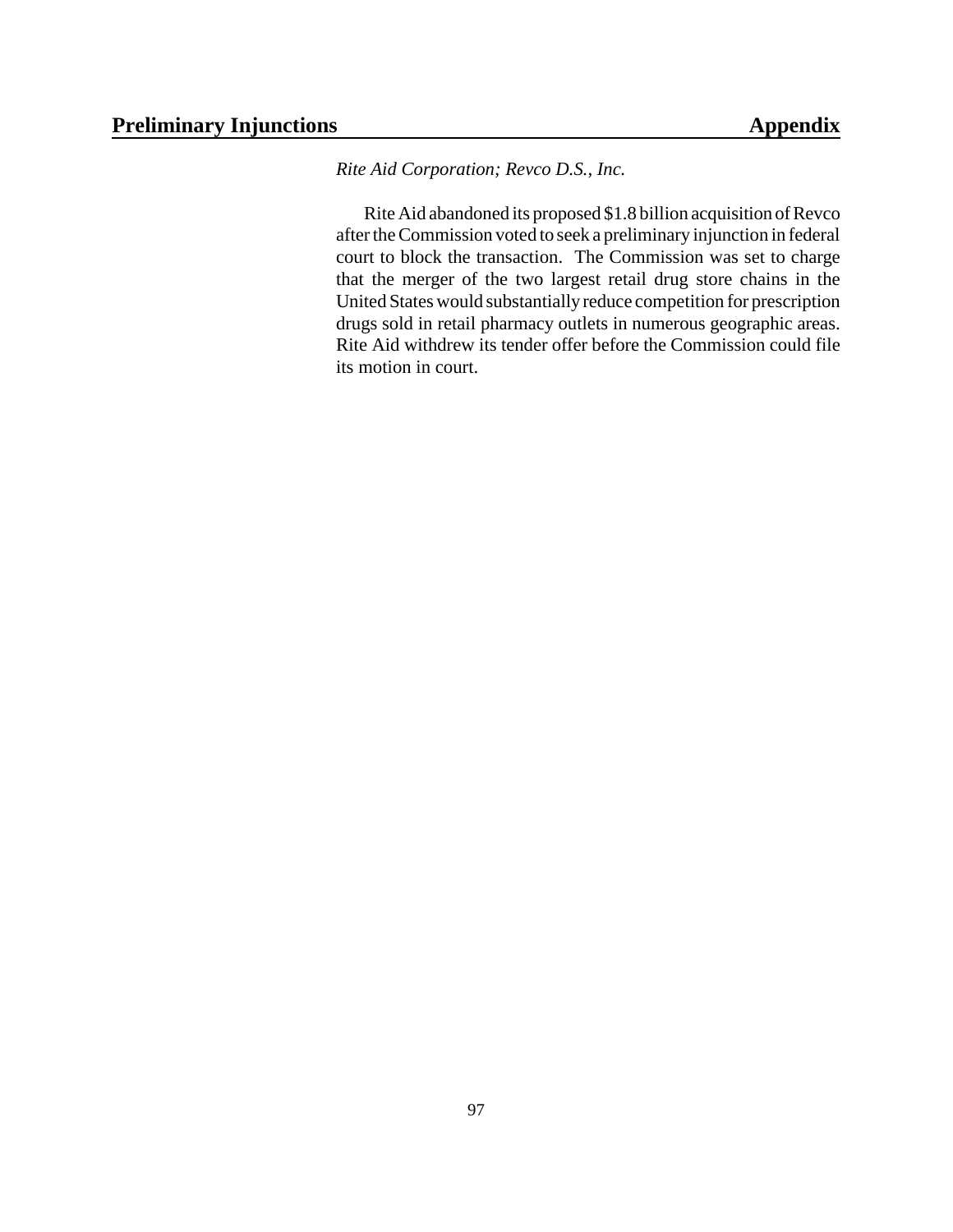

## **PERMANENT INJUNCTIONS CONSUMER PROTECTION MISSION**

#### *CONSUMER PROTECTION MISSION (SUMMARY)*

| Title $1$                                                 | <b>Number</b> | <b>Action</b><br><b>Date</b> | <b>Type of Matter</b>                                               | <b>Product/Service</b>                      |
|-----------------------------------------------------------|---------------|------------------------------|---------------------------------------------------------------------|---------------------------------------------|
| Acme Vending Company                                      | X950095       | 02/28/96                     | <b>Franchise Rule</b>                                               | Vending Machine Business<br>Opportunity     |
| (Allied Snax, Inc.)<br>James L. Roche                     | X960123       | 05/24/96                     | <b>Franchise Rule</b>                                               | <b>Snack Food Business</b><br>Opportunity   |
| <b>Allstate Business Consultants</b><br>Group, Inc.       | X950061       | 08/30/96                     | <b>Franchise Rule</b>                                               | Vending Machine Business<br>Opportunity     |
| (American Vending Group, Inc.)<br><b>Kenneth Sterling</b> | X950083       | 05/21/96                     | <b>Franchise Rule</b>                                               | <b>Display Rack Business</b><br>Opportunity |
| Building Inspector of America,<br>Inc., The               | X940061       | 06/17/96                     | <b>Franchise Rule</b>                                               | Home Inspection Service<br>Franchises       |
| Cambridge Exchange, Ltd., The                             | X930047       | 02/08/96                     | <b>Investment Fraud</b>                                             | Artwork                                     |
| Diamond Rug and Carpet Mills,<br>Inc.                     | X960003       | 12/12/95                     | <b>Textile Fiber</b><br>Product<br><b>Identification Act</b>        | Carpets                                     |
| Georgetown Galleries, Inc.                                | X960010       | 11/29/95                     | <b>Investment Fraud</b>                                             | <b>Art Prints</b>                           |
| Giving You Credit, Inc.                                   | X960101       | 04/12/96                     | <b>Telemarketing Sales</b><br>Rule and Fair Credit<br>Reporting Act | Credit Repair                               |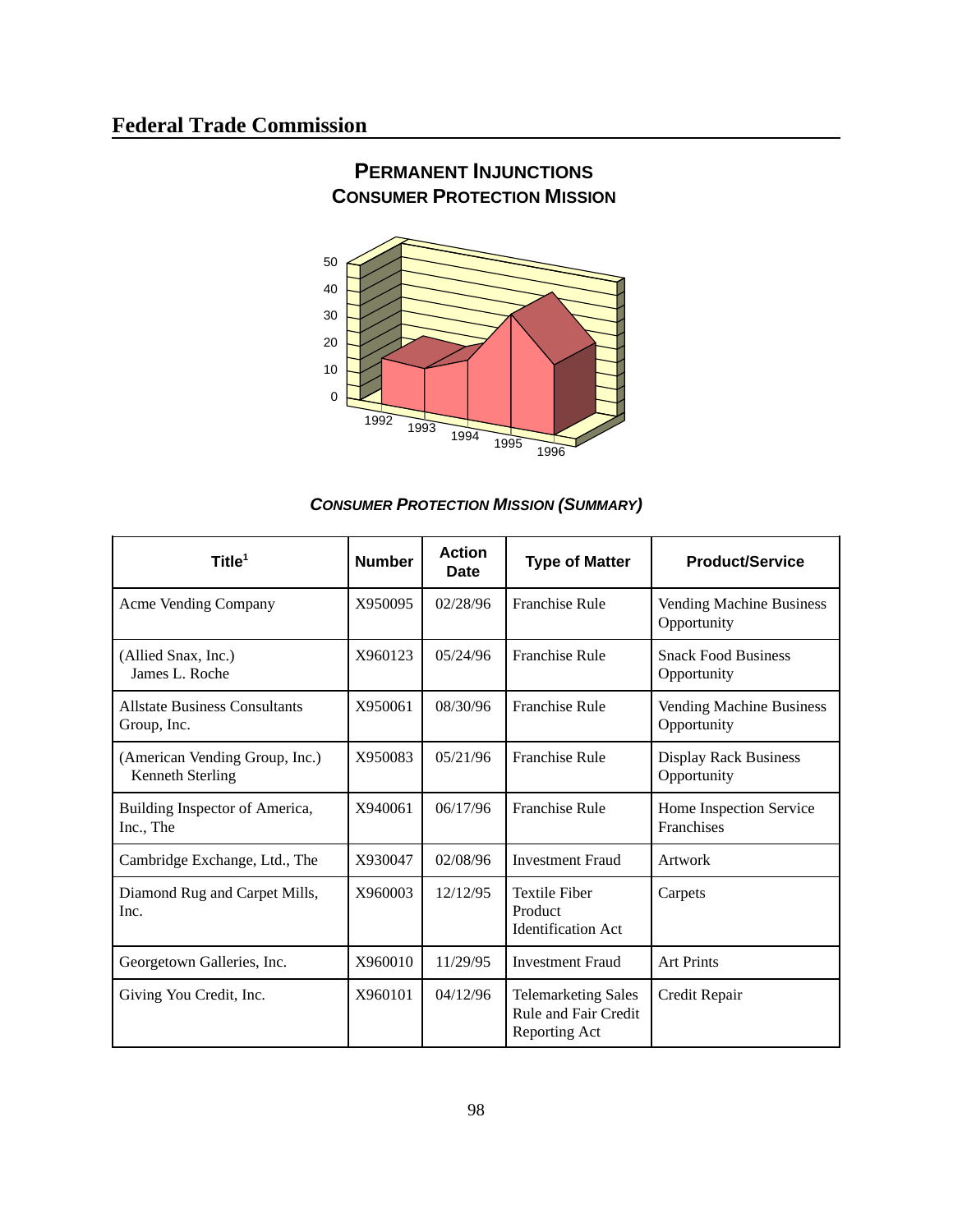# **Permanent Injunctions Appendix**

| Title $1$                                                                                           | <b>Number</b>                 | <b>Action</b><br>Date            | <b>Type of Matter</b>      | <b>Product/Service</b>                                        |
|-----------------------------------------------------------------------------------------------------|-------------------------------|----------------------------------|----------------------------|---------------------------------------------------------------|
| <b>Infinity Corporation</b><br>(Makiko Kato, d/b/a)                                                 | X950097                       | 03/14/96                         | <b>Franchise Rule</b>      | <b>Medical Billing Service</b><br><b>Business Opportunity</b> |
| Ivory Jack's Trading Company,<br>Inc.<br>Northwest Tribal Art, Inc.                                 | X960052<br>X960052            | 05/08/96<br>05/08/96             | Authenticity Fraud         | Artwork - Native American<br>Style                            |
| (Meridian Capital Management,<br>Inc.)<br>Angelo DeLon                                              | X950060                       | 04/25/96                         | <b>Telemarketing Fraud</b> | <b>Investment Scheme</b><br>"Recovery Room"                   |
| North East Telecommunications,<br>Ltd.                                                              | X960082                       | 09/20/96                         | <b>Investment Fraud</b>    | Paging License Services                                       |
| Nu-Idea Technologies, Inc.<br>T. Randall Bridges<br>James R. Davis                                  | X950079<br>X950079<br>X950079 | 04/12/96<br>04/12/96<br>04/12/96 | Franchise Rule             | Vending Machine Business<br>Opportunity                       |
| Ray Williams Funeral Home, Inc.                                                                     | X960019                       | 01/12/96                         | <b>Funeral Rule</b>        | <b>Funeral Services</b>                                       |
| (Second Income, Inc.)<br>Glenn Rosofsky                                                             | X950073                       | 11/27/95                         | Franchise Rule             | Vending Machine Business<br>Opportunity                       |
| Showcase Distributing, Inc.                                                                         | X950054                       | 07/08/96                         | Franchise Rule             | Vending Machine Business<br>Opportunity                       |
| Surface Science Corporation                                                                         | X950100                       | 02/14/96                         | Franchise Rule             | <b>Engine Lubricant Business</b><br>Opportunity               |
| (Telecommunications of America,<br>Inc.)<br><b>Robert Diehl</b>                                     | X950050                       | 03/14/96                         | Franchise Rule             | Pay Telephone Business<br>Opportunity                         |
| United States Business Bureau,<br>Inc.<br>Reuben Borja<br>Paul Kalomeris<br>William Robert O'Rourke | X950062<br>X950062<br>X950062 | 03/26/96<br>03/26/96<br>03/26/96 | <b>Telemarketing Fraud</b> | "Better Business Bureau"<br>Scheme                            |
| Yasik Funeral Home - Stanley S.<br>Yasik, Inc.                                                      | X960035                       | 05/10/96                         | <b>Funeral Rule</b>        | <b>Funeral Services</b>                                       |

<sup>1</sup>A company name shown in parentheses is for identification of the case only; the company is not a defendant in the item shown in the table.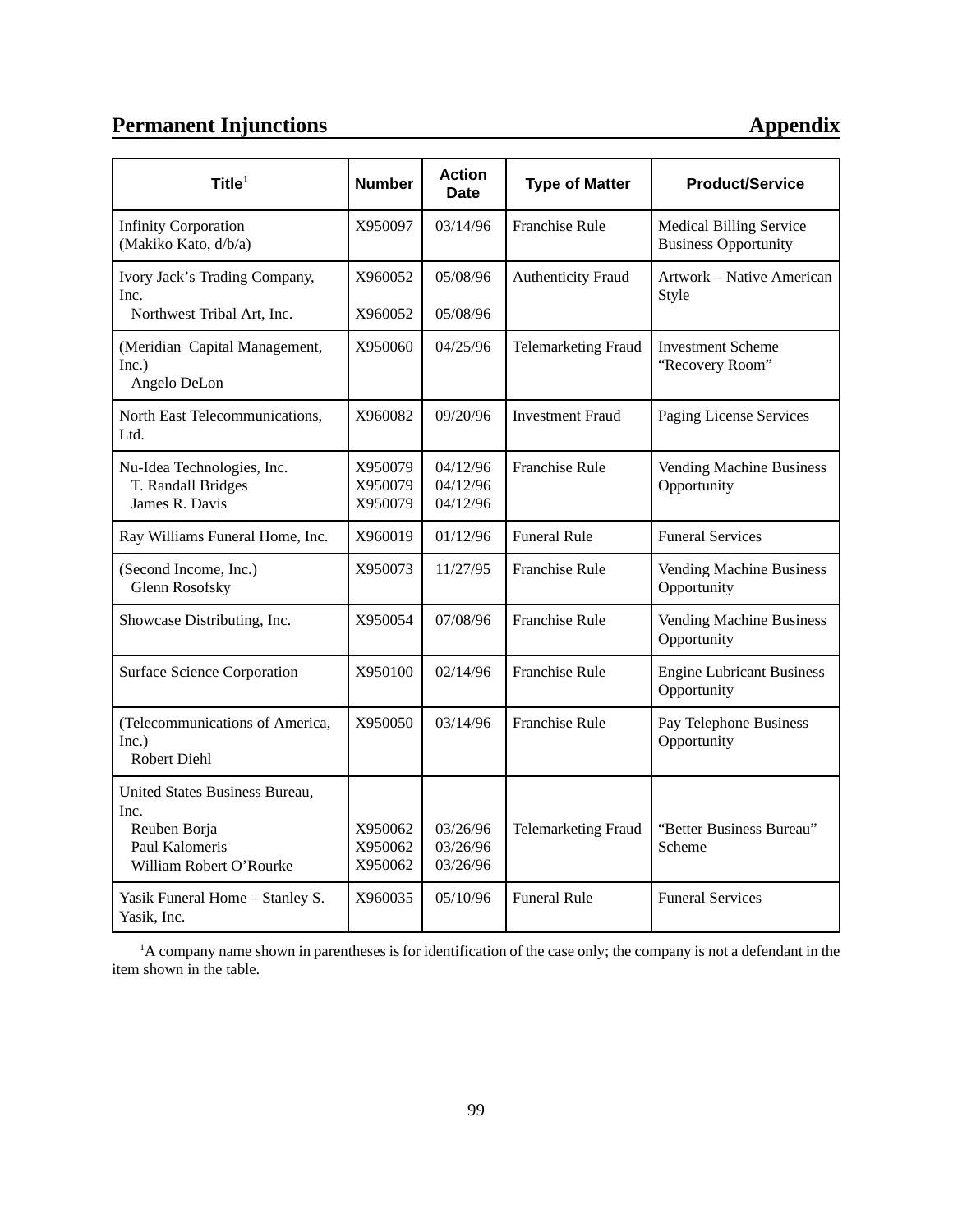#### **Federal Trade Commission**

#### *CONSUMER PROTECTION MISSION (DETAIL) Acme Vending Company; Peter K. Smith*

As part of a nationwide crackdown by federal and state regulators on business opportunity fraud, the Commission announced a settlement with Acme Vending and Peter Smith, marketers of snack and soft drink vending machine franchises. The settlement requires that the defendants comply with the Franchise Rule and prohibits them from making false or misleading statements when offering any franchise or business opportunity in the future.

*(Allied Snax, Inc.) James L. Roche*

James Roche, individually and as an officer and director of Allied Snax, a now-defunct company, settled allegations that he misrepresented earnings claims and other aspects of his snack food distributorship programs. In addition, he agreed to settle allegations that he violated the Franchise Rule by failing to provide prospective franchisees with documentation required by the Rule. The settlement permanently bans Roche from promoting or selling any franchise or business venture.

#### *Allstate Business Consultants Group, Inc.; Enrico Pace; Edward Wong*

Allstate Business Consultants, its president, and its CEO agreed to permanently discontinue their marketing and sale of franchises for candy vending machines. They also agreed to post a \$1.5 million bond for protection of their customers before engaging in future telemarketing activities. The ban and bond were included in an agreement settling allegations that the defendants made false claims about the earnings potential and other aspects of their business opportunities and also used false references to induce consumers to purchase the franchises, in violation of the Franchise Rule.

#### *(American Vending Group, Inc.) Kenneth Sterling*

The Commission settled with Kenneth Sterling, president of American Vending, alleging that the company violated the Franchise Rule in its sale of display rack vending opportunities for gourmet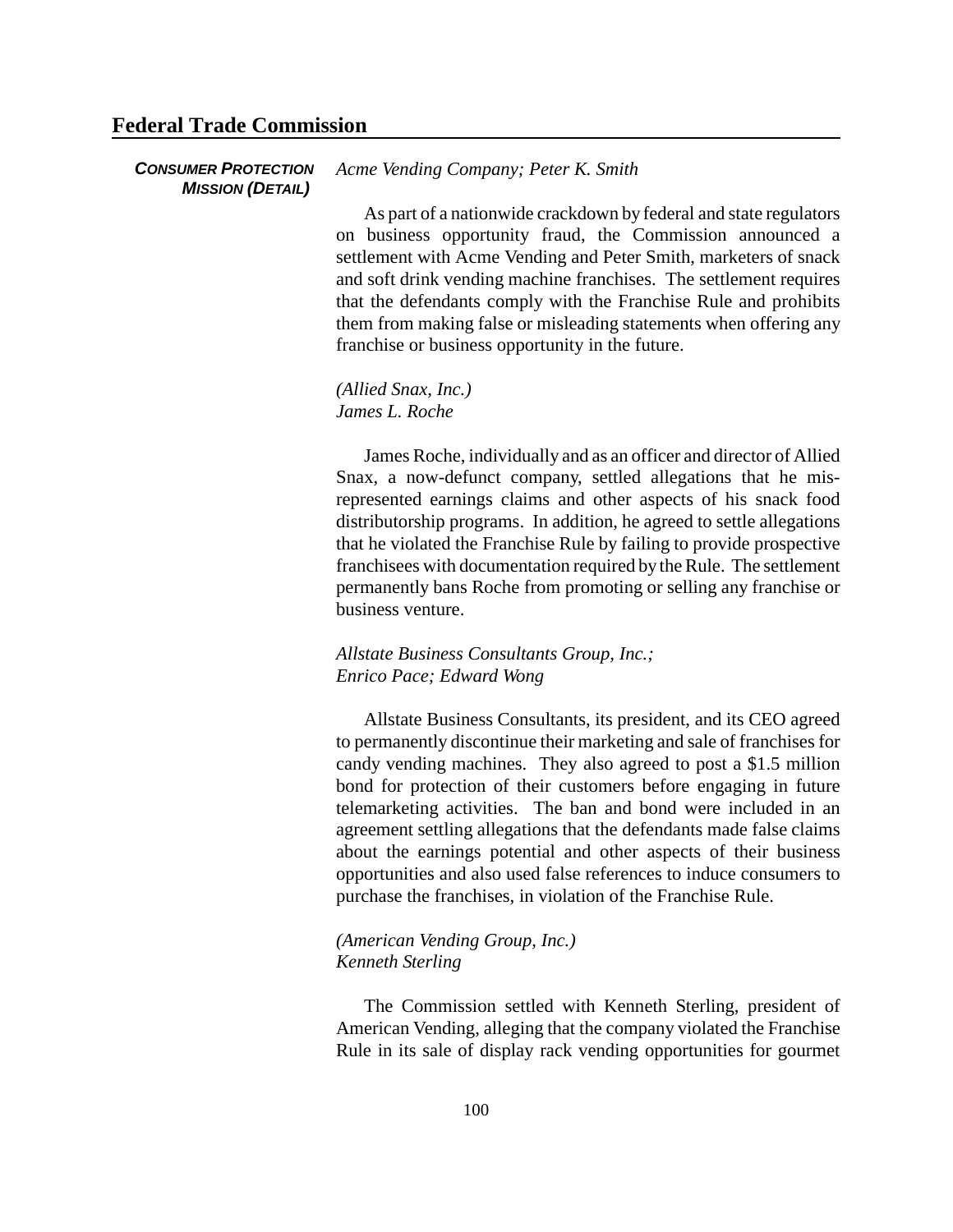coffees, by failing to provide critical pre-purchase information to potential buyers and making exaggerated earnings claims. The consent decree prohibits Sterling from violating the Rule and from making false statements or misrepresenting material aspects of any business venture he offers.

#### *Building Inspector of America, Inc., The*

The Building Inspector, which offered franchises for home inspection services, settled allegations that it failed to disclose to potential purchasers the litigation and bankruptcy history of the company and two of its officers. The Commission also alleged that the company made unsubstantiated claims about the earnings franchise buyers could expect, among other violations of the Franchise Rule. The settlement bars The Building Inspector from future violations of the Rule. In separate settlements, three of the company officers agreed to pay civil penalties (*see – page 111*).

#### *Cambridge Exchange, Ltd., The; Wellington Art, Ltd., Inc.; Samuel Stier; Steven Stier*

Two companies and two individuals settled allegations that they participated in a deceptive scheme to telemarket animation cels and other artworks to consumers nationwide. The Commission alleged that the defendants solicited consumers to purchase artworks by misrepresenting the investment value and profit potential of the art and also ran a deceptive prize-promotion scheme in which the artwork won was worth less than the "shipping and handling" fees consumers had to pay. The settlement prohibits the defendants from making false claims about the value or investment profit potential of any artwork or other item in the future.

#### *Diamond Rug and Carpet Mills, Inc.*

An investigation by the Commission and the Department of Justice revealed numerous instances in which Diamond apparently falsely labeled the fiber content and weight of its carpets, both of which are critical to carpet wear and cost. The investigation led to a guilty plea by the company to criminal violations of the Textile Act and a criminal fine of \$100,000. In addition, the company signed a consent decree settling allegations of civil violations of the same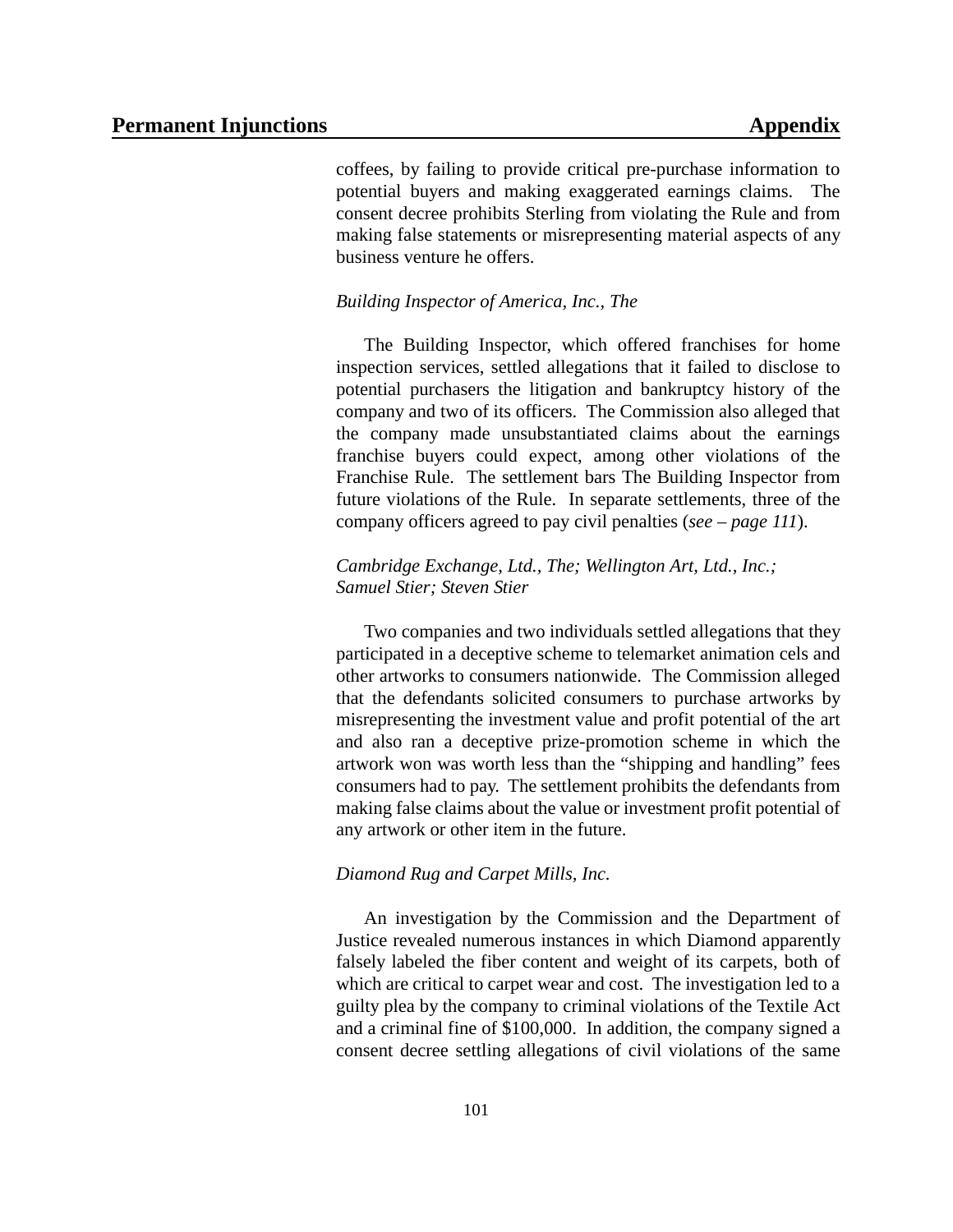statute. The consent decree requires the company to comply with the Textile Act in the future and to set up a control system to ensure proper fiber identification and prohibits it from misrepresenting the fiber weight of carpets it manufactures and distributes.

*Georgetown Galleries, Inc. (Unique Selling Propositions, Inc., d/b/a); Richard Spring*

Unique Selling Propositions, doing business as Georgetown Galleries, and its owner settled allegations that they misrepresented the investment value of the antiquarian art prints they sold. Under the settlement, Richard Spring and his company are barred from misrepresenting the investment value of the prints they sell and are required to disclose that buying artwork as an investment is high risk.

*Giving You Credit, Inc.; Clear Your Credit, Inc.; Partners in Vision International, Inc.; Keith Berggren; Lois Symington; Paul Symington*

The Commission alleged that the three companies and their principal officers developed amulti-level marketing plan to sell credit repair services through representatives who earned commissions on their sales and bonuses for recruiting new sales representatives. According to the complaint, one tactic the defendants used was to falsely claim that the Fair Credit Reporting Act requires deletion of an entire negative entry if it is not 100 percent accurate. The defendants settled the allegations under a consent decree that prohibits them from engaging in similar practices and requires them to cease collection efforts.

#### *Infinity Corporation (Makiko Kato, d/b/a); Gregory Duvall*

The Commission approved a settlement with Makiko Kato, doing business as Infinity, and principal Gregory Duvall. The company offers business opportunitiesto providemedical billing services using Infinity software. The settlement requires that the defendants comply with the Franchise Rule and prohibits them from making false or misleading statements when offering any franchise or business opportunity in the future.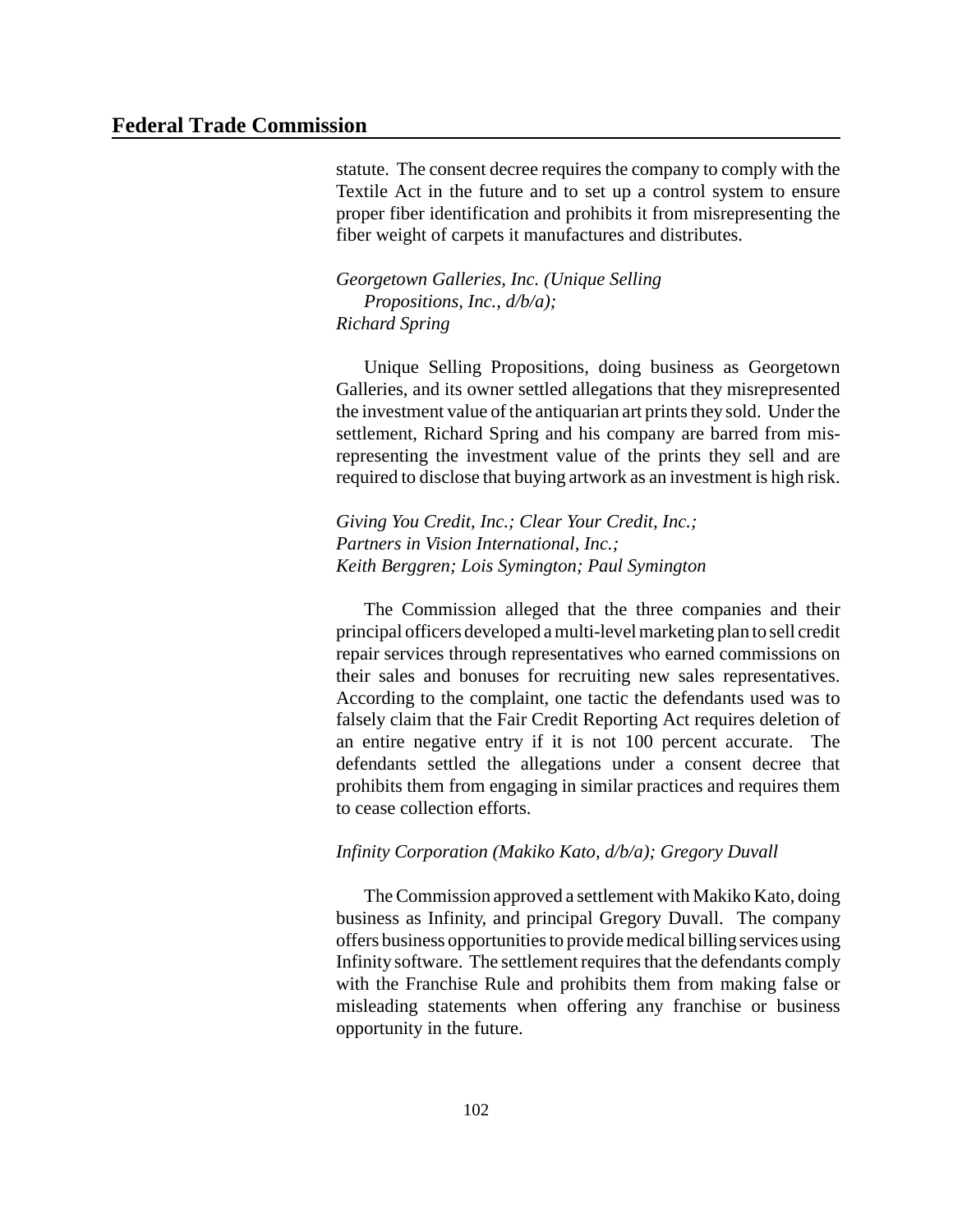*Ivory Jack's Trading Company, Inc.; Northwest Tribal Art, Inc.; Ngoc Q. Ly; Kurt L. Tripp*

Two companies and their owners settled Commission allegations that they falsely represented that Native-American-style carvings they offered for sale were authentic Native-made artwork. As part of the settlement, the defendants are prohibited from misrepresenting that their artwork is made by Native Americans and are required to follow procedures to prevent such misrepresentations at the retail level for products they offer at wholesale. In addition, the two individual defendants are each required to pay \$20,000 as disgorgement.

#### *(Meridian Capital Management, Inc.) Angelo DeLon*

Angelo DeLon settled allegations stemming from his participation in an allegedly deceptive telemarketing scheme, run by Meridian Capital, that purported to recover money consumers had lost to telemarketing investment fraud. Under the terms of the settlement, DeLon is permanently prohibited from engaging in misrepresentations regarding any material aspect of telemarketing or recovery room services and is required to post a \$50,000 bond before engaging in telemarketing or assisting others engaged in telemarketing.

*North East Telecommunications, Ltd.; Strategies Telecom, Inc.; Tannen Advertising, Inc.; Daniel L. Coutinho; Mark R. Goldstein (a/k/a Steve Collins, Steven Roberts, and Steve Rogers); Dilraj Mathauda (a/k/a Roger Ford); Anthony Vandeputte (a/k/a Ron Stewart)*

The Commission negotiated a settlement with Strategies Telecom, which was part of a common enterprise that offered investments in paging licenses issued by the Federal Communications Commission (FCC). According to the Commission, the defendants (including three companies and four individuals who were executives or managers of the companies) misrepresented a number of facts, including that the licenses were valuable investments, that the fee charged was for studies required by the FCC, and that North East would assist clients in marketing their licenses. In addition, the defendants falsely represented that North East was a member of trade associations that deal with the FCC and its regulations. The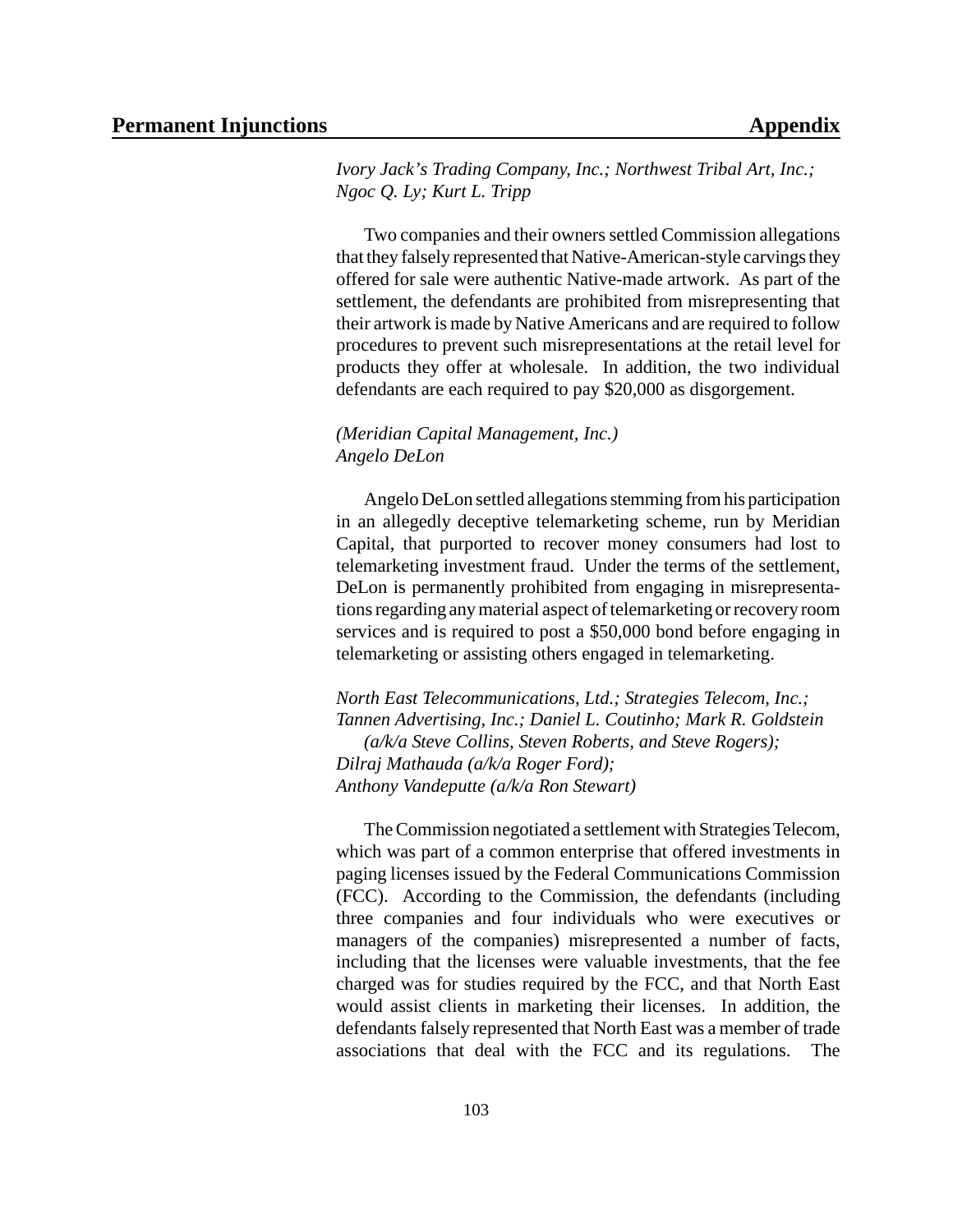settlement with Strategies Telecom prohibits the company from making the challenged false claims. Charges against the other defendants are pending.

*Nu-Idea Technologies, Inc.; Film Centers of America, Inc.; Mr. Popcorn, Inc.; T. Randall Bridges; James R. Davis (a/k/a Ron Davis); Joseph Gilmore*

The Commission reached three settlements with Nu-Idea, two related firms, and three principals, who sold vending machine business ventures. The Commission alleged that the defendants violated the Franchise Rule by failing to give potential buyers required disclosures and documentation of evidence supporting earnings claims. The settlements bar future violations of the Rule.

*Ray Williams Funeral Home, Inc.; David L. Northern, Jr.; Sarah C. Northern; Jeffrey L. Rhodes*

Ray Williams Funeral Home and its corporate officers settled allegations that they violated the Funeral Rule by failing to give test shoppers a required general price list. The Rule is designed to ensure that consumers know they can purchase only the goods and services they want or need. The consent decree prohibits future violations of the Rule.

*(Second Income, Inc., d/b/a Creative Promotions and Silver Shots, Inc.) Glenn Rosofsky*

The Commission negotiated a settlement with an individual named in the business opportunity fraud case against Second Income. The Commission alleged that Glenn Rosofsky enticed consumers nationwide into purchasing coin-operated game vending machines as business opportunities by making false claims about potential earnings, profitable locations, and compliance with state licensing laws. The Commission also alleged that the defendant violated the Franchise Rule by failing to provide required disclosure documents to prospective franchisees. The settlement prohibits Rosofsky from making deceptive claims about any business opportunity and from violating the Franchise Rule in the future. It also requires him to post a \$1 million performance bond for the protection of future customers.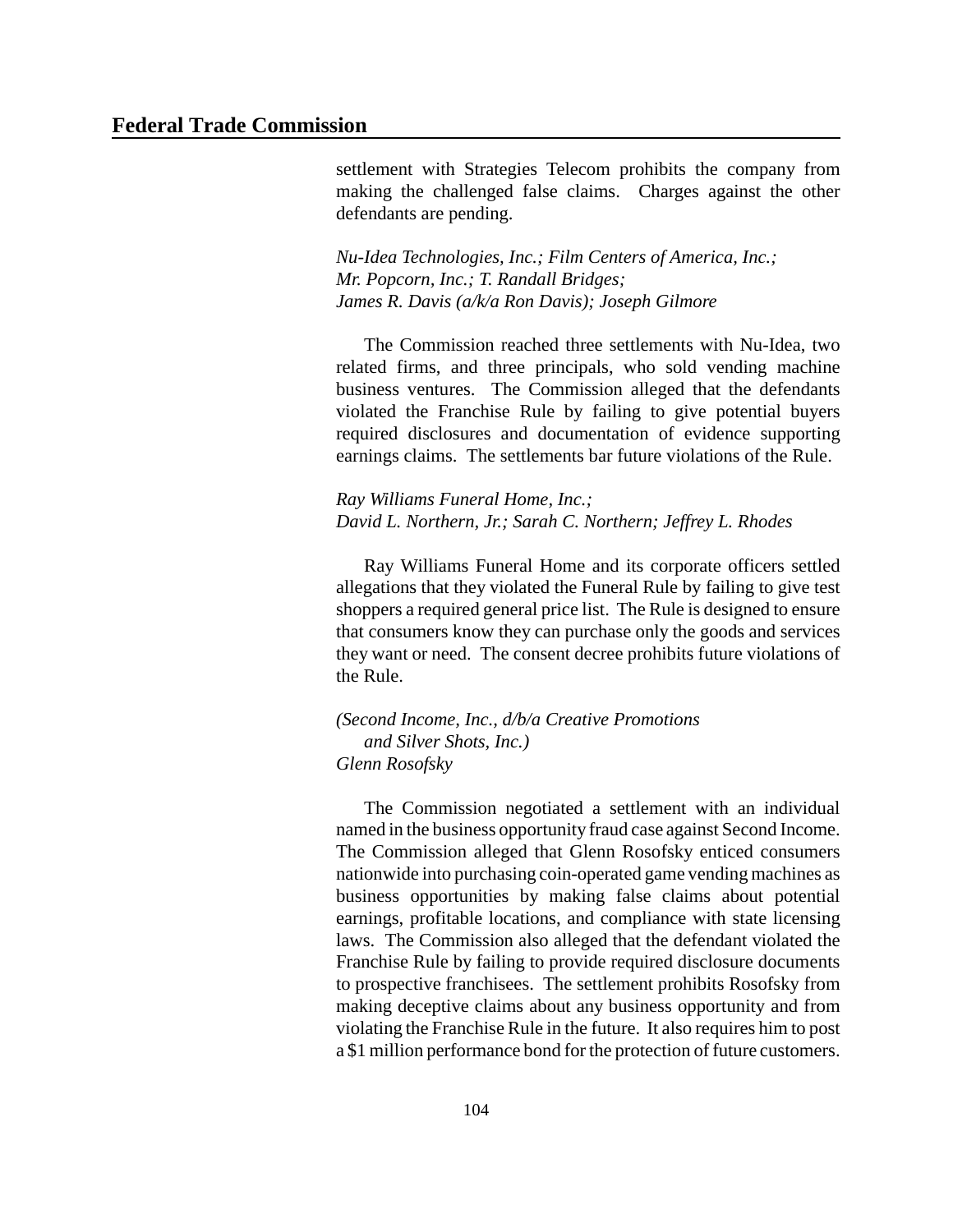#### *Showcase Distributing, Inc.; Dale Merritt (d/b/a VC Network)*

Showcase Distributing and Dale Merritt, also doing business as VC Network, settled allegations that they violated the Franchise Rule by misrepresenting the earnings potential of business opportunities featuring vending machines for gourmet popcorn and other products. The settlement bars them from misrepresenting future business opportunities and requires them to comply with the Franchise Rule. Merritt is also required to post a performance bond of \$200,000 if he wishes to engage in the sale or promotion of any franchise or business venture in the next ten years.

#### *Surface Science Corporation; David J. Kriel*

The Commission approved an agreement with Surface Science and its president, settling allegations of business opportunity fraud. The company was attempting to market business opportunities for the right to sell Megalon engine lubricant, which purportedly guaranteed against engine wear. The settlement requires that the defendants complywith the Franchise Rule and prohibits them from making false or misleading statements when offering any franchise or business opportunity. This was the first franchise case in which the Commission was able to act before any actual sales were made and, thus, before any consumers lost their investments.

#### *(Telecommunications of America, Inc.) Robert Diehl*

The Commission obtained a settlement with one of the corporate officers of Telecommunications of America, a company charged with business opportunity fraud involving pay telephone business ventures. Under the settlement, Robert Diehl must comply with the Franchise Rule in the future, which requires that certain documentation be given to prospective buyers, and he is prohibited from making false or misleading statements when offering any franchise or business opportunity. Additional settlements require two other officers to pay consumer redress (*see – page 135*).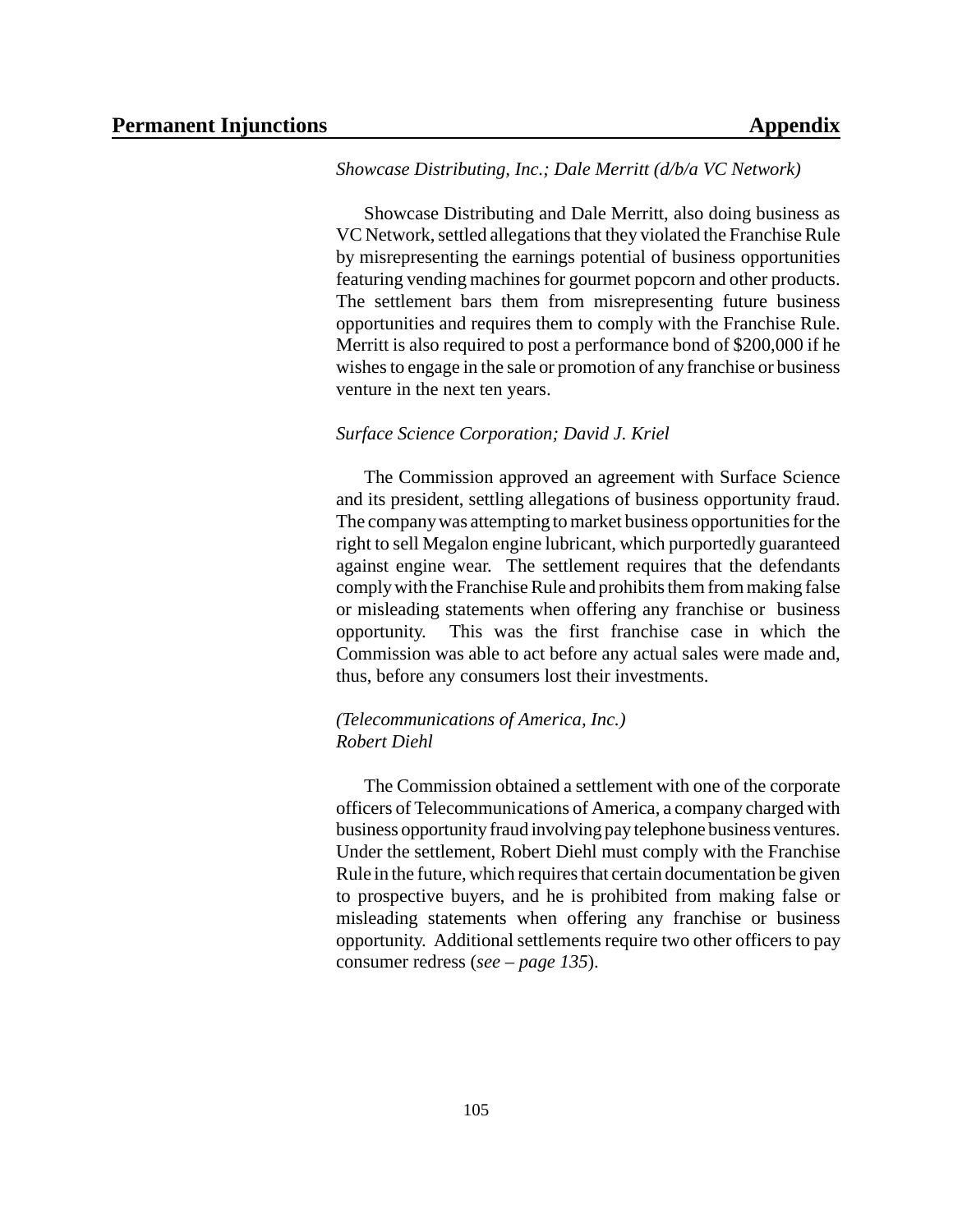#### **Federal Trade Commission**

*United States Business Bureau, Inc. (d/b/a National Business Bureau) Reuben Sierra Borja (a/k/a R.B. Borja and Reuben Sierra); Paul Kalomeris (a/k/a Andrew North); William Robert O'Rourke (a/k/a Billy Ray, R.C. Reinhold, Billy Ray Roark, Bill Roberts, Andrew Joseph Rourke, Terrence Michael Rourke, and William Rourke)*

The Commission reached agreements with United States Business Bureau and three of its officers, settling allegations that they ran a fraudulent "better business bureau" that consumers could call for information on business opportunity marketers. Some of the businesses covered by the sham better business bureau were targeted in other cases brought by the Commission as part of the same nationwide crackdown. The settlements prohibit the officers from falsely implying that they are affiliated with a Better Business Bureau or with the government.

*Yasik Funeral Home – Stanley S. Yasik, Inc.; Joseph S. Yasik; Stanley J. Yasik, Jr.*

Yasik Funeral Home and two corporate officers settled allegations that they violated the Funeral Rule in failing to give test shoppers the required general price list of goods and services. The consent decree prohibits the defendants from violating the Rule in the future.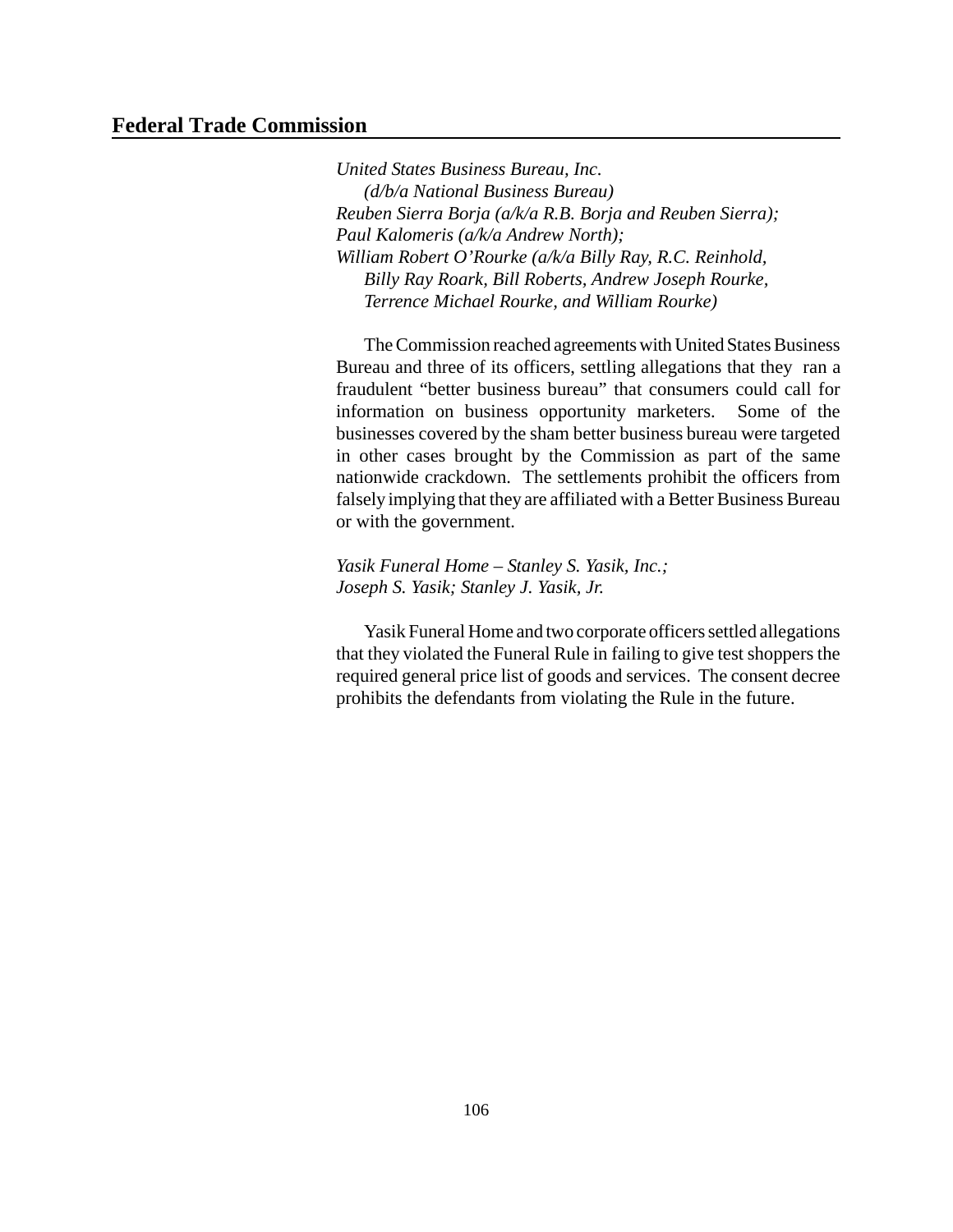# **CIVIL PENALTY ACTIONS COMPETITION MISSION**

| <b>Title</b>                         | <b>Number</b> | <b>Action Date</b> | <b>Type of Matter</b>          | <b>Product/Service</b>                     |
|--------------------------------------|---------------|--------------------|--------------------------------|--------------------------------------------|
| Automatic Data Processing,<br>Inc.   | 951 0113      | 03/27/96           | <b>Premerger Notification</b>  | Salvage Yard<br><b>Information Systems</b> |
| Federated Department Stores,<br>Inc. | 931 0140      | 12/09/95           | Distributional<br>Arrangements | Retail Department<br><b>Stores</b>         |
| Foodmaker, Inc.                      | 941 0056      | 08/26/96           | <b>Premerger Notification</b>  | Restaurants                                |
| Sara Lee Corporation                 | 921 0023      | 02/09/96           | <b>Premerger Notification</b>  | <b>Shoe Care Products</b>                  |
| Titan Wheel International, Inc.      | 941 0110      | 05/10/96           | <b>Premerger Notification</b>  | Tires and Inner Tubes                      |

#### *COMPETITION MISSION (SUMMARY)*

#### *COMPETITION MISSION (DETAIL)*

*Automatic Data Processing, Inc.; AutoInfo Inc.; Orion Management Corp.*

Automatic Data Processing agreed to pay \$2.97 million in civil penalties to settle charges that it failed to include key competitive documents in a premerger filing for its acquisition of AutoInfo. The civil penalty settlement is the third largest ever obtained for a violation of the Hart-Scott-Rodino (HSR) Antitrust Improvements Act of 1976 and is also the largest ever obtained under charges for failure to submit documents required by item 4(c) of the Notification and Report Form. The complaint and consent judgment were filed in the U.S. District Court for the District of Columbia by Commission attorneys acting as special attorneys to the U.S. Attorney General.

#### *Federated Department Stores, Inc.*

One of the country's largest operators of department stores agreed to settle charges that it violated a 1979 consent order prohibiting it from interfering with the entry of a competitor into a shopping mall in which it operates a store. The complaint charged that Federated threatened to block another tenant from buying a department store in a Florence, Kentucky, mall where Federated operates a Lazarus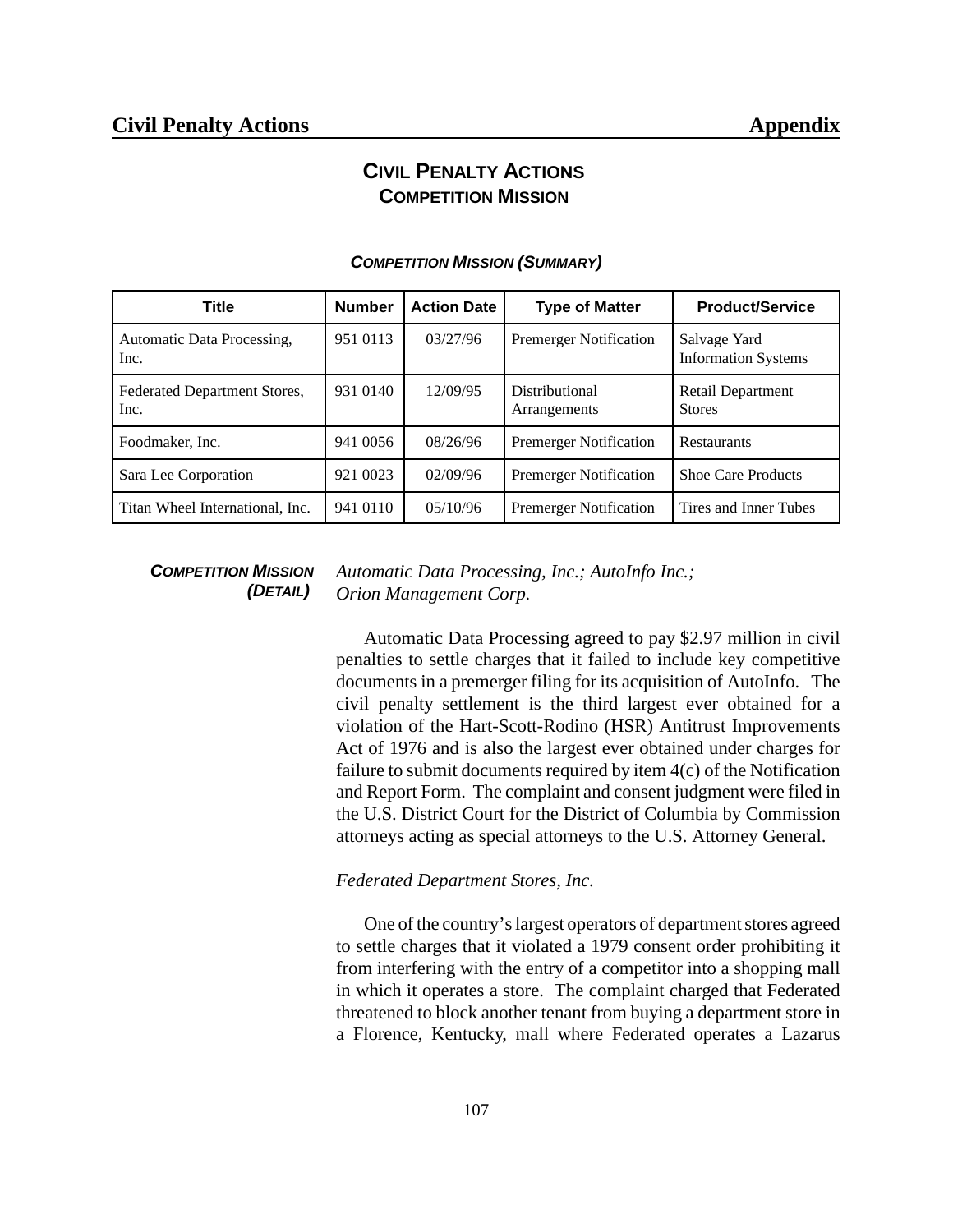department store. Under terms of the consent judgment, Federated agreed to pay \$250,000 in civil penalties.

#### *Foodmaker, Inc.; Chi-Chi's, Inc.*

Foodmaker paid \$1.45 million in civil penalties to settle charges that itsChi-Chi'ssubsidiaryfailed to complywith the notification and filing requirements under the HSR Act before it acquired Consul, Inc., operator of 26 Chi-Chi's franchises. The complaint was filed in the U.S. District Court for the District of Columbia by Commission attorneys acting as special attorneys to the U.S. Attorney General.

#### *Sara Lee Corporation*

Sara Lee agreed to pay \$3.1 million, the largest civil penalty ever imposed under the HSR Act, for allegedly failing to notify federal antitrust agencies before acquiring the shoe care products assets of Reckitt & Colman plc. The complaint was filed in the U.S. District Court for the District of Columbia by Commission attorneys serving as special attorneys to the U.S. Attorney General. A consent order, finalized in 1994, required divestiture of the Griffin and Esquire brands of shoe polish in settlement of charges that the acquisition could create a monopoly in the U.S. market for shoe care products.

#### *Titan Wheel International, Inc.; Pirelli Armstrong Tire Corporation*

Titan Wheel International agreed to pay a \$130,000 civil penalty to settle charges that it acquired a Pirelli Armstrong plant in Des Moines before notifying the two federal antitrust agencies and observing the statutory waiting period. According to the complaint, the parties transferred control of the Pirelli Armstrong assets three days before filing notification under the HSR Act with the Commission and the Department of Justice. The complaint and proposed consent judgment were filed in the U.S. District Court for the District of Columbia by Commission attorneys acting as special attorneys to the U.S. Attorney General.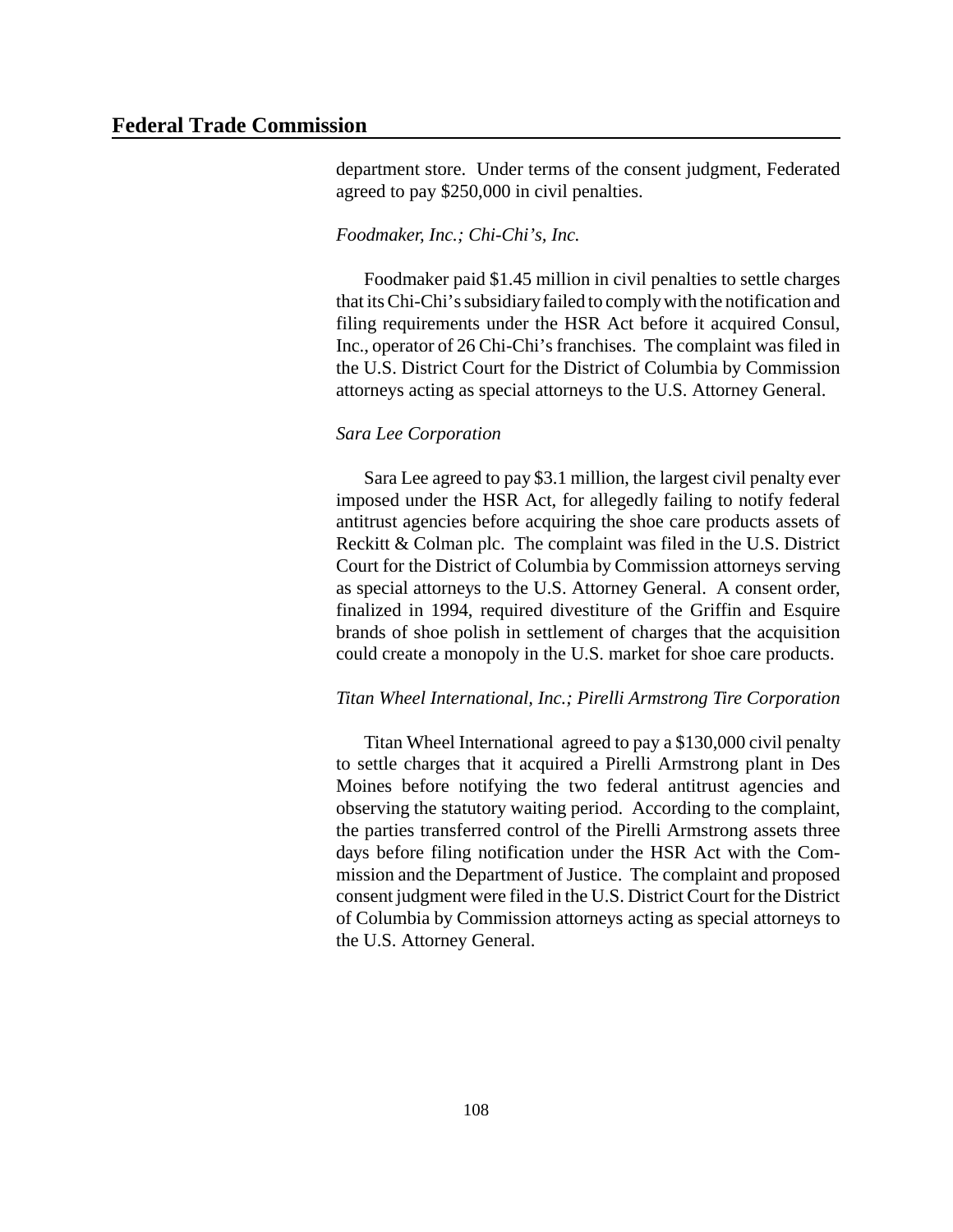

# **CIVIL PENALTY ACTIONS CONSUMER PROTECTION MISSION**

## *CONSUMER PROTECTION MISSION (SUMMARY)*

| Title                                                                                                        | <b>Number</b>                 | <b>Action</b><br>Date            | <b>Type of Matter</b>                                                         | <b>Product/Service</b>                           |
|--------------------------------------------------------------------------------------------------------------|-------------------------------|----------------------------------|-------------------------------------------------------------------------------|--------------------------------------------------|
| A.H. Peters Funeral Home of Grosse<br>Pointe, Inc.                                                           | X960013                       | 12/21/95                         | <b>Funeral Rule</b>                                                           | <b>Funeral Services</b>                          |
| All Snax, Inc.                                                                                               | X960121                       | 09/27/96                         | Franchise Rule                                                                | Display Rack<br><b>Business Opportunity</b>      |
| Allied Bond & Collection Agency, Inc.                                                                        | X960117                       | 02/16/96                         | <b>Fair Debt Collection</b><br>Practices Act                                  | Debt Collection                                  |
| American Direct Marketing, Inc.                                                                              | X960040                       | 03/28/96                         | Mail/Telephone Order<br>Merchandise Rule                                      | Mail-Order<br>Merchandise                        |
| America's Radio Transmitter, Ltd.                                                                            | X950084                       | 05/24/96                         | <b>Franchise Rule</b>                                                         | Radio Transmitter<br><b>Business Opportunity</b> |
| Beeson Funeral Home, Inc.                                                                                    | X960054                       | 06/06/96                         | <b>Funeral Rule</b>                                                           | <b>Funeral Services</b>                          |
| (Building Inspector of America, Inc.,<br>The)<br>Lawrence Finkelstone<br><b>Beverly Tisei</b><br>Ralph Tisei | X940061<br>X940061<br>X940061 | 10/25/95<br>04/03/96<br>06/19/96 | <b>Franchise Rule</b>                                                         | Home Inspection<br><b>Service Franchises</b>     |
| Chynoweth Corporation, d/b/a IS<br>International                                                             | X960092                       | 07/25/96                         | <b>Fair Debt Collection</b><br>Practices Act and Fair<br>Credit Reporting Act | Debt Collection,<br><b>Tenant Screening</b>      |
| Dahlberg, Inc.                                                                                               | X940021                       | 11/22/95                         | Order Violation                                                               | <b>Hearing Aids</b>                              |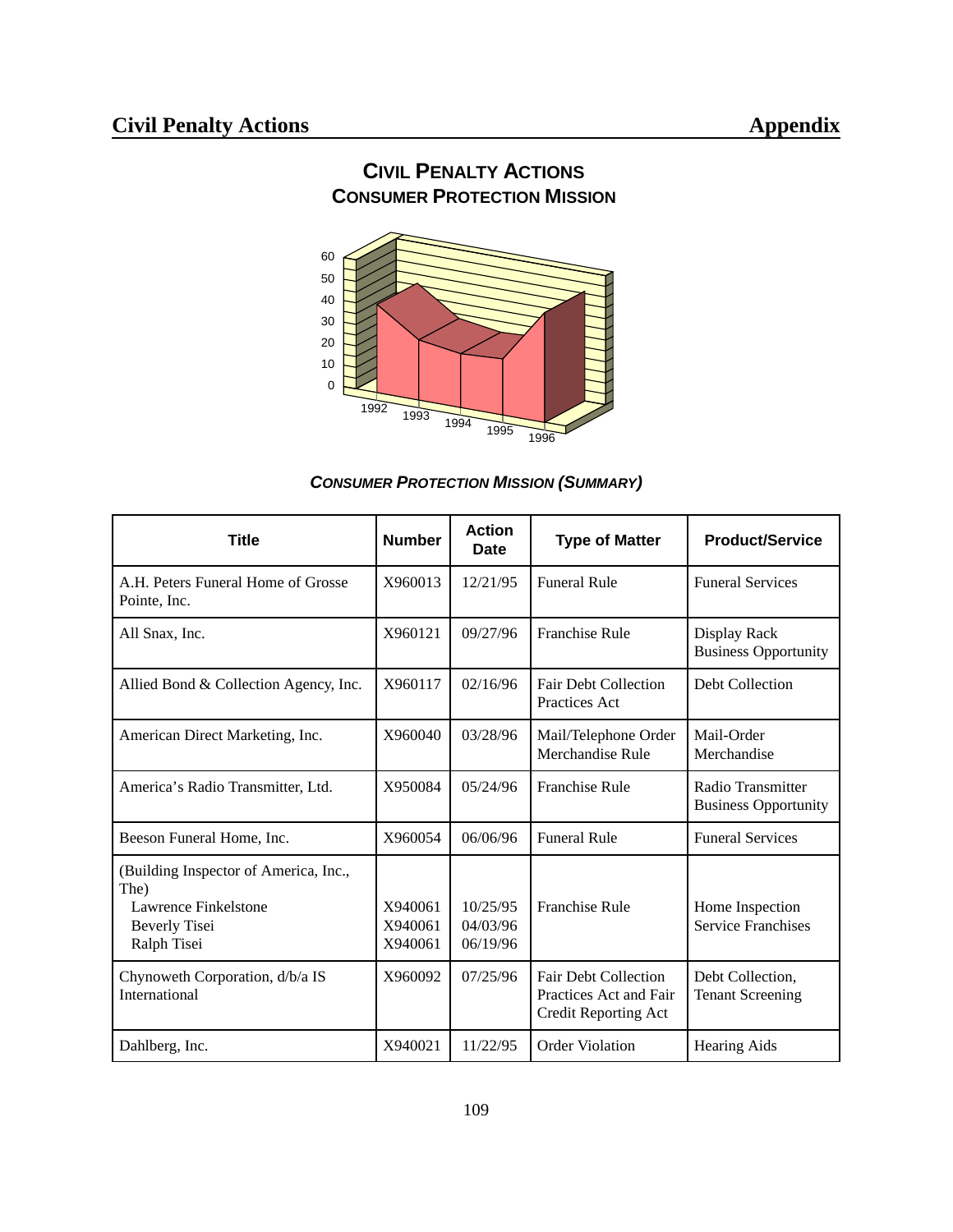# **Federal Trade Commission**

| <b>Title</b>                                                                                                                                                                                                                                                                                                      | <b>Number</b>                                                             | <b>Action</b><br><b>Date</b>                                                     | <b>Type of Matter</b>                        | <b>Product/Service</b>                                           |
|-------------------------------------------------------------------------------------------------------------------------------------------------------------------------------------------------------------------------------------------------------------------------------------------------------------------|---------------------------------------------------------------------------|----------------------------------------------------------------------------------|----------------------------------------------|------------------------------------------------------------------|
| Daniels & Hutchison Funeral Homes<br>(Robert C. Hutchinson, Jr., d/b/a)<br>House of Wright Mortuary, Inc.<br>J. Llewellyn Bell Memorial Chapel,<br>Inc.<br>John F. Yasik, Inc.                                                                                                                                    | X960031<br>X960032<br>X960033<br>X960034                                  | 05/10/96<br>05/10/96<br>05/10/96<br>05/10/96                                     | <b>Funeral Rule</b>                          | <b>Funeral Services</b>                                          |
| Doctors Eyecare Center, Inc.                                                                                                                                                                                                                                                                                      | X960061                                                                   | 06/25/96                                                                         | Prescription Release<br>Rule                 | Eyeglasses and Eye<br>Examinations                               |
| Double Z Manufacturing, Inc.                                                                                                                                                                                                                                                                                      | X960046                                                                   | 04/04/96                                                                         | Care Labeling Rule                           | Women's Apparel                                                  |
| Eggland's Best, Inc.                                                                                                                                                                                                                                                                                              | X960029                                                                   | 03/14/96                                                                         | <b>Order Violation</b>                       | Eggs                                                             |
| Eton Derma Laboratories                                                                                                                                                                                                                                                                                           | X960001                                                                   | 08/06/96                                                                         | <b>Order Violation</b>                       | Acne Treatment                                                   |
| Family Memorial Funeral Home of<br>Yazoo City, Inc.<br>Glenwood Funeral Homes, Inc.<br>Gregory Funeral Home, Inc.<br>Robbins Funeral Home<br>(Yolande T. Robbins, d/b/a)<br>Stricklin-King Funeral Home, Inc.<br>W.H. Jefferson Funeral Home<br><b>Williams Funeral Service</b><br>(Matthew Williams, Jr., d/b/a) | X960105<br>X960102<br>X960104<br>X960106<br>X960103<br>X960107<br>X960108 | 09/11/96<br>09/11/96<br>09/11/96<br>09/11/96<br>09/11/96<br>09/11/96<br>09/11/96 | <b>Funeral Rule</b>                          | <b>Funeral Services</b>                                          |
| Firstlight Entertainment, Inc.                                                                                                                                                                                                                                                                                    | X950096                                                                   | 03/14/96                                                                         | <b>Franchise Rule</b>                        | Display Rack<br><b>Business Opportunity</b>                      |
| G & L Financial Services, Inc., d/b/a<br>Goldman & Levine                                                                                                                                                                                                                                                         | X960066                                                                   | 06/04/96                                                                         | <b>Fair Debt Collection</b><br>Practices Act | Debt Collection                                                  |
| Glass Funeral Home, Inc.<br>M.H.I. Group, Inc.<br>Mark Curry's Funeral Home, Inc.<br>Thomas Aikens, Inc.                                                                                                                                                                                                          | X960020<br>X960018<br>X960014<br>X960021                                  | 01/16/96<br>02/12/96<br>01/22/96<br>01/18/96                                     | <b>Funeral Rule</b>                          | <b>Funeral Services</b>                                          |
| Global Gumballs, Inc.                                                                                                                                                                                                                                                                                             | X950085                                                                   | 06/04/96                                                                         | Franchise Rule                               | Vending Machine<br><b>Business Opportunity</b>                   |
| Hasbro, Inc.                                                                                                                                                                                                                                                                                                      | X960088                                                                   | 08/20/96                                                                         | <b>Order Violation</b>                       | <b>Toys</b>                                                      |
| Island Automated Medical Services,<br>Inc.                                                                                                                                                                                                                                                                        | X950098                                                                   | 08/21/96                                                                         | Franchise Rule                               | <b>Medical Billing</b><br><b>Service Business</b><br>Opportunity |
| J.C. Pro Wear, Inc.                                                                                                                                                                                                                                                                                               | X940045                                                                   | 11/08/95                                                                         | Franchise Rule                               | <b>Sports Apparel</b><br>Franchise                               |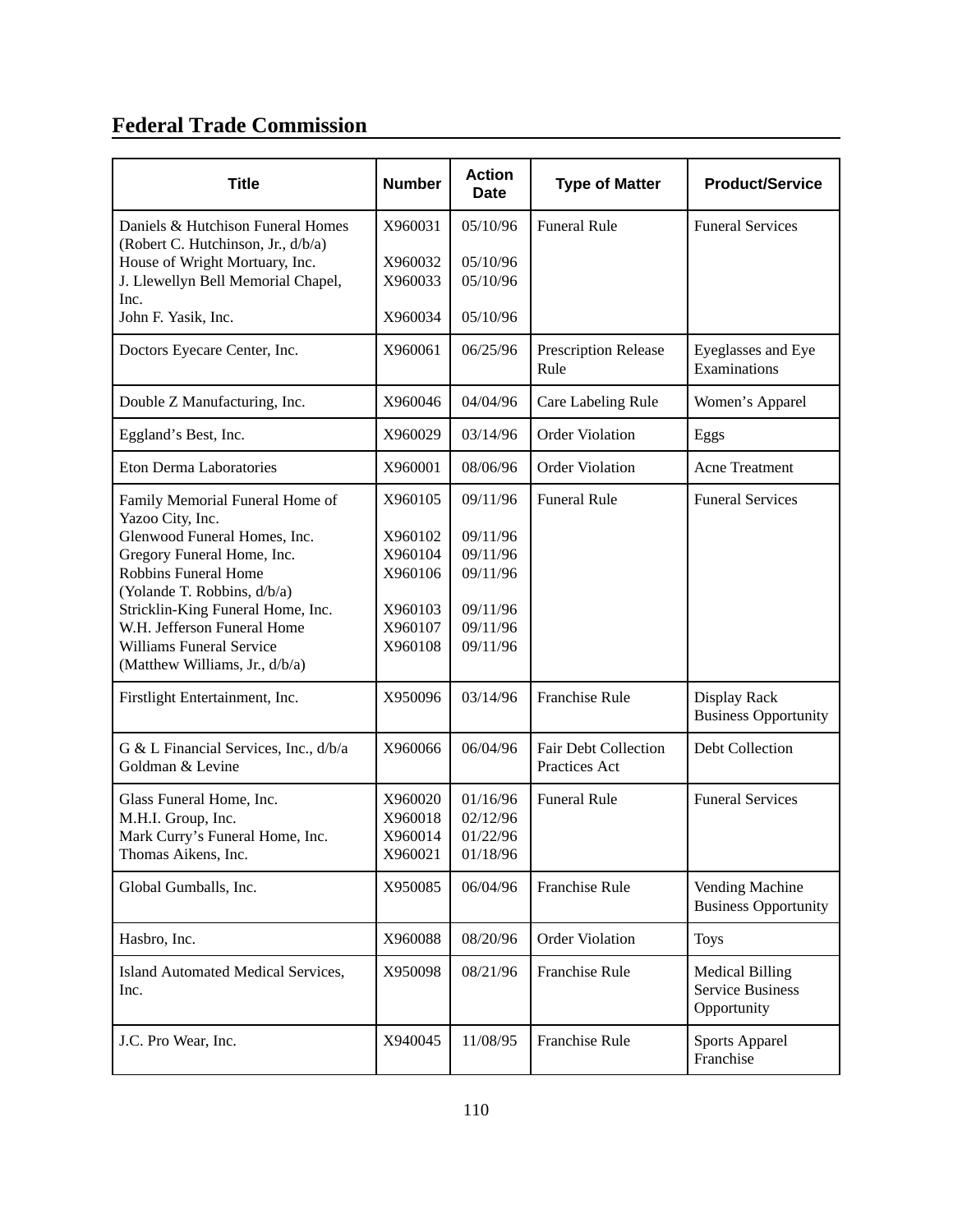# **Civil Penalty Actions Appendix**

| <b>Title</b>                          | <b>Number</b> | <b>Action</b><br><b>Date</b> | <b>Type of Matter</b>                        | <b>Product/Service</b>                         |
|---------------------------------------|---------------|------------------------------|----------------------------------------------|------------------------------------------------|
| Laura Ashley, Inc.                    | X960086       | 08/13/96                     | Care Labeling Rule                           | Women's and<br>Children's Apparel              |
| Lewis & Ribbs Mortuary, Inc.          | X960116       | 06/12/96                     | <b>Funeral Rule</b>                          | <b>Funeral Services</b>                        |
| Li'l Snacks, Inc.                     | X950101       | 05/08/96                     | <b>Franchise Rule</b>                        | Vending Machine<br><b>Business Opportunity</b> |
| Modern Management Systems, Inc.       | X950088       | 04/29/96                     | Franchise Rule                               | Vending Machine<br><b>Business Opportunity</b> |
| National Tech Systems, Inc.           | X950090       | 06/25/96                     | <b>Franchise Rule</b>                        | Display Rack<br><b>Business Opportunity</b>    |
| Nibblers, Inc.                        | X950091       | 11/01/95                     | <b>Franchise Rule</b>                        | Vending Machine<br><b>Business Opportunity</b> |
| Quartercall Communications, Inc.      | X950094       | 12/28/95                     | <b>Franchise Rule</b>                        | Pay Telephone<br><b>Business Opportunity</b>   |
| Restland Funeral Homes, Inc.          | X920009       | 09/19/96                     | <b>Funeral Rule</b>                          | <b>Funeral Services</b>                        |
| <b>STP</b> Corporation                | X960004       | 12/20/95                     | <b>Order Violation</b>                       | Motor Oil Additives                            |
| Summit Communications, Inc.           | X950099       | 05/28/96                     | <b>Franchise Rule</b>                        | Pay Telephone<br><b>Business Opportunity</b>   |
| Tanzara International, Inc.           | X960109       | 09/04/96                     | Care Labeling Rule                           | Women's Sports<br>Apparel                      |
| <b>Telebrands Corporation</b>         | X960111       | 09/23/96                     | Mail/Telephone Order<br>Merchandise Rule     | Mail-Order<br>Merchandise                      |
| Tutor Time Child Care Systems, Inc.   | X960094       | 08/05/96                     | Franchise Rule                               | Day Care Center<br>Franchises                  |
| United Creditors Alliance Corporation | X960113       | 09/19/96                     | <b>Fair Debt Collection</b><br>Practices Act | Debt Collection                                |
| W.W. Chambers, Co., Inc.              | X950070       | 07/17/96                     | <b>Funeral Rule</b>                          | <b>Funeral Services</b>                        |

*CONSUMER PROTECTION MISSION (DETAIL)*

*A.H. Peters Funeral Home of Grosse Pointe, Inc.; David L. Peters; Roy A. Peters*

A.H. Peters and its officers agreed to pay a \$60,000 civil penalty to settle allegations that they violated the Funeral Rule. The Commission alleged that they conditioned the furnishing of certain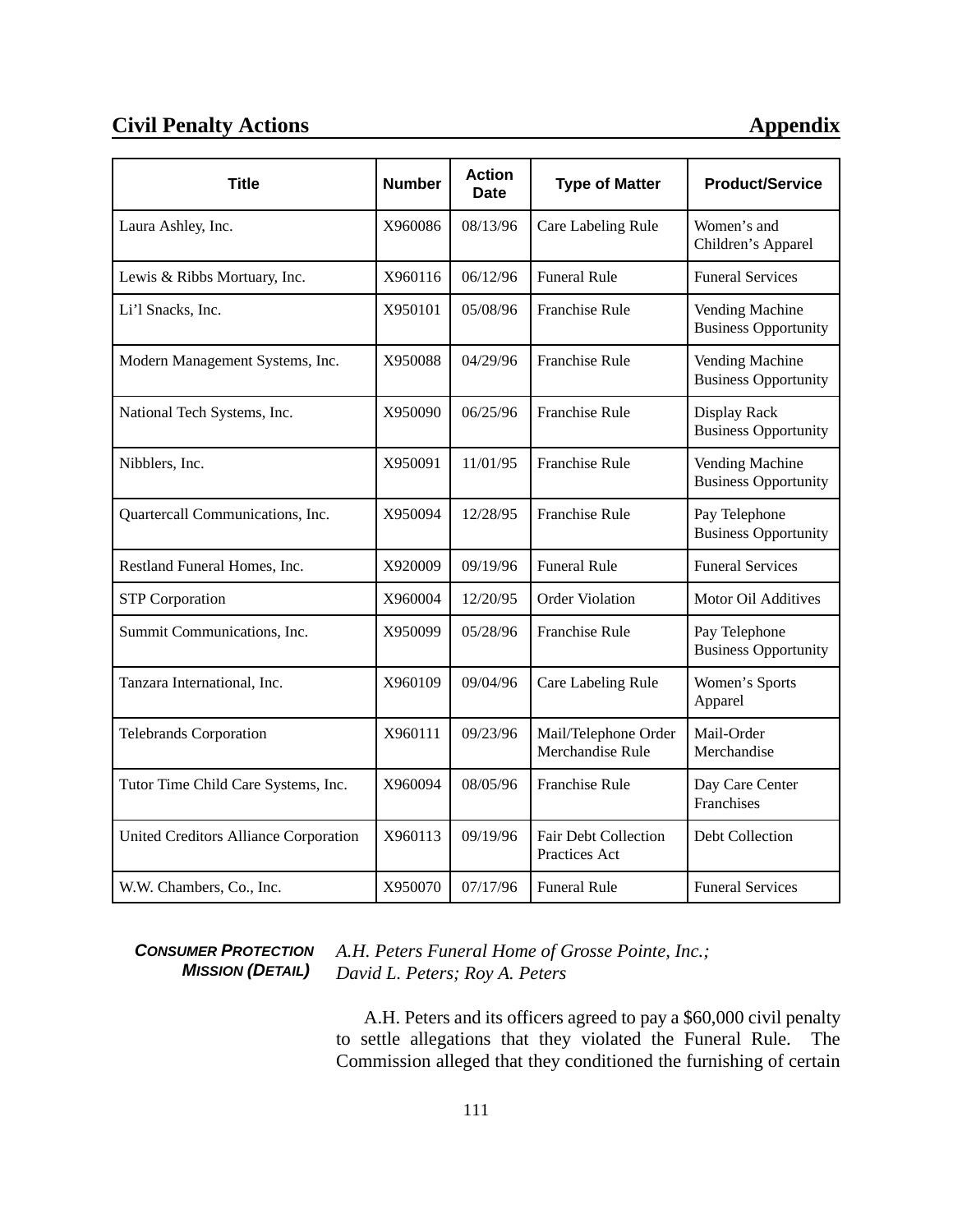funeral goods and services on the purchase of other goods and services, failed to provide general price lists, and failed to give properly itemized statements. Under the settlement, the defendants are required to follow written procedures and to participate in a training program to ensure that their employees comply with the Funeral Rule in the future.

#### *All Snax, Inc.; Harvey Waters*

All Snax and its president agreed to a consent order under which they are required to pay a \$20,000 civil penalty to settle allegations that they violated the Franchise Rule in their sale of display rack distributorships for snack foods and related products. According to the Commission, the defendants failed to give potential investors a complete pre-purchase disclosure document about the business opportunity they sold and documentation to support claimed earnings. Under the provisions of the settlement, the defendants are permanently enjoined from future violations of the Rule.

#### *Allied Bond & Collection Agency, Inc.*

Allied Bond & Collection Agency settled allegations that it was in violation of the Fair Debt Collection Practices Act (FDCPA), which prohibits the use of threatening, harassing, and deceptive tactics to collect debts. The Commission alleged that company employeesthreatened to sue consumers when there was no reasonable likelihood that the consumers would be sued and telephoned consumers at work when they knew such calls were prohibited by the consumer's employer. The agreement requires the company to pay a \$140,000 civil penalty and prohibits it from future violations of the FDCPA.

#### *American Direct Marketing, Inc.; Herman S. Howard*

The Commission obtained an agreement from American Direct Marketing and its president to pay a \$100,000 civil penalty as part of a settlement of allegations that they violated the Mail/Telephone Order Merchandise Rule, which requires merchandisers to ship items ordered within a certain time period. The Commission alleged that the mail-order company shipped products late, failed to properly notify consumers of their option to cancel late orders, and sent refund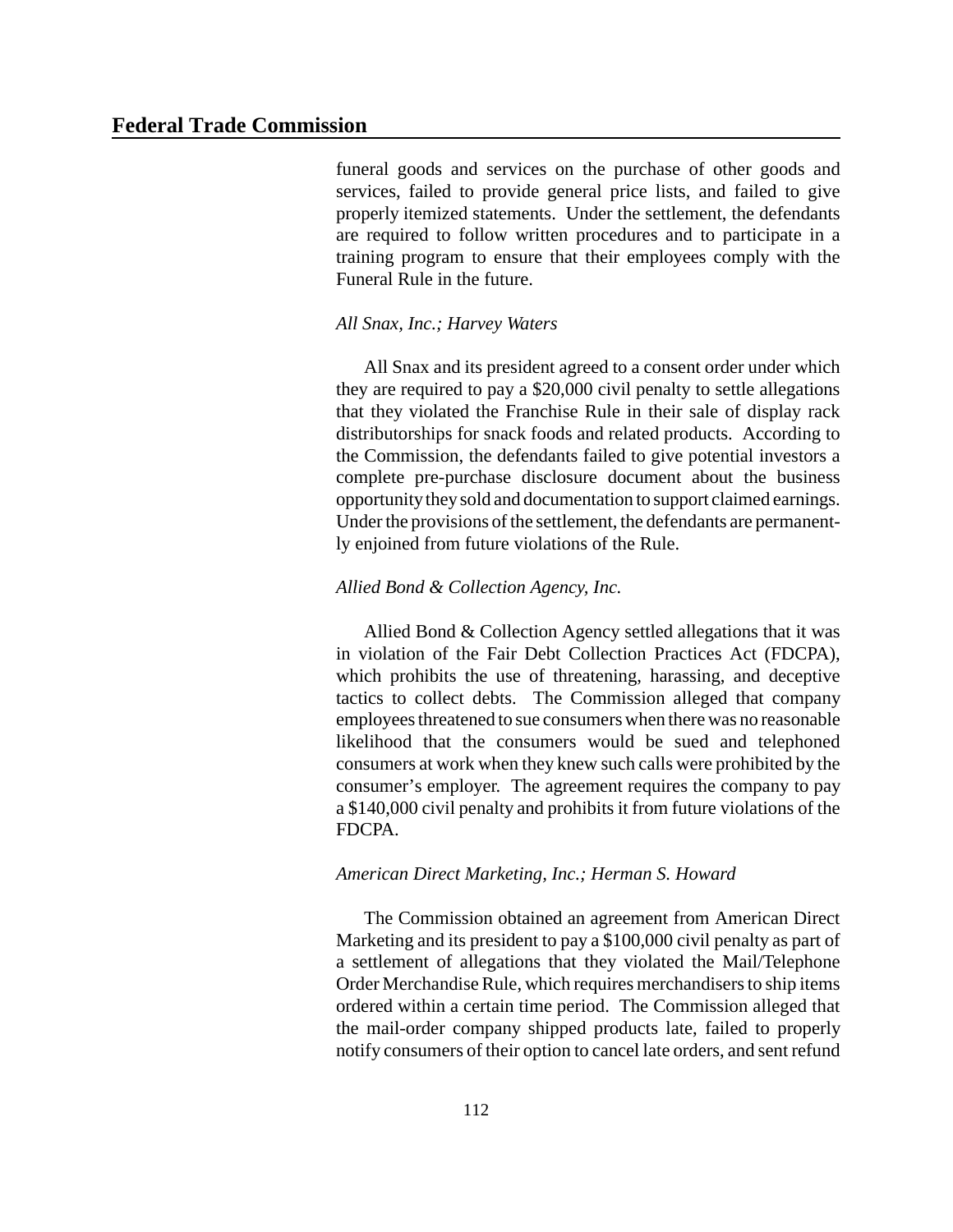checks that bounced. The defendants are prohibited from violating the Rule in the future.

*America's Radio Transmitter, Ltd.; America's Radio Transmitter, Inc.; Leon D. Swichkow*

The two companies and their president agreed to pay a \$10,000 civil penalty to settle allegations that they failed to give potential investors presale disclosures about the business opportunities they sold and documentation to support claimed earnings, as required by the Franchise Rule. America's Radio Transmitter issued franchises to sell short-range AM radio transmitters for promotional use, claiming investors could earn \$120,000 a year. The settlement prohibits the defendants from violating the Rule and from making false statements or misrepresenting material aspects of any business venture they offer.

#### *Beeson Funeral Home, Inc.; James E. Beeson, Jr.*

Beeson Funeral Home and owner James Beeson settled allegations that they violated the Funeral Rule by failing to provide consumers with price lists and by bundling funeral goods and services. The defendants agreed to pay a civil penalty of \$20,000 and to comply with the Rule in the future.

*(Building Inspector of America, Inc., The) Lawrence Finkelstone; Beverly Tisei; Ralph Tisei*

Three officers of The Building Inspector, which offered franchises for home inspection services, settled allegations that they failed to disclose to potential purchasers the litigation and bankruptcy history of the company and two of its officers. The Commission also alleged that the defendants made unsubstantiated claims about the earnings franchise buyers could expect, among other violations of the Franchise Rule. The settlements bar the officers from future violations of the Rule and require civil penalty payments, as follows: Lawrence Finkelstone, \$5,000; Beverly Tisei, \$10,000; Ralph Tisei, \$20,000.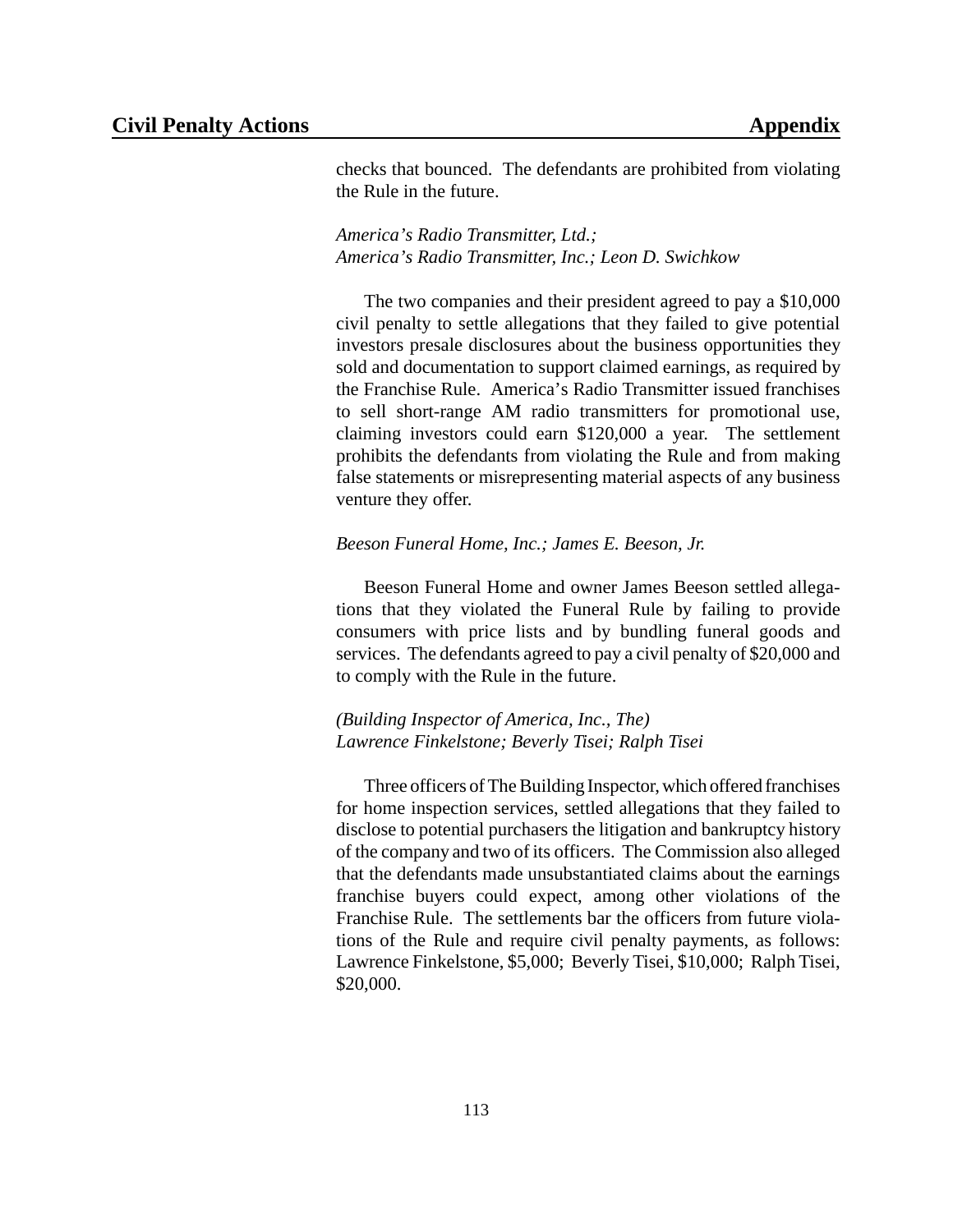#### *Chynoweth Corporation (d/b/a IS International*)

Chynoweth, doing business as IS International, a company that performs screening of tenant applicants for apartments, executes evictions, and acts as a collection agency for rent and damage charges, agreed to settle allegations that it violated provisions of the Fair Debt Collection Practices Act and the Fair Credit Reporting Act. The Commission alleged that the company engaged in a wide range of violations, including revealing consumers' debts to third parties, making harassing and abusive telephone calls, and misrepresenting who it was or what legal action it might take. The company also allegedly failed to correct inaccurate data about tenants in consumer files it made available to potential landlords. Under the terms of the settlement, IS International must pay a \$10,000 civil penalty and is enjoined from violating the laws in the future. In addition, the firm and its employees are required to inform consumers of their protections under the law.

#### *Dahlberg, Inc.*

Dahlberg agreed to pay a \$2.75 million civil penalty to settle allegations that it made numerous false and unsubstantiated claims for its Miracle-Ear Clarifier, a "noise-suppression" hearing aid, in violation of a 1976 Commission order. The settlement prohibits future violations of the earlier order, which bars Dahlberg from making false or unsubstantiated claims about the features, performance, uniqueness, superiority, or efficacy of its hearing aids. This is the largest civil penalty ever obtained in a consumer protection case.

*Daniels & Hutchison Funeral Homes (Robert C. Hutchison, Jr., d/b/a); House of Wright Mortuary, Inc.; Jacquita L. Wright; Robert O. Wright; J. Llewellyn Bell Memorial Chapel, Inc.; J. Llewellyn Bell; John F. Yasik, Inc.; John P. Yasik, Jr.; John P. Yasik, III; Stephanie A. Yasik*

In a nationwide crackdown on funeral homes, four Delaware-area funeral homes and their operators agreed to pay civil penalties as part of agreements settling allegations that they violated the Funeral Rule. The Commission alleged that the funeral homes failed to give test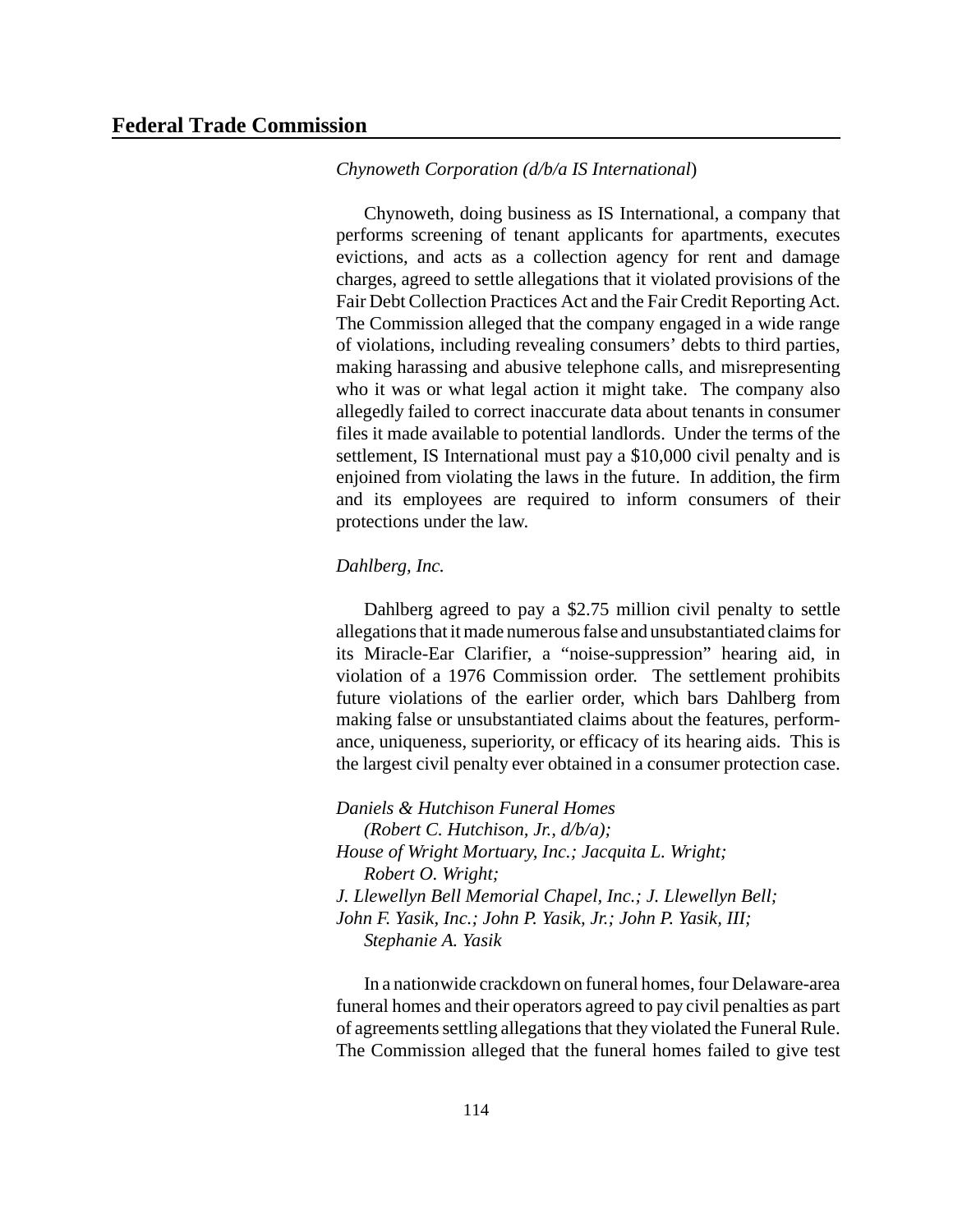shoppers the required general price list for goods and services and, in some instances, failed to provide separate price lists for items not on the general list. The agreements require the funeral homes to comply with the Rule in the future and impose civil penalties as follows: Robert Hutchison, doing business as Daniels & Hutchison, \$3,500; House of Wright and corporate officers Robert and Jacquita Wright, \$7,700; J. Llewellyn Bell Memorial Chapel and J. Llewellyn Bell, \$3,200; John F. Yasik, Inc., and three corporate officers, \$3,700.

#### *Doctors Eyecare Center, Inc.; Daniel B. Shropshire*

Doctors Eyecare, which offers eye examinations and eyeglasses, and its president agreed to pay a \$10,000 civil penalty to settle allegations that they failed to provide many patients with a copy of their eyeglass prescription after completing an eye examination and that they unlawfully included on their prescription forms a waiver of liability as to accuracy. These practices violate the Prescription Release Rule, which requires an ophthalmologist or optometrist to give a copy of the patient's eyeglass prescription to the patient immediately after the eye examination is over. In addition to requiring the civil penalty, the settlement prohibits the defendants from further violating the Rule. This is the first case alleging violation of this Rule, which is intended to provide consumers with a choice of eyeglass providers and the opportunity to shop around for competitive prices.

#### *Double Z Manufacturing, Inc.*

Double Z Manufacturing, a women's clothing manufacturer, agreed to pay a \$50,000 civil penalty to settle allegations that it put faulty care labeling in several styles of formal and party dresses. As a result, the decorative trim or other parts of the garments were damaged when they were dry-cleaned according to the labels, the Commission alleged. Double Z Manufacturing also agreed to use proper care instruction labels on its garments in the future, in compliance with the Care Labeling Rule.

#### *Eggland's Best, Inc.*

The Commission's follow-up of its 1994 case against Eggland's led to another settlement with the company over the cholesterol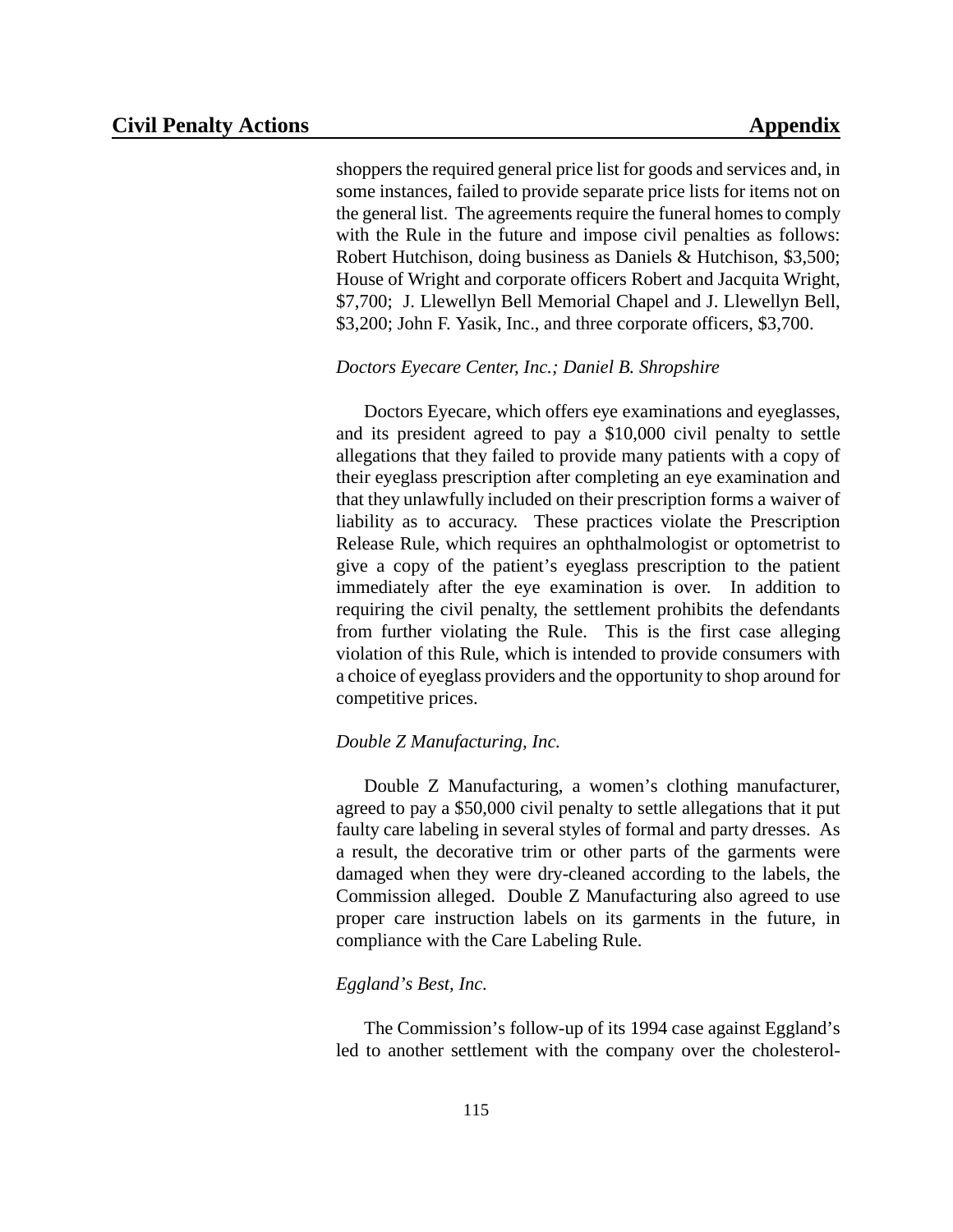related claims it has made in marketing its eggs, and this time the settlement includes a civil penalty of \$100,000. The Commission alleged that Eggland's advertising conveyed the same false and unsubstantiated claims about the effect of its eggs on serum cholesterol that were challenged in 1994. The consent decree prohibits Eggland's from violating the 1994 Commission consent order in the future.

#### *Eton Derma Laboratories; Atida Karr Enterprises, Inc.; Atida H. Karr*

The marketer of an over-the-counter acne treatment agreed to pay a \$200,000 civil penalty to settle allegations that infomercials representing the product as an effective treatment for severe or cystic acne were deceptive. The Commission alleged that, at the time Atida Karr and her companies made the claims, they did not have competent and reliable scientific or medical evidence to support them. According to the Commission, the recent claims also violate a 1979 order prohibiting Karr from making unsubstantiated claims about the effectiveness or superiority of any acne preparation she markets.

*Family Memorial Funeral Home of Yazoo City, Inc.; Michele Goodloe; Glenwood Funeral Homes, Inc.; John Kamman, Jr.; William D. Mobley, Sr.; Gregory Funeral Home, Inc.; Vay Gregory McGraw; Robbins Funeral Home (Yolande T. Robbins, d/b/a); Stricklin-King Funeral Home, Inc.; Aaron S. King, Jr.; David A. King; W.H. Jefferson Funeral Home; James E. Jefferson, Jr.; Williams Funeral Service (Matthew Williams, Jr., d/b/a)*

In a sweep of funeral homes in Mississippi, the Commission alleged that seven homes violated the Funeral Rule by failing to give test shoppers the required general price list of funeral goods and services. In some instances, the homes failed to provide supplemental price lists for items not on the general lists. The settlements prohibit the funeral homes from future violations of the Rule and require them to pay civil penalties, as follows: Family Memorial, \$1,500; Glenwood, \$16,500; Gregory, \$1,000; Robbins, \$1,000; Stricklin-King, \$10,500; W.H. Jefferson, \$1,000; Williams, \$1,000.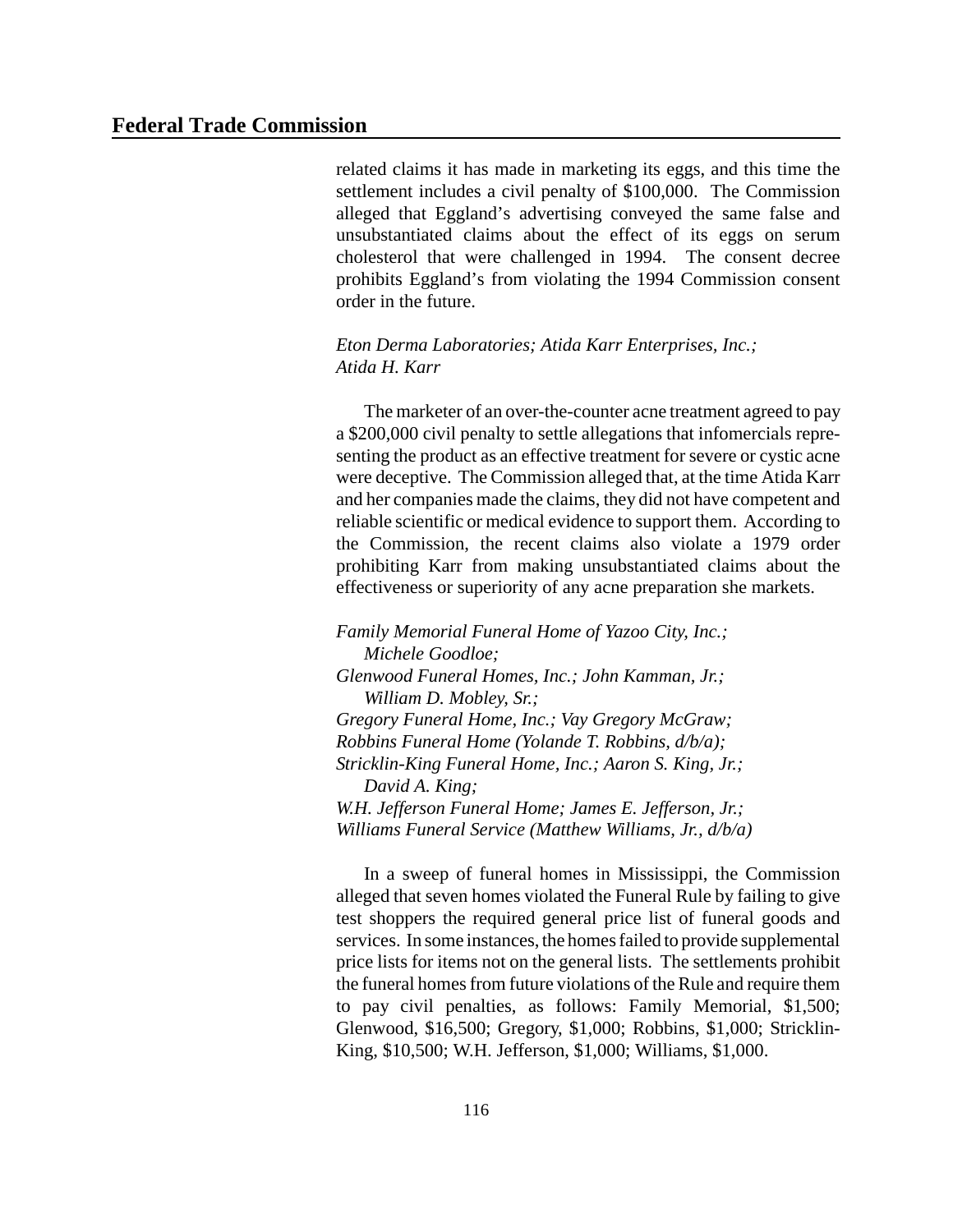#### *Firstlight Entertainment, Inc.; Michael Peters*

The Commission announced a settlement with Firstlight Entertainment and corporate officer Michael Peters in connection with allegations that they violated the Franchise Rule. The company markets display rack distributorships for "collectable" comic books. The Commission alleged that the company failed to give prospective purchasers basic disclosure and earnings documentation, as required by the Rule. The settlement requires the defendants to pay a \$10,000 civil penalty and to comply with the Rule in the future and prohibits them from making false or misleading statements when offering any franchise or business opportunity.

#### *G & L Financial Services, Inc. (d/b/a Goldman & Levine*)

The Commission approved a consent agreement settling allegations that G & L Financial, doing business as Goldman & Levine, violated the Fair Debt Collection Practices Act (FDCPA). According to theCommission, Goldman&Levine violated the Act by disclosing consumers' debts to third parties, falsely stating or implying that courts or law enforcement authorities had been contacted about the debts, and using abusive language when talking to consumers, among other things. Under the terms of the agreement, the defendant must pay a \$10,000 civil penalty and is permanently enjoined from future violations of the FDCPA.

*Glass Funeral Home, Inc.; James L. Glass, Sr.; M.H.I. Group, Inc.; Funeral Services Acquisition Group, Inc.; Douglas I. Kinzer Mark Curry's Funeral Home, Inc.; Mark III Funeral Home, Inc.; Mark W. Curry, III; Thomas Aikens, Inc.; Thomas Aikens; Yvonne J. Aikens*

Four funeral home operators in Florida agreed to pay civil penalties to settle allegations that they violated the Funeral Rule by failing to give customers the required price list of funeral goods and services. Some of the defendants also failed to provide supplemental price lists and failed to disclose information that would help consumers decide whether they needed to purchase certain items. The companies and corporate officers agreed to complywith the Rule in the future and to pay the following penalties: Glass Funeral Home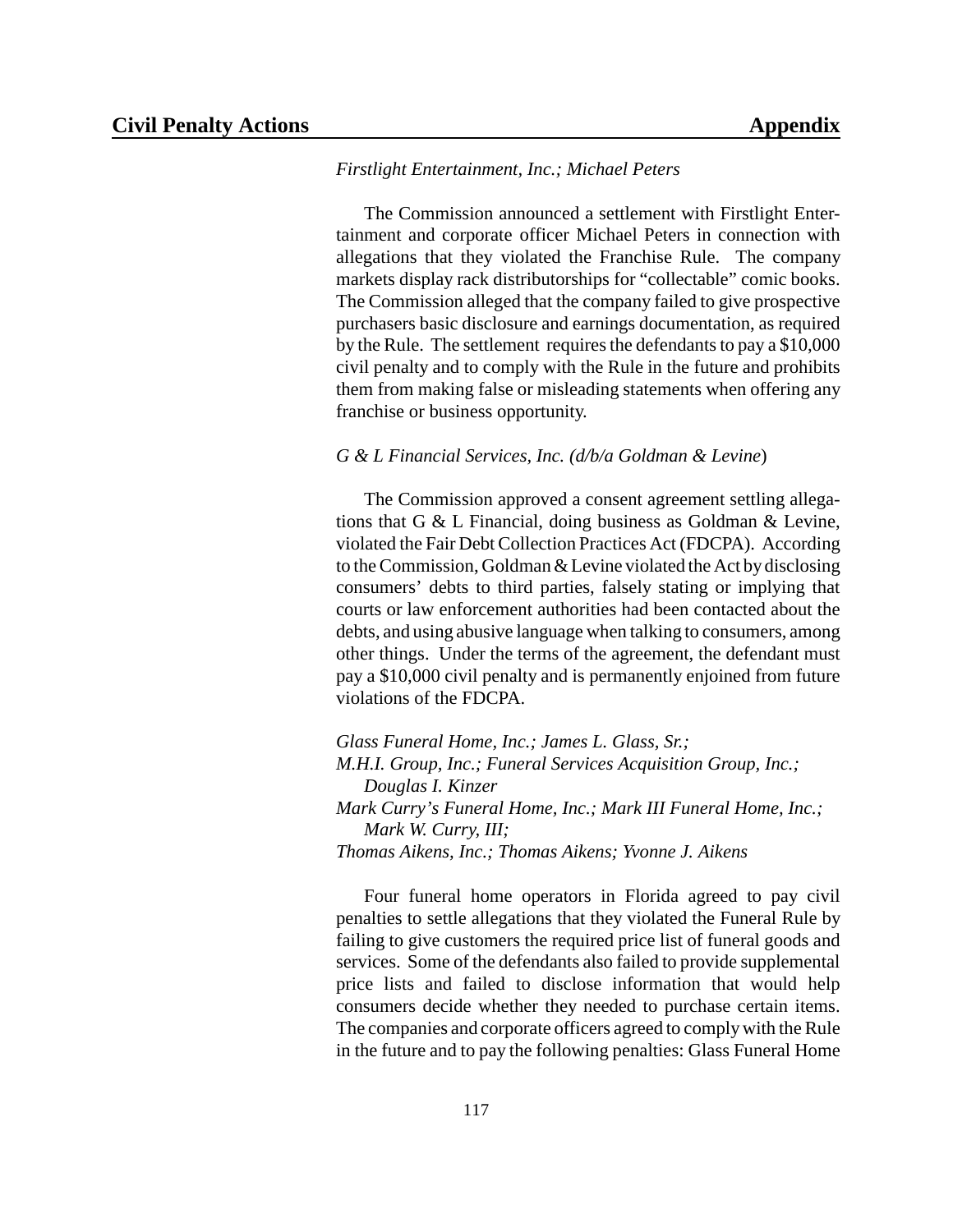and its president, \$4,000; M.H.I. Group, Funeral Services Acquisition, and Kinzer, an officer of both companies, \$35,000; Mark Curry's, Mark III, and officer Curry, \$11,000; Thomas Aikens, Inc., and its corporate officers, \$9,000.

#### *Global Gumballs, Inc.; Michelle Smith; Tim McCarty*

The Commission settled with Global Gumballs and its officers in connection with allegations that they violated the Franchise Rule in the sale of gumball vending machine routes. The Commission alleged that the defendants failed to provide critical pre-purchase information to potential buyers and made exaggerated earnings claims. The consent order prohibits the defendants from violating the Rule and from making false statements or misrepresenting material aspects of any business venture they offer. In addition, they are required to pay a \$50,000 civil penalty.

#### *Hasbro, Inc.*

Hasbro, a toy company, agreed to pay a \$280,000 civil penalty to settle allegations that it engaged in deceptive advertising in violation of a 1993 consent order. The Commission alleged that a recent Hasbro commercial for its Colorblaster paint sprayer toy appeared to show that children could operate the toy with very little effort when, in fact, a motorized air compressor was used during filming of the commercial to provide the necessary pressure. The consent decree prohibits the firm from using deceptive demonstrations or otherwise misrepresenting the performance of any toy.

#### *Island Automated Medical Services, Inc. (d/b/a Diversified Data Services, Med Star USA, and Star Funding Group); John Travlos*

Island Automated Medical Services and its officer have agreed to pay a \$40,000 civil penalty to settle allegationsthat they failed to give potential investors presale disclosures about the business opportunity they sold and documentation to support claimed earnings, as required by the Franchise Rule. The defendants sold medical claimsprocessing franchises. The settlement requires the defendants to comply with all aspects of the Franchise Rule and prohibits them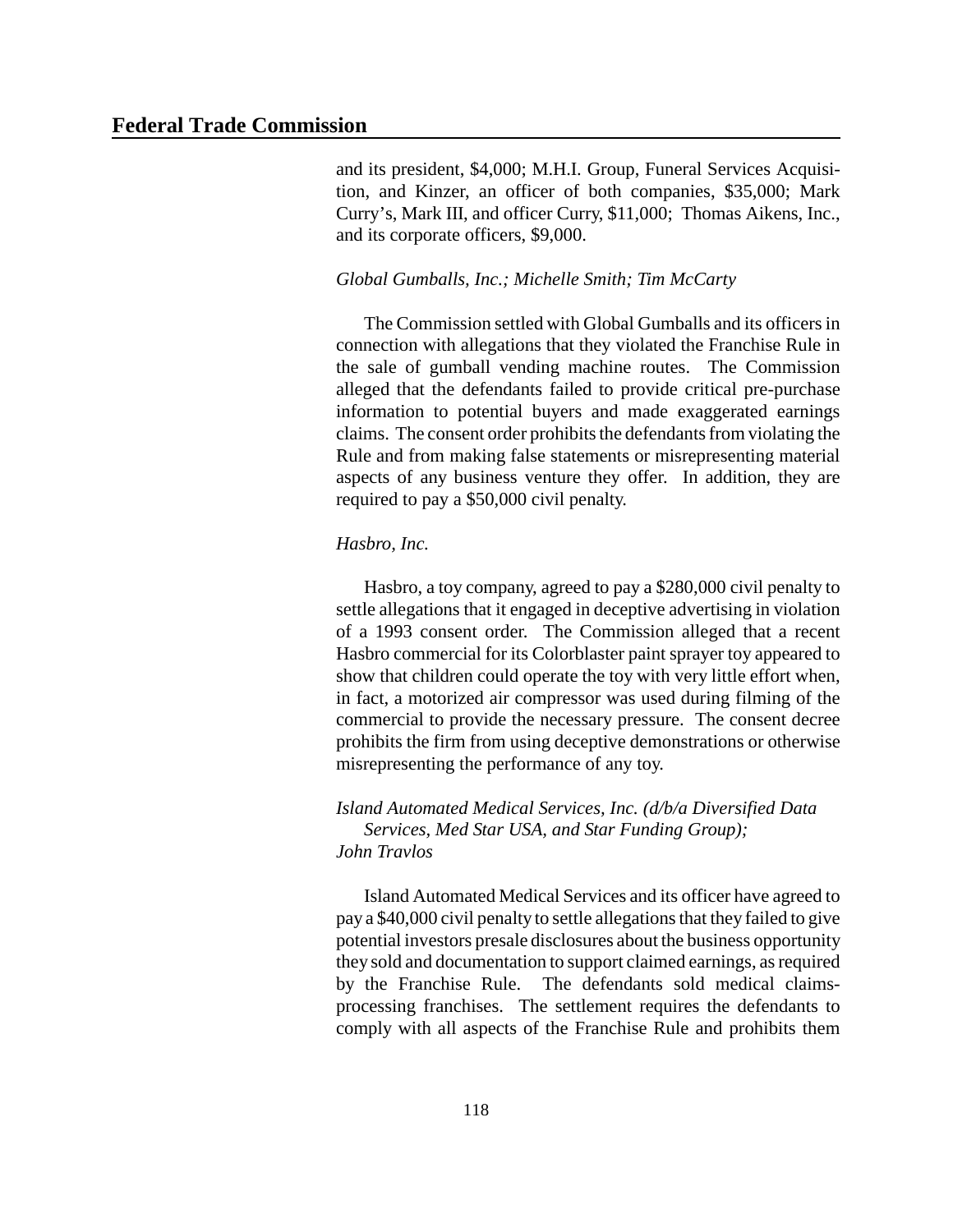from making false statements or misrepresenting material aspects of any franchise or business they offer.

#### *J.C. Pro Wear, Inc.; James L. O'Laughlin*

J.C. Pro Wear and its principal officer agreed to settle allegations of falsely claiming to be in compliance with the Franchise Rule and with violating the Rule, in part, by failing to provide prospective franchisees with required disclosure documents. The company offers franchises for retail outlets that sell sports apparel in leased space in Montgomery Ward stores. The settlement prohibits the defendants from making similar misrepresentations and from violating the Rule in the future and requires them to pay a civil penalty of \$65,000.

#### *Laura Ashley, Inc.*

Laura Ashley, an importer and retailer of children's and women's ready-to-wear clothes, agreed to pay a \$60,000 civil penalty to settle allegations that it violated the Care Labeling Rule, which requires that clothing be labeled with written instructions for proper cleaning and care. According to the Commission, Laura Ashley used symbols rather than written instructions, in violation of the current Rule. Under the agreement, the company will pay the civil penalty and will be barred from future violations of the Rule.

#### *Lewis & Ribbs Mortuary, Inc.; Lorenzo J. Lewis*

Lewis & Ribbs Mortuary and its owner agreed to pay a \$20,000 civil penalty to settle allegations that they failed to give consumers general price lists and statements itemizing their purchases in the form required by the Funeral Rule. Under the terms of the settlement, in addition to paying the civil penalty, the defendants must comply with the Rule in the future.

#### *Li'l Snacks, Inc.; Cornelius (Eugene) Hartley; Nava Jo Hartley*

The Commission reached a settlement with L'il Snacks and two individuals in connection with allegations that they violated the Franchise Rule. The Commission alleged that the defendants, who offered business opportunitiesinvolving snack-food vending machine routes,failed to give potential buyers detailed upfront disclosures and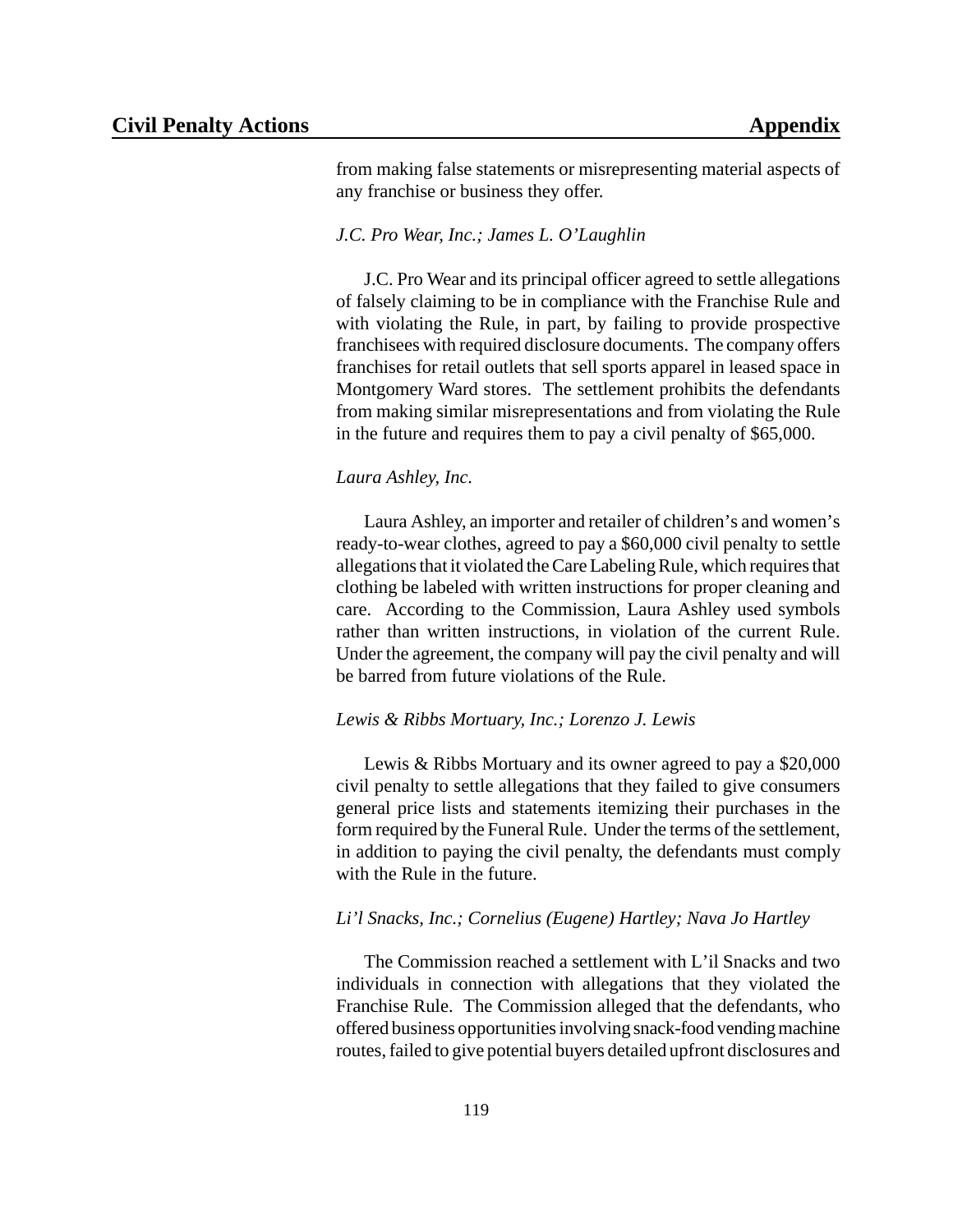documentation, as required by the Rule. The settlement requires the defendants to pay a \$20,000 civil penalty and prohibits them from violating the Rule in the future.

#### *Modern Management Systems, Inc. (d/b/a Nationwide Vending); Margaret Reed Small*

The Commission settled with Modern Management Systems and its president in connection with alleged violations of the Franchise Rule in their sale of countertop snack-vending machines. The Commission alleged that the defendants failed to provide critical prepurchase information to potential buyers and made exaggerated earnings claims. The consent decree prohibits the defendants from violating the Rule and from making false statements or misrepresenting material aspects of any business venture they offer. In addition, Modern Management Systems agreed to pay a \$7,000 civil penalty.

#### *National Tech Systems, Inc.; Mel Parsell*

National Tech Systems and its president agreed to pay a \$10,000 civil penalty to settle allegations that they failed to give potential investors presale disclosures about the business opportunities they sold and documentation to support claimed earnings, as required by the Franchise Rule. The company sold display rack business opportunities for "Crime Alert" personal protection products, claiming that investors could earn up to \$80,000 a year. Under the provisions of the settlement, the defendants are prohibited from violating the Rule and from making false statements or misrepresenting material aspects of any business venture they offer.

#### *Nibblers, Inc.; Thomas Kiernan*

Nibblers and its president agreed to pay a \$10,000 civil penalty, as well as to properly and accurately disclose key information to future investors in any franchise or business opportunity they offer. These provisions were included in a settlement of allegations that the defendants, who offer business opportunities involving candy vending machines, failed to provide potential investors with information required by the Franchise Rule.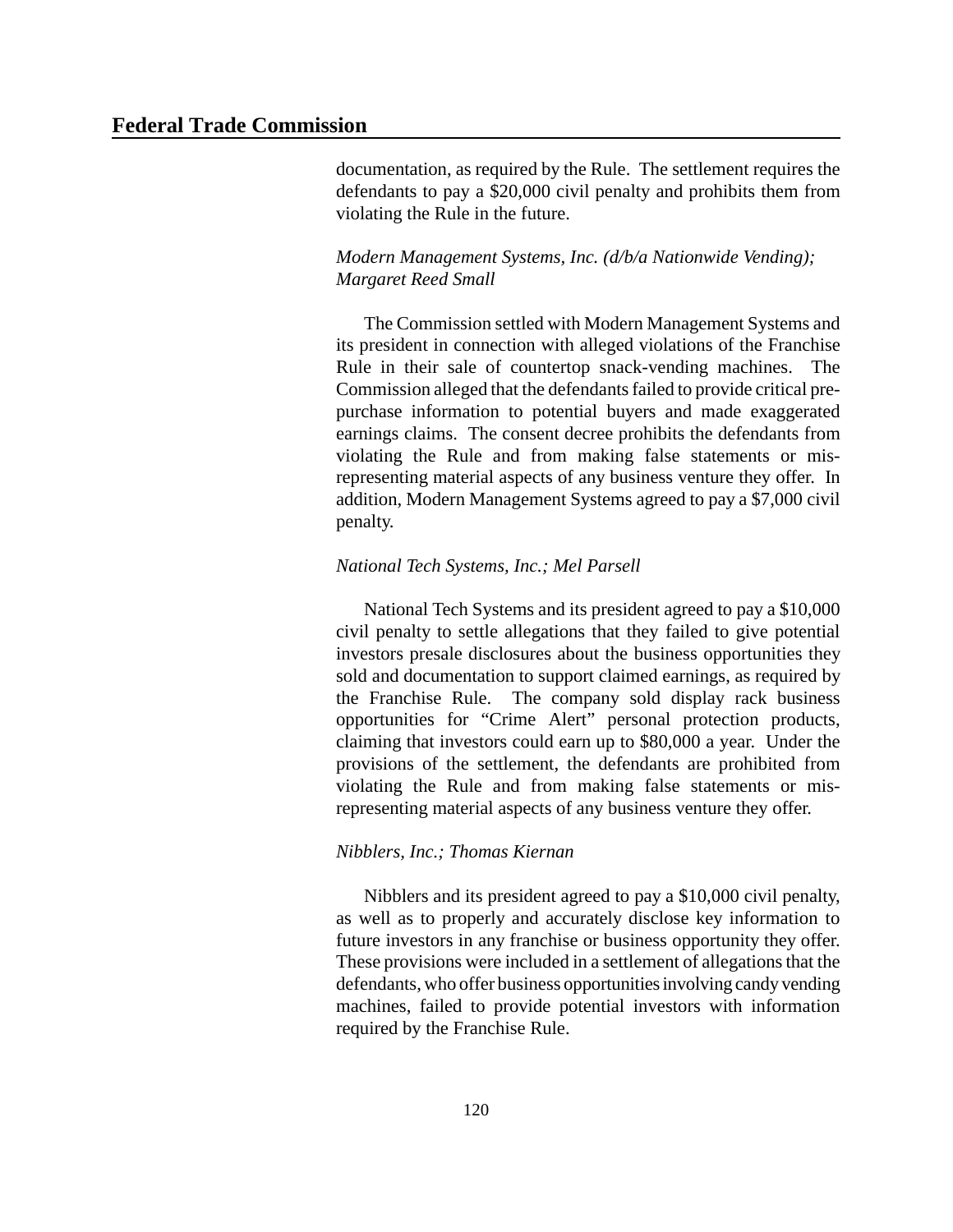#### *Quartercall Communications, Inc.; Fitzgerald Lewis*

The president of Quartercall agreed to pay a \$10,000 civil penalty to settle allegations that he and his company failed to provide key information to potential investors in their pay telephone business opportunity, as required by the Franchise Rule. The consent decree requires the defendants to comply fully with the provisions of the Rule and prohibits them from making unsubstantiated earnings claims or misrepresenting any other material aspects of a franchise or business opportunity.

*Restland Funeral Home, Inc.; Bluebonnet Hills Funeral Home, Inc.; Laurel Land Funeral Home, Inc.; Laurel Land Funeral Home of Fort Worth, Inc.; Singing Hills Funeral Home, Inc.*

Restland and four of its subsidiary funeral homes agreed to pay a \$121,600 civil penalty to settle allegations that they failed to provide customers with itemized general price lists and other information required by the Funeral Rule. In addition to paying the civil penalty, the largest ever imposed under the Funeral Rule, the defendants agreed to send itemized statements to customers who purchased preneed plans between 1987 and 1989, to participate in a training program administered by the National Funeral Directors Association (NFDA), and to submit their price lists and other forms to NFDA for review.

#### *STP Corporation; First Brands Corporation*

STP and its parent corporation, First Brands, agreed to settle allegations that they violated a 1976 Commission order under which they are prohibited from making false and unsubstantiated claims for motor oil additives. According to the Commission, the defendants made numerous false claims in advertisements regarding the engineprotection qualities of their oil additive, STP Engine Treatment with XEP2. The settlement requires the defendants to pay a civil penalty of \$888,000 for the order violation.

*Summit Communications, Inc.; Mitchell R. Newman*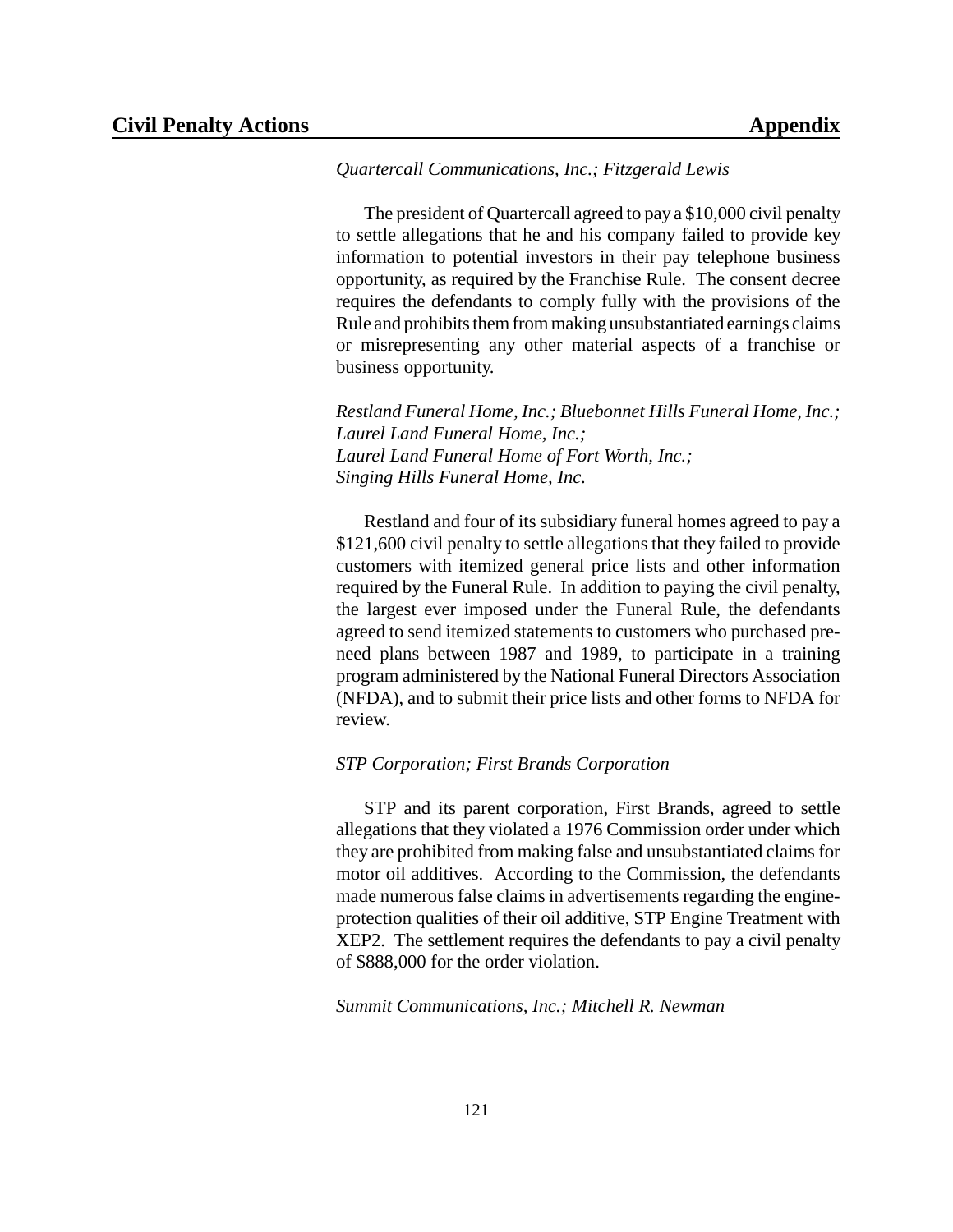The Commission settled with Summit Communications and its president in connection with allegations that they had violated the Franchise Rule in their sale of pay telephone vending franchises. The Commission alleged that the defendants failed to provide critical prepurchase information to potential buyers and made exaggerated earnings claims. The consent decree prohibits the defendants from violating the Rule and from making false statements or misrepresenting material aspects of any business venture they offer. In addition, Summit Communications agreed to pay a \$10,000 civil penalty.

#### *Tanzara International, Inc.*

Tanzara, an importer of women's sportswear, agreed to pay a \$10,000 civil penalty to settle allegations that it put improper care labels on some of its rayon garments. The Commission alleged that the care procedure that was recommended on the labels resulted in significant shrinkage. As part of the settlement, Tanzara agreed to provide proper care instructions on its labels in the future, in compliance with the Care Labeling Rule.

#### *Telebrands Corporation; Ajit Khubani*

Telebrands and its owner reached a settlement with the Commission resolving allegations that they violated the Mail/Telephone Order Merchandise Rule in selling various products through print and broadcast advertising. The Commission alleged that the defendants failed to provide consumers with appropriate and timely notification of delays in shipping orders, to obtain customers' consent to delays, and to cancel delayed orders and provide refunds. The settlement requires the defendants to pay a \$95,000 civil penalty and prohibits future Rule violations.

#### *Tutor Time Child Care Systems, Inc.; Florida Academic Enterprises, Inc.; Lifecare Investments, Inc.; Michael Weissman; Richard Weissman*

Tutor Time, a nationwide franchisor of day care centers, agreed to pay a \$220,000 civil penalty to settle allegations that it had overstated the earnings potential of franchise owners, the length of time it takes to open a center, and other important factors about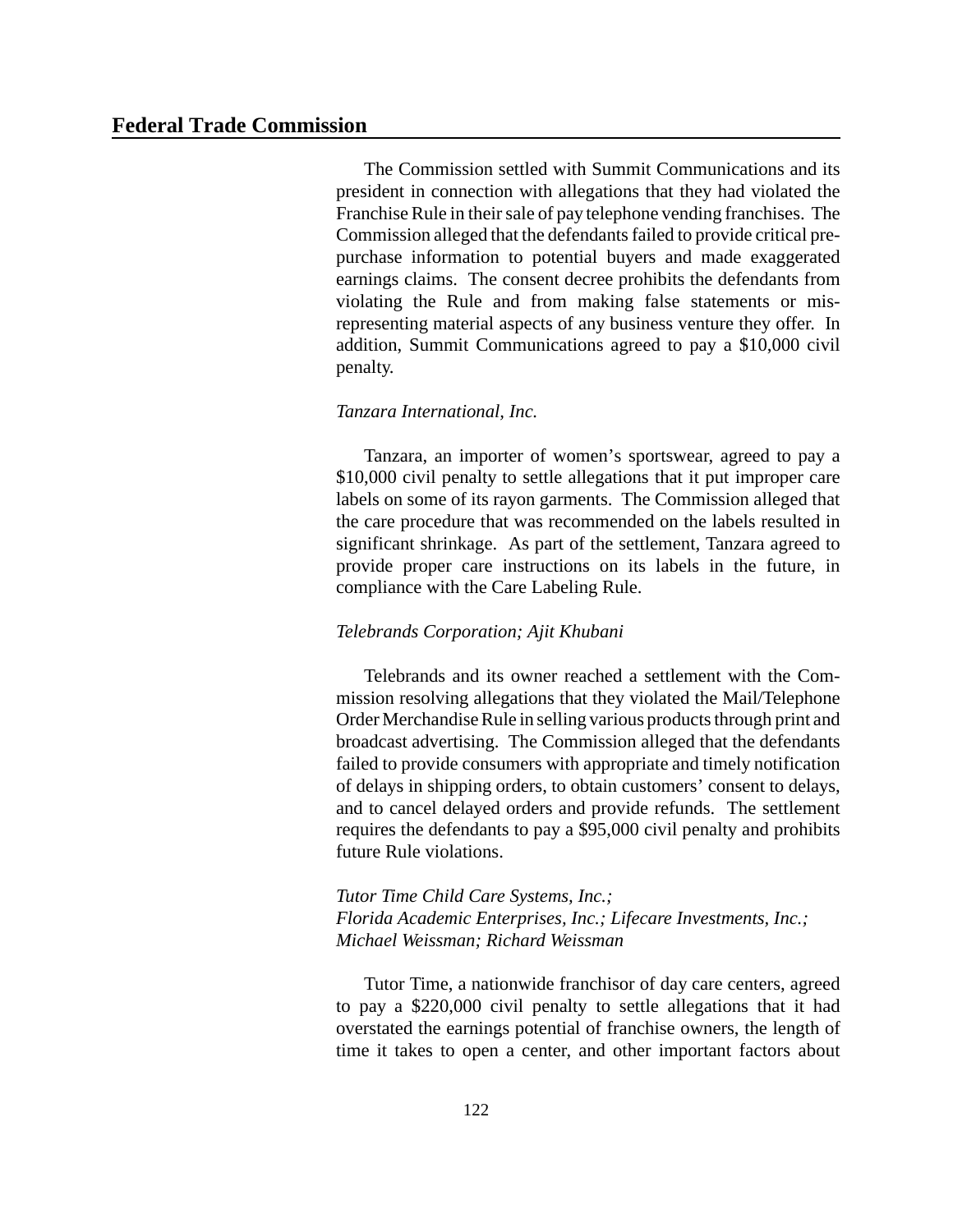owning a Tutor Time franchise. The Commission also charged Tutor Time with failing to give potential franchisees certain key prepurchase information about the franchise required by the Franchise Rule. In addition to requiring the civil penalty, the order prohibits the defendants from making similar misrepresentations, requires them to comply with the Rule, and bars them from imposing gag orders that prohibit their former franchisees from talking about their experiences with the company.

#### *United Creditors Alliance Corporation*

United Creditors, a nationwide debt collection agency, agreed to pay a \$146,000 civil penalty in settlement of allegations that it repeatedly violated the Fair DebtCollections Practices Act(FDCPA). The Commission alleged that United Creditors, in attempting to collect debts, made telephone calls after hours, used abusive language, falsely threatened consumers with legal action, and engaged in a variety of other FDCPA violations. The settlement prohibits the company from future violations of the FDCPA as well as requiring payment of the civil penalty.

*W.W. Chambers Co., Inc.; Thomas S. Chambers; William W. Chambers; William W. Chambers, III*

W.W. Chambers, a funeral home, and its principals paid a \$10,000 civil penalty to settle allegations that they failed to provide consumers with written itemized price lists and other information, in violation of the Funeral Rule. Under the terms of the settlement, the defendants must comply with the Rule in the future.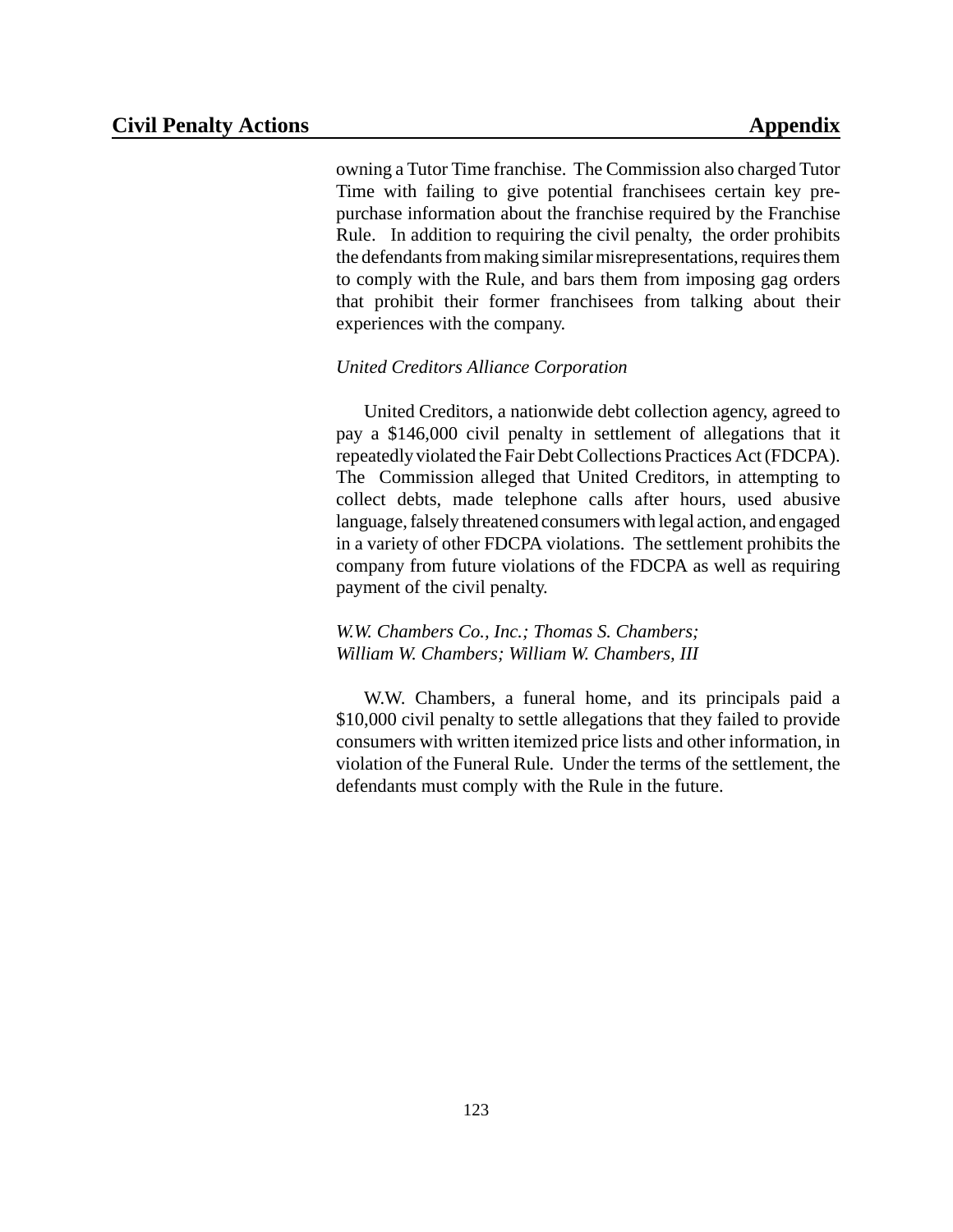

# **CONSUMER REDRESS ACTIONS<sup>1</sup>**

## *CONSUMER PROTECTION MISSION (SUMMARY)*

| Title $^{2,3}$                                      | <b>Number</b> | <b>Action Date</b> | <b>Type of Matter</b>              | <b>Product/Service</b>                                                               |
|-----------------------------------------------------|---------------|--------------------|------------------------------------|--------------------------------------------------------------------------------------|
| (American Fortune 900, Inc.)<br>Rory Cypers         | X960011       | 08/07/96           | <b>Investment Fraud</b>            | 900-Number Telephone<br>Lines                                                        |
| Caribbean Clear, Inc.                               | X920041       | 08/22/96           | Order Violation                    | <b>Swimming Pool</b><br>Disinfectant System                                          |
| Chase McNulty Group, Inc.                           | X950035       | 01/31/96           | <b>Investment Fraud</b>            | <b>Wireless Communications</b><br>Technology - Interactive<br>Video and Data Service |
| Consumer Credit Advocates,<br>P.C.                  | X960039       | 03/20/96           | Credit Report Fraud                | <b>Internet Credit Repair</b>                                                        |
| <b>Credit Doctor</b>                                | X960037       | 04/10/96           | <b>Telemarketing Sales</b><br>Rule | Credit Repair                                                                        |
| Desert Financial Group, Inc.<br><b>Keith Parker</b> | X960007       | 04/29/96           | <b>Telemarketing Fraud</b>         | <b>Prize Promotion</b><br>"Recovery Room"                                            |
| <b>Fraud Action Network System</b><br>(FANS), Inc.  | X960023       | 07/30/96           | <b>Telemarketing Sales</b><br>Rule | <b>Prize Promotion</b><br>"Recovery Room"                                            |
| Freedom Medical, Inc.                               | X950041       | 01/05/96           | <b>Telemarketing Fraud</b>         | Medical Equipment and<br><b>Health Insurance</b>                                     |
| Fresh-O-Matic Corporation                           | X960015       | 02/23/96           | <b>Franchise Rule</b>              | Vending Machine<br><b>Business Opportunity</b>                                       |
| Global Development Services,<br>Inc.                | X960114       | 07/27/96           | <b>Investment Fraud</b>            | <b>Invention Promotion</b>                                                           |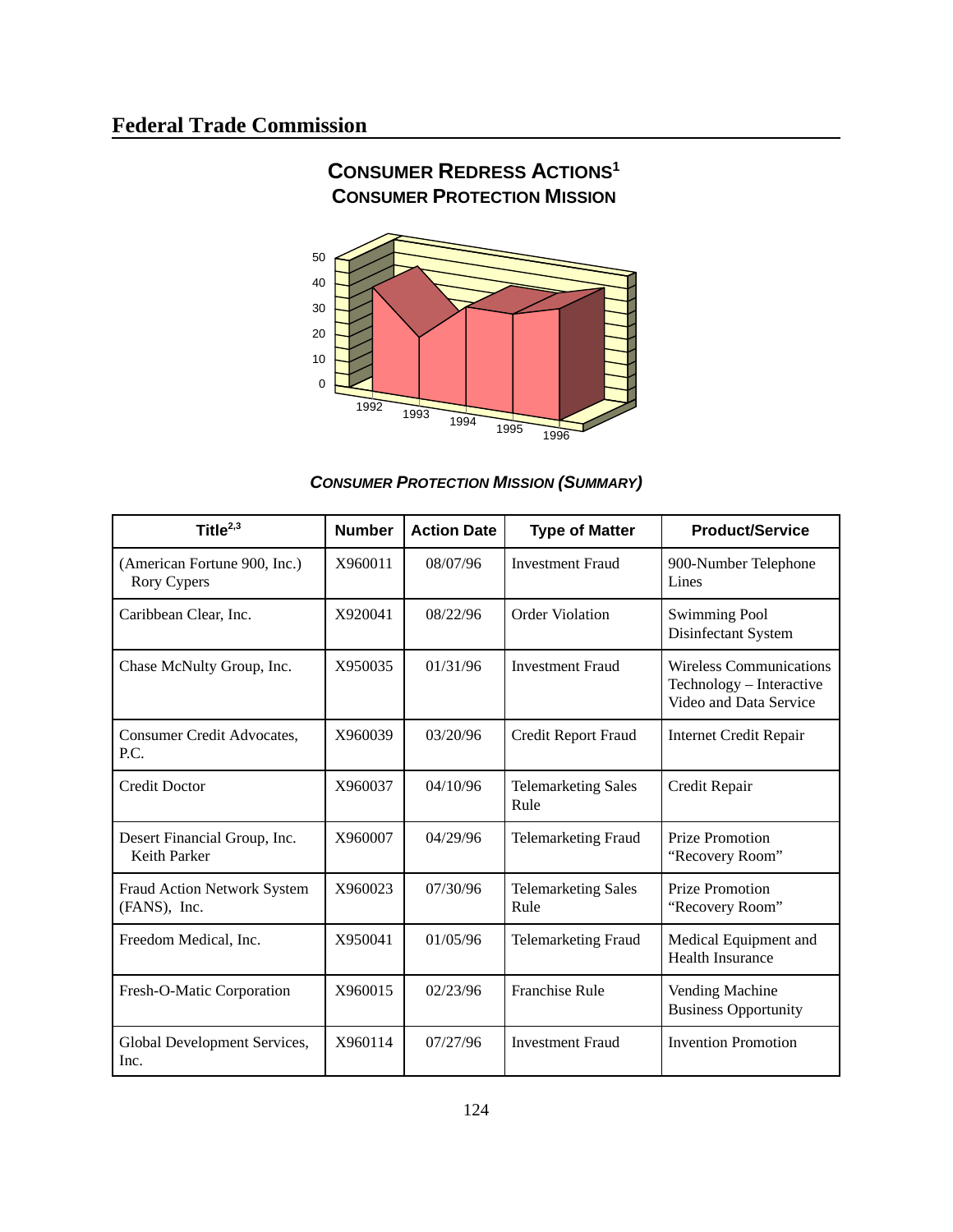# **Consumer Redress Actions Appendix**

| Title $^{2,3}$                                                                       | <b>Number</b>                            | <b>Action Date</b>                           | <b>Type of Matter</b>                                            | <b>Product/Service</b>                                      |
|--------------------------------------------------------------------------------------|------------------------------------------|----------------------------------------------|------------------------------------------------------------------|-------------------------------------------------------------|
| Hang-Ups Art Enterprises, Inc.                                                       | X950014                                  | 01/29/96                                     | <b>Investment Fraud</b>                                          | <b>Art Prints</b>                                           |
| Independence Medical, Inc.                                                           | X950043                                  | 09/19/96                                     | <b>Telemarketing Fraud</b>                                       | Medical Equipment and<br><b>Health Insurance</b>            |
| (International Charity<br>Consultants, Inc.)<br><b>AWARE</b>                         | X940028                                  | 04/03/96                                     | <b>Telemarketing Fraud</b>                                       | Telephone Prize-<br>Promotion Charitable<br>Solicitation    |
| <b>International Computer</b><br>Concepts, Inc.                                      | X940071                                  | 10/24/95                                     | <b>Franchise Rule</b>                                            | <b>Display Rack Business</b><br>Opportunity                 |
| Mackie Services, Inc.                                                                | X950046                                  | 02/12/96                                     | <b>Franchise Rule</b>                                            | <b>Display Rack Business</b><br>Opportunity                 |
| Motion Medical, Inc.                                                                 | X950042                                  | 05/20/96                                     | <b>Telemarketing Fraud</b>                                       | Medical Equipment and<br><b>Health Insurance</b>            |
| MTK Marketing, Inc.<br><b>Intel Marketing</b><br>Dennis Connelly<br>Erick Graziano   | X960049<br>X960049<br>X960049<br>X960049 | 09/18/96<br>08/08/96<br>08/08/96<br>08/08/96 | <b>Telemarketing Fraud</b>                                       | <b>Office Supplies</b>                                      |
| National Bureau of Credit, Inc.<br>(Johnny Ray Dunn, d/b/a)                          | X960070                                  | 08/08/96                                     | <b>Telemarketing Sales</b><br>Rule and Advance-Fee<br>Loan Fraud | <b>Consumer Finance</b>                                     |
| Nishika, Ltd.                                                                        | X950016                                  | 04/16/96                                     | <b>Telemarketing Fraud</b>                                       | <b>Camera Prize Promotion</b>                               |
| North American Supply, Inc.<br><b>Larry Ellis</b>                                    | X950055<br>X950055                       | 11/22/95<br>11/22/95                         | <b>Telemarketing Fraud</b>                                       | <b>Office Supplies</b>                                      |
| On Line Communications, Inc.<br><b>Richard Basile</b>                                | X960022                                  | 07/19/96                                     | <b>Telemarketing Fraud</b><br>and Investment Fraud               | Paging License Services                                     |
| Orion Products Corporation                                                           | X960095                                  | 07/19/96                                     | <b>Franchise Rule</b>                                            | Vending Machine<br><b>Business Opportunity</b>              |
| Public Telco Corporation                                                             | X950064                                  | 10/04/95                                     | Franchise Rule                                                   | Pay Telephone Business<br>Opportunity                       |
| Research Awards Center, Inc.<br>Fernando "Tom" Alvarez                               | X950033                                  | 02/29/96                                     | <b>Telemarketing Fraud</b>                                       | Sweepstakes/Prize<br>Promotions                             |
| Satellite Broadcasting<br>Corporation<br>PAL Financial Services, Inc.<br>Allan Wells | X950034<br>X950034<br>X950034            | 01/19/96<br>01/19/96<br>01/19/96             | <b>Investment Fraud</b>                                          | <b>Satellite Television</b><br><b>Broadcasting Services</b> |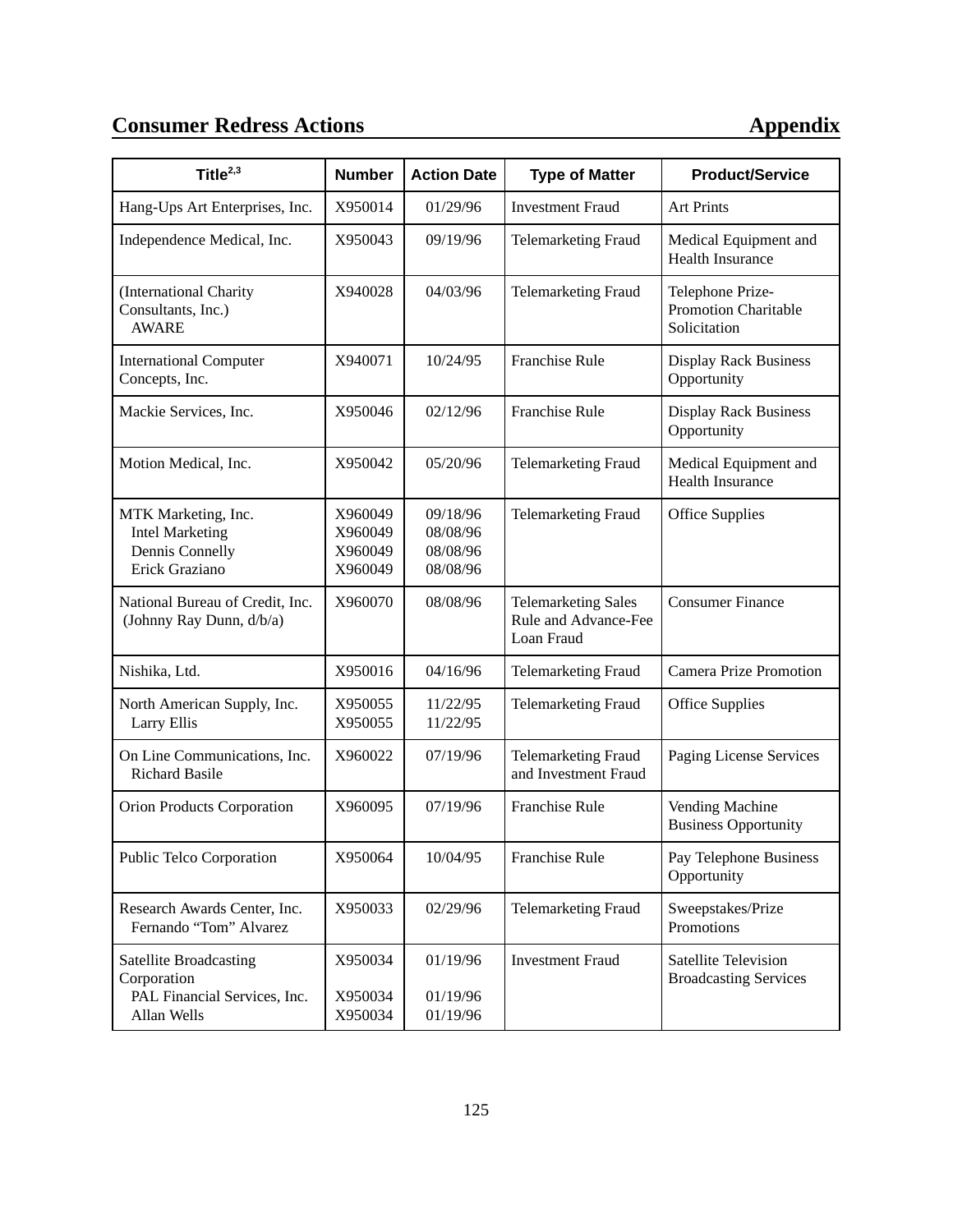## **Federal Trade Commission**

| Title $^{2,3}$                                                                            | <b>Number</b>      | <b>Action Date</b>   | <b>Type of Matter</b>                    | <b>Product/Service</b>                           |
|-------------------------------------------------------------------------------------------|--------------------|----------------------|------------------------------------------|--------------------------------------------------|
| (Second Income, Inc.)<br>Alan Rosofsky<br>M. David Silverman                              | X950073<br>X950073 | 11/27/95<br>11/27/95 | <b>Franchise Rule</b>                    | Vending Machine<br><b>Business Opportunities</b> |
| <b>Southeast Necessities</b><br>Company, Inc.                                             | X940075            | 10/06/95             | <b>Franchise Rule</b>                    | <b>Display Rack Business</b><br>Opportunity      |
| (Telecommunications of<br>America, Inc.)<br>Stephen Jonathan Burns<br><b>Barry Taylor</b> | X950050<br>X950050 | 03/14/96<br>03/14/96 | <b>Franchise Rule</b>                    | Pay Telephone Business<br>Opportunity            |
| Total Care, Inc.                                                                          | X960012            | 09/23/96             | <b>Telemarketing Fraud</b>               | <b>Prize Promotion</b>                           |
| U.S. Telemedia, Inc.                                                                      | X960051            | 09/24/96             | Mail/Telephone Order<br>Merchandise Rule | <b>Internet Computer</b><br><b>Memory Chips</b>  |
| United Consumer Services, Inc.                                                            | X940080            | 05/21/96             | <b>Telemarketing Fraud</b>               | <b>Telemarketing Fraud</b><br>"Recovery Room"    |
| United Wholesalers, Inc.                                                                  | X950004            | 01/16/96             | <b>Telemarketing Fraud</b>               | <b>Business Supplies</b>                         |
| USM Corporation, d/b/a Senior<br><b>Citizens Against Telemarketing</b><br>(SCAT)          | X950067            | 01/23/96             | <b>Telemarketing Fraud</b>               | <b>Telemarketing Fraud</b><br>"Recovery Room"    |
| Windward Marketing, Ltd.<br>Crestwood Enterprises, Inc.<br>Matthew Corbitt Mizell, Jr.    | X960026<br>X960026 | 06/26/96<br>06/26/96 | <b>Telemarketing Fraud</b>               | Magazine Subscription<br><b>Prize Promotion</b>  |
| (Wolf Group)<br>Marvin Wolf                                                               | X940029            | 01/31/96             | <b>Franchise Rule</b>                    | Vending Machine<br><b>Business Opportunity</b>   |

<sup>1</sup>The consumer redress amounts included in the following case descriptions have been ordered by the court and may be higher than the amounts collected and returned to consumers.

 $2A$  company name shown in parentheses is for identification of the case only; the company is not a defendant in the item shown in the table.

<sup>3</sup>Redress or disgorgement funds were also obtained in the following administrative orders:

Azrak-Hamway International, Inc. (see page 52)

Budget Rent A Car Systems, Inc. (see page 53)

Dannon Company, Inc., The (see page 54)

Ivory Jack's Trading Company, Inc. (see page 101)

National Dietary Research, Inc. (see page 66)

Third Option Laboratories, Inc. (see page 61)

Zygon International, Inc. (see page 62)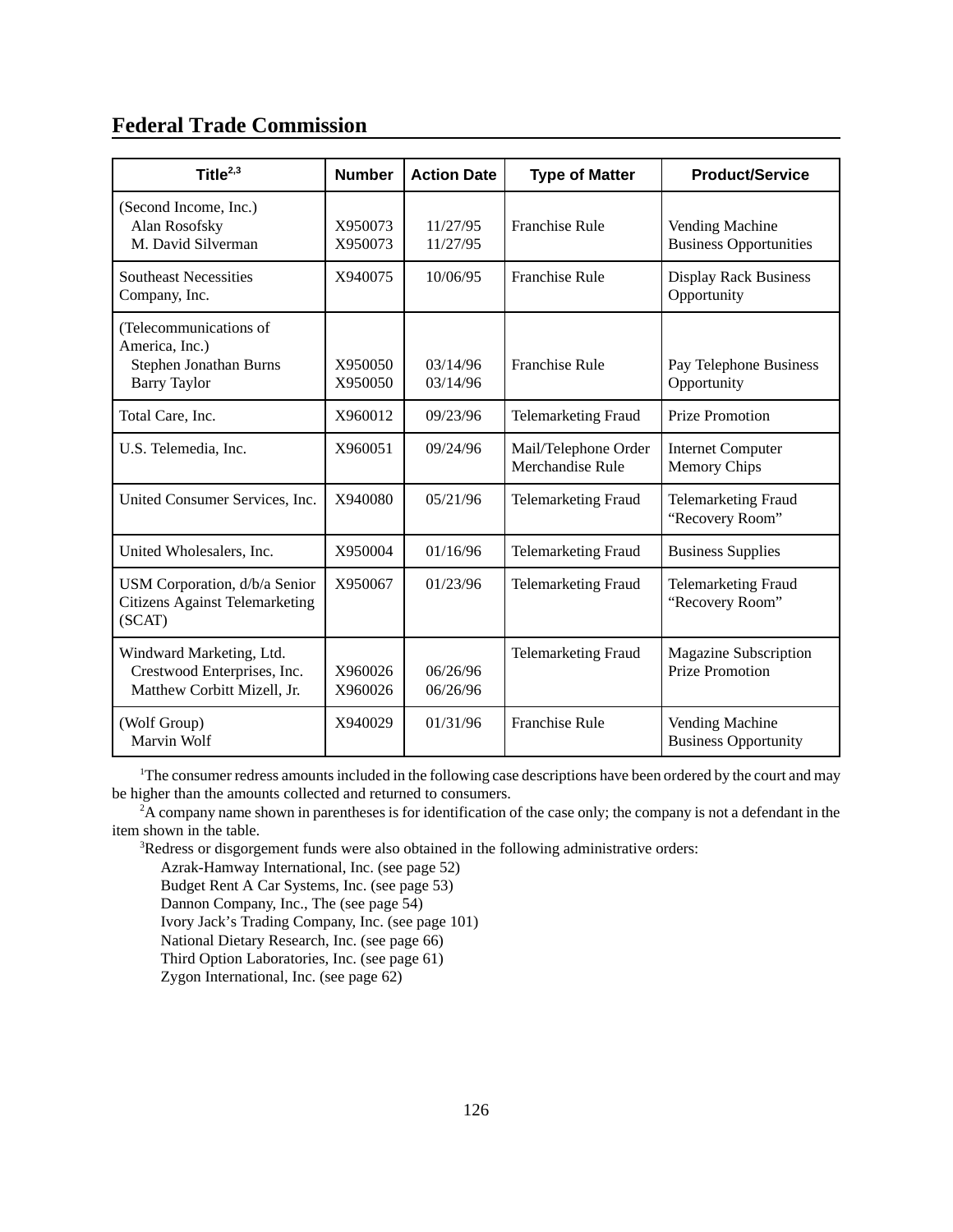*CONSUMER PROTECTION MISSION (DETAIL) (American Fortune 900, Inc.) Rory Cypers*

> The Commission negotiated a settlement with Rory Cypers, a principal of American Fortune 900, concerning his role in the company's allegedly deceptive marketing of investments in 900-number telephone lines. The Commission alleged that the company depleted a substantial portion of investors' capital in paying sales commissions and other expenses and misrepresented the number of operational 900-number lines in which it had a financial interest. The settlement with Cypers includes \$100,000 for consumer redress; in addition, he must post a \$300,000 performance bond before engaging in any type of telemarketing and must disclose the existence of the bond to customers.

#### *Caribbean Clear, Inc.; Patricia Benton; Jerry Minchey*

The Commission obtained a settlement of civil contempt allegations with Caribbean Clear and two former corporate officers, which includes a \$70,000 redress fund for consumers who purchased the Caribbean Clear disinfectant system for swimming pools since 1992. The Commission alleged that the company could not substantiate advertising claims that the system can be used without chlorine or similar chemicals and that it makes pool water safe enough to drink, and that the company therefore violated a 1992 order prohibiting such unsubstantiated claims. The settlement also requires Caribbean Clear to notify purchasers about the need to use appropriate chemicals with the system.

*Chase McNulty Group, Inc.; E. Lee Elliott; Anthony L. Rick; Jeffrey D. Trotter*

Chase McNulty and its officers settled allegations that they engaged in a variety of deceptive practices in connection with the marketing of investments in a new wireless communications technology called interactive video and data service (IVDS). Commission alleged that the defendants misled investors as to the profitability of the investment, the use of investor proceeds, the capital needed to develop IVDS systems, and the technological capabilities of such systems. Under the settlement, the defendants are prohibited from making such misrepresentations in connection with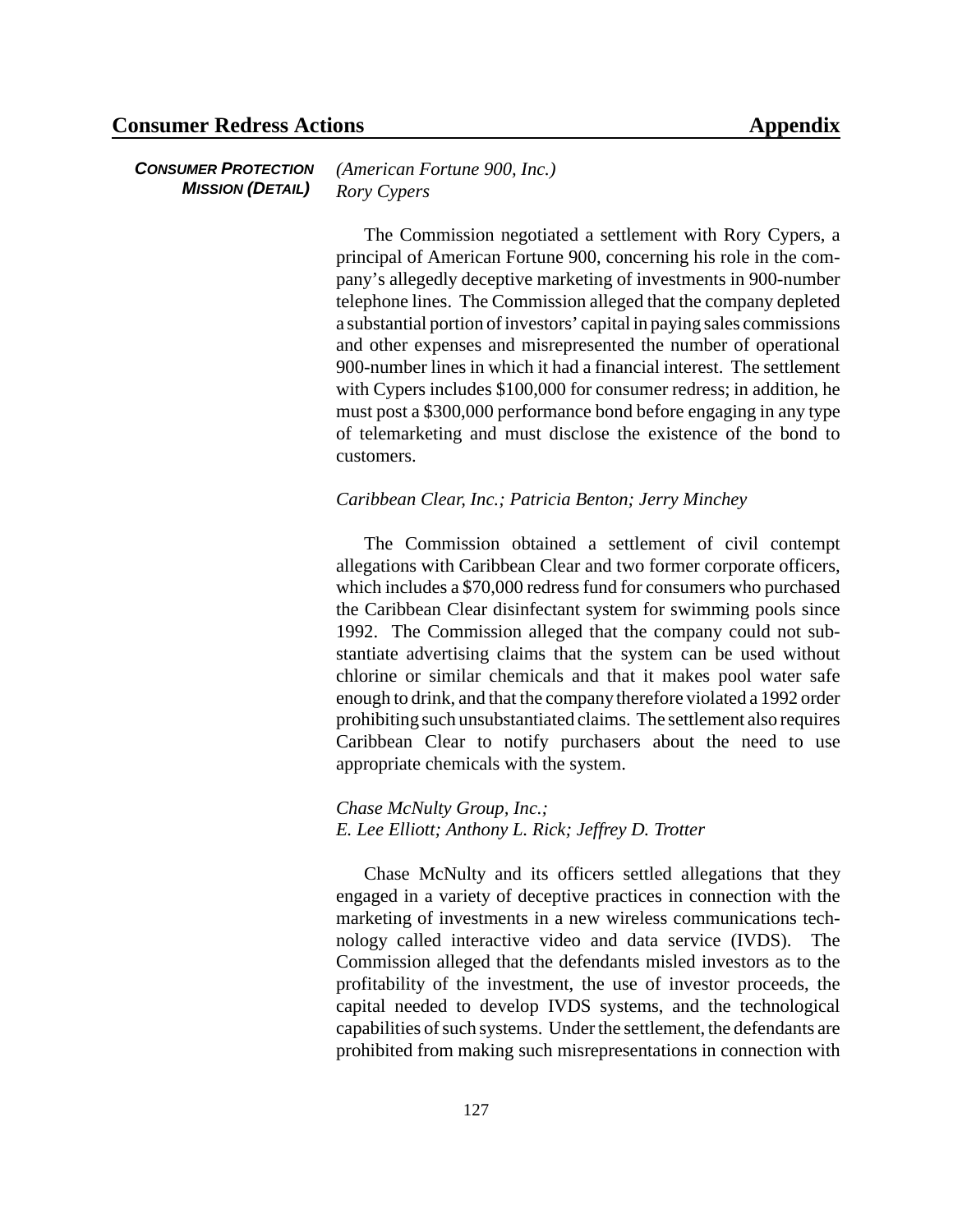the sale of any investment or telemarketed product or service. In addition, the individual defendants are required to turn over virtually all of their significant assets (totaling \$160,000) for consumer redress, and a \$1 million judgment was entered against the corporate defendant, Chase McNulty. The individual defendants are each required to post a \$350,000 performance bond before engaging in the telemarketing of any product or service, unless they are employed by a regulated broker or agency.

*Consumer Credit Advocates, P.C.; Consumer Credit and Legal Services, P.C.; David B. Markowitz; John E. Petiton*

The Commission reached a settlement with two closely related law firms that were behind a deceptive advertisement for credit repair services posted on thousands of Internet news groups. Consumer Credit and Legal Services and two of its officers created Consumer Credit Advocates, which advertised that it could remove derogatory information from clients' credit reports even when that information was accurate and not obsolete. The settlement bans the defendants from engaging in fraudulent credit repair practices and requires them to warn customers that consumers have no legal right to have accurate information removed from their credit reports. The order also requires the defendants to pay \$17,500 in consumer redress and prohibits them from instituting collection procedures against their current and former credit repair clients.

#### *Credit Doctor (Jayco Associates, d/b/a); Jerry J. Jewell*

Jayco Associates, doing business as Credit Doctor, and corporate officer Jerry Jewell agreed to settle allegations that they misrepresented the credit repair services they provided and required advance payment, in violation of the Telemarketing Sales Rule. The settlement requires the defendants to pay \$15,000 for refunds to consumers, prohibits them from trying to collect payments on past contracts, and requires them to withdraw negative credit reports they sent to credit reporting agencies about consumers who did not pay them. The order also prohibits the defendants from making similar deceptive claims about credit repair services and from violating the Rule in the future.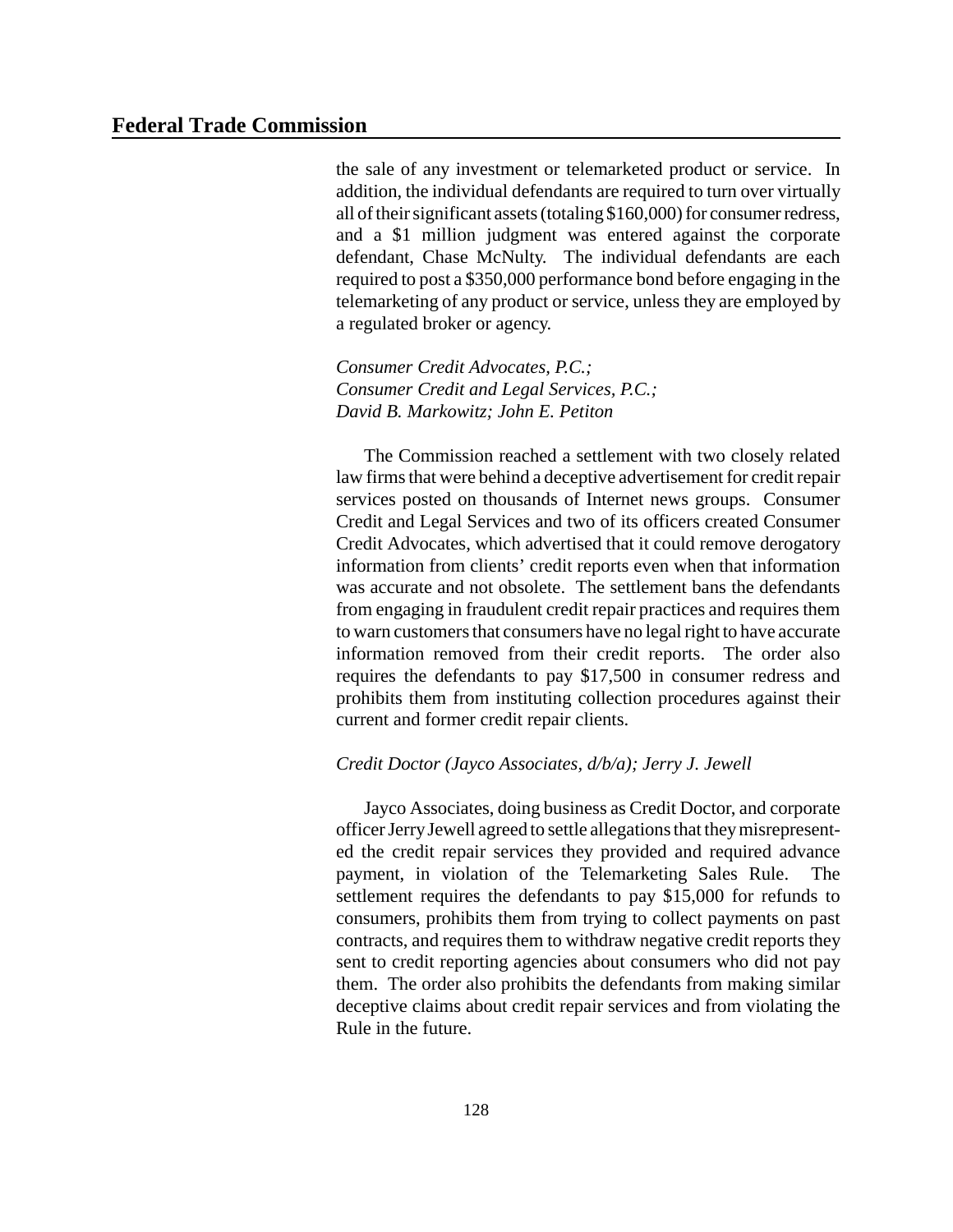#### *Desert Financial Group, Inc.; Keith Parker*

Desert Financial and its president agreed to settle allegations that they falsely told consumers, many of whom were senior citizens, that for an upfront fee, sometimes exceeding \$1,000, they could recover money the consumers had lost to other telemarketers. In fact, according to the Commission, little, if any, money was recovered from the defendants' efforts. The settlement with Keith Parker requires him to post a \$300,000 bond before engaging in telemarketing activities in the future and to pay \$11,000 for consumer redress. The settlement prohibits Parker from misrepresenting any fact material to a consumer's decision to make a charitable contribution, to enter a contest, or to purchase recovery room services or any other product or service. The Commission is seeking a default judgment against Desert Financial once the settlement with Parker is approved by the court.

#### *Fraud Action Network System (FANS), Inc.; Michael Starrion; Rena Warden*

A federal district court permanently banned a telemarketer and two individuals from engaging in any prize-promotion telemarketing activity or recovery service. The judge issued the order after FANS and two of its officers failed to answer Commission allegations that theymisrepresented that their "recovery room" services would obtain money that consumers had lost in previous telemarketing schemes and that they violated the Telemarketing Sales Rule by requesting payment in advance. The judgment provides for over \$378,900 for consumer redress.

*Freedom Medical, Inc.; Freedom Medical of Wisconsin; Sierra Medical, Inc.; Robert D. Atkins; Robert L. Grden; Brian A. Patten; Daniel Smeltzer*

Three related companies and four individuals agreed to settle allegations that they deceptively telemarketed medical equipment to consumers nationwide and engaged in fraud against health insurance companies. According to the Commission, the defendants marketed medical equipment to disabled persons, then obtained physicians' approval and submitted claims to health insurers; the claims in many instances were for more expensive equipment and for items and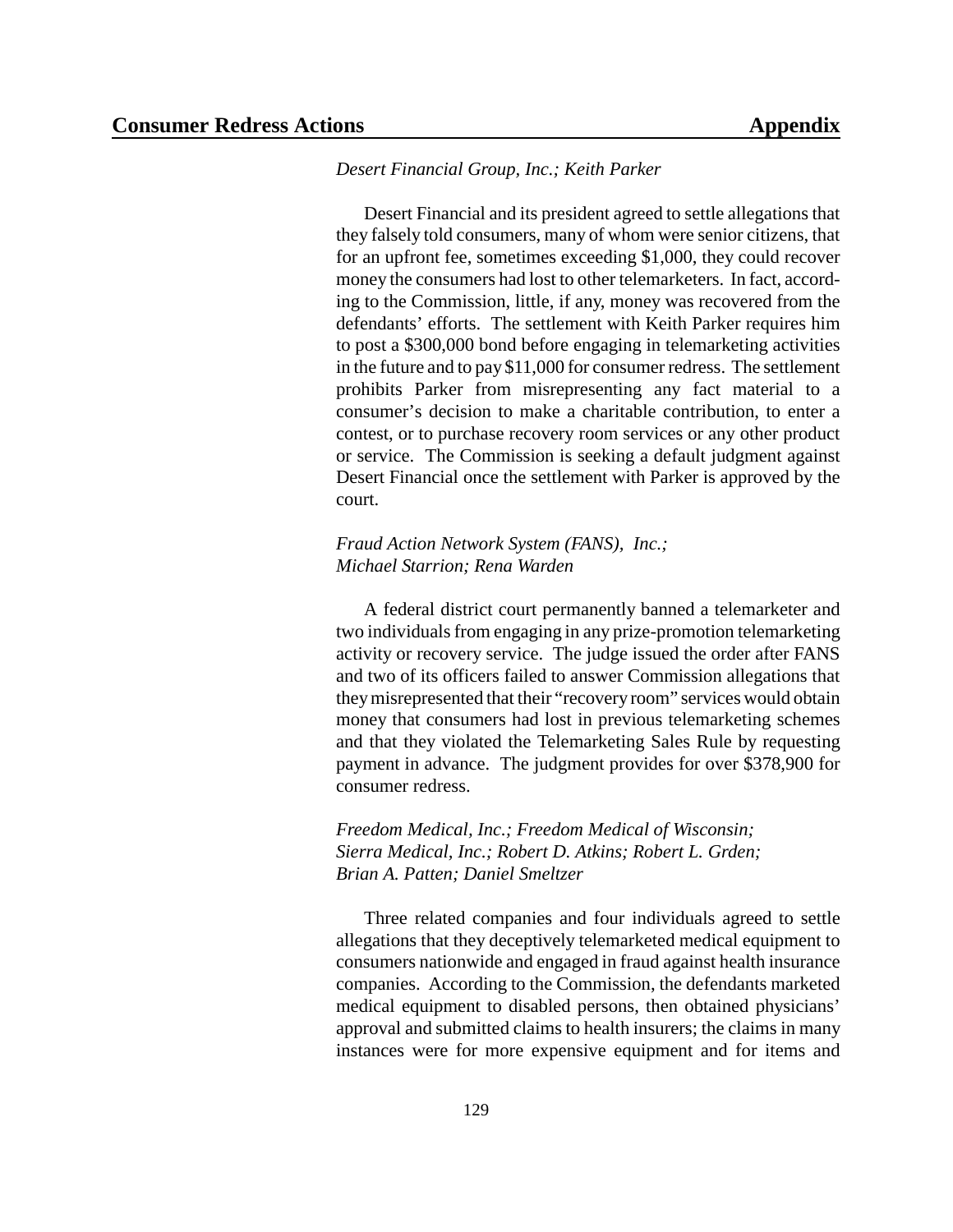accessories that had not been ordered by consumers. The agreement requires the defendants to pay a total of \$269,650 for consumer redress. In addition, Brian Patten and Robert Grden are banned for ten years from selling or marketing any medical equipment, product, or service, and Robert Atkins is required to post a \$50,000 performance bond before selling or marketing medical equipment. All defendants are prohibited from making misrepresentations like those alleged in the complaint.

#### *Fresh-O-Matic Corporation*

Fresh-O-Matic, a company that markets business opportunities involving soft drink vending machines, agreed to pay \$100,000 for consumer redress to settle allegations that it failed to provide key information to potential purchasers of its distributorships, as required by the Franchise Rule. The Commission alleged that the company also misrepresented potential earnings and the location assistance it would provide to investors. The consent order requires the company to comply fully with the Rule and prohibits it from misrepresenting any material aspect of a franchise or business opportunity.

#### *Global Development Services, Inc.; Kenneth A. Rogers*

Global Development and its president agreed to pay\$1million for consumer refunds as part of a settlement of allegations brought by the Commission. According to the allegations, the defendants, who marketed invention promotion services, misrepresented the financial gains their clients were likely to achieve and did not address the specific market potential, patentability, feasibility, or merit of clients' inventions. The settlement also requires Global and Kenneth Rogers to give customers a written notice stating that not one of their clients has received profits of any kind from an invention as a result of Global's services.

#### *Hang-Ups Art Enterprises, Inc.; Max Klein*

Hang-Ups Art and its president agreed to pay \$150,000 into a fund for consumer redress as part of a settlement of allegations that they sold counterfeit art prints. The Commission alleged that the defendants bought and sold purported limited-edition prints attributed to well-known artists such as Marc Chagall, Joan Miro, and Pablo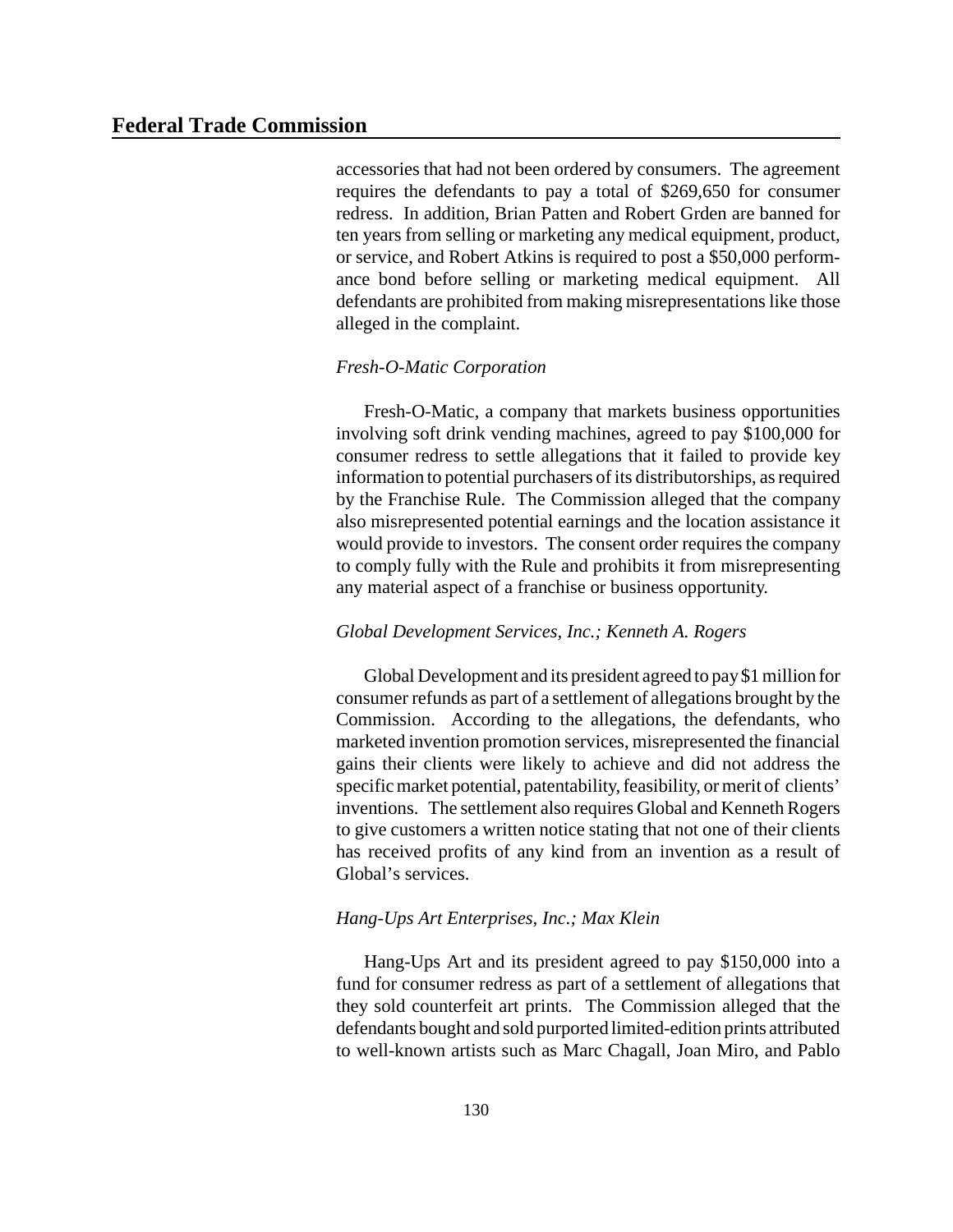Picasso, and represented to consumers that the prints were the work of the named artists, while knowing that they were counterfeit. The settlement also contains strong prohibitions against false claims about the nature of any artwork the defendants sell in the future.

*Independence Medical, Inc.; Ability Medical, Inc.; American Medical Independence (A.M.I.); Independence Medical of America, Inc.; Jeffrey S. Marmer; Jerry Rodney Rogers; Jerry Wilburn Rogers; Violet Cassie Rogers*

Independence Medical, three related companies, and company officers and agents agreed to pay redress totaling \$38,500 to settle allegations stemming from their role in an allegedly deceptive scheme to telemarket medical equipment to consumers nationwide. The Commission alleged that these defendants, along with a number of other corporate and individual defendants, marketed one type of equipment to consumers but then obtained physician approval and made insurance claims for other, more expensive equipment. In some cases, the Commission alleged, insurance claims were filed for items never ordered by consumers. The settlement bars Jerry Rodney Rogers from any aspect of marketing medical products or services for ten years, and it requires Jeffrey Marmer to obtain a \$100,000 performance bond before engaging in the sale of durable medical equipment and to pay a judgment of \$31,000. Jerry Wilburn Rogers and Violet Cassie Rogers are required to obtain a performance bond of \$50,000 before engaging in the sale or rental of medical equipment and to pay a judgment of \$7,500.

*(International Charity Consultants, Inc.) Future Images, Inc.; Regeneration & Renewing, Inc. (d/b/a AWARE or Aware-Regeneration and Renewing); Topp Kat, Inc.; Toppkat, II. Inc.; Sherri L. Harvey; William Jervis; Joseph Rubbico; Michael Kody Sawyer*

Eight defendants in a charitable solicitation fraud case agreed to pay more than \$4.1 million in consumer redress as part of a settlement. The Commission alleged that the defendants used a fraudulent prize-promotion pitch to induce consumers, many of them elderly, to donate money to two purportedly charitable organizations, one of which – AWARE – was not a true nonprofit organization. The court order bans William Jervis, Joseph Rubbico, and Michael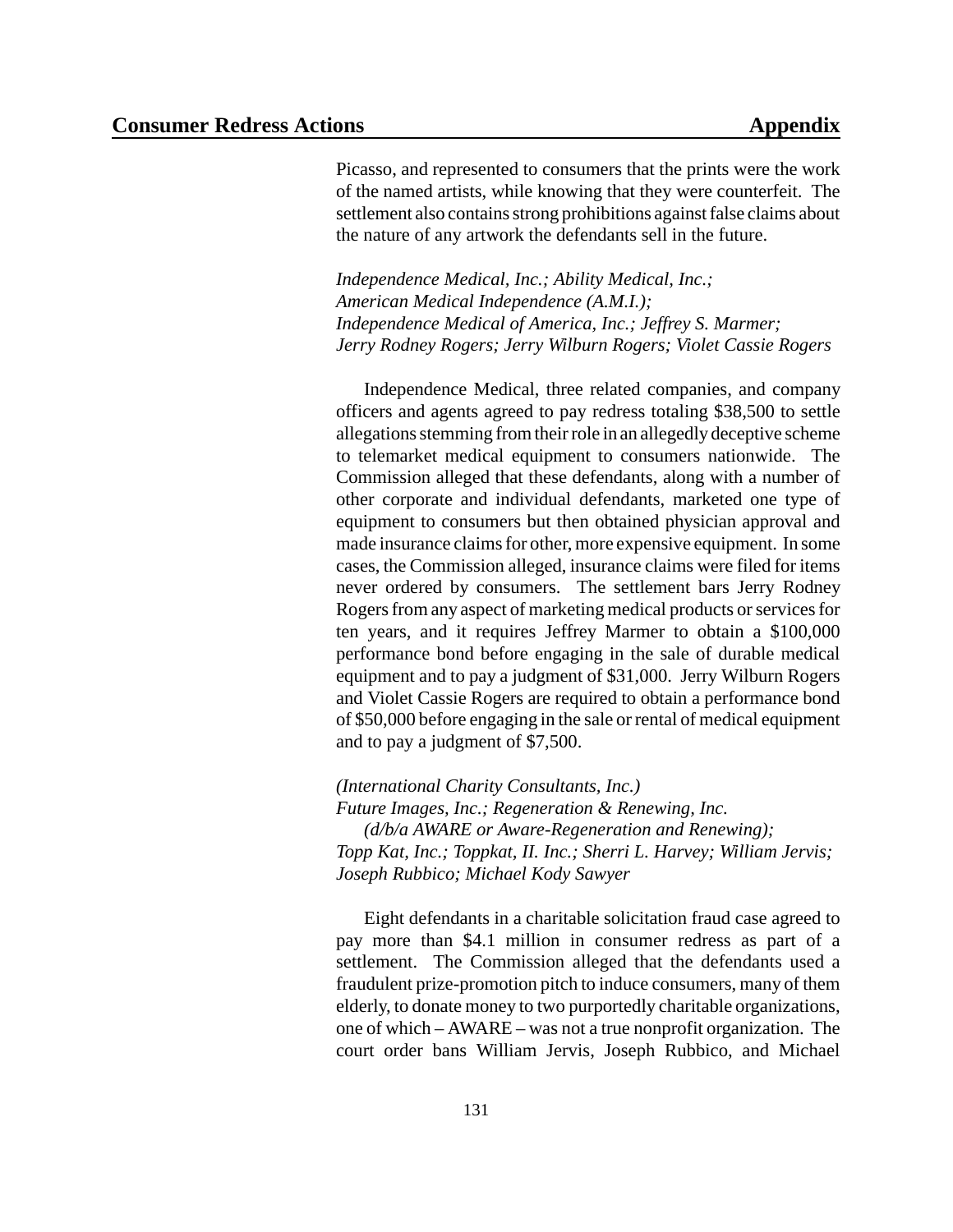Sawyer from participating in telephone prize promotions and requires all of the defendants to post a \$5 million performance bond before engaging in telemarketing activities in the future. These eight defendants are among 24 originally charged in this case.

#### *International Computer Concepts, Inc.; Helen Schumaker; Larry Schumaker*

A federal district court judge ordered International Computer and its officers to pay nearly \$1.6 million in consumer redress in settlement of allegations that they misrepresented the potential earnings of their business opportunities and used fraudulent references, among other violations of the Franchise Rule. The company sells franchises consisting of computer software display racks to be placed in retail stores. The order also permanently bans the defendants from involvement with business opportunities and franchises in the future.

#### *Mackie Services, Inc.; Panoramic Multimedia, Inc.; Stanley L. Katz; Randy Prefer*

Two companies and their principal officers settled allegations that theyexaggerated the earnings potential of their business opportunities involving CD-ROM display racks and otherwise violated the Franchise Rule. The Commission alleged that the defendants overstated potential profits and the value of the CD-ROM titles they supplied. In addition, they allegedly used fraudulent references and failed to provide investors with important documentation. The defendants are barred from marketing any franchise or business venture in the future and are required to pay \$20,000 into a consumer redress fund.

#### *Motion Medical, Inc.; Anton Albert Wood*

Motion Medical and its president agreed to settle allegations stemming from their participation in an allegedly deceptive scheme to telemarket medical equipment to consumers nationwide and file false claims with health insurance companies. According to the Commission, the defendants marketed medical equipment to disabled persons, then obtained physicians' approval and submitted claims to health insurers, which in many instances were for more expensive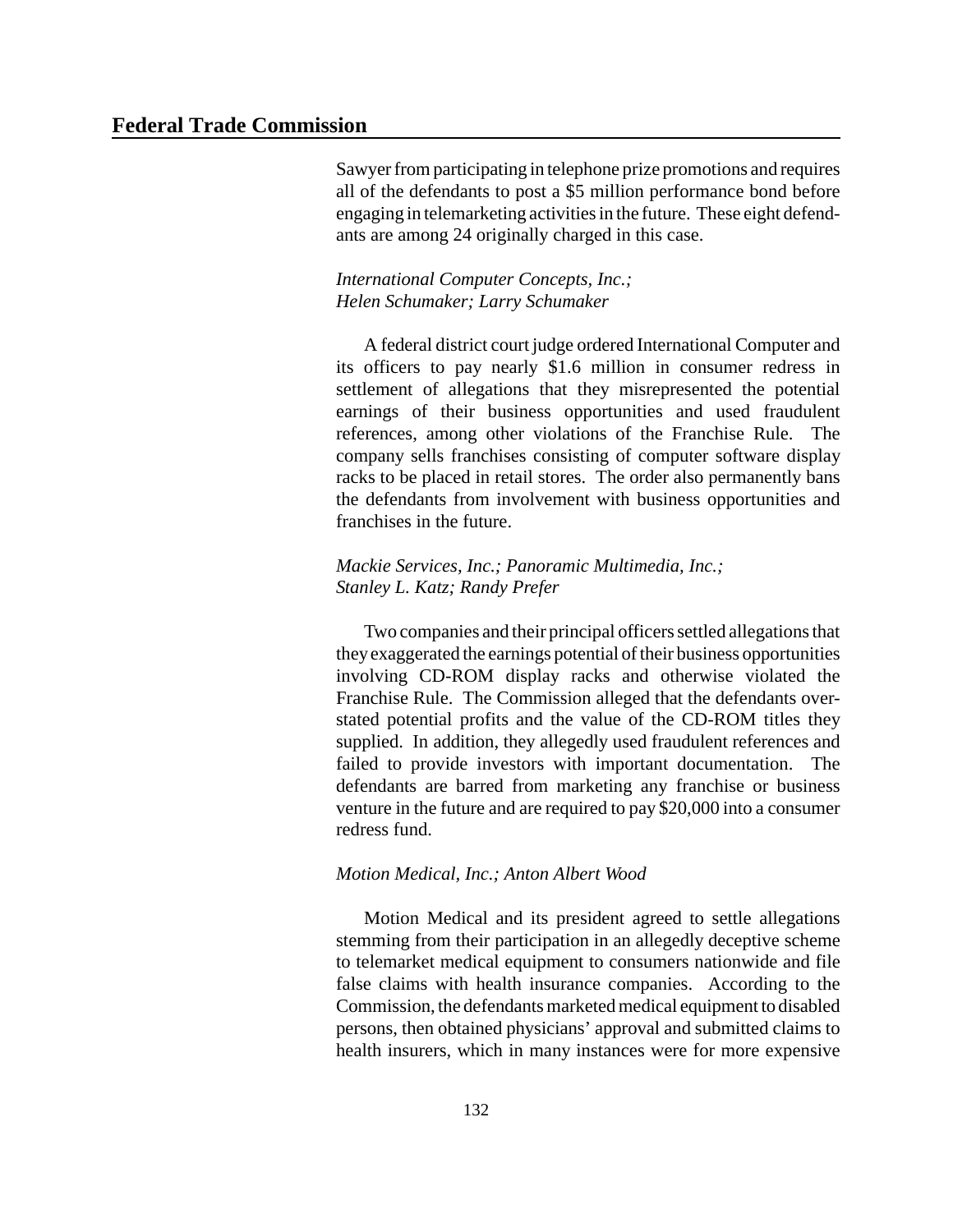equipment and for items that had not been ordered by consumers. The settlement prohibits the defendants from misrepresenting any product or service they telemarket in the future and requires Anton Wood to obtain a \$150,000 performance bond before he engages in the sale of durable medical equipment. In addition, the defendants are required to pay a total of \$346,700 for consumer redress.

*MTK Marketing, Inc. (d/b/a District Supply Center and Central Supply Center); Acacia Properties, Inc. (d/b/a National Supply Center); Copy Resource Center, Inc. (d/b/a District Supply Center and Central Supply Center); Intel Marketing of California, Inc. (d/b/a District Supply Center); Nationwide Transport, Inc. (d/b/a District Supply Center); Paragon Shipping, Inc. (d/b/a National Supply Center); Telco Marketing, Inc. (d/b/a Central Supply Center); Dennis Connelly; Jeanine Dora; Erick Graziano (a/k/a EricKnight); Donna Green; Sam June; Colleen McCullough; James Rem (d/b/a Central Supply Center and JR Associates); Donald Ryan*

The Commission negotiated four settlements with 15 defendants in its case against perpetrators of an allegedly deceptive "toner phoner" scheme. The defendants were alleged to have victimized small businesses by misrepresenting themselves as the businesses' regular suppliers, shipping unordered photocopier toner and other office supplies, and charging exorbitant prices. The settlements include a combined payment of more than \$17 million for consumer redress. The settlements also prohibit the defendants from engaging in deceptive acts and practices, permanently ban defendants Dennis Connelly and Sam June from engaging in the telemarketing of office supplies, and require the other individual defendants to post bonds ranging from \$25,000 to \$200,000 before engaging in the telemarketing of office supplies.

*National Bureau of Credit, Inc. (Johnny Ray Dunn, d/b/a this company and Carolina Federal Financial Services, Carolina Firstate Bankcard & Loan Program Services, Carolina Firstate Financial, Fidelity National Financial Services, National Bureau of Consumer Affairs Department, and NBC Services)*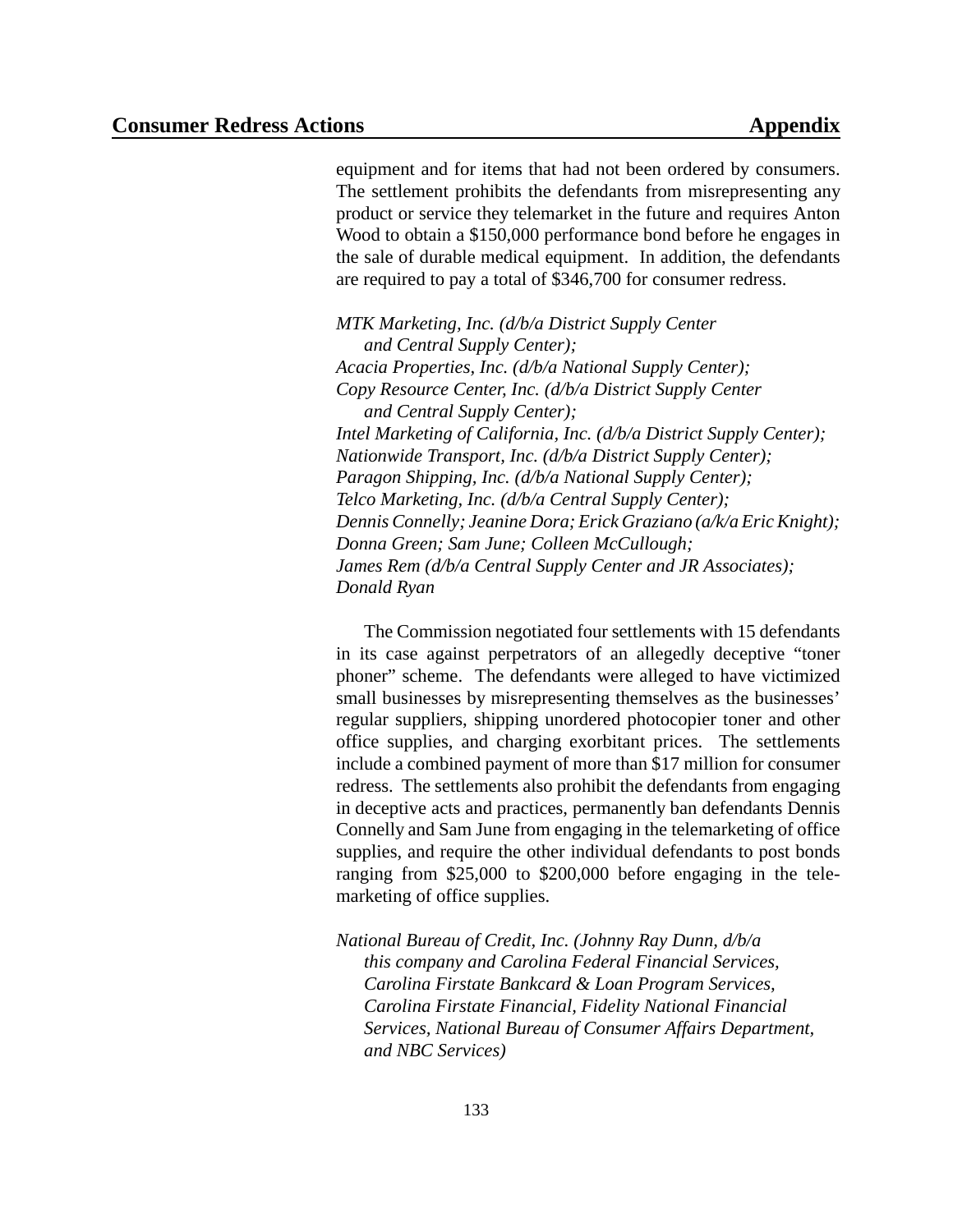The Commission negotiated an agreement with Johnny Ray Dunn settling allegations that he engaged in misrepresentations and fraudulent practices in connection with the offering of advance-fee credit cards and loans. Dunn represented that he had an "excellent record" with an independent consumer protection agency, the National Bureau of Consumer Affairs, which was actually one of the names under which he did business, the Commission alleged. The settlement requires Dunn to pay \$3,500 in consumer redress, bars him from marketing advance-fee credit services and from violating the Telemarketing Sales Rule's provisions against deceptive or abusive marketing, and prohibits him from making misrepresentations in connection with any product or service he sells in the future.

*Nishika, Ltd.; American 3-D Corporation; American 3-D, Ltd.; Bentley Industries, Inc.; Nishika 3-D Camera Sales, Inc.; Nishika Corporation; James D. Bainbridge; Daniel Alan Fingarette*

The Commission negotiated two settlements with defendants in a nationwide prize-promotion telemarketing scheme. The Commission filed a complaint against the Nishika and American 3-D companies and James Bainbridge, who is president, owner, or principal of these five companies, and against Bentley Industries and its owner and president, Daniel Fingarette. The defendants allegedly induced consumers to pay inflated prices for cameras and other items by misrepresenting that they had won valuable awards. The first agreement includes \$9.6 million for a consumer redress fund and \$1.7 million for consumers listed as creditors in the companies' bankruptcy proceedings. The second bars the defendants from engaging in similar deceptive schemes in the future.

#### *North American Supply, Inc.; American Computer Industries, Inc.; Otis Brown; Larry Ellis; Harold Moskowitz; Ron Moskowitz*

The Commission reached settlement agreements that will recover money for redress to small businesses allegedly defrauded by North American Supply or its predecessor, American Computer Industries. The Commission alleged that the defendant corporations ran deceptive schemes to sell small companies overpriced photocopier toner and other office supplies by telephone. The two consent judgments make the defendants liable for redress in the following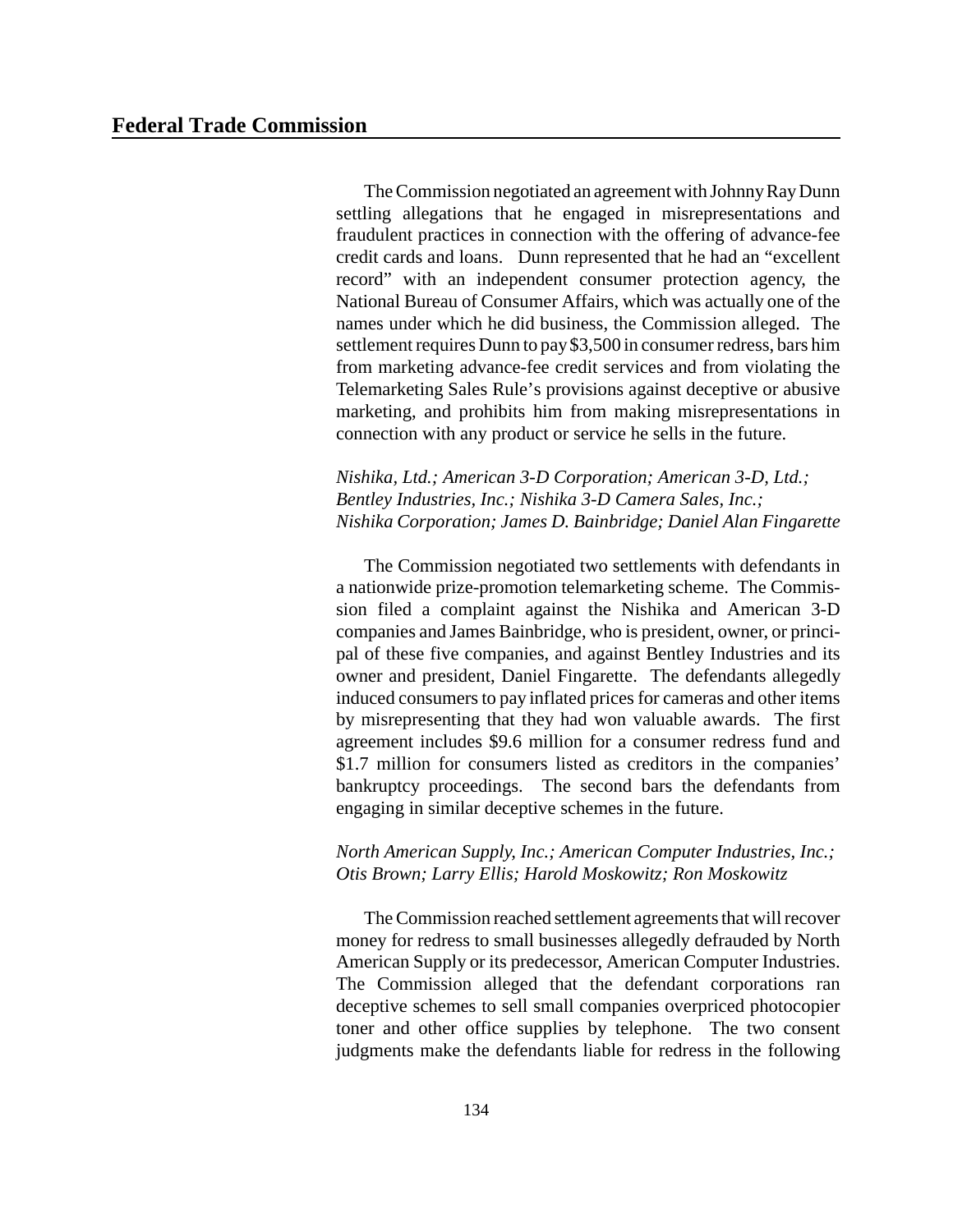amounts: North American Supply and American Computer Industries, \$1.3 million; Larry Ellis, \$202,316; Harold Moskowitz and Ron Moskowitz, \$325,000.

*On Line Communications, Inc.; Richard Basile; Robert Corey (a/k/a Michael Allen)*

The Commission reached a settlement with one defendant and obtained a default judgment against the others in its case against On Line Communications, a company that allegedly ran a fraudulent application service for paging system licenses issued by the Federal Communications Commission (FCC). The Commission alleged that the firm, its president, and a hidden principal misrepresented their paging license services, alleging that consumers are unlikelyto derive any income or profit from such licenses, contrary to the defendants' claims. The settlement with Richard Basile requires him to turn over \$39,150 in frozen assets for consumer redress and prohibits him from making false representations about any investment he offers in the future. The court entered a default judgment of \$817,130 for redress against On Line Communications and Robert Corey after they failed to answertheCommission's allegations. The judgment also prohibits false claims and requires Corey to post a \$300,000 performance bond before engaging in any telemarketing in the future.

#### *Orion Products Corporation (d/b/a Natural Choice-USA); Antares Corporation; Dana M. Bashor*

Orion, Antares, and their president agreed to pay \$1 million in consumer redress to settle allegations of violating the Franchise Rule. The Commission alleged that the defendants misrepresented the potential earnings and profits of their vending machine distributorships and other facts about the businesses, and that they used false references. Under the proposed settlement, the defendants are permanently prohibited from making misrepresentations about the income, profits, or sales volume that distributors could expect and about the extent of location assistance.

#### *Public Telco Corporation; Ronald Oman*

A federal district court entered a judgment against Public Telco and its owner for nearly \$2.4 million for consumer redress. The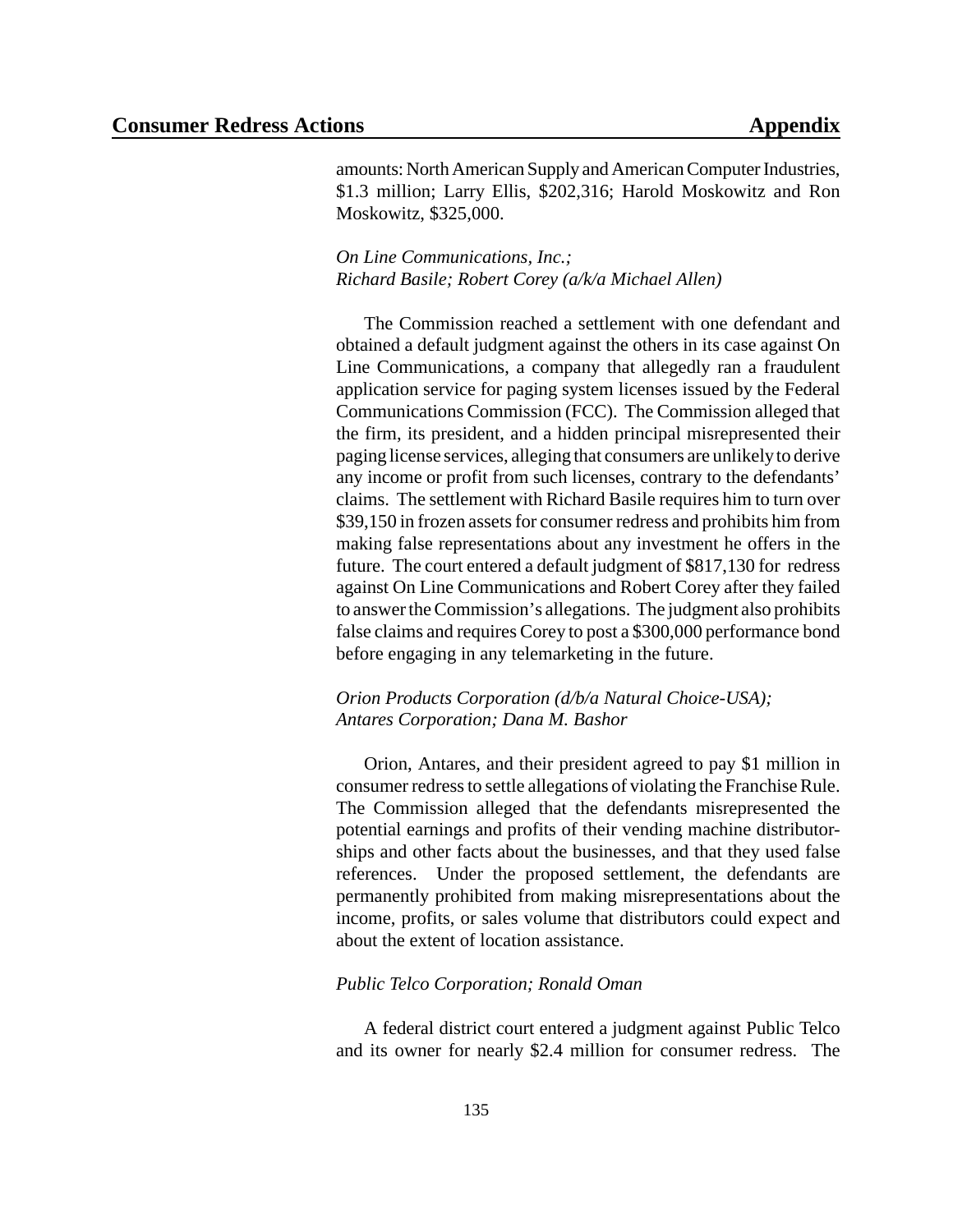Commission alleged that the defendants overstated the earnings potential of their pay telephone business opportunities, provided false references, misrepresented the assistance they would provide investors, and lied about their refund policies. The defendants are permanently banned from offering any franchise or business opportunity, from engaging in any form of telemarketing, and from selling or transferring any customer lists.

*Research Awards Center, Inc.; Financial Research Group, Inc.; Quality Marketing, Inc.; Fernando "Tom" Alvarez; Nicholas Creighton Parr (a/k/a Nicholas Creighton and Creig Parr)*

The Commission settled with three corporations and two individuals in connection with allegations that they mailed millions of deceptive solicitations in a massive sweepstakes scheme in which they falsely promised consumers that they were "guaranteed winners" of valuable prizes. The settlement requires Fernando Alvarez to pay \$900,000 for consumer redress; it bars all five defendants from offering sweepstakes or similar promotions, prohibits them from making false statements in offering any product or service by direct mail, and requires each of them to obtain a \$1 million performance bond before offering products or services by direct mail in the future.

*Satellite Broadcasting Corporation; Media Management, Inc.; PAL Financial Services, Inc.; Satellite Broadcasting Royalty Trust; Satellite Systems, Inc.; T. Michael Haws; Lonny Remmers; Allan Wells (a/k/a Joseph Champion)*

Five companies and three individuals who are company officers agreed to pay a total of more than \$700,000 for consumer redress in three settlements relating to allegations that they misrepresented investment opportunities in satellite television broadcasting services. The Commission alleged that the defendants induced consumers to invest in a plan to market and distribute direct broadcast satellite (DBS)television programming byfalselyrepresenting the investment as a "low-risk" and "instant income" venture and falsely telling investors that they had already acquired the rights to market DBS programming transmitted by DIRECTV, Inc., the largest provider of DBS programming in the United States. The settlements permanently prohibit the defendants from misrepresenting any investment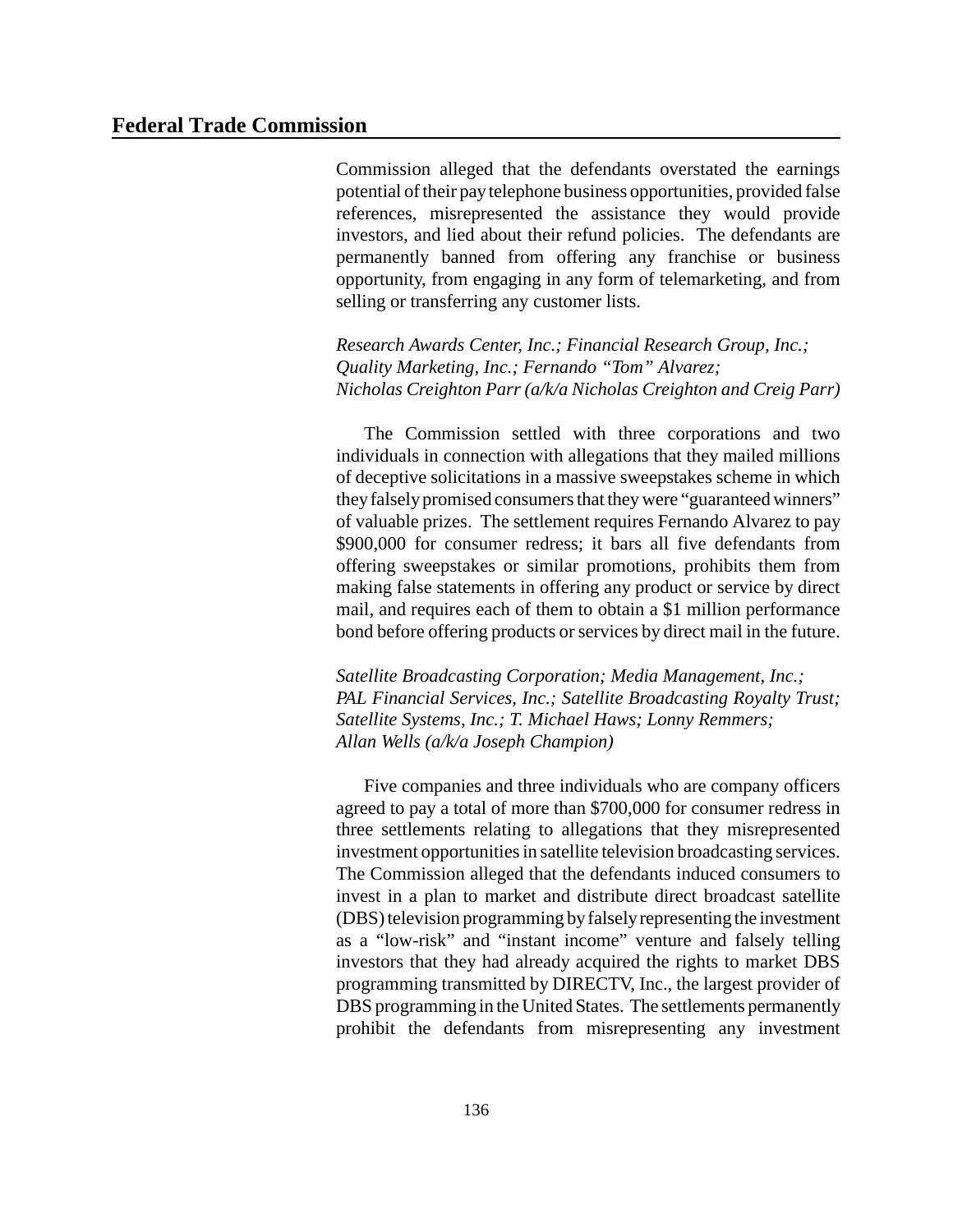opportunityand require the individual defendants to post performance bonds before engaging in any future telemarketing activities.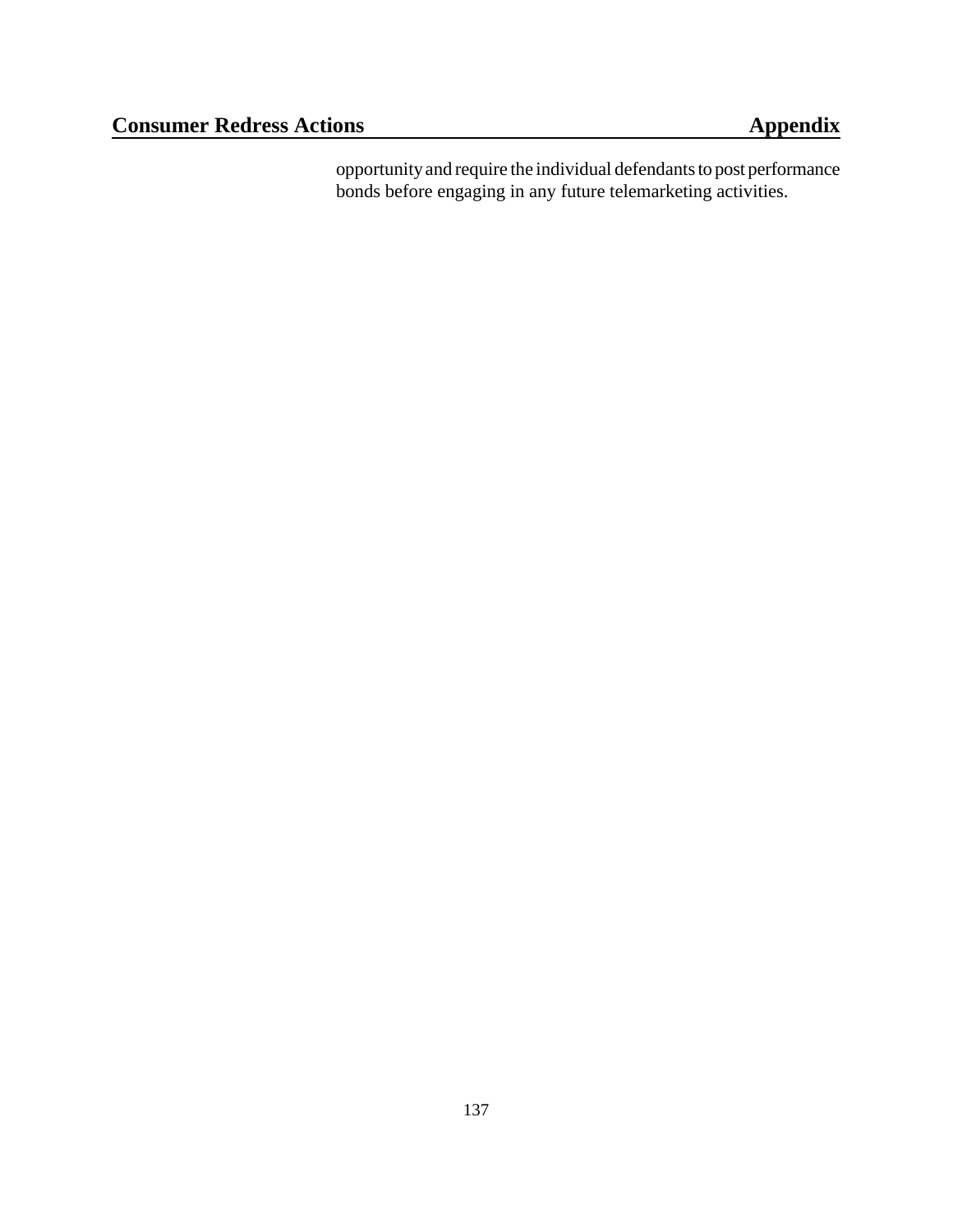## **Federal Trade Commission**

*(Second Income, Inc., d/b/a Creative Promotions and Silver Shots, Inc.) Alan L. Rosofsky; M. David Silverman*

The Commission negotiated settlements with two individuals named in the business opportunity fraud case against Second Income. The Commission alleged that the defendants enticed consumers nationwide into purchasing coin-operated game vending machines as business opportunities by making false claims about potential earnings, profitable locations, and compliance with state licensing laws. The Commission also alleged that the defendants violated the Franchise Rule by failing to provide required disclosure documents to prospective franchisees. The two settlements provide for combined consumer redress of \$80,000 and prohibit the defendants from making deceptive claims about any business opportunity and from violating the Franchise Rule in the future.

*Southeast Necessities Company, Inc. (d/b/a Dr.'s Choice); Allstate Locating, Inc.; Germaine Easley; David Kallen; Marc Frank Kallen; Janice Lynn Zoyes; Michael George Zoyes*

Two companies and five individuals paid \$360,000 to settle allegations involving their allegedly deceptive marketing of business opportunities. The money will be used as redress for consumers who invested in the defendants' display racks of "Dr.'s Choice" diet and vitamin products. The Commission alleged that the defendants misrepresented the earnings and success of the businesses and the availability of profitable retail locations for the display racks, furnished fraudulent references, and failed to make key pre-purchase disclosures required by the Franchise Rule. The settlement permanently prohibits the defendants from engaging in telemarketing and from selling any franchise or business opportunity.

## *(Telecommunications of America, Inc.) Stephen Jonathan Burns; Barry Taylor*

The Commission obtained settlements with two officers of Telecommunications of America in connection with allegations that they violated the Franchise Rule in selling pay telephone business opportunities. The settlements require that the defendants comply with the Rule in the future and prohibit them from making false or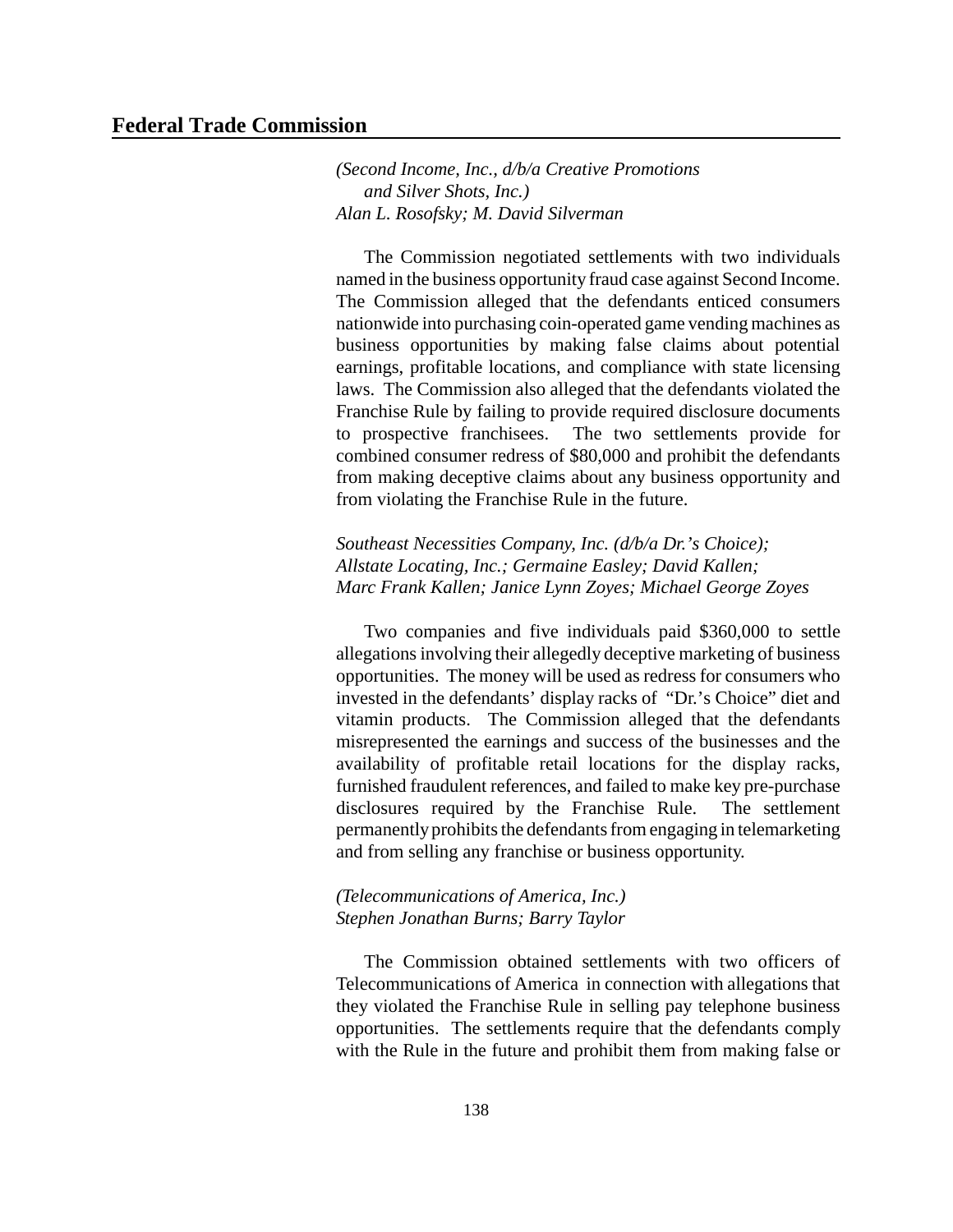misleading statements when offering any franchise or business opportunity. In addition, Barry Taylor is required to pay \$10,000 and Jonathan Burns is required to pay \$7,500 for consumer redress.

## *Total Care, Inc.; Irwin Gonor*

Total Care and its president agreed to settle allegations that they were involved in a fraudulent telemarketing scheme that preyed on older consumers. According to the Commission, the defendants made unsolicited telephone calls to consumers nationwide, many of them senior citizens, and promised them valuable prizes or awards if they purchased certain merchandise. In many instances, the Commission alleged, the prizes were worth little or nothing. The settlement requires the defendants to pay more than \$2.5 million in consumer redress.

## *U.S. Telemedia, Inc.; Robert A. Brandzel*

U.S. Telemedia, a firm that marketed computer memory chips over the Internet, settled allegations that its marketing was deceptive and that it violated the Mail/Telephone Order Merchandise Rule. The Commission alleged that U.S. Telemedia and its principal officer failed to deliver merchandise in the time promised and failed to provide refunds to consumers who either did not get the chips they ordered or did not get them in a timely manner. To settle the allegations, the defendants agreed to pay \$5,500 in consumer redress and are barred from misrepresenting merchandise or shipping schedules in the future and from any other violations of the Rule.

*United Consumer Services, Inc. (formerly United Recovery Services, Inc.); Wayne Axelrod; Wendy Heitkamp*

A federal district court judge upheld Commission allegations against a company and two principals who operated a deceptive "recovery room" telemarketing scam. The Commission alleged that the defendants targeted victims of a previous telemarketing scheme who had lost money by investing in specialized mobile radio licenses and that they made a variety of deceptive representations in promising to recover the victims' losses for upfront fees. The judgment requires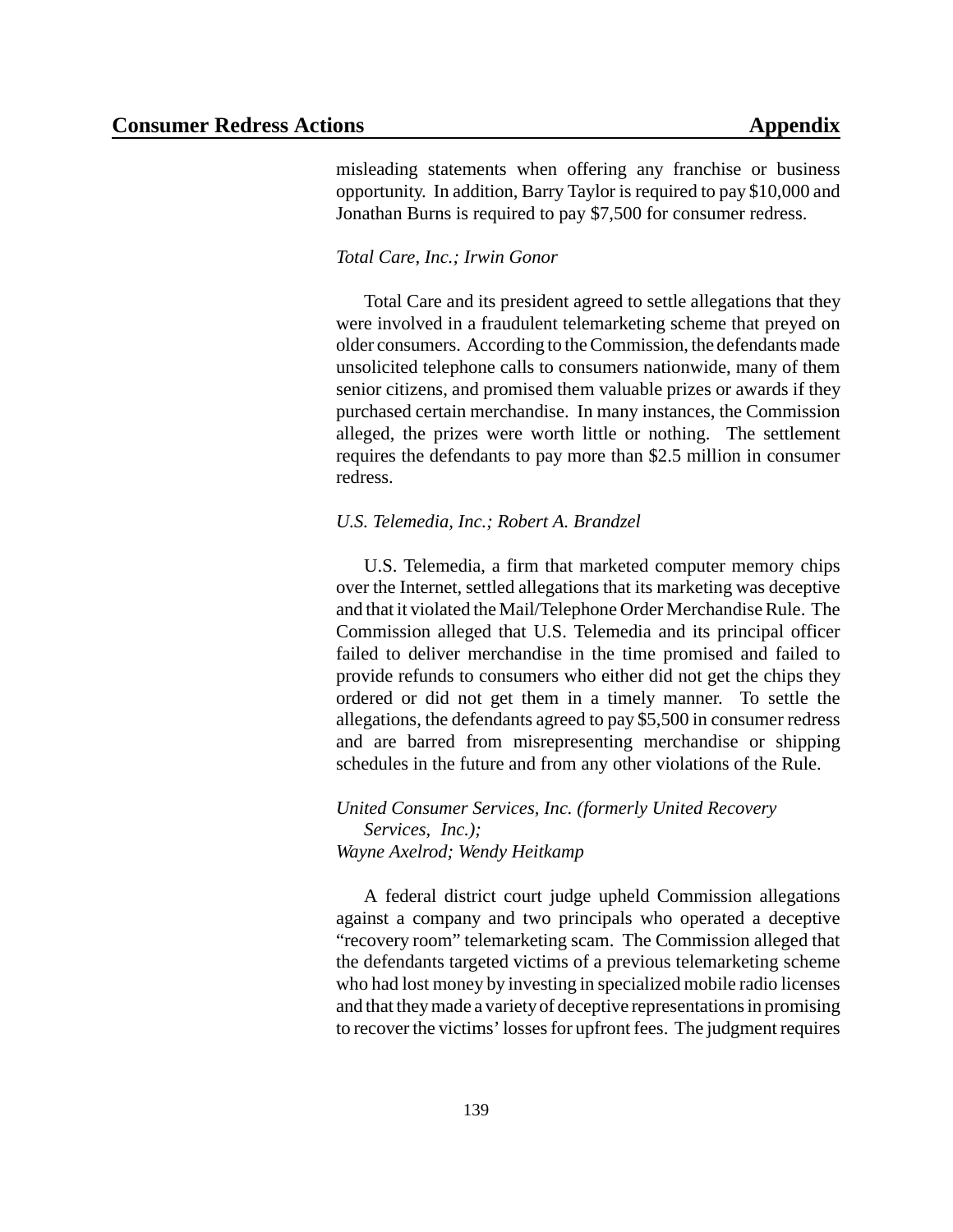that the defendants pay more than \$161,000 in consumer redress and permanently bars them from offering recovery services.

*United Wholesalers, Inc.; Innovators of Success, Inc.; International Research Corporation; Long Life Industries, Inc.; Steven Green; Philip G. Lynch; James W. MacDonald; Margaret A. MacDonald*

Four corporations and four individuals agreed to transfer assets totaling approximately \$1.3 million to the Commission and to pay an additional \$202,000 for consumer redress as part of the settlement of allegations that they used deceptive and illegal tactics in a massive telemarketing scheme that preyed on businesses and health care facilities across the country. The defendants allegedly misrepresented that they were the regular suppliers of business supplies and their prices were the regular prices. Further, they allegedly shipped unordered merchandise and intimidated customers into paying invoices for the unordered goods. The settlement prohibits the defendants from making misrepresentations in connection with any telemarketing activity,from using aliases,fromshipping or billing for unordered merchandise, and from transferring their customerlists. In addition, for a period of five years, the individual defendants are required to post a \$500,000 performance bond before reentering the telemarketing business.

*USM Corporation (d/b/a Senior Citizens Against Telemarketing (SCAT) and SCAT Services); Anita Sowards*

SCAT and its president agreed to pay approximately \$25,000 for possible consumer redress, to settle allegations that they engaged in a deceptive telemarketing "recovery room" scheme that preyed on elderly consumers. The Commission alleged that the defendants falsely represented that they were affiliated with a government consumer protection agency and that, for an upfront fee, they would recover money the consumers had lost to previous fraudulent telemarketers. The settlement permanently prohibits the defendants, in connection with any type of telemarketing, from misrepresenting any fact that may influence a consumer's decision to make a charitable contribution, enter a contest, or purchase any good or service.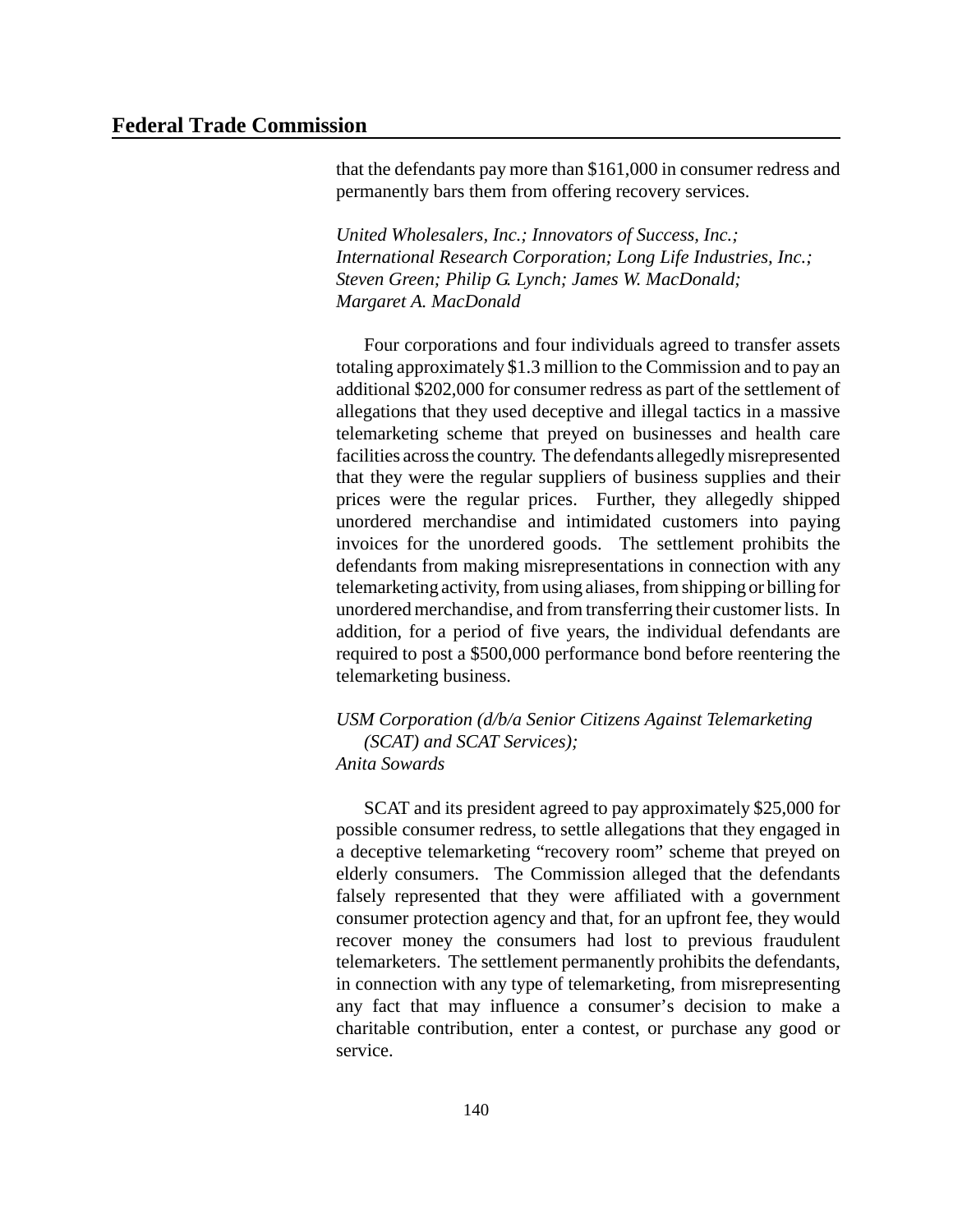*Windward Marketing, Ltd.; Crestwood Enterprises, Inc. (both corporations d/b/a Magazine Distributors of America, Magazine Express, Magazines of America, Magazines Limited, Magazines Unlimited, Premium Magazine, and Wholesale Magazine); Kent L. Holbrook; Matthew Corbitt Mizell, Jr.*

The Commission negotiated settlements with a group of telemarketers who allegedly perpetrated a magazine subscription telemarketing scheme using a variety of company names. The Commission alleged that the defendants used false promises of valuable prizes and a variety of other misrepresentationsto obtain the numbers of consumers' checking accounts, which the defendants then debited without authorization. A federal district court issued a preliminary injunction halting the allegedly deceptive practices. In one settlement, Matthew Mizell, former president of corporate defendant Crestwood Enterprises, agreed to pay \$493,000 in consumer redress. In another, Kent Holbrook, current president of Crestwood Enterprises, agreed to relinquish any claim on the assets of the company, including \$150,000 in funds frozen at the Commission's request for use as redress. That settlement also includes a \$13.4 million judgment against Crestwood Enterprises.

*(Wolf Group) 30 corporations; James E. Holler; Clyde G. King; Vincent Leonardo; Marvin Wolf*

A federal district court judgment against four individuals and 30 corporate defendants requires over \$31 million for consumer redress to settle allegations that they were involved in deceptive selling of vending machine business opportunities. The Commission alleged that the defendants used a variety of deceptive claims and practices, including using fraudulent references and misrepresenting investors' potential earnings and the assistance they would get in locating the vending machines. According to the complaint, many investors never even received their machines. The Commission alleged that the defendants also violated the Franchise Rule by failing to give potential investors critical pre-purchase information about the franchisors that may have tipped off consumers to the deceptive scheme.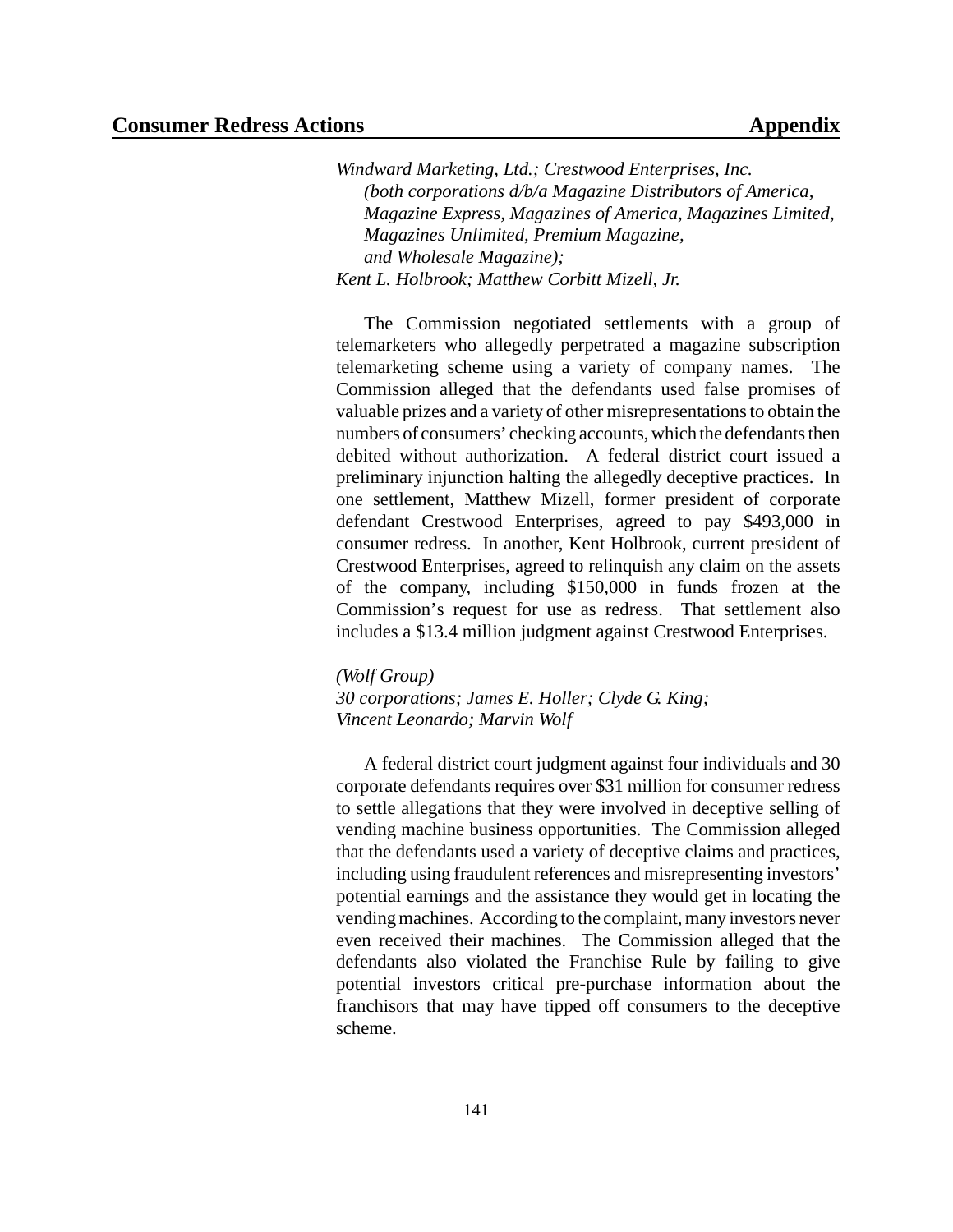## **RULEMAKING ACTIVITIES**

## *COMMISSION-WIDE Sunset Rule*

The Commission issued a final rule regarding the duration of administrative cease and desist ordersin both antitrust and consumer protection matters. Under the new Sunset Rule, administrative orders issued prior to August 16, 1995, will expire automatically 20 years after they were issued, unless there has been a complaint or consent decree alleging that the order has been violated. The Rule incorporating this "sunset" policy for existing administrative orders follows Commission policy issued in August 1995 that provides for termination of future administrative orders after 20 years. Before the Rule was adopted, the Commission could set aside orders or provisions of orders only upon filing of a petition by the respondent or initiation of show-cause proceedings by the Commission. The new Rule became effective on January 2, 1996.

## *COMPETITION MISSION Premerger Review Regulations*

The Commission issued amendments to premerger notification rules by adopting five new rules that exempt certain mergers and acquisitions from prior review by federal regulators. Under the new rules, certain classes of transactions that are not likely to raise antitrust concerns are exempted from the reporting requirements of the Hart-Scott-Rodino (HSR) Antitrust Improvements Act of 1976. That Act generally requires entities contemplating mergers to file premerger reports with the Commission and the Department of Justice and to wait a specified period of time before consummating the transactions, so that the government can review the mergers and challenge those that may violate antitrust laws. The new rules clarify types of transactions that are exempt from the advance notice requirement, including certain acquisitions of real estate and fuel resources. Adoption of the new rules, which target transactions unlikely to have a significant anticompetitive impact, will remove an unnecessary burden from both businesses and government.

### *CONSUMER PROTECTION MISSION*

*Appliance Labeling Rule*

The Appliance Labeling Rule, in effect since 1980, is designed to help consumers comparison-shop for energy-efficient home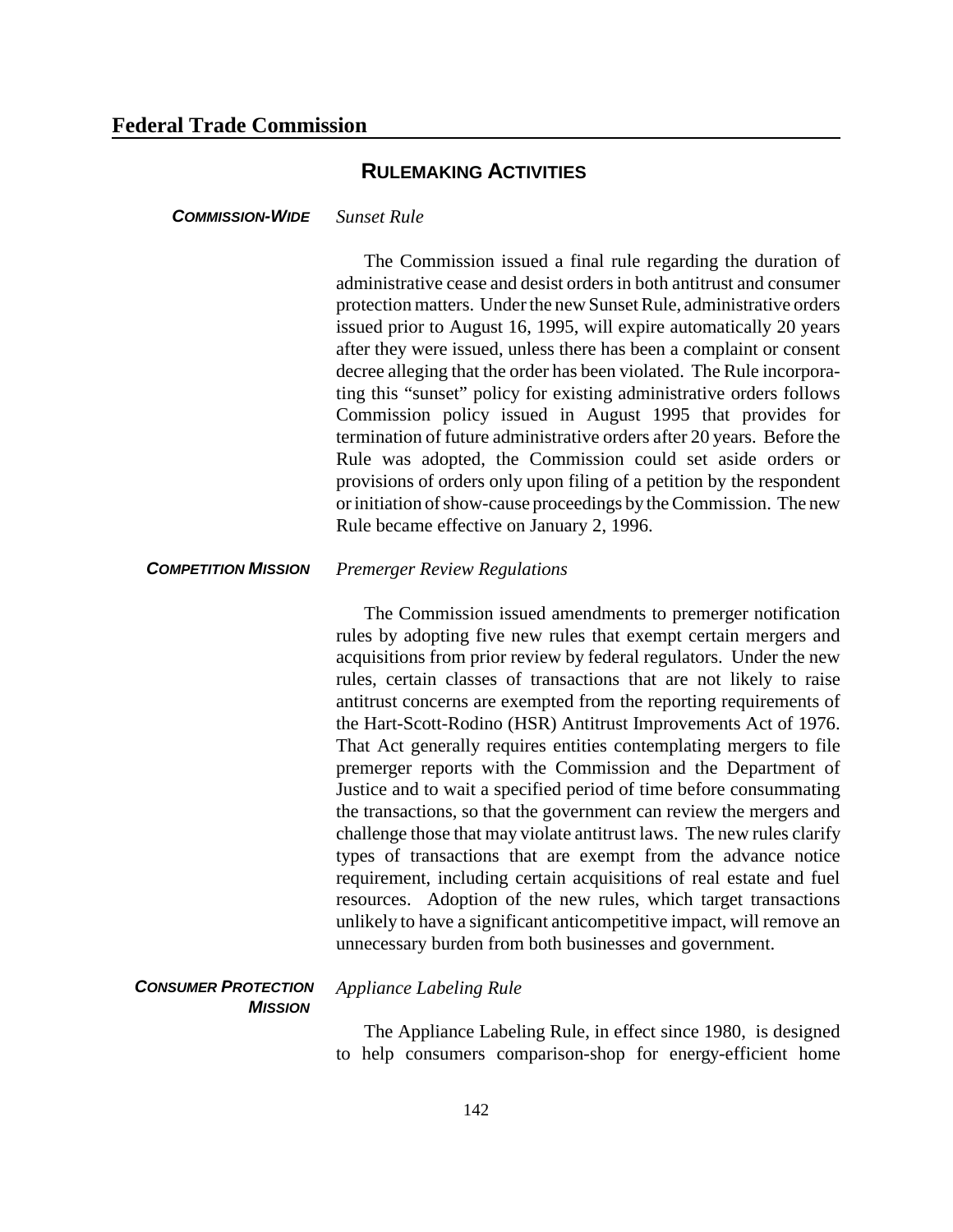appliances such as refrigerators and freezers. Under this Rule, manufacturers must attach to most major appliances *EnergyGuide* labels that provide an estimate of the product's annual energy consumption or energy efficiency. The Commission amended the Rule this year to allow appliance manufacturers to place energy use labels required by the Canadian and Mexican governments "directly adjoining" the *EnergyGuide* labels. The amended Rule, which became effective June 28, 1996, supports the goal of the North American Free Trade Agreement to harmonize standards-related measures to facilitate trade among the United States, Canada, and Mexico.

## *Funeral Rule*

In conjunction with the National Funeral Directors Association (NFDA), theCommission implemented two programs to improve and ensure the funeral industry's compliance with the Funeral Rule. This Rule requires that funeral homes give shoppers a general price list of funeral goods and services. One program, the Funeral Rule Offenders Program (FROP), is an option to resolve violations of the Rule. Violators choosing to enroll in this program make voluntary payments to the U.S. Treasury or state government, undergo compliance review by NFDA counsel, and hold NFDA-led training for all employees. The second program, the Funeral Industry Rule Compliance Assurance Program, provides continuous training to funeral industry personnel on Rule compliance.

## *Recycled Oil Rule*

The Commission approved a final rule on test procedures and labeling standards for recycled or "rerefined" oil intended for use as engine oil. The Recycled Oil Rule implements statutory requirements designed to encourage the use of recycled oil. It permits manufacturers to represent on a container of recycled oil that the oil is substantially equivalent to new engine oil, as long as the determination of equivalency is based on the test procedures prescribed by the new Rule.

## *Regulatory Reform*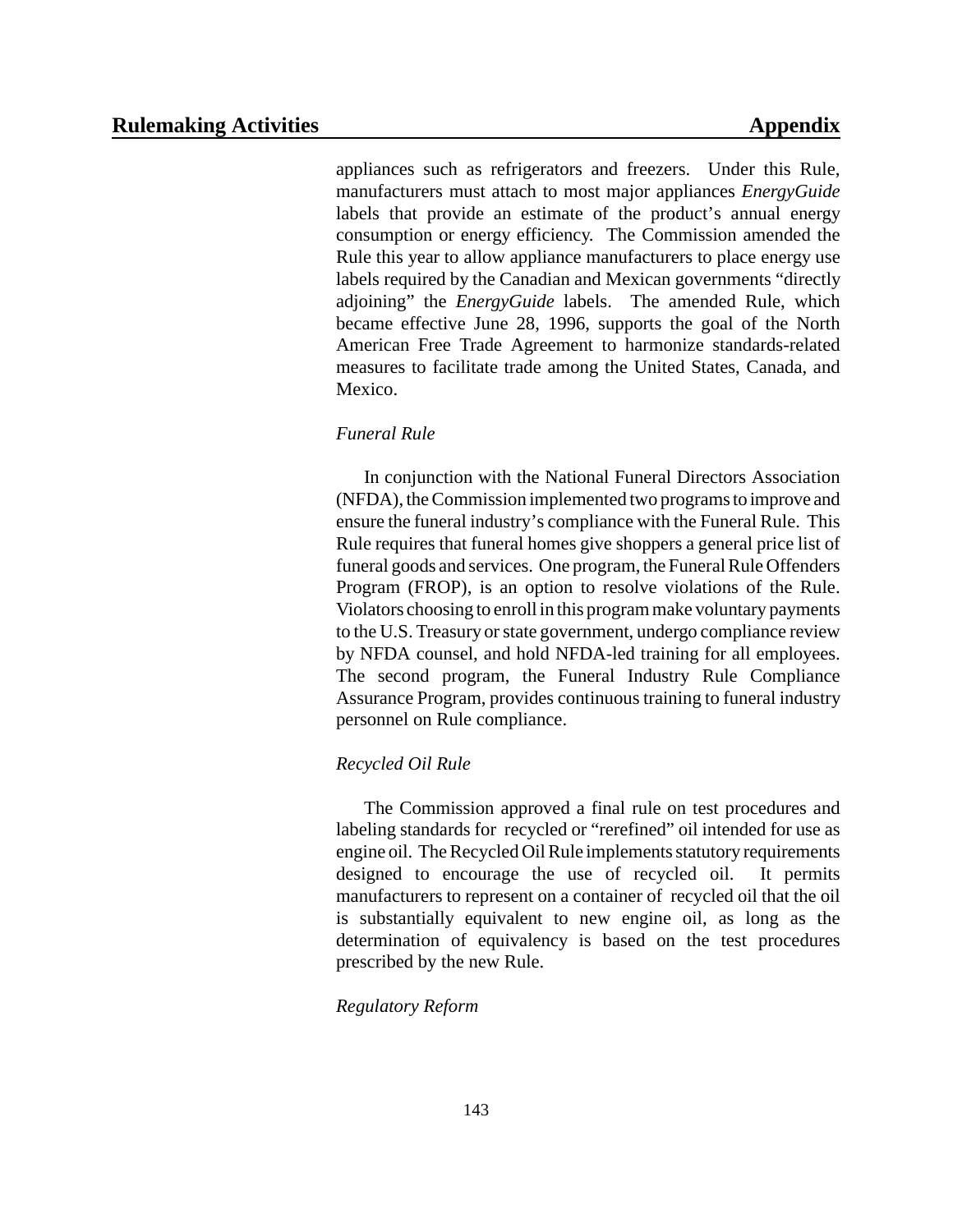## **Federal Trade Commission**

The Commission continued its activities under the ten-year schedule to review all rules and guides, repealing those that are outdated or no longer needed, and streamlining those that are retained. In fiscal year 1996, the Commission rescinded eight rules (the *Fiberglass Curtain and Draperies Rule*, the *Quick Freeze Spray Rule*, the *Binocular (Prismatic) Rule,* the *Sleeping Bag Rule*, the *Tablecloth Rule*, the *Extension Ladder Rule,* the *Leather Belt Rule,* and the *Light Bulb Rule*) and two industry guides(the *Hosiery Guides* and the *Watch Band Guides*). In addition, the Commission revised six rules(the *Cooling-Off Rule*, the *Used Car Rule*, the *R-Value Rule,* the *Textile Rules,* the *Appliance Labeling Rule* (mentioned above), and the *Smokeless Tobacco Rule*), and two industry guides (the *Jewelry Guides* and the *Automotive Fuel Economy Guides).* 

## *Telemarketing Sales Rule*

The Telemarketing Sales Rule, designed to give consumers important information regarding telemarketing offers, went into effect on December 31, 1995. The Rule prohibits telephone solicitors from a variety of practices, including calling before 8 a.m. or after 9 p.m., calling people who have said they do not want to be called, misrepresenting any aspect of the goods or services offered, and seeking advance payment before rendering service.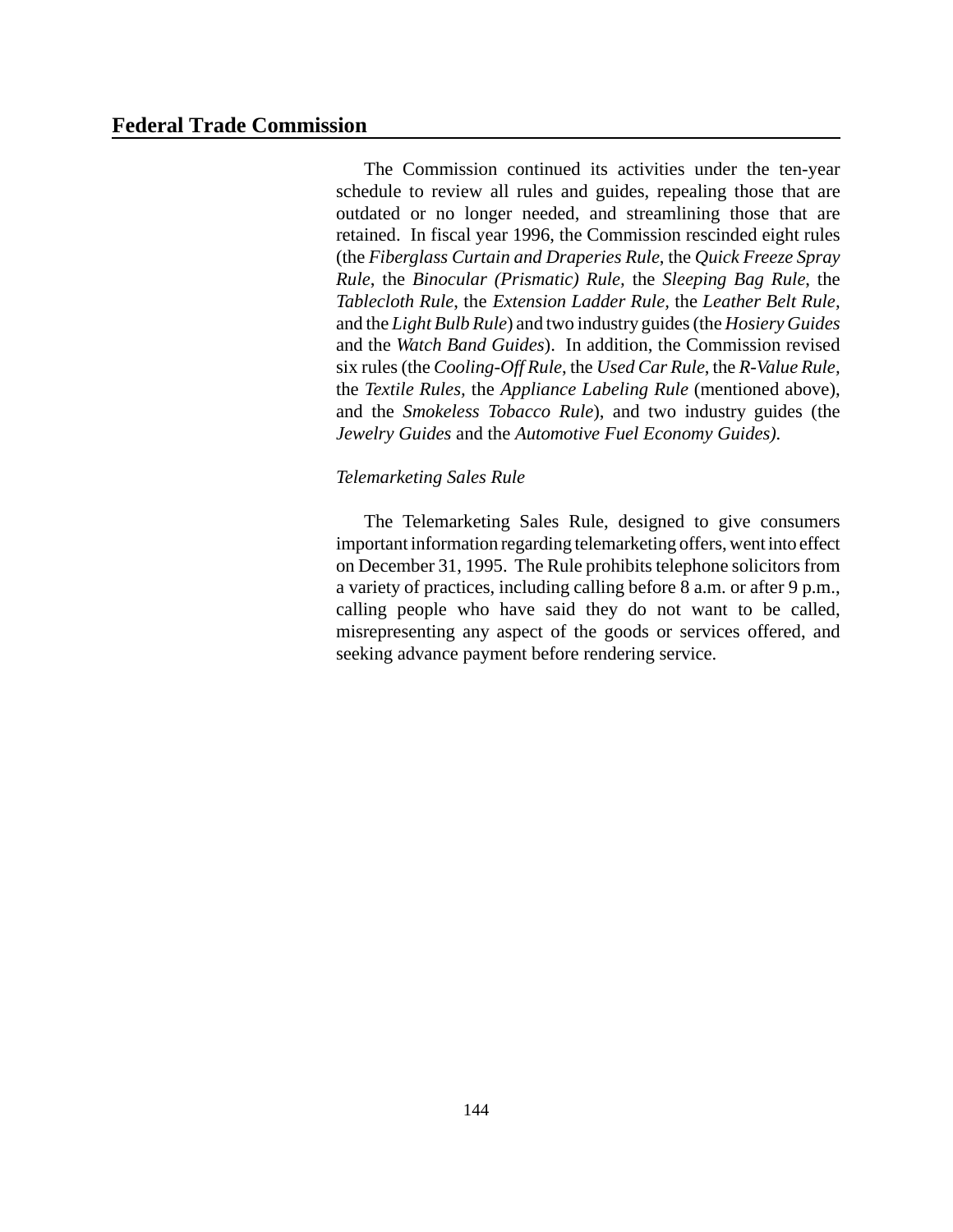

## *COMPETITION MISSION (SUMMARY)*

| <b>Title</b>                                | <b>Number</b>              | <b>Action Date</b>   | <b>Type of Matter</b>          | <b>Product/Service</b>                           |
|---------------------------------------------|----------------------------|----------------------|--------------------------------|--------------------------------------------------|
| Adobe Systems Incorporated                  | C <sub>3536</sub>          | 03/13/96             | <b>Horizontal Merger</b>       | <b>Computer Programming</b><br>and Software      |
| <b>Alleghany Corporation</b>                | C <sub>3218</sub><br>C3335 | 06/27/96<br>06/27/96 | <b>Horizontal Merger</b>       | Title Offices,<br><b>Title Insurance</b>         |
| American Home Products<br>Corporation       | C <sub>3557</sub>          | 01/16/96             | <b>Horizontal Merger</b>       | Pharmaceuticals                                  |
| <b>American Stores Company</b>              | C3238                      | 12/01/95             | <b>Horizontal Merger</b>       | <b>Grocery Stores</b>                            |
| Arkla Inc.                                  | C <sub>3265</sub>          | 06/13/96             | Horizontal Merger              | Gas Transmission and<br>Distribution             |
| <b>Atlantic Richfield Company</b><br>(ARCO) | C <sub>3314</sub>          | 02/07/96             | <b>Horizontal Merger</b>       | Chemicals                                        |
| <b>Boston Scientific Corporation</b>        | C <sub>3573</sub>          | 01/05/96             | <b>Horizontal Merger</b>       | Surgical and Medical<br><b>Instruments</b>       |
| California Medical Association              | C2967                      | 10/27/95             | <b>Horizontal Price Fixing</b> | Physicians Offices                               |
| <b>Charter Medical Corporation</b>          | C <sub>3558</sub>          | 01/29/96             | <b>Horizontal Merger</b>       | Psychiatric Hospitals                            |
| Columbia/HCA Healthcare<br>Corporation      | C <sub>3619</sub>          | 05/15/96             | <b>Horizontal Merger</b>       | General Medical and<br><b>Surgical Hospitals</b> |
| <b>Hoechst Celanese Corporation</b>         | D9216                      | 04/26/96             | <b>Horizontal Merger</b>       | Organic Fibers                                   |
| Institut Merieux S.A.                       | C <sub>3301</sub>          | 01/18/96             | <b>Horizontal Merger</b>       | Pharmaceuticals                                  |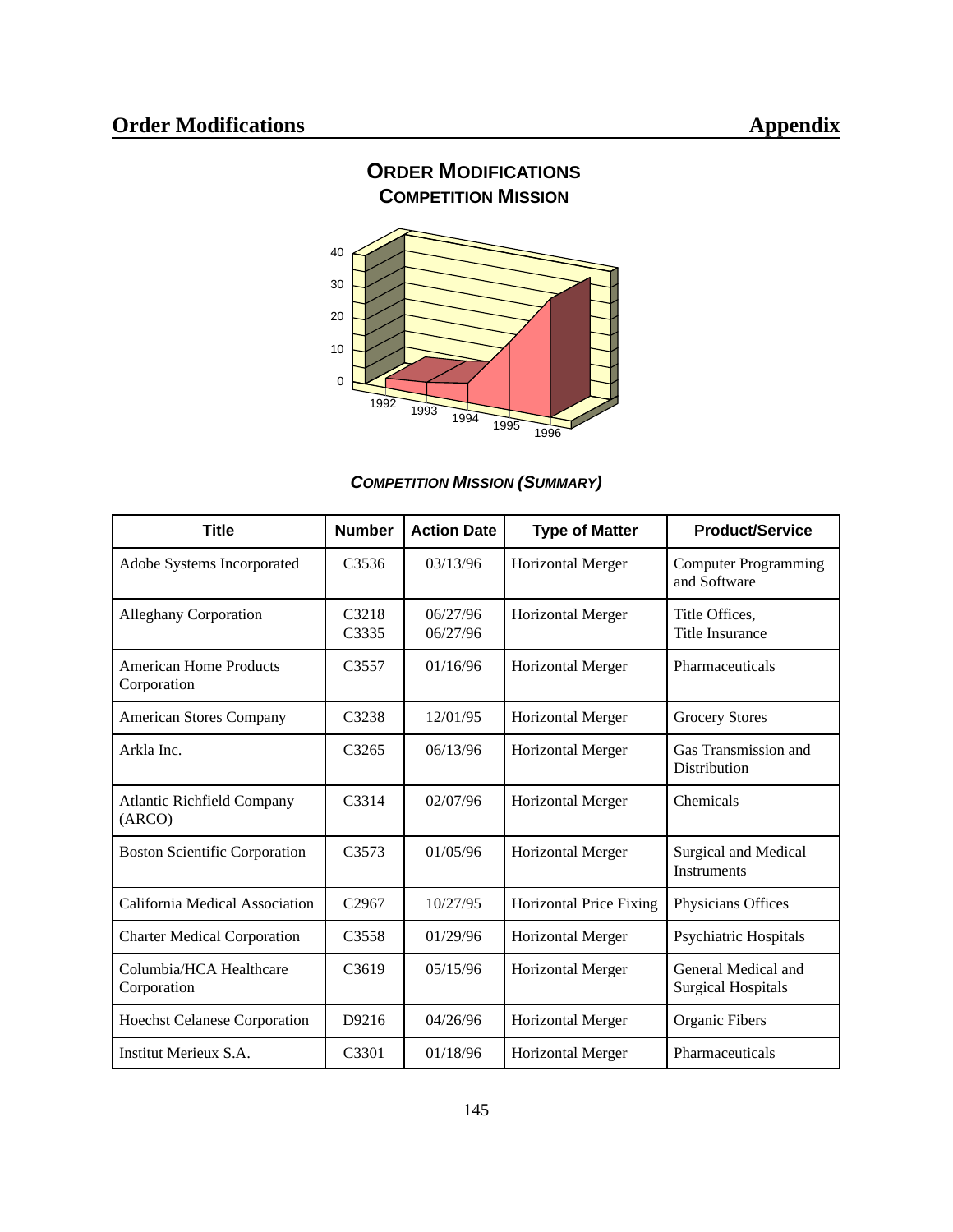# **Federal Trade Commission**

| <b>Title</b>                                                 | <b>Number</b>                    | <b>Action Date</b>                           | <b>Type of Matter</b>        | <b>Product/Service</b>                 |
|--------------------------------------------------------------|----------------------------------|----------------------------------------------|------------------------------|----------------------------------------|
| <b>IVAX</b> Corporation                                      | C3565                            | 06/17/96                                     | Horizontal Merger            | Pharmaceuticals                        |
| KKR Associates, L.P.                                         | C3253                            | 10/31/95                                     | Horizontal Merger            | Packaged Foods                         |
| L'Air Liquide S.A.                                           | C3216                            | 02/15/96                                     | Horizontal Merger            | <b>Industrial Gases</b>                |
| Mannesmann AG                                                | C3378                            | 10/11/95                                     | Horizontal Merger            | Conveyors and<br>Conveying Equipment   |
| McCormick & Company                                          | C3468                            | 02/26/96                                     | Horizontal Restraints        | Dehydrated Onions                      |
| MTH Holdings, Inc.                                           | C3266                            | 02/16/96                                     | <b>Horizontal Merger</b>     | <b>Grocery Stores</b>                  |
| <b>National Dairy Products</b><br>Corporation                | D8548                            | 11/08/95                                     | Price Discrimination         | Packaged Foods                         |
| Occidental Petroleum<br>Corporation                          | D9205                            | 11/16/95                                     | Horizontal Merger            | <b>Plastic Materials and</b><br>Resins |
| Papermakers Felt Association                                 | C0828                            | 11/22/95                                     | Monopolization               | Papermaking Felt                       |
| Pendleton Woolen Mills, Inc.                                 | C <sub>2985</sub>                | 09/30/96                                     | Distributional<br>Restraints | Clothing                               |
| Red Apple Companies, Inc.                                    | D9266                            | 09/13/96                                     | <b>Horizontal Restraints</b> | <b>Grocery Stores</b>                  |
| Roche Holding Ltd.                                           | C3315<br>C3542                   | 01/16/96<br>01/16/96                         | <b>Horizontal Merger</b>     | Pharmaceuticals                        |
| Rohm & Haas Company                                          | C3387                            | 01/16/96                                     | Horizontal Merger            | Acrylic Polymers                       |
| S.C. Johnson & Son, Inc.                                     | C3418                            | 12/22/95                                     | Horizontal Merger            | Polishes and Sanitation<br>Goods       |
| Service Corporation<br>International<br>Sentinel Group, Inc. | C3372<br>C3440<br>C3579<br>C3348 | 04/18/96<br>04/18/96<br>04/18/96<br>04/18/96 | Horizontal Merger            | Funeral Services and<br>Cemeteries     |
| Sun Company, Inc.                                            | C3246                            | 04/18/96                                     | Horizontal Merger            | Petroleum Products                     |
| T&N plc                                                      | C3312                            | 04/23/96                                     | Horizontal Merger            | Motor Vehicle Parts and<br>Accessories |
| Tele-Communications, Inc.                                    | C3575                            | 05/15/96                                     | Horizontal Merger            | Cable TV                               |
| Vons Companies, Inc., The                                    | C3233                            | 05/28/96                                     | Horizontal Merger            | <b>Grocery Stores</b>                  |
| West Point Pepperell Inc.                                    | C3244                            | 10/04/95                                     | Horizontal Merger            | <b>Bed and Bath Linens</b>             |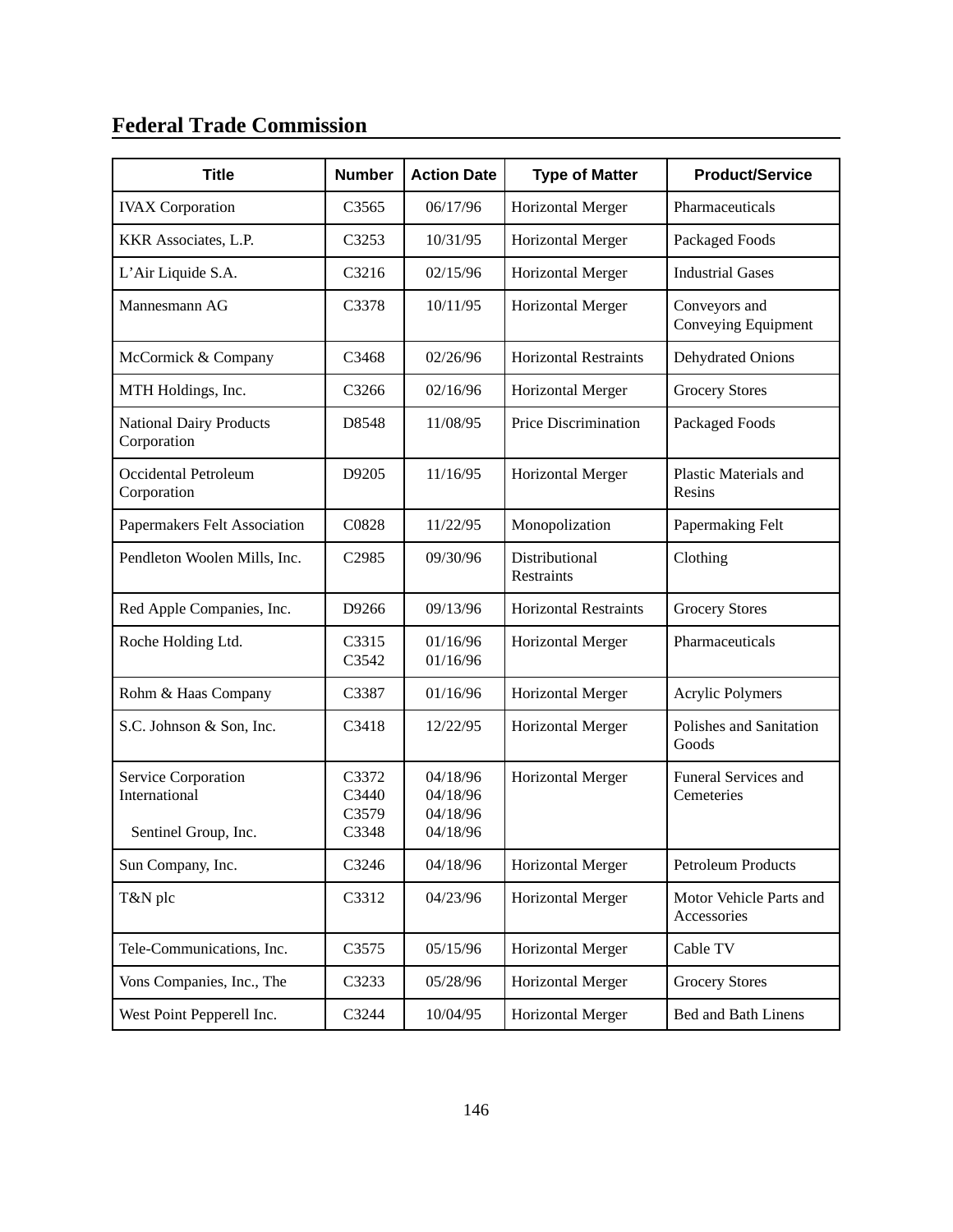#### *COMPETITION MISSION (DETAIL) Adobe Systems Incorporated; Aldus Corporation*

The Commission modified a 1994 consent order, eliminating Adobe's obligation to obtain Commission approval before acquiring an interest in any firm that develops or sells professional-illustration software for Macintosh or Power Macintosh computers, and requiring instead, advance Commission notice of such acquisitions. Under the Commission's 1996 prior approval policy, consent agreements will no longer routinely require parties to a challenged merger to obtain prior approval for future transactions.

## *Alleghany Corporation*

The Commission modified, in part, two consent orders, one issued in 1987 and another issued in 1991. The Commission ended the obligation of Alleghany, in both orders, to obtain prior Commission approval before acquiring certain assets related to title insurance, instead substituting a provision requiring the firm to provide prior notification for acquisitions of original title records. The modification also exempts acquisitions of certain copies of title records.

## *American Home Products Corporation*

The Commission ended the obligation of American Home Products to obtain prior approval before acquiring certain assets of any U.S. manufacturer of tetanus, diphtheria, or rotavirus vaccine. The prior approval provision was included in a 1995 consent order that settled charges stemming from the acquisition of American Cyanamid Company, a competitor in the market for pharmaceutical products. The Commission replaced the prior approval provision with a prior notice requirement, obligating the firm, for ten years, to notify the Commission before proceeding with certain acquisitions.

### *American Stores Company*

The Commission granted in part American Stores' request to reopen and modify a 1988 consent order, requiring Commission approval before acquiring certain retail grocery stores in specified areas of California and Nevada. The Commission replaced the prior approval provision with a prior notice requirement for the acquisitions specified in the original order.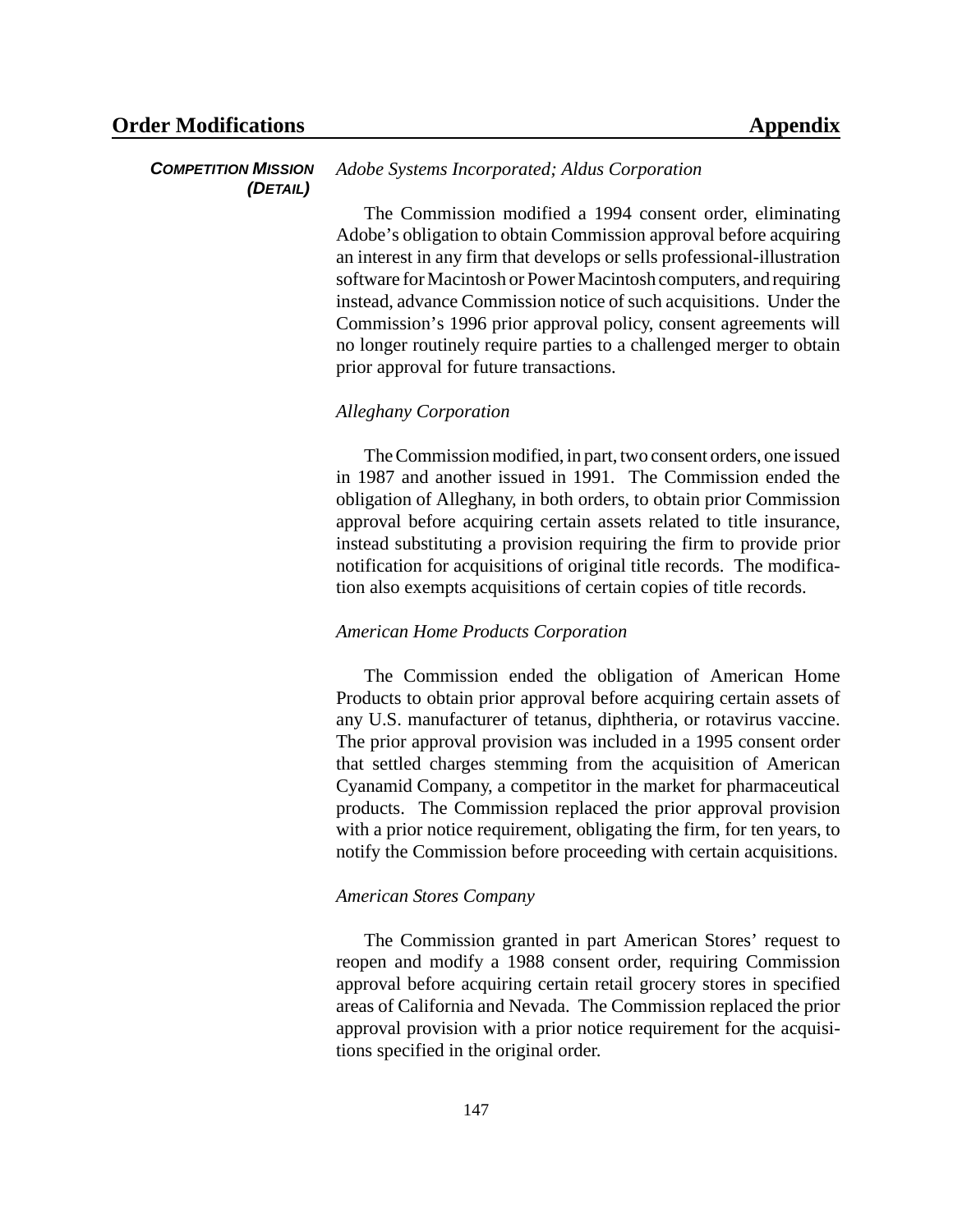*Arkla, Inc. (NorAm Energy Corporation, successor)*

The Commission granted the petition of NorAm Energy, formerly Arkla, and set aside a 1989 consent order requiring prior Commission approval for certain transactions related to pipeline acquisitions. The consent order settled charges that Arkla's acquisition of natural gas pipeline assets from TransArk Transmission Co. would reduce competition for the transportation of natural gas out of the Arkoma Basin in Arkansas.

*Atlantic Richfield Company (ARCO); ARCO Chemical Company; Union Carbide Chemicals and Plastic Company Inc.; Union Carbide Corporation*

The Commission ended ARCO's obligation to obtain Commission approval before acquiring the assets of any company that produces urethane polyether polyol, propylene glycol, or propylene oxide. The original order, issued in 1990, settled charges relating to ARCO's acquisition of certain chemical assets from Union Carbide Chemicals and Plastic Company, a subsidiary of Union Carbide Corporation.

## *Boston Scientific Corporation*

The Commission ended the obligation of Boston Scientific to obtain prior Commission approval before acquiring certain assets of any company engaged in researching, developing, or manufacturing intravascular ultrasound (IVUS) catheters for sale in the United States. The modified order now requires prior notification of acquisitions of exclusive rights to U.S. patents related to the production of IVUS catheters. The 1995 order settled antitrust concerns stemming from the acquisitions of Cardiovascular Imaging Systems, Inc., and SCIMED Life Systems, Inc., two competitors in the market for IVUS catheters.

### *California Medical Association*

The Commission granted the petition of the California Medical Association to set aside a 1979 consent order to allow the Association to establish and operate a managed care plan whereby physicians would provide services under a fee schedule. The original order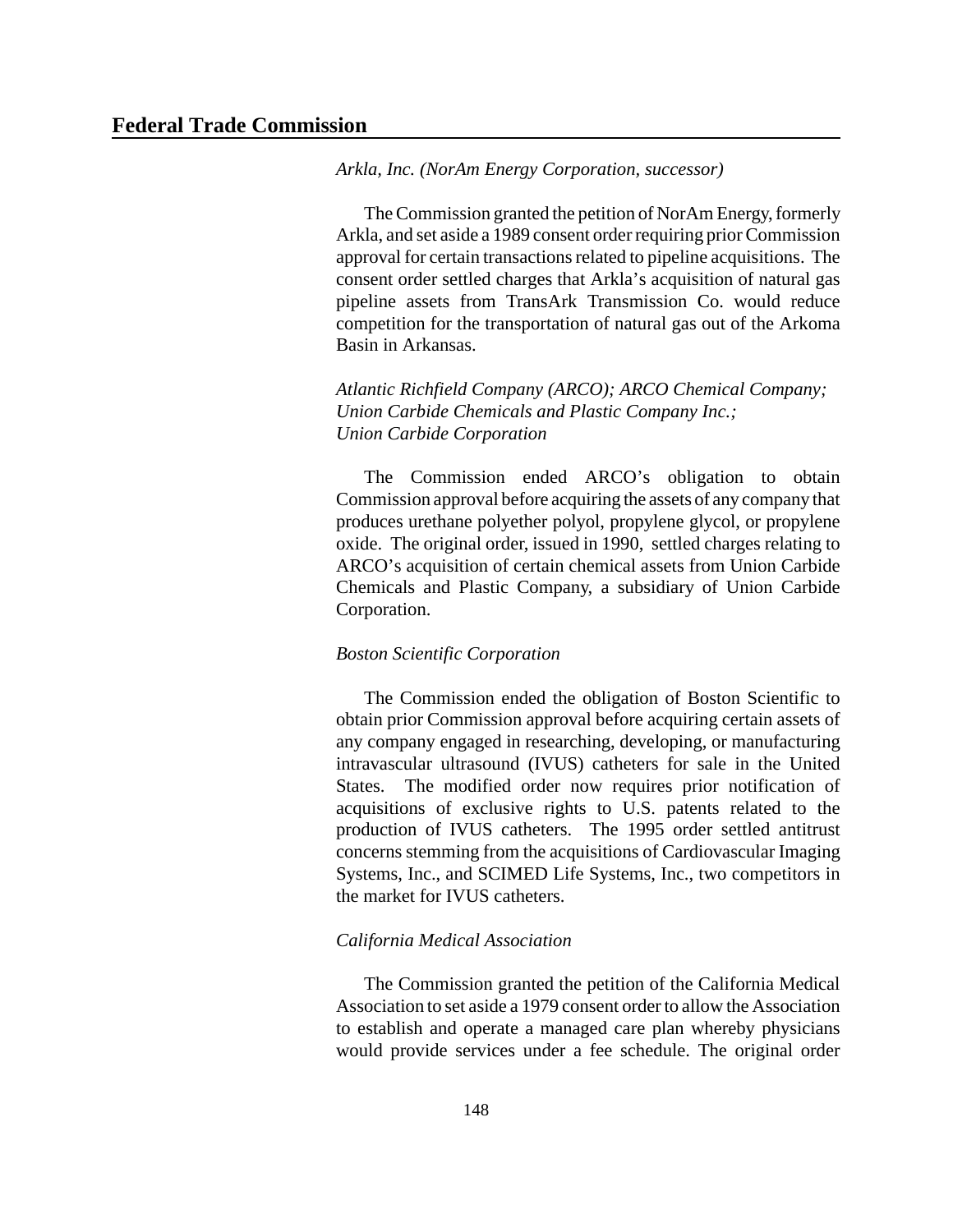prohibited the Association from participating in and publishing a relative values study that influenced the fees charged by physicians. According to the Commission, the original order was designed to inhibit price-fixing, not to inhibit the Association's lawful entry into managed care markets.

## *Charter Medical Corporation*

The Commission granted in part the petition of Charter and modified two provisions in a 1995 order, replacing the general prior approval requirement with a prior notice provision requiring Commission notice of acquisitions of certain psychiatric facilities and setting aside the prior notice provisions concerning certain nonmerger joint ventures.

## *Columbia/HCA Healthcare Corporation*

The Commission modified a hold-separate agreement requiring the Utah assets of Healthtrust, Inc.–The Hospital Company to be operated separately from Columbia/HCA. Under conditions of the modification, Columbia/HCA's hold-separate requirements ended when Davis Hospital, the Medical Center of Layton, and Pioneer Valley Hospital were sold to Paracelsus Healthcare Corporation.

## *Hoechst Celanese Corporation*

The Commission ended Hoechst Celanese's obligation to obtain prior Commission approval before acquiring certain assets related to acetal. The order settled charges that the acquisition of the Celanese Corporation by Hoechst substantially lessened competition in the manufacture and sale of acetal, an engineering thermoplastic polymer used in small mechanical parts such as gears, in the United States.

## *Institut Merieux S.A. (Pasteur Merieux Serums & Vaccins S.A., successor)*

The Commission granted the petition of Pasteur Merieux (successor to Institut Merieux, S.A.) to delete the provision of a 1990 consent order requiring prior approval of any acquisition of any company that manufactures or sells in the United States human vaccines also produced by Pasteur Merieux, such as vaccines for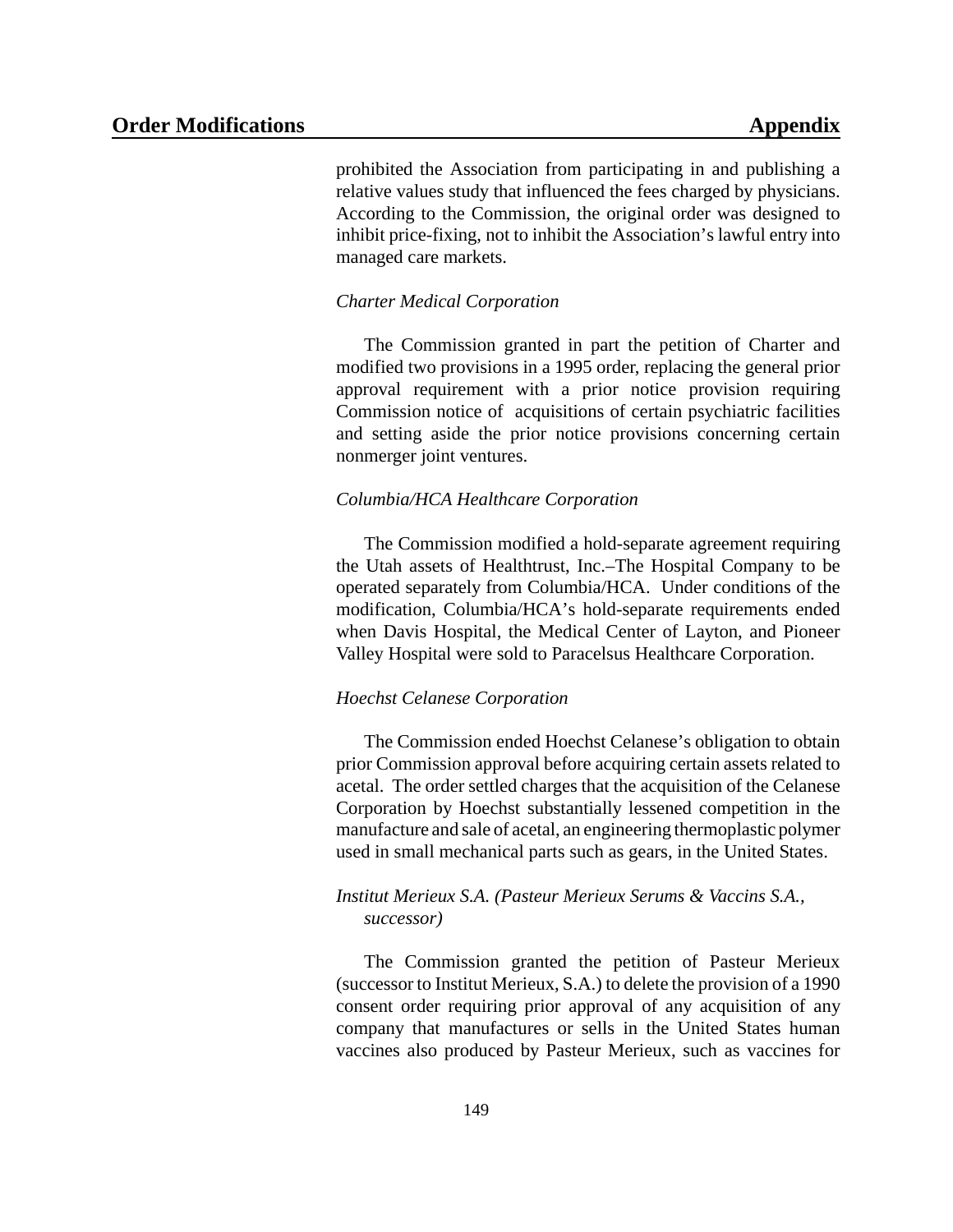diphtheria, pertussis, and tetanus (DPT), polio, and rabies. The Commission replaced the requirement with a prior notice provision for acquisitions valued at \$2 million or more. The consent order settled charges that the acquisition of Connaught BioSciences, Inc., would create a dominate firm in the U.S. market for rabies and injectable polio vaccines.

## *IVAX Corporation*

The Commission modified a 1995 consent order settling allegations that IVAX's acquisition of Zenith Laboratories, Inc., could create a monopoly in the U.S. market for verapamil, a generic drug used in the treatment of patients with chronic cardiac conditions. The modified order ends IVAX's requirement to obtain prior Commission approval before acquiring the assets of any firm that manufactures extended-release generic verapamil in the United States.

## *KKR Associates, L.P.*

The Commission ended the provision of a consent order that required KKR Associates to obtain Commission approval before making acquisitions in certain food product categories, including packaged nuts, oriental foods, and catsup. The 1989 consent order permitted the acquisition of RJR Nabisco and required the divestiture of certain assets and businesses associated with RJR Nabisco and Beatrice/Hunt-Wesson.

## *L'Air Liquide S.A.*

The Commission granted a petition from L'Air Liquide and eliminated the only remaining obligation under the 1988 order – to obtain priorCommission approval before acquiring any U.S. producer of liquid gases used in industrial applications. The original order settled charges stemming from L'Air Liquide's acquisition of Big Three Industries, Inc.

## *Mannesmann AG*

The Commission set aside a 1992 consent order against Mannesmann. The last applicable provision required Mannesmann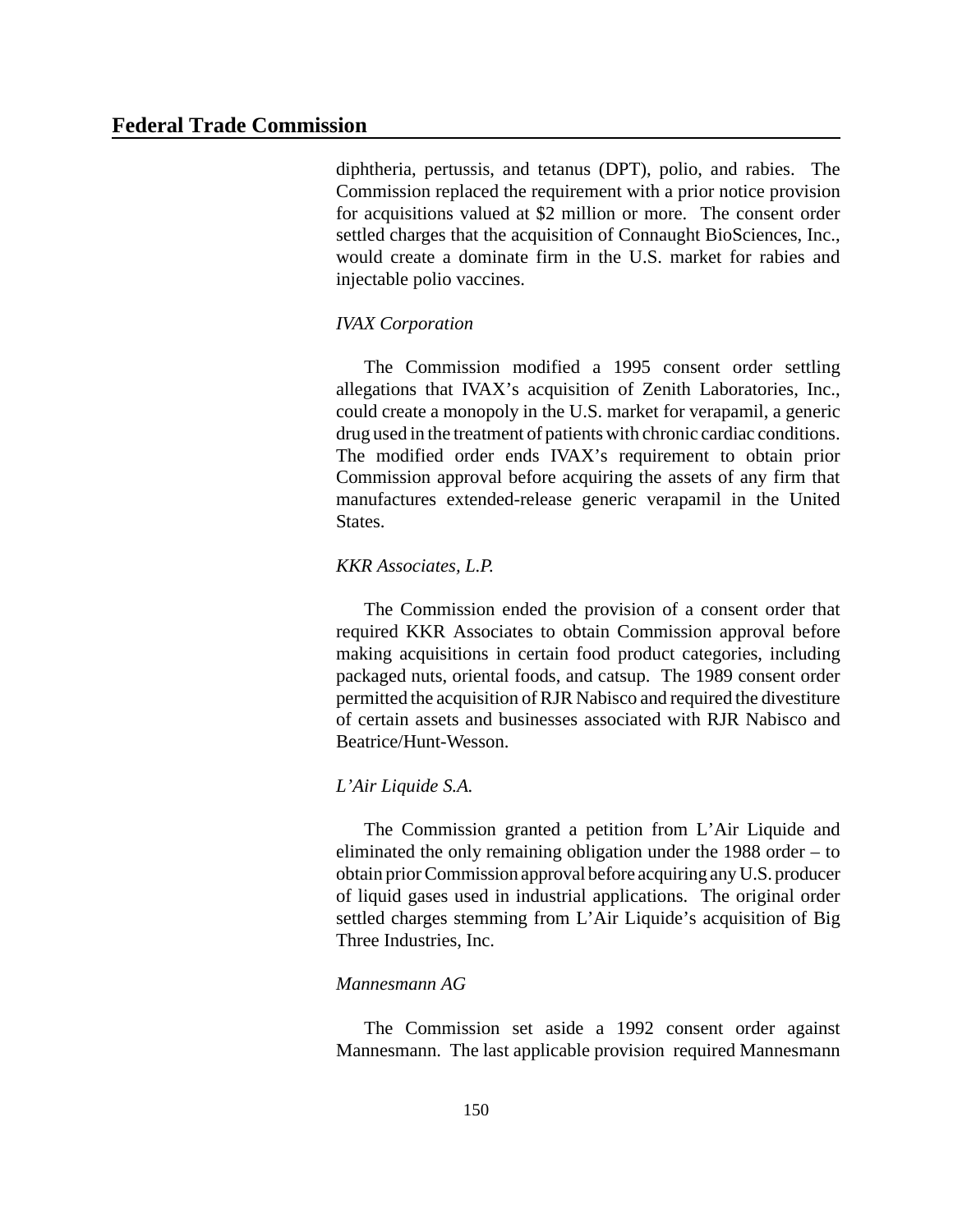to obtain Commission approval before acquiring any entity that manufactures and sells certain conveyor systems in the United States. The original order settled charges relating to the acquisition of Rapistan Corporation and required the divestiture of The Buschman Company.

## *McCormick & Company, Inc.*

The Commission modified a 1993 consent order and ended McCormick's obligation to obtain Commission approval before acquiring the assets of any company that sells a specified level of dehydrated onion products.

## *MTH Holdings, Inc.; GU Acquisition Corporation*

The Commission granted the amended petition of MTH Holdings to modify a 1989 consent order and ended the company's obligation to obtain prior Commission approval before acquiring any grocery store in certain specified areas of Vermont and New York. The provision was replaced with a prior notice provision requiring MTH Holdings to instead notify the Commission before making such acquisitions in the future. The 1989 order settled charges that MTH's acquisition of GU Acquisition Corporation, a holding company that owned The Grand Union Company, would reduce competition among grocery stores in various areas of Vermont and Upstate New York.

### *National Dairy Products Corporation (Kraft Foods, Inc., successor)*

The Commission set aside a 1967 consent order that prohibits Kraft Foods (as successor to National Dairy Products) from discriminating in price between different purchasers of its jam, jelly, and preserves products. The order was modified under the Commission's "sunsetting" policy, which terminates most orders after 20 years.

## *Occidental Petroleum Corporation; Occidental Chemical Corporation*

The Commission ended the obligation of Occidental Petroleum and its subsidiary, Occidental Chemical, to obtain Commission approval before acquiring stock in any polyvinyl chloride (PVC)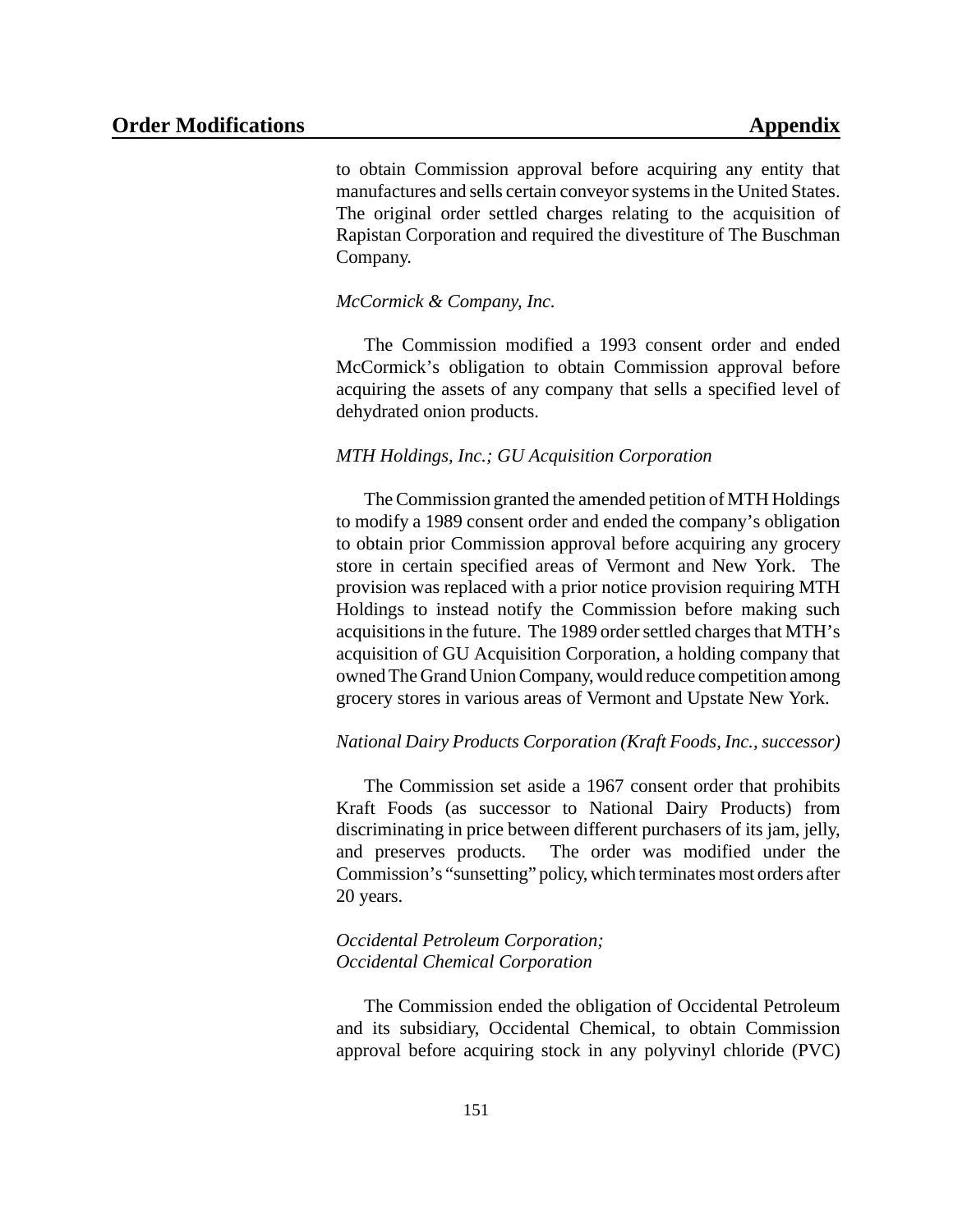producerin the United States. The 1994 consent order settled charges stemming from Occidental's acquisition of the PVC businesses of Tenneco Polymers, Inc.

## *Papermakers Felt Association (Albany International Corporation, successor to Albany Felt Company)*

The Commission terminated a 1964 consent order that settled charges that the Papermakers Felt Association and its members conspired to fix and maintain prices and terms of sale in the papermakers felt industry. The order against Albany International (successor to Albany Felt Company) was set aside under the Commission's "sunsetting" policy, which terminates orders that have been in effect more than 20 years.

## *Pendleton Woolen Mills, Inc.*

The Commission modified in part a 1979 order that settled chargesthat Pendleton had engaged in agreements with retailers about the prices at which they could advertise and sell Pendleton clothing and other products. The order prohibited the firm from engaging in certain resale price maintenance practices and also contained "fencing" in" provisions prohibiting Pendleton from exercising unilateral control over how its products are marketed and sold. The modification permits Pendleton to engage in lawful, price-restrictive, cooperative advertising and also allows Pendleton to terminate a reseller of its products for failing to adhere to Pendleton's announced resale prices or sale periods.

*Red Apple Companies, Inc.; Designcraft Industries, Inc. (d/b/a Sloan's Supermarkets, Inc.); Supermarket Acquisition Corp.; John A. Catsimatidis*

The Commission granted a petition from Red Apple and three other respondents to reopen and modify a 1995 consent order ending their obligation to divest a supermarket in the Chelsea area of Manhattan, only after the respondents agreed to pay a civil penalty of \$600,000 for failure to divest certain supermarkets in Manhattan on a timely basis.

*Roche Holding Ltd.; Genentech, Inc.; Hoffman-La Roche Inc.;*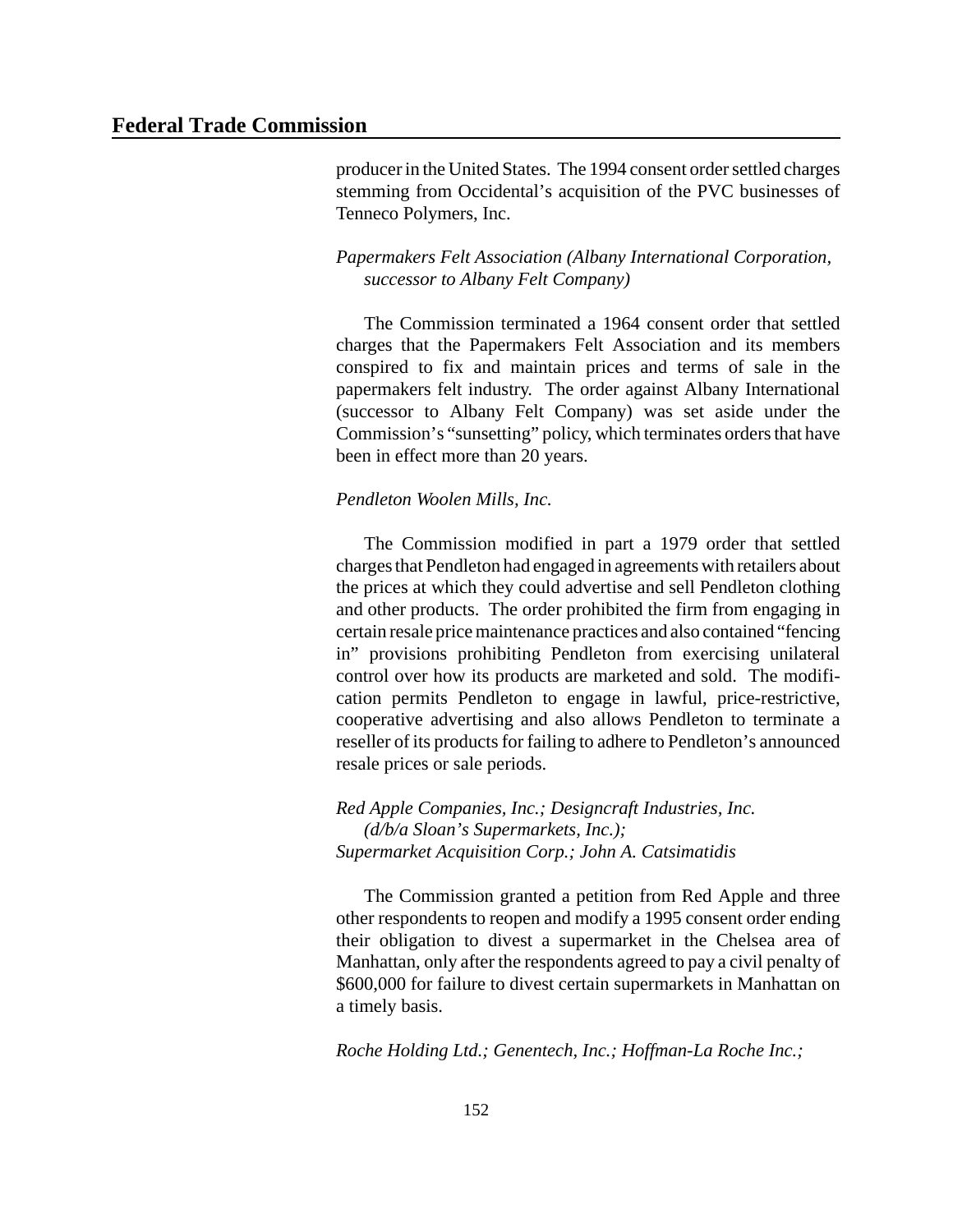## *Roche Holdings, Inc.*

The Commission modified the prior approval provisions in two orders that required Roche and subsidiary Hoffman-La Roche, among other things, to obtain approval before acquiring certain assets in the markets for drug abuse testing products. In the 1990 order that settled antitrust concerns relating to the acquisition of Genentech, the Commission replaced the prior approval provision with a prior notice provision; the Commission set aside entirely the 1994 order that challenged the acquisition of Syntex, a competitor in drug abuse testing products.

### *Rohm & Haas Company*

The Commission granted in part the petition of Rohm & Haas to end the company's obligation to obtain Commission approval before acquiring an interest in any entity that produces architectural acrylic emulsion polymers, an ingredient in exterior latex paints. In place of the prior approval requirement, the Commission imposed a prior notice requirement for certain future acquisitions.

## *S.C. Johnson & Son, Inc.*

The Commission set aside in its entirety a 1993 consent order that required S.C. Johnson to obtain Commission approval before acquiring any interest in air freshener or furniture care products manufactured or distributed in the United States.

## *Service Corporation International; Sentinel Group, Inc.*

The Commission granted in part petitions to reopen and modify four consent orders that settled antitrust concerns stemming from Service Corporation International's acquisitions of funeral homes owned by Sentinel (two consent orders), Pierce, and Uniservice Corporation. Each order was modified by removing the prior approval requirements and substituting prior notice requirements relating to the acquisitions of interests in funeral establishments.

*Sun Company, Inc.*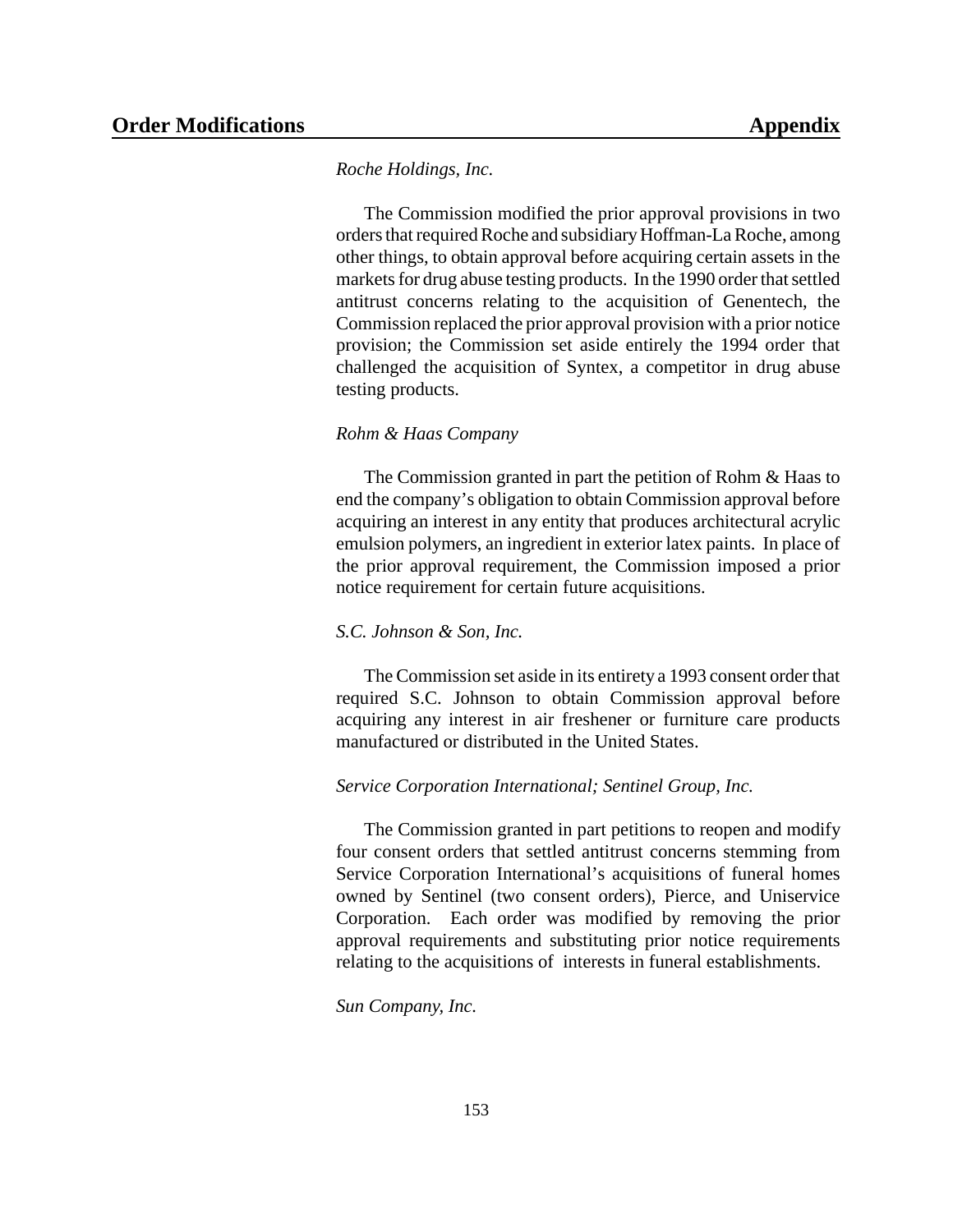The Commission granted Sun's petition to modify a 1989 consent order by substituting a prior notice provision for the prior approval requirement. The order now requires Sun to notify the Commission before acquiring any light petroleum products terminals or pipelines in certain parts of New York and Pennsylvania.

## *T&N plc*

The Commission granted T&N's request and modified a 1990 consent order that settled antitrust concerns relating to the acquisition of J.P. Industries, Inc. The consent order now requires T&N to provide prior notice before acquiring any entity engaged in the manufacture of engine bearings.

## *Tele-Communications, Inc.*

The Commission granted in part Tele-Communications' petition to end its obligation to obtain prior approval before acquiring any cable television system in the Columbus, Georgia, area as required by a 1995 consent order. The consent order was modified to require the firm to notify the Commission before acquiring any assets originally covered by the prior approval provision.

## *Vons Companies, Inc., The; Safeway Stores Incorporated; SSI Associates, L.P.*

At the request of Vons Companies, the Commission replaced a prior approval requirement with one requiring prior notice for acquisitions of supermarkets in specified geographic areas. The 1988 consent order settled concerns stemming from Vons' acquisition of Safewaystoresin southernCalifornia and Nevada. The Commission, however, denied Vons' petition to modify a 1992 order that settled charges relating to the acquisition of supermarkets in San Luis Obispo county, California, on grounds that ending the prior approval requirements in that order would not be in the public interest.

#### *West Point Pepperell, Inc. (WestPoint Stevens, Inc., successor)*

The Commission ended the obligation of WestPoint Stevens (successor to West Point Pepperell) to obtain prior approval before acquiring certain bed and bath linen manufacturing assets required by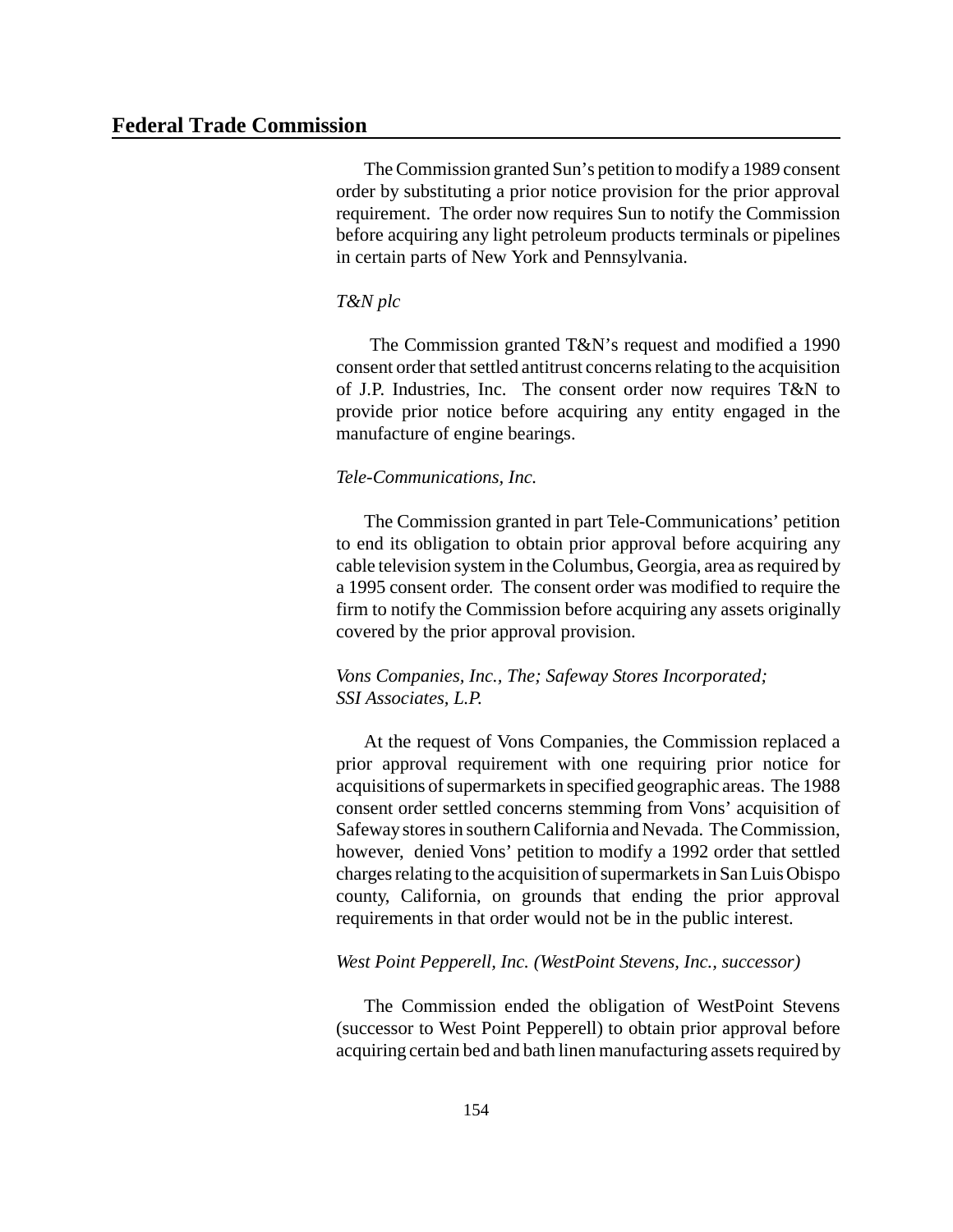a 1988 order. The order allowed West Point Pepperell to acquire J.P. Stevens & Co. but required the divestiture of certain sheet and towel manufacturing facilities. The Commission modified the order under its recently adopted prior approval policy whereby consent orders stemming from merger cases will no longer include prior approval provisions.

## **ORDER MODIFICATIONS CONSUMER PROTECTION MISSION**

#### *CONSUMER PROTECTION MISSION (SUMMARY)*

| Title                             | <b>Number</b>     | <b>Action Date</b> | <b>Type of Matter</b>         | <b>Product/Service</b> |
|-----------------------------------|-------------------|--------------------|-------------------------------|------------------------|
| <b>General Motors Corporation</b> | C <sub>2966</sub> | 12/21/95           | Deceptive Disclosure/Labeling | Automobile Engines     |

## *CONSUMER PROTECTION MISSION (DETAIL)*

## *General Motors Corporation*

The Commission reopened and modified the portion of a 1979 consent order that prohibited General Motors (GM) from placing the name of a car division on an engine label unless the car division also manufactured the engine. Since the order was issued, GM has implemented a series of corporate restructurings that resulted in the removal of engine production from the nameplate divisions that existed in 1979. The 1979 order settled allegations that GM engaged in unfair and deceptive practices by selling cars with engines and other equipment manufactured by a different GM division without informing purchasers. The order prohibited GM from misrepresenting the availability of any standard or optional equipment and prohibited GM from displaying a division's name on an engine unless the engine was manufactured by that division. The Commission modified the order to allow GM to display brand nameplates on engines that are materially different from those displaying all other brand nameplates.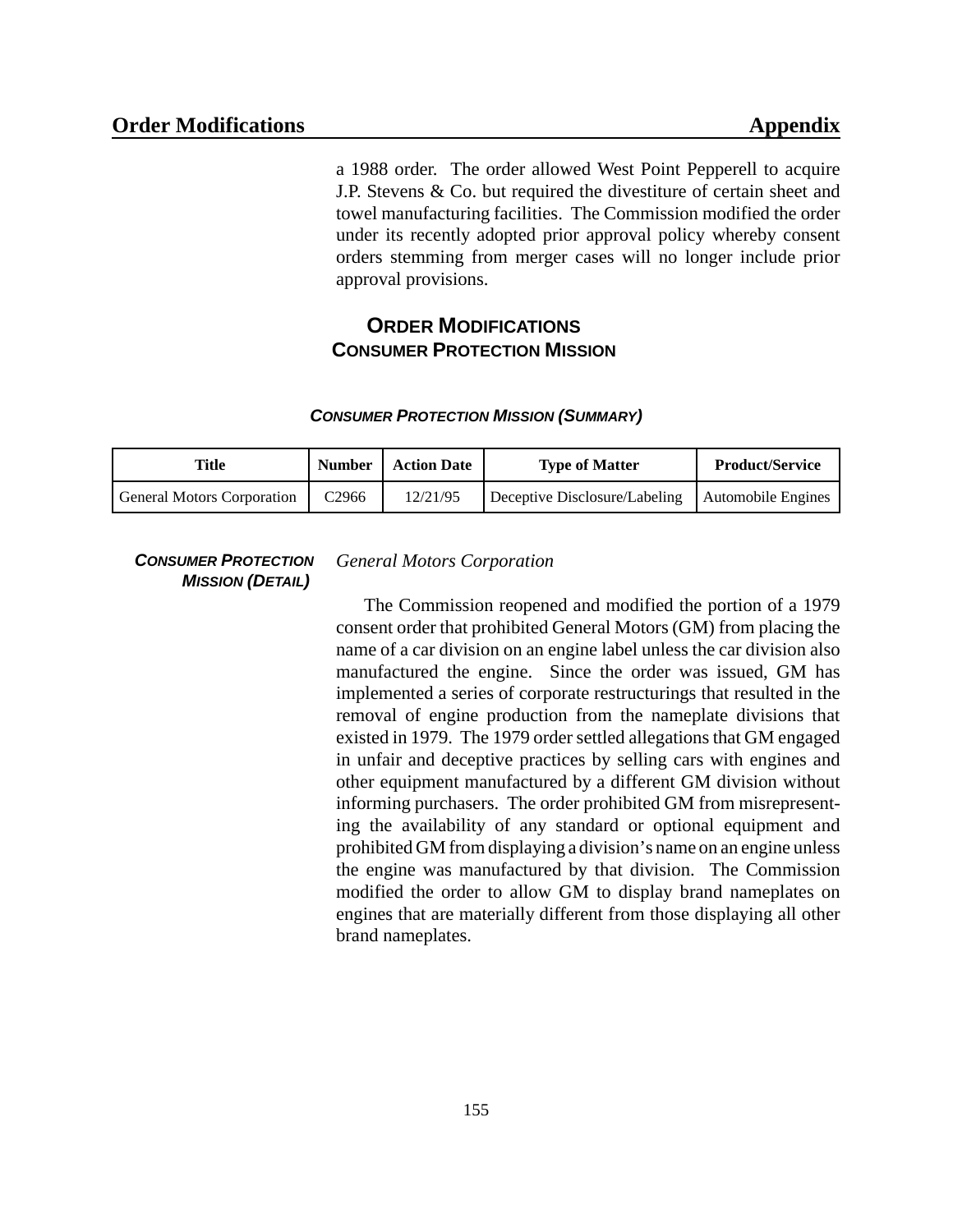## **CONSUMER AND BUSINESS EDUCATION ACTIVITIES**

#### *CONSUMER PROTECTION MISSION Publications and Other Products*

The Office of Consumer and Business Education produced 61 new and revised publications: 55 for consumers and 6 for business; they included 22 updates and one publication in Spanish. Distribution exceeded 4.1 million copies.

The Office produced two radio public service announcements (PSAs). The PSA on the Telemarketing Sales Rule (TSR), produced in English and Spanish, was distributed to an estimated 2,200 stations. The other, which promoted *The Real Deal* booklet, wassent to 500 radio stations and networks.

The Office produced several new "products," including tip cards, bookmarks, book covers, and flyers, and redesigned its *Facts for Consumers* format to enhance readability. Among the year's special products were two award-winning publications: *The Real Deal*, an activity booklet for pre-teens, and *Viatical Settlements*, widely distributed through the Internet.

## *Internet Activities*

The Office established *ConsumerLine* in 1995 to enhance distribution. In fiscal year 1996, *ConsumerLine* received more than 140,000 "hits" (accesses to individual publications or categories).

The Office established World Wide Web pagesfor*ConsumerLine* and the new TSR. It also established a FAQ (Frequently Asked Questions) feature, which provides a forum for Commission staff to answer consumers' online questions. The Office arranged for hyperlinks to and from many Web pages (government and nongovernment) to increase publication visibility and accessibility.

The Office initiated the Commission effort to develop a federal interagency consumer information Web site. During the last quarter of 1996, the Office registered the "consumer.gov" domain name, elicited the partnership of five other federal consumer protection and law enforcement agencies, and began design and development.

## *Cooperative Projects*

The Office continued to work with the National Association of Attorneys General; in addition, it cooperated with the Federal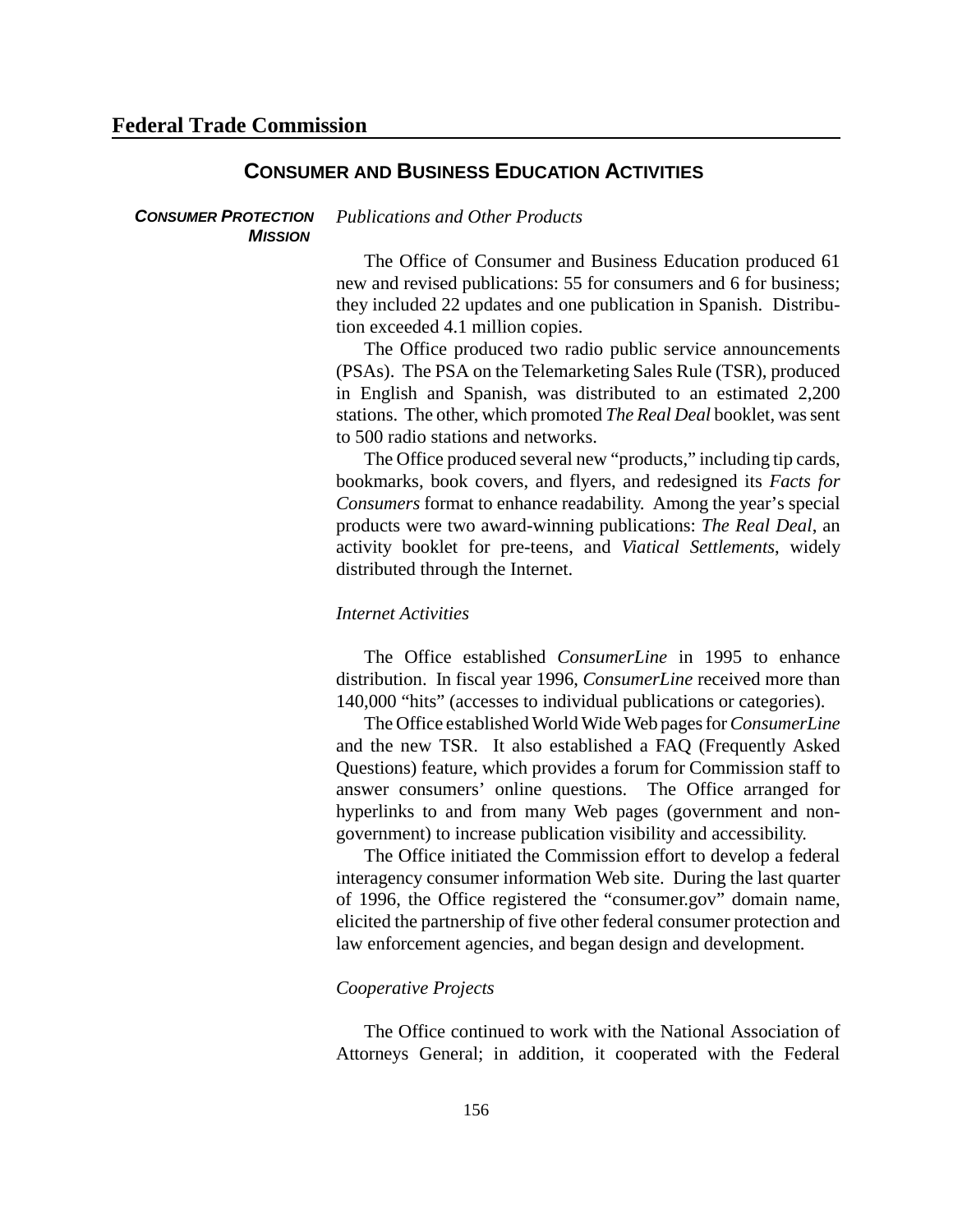Communications Commission to produce brochures on telephone leasing and high-tech telecommunications scams, with the American Express Company to write and distribute brochures on cybershopping and the use of credit for college students, and with the Direct Marketing Association to produce a compliance guide to the TSRand a business checklist for direct marketers.

The Office furnished the Securities and Exchange Commission with more than 3,000 copies of *Investing in Interactive TV Licenses* to be included with letters to complainants, worked with the Social Security Administration to augment the Commission's mailing list for *Viatical Settlements*, and worked with the Small Business Administration (SBA) to distribute information about office supply scams, and other business publications.

The Office helped support town meetings produced by regional office staff and the Commission's Office of Congressional Affairs. The Office also participated in an "expo" with 60 other government agencies for Public Service Recognition Week, distributing 10,000 copies of agency publications in three days. It continued its work with the Consumer Literacy Consortium, a group of more than 20 private and public sector organizations headed by the Consumer Federation of America, to market *66 Ways to Save Money,* and its work with the Alliance Against Fraud in Telemarketing.

In September, the Commission announced several actions against companies that guarantee scholarships to high school or college students. As part of this effort, the Office developed a campaign to educate students and parents about scholarship scams. The Office disseminated posters and other materials through the 3,600 member stores of the National Association of College Stores and via the *ConsumerLine.* In addition, the Office elicited the cooperation of six major educational organizations and the Interactive Services Association to promote the materials through professional journals, newsletters, and the Web. The Office also disseminated materials produced by Sallie Mae (a nationwide provider of student loans) to high school counselors, teachers, and students. The education campaign will continue through spring 1997.

Finally, the Office spearheaded the Partnership for Consumer Education, an innovative cooperative effort among 84 federal agencies, private industry, and consumer organizations to provide effective consumer education campaigns against fraud. As its first project, the Commission targeted various telemarketing scams, including investment fraud. This new approach to marketing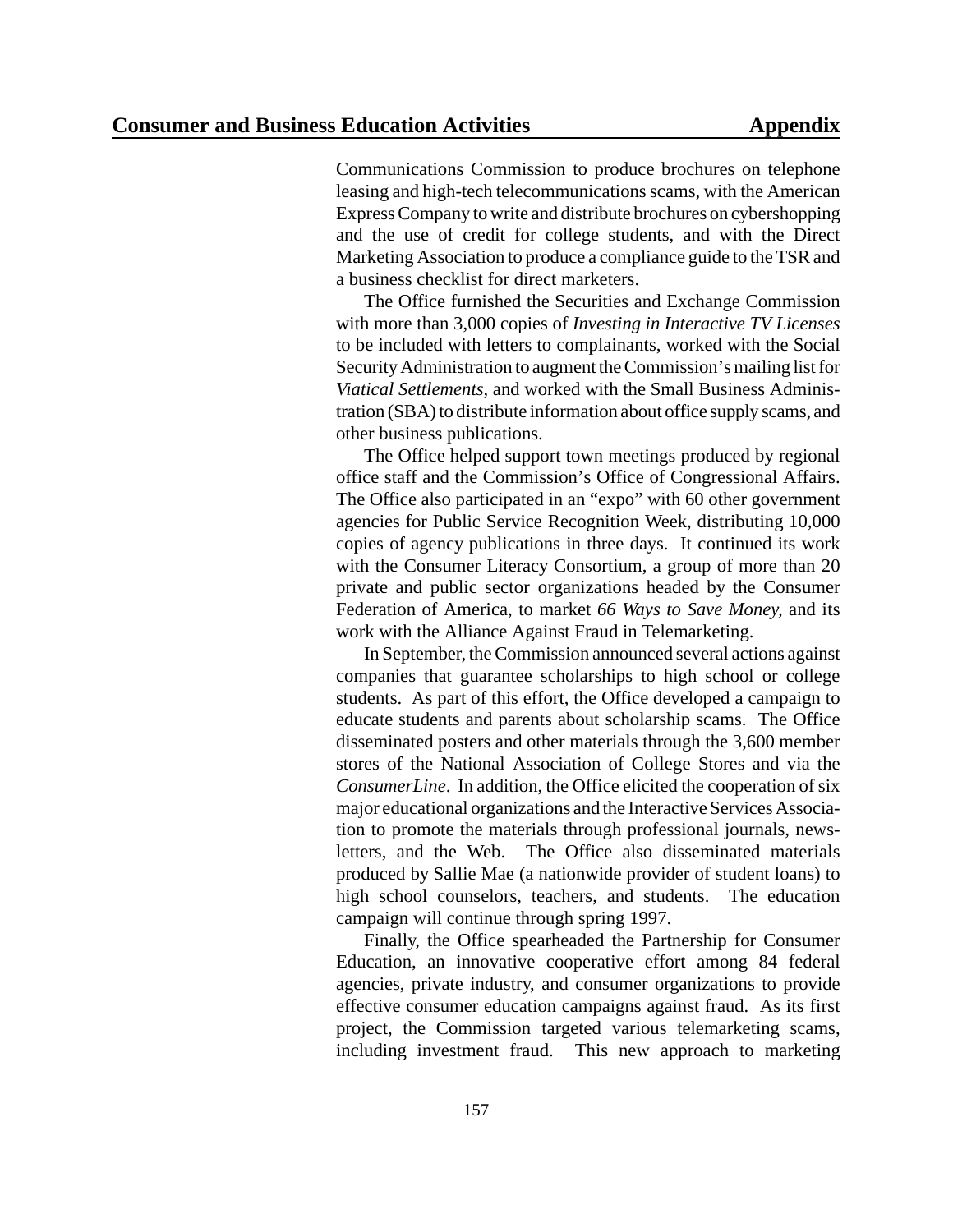products and messages to various industry, trade, and professional organizations helped to expand the audience for consumer and industry education. Since its launch in January 1996, the partnership has disseminated 90 million fraud-prevention messages.

## *Telemarketing Fraud Information*

To mark the first anniversary of the TSR, the Commission and its partners developed a national education campaign, "Spread the Word About Telemarketing Fraud." The centerpiece is an action kit containing background information, a fact sheet, a list of suggested activities that organizations can undertake in support of the initiative, a consumer quiz, a sample press release, sample op-ed and newsletter articles, public service announcements, and a form for ordering additional education materials.

The kit is distributed widely to partners, consumer organizations, the media, and government agencies, and is available on the Web (www.ftc.gov/telemarketing). Partners have carried out a wide range of activities to strengthen and expand the effectiveness of the Partnership and the "Spread the Word" campaign. For example, American Express placed an educational message in its Optima billing statement; the Atlanta Metropolitan Transit Authority has placed public service messages on buses and trains; the Administration on Aging placed a newsletter article that generated wide interest and support among Area Agencies on Aging; Spiegel placed a PSA in several sales catalogs; The Industry Council for Tangible Assets has asked relevant publishers to include articles in newsletters; the International Credit Association is having information about credit fraud incorporated into high-school teachers' guides; and the Publisher's Clearinghouse developed an envelope stuffer about sweepstakes fraud.

## *Additional Consumer Education Partnerships*

For "Operation Copycat," a law enforcement effort focusing on office supply scams, the Office produced a brochure and tip card, directed toward small businesses and nonprofit organizations, the most frequent victims of this scam. These products were distributed to nearly 350 trade and business publications with a combined circulation of 24 million. The Office arranged for the Association of Chamber of Commerce Executives, whose more than 1,500 members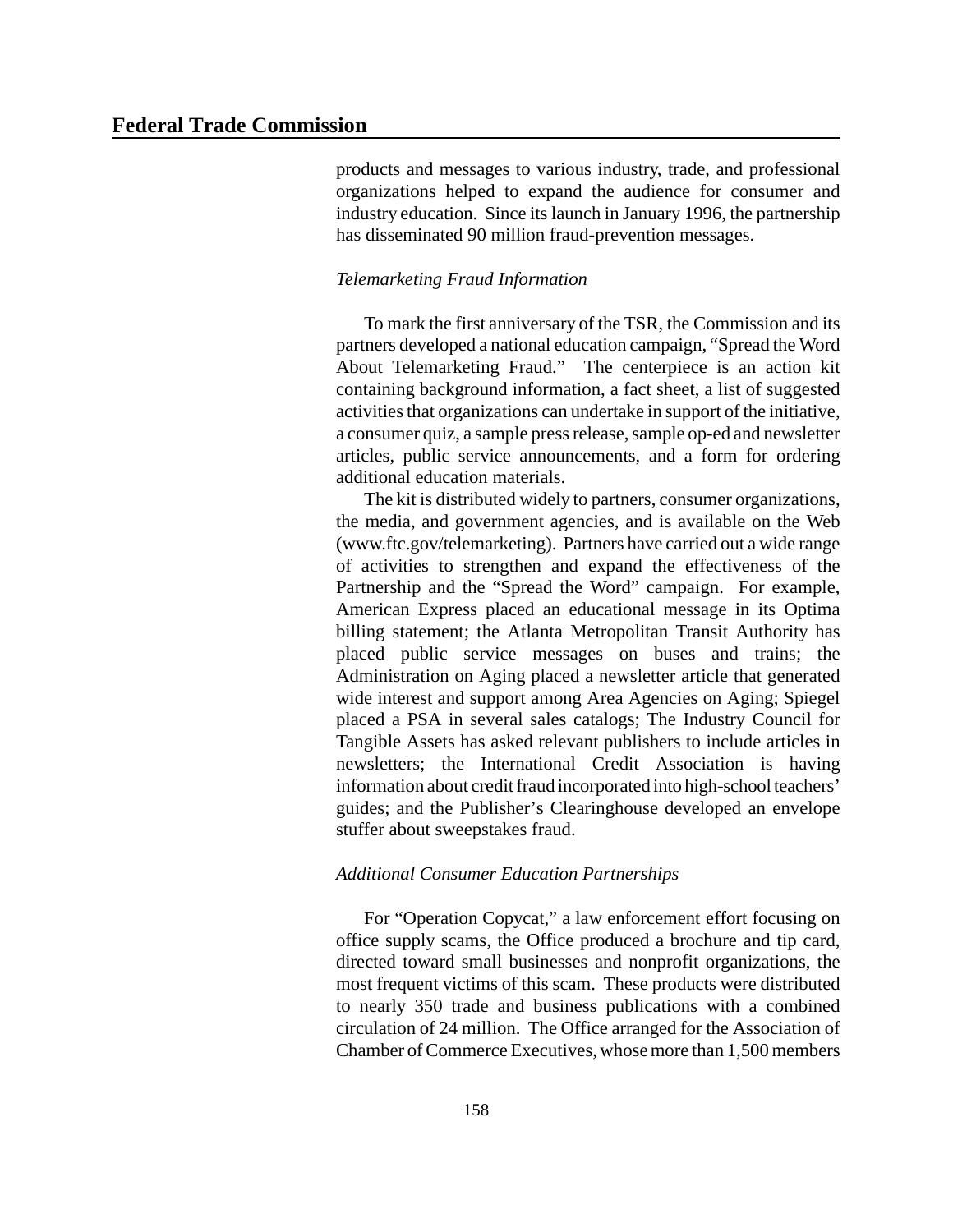represent approximately 90 percent of the chambers in the United States, to help publicize and distribute the brochure and tip card. In addition, the SBA agreed to distribute the brochure through its 70 regional offices. Online dissemination of the brochure originated with *ConsumerLine* and was hyperlinked to the U.S. Business Advisor's Web site.

In an educational campaign to fight advance-fee employment scams, the Office developed a brochure and tip card and coordinated the participation of five major human resource and placement industry organizations. The groups promoted the brochure and tip card in their member newsletters and magazines, and three of the groups added the publications to their Web sites. In addition, the Office sent the brochure to 23 industry magazines. The major industry publication, the *Fordyce Letter*, ran a story on the Commission's educational campaign.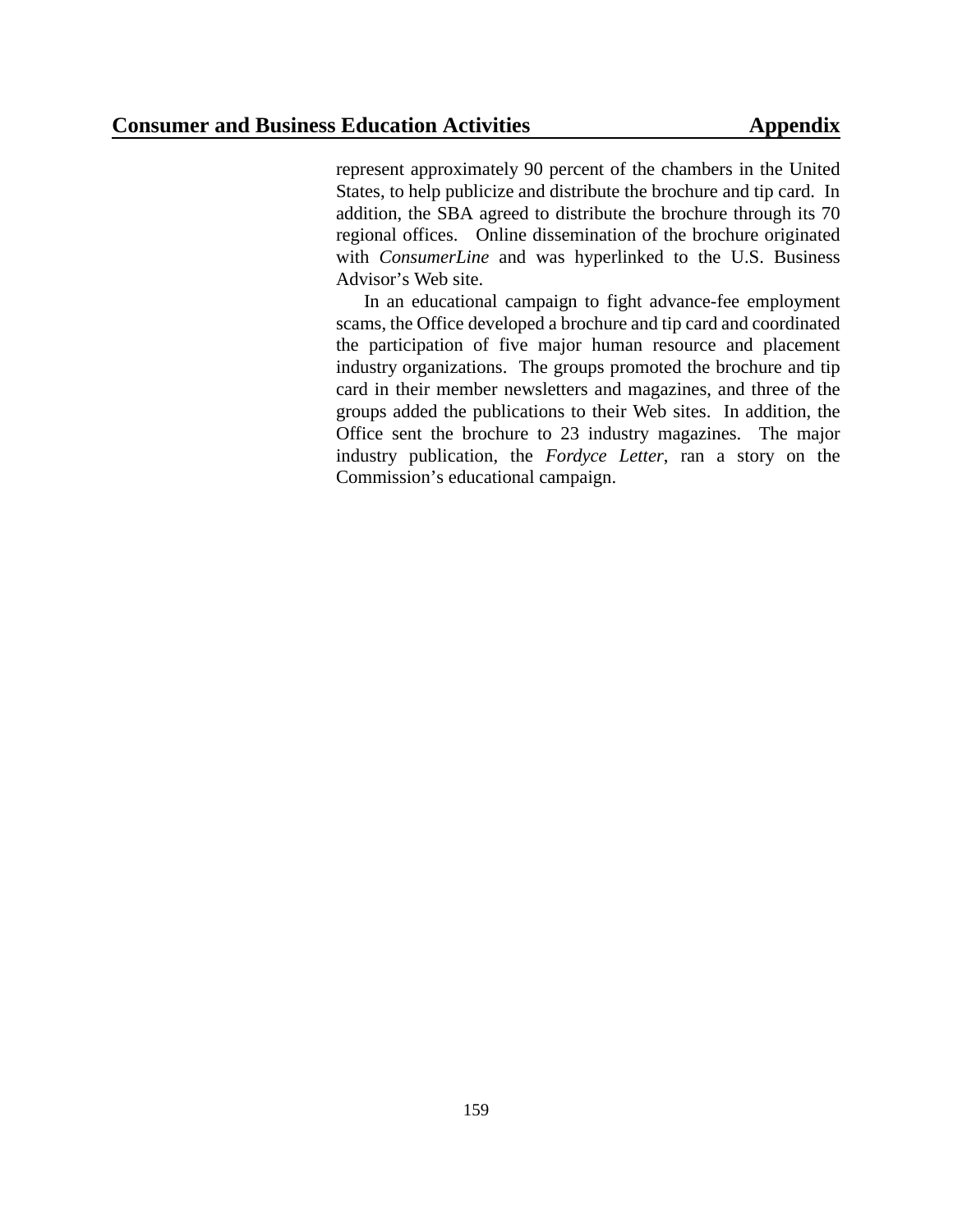## **APPELLATE COURT REVIEW OF COMMISSION ACTIONS COMPETITION MISSION**

| Title                                          | <b>Number</b> | <b>Action Date</b> | <b>Type of Matter</b>    | <b>Product/Service</b>             |
|------------------------------------------------|---------------|--------------------|--------------------------|------------------------------------|
| Coca-Cola Bottling Company<br>of the Southwest | D9215         | 09/10/96           | <b>Horizontal Merger</b> | <b>Carbonated Soft Drinks</b>      |
| Freeman Hospital                               | D9273         | 11/30/95           | <b>Horizontal Merger</b> | <b>Inpatient Hospital Services</b> |

### *COMPETITION MISSION (SUMMARY)*

*COMPETITION MISSION (DETAIL) Coca-Cola Bottling Company of the Southwest; Dr Pepper/Seven-Up Company*

> The Commission dismissed its complaint against Coca-Cola Bottling Company of the Southwest after the U.S. Court of Appeals for the Fifth Circuit ruled that the competitive effects of the 1984 acquisition of a San Antonio, Texas, area Dr Pepper franchise should have been reviewed under the Soft Drink Interbrand Competition Act of 1980 rather than the Clayton Act. The Commission said that, while it disagreed with the court decision, the circumstances underlying the court's decision were not likelyto apply in future cases involving an acquisition of soft drink bottlers.

## *Freeman Hospital; Tri-State Osteopathic Hospital Association, Inc. (d/b/a Oak Hill Hospital)*

The Commission determined not to pursue the administrative litigation and dismissed the complaint that challenged the merger of the second and third largest acute care hospitals in the Joplin, Missouri, metropolitan area. The complaint alleged that the merger of Freeman and Oak Hill Hospitals would substantially reduce competition and raise prices for inpatient acute care hospital services in the area. The hospitals consummated the merger after the U.S. Court of Appeals for the Eighth Circuit denied the Commission's motion for a preliminary injunction. The decision to end the administrative proceedings was made in accordance with a 1995 policy statement pursuant to which the Commission evaluates on a case-by-case basis whether to pursue administrative litigation after the denial of a preliminary injunction.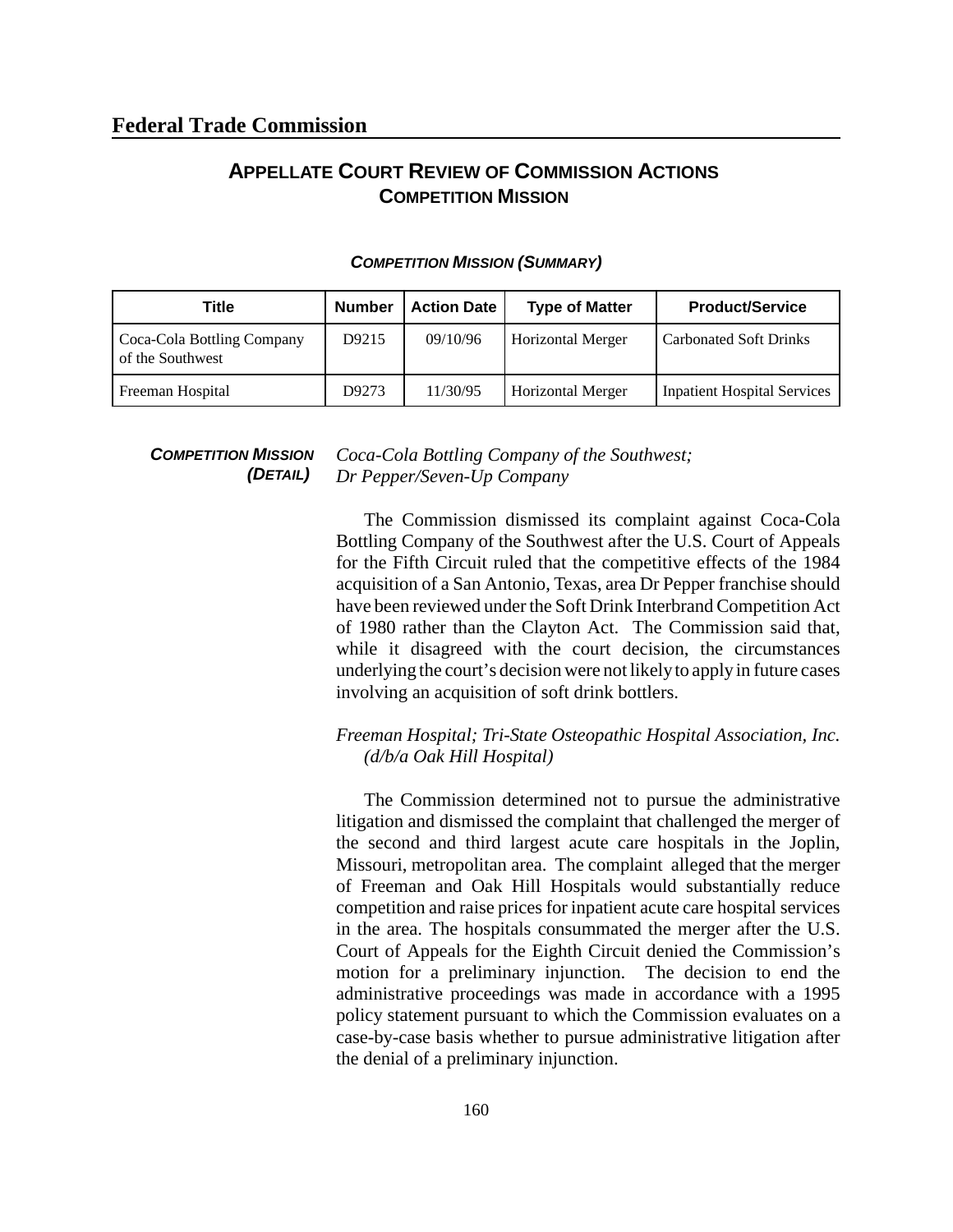## **ECONOMIC REPORTS AND WORKING PAPERS**

**ECONOMIC REPORTS** Economic Reports are major, published reports, usually containing original research and entailing a substantial commitment of resources, concerning an issue of current policy interest or of longterm impact on Federal Trade Commission antitrust or consumer protection missions.

> *The Salt Producers' Discount Practices Before and After the Robinson-Patman Act and the FTC's Challenge to Them: The Morton and International Salt Cases*, John L. Peterman, October 1995.

> This study describes the pricing and distribution of salt during the National Industrial Recovery Act period and beyond (1930-1945). Two Commission cases brought to enforce the Robinson-Patman antidiscrimination law during this period are examined in some detail. Also included is a statistical description of industries in which the Commission brought Robinson-Patman Act cases between 1936 and 1980.

> *DisentanglingRegulatoryPolicy: The Effects of StateRegulations on Trucking Rates*, Timothy P. Daniel and Andrew N. Kleit, November 1995.

> This study estimates the relationship between intrastate trucking rates and three different types of state-level regulations: (1) the strictness with which rates are regulated, (2) the requirements placed on motor carriers seeking to enter the market, and (3) whether the state provides antitrust immunity for decisions made by motor carrier rate bureaus.

> *The Effectiveness of Collusion Under Antitrust Immunity: The Case of Liner Shipping Conferences*, Paul S. Clyde and James D. Reitzes, January 1996.

> This study analyzes whether ocean shipping rates are affected by the presence and practices of ocean liner conferences. The study provides some support for the conclusion that some aspects of the conference system may contribute to higher shipping rates, particularly when the conference has a sizable market share.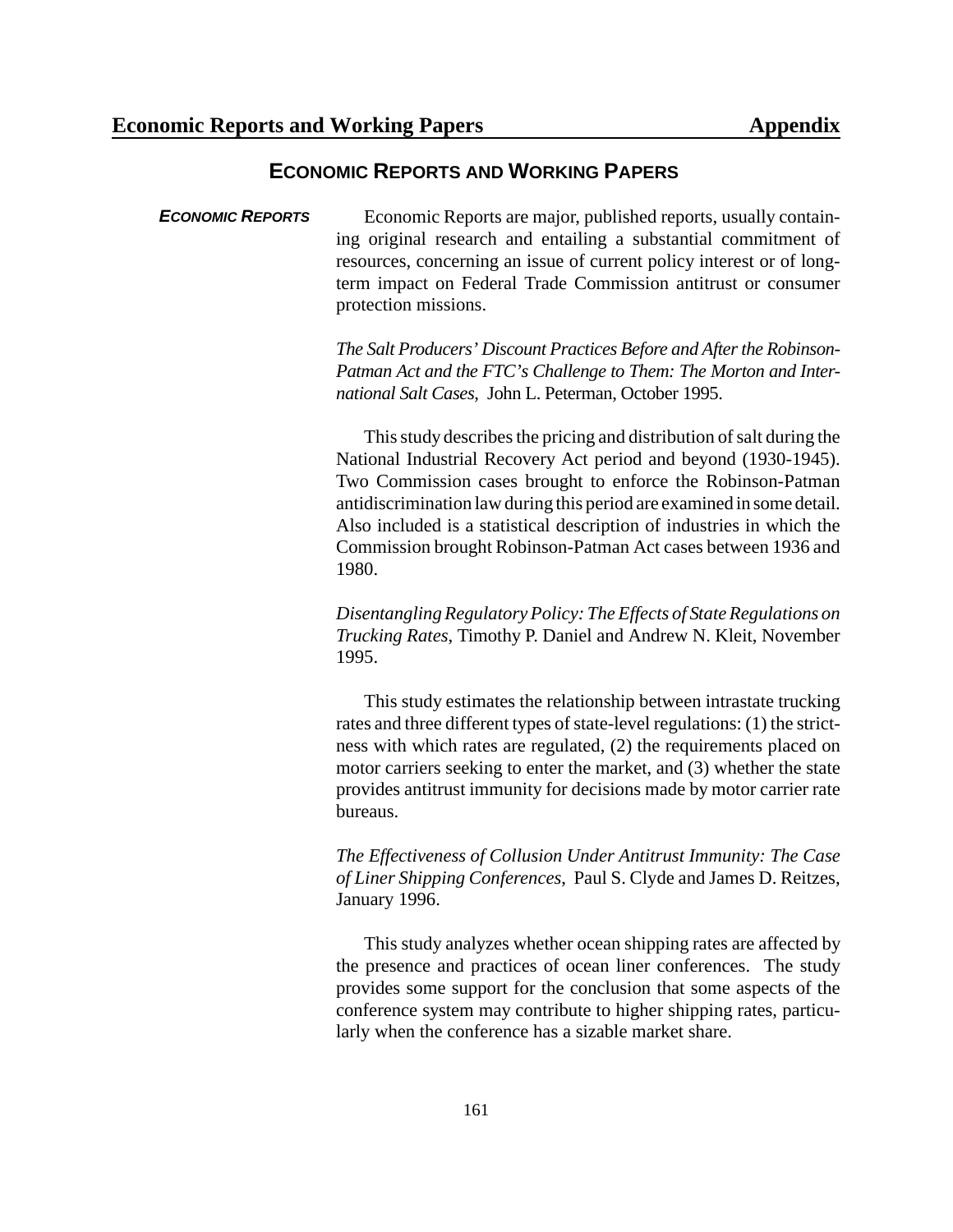## **Federal Trade Commission**

*ECONOMIC WORKING PAPERS*  Economic Working Papers are preliminary, unpublished work products of the Commission, resulting from original research by Bureau of Economics staff, either in connection with ongoing agency activities or as independent analyses, often entailing relatively minor allocations of official time. *The Political Economy of Federal Trade Commission Adminis-*

*trative Decision Making in Merger Enforcement* (WP #210), Malcolm B. Coate and Andrew N. Kleit, November 1995.

*A Game Theory Model of Celebrity Endorsements* (WP #211), Mark N. Hertzendorf, March 1996.

*Entry Policy and Entry Subsidies* (WP #212), James D. Reitzes and Oliver R. Grawe, April 1996.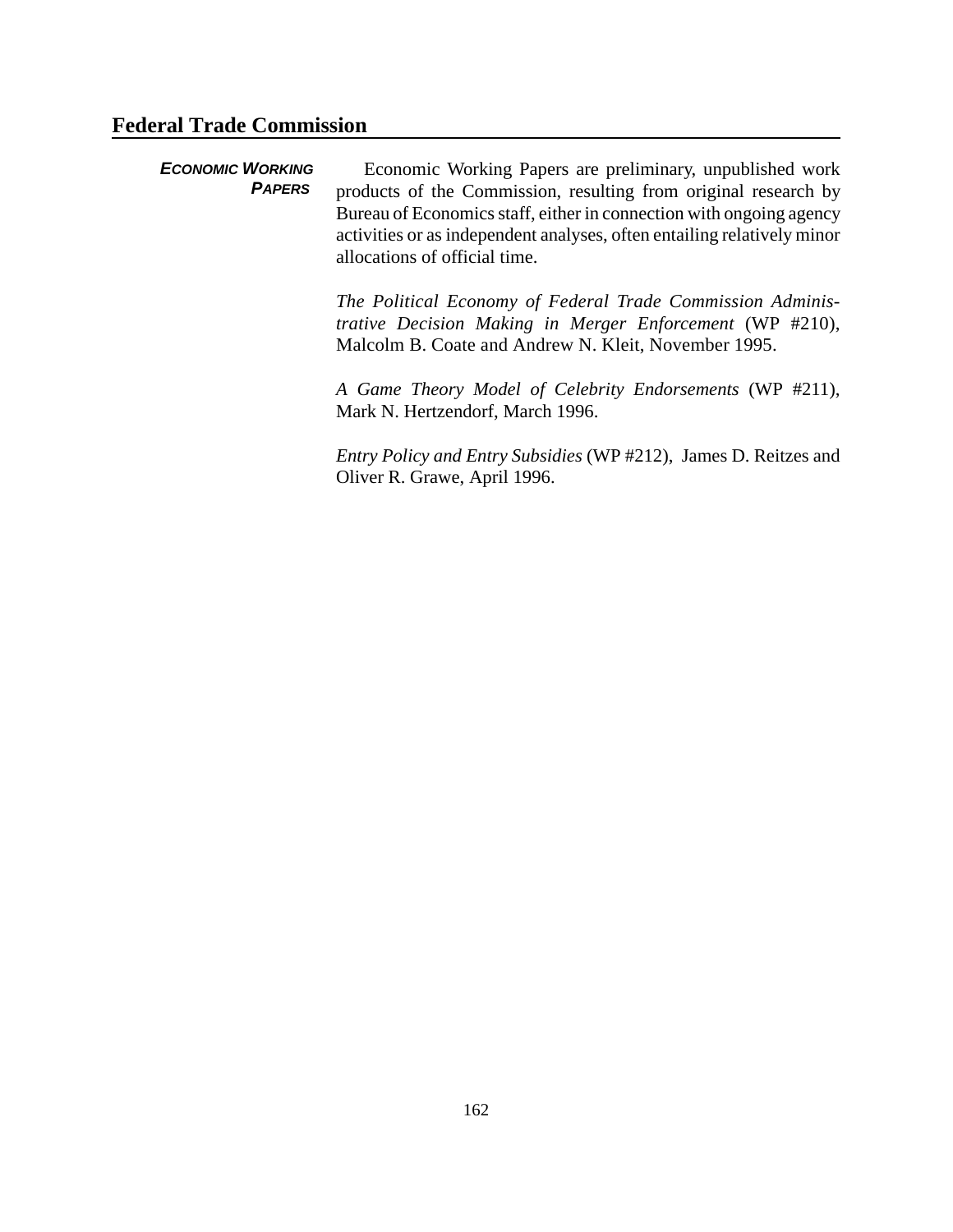## **ADVOCACY FILINGS**

## *ADVOCACY FILINGS (SUMMARY)*

| <b>Agency/State</b>                            | <b>Matter</b><br><b>Number</b> | Subject/Issue                                        | Authorization<br><b>Date</b> |  |  |
|------------------------------------------------|--------------------------------|------------------------------------------------------|------------------------------|--|--|
|                                                |                                | <b>FEDERAL AGENCIES</b>                              |                              |  |  |
| Copyright Office                               | V960014                        | Open Video Systems Licensing                         | 09/13/96                     |  |  |
| <b>Federal Communications</b>                  | V960013                        | 900-Numbers                                          | 08/26/96                     |  |  |
| Commission                                     | V950014                        | <b>Local Multipoint Distribution</b><br>Service      | 08/22/96                     |  |  |
|                                                | V960009                        | Open Video Systems                                   | 07/15/96                     |  |  |
|                                                | V960007                        | Paging License Allocation<br>Procedures              | 03/18/96                     |  |  |
| <b>Federal Energy Regulatory</b><br>Commission | V960008                        | Merger Standards                                     | 05/06/96                     |  |  |
| Food and Drug Administration                   | V960001                        | Direct-to-Consumer Promotion                         | 01/11/96                     |  |  |
|                                                | V960002                        | "Pharmaco-Economic" Claims                           | 01/16/96                     |  |  |
| <b>STATES</b>                                  |                                |                                                      |                              |  |  |
| Massachusetts                                  | V960012                        | Wholesale Liquor Price Advertising                   | 06/25/96                     |  |  |
| Tennessee                                      | V960005                        | Veterinary Form-of-Practice                          | 02/02/96                     |  |  |
| Virginia                                       | V960015                        | <b>Real Estate Settlements</b>                       | 09/19/96                     |  |  |
| Washington                                     | V960006                        | <b>Certified Public Accountant</b><br>Qualifications | 03/18/96                     |  |  |

## *ADVOCACY FILINGS (DETAIL)*

*FEDERAL AGENCIES Copyright Office: Open Video Systems Licensing*

Staff of the San Francisco Regional Office and the Bureau of Economics filed a comment with the Copyright Office recommending that it extend the compulsory licensing arrangement for cable television systems to open video systems (OVS). OVS, established under the Telecommunications Act of 1996, will combine features of common carriers and cable systemsin providing video programming.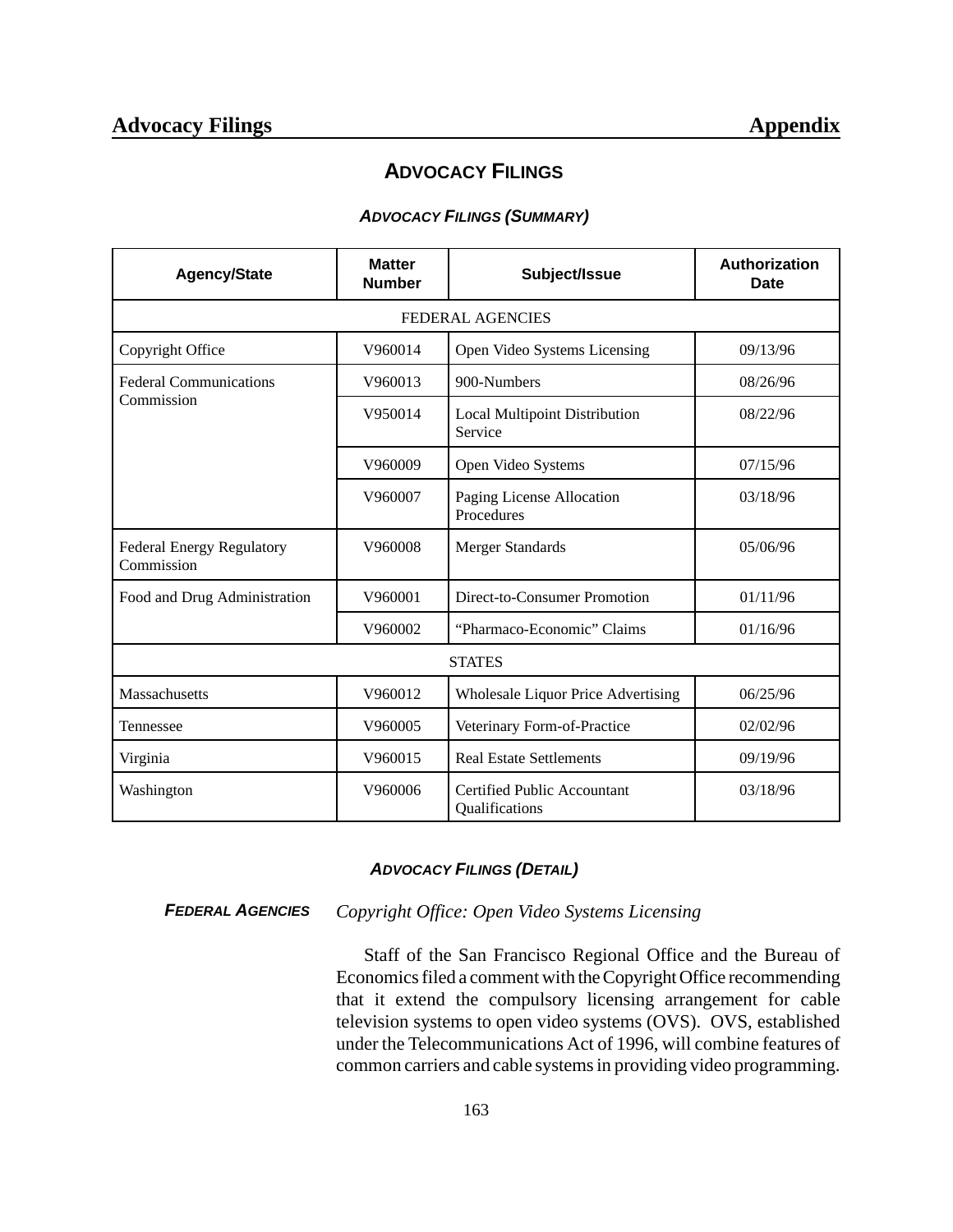Staff said that applying the cable compulsory license to OVS, rather than having OVS negotiate separate copyright licenses for each broadcast channel, could benefit consumers because it would lead to an allocation of resources that better reflected the relative costs of different video distribution methods and would reduce the OVS's cost of acquiring programming, making its acquisition costs comparable to those of other distribution technologies. In addition, the staff recommended that the copyright liability rest with the firm providing the programming on the OVS, not with the OVS operators.

## *Federal Communications Commission: 900-Numbers*

Federal Trade Commission staff filed comments with the Federal Communications Commission (FCC) supporting its efforts to keep unscrupulous pay-per-call service providers from evading federal regulations governing the 900-number industry. In particular, staff supported the FCC's efforts to prevent pay-per-call transactions from being disguised as long-distance calls by requiring that whenever a provider of information or entertainment programs gets any remuneration for calls to such a program, the calls must fall within the 900-number dialing code. Staff said that consumers would likely benefit from this proposal because it would allow them to recognize telephone numbers for calls that entail charges above regular longdistance charges, would subject the calls to cost-disclosure and billing-dispute requirements, and would enable consumers to prevent charges for unauthorized calls by blocking 900 numbers. The Commission also said it supports efforts to narrow an exemption from regulatory requirements in situations where there is a "presubscription" agreement between the caller and the information provider, by requiring that such agreements be in writing.

## *Federal Communications Commission: Local Multipoint Distribution Service*

Federal Trade Commission staff filed comments with the FCC about policies for awarding licenses for local multipoint distribution service (LMDS), which can be used for two-way voice, video, and data transmission, potentially in competition with local telephone or cable companies. Staff said that local telephone or cable companies that acquired an LMDS license for the same geographic area in which they offer their current service, given enough market power, could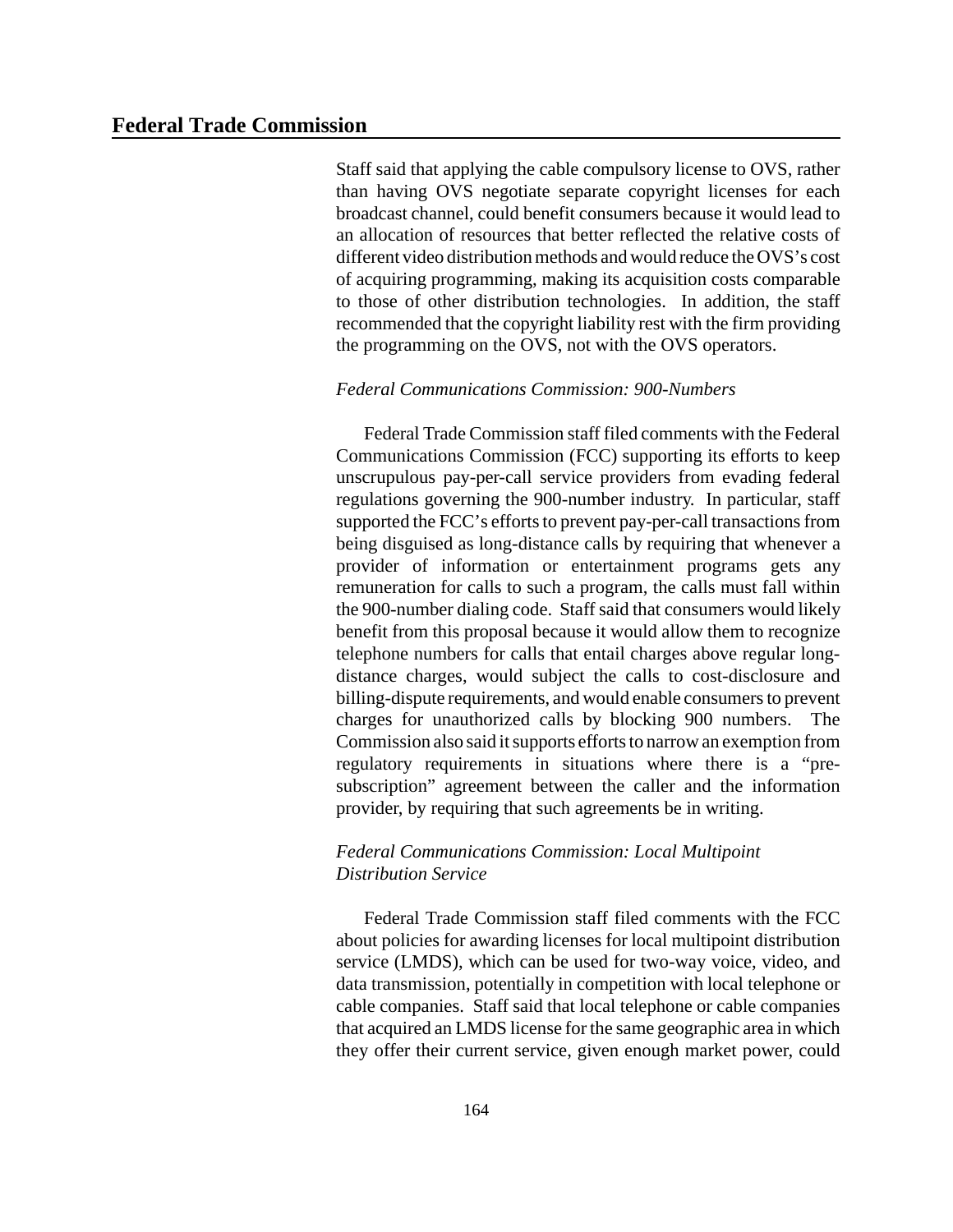either warehouse the LMDS license to forestall a third party from coming in and competing, or could raise the price of both services they offer. In general, staff supported the FCC's proposals to adopt a cross-ownership rule that, rather than strictly prohibiting the award of licenses to cable or telephone companies whose service areas overlap the area for the LMDS license, would permit the incumbent cable or telephone service operator to acquire an LMDS license as long as the overlap was no more than a certain percentage of the area. Staff concluded that until such time as effective competition is present in these markets, the acquisition of LMDS spectrum licenses by competing local exchange carriers and cable operators presents potentially significant risks.

## *Federal Communications Commission: Open Video Systems*

Staff of the Federal Trade Commission and the Antitrust Division of the Department of Justice filed comments with the FCC in opposition to petitions for reconsideration of the FCC's recently adopted rules to permit the operators of open video systems (OVS) to limit the ability of competing, in-region cable operators to demand carriage of their programming on the OVS. Staff supported the FCC's decision to permit an OVS operator to discriminate against or exclude a directly competing dominant cable company when such discrimination or exclusion is reasonable and just under the Telecommunications Act of 1996. This approach, staff concluded, comports with the mandate of the Act that the FCC accelerate the emergence of competition in this market.

## *Federal Communications Commission: Paging License Allocation Procedures*

The Federal Trade Commission filed comments with the FCC supporting its proposed revisions to its paging licensing rules and distribution through competitive bidding. The Commission observed that several of the proposed bidding procedures, such as requiring a bidder to disclose its business classifications and posting upfront payments, will help deter fraud. The Commission suggested that the proposed bidding procedures can be strengthened further, to prevent fraudulent abuse of the auction process, by requiring applicants, prior to auction, to disclose the identities of the real parties in interest and financial information. In addition, applicants should certify, prior to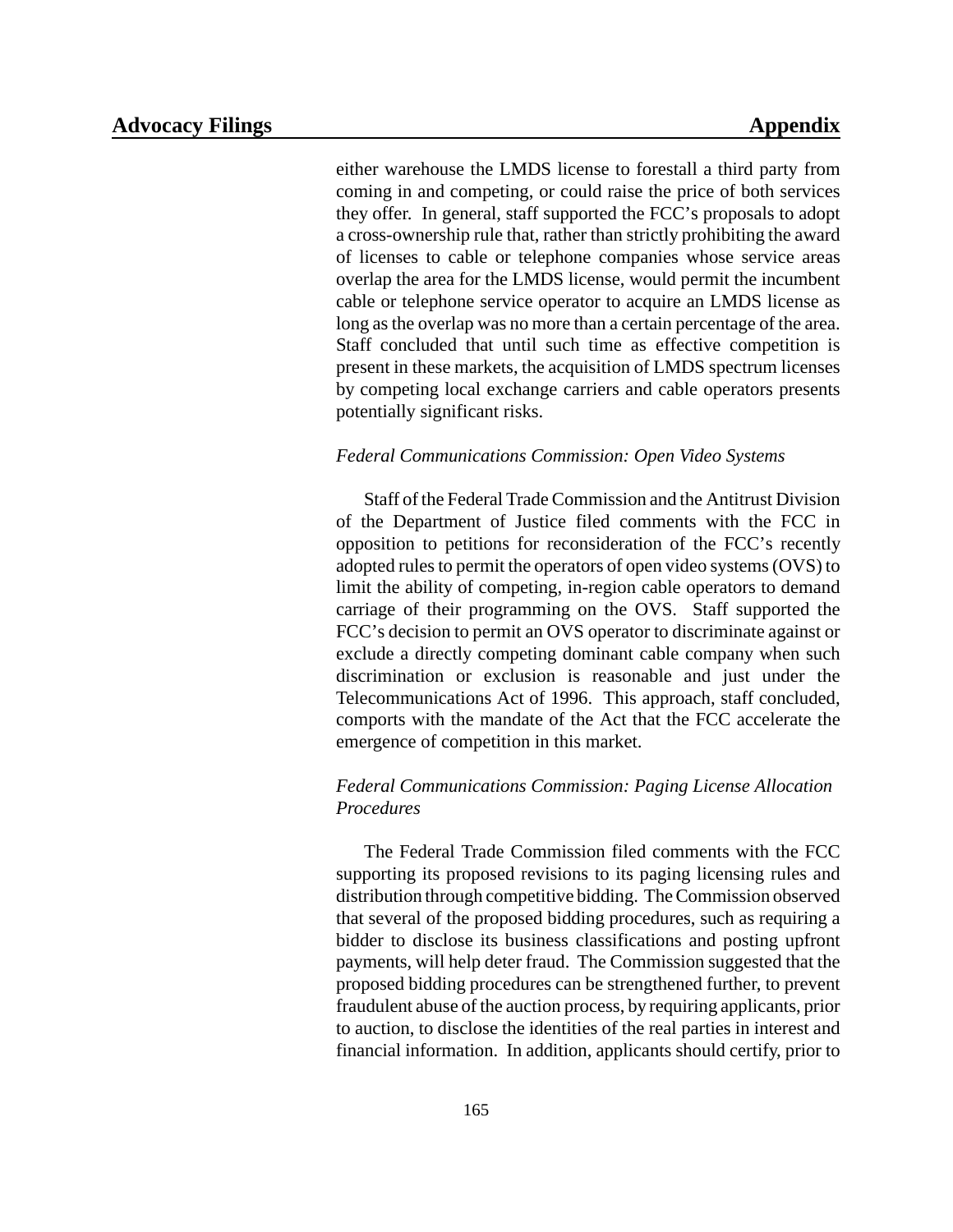auction, that the license will comply with any FCC transfer restrictions and performance requirements. The Commission further suggested that the application and competitive bidding procedures require that bidding agents and application preparers disclose material information about paging license regulationsto the licensee and to all interested parties.

### *Federal Energy Regulatory Commission: Merger Standards*

The staff of the Bureau of Economics filed comments with the Federal Energy Regulatory Commission (FERC) recommending measures to assist in FERC's evaluation of whether electric utility mergers will be anticompetitive and increase costs for consumers. Staff suggested relying on the Horizontal Merger Guidelines, examining actual market concentration and competitive conditions, examining competitive conditions among generation suppliers, and modeling transmission flows. Staff concluded that open access to transmission services should enable increased competition among power generators to benefit consumers through lower rates.

### *Food and Drug Administration: Direct-to-Consumer Promotions*

Commission staff filed comments with the Food and Drug Administration (FDA) in response to a notice of proposed rulemaking concerning its regulation of direct-to-consumer advertising for prescription drugs. Staff suggested that the FDA consider adopting an approach similarto theCommission's Deception PolicyStatement and Statement on Advertising Substantiation to assist in evaluating prescription drug advertisements. Staff recommended that limiting current disclosure requirements and adjusting disclosure requirements according to advertising venues could increase the net benefits of direct-to-consumer advertisements. Staff also recommended that the FDA consider alternative means for ensuring consumer access to important information, replacing the highly technical and lengthy "brief summary" currently appearing in consumer-directed prescription drug advertising.

## *Food and Drug Administration: "Pharmaco-Economic" Claims*

Commission staff filed comments with the FDA in response to a notice of proposed rulemaking concerning how structural changes in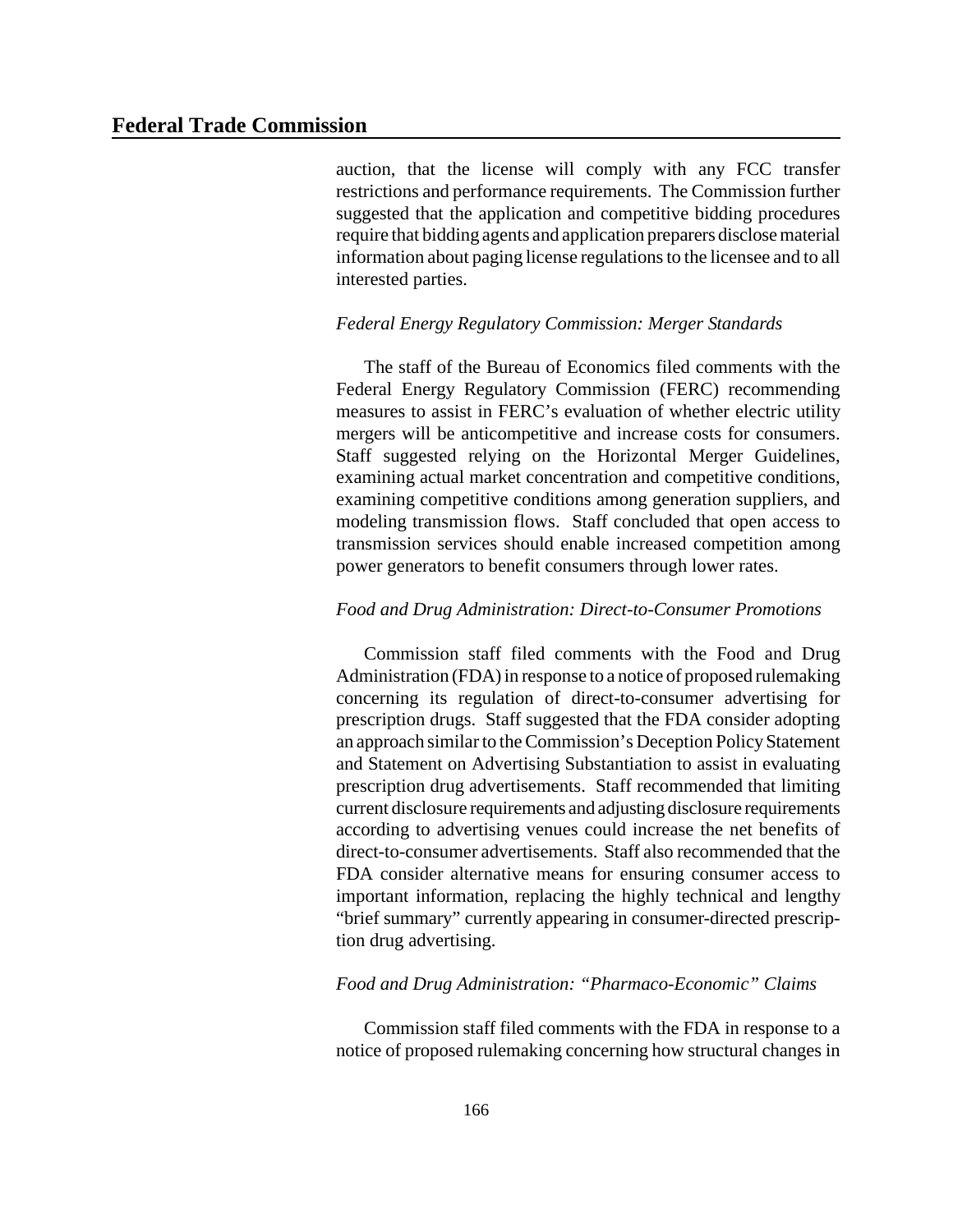the health care industry affect its responsibilities to regulate drug marketing and promotion. Staff suggested that the FDA consider a more flexible substantiation standard requiring competent and reliable evidence whose level could depend on the claim being made, rather than a standard containing an *a priori* requirement. Staff also suggested that the FDA may wish to consider a disclosure approach for any deception concerning "switch" programs, programs in which pharmacistsin managed-care plansseek physician approval to switch a patient from a prescribed drug to a drug from a manufacturer affiliated with the pharmacist. Clear and conspicuous disclosures could cure deception while preserving the economic benefits of these programs.

## *STATES Massachusetts: Wholesale Liquor Price Advertising*

In a statement to the Massachusetts Alcoholic Beverages Control Commission, Boston Regional Office staff supported repeal of a Massachusetts rule that facilitates wholesale-level collusion in liquor. Staff suggested that the rule, which requires liquor wholesalers to file a price list prior to the month in which the list will be effective, may harm competition by deterring price changes. The rule may also prevent incentive discounts in the form of free goods and promotional discounts. Staff concluded that repealing the rule would tend to encourage competition in the sale of alcoholic beverages in Massachusetts.

### *Tennessee: Veterinary Form-of-Practice*

The Atlanta Regional Office submitted comments to the Tennessee State legislature supporting a bill that will permit veterinarians to practice as employees of non-veterinarians under certain conditions. Staff suggested that prohibiting jointly owned or operated facilities could prevent efficient combinations of business practices or operations that might result in lower prices to consumers, while admitting new business formats that Tennessee's law now prohibits could have a positive effect on competition and might afford consumers a wider selection of services and costs.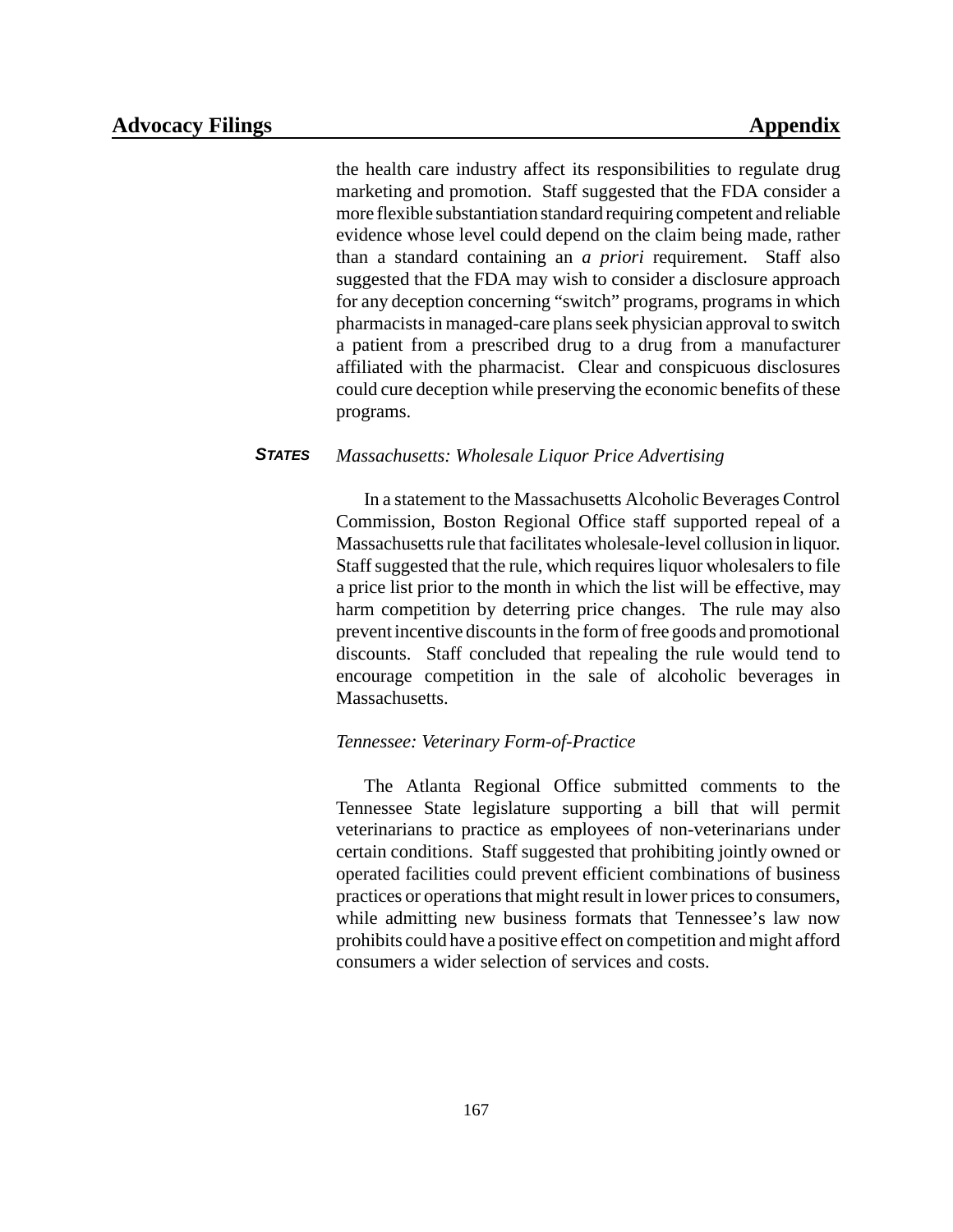## *Virginia: Real Estate Settlements*

Staff of the Commission and the Department of Justice submitted a joint comment to the Virginia State Bar urging against adoption of theBar's proposal to prevent non-lawyers and title company attorneys from handling closings of real estate transactions and refinancings. Staff said that the proposal, which would particularly affect consumers who are obtaining home equity loans or refinancing existing real estate loans, would be anticompetitive and would increase costs to consumers by forcing consumers who would not otherwise hire an attorney for a real estate closing to do so and would likely cause the price of lawyers' settlement services to increase, by eliminating competition from lay settlement services. Staff concluded that uninformed consumers could be protected by measures far less anticompetitive than an outright ban on non-lawyer closings.

## *Washington: Certified Public Accountant Qualifications*

Commission staff filed comments with the Washington State legislature on a rule that will require candidates for Certified Public Accountant (CPA) status to earn at least 150 semester hours of undergraduate academic credit. Staff suggested that raising the educational entry requirements for CPA licensure will increase costs of entry and may raise prices to consumers for CPA services. The price effect could cause some consumers to reduce their use of accounting services, substitute similar services at a lower price, or forego professional accounting services altogether.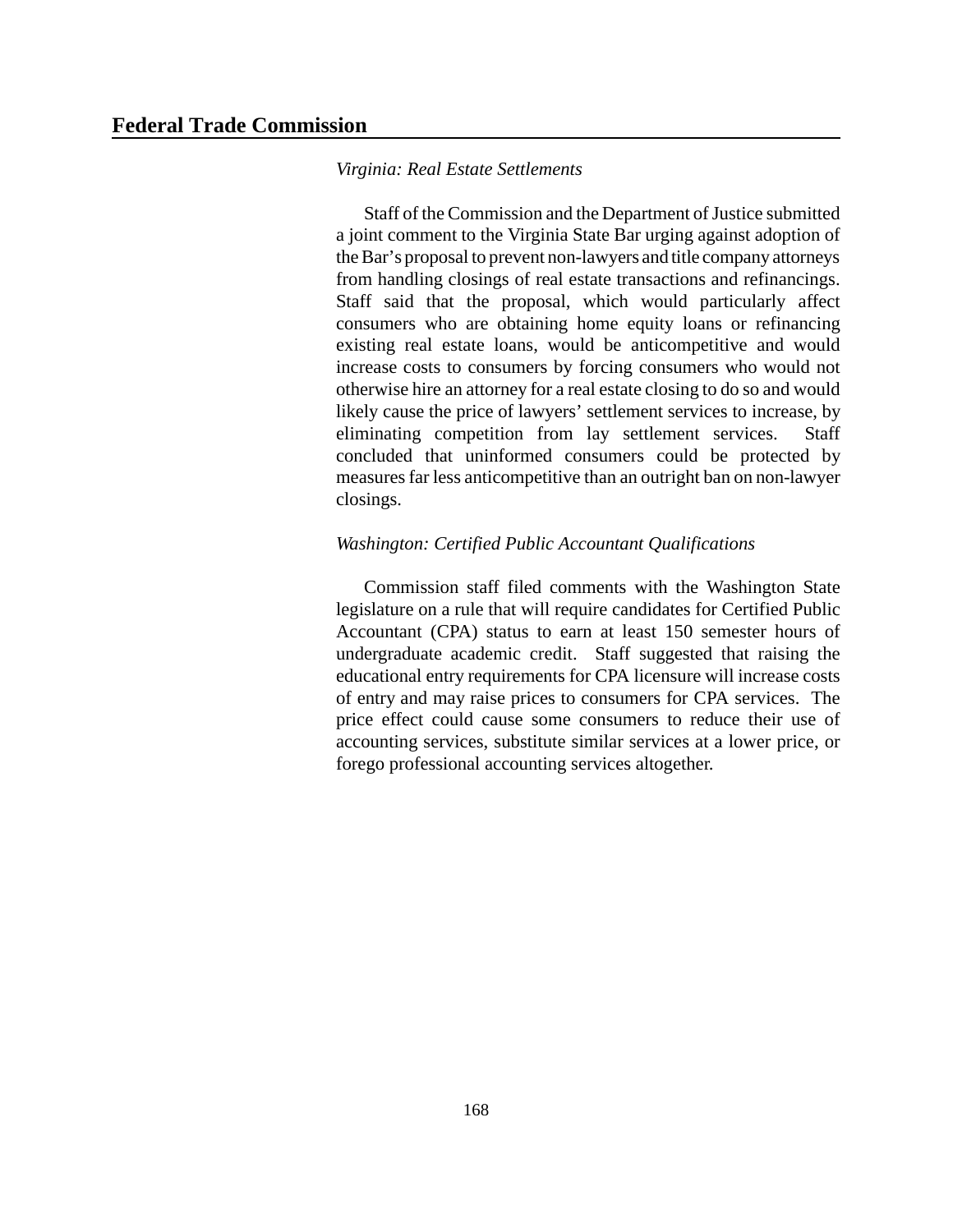## *Respondent/Defendant Page Respondent/Defendant Page*

| ٦ | I |  |
|---|---|--|

| 7th on Sixth, Inc. $\dots \dots \dots \dots \dots \dots \dots \dots \dots$ 40 |  |
|-------------------------------------------------------------------------------|--|
|                                                                               |  |

## -A-

| A.H. Peters Funeral Home                        |
|-------------------------------------------------|
| 109                                             |
| 129                                             |
| 131                                             |
| Acme Vending Company<br>98                      |
| 74<br>Ad-Com International, Inc.                |
| 144<br>Adobe Systems Incorporated               |
| 43                                              |
| 115<br>Aikens, Thomas                           |
| 115                                             |
| 149<br>Albany Felt Company                      |
| Albany International Corporation<br>149         |
| Albertson, Randolf D.<br>62                     |
| 144<br>Aldus Corporation                        |
| Alexander & Associates<br>82                    |
| 82                                              |
| 110                                             |
| Alleghany Corporation<br>144                    |
| 133<br>Allen, Michael                           |
| Alliance Communications, Inc.<br>88             |
| Allied Bond & Collection Agency, Inc.<br>110    |
| Allied Snax, Inc<br>98                          |
| Allstate Business Consultants Group, Inc.<br>98 |
| Allstate Locating, Inc.<br>135                  |
| Alvarez, Fernando "Tom"<br>134                  |
| America's Radio Transmitter, Ltd.  111          |
| American 3-D Corporation<br>132                 |
| American 3-D, Ltd.<br>132                       |
| American Business Supplies, Inc.  74            |
| American Computer Industries, Inc.<br>132       |
| American Direct Marketing, Inc.<br>110          |
| 80<br>American Enterprise List, Inc.            |
| 74<br>American Exchange Group, Inc.             |
| American Family Sweepstakes, LLC<br>87          |
| American Fortune 900, Inc.<br>125               |
| American Home Business Association, Inc.<br>80  |
| American Home Products Corporation<br>144       |
| American Industrial Supplies<br>78              |
| American Institute for Research                 |
|                                                 |
| 75<br>American Inventors Corporation (AIC)      |
| American Medical Independence (A.M.I.)<br>129   |
| American Publisher Clearing Center<br>80        |

# **Index of Cases Listed in the Appendix**

| American Publishers Clearing Center | 80  |
|-------------------------------------|-----|
| American Publishers Exchange, Inc.  | 79  |
| American Readers Service, Inc.      | 87  |
| American Stores Company             | 144 |
| American Vending Group, Inc         | 98  |
| America's Radio Transmitter, Inc.   | 111 |
| Amna Medical                        | 87  |
| Amna Medical Products Corp.         | 87  |
| Amoco Oil Company                   | 51  |
| Amstar Finance Corporation          | 75  |
| Amstar Investment Corporation       | 75  |
| Ancelowitz, Joel                    | 85  |
| Antares Corporation                 | 133 |
| ARCO Chemical Company  60,          | 145 |
|                                     | 145 |
|                                     | 88  |
| Atida Karr Enterprises, Inc.        | 114 |
| Atkins, Robert D.                   | 127 |
| Atlantic Richfield Company (ARCO)   | 145 |
| AutoInfo Inc.                       | 105 |
| Automatic Data Processing, Inc.     | 105 |
| AWARE                               | 129 |
| Aware-Regeneration and Renewing     | 129 |
| Axelrod, Wayne                      | 136 |
|                                     | 88  |
| Azari, Raphael Ralph                | 88  |
| Azrak, Marvin                       | 52  |
| Azrak-Hamway International, Inc.    | 52  |

## -B-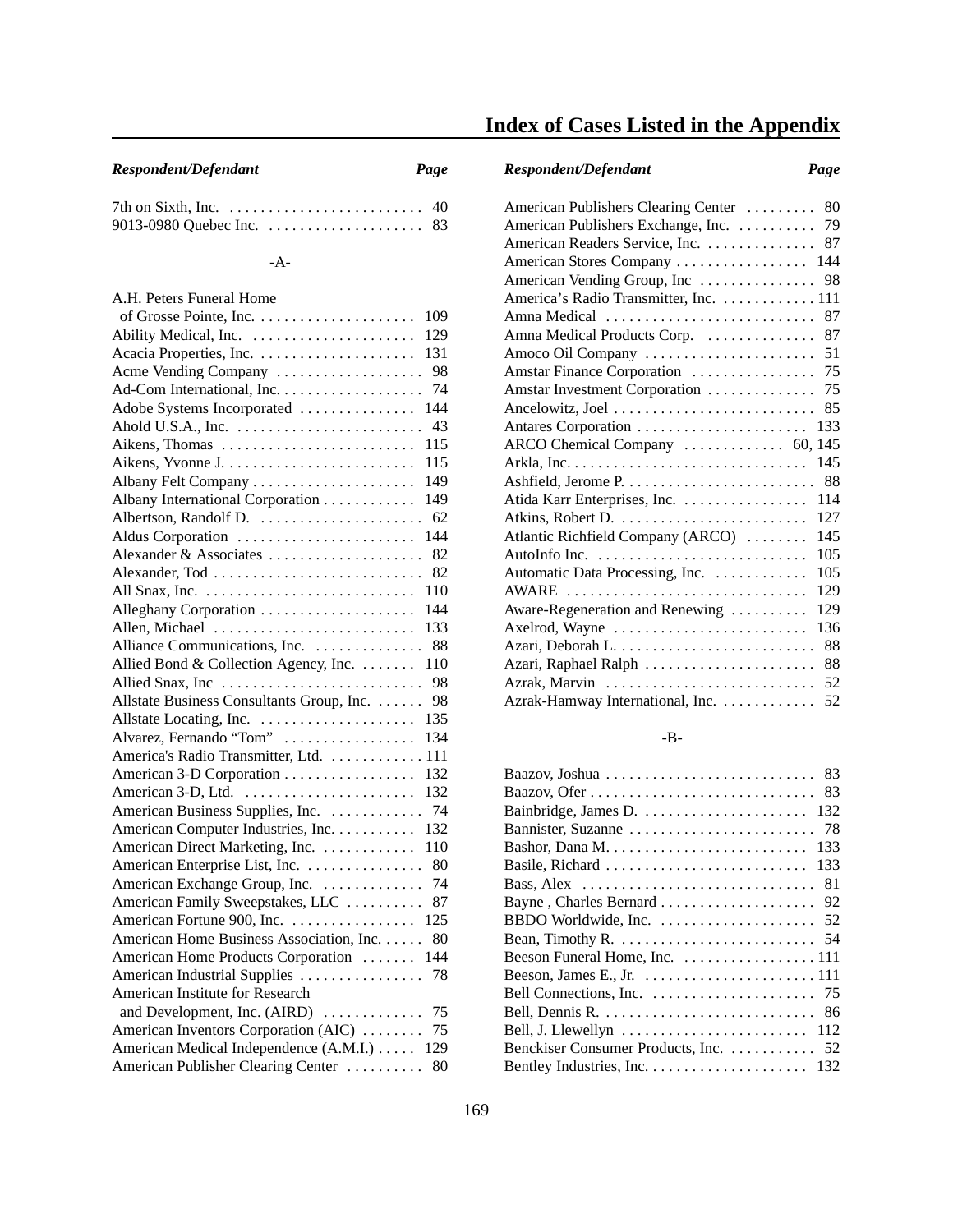# **INDEX OF CASES LISTED IN THE APPENDIX**

| Benton, Patricia<br>125                                                      |
|------------------------------------------------------------------------------|
| Berggren, Keith<br>100                                                       |
| Berman, Michael<br>75                                                        |
| 76                                                                           |
| Best, David D.<br>76                                                         |
| Bishop, Todd $\dots\dots\dots\dots\dots\dots\dots\dots\dots\dots\dots$<br>74 |
| 53                                                                           |
| Blodgett Memorial Medical Center<br>94                                       |
| Blue Water Health Services Corp.<br>43                                       |
| Bluebonnet Hills Funeral Home, Inc.<br>119                                   |
| Bolton, Susan McWilliams<br>61                                               |
| 104                                                                          |
| Borja, Reuben Sierra<br>104                                                  |
| Boston Scientific Corporation<br>145                                         |
| 75                                                                           |
| Brandzel, Robert A.<br>136                                                   |
| Brazell, Annette S.<br>80                                                    |
| 80                                                                           |
| 102                                                                          |
| Brown, Otis<br>132                                                           |
| 84                                                                           |
| Budget Rent A Car Systems, Inc.<br>53                                        |
| Building Inspector of America, Inc., The  99, 111                            |
| Bureau 2000 International, Inc.<br>76                                        |
| 81                                                                           |
| 90                                                                           |
| Burns, Stephen Jonathan<br>135                                               |
| 79                                                                           |
| 79                                                                           |
| 85                                                                           |
| Butterworth Hospital<br>94                                                   |

## -C-

| Calvo, Adelino, Jr. $\dots \dots \dots \dots \dots \dots \dots \dots$ 82        |
|---------------------------------------------------------------------------------|
|                                                                                 |
| Cancer Treatment Centers of America, Inc. 53                                    |
| Canella, Conni $\dots \dots \dots \dots \dots \dots \dots \dots \dots \dots$ 78 |
|                                                                                 |
|                                                                                 |
| Career Assistance Planning, Inc. 76                                             |
|                                                                                 |

| Respondent/Defendant | Page | Respondent/Defendant | Page |
|----------------------|------|----------------------|------|
|                      |      |                      |      |

| 77<br>Career Information Services, Inc.             |
|-----------------------------------------------------|
| Career Marketing Services, Inc.<br>77               |
| 77                                                  |
| Caribbean Clear, Inc.<br>125                        |
| 80                                                  |
| Carolina Federal Financial Services<br>131          |
| Carolina Firstate Bankcard                          |
| & Loan Program Services<br>131                      |
| Carolina Firstate Financial<br>131                  |
| Carr, Krystee<br>76                                 |
| Catalano, Anthony<br>74                             |
| 149                                                 |
| Central Supply Center<br>131                        |
| 121                                                 |
| Chambers, William W.<br>121                         |
| Chambers, William W., III<br>121                    |
| Champion, Joseph<br>134                             |
| Channels, Walter D.<br>85                           |
| 83                                                  |
| 83                                                  |
| 146<br>Charter Medical Corporation                  |
| Chase McNulty Group, Inc.<br>125                    |
| 106                                                 |
| 74                                                  |
| Chierico, Michael                                   |
| Chynoweth Corporation<br>112                        |
| Ciba Self-Medication, Inc.<br>64                    |
| 64<br>Ciba-Geigy Corporation                        |
| CIS Associates, Inc.<br>77                          |
| 60                                                  |
| 100                                                 |
| 82                                                  |
| Coca-Cola Bottling Company of the Southwest.<br>157 |
| 80                                                  |
| College Assistance Planning<br>76                   |
| College Assistance Program<br>76                    |
| College Assistance Services, Inc.<br>78             |
| Collins, Steve<br>101                               |
| Columbia/HCA Healthcare Corporation  39, 146        |
| Commercial Distributors<br>78                       |
| Commercial Electrical Supply, Inc.<br>78            |
| Compagnie de Saint-Gobain<br>39                     |
| 91                                                  |
| 131<br>Connelly, Dennis                             |
| Consumer Credit Advocates, P.C.<br>126              |
| Consumer Credit and Legal Services, P.C.<br>126     |
|                                                     |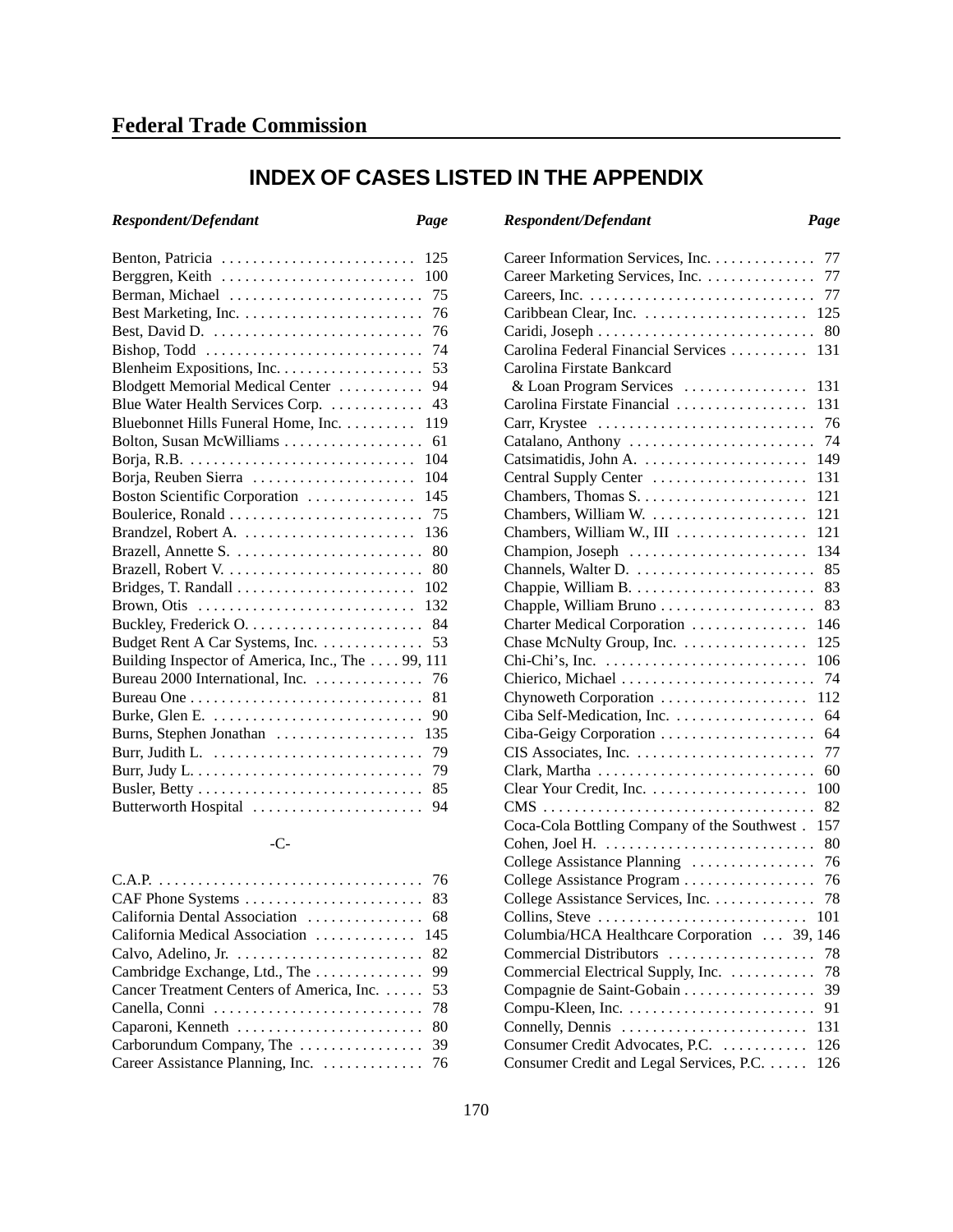## -D-

# **Index of Cases Listed in the Appendix**

## *Respondent/Defendant Page Respondent/Defendant Page*

| Diversified Marketing Service Corporation  79                                 |
|-------------------------------------------------------------------------------|
|                                                                               |
|                                                                               |
|                                                                               |
| Dora, Jeanine $\ldots \ldots \ldots \ldots \ldots \ldots \ldots \ldots$ 131   |
| Double Z Manufacturing, Inc. $\dots \dots \dots \dots$ 113                    |
| Dr Pepper/Seven-Up Company $\dots \dots \dots \dots \dots$ 157                |
|                                                                               |
| Drew, Jordan $\ldots \ldots \ldots \ldots \ldots \ldots \ldots \ldots$ 80     |
| Duboise, Marc $\ldots \ldots \ldots \ldots \ldots \ldots \ldots \ldots$ 90    |
|                                                                               |
|                                                                               |
| Duvall, Gregory $\ldots \ldots \ldots \ldots \ldots \ldots \ldots \ldots 100$ |

## -E-

| EDJ Telecommunications, Inc. 79          |
|------------------------------------------|
|                                          |
|                                          |
| Elite Credit Referral Services, Ltd.  83 |
|                                          |
|                                          |
|                                          |
|                                          |
|                                          |
|                                          |
|                                          |
| Eton Derma Laboratories  114             |
|                                          |
|                                          |
|                                          |

## -F-

| Falcon Crest Communications, Inc. 80     |
|------------------------------------------|
| <b>Family Memorial Funeral Home</b>      |
|                                          |
|                                          |
|                                          |
|                                          |
| Federated Department Stores, Inc. 105    |
|                                          |
| Fidelity National Financial Services 131 |
| Film Centers of America, Inc.<br>102     |
| Financial Freedom Report, Inc.<br>- 80   |
| Financial Research Group, Inc. 134       |
|                                          |
|                                          |
|                                          |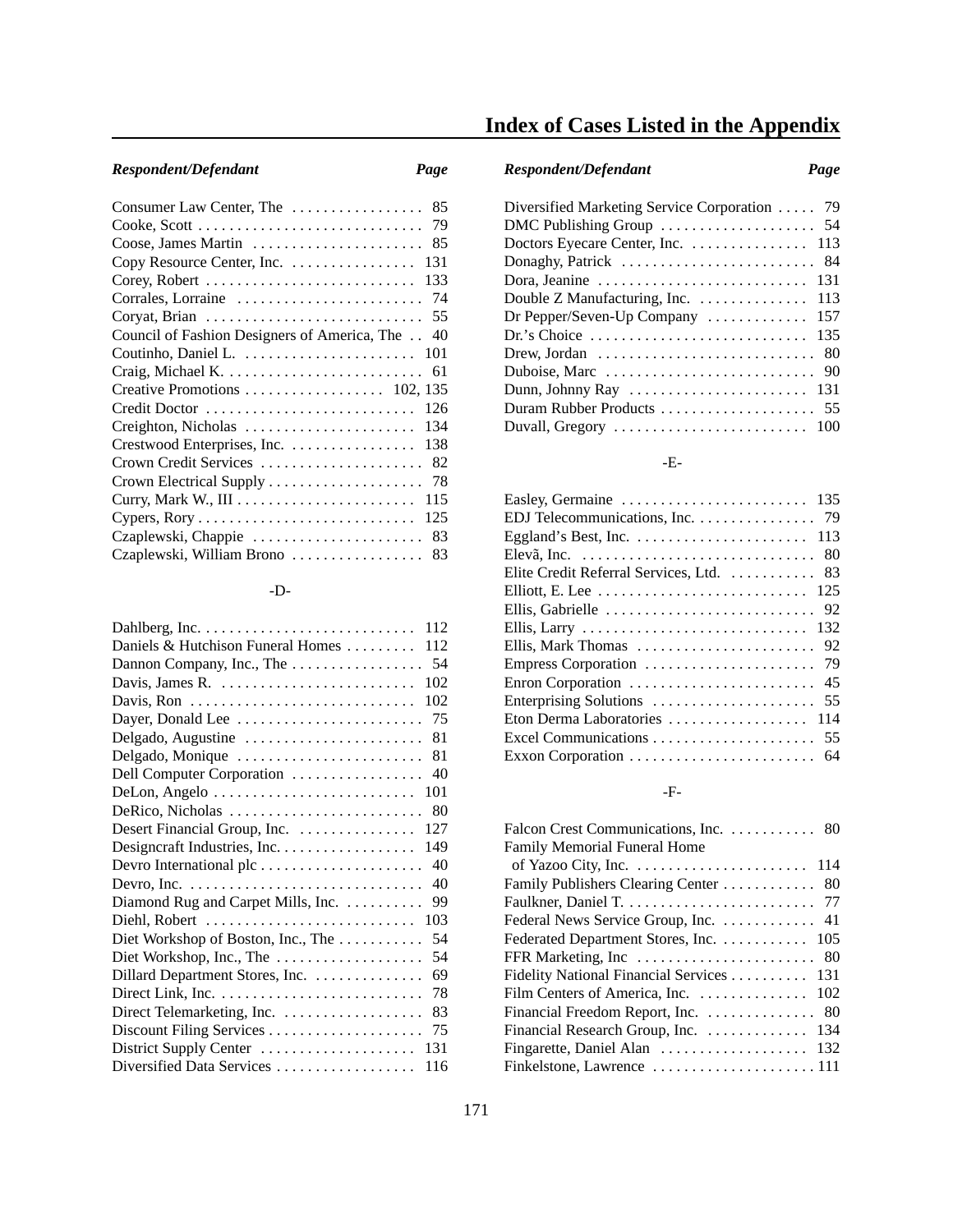# **Federal Trade Commission**

| First Brands Corporation<br>119                                              |
|------------------------------------------------------------------------------|
| First Data Corporation<br>-41                                                |
| Firstlight Entertainment, Inc.<br>115                                        |
| Florida Academic Enterprises, Inc.<br>120                                    |
| 106                                                                          |
| Ford Motor Company<br>- 55                                                   |
| Ford, Roger $\dots\dots\dots\dots\dots\dots\dots\dots\dots\dots\dots$<br>101 |
| Forde, Cindy W.<br>83                                                        |
| Fortuna Alliance, LLC<br>81                                                  |
| Fraser, Stephen Mark<br>83                                                   |
| Fraud Action Network System (FANS), Inc.<br>127                              |
| FreeCom Communications, Inc.<br>80                                           |
| Freedom Medical of Wisconsin<br>127                                          |
| Freedom Medical, Inc.<br>127                                                 |
| Freeman Hospital<br>157                                                      |
| 128<br>Fresh-O-Matic Corporation                                             |
| 84                                                                           |
| Fulton, Charles<br>91                                                        |
| 91                                                                           |
| Funeral Services Acquisition Group, Inc.<br>115                              |
| 129                                                                          |

## -G-

| G & L Financial Services, Inc. 115                                |
|-------------------------------------------------------------------|
| Galen Medical Centers, Ltd. 56                                    |
|                                                                   |
| Garganese, Michael<br>82                                          |
| 149                                                               |
| General Motors Corporation  42, 152                               |
|                                                                   |
| 56                                                                |
| Georgetown Galleries, Inc.<br>100                                 |
| 102                                                               |
| Giving You Credit, Inc.<br>100                                    |
| 115                                                               |
| Glass, James L., Sr. $\dots \dots \dots \dots \dots \dots$<br>115 |
|                                                                   |
| Glenwood Funeral Homes, Inc.  114                                 |
| Global Development Services, Inc.<br>128                          |
|                                                                   |
| Global Gumballs, Inc.<br>116                                      |
| Gold Leaf Publishing                                              |
| & Distributing Company, Inc. 82                                   |
|                                                                   |
| 101                                                               |
|                                                                   |
|                                                                   |

## *Respondent/Defendant Page Respondent/Defendant Page*

| 131                             |
|---------------------------------|
| 137                             |
| Gregory Funeral Home, Inc. 114  |
| GU Acquisition Corporation  148 |
|                                 |
|                                 |

## -H-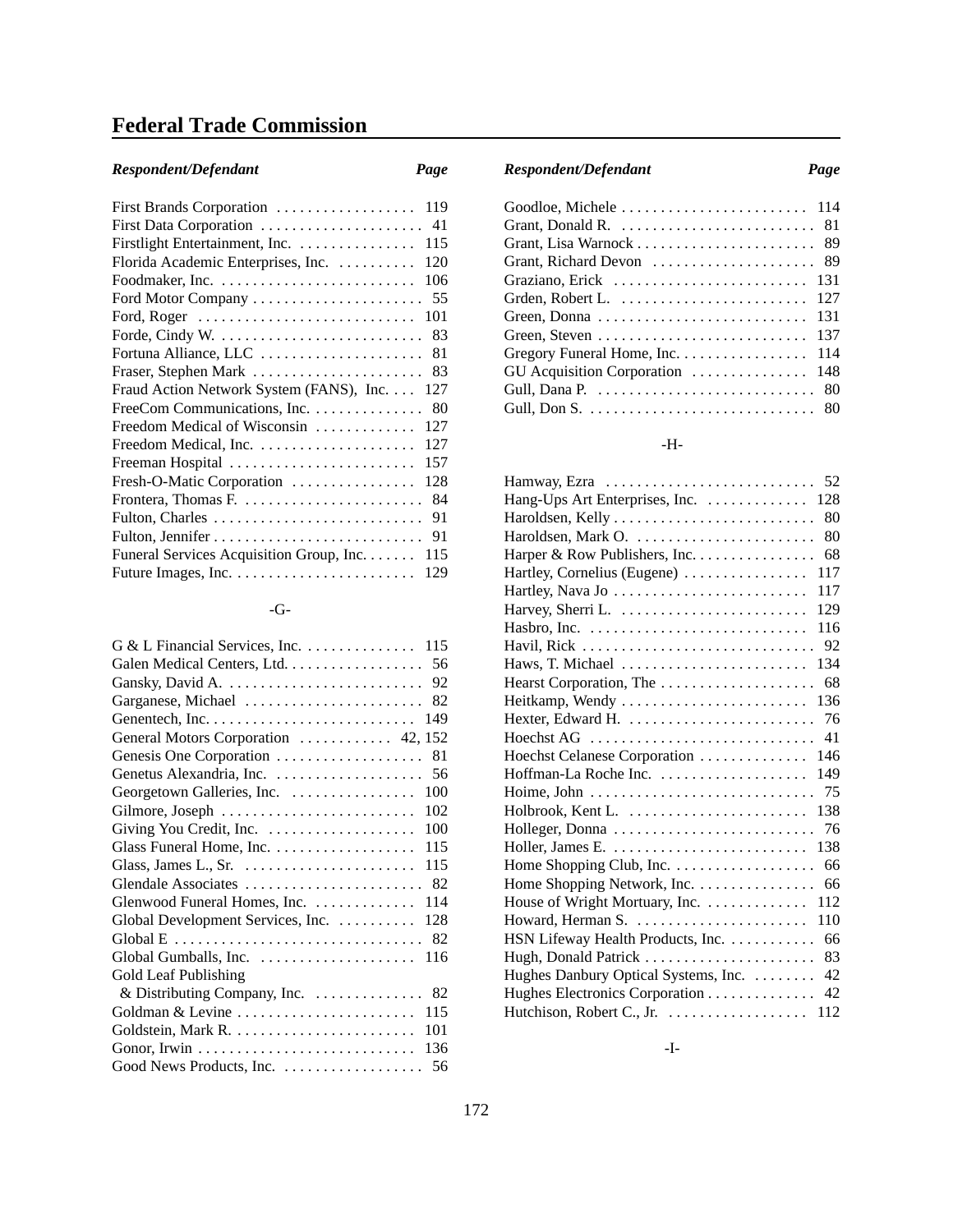| 82                                             |
|------------------------------------------------|
| Ideal Credit Referral Services, Ltd.<br>83     |
| Illinois Tool Works Inc.<br>42                 |
| Incentive International<br>83                  |
| Incentives International<br>83                 |
| Independence Medical of America, Inc.<br>129   |
| Independence Medical, Inc.<br>129              |
| Industrial Chemical Corporation<br>87          |
| 87                                             |
| Infinity Corporation<br>100                    |
| 83                                             |
| Innovative Telemedia, Inc.<br>84               |
| 137                                            |
| Institut Merieux S.A.<br>146                   |
| Intel Marketing of California, Inc.<br>131     |
| Intelinet Data Services<br>84                  |
| International Charity Consultants, Inc.<br>129 |
| International Computer Concepts, Inc.<br>130   |
| International Marketing<br>79                  |
| International Research Corporation<br>137      |
| Interstate Office Systems, Inc.<br>74          |
| 82                                             |
| 112                                            |
| Island Automated Medical Services, Inc.<br>116 |
| IVAX Corporation<br>147                        |
| Ivory Jack's Trading Company, Inc.<br>101      |
|                                                |

## -J-

| J. Llewellyn Bell Memorial Chapel, Inc.  112                                    |
|---------------------------------------------------------------------------------|
| J. Walter Thompson USA, Inc.<br>56                                              |
| 84                                                                              |
| 117                                                                             |
| J.P. Meyers Company, Inc.<br>85                                                 |
| Jayco Associates<br>126                                                         |
| 114<br>Jefferson, James E., Jr. $\dots \dots \dots \dots \dots$                 |
| 129<br>Jervis, William                                                          |
| 126                                                                             |
| 77                                                                              |
| 112<br>John F. Yasik, Inc. $\dots \dots \dots \dots \dots \dots \dots$          |
| Johnson & Collins Research, Inc.<br>57                                          |
| 42                                                                              |
| Johnson & Johnson Consumer Products, Inc.<br>57                                 |
| Jojola, Ray $\dots \dots \dots \dots \dots \dots \dots \dots \dots \dots$<br>88 |
| 57<br>Jordan, McGrath, Case & Taylor, Inc.                                      |
| JR Associates<br>131                                                            |
| 131                                                                             |
| Justus, Jimmie<br>75                                                            |

# **Index of Cases Listed in the Appendix**

## *Respondent/Defendant Page Respondent/Defendant Page*

## -K-

## -L-

| Latronica, Frank A., Jr. $\dots \dots \dots \dots \dots \dots \dots \dots$ 55    |
|----------------------------------------------------------------------------------|
| Laura Ashley, Inc. $\ldots \ldots \ldots \ldots \ldots \ldots \ldots \ldots$ 117 |
| Laurel Land Funeral Home of Fort Worth, Inc. . 119                               |
| Laurel Land Funeral Home, Inc.  119                                              |
|                                                                                  |
|                                                                                  |
| Leonardo, Vincent $\dots \dots \dots \dots \dots \dots \dots \dots$ 138          |
|                                                                                  |
|                                                                                  |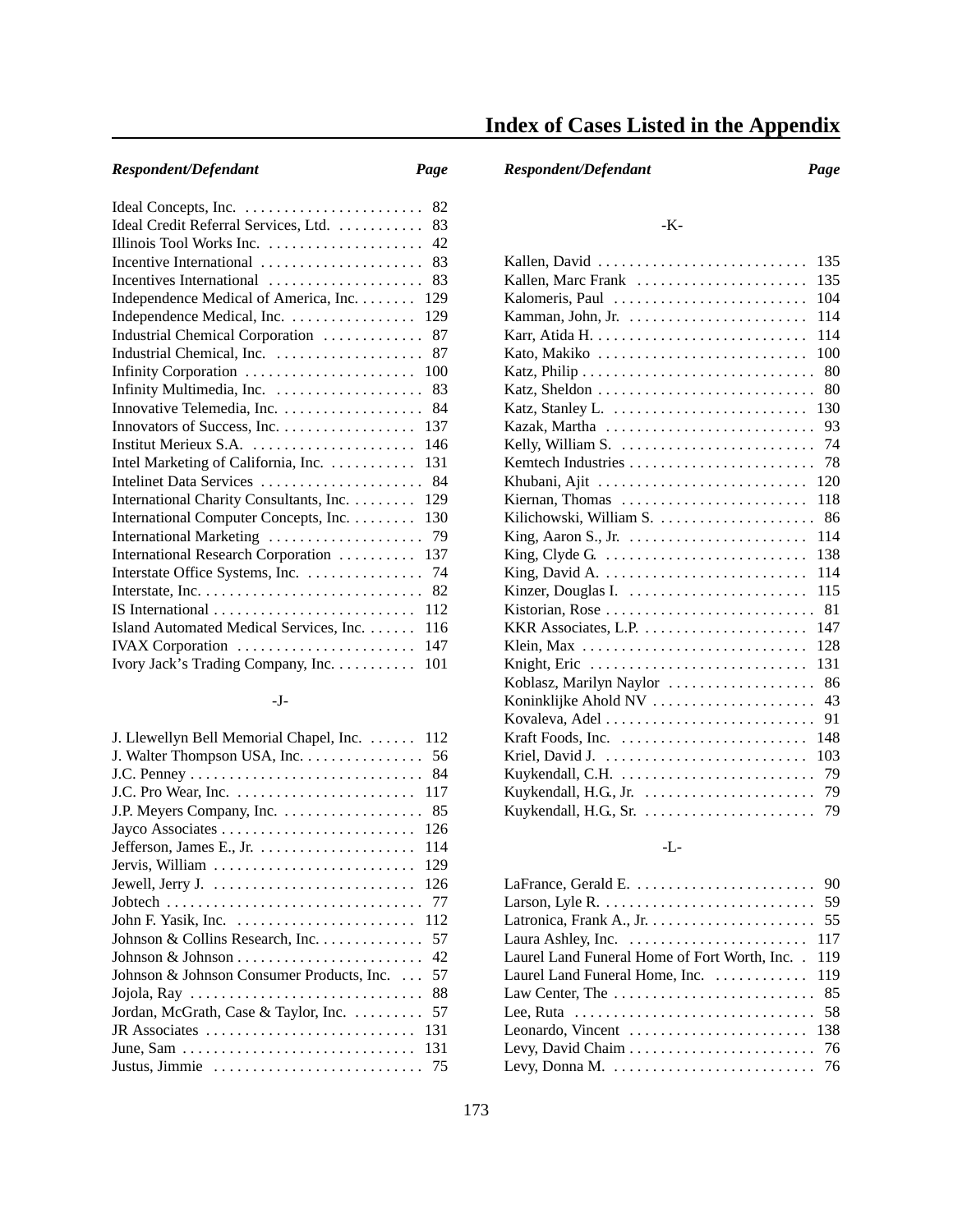# **Federal Trade Commission**

| Respondent/Defendant |  |
|----------------------|--|
|----------------------|--|

| 117<br>Lewis & Ribbs Mortuary, Inc.                                       |
|---------------------------------------------------------------------------|
| Lewis, Fitzgerald<br>118                                                  |
| 117                                                                       |
| 55                                                                        |
| Lifecare Investments, Inc.<br>120                                         |
| 85                                                                        |
| 43                                                                        |
| 58<br>Live-Lee Productions, Inc. $\dots \dots \dots \dots \dots$          |
| 117                                                                       |
| Local Health System, Inc<br>43                                            |
| Lockhart, Dion William<br>83                                              |
| Lockheed Martin Corporation<br>44                                         |
| Loewen Group Inc., The<br>44                                              |
| 44<br>Loewen Group International Inc., The                                |
| Long Life Industries, Inc. $\dots \dots \dots \dots \dots$<br>137         |
| Love, Linda<br>78                                                         |
| 90                                                                        |
| 101                                                                       |
| 137<br>Lynch, Philip G. $\dots \dots \dots \dots \dots \dots \dots \dots$ |
| L'Air Liquide S.A.<br>147                                                 |

## -M-

| 115                                          |
|----------------------------------------------|
| MacDonald, James W.<br>137                   |
| MacDonald, Margaret A.<br>137                |
| 130                                          |
| Macmillan, Inc.<br>68                        |
| 82                                           |
| Magazine Club Billing Service, Inc.<br>79    |
| Magazine Distributors of America<br>138      |
| Magazine Express<br>138                      |
| Magazines Limited<br>138                     |
| Magazines of America<br>138                  |
| Magazines Unlimited<br>138                   |
| 77                                           |
| 76                                           |
| 58<br>Mama Tish's Italian Specialities, Inc. |
| 77                                           |
| 147<br>Mannesmann AG                         |
| 85                                           |
| Mark Curry's Funeral Home, Inc.<br>115       |
| Mark III Funeral Home, Inc.<br>115           |
| <b>Marketing Response Group</b><br>86        |
| Marketing Response Group, Inc.<br>86         |
| Markowitz, David B.  126                     |
| Markowitz, Fred<br>91                        |
|                                              |

| Page | Respondent/Defendant | Page |
|------|----------------------|------|
|------|----------------------|------|

| Mathauda, Dilraj                                                         | 101 |
|--------------------------------------------------------------------------|-----|
| May Department Stores Company, The  58                                   |     |
| McCarty, Tim $\ldots \ldots \ldots \ldots \ldots \ldots \ldots \ldots$   | 116 |
| McCormick & Company, Inc. $\ldots \ldots \ldots \ldots$                  | 148 |
| McCready, David F. $\ldots \ldots \ldots \ldots \ldots \ldots \ldots$ 67 |     |
| $McCullough, Colleen \ldots \ldots \ldots \ldots \ldots \ldots$          | 131 |
| McGovern, Donald                                                         | 91  |
| McGovern, Michael                                                        | 87  |
| McGowan, Michael P.                                                      | 87  |
| McGraw, Vay Gregory $\dots\dots\dots\dots\dots\dots\dots$                | 114 |
| McWilliams, Danny Bishop                                                 | 61  |
| McWilliams, William J.                                                   | 61  |
| Med Star USA                                                             | 116 |
| Med-Amna                                                                 | 87  |
|                                                                          | 87  |
| Med-Amna First Aide Care                                                 | 87  |
| Media Management, Inc.                                                   | 134 |
| <b>Memorial Medical Center</b>                                           |     |
|                                                                          | 53  |
| Mercy Health Services                                                    | 43  |
| Meridian Capital Management, Inc. 101                                    |     |
| Merritt, Dale                                                            | 103 |
| Messina, Joseph $\dots \dots \dots \dots \dots \dots \dots \dots$        | 88  |
| Metro Dade                                                               | 86  |
| Metro Data, Inc.                                                         | 86  |
| Micom Corporation                                                        | 87  |
| Midwestern Regional Medical Center, Inc.                                 | 53  |
| Minchey, Jerry                                                           | 125 |
| Mizell, Matthew Corbitt, Jr.                                             | 138 |
| Mobley, William D., Sr. $\dots \dots \dots \dots \dots$                  | 114 |
| Modern Management Systems, Inc.                                          | 118 |
|                                                                          | 59  |
| Momentum                                                                 | -84 |
| Monroe, Westy $\ldots \ldots \ldots \ldots \ldots \ldots \ldots \ldots$  |     |
| Morge, Michael $\dots\dots\dots\dots\dots\dots\dots\dots\dots$           | 77  |
| Morris, Karl                                                             | 83  |
|                                                                          | 66  |
| Moskowitz, Harold                                                        | 132 |
|                                                                          | 132 |
| Motion Medical, Inc.                                                     | 130 |
| Mr. Popcorn, Inc. $\dots \dots \dots \dots \dots \dots \dots \dots$      | 102 |
| Mrs. Fields Cookies, Inc.                                                | 59  |
|                                                                          | 148 |
|                                                                          | 131 |
| Multinet Marketing, LLC                                                  | 87  |
|                                                                          | 84  |
|                                                                          | 44  |
| Mustad International Group NV                                            | 44  |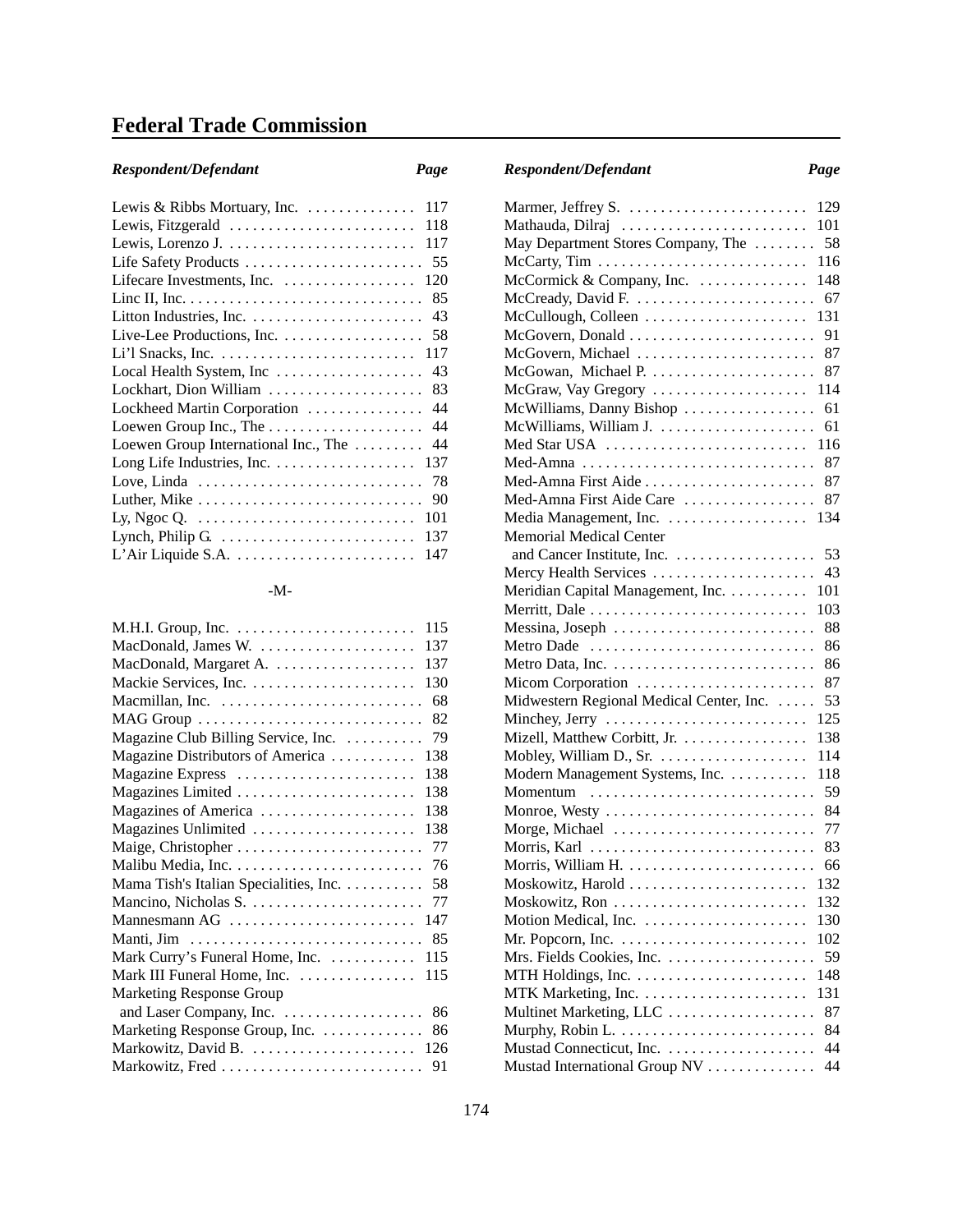# **Index of Cases Listed in the Appendix**

### -N-

| N.W. Ayer $\&$ Son, Inc. $\dots \dots \dots \dots \dots \dots$ | 59  |
|----------------------------------------------------------------|-----|
| National Bureau of Consumer Affairs                            |     |
|                                                                | 131 |
| National Bureau of Credit, Inc.                                | 131 |
| National Business Bureau                                       | 104 |
| National Business Distributors Company, Inc.                   | 88  |
| National Dairy Products Corporation                            | 148 |
| National Dietary Research, Inc.                                | 66  |
| National Marketing Service, Inc.                               | 79  |
| National Safety                                                | 87  |
| National Safety & Supply                                       | 87  |
| National Safety Supply                                         | 87  |
| National Supply Center                                         | 131 |
| National Talent Associates, Inc.                               | 88  |
| National Tech Systems, Inc.                                    | 118 |
| Nationwide Office Products, Inc.                               | 74  |
| Nationwide Transport, Inc.                                     | 131 |
| Nationwide Vending                                             | 118 |
| Natural Choice-USA                                             | 133 |
| NBC Services                                                   | 131 |
| NBDC Credit Resource Publishing                                | 59  |
| Neighborhood Periodical Corporation (NPC)                      |     |
|                                                                | 79  |
|                                                                | 90  |
| Net Sales                                                      | 82  |
| Network Communications Group, Ltd.                             | 88  |
| New Balance Athletic Shoe, Inc.                                | 45  |
| New Consolidated Consultants, Inc.                             | 83  |
|                                                                | 119 |
|                                                                | 118 |
| Nishika 3-D Camera Sales, Inc.                                 | 132 |
| Nishika Corporation                                            | 132 |
|                                                                | 132 |
| NorAm Energy Corporation                                       | 145 |
|                                                                | 60  |
| Norge, Michael                                                 | 77  |
| North American Supply, Inc.                                    | 132 |
| North East Telecommunications, Ltd.                            | 101 |
| North, Andrew                                                  | 104 |
|                                                                | 102 |
| Northern, Sarah C.                                             | 102 |
| Northwest Tribal Art, Inc.                                     | 101 |
| Nu-Idea Technologies, Inc.                                     | 102 |
|                                                                | 59  |
| Nwaigwe, Christopher Ebere                                     | 77  |

*Respondent/Defendant Page Respondent/Defendant Page*

## -O-

| 157<br>Oak Hill Hospital                                                      |
|-------------------------------------------------------------------------------|
|                                                                               |
| Occidental Chemical Corporation<br>148                                        |
| 148<br>Occidental Petroleum Corporation                                       |
|                                                                               |
|                                                                               |
| $Oman, Ronald \ldots \ldots \ldots \ldots \ldots \ldots \ldots \ldots$<br>133 |
|                                                                               |
| On Line Communications, Inc. 133                                              |
|                                                                               |
| Oprean, Linda Huffman<br>- 56                                                 |
| 105                                                                           |
| Orion Products Corporation 133                                                |
| 117                                                                           |
|                                                                               |
|                                                                               |

## -P-

| 98<br>Pace, Enrico                            |
|-----------------------------------------------|
| 92                                            |
| PAL Financial Services, Inc.<br>134           |
| Palm Harbor Holdings, Inc.<br>86              |
| 83<br>Panella, David Wayne                    |
| 130<br>Panoramic Multimedia, Inc.             |
| Papermakers Felt Association<br>149           |
| 80<br>Paperman, Gary                          |
| 131                                           |
| 127                                           |
| 134<br>Parr, Creig                            |
| 134<br>Parr, Nicholas Creighton               |
| Parsell, Mel<br>118                           |
| Partners in Vision International, Inc.<br>100 |
| Pasteur Merieux Serums & Vaccins S.A.<br>146  |
| 127                                           |
| Pegasus Industries<br>83                      |
| Pendleton Woolen Mills, Inc.<br>149           |
| 80                                            |
| 86                                            |
| 109<br>Peters, David L.                       |
| Peters, Michael<br>115                        |
| 109                                           |
| 126                                           |
| 48<br>Pharmacia Aktiebolag                    |
| 45<br>Phillips Petroleum Company              |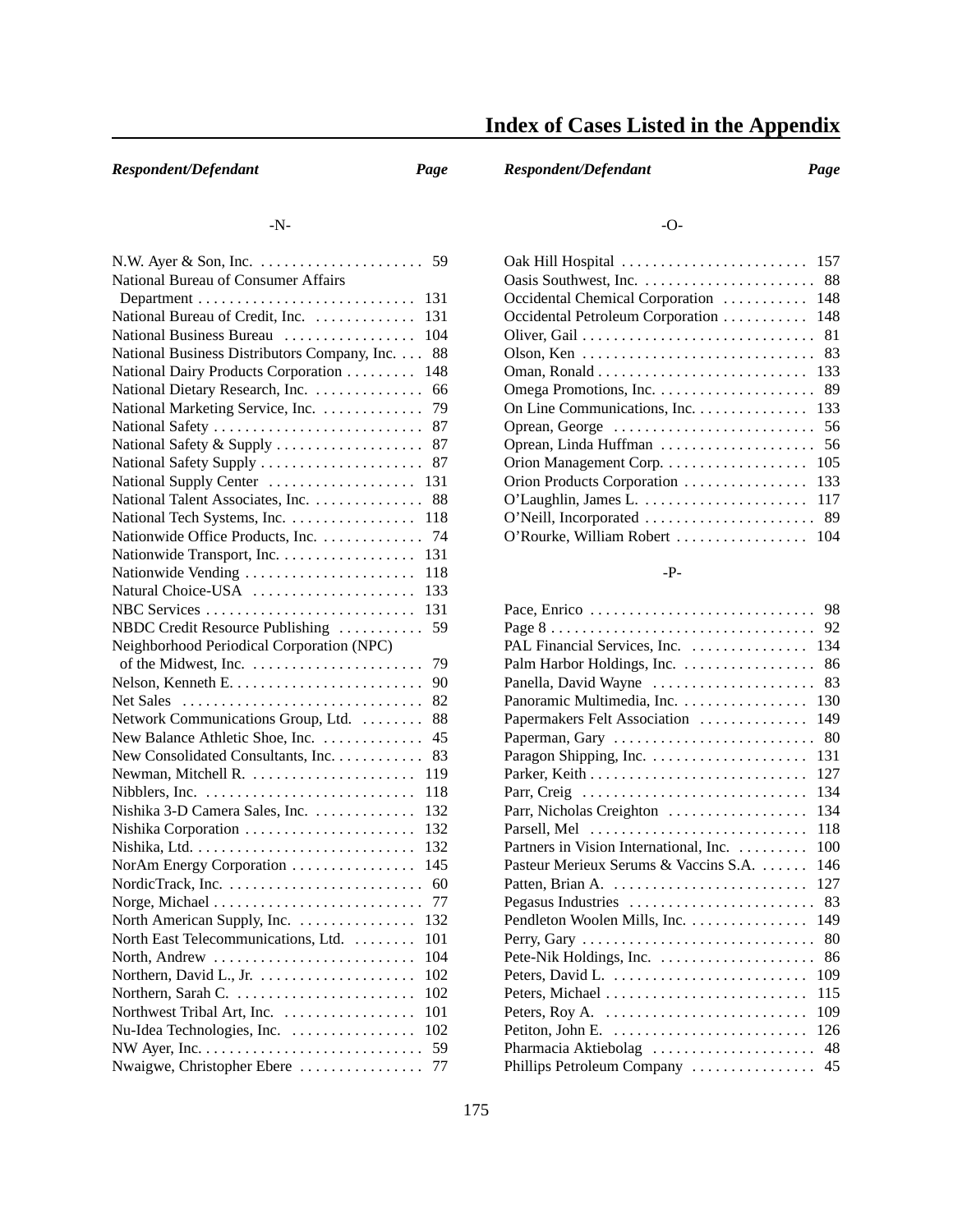# **Federal Trade Commission**

# *Respondent/Defendant Page Respondent/Defendant Page*

| 89                                            |
|-----------------------------------------------|
| 77                                            |
| 90                                            |
| Pioneer Communications of Nevada, Inc.<br>90  |
| Pirelli Armstrong Tire Corporation<br>106     |
| 82                                            |
| 86                                            |
| Port Washington Real Estate Board, Inc.<br>45 |
| Portalatin, Michael A.<br>88                  |
| 88                                            |
| 45                                            |
| Precision Moulding Company, Inc.<br>46        |
| Prefer, Randy<br>130                          |
| 138                                           |
| Prime Time Marketing<br>90                    |
| Prime Time Publishing<br>90                   |
| Professional Model and Talent, Inc.<br>77     |
| Public Telco Corporation<br>133               |
| Publishers Award Bureau<br>90                 |
| Putnam Berkley Group, Inc., The<br>68         |

# -Q-

| Quartercall Communications, Inc. 118 |  |
|--------------------------------------|--|
|                                      |  |

## -R-

| 59                                     |
|----------------------------------------|
| 79                                     |
| Randell, Cortes W.<br>41               |
| 68                                     |
| Ray Williams Funeral Home, Inc.<br>102 |
| 104                                    |
| Raytheon Company<br>46                 |
| REC Technologies<br>67                 |
| Red Apple Companies, Inc.<br>149       |
| 89                                     |
| Regeneration & Renewing, Inc.<br>129   |
| Reinhold, R.C.<br>104                  |
| 131                                    |
| 134<br>Remmers, Lonny                  |
| Republic Communications Corp.<br>80    |
| Research Awards Center, Inc.<br>134    |
| Restland Funeral Home, Inc.<br>119     |

|                                                                          |  |  | 41   |
|--------------------------------------------------------------------------|--|--|------|
| Reveo D.S., Inc. $\dots \dots \dots \dots \dots \dots \dots \dots \dots$ |  |  | 95   |
|                                                                          |  |  | 102  |
| Rick, Anthony L.                                                         |  |  | 125  |
| Rite Aid Corporation                                                     |  |  | - 95 |
| Roark, Billy Ray                                                         |  |  | 104  |
| Robbins Funeral Home                                                     |  |  | 114  |
|                                                                          |  |  | 114  |
|                                                                          |  |  | 104  |
|                                                                          |  |  | 101  |
|                                                                          |  |  | 149  |
|                                                                          |  |  | 149  |
| Roche, James L.                                                          |  |  | 98   |
| Rogers, Jerry Rodney                                                     |  |  | 129  |
| Rogers, Jerry Wilburn                                                    |  |  | 129  |
| Rogers, Kenneth A.                                                       |  |  | 128  |
| Rogers, Steve                                                            |  |  | 101  |
| Rogers, Violet Cassie                                                    |  |  | 129  |
| Rohm & Haas Company                                                      |  |  | 150  |
|                                                                          |  |  | 135  |
| Rosofsky, Glenn                                                          |  |  | 102  |
| Rourke, Andrew Joseph                                                    |  |  | 104  |
| Rourke, Terrence Michael                                                 |  |  | 104  |
|                                                                          |  |  | 104  |
| Rubbico, Joseph                                                          |  |  | 129  |
| Rust Evader Corporation                                                  |  |  | 67   |
| RustEvader Corporation                                                   |  |  | 67   |
| RxCare of Tennessee, Inc.                                                |  |  | 46   |
| Ryan, Donald                                                             |  |  | 131  |
| Ryder, Dave                                                              |  |  | 76   |

## -S-

| Saint-Gobain/Norton Industrial Ceramics     |
|---------------------------------------------|
|                                             |
|                                             |
| Santa Clara County Motor Car Dealers        |
|                                             |
| 106<br>Sara Lee Corporation                 |
| 134<br>Satellite Broadcasting Corporation   |
| 134<br>Satellite Broadcasting Royalty Trust |
| 134                                         |
|                                             |
|                                             |
|                                             |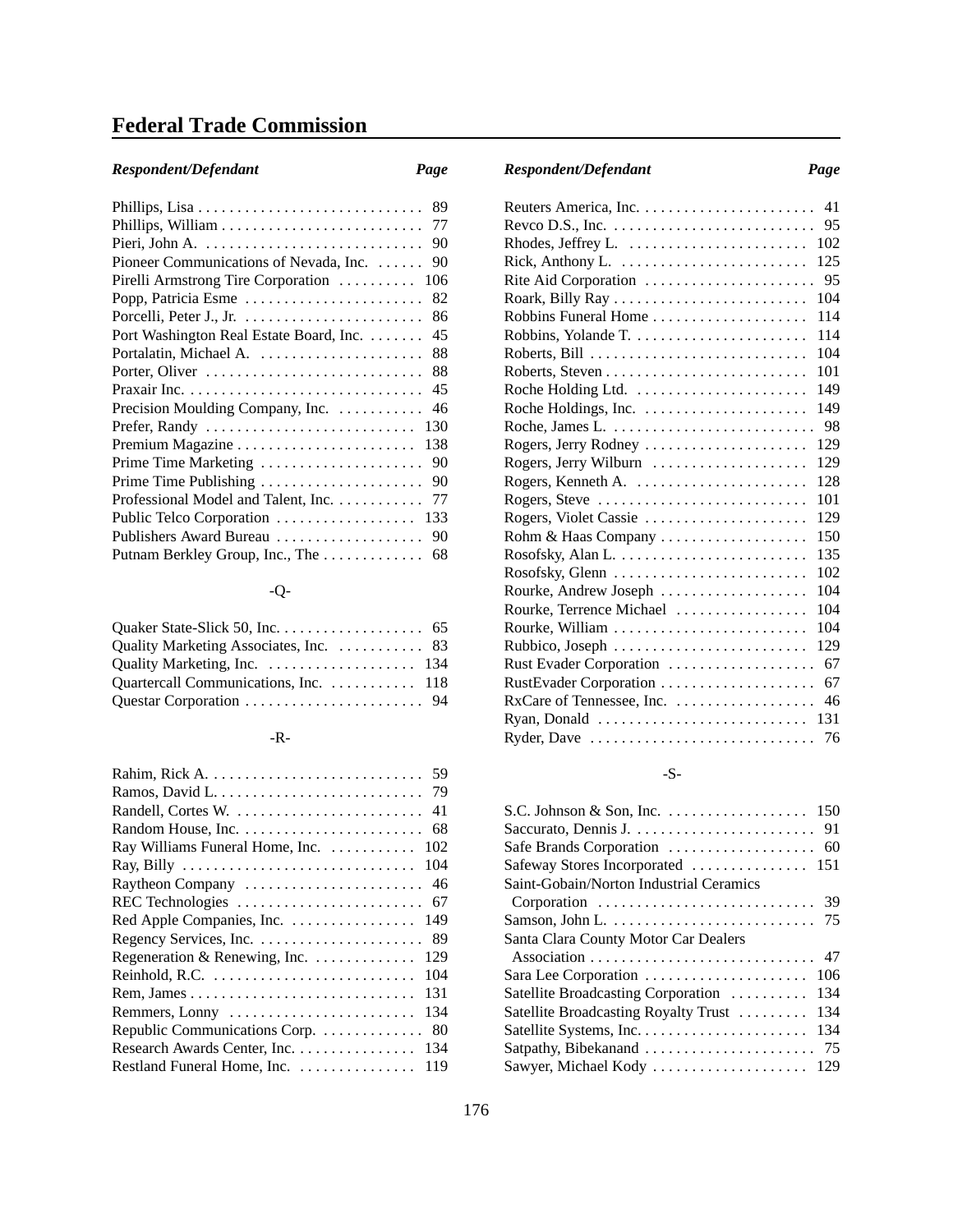| I |
|---|

| SCAT Services                                                             | 137 |
|---------------------------------------------------------------------------|-----|
|                                                                           | 130 |
| Schumaker, Larry                                                          | 130 |
| Sears, Bruce $\ldots \ldots \ldots \ldots \ldots \ldots \ldots \ldots$ 93 |     |
|                                                                           |     |
| Senior Citizens Against Telemarketing                                     |     |
|                                                                           | 137 |
|                                                                           | 150 |
| Servaes, Clarence Jack                                                    | 87  |
| Servaes, Jack Michael                                                     | 87  |
| Service Bureau International, Inc.                                        | 86  |
| Service Corporation International  47, 150                                |     |
|                                                                           |     |
| Serviss, Robert                                                           | 55  |
| Settles, Becky Burch                                                      | 76  |
| Shapiro, Joseph                                                           | 85  |
| Showcase Distributing, Inc.                                               | 103 |
|                                                                           | 113 |
| Sierra Medical, Inc.  127                                                 |     |
| Sierra, Reuben  104                                                       |     |
|                                                                           | 80  |
|                                                                           | 47  |
|                                                                           |     |
| Silver State Western Publishing, Inc.                                     | 90  |
| Silverman, M. David  135                                                  |     |
|                                                                           |     |
| Silvers, Tod A.                                                           | 82  |
|                                                                           | 68  |
| Simplex Services                                                          | 60  |
| Singing Hills Funeral Home, Inc.                                          | 119 |
|                                                                           | 65  |
|                                                                           | 65  |
| Slick 50 Management, Inc.                                                 |     |
| Slick 50 Products Corp.                                                   | 65  |
|                                                                           | 149 |
| Small, Margaret Reed                                                      | 118 |
| Smeltzer, Daniel                                                          | 127 |
|                                                                           |     |
|                                                                           |     |
| Smith, Maria Tilotta                                                      | 83  |
| Smith, Michelle                                                           | 116 |
|                                                                           | 98  |
| Smith, Sherman G.                                                         | 61  |
| Southeast Necessities Company, Inc.                                       | 135 |
| Sowards, Anita                                                            | 137 |
|                                                                           | 91  |
|                                                                           | 78  |
|                                                                           | 93  |
| Spotts, Dane                                                              | 62  |
|                                                                           |     |
| Spring, Richard                                                           | 100 |

# **Index of Cases Listed in the Appendix**

# *Respondent/Defendant Page Respondent/Defendant Page*

| SSC Associates, L.P. $\dots \dots \dots \dots \dots \dots \dots$ 48 |
|---------------------------------------------------------------------|
|                                                                     |
|                                                                     |
| Star Financial Services  82                                         |
| Star Funding Group<br>116                                           |
| Starr Communications<br>61                                          |
| Starrion, Michael<br>127                                            |
| Starwood Advertising, Inc.<br>52                                    |
| Sterling, Kenneth<br>98                                             |
| 101                                                                 |
| Stier, Samuel<br>99                                                 |
| Stier, Steven<br>99                                                 |
| Stone, Cassandra<br>86                                              |
| Stop & Shop Companies, Inc., The<br>48                              |
| STP Corporation<br>119                                              |
| 101                                                                 |
|                                                                     |
| Stratified Advertising and Marketing, Inc.<br>84                    |
| 75                                                                  |
| Stricklin-King Funeral Home, Inc.<br>114                            |
| Student Aid Incorporated<br>91                                      |
| Student Assistance Services, Inc.<br>91                             |
| Student Financial Services, Inc.<br>91                              |
| 48<br>Summit Communications Group, Inc.                             |
| Summit Communications, Inc.<br>119                                  |
| 150                                                                 |
| Supermarket Acquisition Corp.<br>149                                |
| Surface Science Corporation<br>103                                  |
|                                                                     |
| Symington, Lois<br>100                                              |
| 100<br>Symington, Paul                                              |
| Szabo, William<br>82                                                |

### -T-

| 101                                                                |
|--------------------------------------------------------------------|
| 120                                                                |
| 135<br>Taylor, Barry                                               |
| 131<br>Telco Marketing, Inc. $\dots \dots \dots \dots \dots \dots$ |
|                                                                    |
|                                                                    |
| Telecommunications of America, Inc.  103, 135                      |
| Telecommunications Protection Agency, Inc.  91                     |
|                                                                    |
| Third Option Laboratories, Inc. 61                                 |
|                                                                    |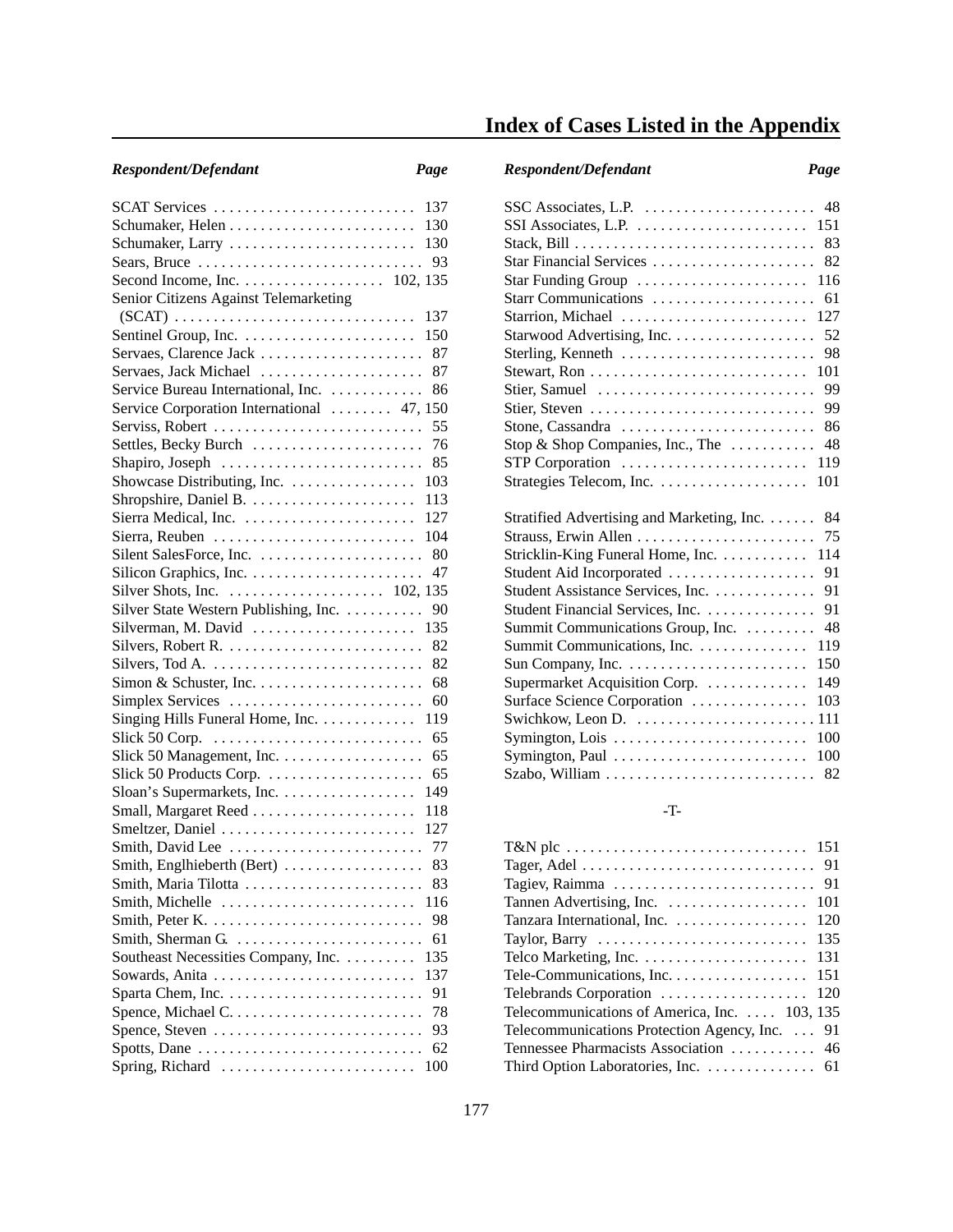# **Federal Trade Commission**

| Respondent/Defendant |  |
|----------------------|--|
|----------------------|--|

| Titan Wheel International, Inc.<br>106                                          |
|---------------------------------------------------------------------------------|
| 129                                                                             |
| Toppkat, II. Inc. $\dots \dots \dots \dots \dots \dots \dots \dots$<br>129      |
| Total Care, Inc. $\dots \dots \dots \dots \dots \dots \dots \dots \dots$<br>136 |
| Tower Cleaning Systems, Inc.<br>92                                              |
| 52                                                                              |
| Toys R Us, Inc. $\dots \dots \dots \dots \dots \dots \dots \dots \dots$<br>63   |
| Travlos, John $\dots\dots\dots\dots\dots\dots\dots\dots\dots\dots$<br>116       |
| Tri-State Osteopathic Hospital                                                  |
| 157                                                                             |
| 101                                                                             |
| 125                                                                             |
| Tutor Time Child Care Systems, Inc.<br>120                                      |
| Two-Way Systems, Inc. $\dots \dots \dots \dots \dots \dots$ 92                  |

## -U-

| Union Carbide Chemicals               |     |
|---------------------------------------|-----|
| and Plastic Company Inc.              | 145 |
| Union Carbide Corporation             | 145 |
| Unique Selling Propositions, Inc.     | 100 |
|                                       | 77  |
| United Consumer Services, Inc.        | 136 |
| United Creditors Alliance Corporation | 121 |
| United Recovery Services, Inc.        | 136 |
| United States Business Bureau, Inc.   | 104 |
|                                       | 137 |
| Universal Client Services, Inc.       | 83  |
| Universal Credit Corporation          | 92  |
| Upjohn Company, The                   | 48  |
| USA Channel Systems, Inc.             | 92  |
|                                       | 93  |
|                                       |     |

## -V-

# *Respondent/Defendant Page Respondent/Defendant Page*

| W.H. Jefferson Funeral Home<br>114                                          |
|-----------------------------------------------------------------------------|
| W.W. Chambers Co., Inc. $\dots \dots \dots \dots \dots$<br>121              |
| 127<br>Warden, Rena                                                         |
| 80                                                                          |
| Warner Lists<br>80                                                          |
| Warnock, Lisa Marie<br>89                                                   |
| Warnock, Lisa Phillips<br>89                                                |
| Warnock, Michael<br>89                                                      |
| 60                                                                          |
| Waters, Harvey<br>110                                                       |
| Weiss, Michael<br>80                                                        |
| 120<br>Weissman, Michael                                                    |
| Weissman, Richard<br>120                                                    |
| Welch, Libby Gustine<br>81                                                  |
| Wellington Art, Ltd., Inc. $\dots \dots \dots \dots \dots$<br>99            |
| Wells, Allan $\dots \dots \dots \dots \dots \dots \dots \dots \dots$<br>134 |
| Wentz, Joseph A. $\dots \dots \dots \dots \dots \dots \dots \dots$<br>83    |
| 151<br>West Point Pepperell, Inc.                                           |
| 151<br>WestPoint Stevens, Inc.                                              |
| Wholesale Magazine $\dots \dots \dots \dots \dots \dots$<br>138             |
| William H. Morris Company, The $\dots\dots\dots$<br>66                      |
| Williams Funeral Service<br>114                                             |
| Williams, Cindy<br>83                                                       |
| 87<br>Williams, Lawrence                                                    |
| 114                                                                         |
| Windward Marketing, Ltd.<br>138                                             |
| 61                                                                          |
| 138                                                                         |
| Wolf, Marvin<br>138                                                         |
| 62<br>Wolverine Capital                                                     |
| 48<br>Wometco Cable TV                                                      |
| Wong, Edward<br>98                                                          |
| Wood, Anton Albert<br>130                                                   |
| 87                                                                          |
| Worldwide Wallcoverings & Blinds, Inc.<br>93                                |
| Wright, Jacquita L.<br>112                                                  |
| 112                                                                         |

## -Y-

| Yasik Funeral Home – Stanley S. Yasik, Inc. 104                      |  |
|----------------------------------------------------------------------|--|
|                                                                      |  |
|                                                                      |  |
|                                                                      |  |
|                                                                      |  |
|                                                                      |  |
| Young & Rubicam, Inc. $\ldots \ldots \ldots \ldots \ldots \ldots$ 55 |  |